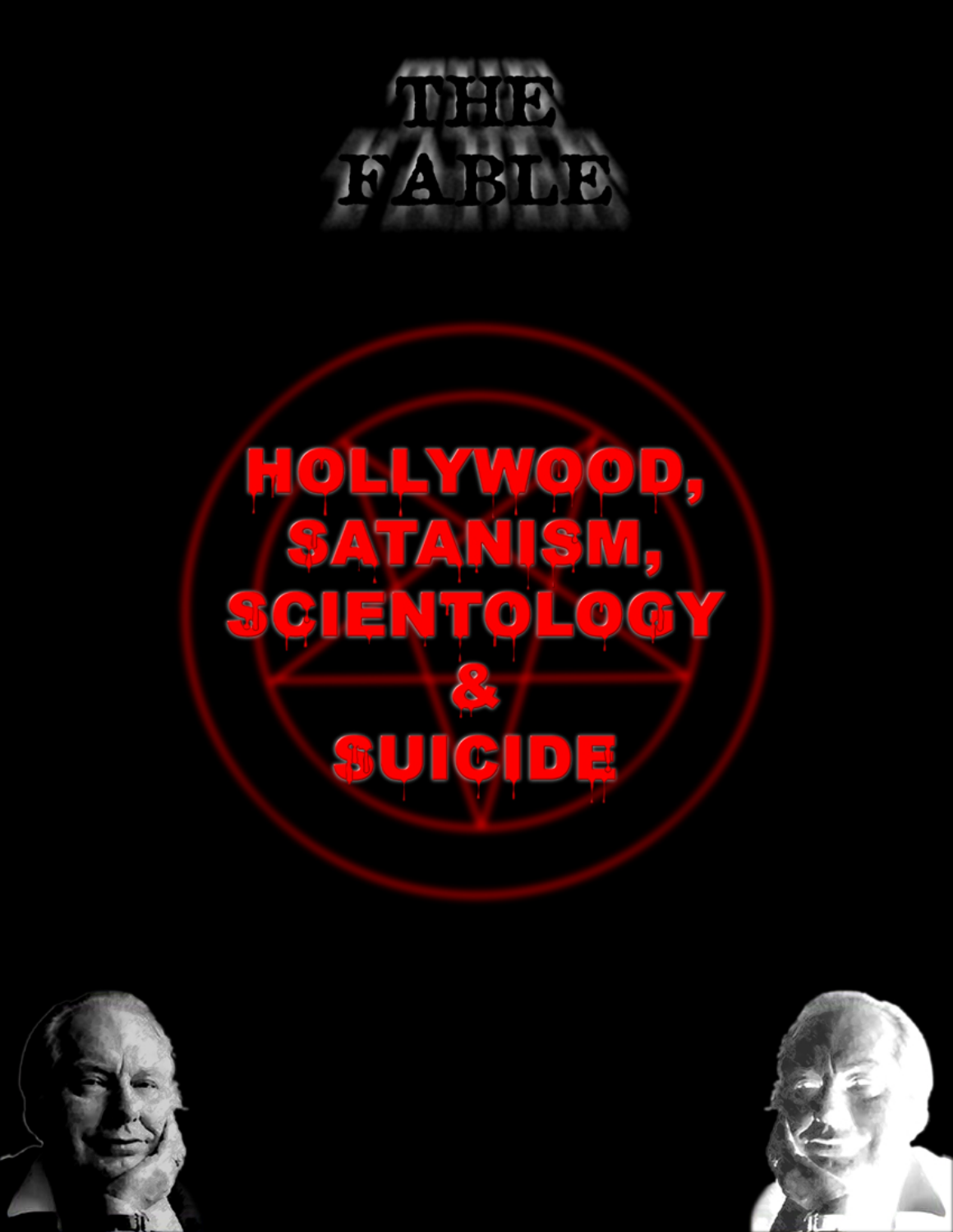## **Hollywood, Satanism, Scientology and Suicide**

# **"THE FABLE"**

PUBLIC DOMAIN DOCUMENT - DISTRIBUTE FREELY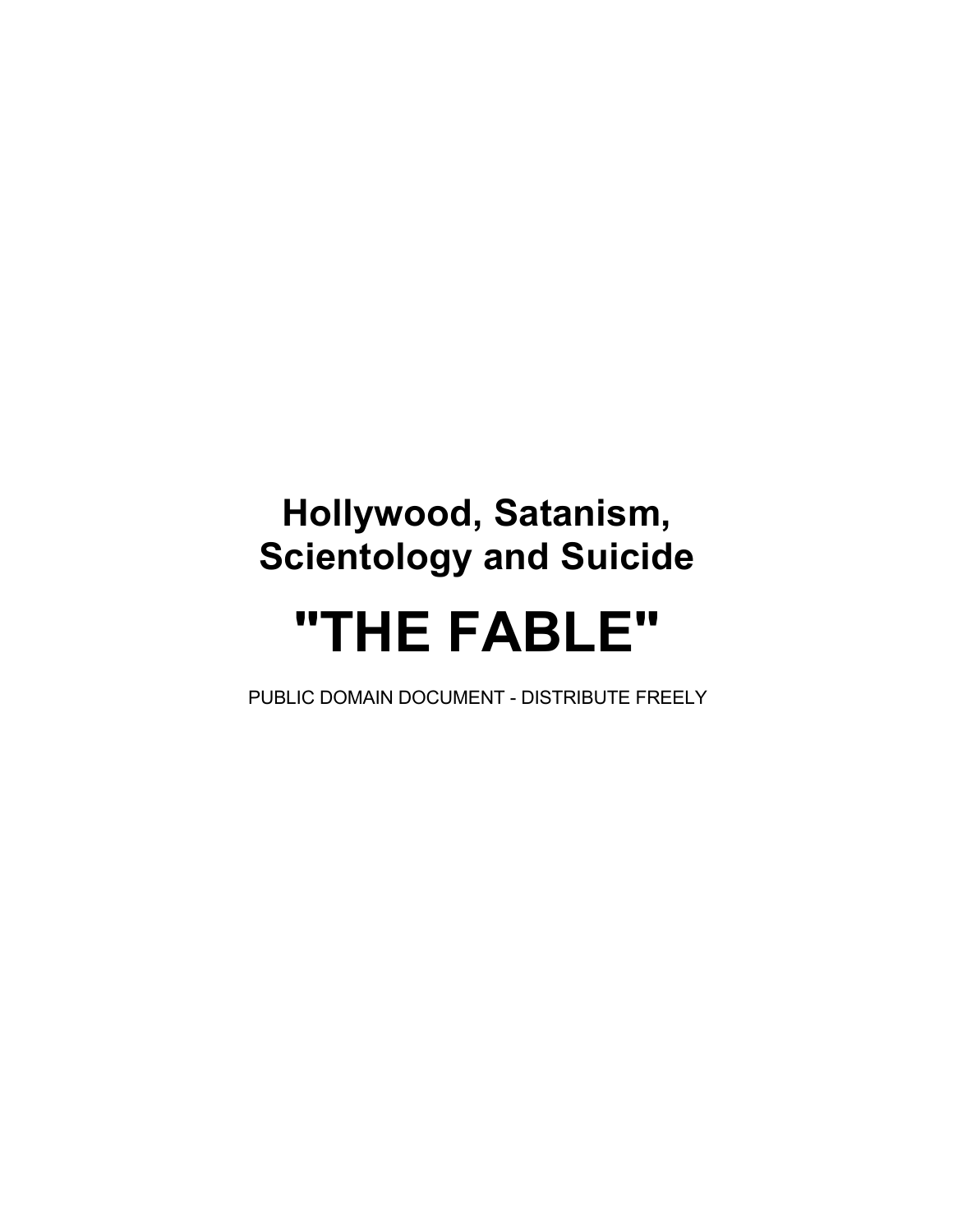#### **INDEX**

- 1. SPECIAL DISCLAIMER
- 2. Sometime In The Future ...
- 3. Secrecy
- 4. Why Now?
- 5. The Recent Scientology Raids and This Story
- 6. Part One: SCIENTOLOGY RECRUITS HOLLYWOOD
- 7. The Origins of Scientology's Hollywood Fascination
- 8. Why Scientology Pursues Celebrities
- 9. How Celebrities Are Recruited Into Scientology
- 10. The Battle Plan
- 11. Targeting Celebrity Vulnerability
- 12. What Do The Celebrities Get From Scientology
- 13. What's Expected From Celebrities In Scientology
- 14. Front Groups And Charity Events
- 15. Scammed By Scientology Front Groups
- 16. How Scientology Keeps Control Over Its Hollywood Members
- 17. Controlling Celebrities Relationships
- 18. Today's Confessions Will Be Used Tomorrow
- 19. A Former Scientology Celebrity Speaks Out
- 20. From Other Celebrities Who Are Out
- 21. About Scientology's Top Celebrities
- 22. Scientology's Most (In)Famous Celebrity: Charles Manson
- 23. Celebrity Responsibility
- 24. The Hollywood "Religion's" Backfire Potential
- 25. The Scientology Celebrity Master List
- 26. Part Two: THE SATANIC ELEMENTS OF SCIENTOLOGY
- 27. Origins Are Important!
- 28. The OTO Connection
- 29. Hubbard And Crowley, The Parsons Transition
- 30. L. Ron Hubbard, Jr. Speaks On His Father
- 31. Aleister Crowley's Ideology And Scientology's Ideology: A Comparison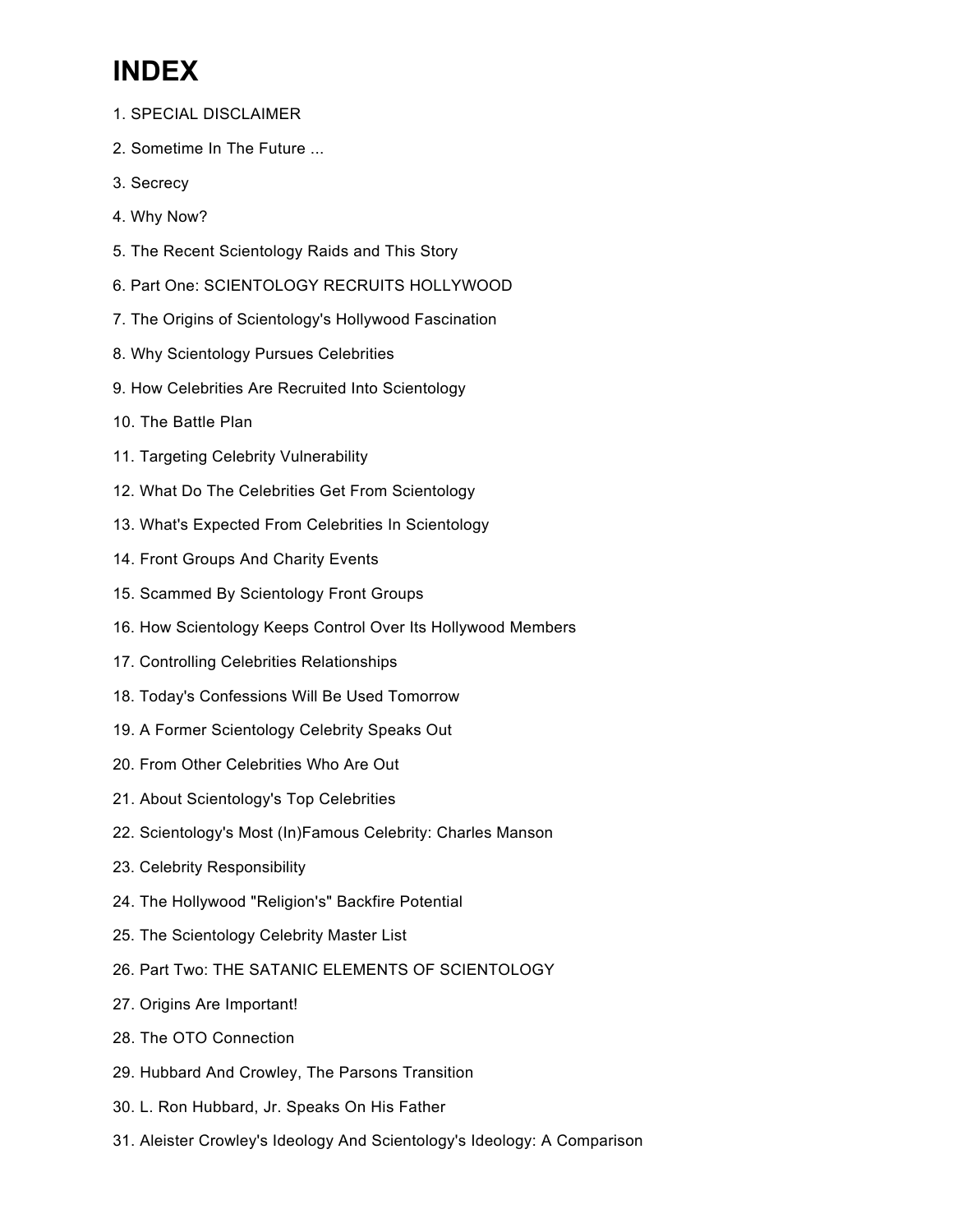- 32. Scientology's Symbols And The Satanic
- 33. Hubbard's Words And Crowley's Religious Ideology
- 34. Passing Of The Mantle Of The Beast Or Just Random Unconnected Events?
- 35. Scientology's Secret Anti Christianity
- 36. Scientology's Leaders And Their Families
- 37. David Miscavige And Family
- 38. More About Scientology As A Secret Society
- 39. Scientology's Actual Nature
- 40. Scientology's Secret Goals
- 41. The Authenticity Of Scientology's OT-8 Document
- 42. Passive Factors To Consider In The Evaluation Of The OT-8 Document Authenticity
- 43. Intelligence Specialist Training Routine TR-L
- 44. Active Factors To Consider In The Evaluation Of The "Confidential Student Briefing" Original 1980 OT-8 Document Authenticity
- 45. Comments From Former Members
- 46. Part Three: SUICIDE AND SCIENTOLOGY
- 47. The Undisclosed Dangers In Scientology's Initiation Techniques
- 48. Death, Psychosis, And Scientology
- 49. Part Four: THE MORAL OF THE FABLE
- 50. If You Are Religious Scientology Presents A Whole New Set Of Concerns
- 51. Things Not To Do To Promote Education And Dialog
- 52. What To Do If Scientology Attacks Or Sues You
- 53. Last Thoughts Before The Appendices
- 54. Comments (This section is where readers are adding their Comments on the document to the document as it travels through the virtual reality of cyberspace. Excellent reading!)
- 55. APPENDIX 1: How To Get Much More Information From the Internet and Other Sources
- 56. APPENDIX 2: The Scientology Celebrity Master List (fascinating reading. This list contains hundreds of names. This appendix list was copied separately from the Internet and added to the story.)
- 57. APPENDIX 3: Suicide Information (This appendix was copied separately from the Internet and added to the story.)
- 58. How Could Reports of Scientology Suicide and Psychosis Problems Be Factual and Hidden So Long?
- 59. Part Five: 1994 REPORT
- 60. Alleged Suicides While Receiving Scientology Services
- 61. Allegations of Attempted Suicides While Receiving Scientology Services
- 62. Allegations of Threatened Suicides While Receiving Scientology Services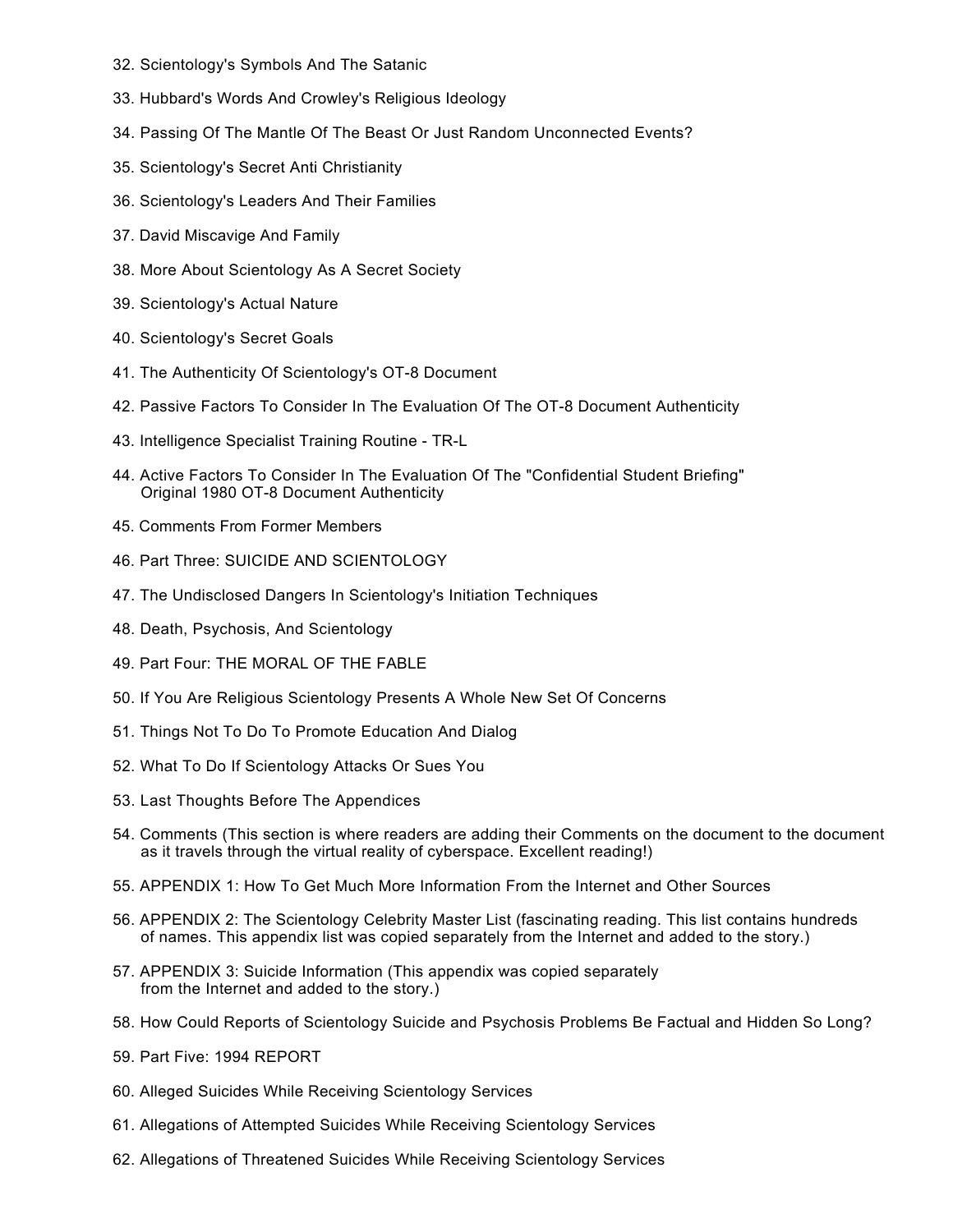- 63. Allegations of Persons Becoming Psychotic While Receiving Scientology Services
- 64. Alleged Intentional Negligence Causing Death of Members
- 65. Corrections and Additions to "Death, Psychosis and Scientology" (Third Edition, January 1, 1995)
- 66. Questions For Former Members
- 67. APPENDIX 4: Scientology's Extensive History of Suppression of Critical Information and Informed Consent.
- 68. Where To Get Help For Anyone Still In Scientology and Who Wants To Get Out (Exit Counselors' Directory)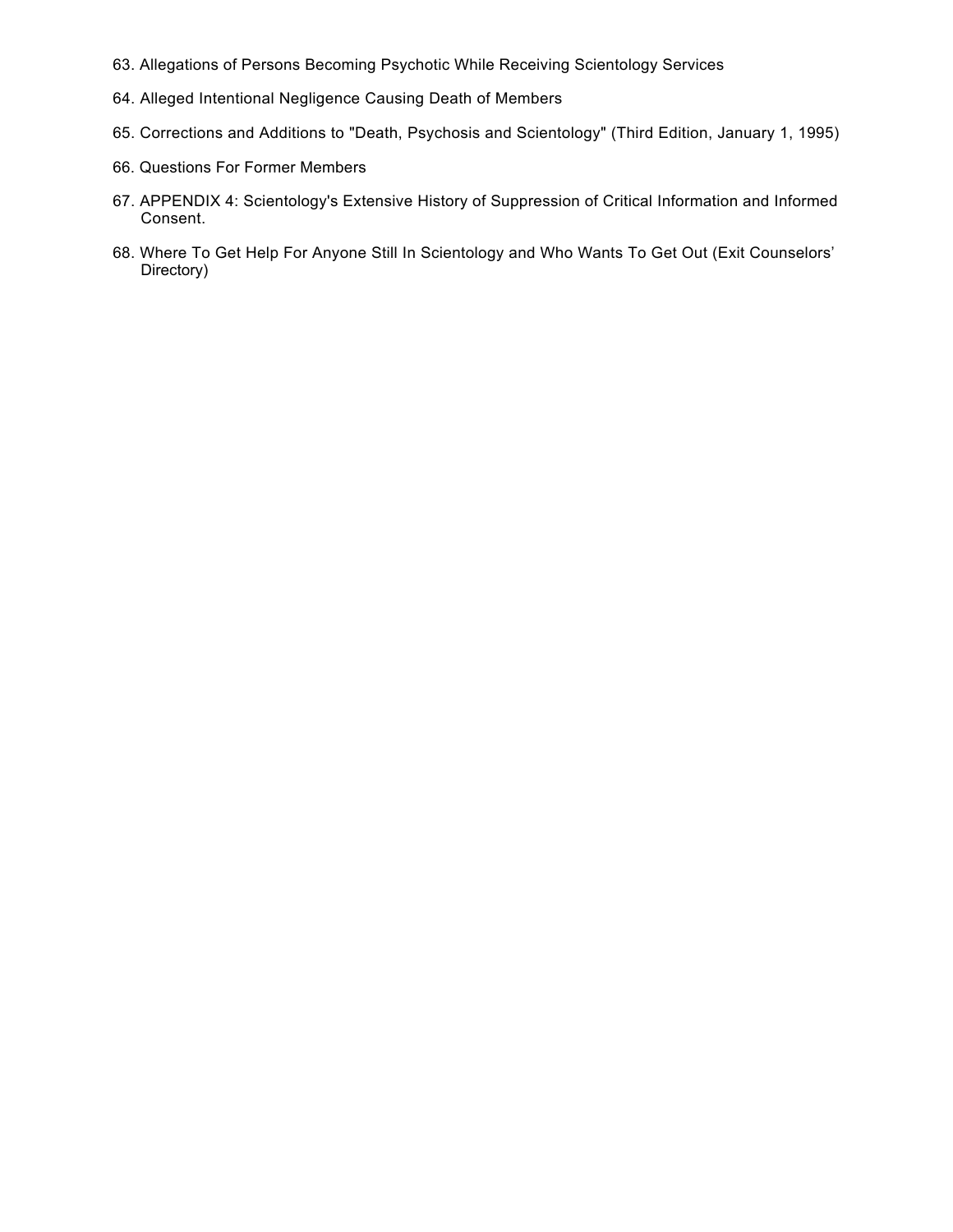#### **"THE FABLE"**

Scientology has a 40 year history of RUTHLESSLY attacking critics or former members who publicly exercise their rights of free speech or religious freedom in discussing their negative experiences or opinions concerning this "religion." Scientology tries to crush critics because it foolishly believes that by killing the messenger it can kill the life and power that the message holds.

Because of this history of repression, the following mythological fable should, among other things, be considered as a theoretical discussion of religious and non-religious opinions. As such, this fable is also intended to foster the discovery of social or moral lessons and to stimulate additional dialog about the growing public controversy surrounding the true nature and actions of the "religion" of Scientology.

No claim is made by the anonymous author(s) that any statement in this fable or its accompanying appendices is factual. To help the reader evaluate the relevance of this fable in the proper skeptical state of mind, treat this document as purely fictional and layered full of allegory, metaphor and symbolism, waiting for each reader to decrypt and interpret its meaning each in their own way. Also treat all names and places in this fable as fictional. Any similarity of names or places in this fable to any place or real person living or dead is purely coincidental.

Any information that was used in this fable by the author(s) that did (or didn't) come from other prior stories and fables about Scientology should be considered a simultaneous exercise by that author or authors of all their constitutional rights of petition, free speech, freedom of opinion, satire, participation in government, or freedom of religion in researching, evaluating or allegorically dialoging on any matter.

Finally, this fable may have been transferred to you by translating it from one electronic word processor format to another different word processor format. Formatting, capitalization, punctuation or missing letter errors regularly occur during this word processor format translation process. Also consider that this fable may contain content errors due to language translation or electronic duplication (floppy disk) or (modem) transfer failures or problems.

Because this document is not copyrighted feel free to correct any format or translation errors. This fable may be used in any way the reader's soul and spirit deems appropriate.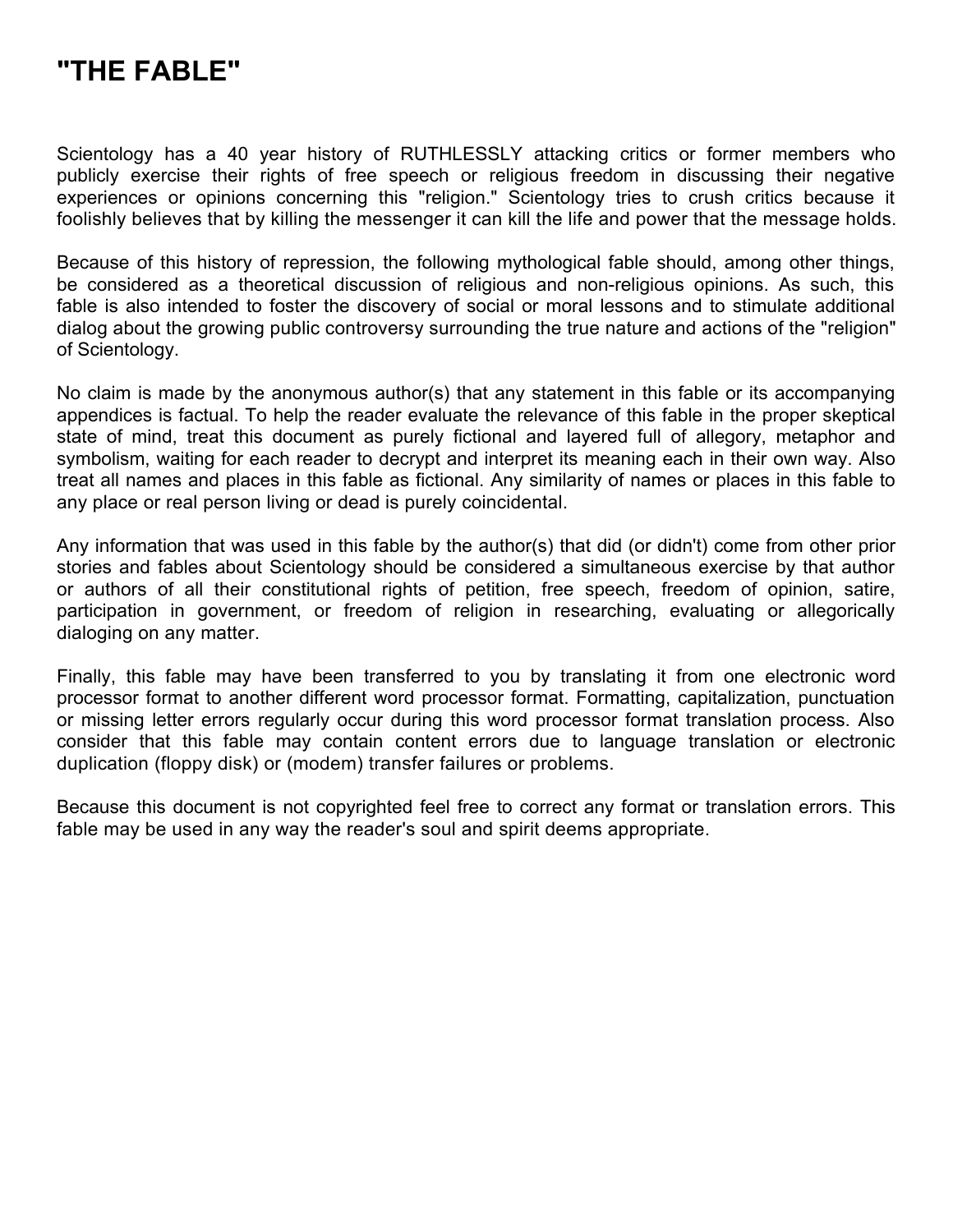#### **SOME TIME IN THE FUTURE ...**

There are many questions being asked about what Scientology really is. Is Scientology the "Religion of Hollywood" being marketed by mega-celebrities like Tom Cruise, John Travolta and some of Hollywood's biggest moguls? Is it a pseudo psychotherapy cult or con game?

Is it a secret society or UFO group trying to go mainstream? Is it the "Brotherhood of the Beast" and host for the incarnation of the Antichrist as touted in the document that Scientology defectors call OT-8?

Others are asking: "Is Scientology a worldwide criminal organization? Is it a bizarre new form of mystical Nazism and fascism? Is Scientology the next Jonestown, Waco, Swiss Solar Temple and Japanese Aum suicide\murder tragedy waiting to happen, or is Scientology all of these things?

This fable cannot address all of the questions that are now being asked about this most unusual organization. Many of the above queries have been adequately answered in other reports widely available on the Internet. This fable will although pierce through the many layers of initiation secrecy, security clearances and fear that cloaks the real Scientology - and answer some of the most difficult and intriguing questions listed above.

This fable will focus exclusively on the secret satanic elements of Scientology, (part 1) the Hollywood celebrities and politicians involved with this group (part 2) and the reports of member suicides, attempted suicides and member induced psychotic episodes (part 3) At the end of this fable (part 4) the reader will find a "Moral of the Fable" section as well as other appendix sections which contain challenging ideas and additional research resources available via the Internet and bookstores to further assist him or her to independently evaluate the many questions and moral and social dilemmas this fable presents.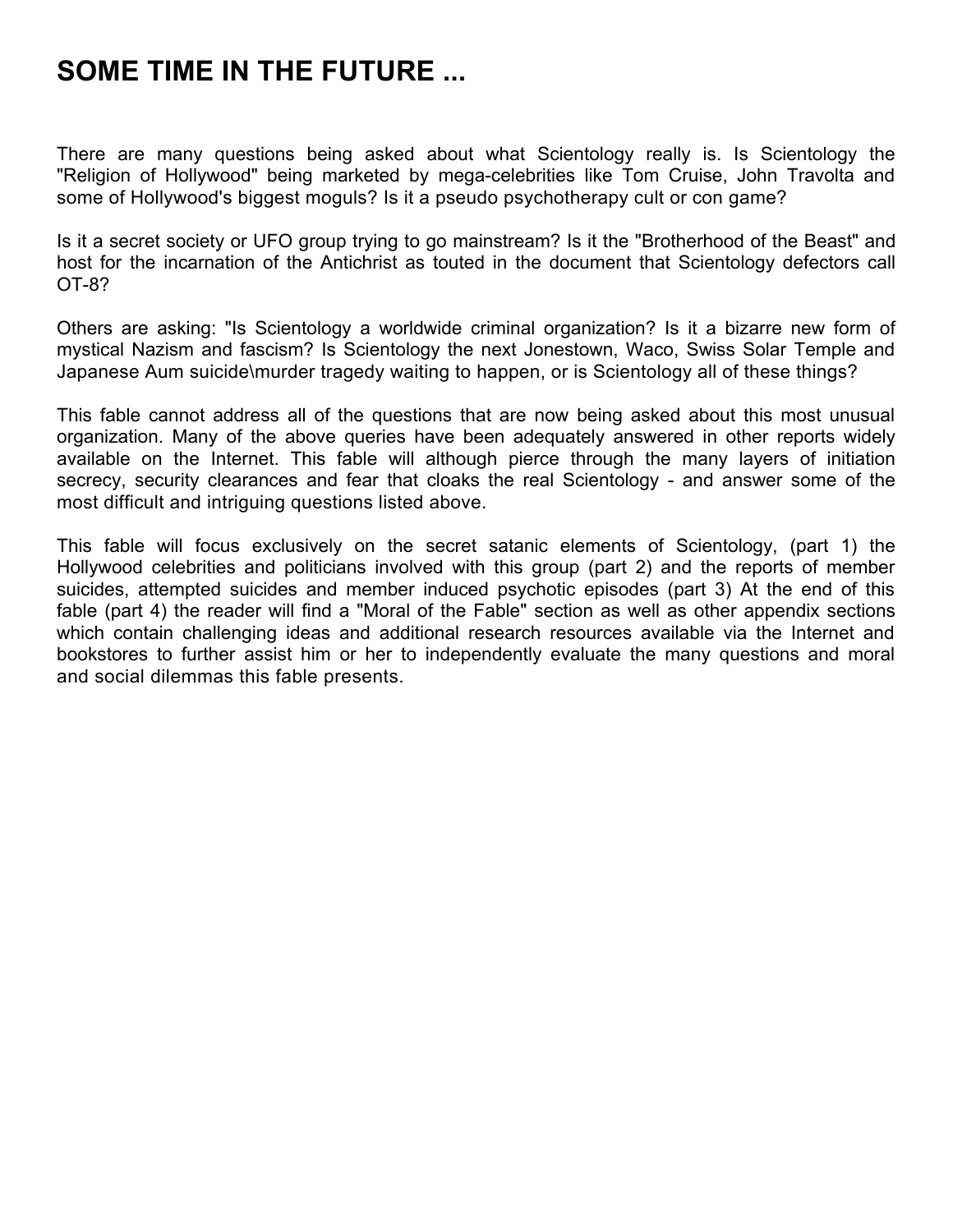### **SECRECY**

Scientology's obsession with secrecy has developed for a purpose. It has been deliberately designed to hide its abuses, casualties and its real purposes and nature.

Less that 2% of the individuals within Scientology have ever seen the inner secret initiations and information of this story. Significant parts of this story have never been seen before in any form. Scientology members who have been exposed to Hubbard's secret writings are required to sign nondisclosure agreements for the rest of their lives. To attempt to enforce secrecy Scientology has even registered Hubbard's secrets as its "trade secrets".

This story is the result of decades years of research from the work of many different researchers and sources. Often in unexpected ways, the style and structure of this story will seem to suddenly twist and turn as it tries to unveil the convoluted secret Scientology and the layers of deception and misinformation used to hide it secrets from uninitiated outside eyes and ears. In discovering the secret Scientology for yourself keep in mind that the overall context of Scientology and its actual actions IS as important as specific initiation details.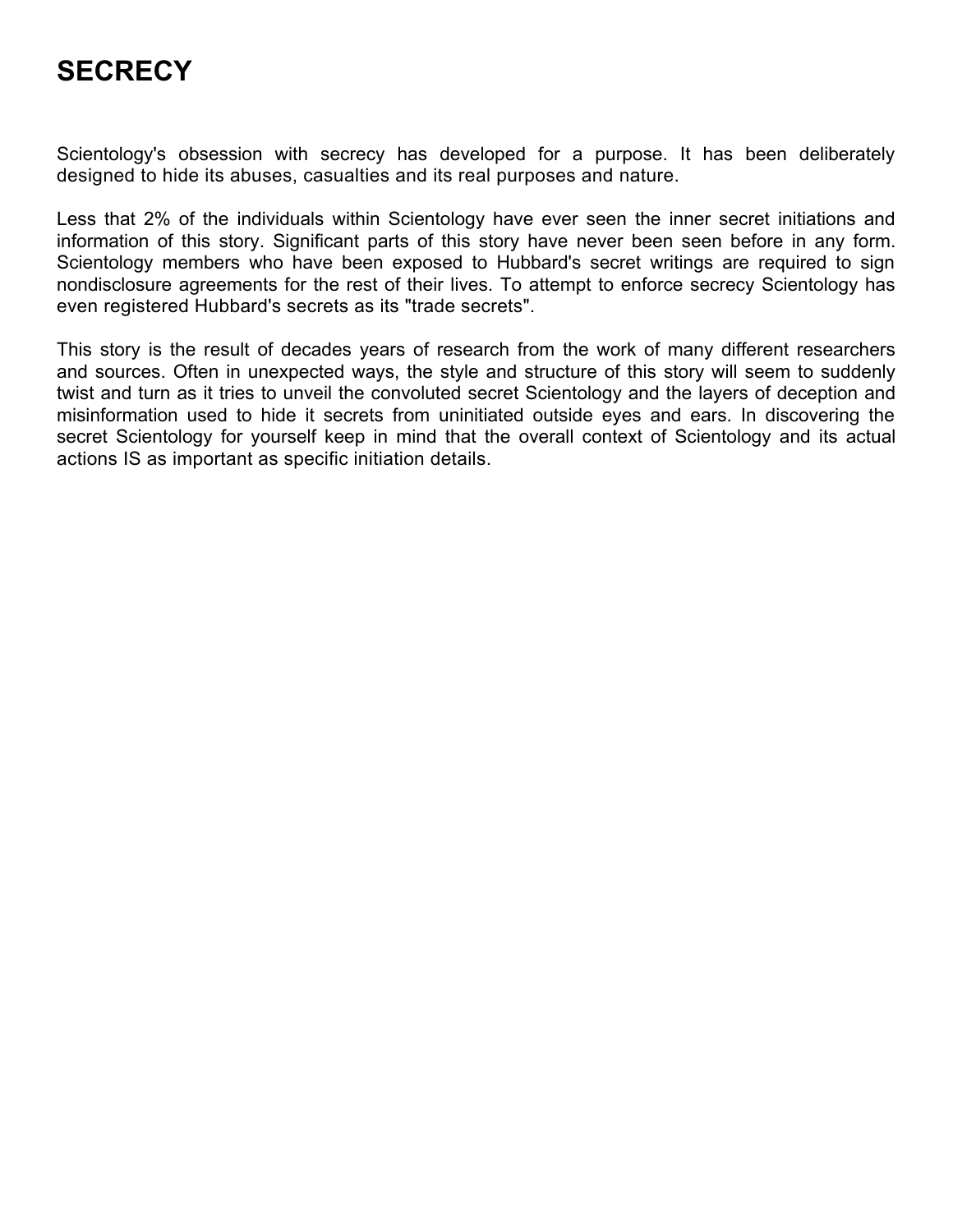The release of this story is important because Scientology's global growth and its activities should stimulate grave social concern. Scientology has a claimed 6,000 staff members. It is estimated that it makes three hundred million dollars a year in income and has two billion dollars in worldwide assets.

There are now hundreds of Scientology and Dianetics groups and Scientology "front group" recruiting organizations. Scientology and Dianetics are now operating in almost every country in the world. It is making inroads into global political systems and it appears to be taking over a significant part of the Hollywood media machine.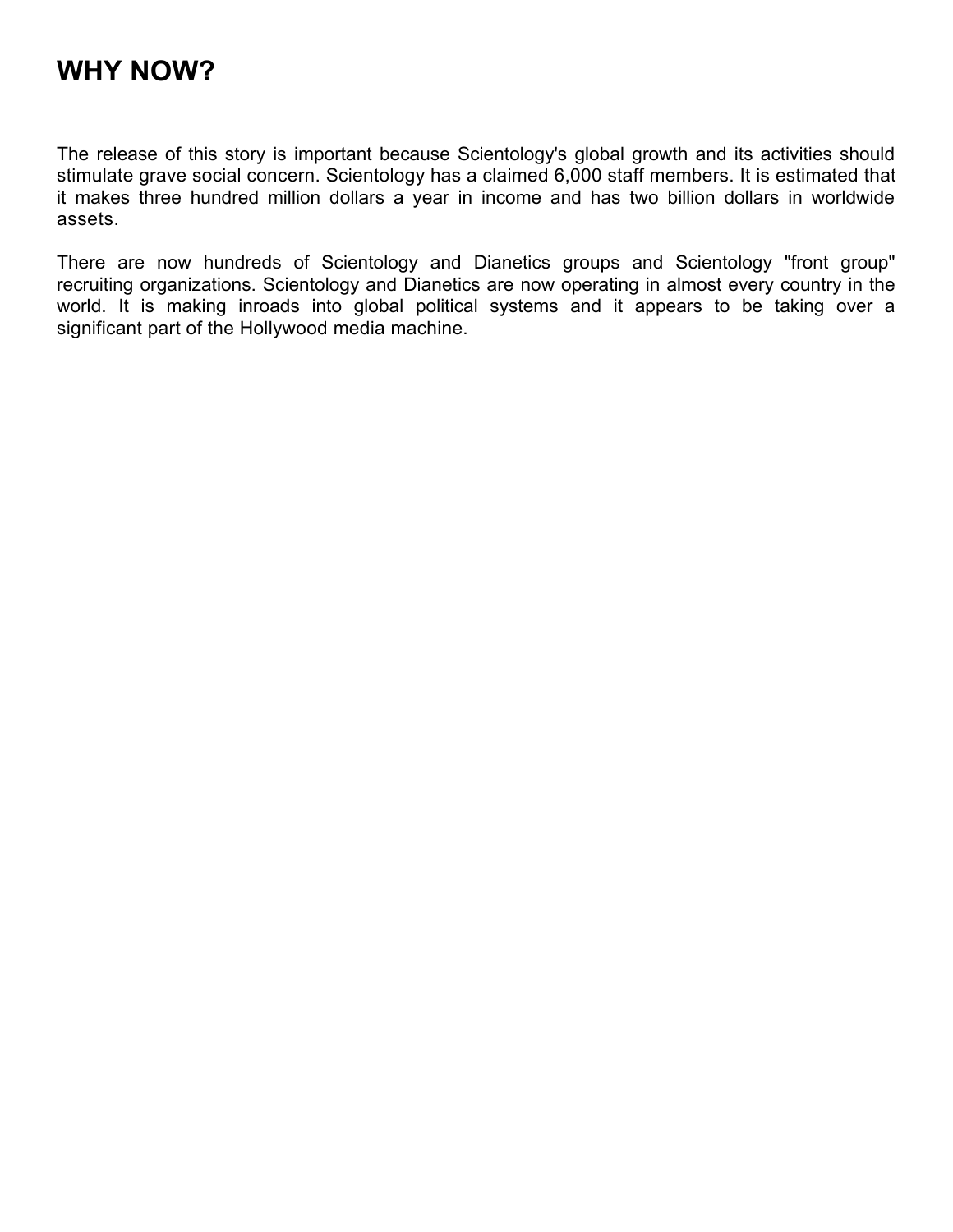#### **THE RECENT SCIENTOLOGY RAIDS AND THIS STORY**

To crush the free speech of its Internet critics and bar the free religious expression of its former members from publishing, using and distributing information on the matters contained in this story Scientology has recently conducted a series of outrageous, highly publicized "copyright infringement" seizure raids all over the world. In these raids Scientology itself (not the government) was able to directly seize private property and records concerning the secret Scientology initiations from numerous individual homes and a non profit library and archive. And it was able to do this without legal "due process" and under falsely sworn affidavits.

Part of Scientology's real reasons for these raids was not the alleged "copyright" infringement, but to prevent and limit the public exposure and debate on Scientology's most secret initiations and the member casualties surrounding the secret initiation processes. (At last review there are over 100 regularly changing locations on the Internet where you can review these secret initiations and enter into this heated free speech and religious freedom dialog. Appendix 1 will help you find them. They are contained in what is commonly called the "Fishman affidavit" or "Fishman Geertz documents.")

At the very center of these "Fishman affidavit" copyright infringement raids is a super secret, (highly disavowed by Scientology) document called OT 8. In the OT 8 document which defectors claim to be authored by Scientology's deceased founder, L Ron Hubbard, the highest initiates of Scientology are instructed by Hubbard that Hubbard really is Lucifer the Antichrist.

In this document Hubbard goes on to declare to Scientology's highest initiates that Lucifer has really been unfairly maligned by Christian churches and it is really Christ who is the evil and Lucifer who is good. Hubbard then goes on to say that Christ was really a pedophile and child molester and that Hubbard will soon return to human form from the afterlife as a powerful politician to lead the world into a new era.

Commenting to the media after the raids, Warren L. McShane, President of the Religious Technology Center, the Keeper of Hubbard's copyrights and trade secrets, reiterated the necessity of keeping Hubbard's secrets away from the minds of the uninitiated: "McShane said the church had every right to aggressively protect its text. And, he said, certain advanced texts could "do harm" if studied by people not yet deemed ready for them by church officials.

"It's like jumping in an 18-wheeler and not knowing how to drive," McShane said, adding, "Spiritually, a person has to be ready for it." McShane was reflecting Scientology's internal views on these secret materials. In the actual secret materials themselves initiates are warned that premature exposure to the secrets will cause the individual to die, get very sick or go insane.

The authenticity of the OT 8 document which discloses Scientology's satanic nature, and information about how so many celebrities and politicians have become involved in promoting this group has become a stormy and ongoing discussion involving tens of thousands of people on and off the Internet. This allegorical story will do much to help stimulate the reader to independently evaluate the authenticity of the OT 8 document, the claims that Scientology is the world's largest secret satanic society and understand how Hollywood's biggest names got involved and could be promoting this organization.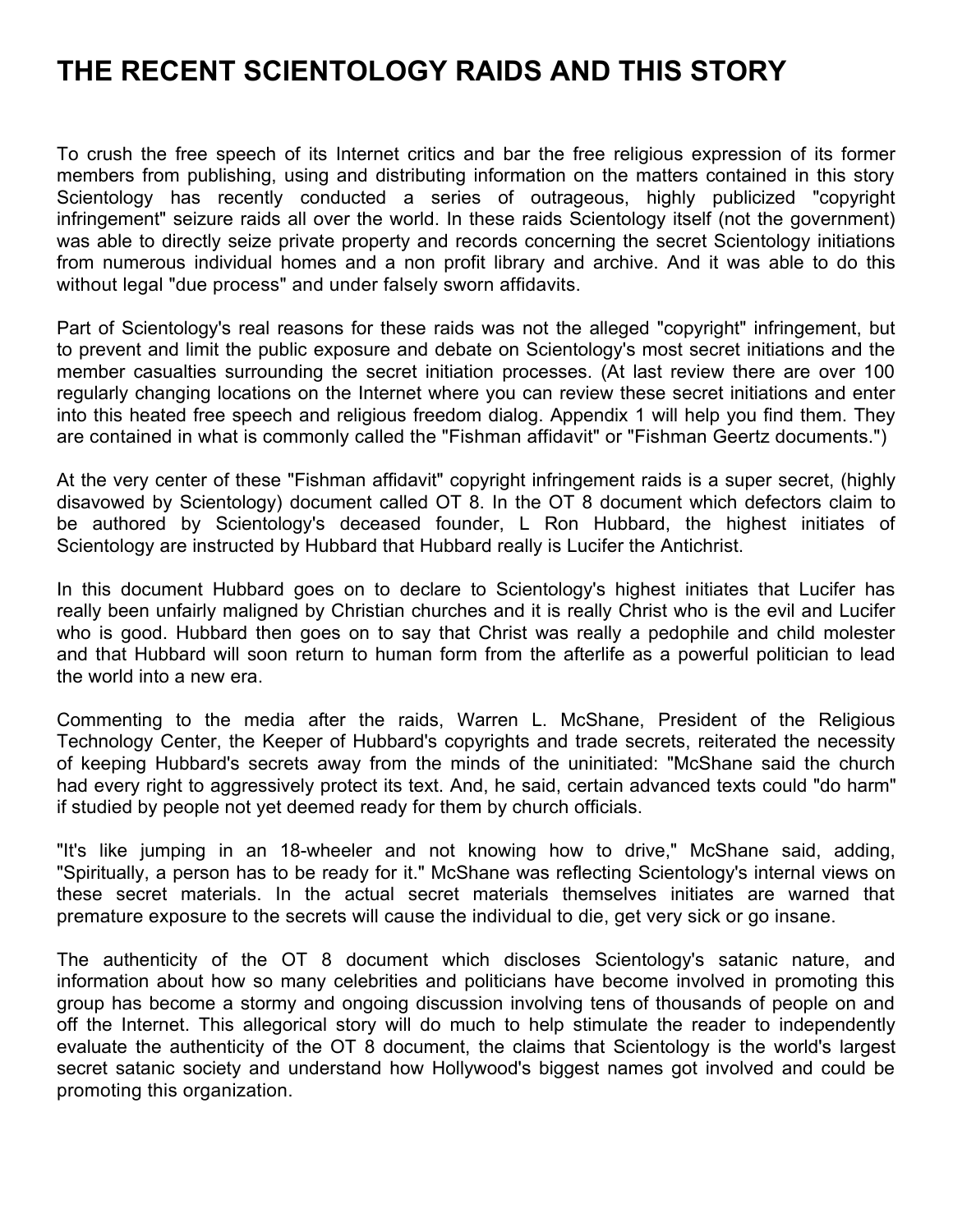#### **PART ONE: SCIENTOLOGY RECRUITS HOLLYWOOD**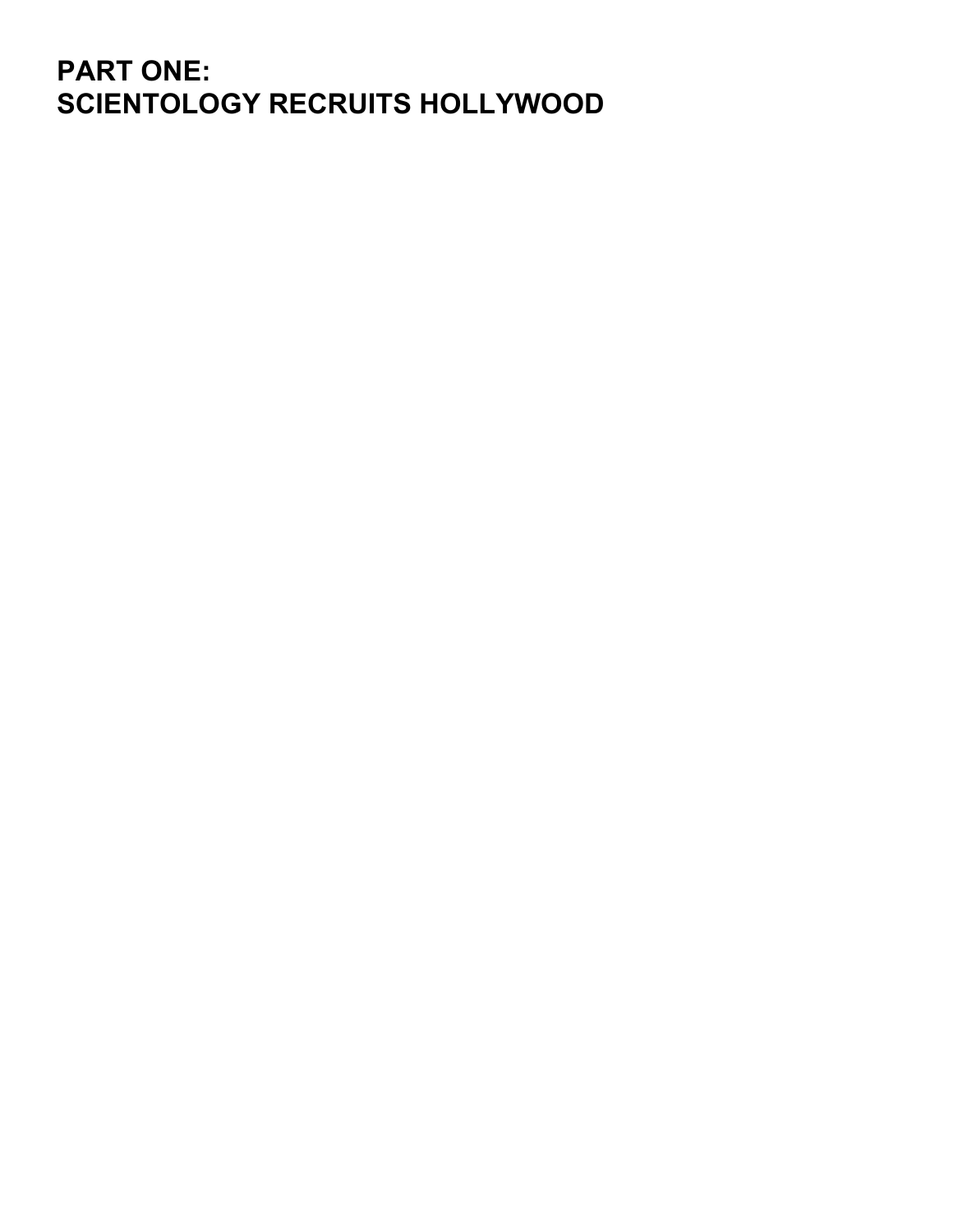#### **INTRODUCTION**

Part two of this report is a candid look at celebrities in the Church of Scientology: how they are recruited, how they are used, and how they are controlled. It explores how the secret society of Scientology is trying to take over and control large numbers of Hollywood celebrities to use Hollywood's media influence as leverage to recruit new unsuspecting members from the public. (In appendix 2 you will find the largest list of Scientology celebrities that has ever been assembled.)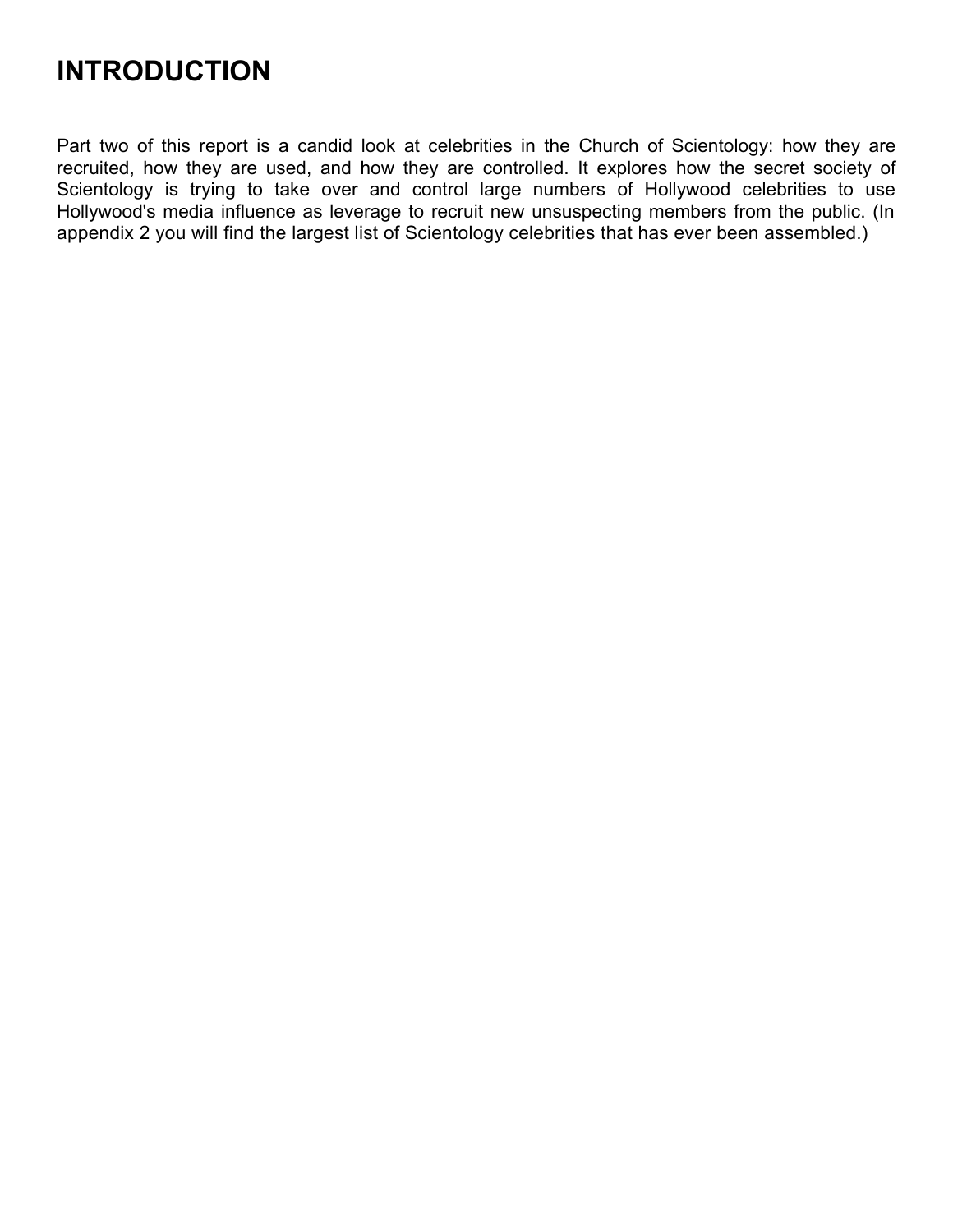#### **THE ORIGINS OF SCIENTOLOGY'S HOLLYWOOD FASCINATION**

L. Ron Hubbard and his alter ego Scientology have always had a fixation for recruiting Hollywood celebrities. As far back as 1955, Hubbard acknowledged the value of famous people to his fledgling, offbeat group when he inaugurated "Project Celebrity."

According to Hubbard, Scientologists should target prominent individuals as their "quarry" and bring them back like trophies for Scientology. He listed the following people of that era as suitable prey:Edward R. Murrow, Marlene Dietrich, Ernest Hemingway, Howard Hughes, Greta Garbo, Walt Disney, Henry Luce, Billy Graham, Groucho Marx and others of similar stature. "If you bring one of them home you will get a small plaque as a reward," Hubbard wrote in a Scientology magazine more than three decades ago. Although the original effort faded, the idea of using celebrities to promote and defend Scientology survived and is now being expanded though Hubbard's successor David Miscavige.

Celebrities are considered so important to the movement' s expansion that the church created a special office to guide their careers and ensure their "correct utilization" for Scientology. The church has created a special branch that ministers to celebrities, providing them with first-class treatment. Its headquarters, called Celebrity Center International, is housed in a magnificent old turreted mansion on Franklin Avenue, overlooking the Hollywood Freeway.

In Miscavige's Hollywood, Scientology has assembled a star-studded roster of followers by aggressively recruiting and regally pampering them at the church's "Celebrity Centers," a chain of country club like clubhouses that offer expensive counseling and career guidance. Adherents include screen idols Tom Cruise and John Travolta actresses Kirstie Alley, Mimi Rogers and Anne Archer, Palm Springs mayor and performer Sonny Bono, jazzman Chick Corea and even Nancy Cartwright, the voice of cartoon star Bart Simpson.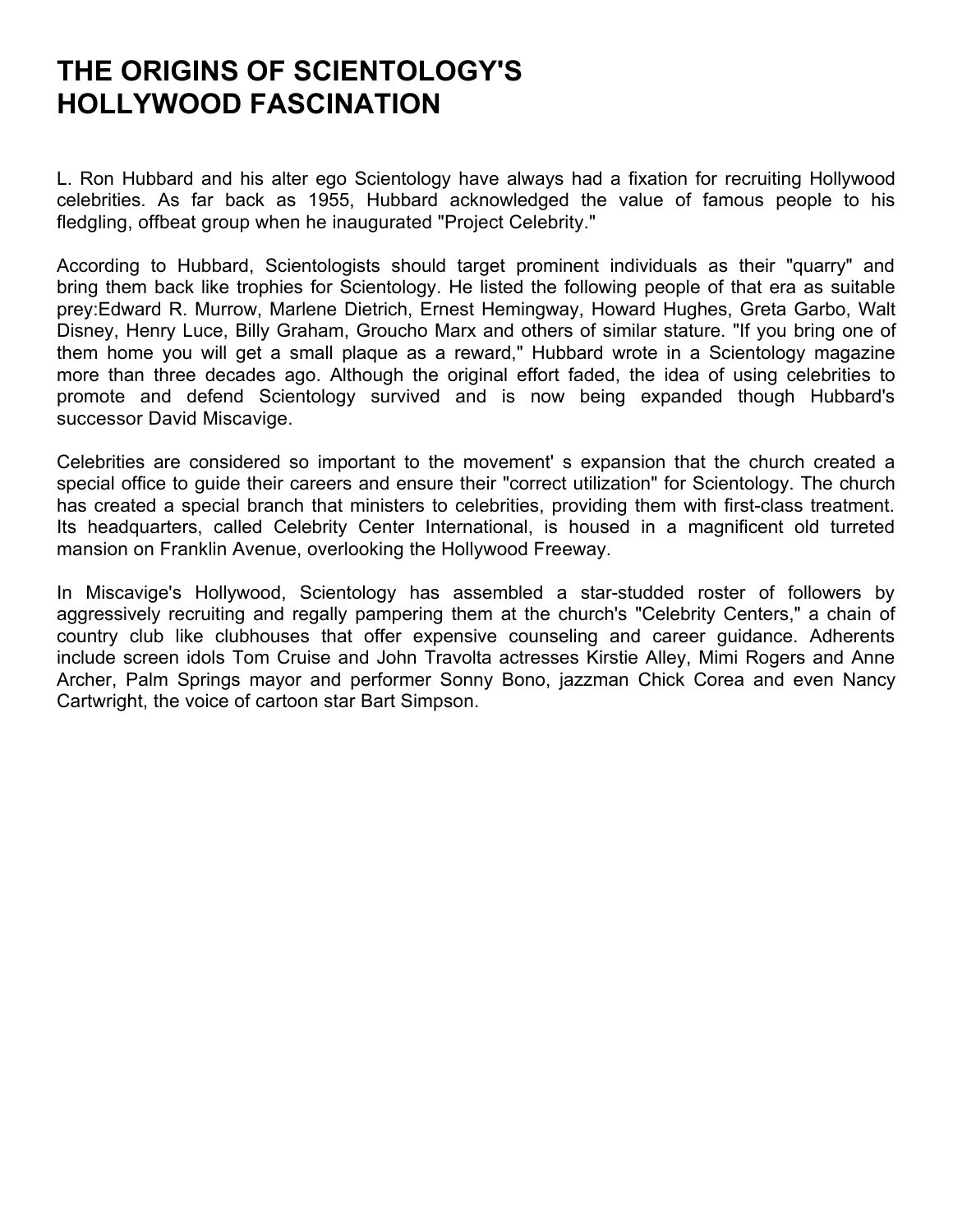#### **WHY SCIENTOLOGY PURSUES CELEBRITIES**

Celebrities are of vital use in Scientology for numerous purposes: to recruit the masses, to endorse L. Ron Hubbard's teachings, to give Scientology greater acceptability in mainstream America and to forward Scientology's secret goals of world control. In a society that often equates celebrity with credibility, using highly recognized celebrities to help hide, deflect or overcome Scientology's horrendous public relations problems is understandable.

The roles that celebrities play in Scientology are dictated by a series of Scientology policies called the Opinion Leader Policies that were written by Hubbard. These policies state that you need to get your people into the power points in society, (points where you are the opinion leader or you control the opinion leader.) The Celebrity Center Program is nothing more than an extension of Hubbard's plan of world domination by taking over or controlling opinion leaders.

To create a favorable environment for Scientology's expansion, church executives are working to win allies among society's power brokers and opinion leaders. This theme is expounded in church publications, "We need to be able to approach the right people in order to get things done," wrote Heber Jentzsch, president of the Church of Scientology International, in the newspaper Scientology Today. "We need to find out how to reach key people in the media, in government, in the control points of society, the people who rule things." Underscoring the campaign's breadth and determination, a pullout questionnaire entitled "Communication Lines to the World" was inserted in the Scientology newspaper. It asked Scientologists to list their connections to people in six areas:

POLITICS: "This would be political figures on a local, state or national level, such as local city officials, mayors, governors, senators, congressmen, and members of parliaments. It would also include government agency officials and civil servants."

MEDIA: "This would be any media terminals that you know, such as owners or proprietors of magazines, newswire services, newspapers or publishing houses, and radio networks or stations and publishers and editors of any type of news media." LEGAL: "This would be any judges, law enforcement officials, lawyers, barristers and so on."

FINANCIAL / CORPORATE: "This would be any members of the board or presidents, vice presidents or other senior officials/executives with banks or other financial institutions (such as savings and loan companies, credit unions, etc.) financiers (this could be government or private industry) stockbrokers, financial advisers and commodities brokers."

ENTERTAINMENT / CELEBRITIES: "This would be any producers or directors in the stage, motion pictures or television; actors, artists, writers and any opinion leaders in these areas."

In HCO PL 12 January 1973 policy letter, Hubbard States: "The most important action to undertake when going about making a Safe Point is to carefully and painstakingly find out who exactly are the Top Dogs in the area in financial and political circles and their associates and their connections, and to what each one is hostile."

All of this information is sent to the intelligence branch of Scientology. (Keep in mind one of the major activities of a secret society is turning its members into deployable agents who will fanatically use their resources and connections to forward the goals of the group or knock out the enemies of the group.)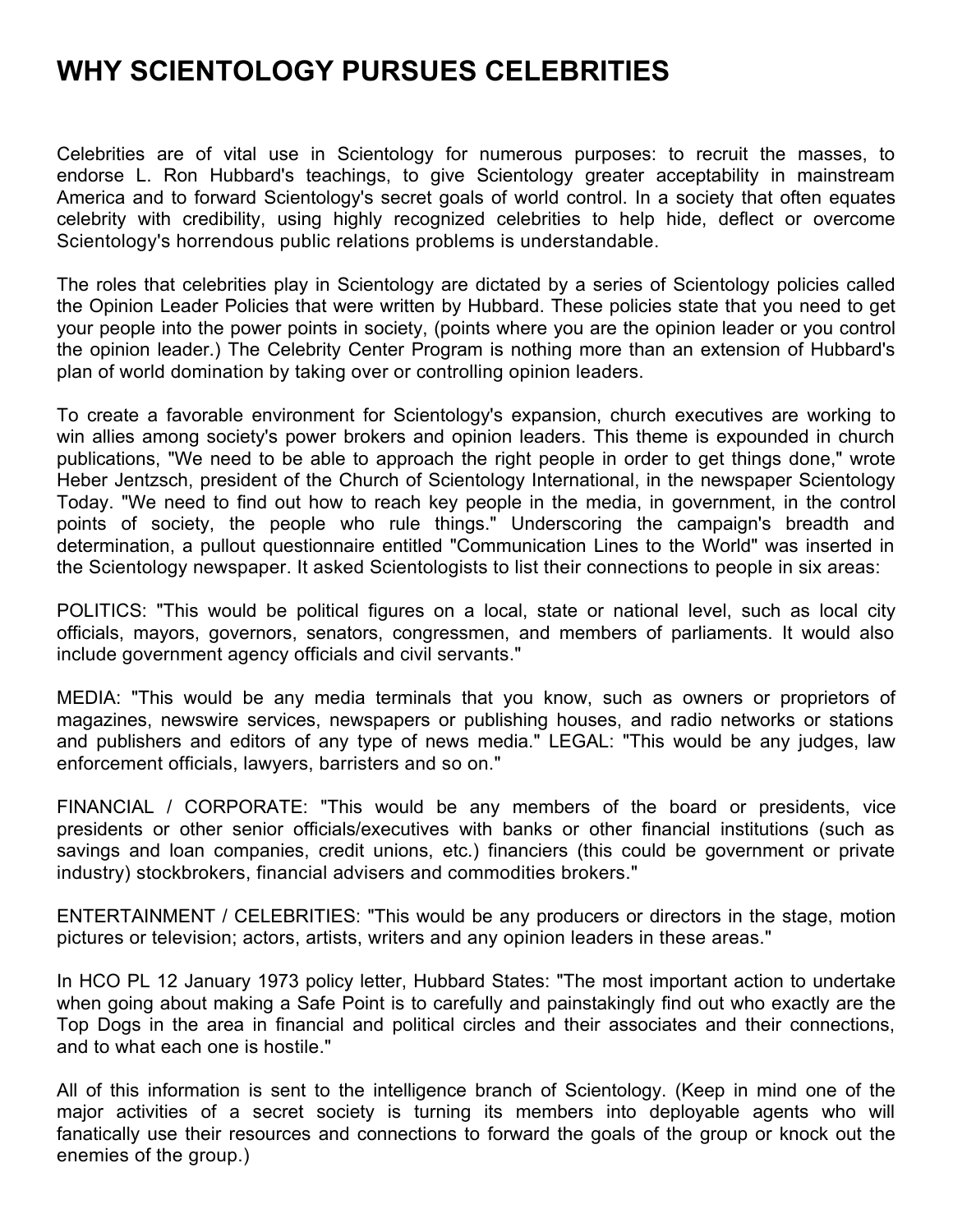#### **HOW CELEBRITIES ARE RECRUITED INTO SCIENTOLOGY**

The first thing to realize about recruiting celebrities in Scientology is that they are kept ignorant about what is really going on until they are hooked. The celebrities are shielded from all bad news. They are pampered and isolated in the finest buildings in settings like country-clubs. They're kept totally away from all the cruelty and the abuse that goes on inside the organization, and at Scientology's gulag-type concentration camps and punishment centers.

Most Scientology celebrities are victims that don't know that they are being systematically deceived and rendered suggestible by use of counseling processes that are no more that covert hypnosis. A very few of them know about Scientology's secret goals, but most of them have no idea about the suicides or the attempted suicides at the Celebrity centers or other centers. Any time they hear anything negative they are told "It's all lies. Don't listen to it"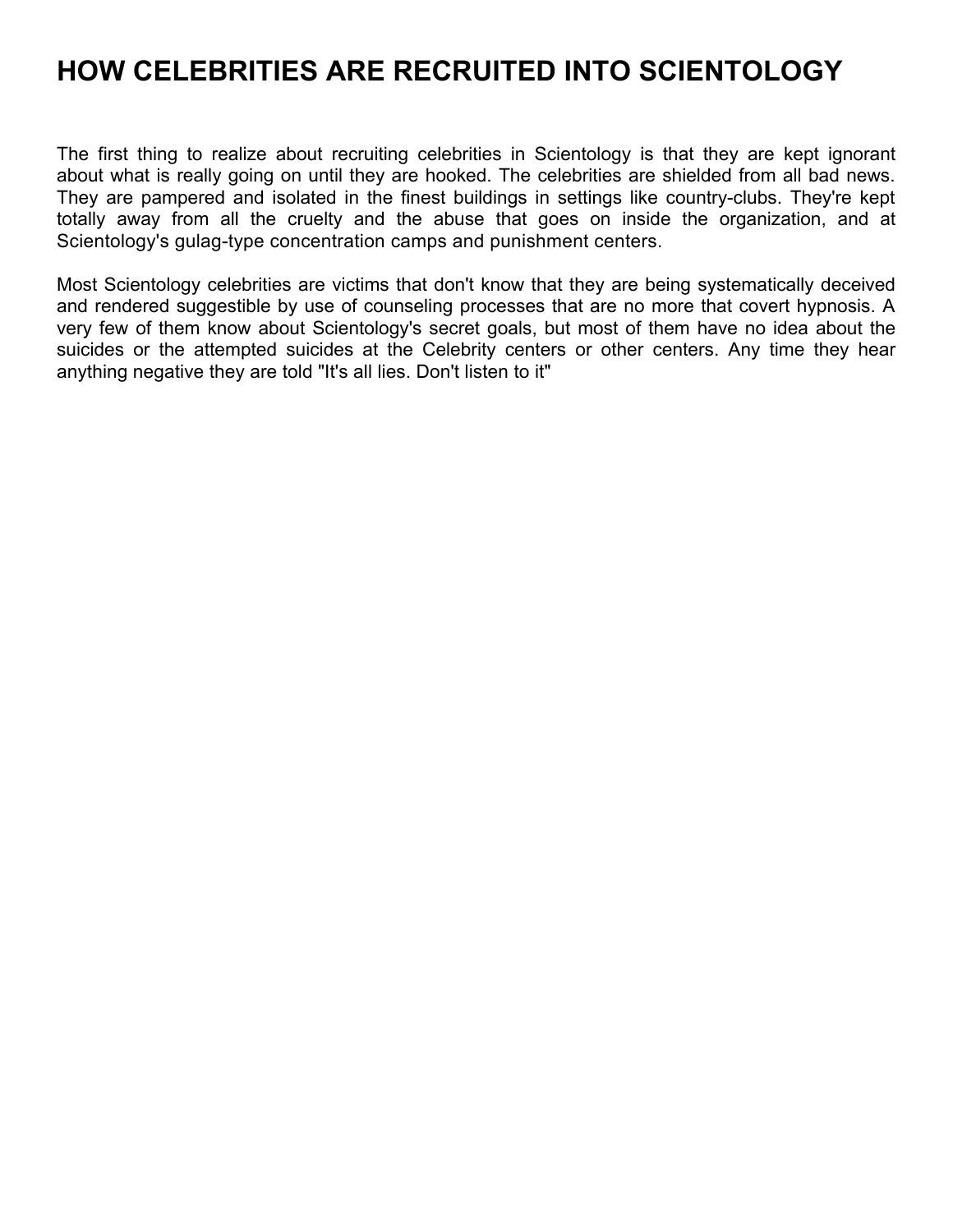#### **THE BATTLE-PLAN**

To recruit a new celebrity, Scientology staff members at a Celebrity Center often create a battle plan. This battle plan in many cases could or would contain a flowchart of the celebrity's key connections, their "psychological buttons" and their "emotional buttons.

Everything is done to learn as much as possible about the target non-Scientology celebrity. The following are just a few key areas of information that are assembled on the target: who are the celebrity'sclosest friends, their business contacts, places most often frequented, credit histories, public records and police reports.

Any information on the targeted celebrity is fair game. It can be used to manufacture an "innocent" or coincidental recruiting opportunity or can be used to produce a recruiting influence leverage over the target.

Wherever possible, a Scientology celebrity is used to help set up and recruit a non-Scientology celebrity. Because a Scientology celebrity's loyalty to Scientology can be absolutely blinding, Scientology celebrities would not be beyond divulging almost anything they know about the non Scientology celebrity target.

Once all this information is assembled the Celebrity Center staff implements the Battle Plan. They try to set up a meeting scenario that looks like a chance meeting. The best "set ups" are enacted where a lot of unknown Scientology shills can be placed around the target celebrity. Some other Scientology celebrity friends are there too, (Scientology has been using charity events lately for this.)

Once the meeting is started some general communication is first established to relax the target. They can't obviously just walk up and say "Come to the Scientology center"; first they have to establish a rapport with the person. Once they have got a conversation going they gradually try to steer the discussion over to the target's emotional or psychological buttons, and\or they start "admiration-bombing" the target. When the emotional button "hook" has been placed into the target then they start telling them about Scientology and invite them to an event or in to the center.

The late Yvonne Jentzsch, the original head and originator of the first Celebrity Center, said the way to hook celebrities is to "admiration-bomb" them. (This means you emotionally over flood them with attention and admiration.) From her teaching and example, the Scientology staff quickly learned as a method of invisible but powerful control to give celebrities the excessive God-like admiration they are vulnerable to.

A former celebrity center staff members reports watching her handle celebrities. Yvonne demonstrated that she could "push these admiration and attention buttons" on the celebrities to get them to do just about anything. On one hand, she'd say "We really can use these celebrities to bring in more people", and on the other hand she would talk derogatorily about the various celebrities that she was manipulating. About Karen Black she said. "Karen's just a dingbat, and so promiscuous." Chick Corea was a puppy, she said. "I can get him to do anything for me, just give me the phone."

Keep in mind that celebrities are usually not college graduates with Doctorates. Most celebrities have no idea that there is such sophisticated and pervasive hidden manipulation governing every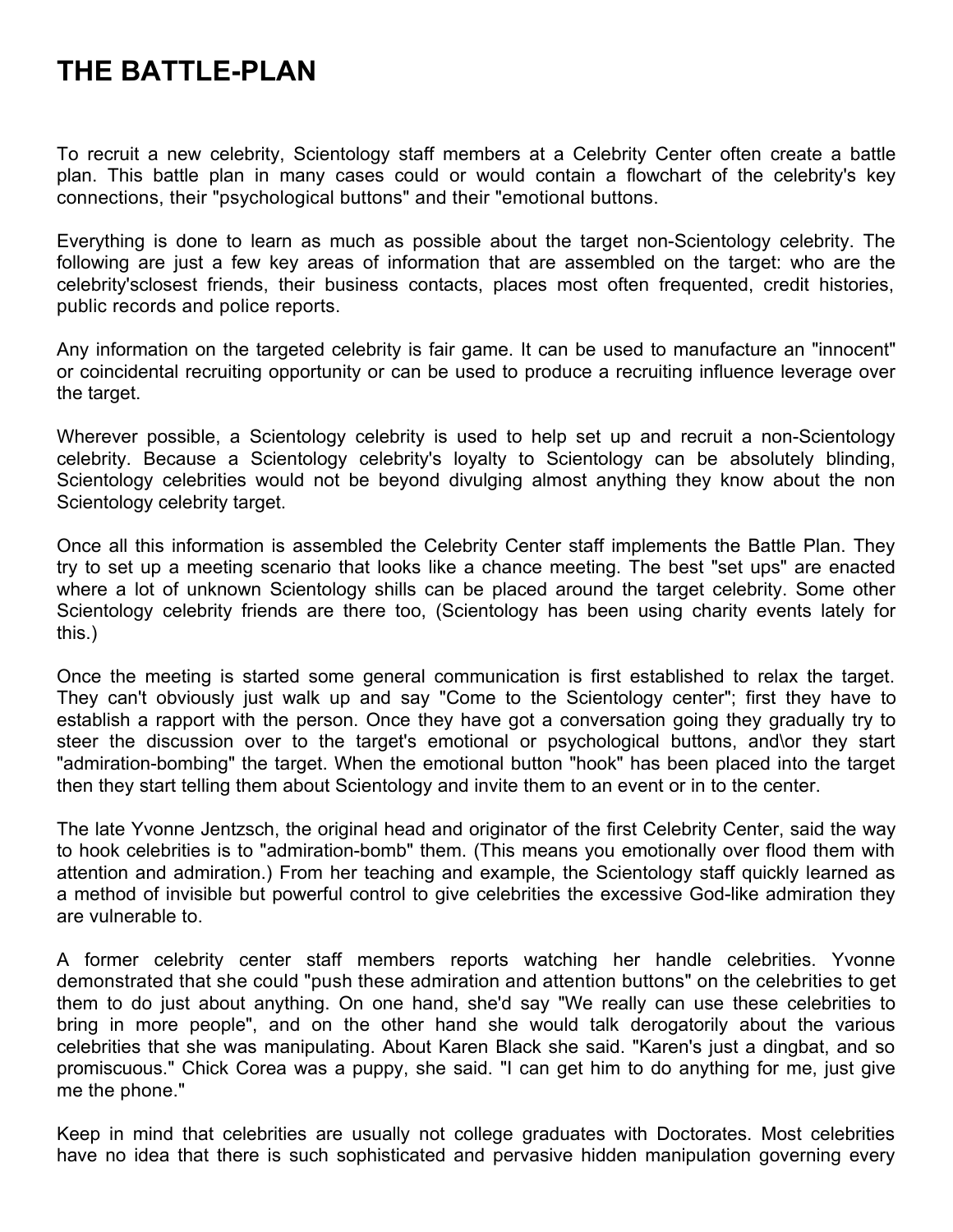step of the recruiting process used to get them into Scientology.

Generally celebrities got into show business to achieve fame (attention and admiration.) These are ready made hooks for them. The Scientology recruiting con is so good that during the recruiting meeting the target celebrity is made to think that the new friends (hidden recruiters) are friendly, VERY knowledgeable and the offers of help or benefit being suggested are just the perfect coincidence to provide what just happened to be needed.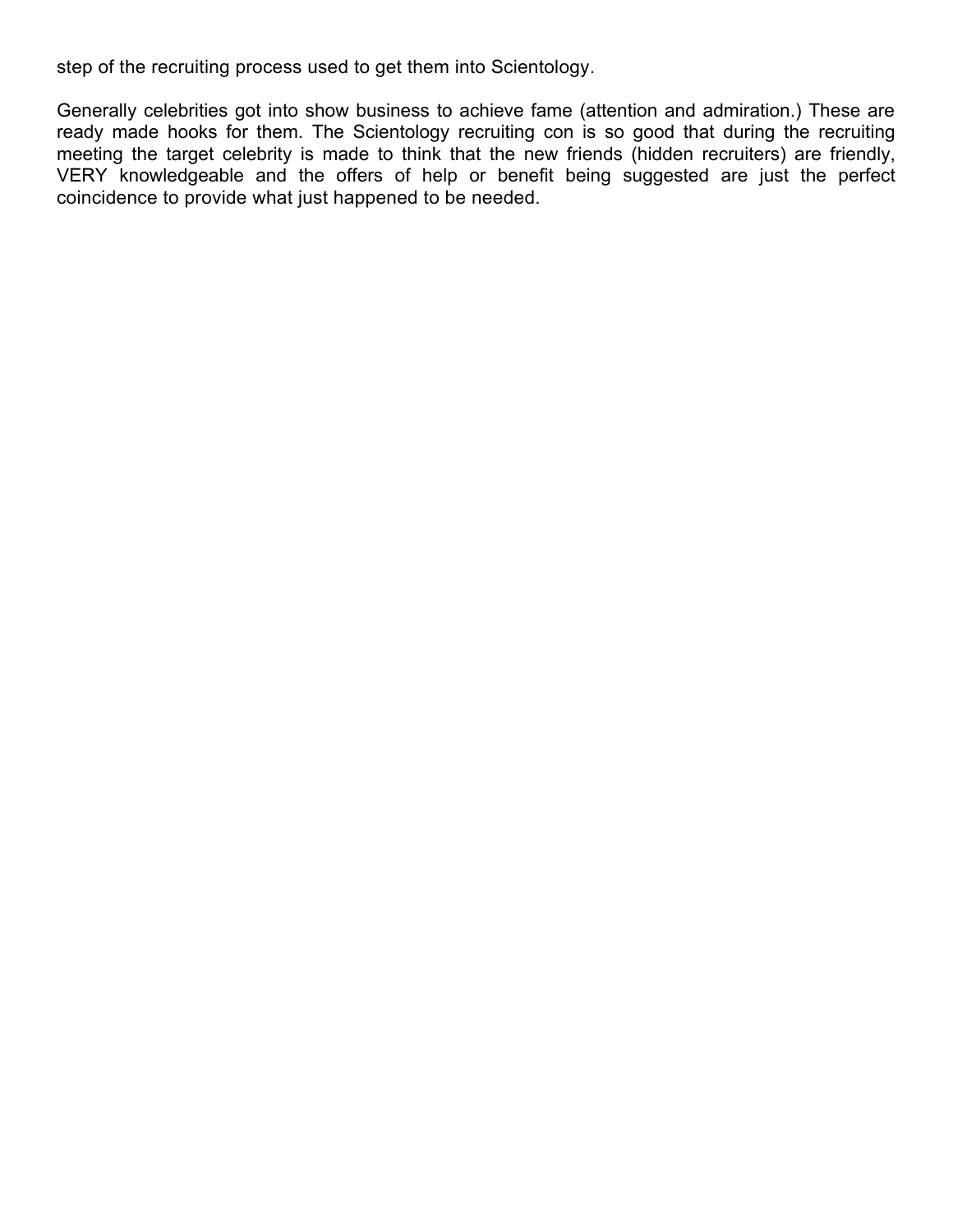#### **TARGETING CELEBRITY VULNERABILITY**

A low point in her career led Karen Black, 36, into Scientology 10 years ago. "It made me real happy," she says with a smile. "Mr. Hubbard has a very formidable technology for the relief of the despair that people carry around with them. It makes you very free."

When Scientology targets celebrities, it focuses on three kinds: those who are on their way down they have a reason to listen; those who haven't made it yet, they also have a reason to listen because they want to get on top; and those who have made it but have some sort of severe problem in their lives that makes them vulnerable.

Scientology also exploits celebrities' vulnerability by providing a false but seemingly "meaningful" new role for their celebrity power. Scientology involvement suggests to the celebrity that they are going to be more than just fluff and frill, or another Hollywood empty headed pretty face or a sex symbol.

Scientology gradually suggests to targeted celebrities that by joining this world movement they become part of a secret and special elite and are gaining a "world historic destiny" for their celebrity power. In the shallow celebrity world of Hollywood this is a powerful initial intoxication and inducement to get involved.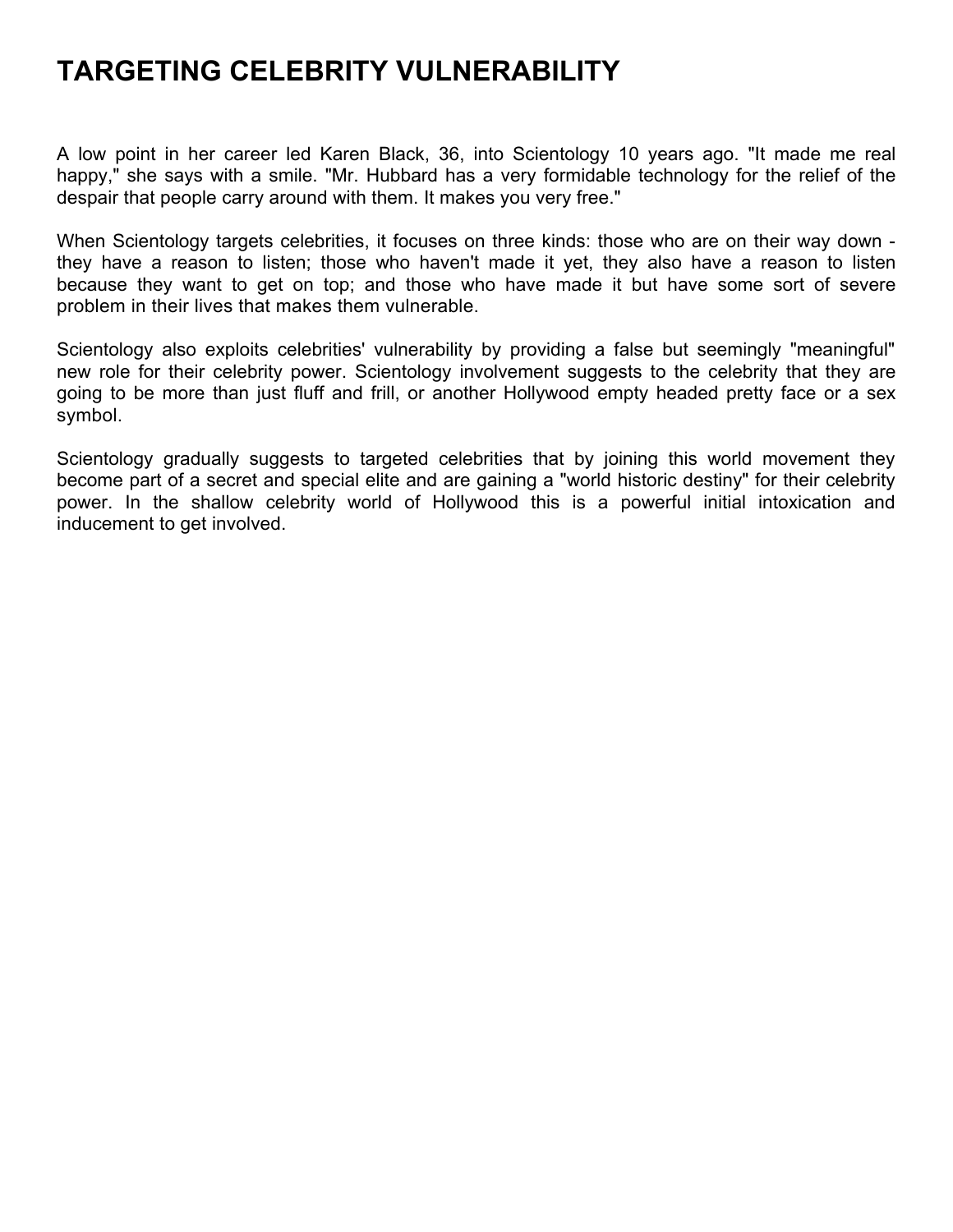#### **WHAT DO THE CELEBRITIES GET FROM SCIENTOLOGY?**

Scientology celebrities aren't endorsing Scientology just because they personally like it. They are getting a lot more than the average member gets. What they get is:

1.) Some free services and discounted services. In the HCO PL 1 January 1963 policy letter Hubbard says: "Central Orgs (organizations) are instructed to process selected celebrities who are just beyond or who are just coming into their prime. The pay is to be any contribution you would care to make if we have helped. No other pay is demanded."

2.) Commissions. In some cases they get commissions of ten percent of the take from people coming in the door.

3.) Special perks. One of the perks that celebrities get is a considerable amount of free use of Scientology's private country clubs and properties. The following recent revelations were made about typical celebrity treatment in a affidavit to Los Angeles lawyers by Andre Tabayoyon, a Scientologist for 21 years.

I, ANDRE TABAYOYON, declare as follows:

115. I witnessed money from various non profit Scientology organizations, and labor provided by various non profit Scientology organizations being used for the personal benefit of Miscavige, Tom Cruise, other Scientology senior executives and other Scientology celebrities (such as John Travolta, Chick Corea and Priscilla Presley).

117. Miscavige, other senior Scientologists and certain celebrities would also use the movie theater we constructed on the base to view first run movies provided to him by his acquaintances in the movie industry. The cost of this was easily \$150,000. This cost does not include labor (again slave labor) or expensive film projection equipment.

118. During the 1980's, Miscavige befriended the actor Tom Cruise and they spend a lot of time together on the Hemet base. Their special chef, Sinar Parman, would prepare them fancy meals. Often they would hang out alone in the space designated for L. Ron Hubbard on the Clipper Ship we built in the desert. This space had a small kitchen, a little dining room, a little bar and a bed. They also had the exclusive use of the officers lounge. On other occasions Miscavige and Cruise would work out in the expensive gym we built for exclusive and restricted use.

No one else was allowed to talk to Tom Cruise when he was on the base. One time one of the gardeners spoke to him and this caused a major flap on the base. At Gold, Miscavige is known by his initials DM and Tom Cruise by his initials TC. From the late 1980's until I left the Gold, Tom

Cruise was provided a personal and exclusive apartment and storage facilities by the Scientology organization and at Scientology's expense. Tom Cruise kept two Yamaha motorcycles, a Mercedes Benz automobile and a large motor home at Gold. These were stored in what used to be Hubbard's garage and parking lot. Obviously, Miscavige and Cruise have developed a special relationship. One is a young world-domineering celebrity. The other is a young domineering cult leader who seeks to 'clear' the world and to rule it according to Scientology beliefs and practices.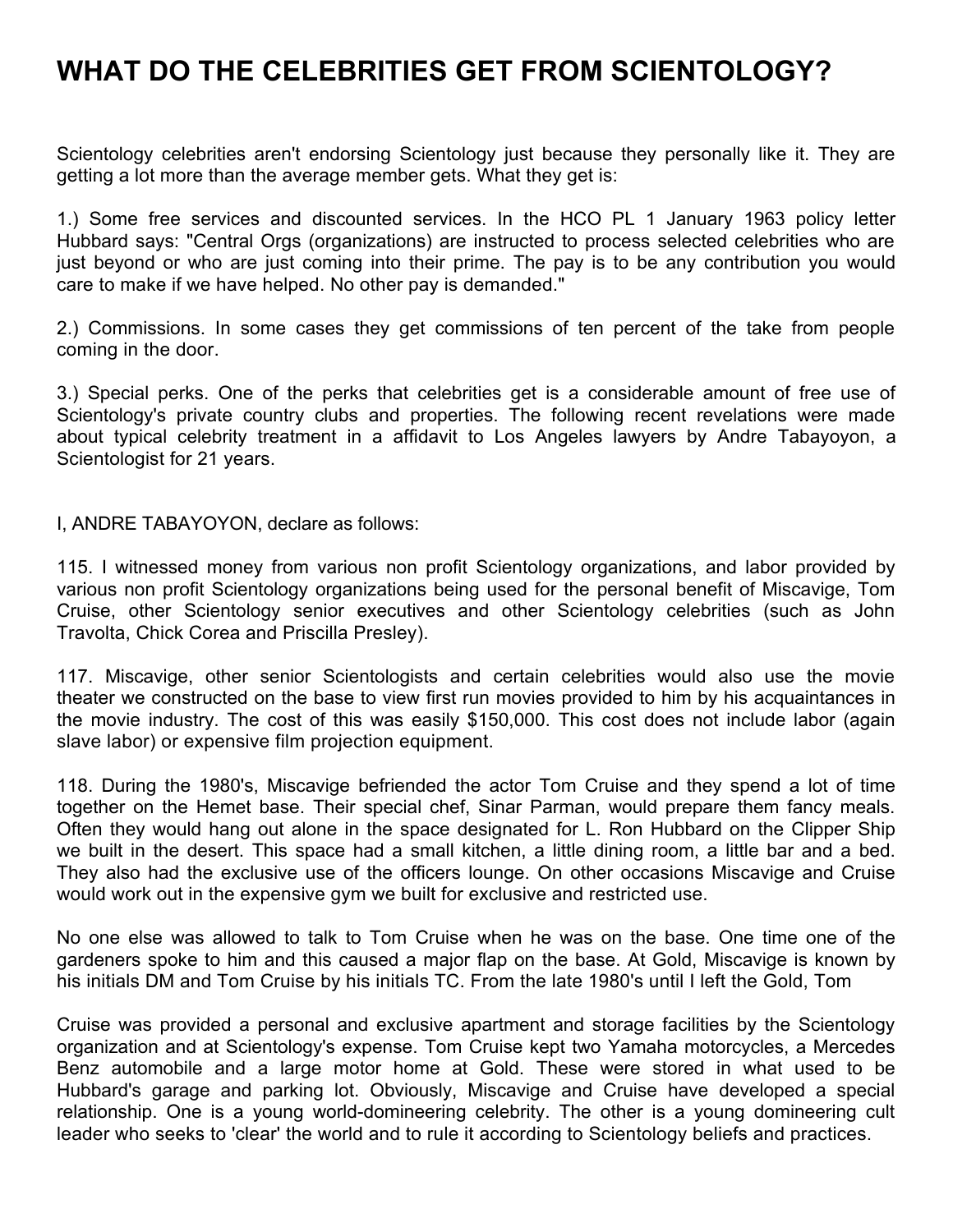119. When Tom Cruise got married to Nicole Kidman, they and David Miscavige went to a Colorado Ski Resort for the marriage ceremony. A Sea Org staffer (Sinar Parman) was taken along to do personal cooking for Tom Cruise and Miscavige at the expense of Scientology not for profit religious organizations. This left only 3 cooks at Gold to cook for 800 people three times a day.

120. I personally participated in the construction of an apartment at the Gold base, using extensive funds from various non profit Scientology religious organizations, for the personal and exclusive use of Tom Cruise. This was done on the orders of David Miscavige. Even though Miscavige has claimed to be Chairman of the Board of RTC, here he is directing the expenditure of CSI money and the deployment of CSI labor -- both paid and slave. Other apartment cottages were built for the use of John Travolta, Kirstie Alley, Edgar Winters, Priscilla Presley and other Scientology celebrities who are carefully prevented from finding out the real truth about the Scientology organization. The labor used to construct Tom Cruise's apartment was provided by Gold, a division of CSI, and persons from a myriad of Scientology organizations serving time in the RPF.

The RPF (Rehabilitation Project Force) is the Scientology gulag or concentration camp. Using RPF'ers to renovate and reconstruct Tom Cruise's personal and exclusive apartment at the Scientology Gold base is equivalent to the use of slave labor for Tom Cruise's benefit. The Tom Cruise apartment at the Gold base is located at the golf course end of the Gold base, closest to State Street. When Tom Cruise visits the Gold base, and stays in his personal apartment, he is cared for by a Sea Org steward.

121. We also had to renovate the Tom Cruise apartment at the Hemet Base after it was damaged by a mud slide. The repairs had to be performed on an emergency basis. Both the Gold crew and the RPF'ers were placed on extended hours to restore the apartment. Again, Tom Cruise was benefiting from the use of what is essentially prison slave labor being worked almostaround the clock.

122. Tom Cruise also enjoyed use of facilities constructed on the Gold base that were not available to any Scientology staff except the senior most Scientologists on the base, particularly Miscavige and his lieutenants. For example, I saw Tom Cruise use the exercise room which was off limits to at least 98 percent of the staff. Tom Cruise also had unrestricted access to the Ship which has a sauna, Jacuzzi and a large Olympic sized swimming pool. With regard to the Miscavige/Cruise gym this was built in conjunction with the estates facility in approx. 1989.

The gym building cost approx. \$150,000 (again using slave labor) and contains a complete lineup of the most modern weight training equipment. It is one of the most incredible gyms imaginable and is for the exclusive use of Tom Cruise, David Miscavige and other specially and specifically approved by him. It also has an incredible shower area.

123. To assure that Tom Cruise's stays at the Hemet base were enjoyable, special provisions were made for him and restrictions were imposed on the staff at the Hemet base. Millions of Church dollars were spent so that millionaire Tom Cruise could regularly visit the Scientology base and be friends with Miscavige. For example, Tom Cruise received special meal services, special room services and the Hemet base staff was restricted in its access to Hemet base facilities. Indeed, a girl by the name of Jennie Matsamura was assigned to take care of him and his renovated cottage. The Hemet base staff was barred from going where Tom Cruise might be present. Construction and renovation work that was done on the base for Tom Cruise's benefit often had to be torn up and redone because the coloring was slightly off or there were a few inches of group that didn't quite match in color. Once we had to pour a concrete walkway so that Tom Cruise would not have to walk on the desert soil. Before the concrete dried it rained. The concrete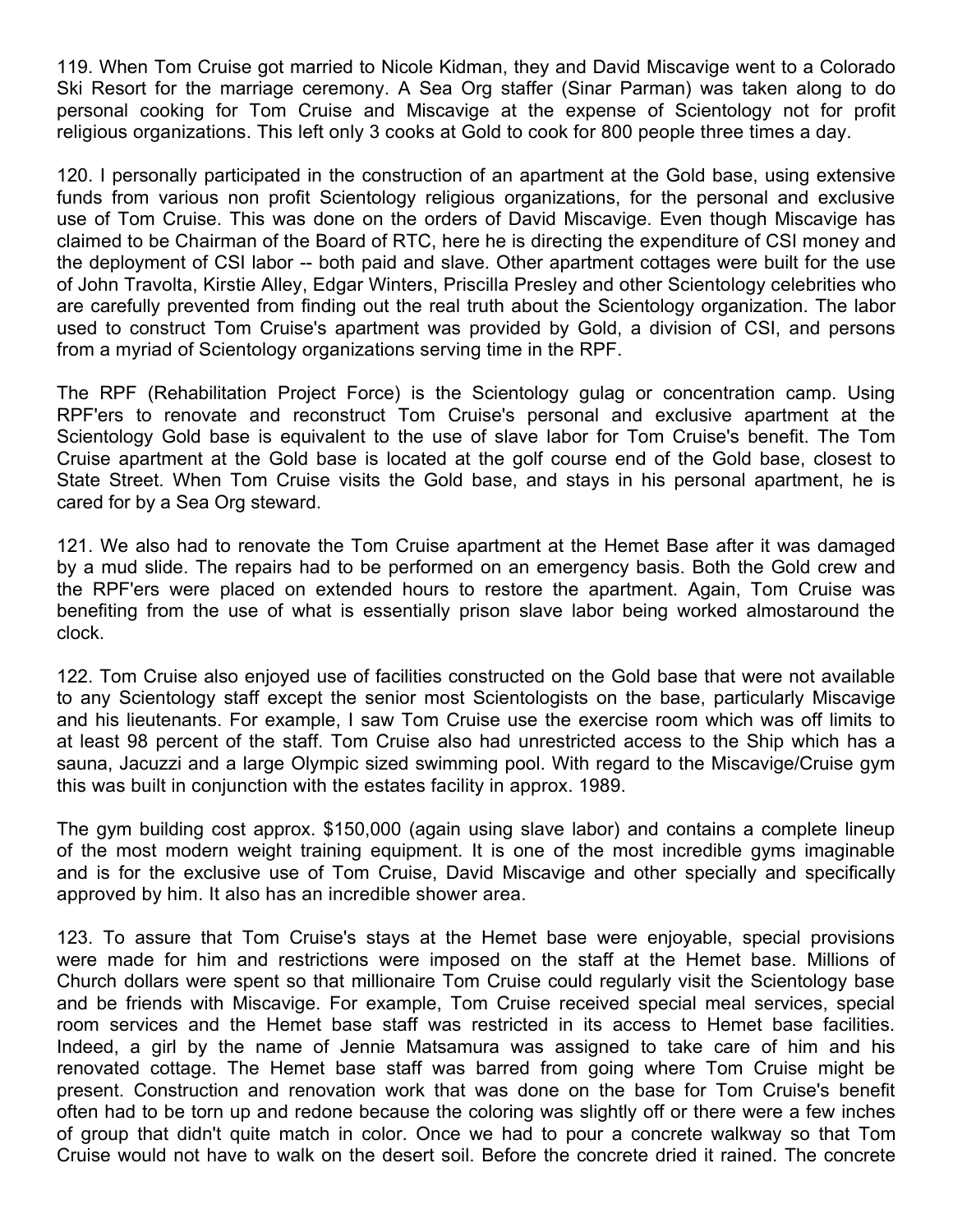was spoiled.

Miscavige went into a fury over that.

124. On one occasion, prior to a Cruise/Kidman visit, Miscavige decided to redo the meadow in beautiful flowers; Tens of thousands of dollars were spent on the project so that Cruise and Kidman could romp there. However, Miscavige inspected the project and didn't like it. So the whole meadow was plowed up, destroyed, re-plowed and sown with plain grass...

131. In 1989/1990 we also constructed a tennis court at Gold for the exclusive list of Celebrities and Miscavige. Non profit Scientology religious organization funds were used for this inurement project. The tennis court cost at least \$200,000 to build. The rubber coating alone, on the tennis court, cost \$80,000. Then there was the landscaping and rose garden around the tennis court.

I declare under penalty of perjury under the laws of the United States of America and of the State of California that the foregoing is true and correct. Executed in Los Angeles, California this 5th day of March, 1994.

Andre Tabayoyon

The IRS made the following comment in its tax ruling during the tax status appeal of Scientology in U. S. Claims Court Number 581-88T, Ruling of June 22nd, 29th, 1992:

It is not unlike a commercial business strategically giving away services in an effort to increase sales by obtaining a celebrity endorsement."

4.) The Faustian advantage. The story of Faust is about a person who gives up its soul and spirit to the devil in order to obtain worldly success and power. Here we have a Satanic cult wooing celebrities who are already highly vulnerable to fame, attention and money. One can not help but wonder if the celebrities who know Scientology's secrets have in a some conscious or unconscious way made the Faustian bargain.

5.) Celebrities also get into Scientology because other celebrities already did, and because some behind the scenes people are working to get them lured in.

6.) People whether celebrities or not often join a cult when they are in a "transition state," like starting in college, getting divorced, getting fired, starting new job, etc. And actors are always in transition: after having completed an assignment, they have fears: Will the film, musical or play be a success?

Will they get a new job? This must be terrible, and totally new for most of us, since we get paid every month and only search a new job every few years. The last one makes actors very vulnerable to someone selling certainty or confidence.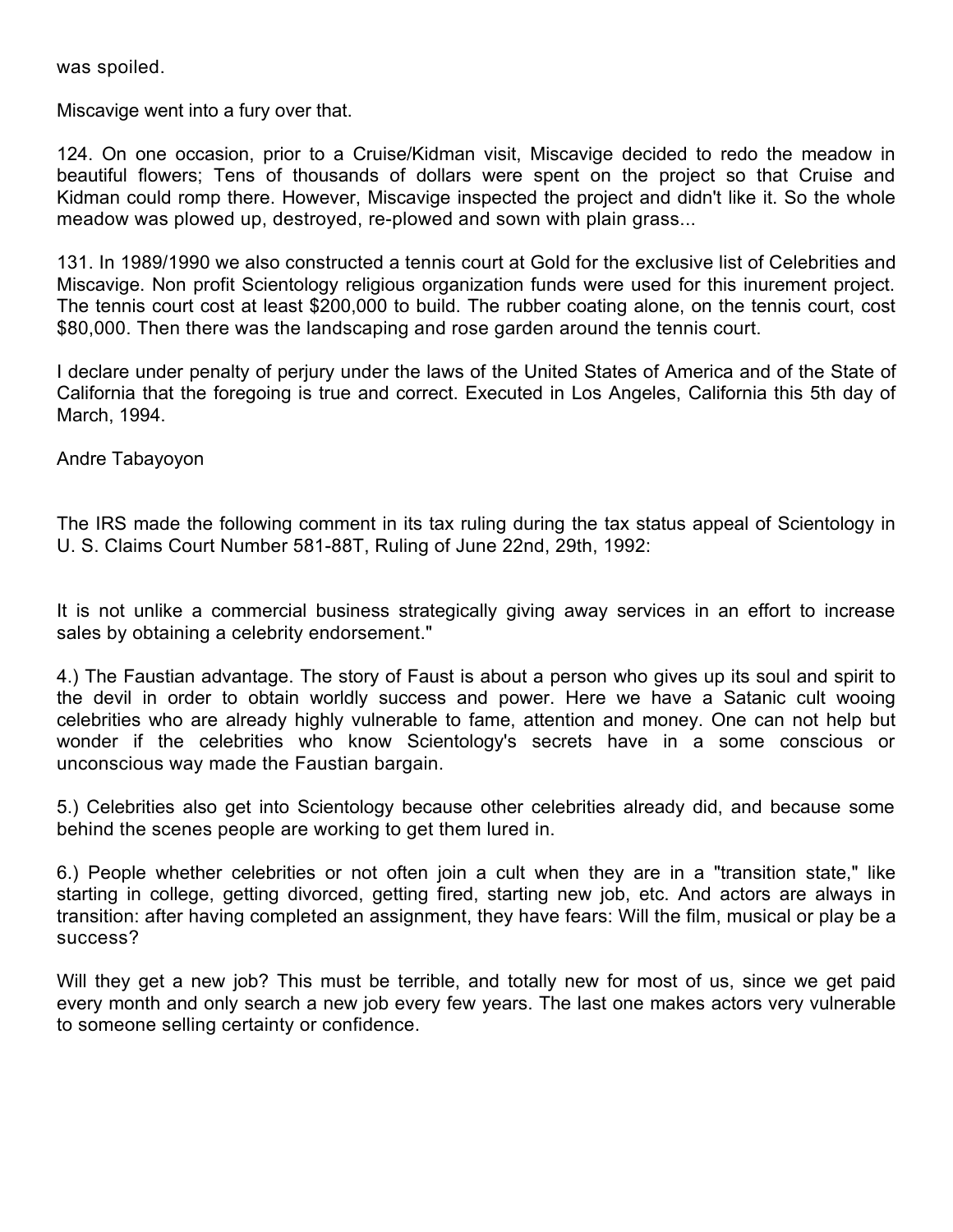#### **WHAT'S EXPECTED FROM CELEBRITIES IN SCIENTOLOGY**

Every possible effort, pressure, and sales tactic is brought to bear on existing celebrity membership to recruit other new celebrities into Scientology. Celebrities are heavily indoctrinated to their duty and responsibility of recruiting new celebrities.

They also are expected to constantly promote and talk about Scientology. Recruiting and other Scientology promoting activities proves their loyalty to the organization and approves their security clearance to go to the next secret level.

Celebrity activity is closely monitored. If they don't promote Scientology in their media coverage or if they don't promote it at their events or do special events for Scientology their loyalty is questioned. The following are three examples of Scientology celebrity endorsements and promotions:

"lt's nice to know you can be a cause of your life as well as an effect," convert John Travolta, 23, says of his Scientology training. "lt's a logical and very sane way of living. I don't get upset as easily as I used to. I don't think I could have handled my success as well without it."

From 'The Auditor": The Monthly Journal of Scientology -AOSH ANZO 136. "The Road To Freedom" album of LRH songs released on CD! Attendees of the 23rd of June event were able to snap up the brand new edition of "The Road To Freedom" album now available on CD and cassette. This album features such leading artists as John Travolta, Chick Corea, Julia Migenes, Karen Black, Nicky Hopkins, Amanda Ambrose, Gayle Moran and Leif Garrett. This album is a unique and highly enjoyable collection of songs composed by L. Ron Hubbard to impart to the listener some of the basic knowledge that Scientology offers. Whilst viewed as controversial by those who seek to oppose man's spiritual freedom, the lyrics on this album offer answers to questions man has asked for eons."

Kirstie Alley is active in disseminating a new 47 page booklet on ways to preserve the environment. The booklet, entitled "Cry Out," was named after a Hubbard song and was produced by Author Services Inc., his literary agency. Author Services is controlled by influential Scientologists. In April, Alley provided nationwide exposure for the illustrated booklet (which mentions Hubbard but not Scientology) when she unveiled it on the popular Arsenio Hall Show. Since then, it has been distributed to prominent environmental groups throughout the U.S.

Although the advertising isn't finished yet, the new campaign includes a half-hour "documercial" entitled "The Problem of Life." It dramatizes a couple who are looking for answers to the questions of life," a spokesman said, such as: What's it all about? Where are we going? Wouldn't it be good to have a job that is fulfilling? The couple unsuccessfully visits a doctor, a psychotherapist and a marriage counselor. "At the end, they find out Scientology could provide the answers," the spokeswoman said. The documercial ends with a 10-minute direct-sales pitch from Jeff Pomerantz, the soap-opera star (best known for his role in the "Dynasty" series) who is one of the church's several celebrity members.

Celebrities are not only pushing Scientology and Scientology's non religious alter ego Dianetics for multilevel marketing like commissions; they are also heavily pushing the Scientology front groups, like Narconon, the Way to Happiness, Applied Scholastics, and others.

A partial list of front groups set up and directly or indirectly controlled by Scientology, and which are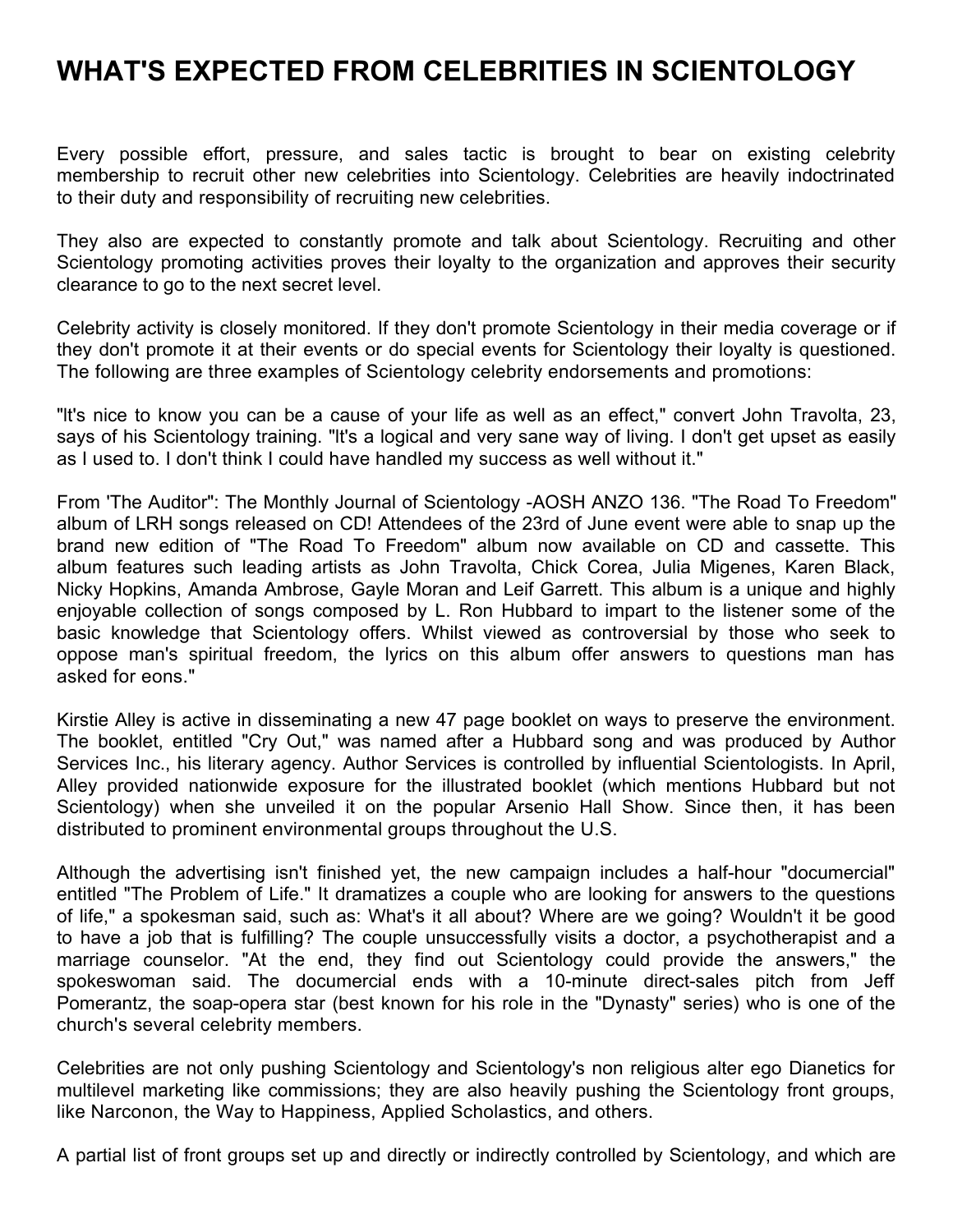involved in recruiting for Scientology or covertly or overtly attacking adversaries or defending Scientology, includes:

- the Committee To Defend The First Amendment
- the Hubbard Dianetics Foundation
- the Citizens Commission On Human Rights
- Narconon
- the Committee On Public Health And Safety
- the Task Force On Mental Retardation
- the Gerus Society
- the Dianetic Information Group
- the Committee To Re-involve Ex-offenders
- the National Commission for Law Enforcement And Social Justice
- the Foundation For The Communication of Culture International
- Doctors For Religious Liberty
- Vanguard, April, (a pseudo anti cult organization)
- Alliance To Protect Religious Liberty
- Committee For A Safe Environment
- American Citizens For Honesty in Government
- the Way to Happiness Foundation
- the Whistle Blowers
- Health Med
- Criminon
- Applied Scholastics
- Concerned Businessman's Association of America
- Sterling Management

Scientology's Front Groups play an important role. Scientology set up reform groups shortly after Hubbard, in 1966, wrote:

"Churches are looked upon as reform groups. Therefore we must act like a reform group."

Scientology and Dianetics are held in such disrepute that in public Scientology must use front groups to defend it, speak for it, and attack its enemies. Internal confidential documents seized by the F.B.I. show that social reform activities were designed primarily to attack critics publicly from the safe and respectable position of a humane social reform group.

An example of Hubbard's thinking on this matter is policy directive HCO PL 12 January 1973 "The Safe Point":

"...Rule l...Get in a safe place and speak up. It is necessary of course to have a safe place to get into, from which one can in safely speak up. One cannot defend himself in a point that has no defenses...Thus the Safe Point takes consideration over Active Defense...a special unit must be set up and run at full steam to make a safe point and gain viable PR Area Control over all publics in the area...The PR Area Control action in a new area can go so far as to create in the area of whole past and future track for the activity being established. It can make it sound old-fashioned, stable, reliable, expert, productive..."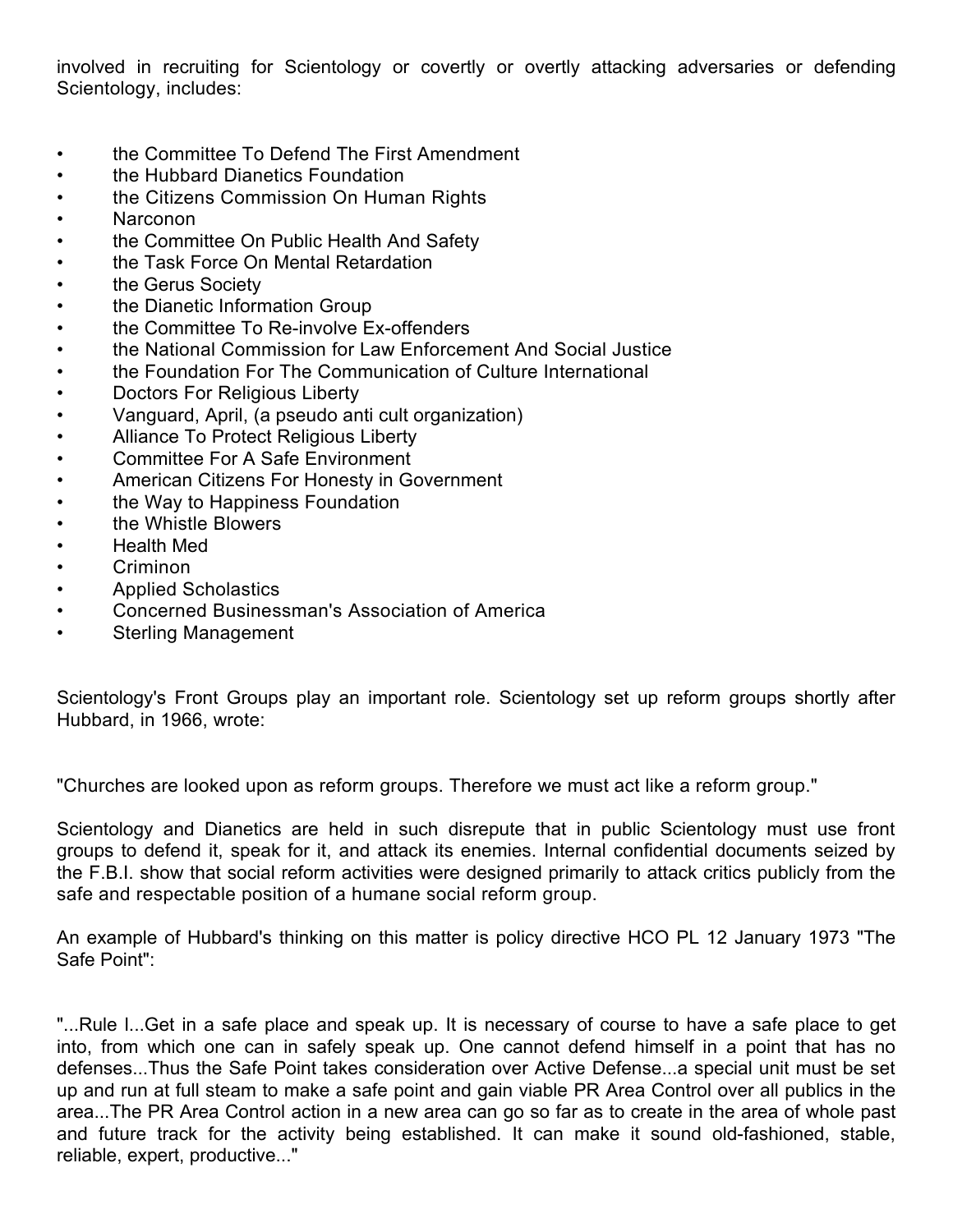The Scientology social reform front groups fulfill Hubbard's directives to a "T." Very few people will attack a social reform group, so Scientology now has its "Safe Point" from which these groups canget its own propaganda messages across.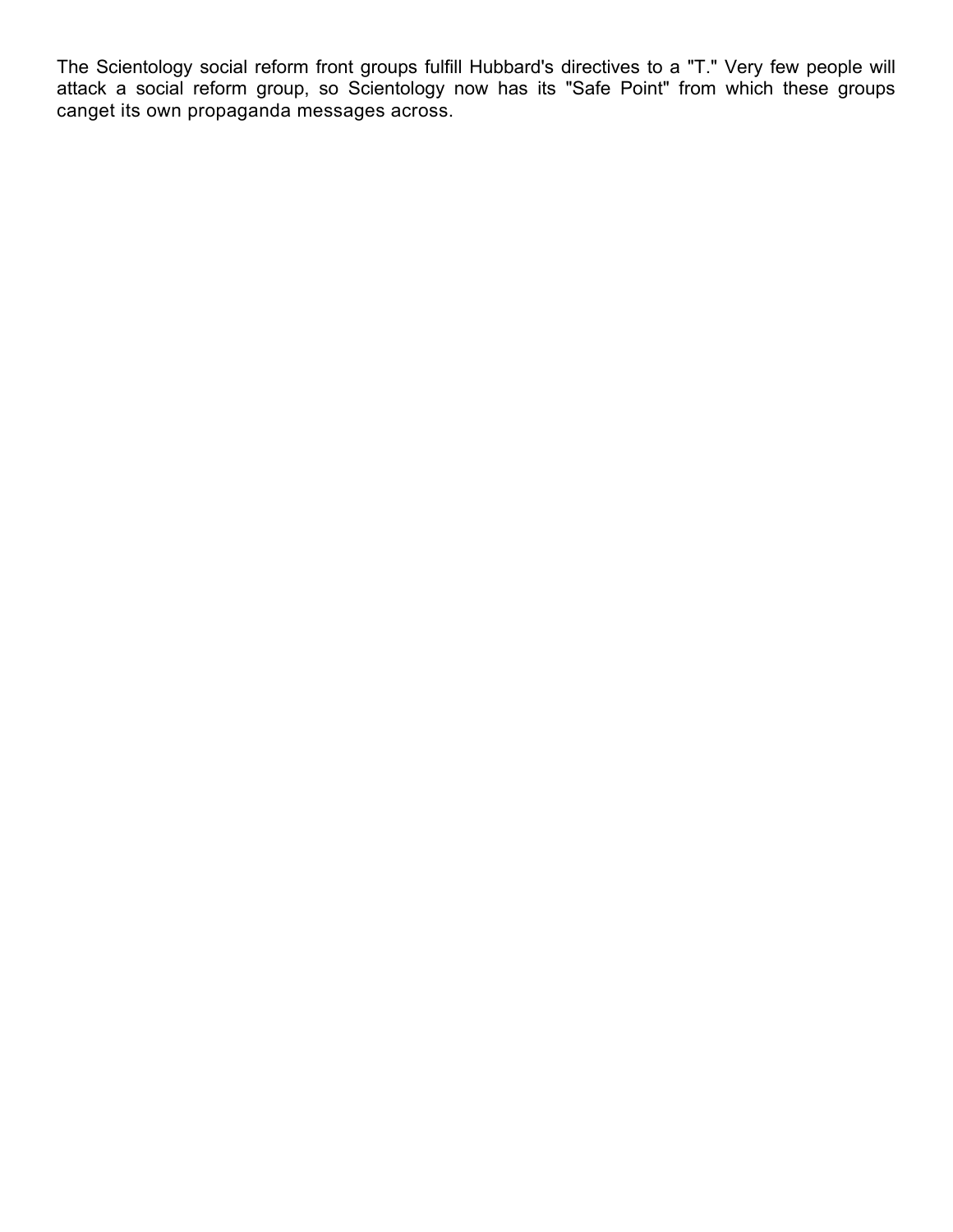#### **FRONT GROUPS AND CHARITY EVENTS**

Celebrities are expected to do charity events for the front groups of Scientology. These front group charity events serve as very successful invisible recruiting forums to for other non Scientology celebrities.

Here's how it works. One Scientology celebrity "innocently" contacts another non- Scientology celebrity and says, "How would you like to do a charity event with me to help raise money for drug rehabilitation?" Then the other celebrity usually agrees.

He or she has no idea that it's a Scientology front group recruiting group like Narconon or the Way To Happiness Foundation, or one of their ecological or other Scientology front groups. Because the front group's name sounds established credible, stable, reliable, etc. and the goal of the charity event sounds benign and worthwhile, the non-Scientology celebrities get sucked in to inadvertently having their names used to promote or in association with the Scientology front groups. Then to make things even worse they individually become the target of the powerful and manipulative celebrity-recruiting machine if they attend the event.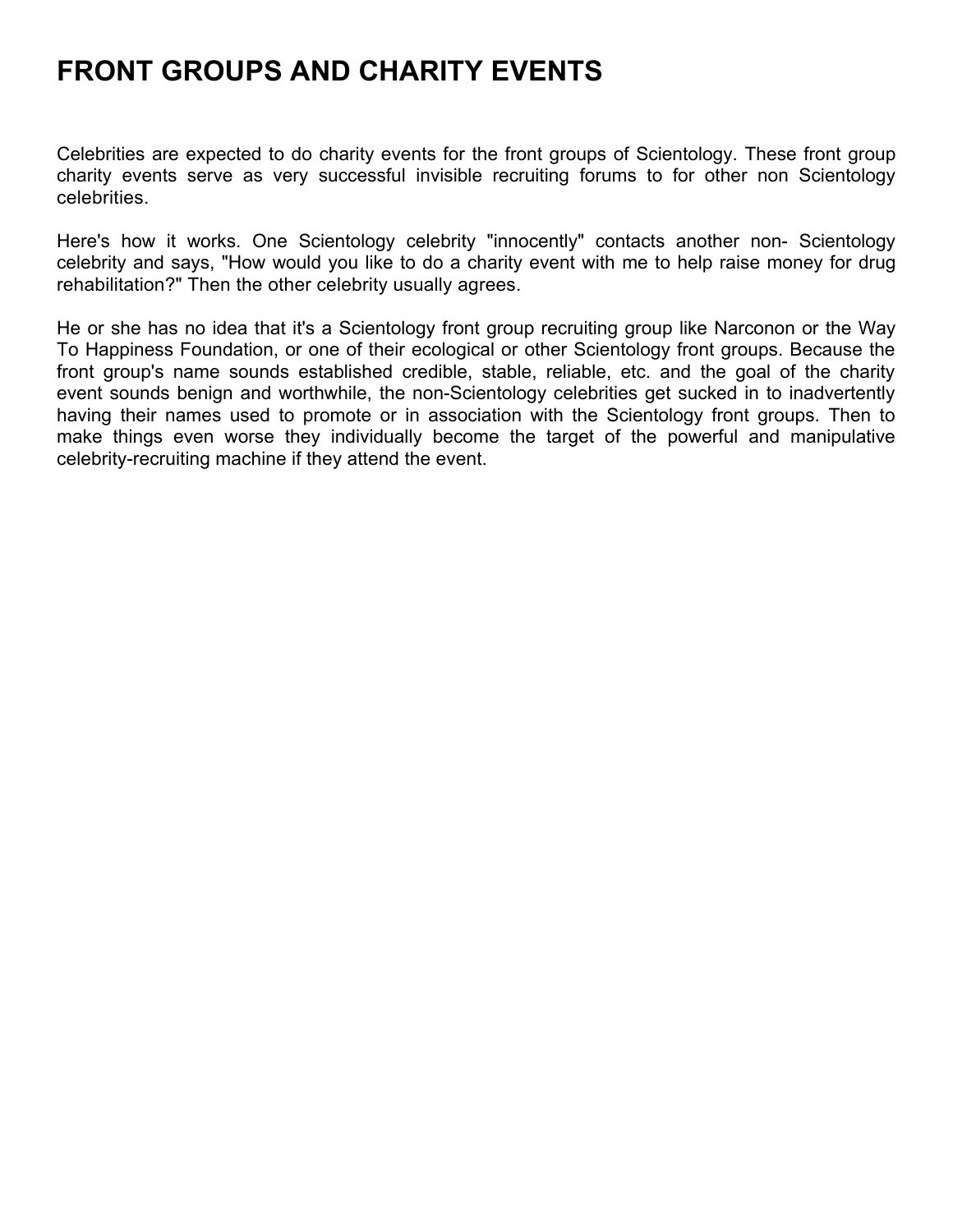#### **SCAMMED BY SCIENTOLOGY FRONT GROUPS:**

Lee Brown, the U.S. Marshals and William Bennett Clinton's Drug czar all got scammed by the Narconon program and a bunch of Scientology celebrities helped con the U.S. Marshals into endorsing Narconon and Scientology. When the U.S. Marshals found out what this was about, they withdrew it. A similar case is William Bennett, the drug czar, who got stung by the Narconon program because a bunch of celebrities were promoting "Keep Off Drugs." When he put his name in it he had no idea that it was a Scientology celebrity front action.

Gov. Jim Edgar rescinded a proclamation that declared March 13 as "L. Ron Hubbard Day" in Illinois in honor of the late founder of the Church of Scientology. Gubernatorial proclamations traditionally are issued to honor deeds of individuals at the request of a variety of organizations. Edgar aides said the Hubbard proclamation "slipped through the cracks" and was issued without any thought surrounding the controversial author and church founder.

In his original proclamation, issued Feb. 28, Edgar said Hubbard's "writings on the mind and human spirit have helped millions of people lead better lives. His literary works have enriched the lives of many readers." But Tuesday, Edgar issued only a one-sentence proclamation, stating that his original proclamation was rescinded.

Another Scientology-linked group, the Concerned Businessmen's Association of America, holds anti- drug contests and awards \$5,000 grants to schools as a way to recruit students and curry favor with education officials. West Virginia Senator John D. Rockerfeller IV unwittingly commended the CBAA in 1987 on the Senate floor.

An October 1990 news release from the church [of Scientology], said Senator John McCain and Reps. Jon Kyl, John Rhodes, Bob Stump and then Rep. Morris Udall had written to the IRS asking it to explain why it was targeting Scientologists. "I find it hard to believe these guys didn't have a clue. Then again God hasn't blessed us with the brightest politicians," Said a writer at the Arizona Republic on June 29, 1991.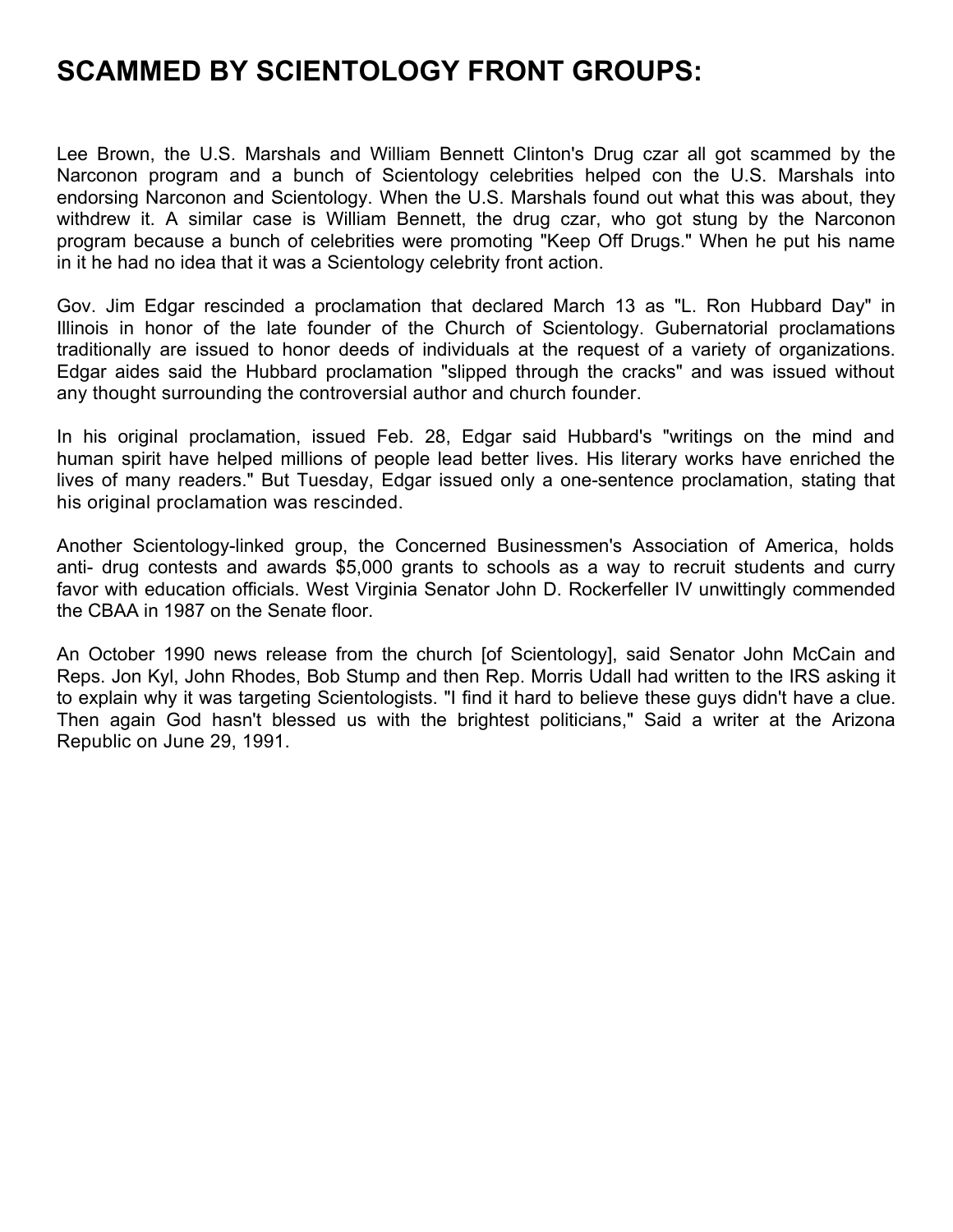#### **HOW SCIENTOLOGY KEEPS CONTROL OVER ITS HOLLYWOOD MEMBERS**

In the beginning of the recruiting process for celebrities and non celebrities alike, Scientology uses personality and other tests to cull out which target members are the most suggestible from the least suggestible. These tests and exercises inform Scientology staff about who can and can't be put into hypnotic trance. If a person can't go in a trance, they usually don't stay in Scientology long, because almost all of Scientology's techniques are based upon covert hypnosis and the increased suggestibility hypnosis produces.

The celebrities who are still in Scientology have passed the hypnotic suggestibility culling process. That is not to say that celebrities are statistically any more hypnotically suggestible than anyone else in the population. It just means that through its clever culling process Scientology has isolated them and has "worked" their other vulnerabilities to establish and maintain their control over the celebrity.

In the next step of the recruiting process, Scientology celebrities are bombarded with hyped-up, hypnosis imbalanced "success stories." Moments after completing every suggestion pregnant hypnotic Scientology counseling session the celebrity targets are then REQUIRED to write their own glowing "success stories." (In many of these counseling sessions Scientology buries the hypnotic suggestion for the intended result in the questions being asked.)

After their own "counseling" sessions, celebrities are taken to a public area and admirationbombed for their Scientology success. They are NOT allowed to have any objective testing time after they have been put in the covert hypnosis to verify the legitimacy of what's happened to them.

Then they are controlled by social pressure by having signed their names to glowing unverified testimonials. Very few people will later admit that they signed or claimed something that wasn't true or fairly tested. It is just too embarrassing for most people to admit they were so thoroughly conned or controlled.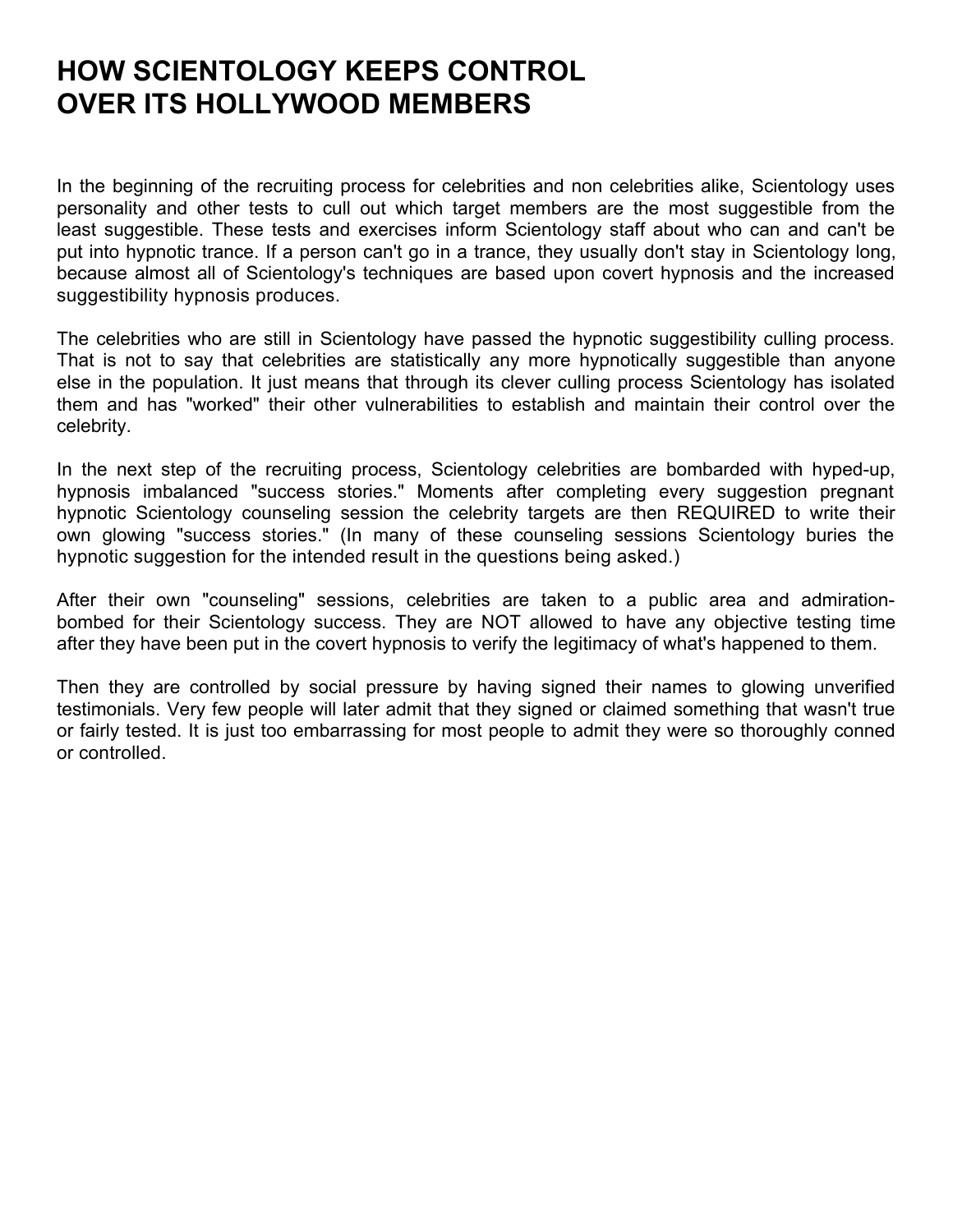#### **CONTROLLING CELEBRITIES' RELATIONSHIPS**

Gradually, but methodically, Scientology will try to directly or indirectly isolate the celebrity from anyone who is not in the pro-Scientology camp. First Scientologists do it by just occupying as much of the celebrities 24 hour day as possible. They get the celebrity to lots of courses and events and wherever possible they surround them with as many fellow Scientologists as they can.

Soon the celebrities are seeing less and less of their old non-Scientology friends, and these old relationships seem less and less important. If the celebrity starts having any problems with their old non Scientology girlfriends or mates they will often find "miraculously" attractive Scientology females or males directly or indirectly will start to befriend them. Numerous celebrities have ended up dumping their old girlfriends or wives and marrying Scientology staff members because of these deliberate isolation and manipulative befriending efforts.

The goal of a Celebrity center staff member is to occupy and control every part of the celebrity's life and resources. By unwritten de facto policy, the most attractive Scientology staff are assigned to the Celebrity Center public areas. When the non-Scientology wife or husband or girlfriend or business associate of some celebrity sees them getting involved in Scientology, one of the first things they notice is how Scientology is baiting the individual to change their non-Scientology friendly sexual, emotional or business relationship partners.

Of course this is not a problem - at least initially - if you decide to become a Scientologist to keep your current relationship. For example, Tom Cruises new wife, the striking, red-headed Aussie actress Nicole Kidman used to tell her friends that she was upset by the assertive American Scientologists' always hanging around Cruise, She was particularly displeased at their behavior during the Cruises' wedding, last Christmas Eve in Telluride, Colorado. By late March, however, after wrapping with Billy Bathgate with Dustin Hoffman, Kidman now was saying she had made peace with Scientology. "She was very open about it."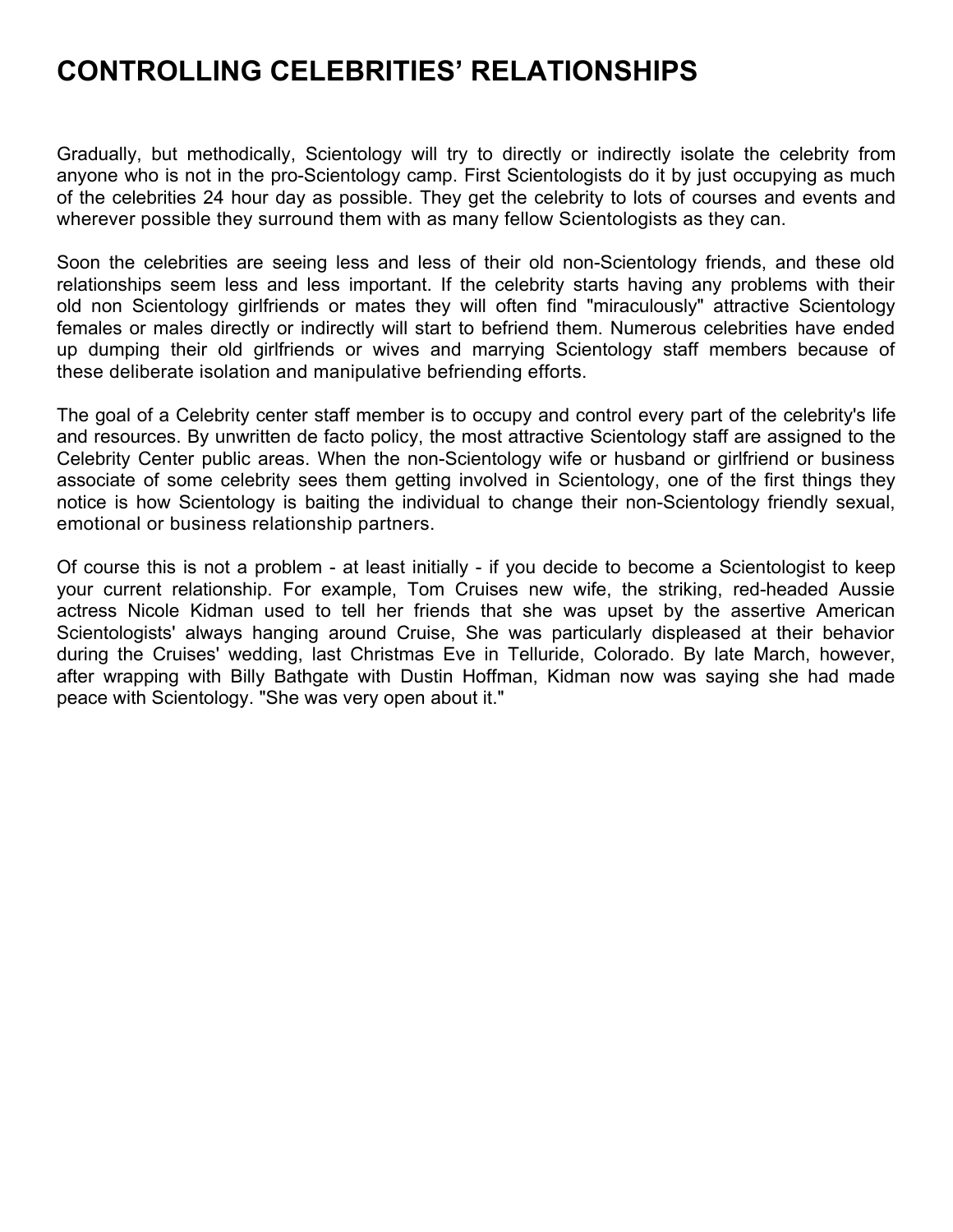#### **TODAY'S CONFESSIONS WILL BE USED TOMORROW**

In Scientology there's a heavy emphasis on confessions. The celebrities get hooked into telling their "crimes" under the guise of obtaining emotional guilt relief. Great efforts are made to get the celebrities to confess all of their sins, all of their crimes, all of their sexual habits. Scientology then records and in some cases, videotapes these confessions.

Scientology is smart enough to know that when the celebrities confess such embarrassing and incriminating things it allows powerful control over them, because if it was made public it could destroy their careers. What the celebrities don't know is that there are secret internal Scientology policies that were seized in the FBI raid where it states that the intelligence people are under strict policy orders to use this information if needed. If somebody starts to go against Scientology the intelligence people grab their confessions, and imply, hint or state or that the materials out of the confessions will be leaked. (See G.O. order 121669 which allows reading of PC files to gather information to use against the person. The FBI seized many incriminating summaries of PC files cullings.)

From a former member: " While Case Supervisor in 1978 at the Celebrity Center Mission in Las Vegas, Bruce Hamilton of the Las Vegas Guardian's Office came to see me and asked me to go through my PC (preclears) files and to provide him with any information which had been disclosed in auditing sessions which I thought would be helpful to control the person and would be "helpful to his cause." When I disagreed with these "Gestapo type tactics" he told me that these orders came "directly from Los Angeles" or "this comes directly from Clearwater", and that if I didn't comply, it would be "treason" "

From another former member's deposition (Andre Tabayoyon): Tom Cruise's p.c. (pre-clear) folder was kept in the Gold case supervision (c/s) office which I had access to as a security missionaries. It contains supposedly confidential information derived during auditing sessions. However, the contents of such pre-clear folders have been culled and used against people. It is my opinion, based on my Scientology training, education and experience, that such information is collected by the Scientology organization in order to be able to exert control and influence over people such as Tom Cruise or John Travolta, should they ever attempt to leave the Scientology organization.

The Travolta story is a good example of this tactic. John Travolta has long served as an unofficial Scientology spokesman, even though he told a magazine in 1983 that he was opposed to the church's management. High-level defectors claim that Travolta has long feared that if he defected, details of his homosexual and bisexual life would be made public.

"He (Travolta) felt pretty intimidated about this getting out and told me so," recalls William Franks, the church's former chairman of the board. "There were no outright threats made, but it was implicit. If you leave, they immediately start digging up everything." Franks was driven out in 1981 after attempting to reform the church.

From another Scientology member and former head of security. Richard Aznaran, recalls Scientology ringleader Miscavige repeatedly joking to staffers about Travolta's allegedly promiscuous homosexual behavior. (It is curious to note that when Scientology recently sued Time magazine for a critical article on Scientology which mentioned Travolta's homosexuality they did not list this as one of the article's slanders.)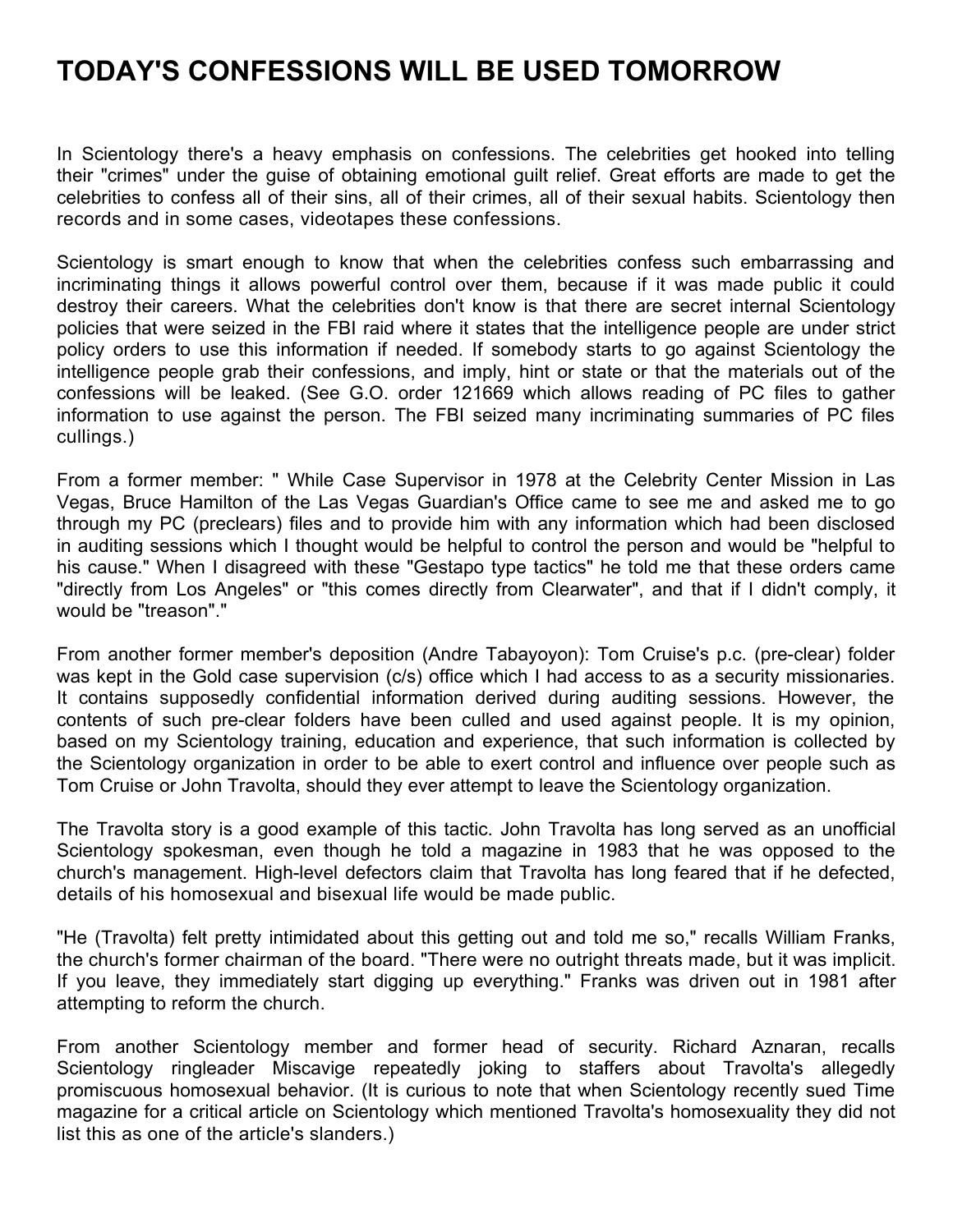Celebrities with sexual secrets (or any type of secrets) should adopt the firm policy to NEVER under any circumstances CONFESS ANYTHING to Scientology. What control would Scientology have if Lisa Marie Presley gets Michael Jackson to confess everything that happened concerning the child molesting charges against him?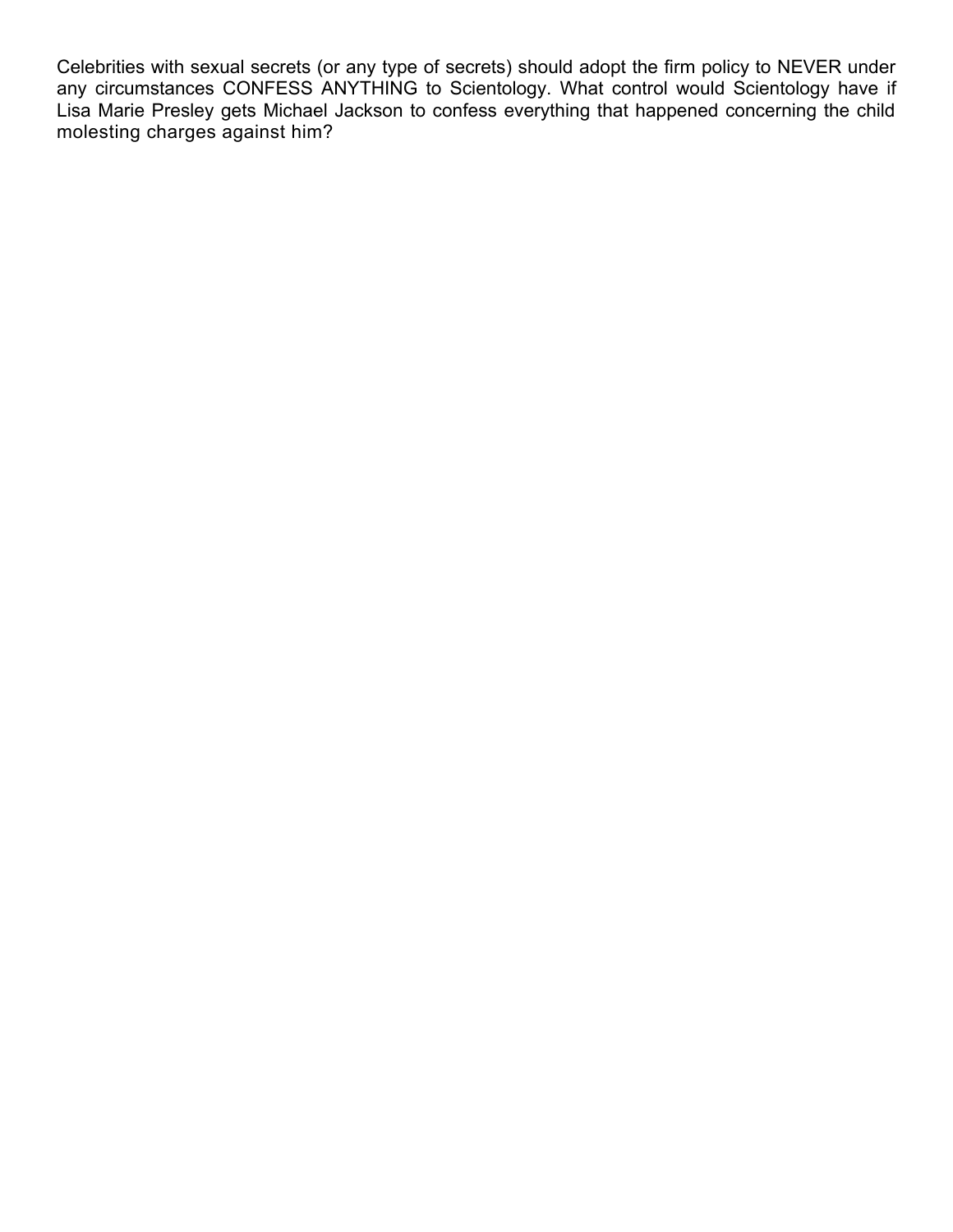#### **A FORMER SCIENTOLOGY CELEBRITY SPEAKS OUT**

Here are some excerpts from an article on Scientology and celebrities from Premiere Magazine (9/93.) In it is a courageous interview with Diana Canova.

"I remember having a choking anger against anyone who ever said anything against Scientology," says actress Diana Canova (Soap), a former member. "I would get crazy, I was just so angry. I would have done anything for them."

During her seven years in Scientology, Canova experienced the Celebrity Center from both sides of fame. "When I started, I wasn't in television yet. I was a nobody--I'd done some TV, but I was not one of the elite, not by a long shot--until I did Soap. Then it became . . . I mean, you really are treated like royalty."

"There was always pressure to get other celebrities in. The first time I walked in those doors, they said, 'Just give us all the money in your bank account. You'll get it back tenfold.'" When she joined, auditing prices were about \$25. "It went up to about \$175 in the early '80s," she recalls. "That was shocking to me. I was beginning to wonder, Is it really worth it? They're telling you, 'Don't spend \$100 an hour on a shrink's couch, it'll ruin your mind.' Auditing is so much better?"

"It took me years before I decided to quit," says Canova. "I guess finally I was so fed up with being afraid. You've heard all these horror stories . . ." Canova warns: "They're capable of doing a lot of things."

Canova says she spoke up because she thought it was important. "I see some of my friends having to keep their mouths shut for personal reasons, for business reasons," she says. "I don't believe that's right. If it's going to be termed a religion, or a church, then those kinds of fears have no business being there. Nobody should be afraid. And you can quote me on that."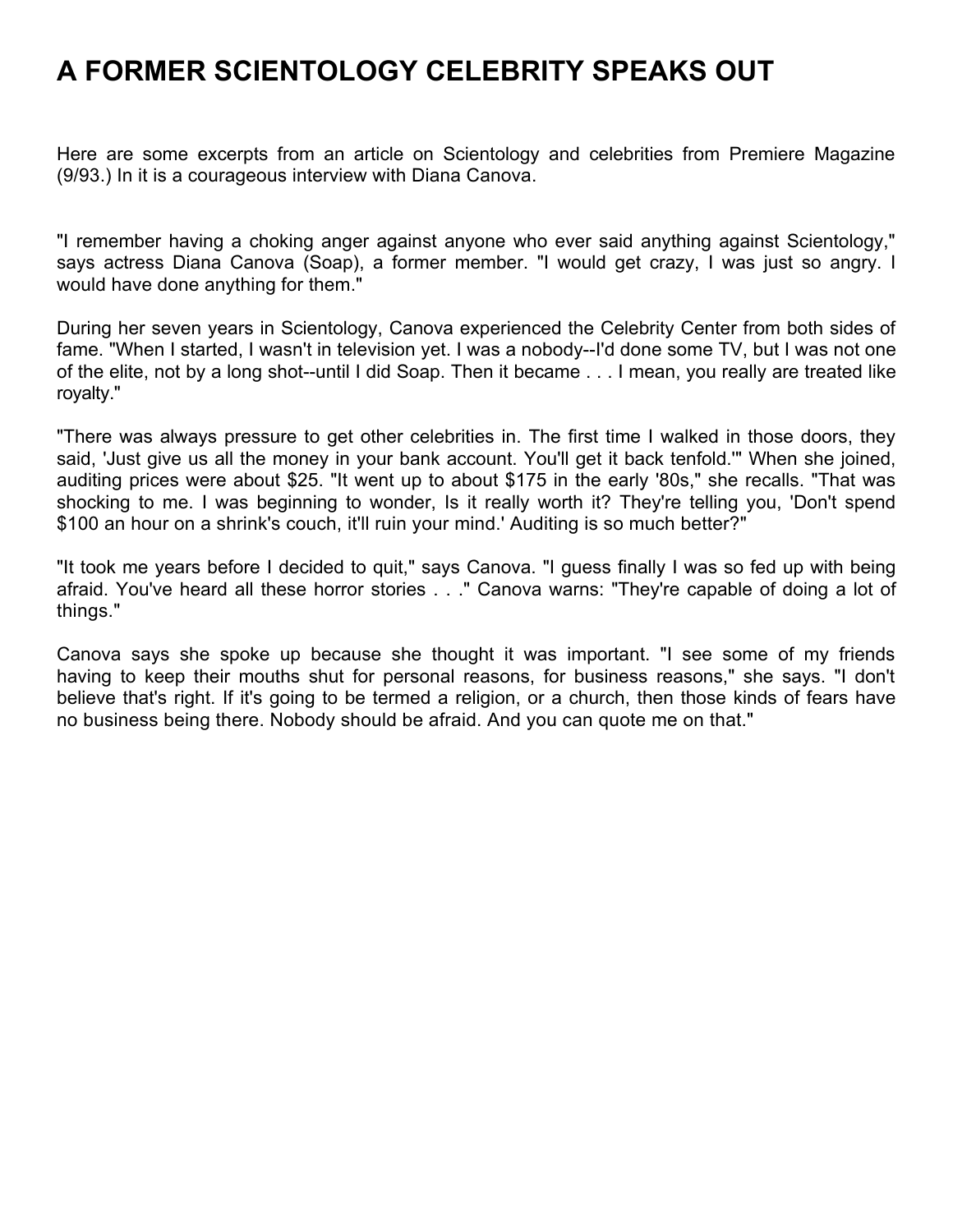#### **FROM OTHER CELEBRITIES WHO ARE OUT**

Singer Lou Rawls, 42, still appears on church membership rolls, even though he has long been disaffected. "Lou is no longer involved in Scientology, it's not an interest at this point and never will be again," his agent says. "He doesn't want to be associated with those people."

John Brodie, a former San Francisco 49'ers quarterback, was involved in Scientology from 1970 to 1982. He was one of the first 25 Scientologists to reach the level of OT 7, considered a formidable accomplishment by members. Still, Brodie says he never considered himself part of the group. Brodie said he gave up promoting Scientology after some of his friends in Scientology were expelled and harassed during a power struggle with church management. "There were many in the church I felt were treated unfairly," Brodie said.

There are many Hollywood people who have left Scientology but fear speaking out. Some of them leave and just order Scientology to stop using their names and "success" stories. Hopefully, because of this report and the full Scientology celebrity listing at the end of part two, more former Scientology celebrities will begin to tell their stories in the media.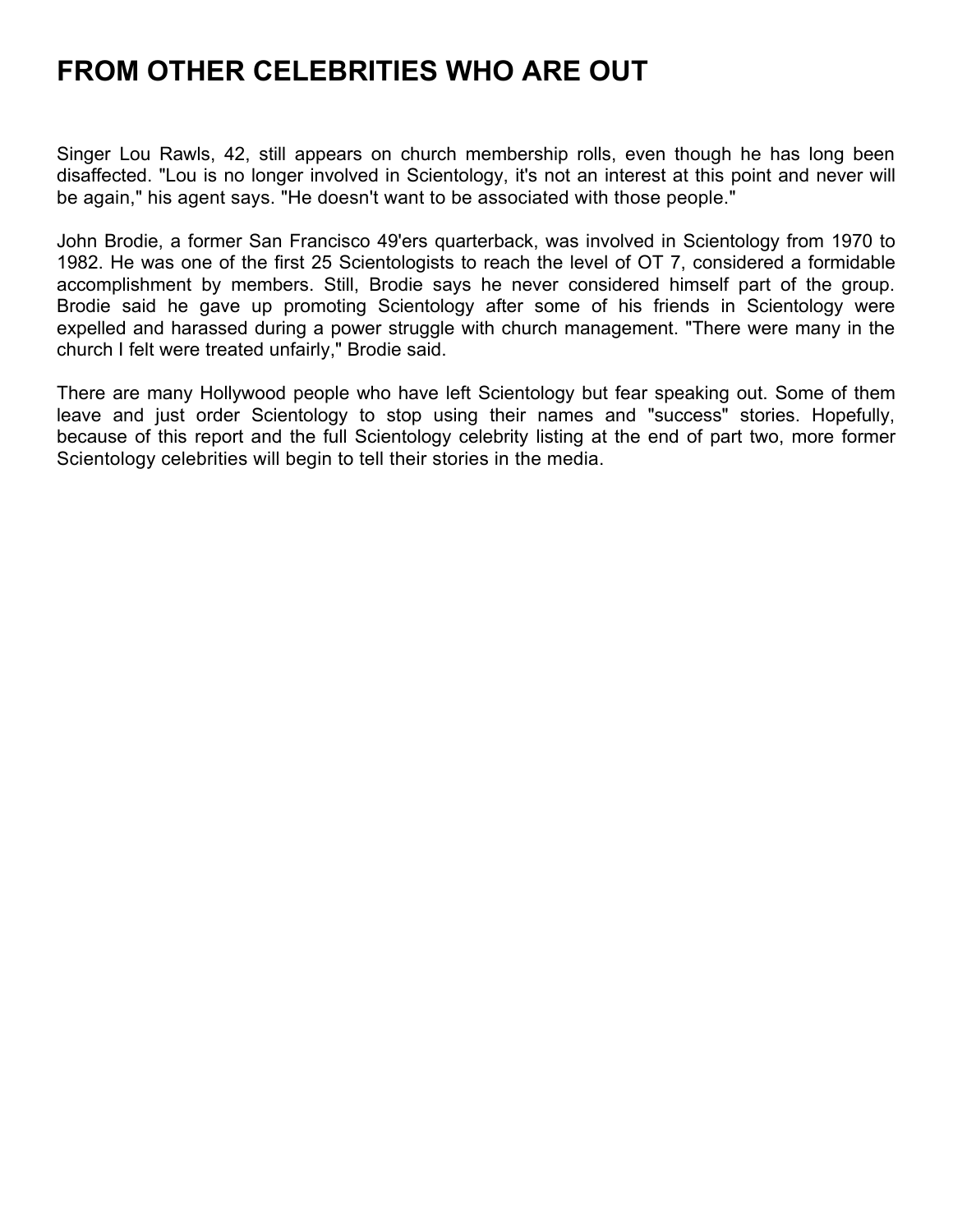#### **ABOUT SCIENTOLOGY'S TOP CELEBRITIES**

Several years ago, a male porn star collected \$100,000 from a tabloid for an account of his alleged two-year homosexual liaison with John Travolta. Travolta refuses to comment on the story. His lawyer dismissed questions about the subject as "bizarre." Two weeks later, Travolta announced that he was getting married to actress Kelly Preston, a fellow Scientologist, a relatively unknown starlet who wanted to break into Hollywood.

Kirstie Alley of Cheers fame is the big celebrity promoter of Narconon. She travels all over doing events for them.

The Narconon Scientology front group takes drug addicts and addicts them to Scientology through repetitive hypnotic trance. Alley was chained to drugs and now she's chained to Scientology. Is Kirstie Alley any more free? She's not suffering drug problems - but hasn't she's lost her life again?

According to a twenty-two year former member, Tom Cruise went somewhat insane while doing Scientology's secret initiation levels (OT III, the story of the galactic Emperor Xenu). The member from which this information is coming said Cruise was getting his "OT III repair" processing at that time. To prevent a public scene, they quickly got him into some more hypnotic trance induction and mellowed him out.

Did Marcia Clark lie to the media during the O.J. Simpson trial by saying she wasn't a Scientologist. You don't marry someone in Scientology's intelligence division unless you are a security cleared Scientologist. Her husband is one of the heads of the Citizens' Commission on Human Rights (CCHR) which is one of the intelligence division's main front groups attacking psychiatry.

The Michael Jackson Scientology recruiting story is intriguing. Celebrities who bring in other BIG celebrities (like Mimi Rogers who brought in Tom Cruise) are treated even more royally inside the organization.

The speedy Lisa Marie Presley Michael Jackson marriage fits the classic profile of Scientology celebrity recruiting and in some ways is similar to the conveniently fast Travolta Marriage.

Michael Jackson was a highly vulnerable target. He had just come out of a drug rehabilitation program, went through child molesting charges, and his career was slumping. Lisa Marie reportedly chased him and wouldn't take no for an answer.

Michael Jackson is the ultimate plum to Scientology. In Scientology's mind one Michael Jackson can bring in millions of new young and naive members.

A fanatical Scientologist would easily marry or divorce to prove his or her total dedication to "bringing in" millions of people (clearing and controlling the planet.) Those celebrities who have been through the OT III initiation know that "clearing the planet" really means they are one of the elite aliens trapped here. They know the Scientology secret initiations woke them up to their real identity and world historic destiny, and that they will have to go back out into the galaxy and eventually re-fight the old space war. (The Scientology secret initiation process produces a fanatical loyalty at a virtually irrational level.)

Is Lisa Marie a Scientology fanatic? She was married to a Sea Org member who signed a "billion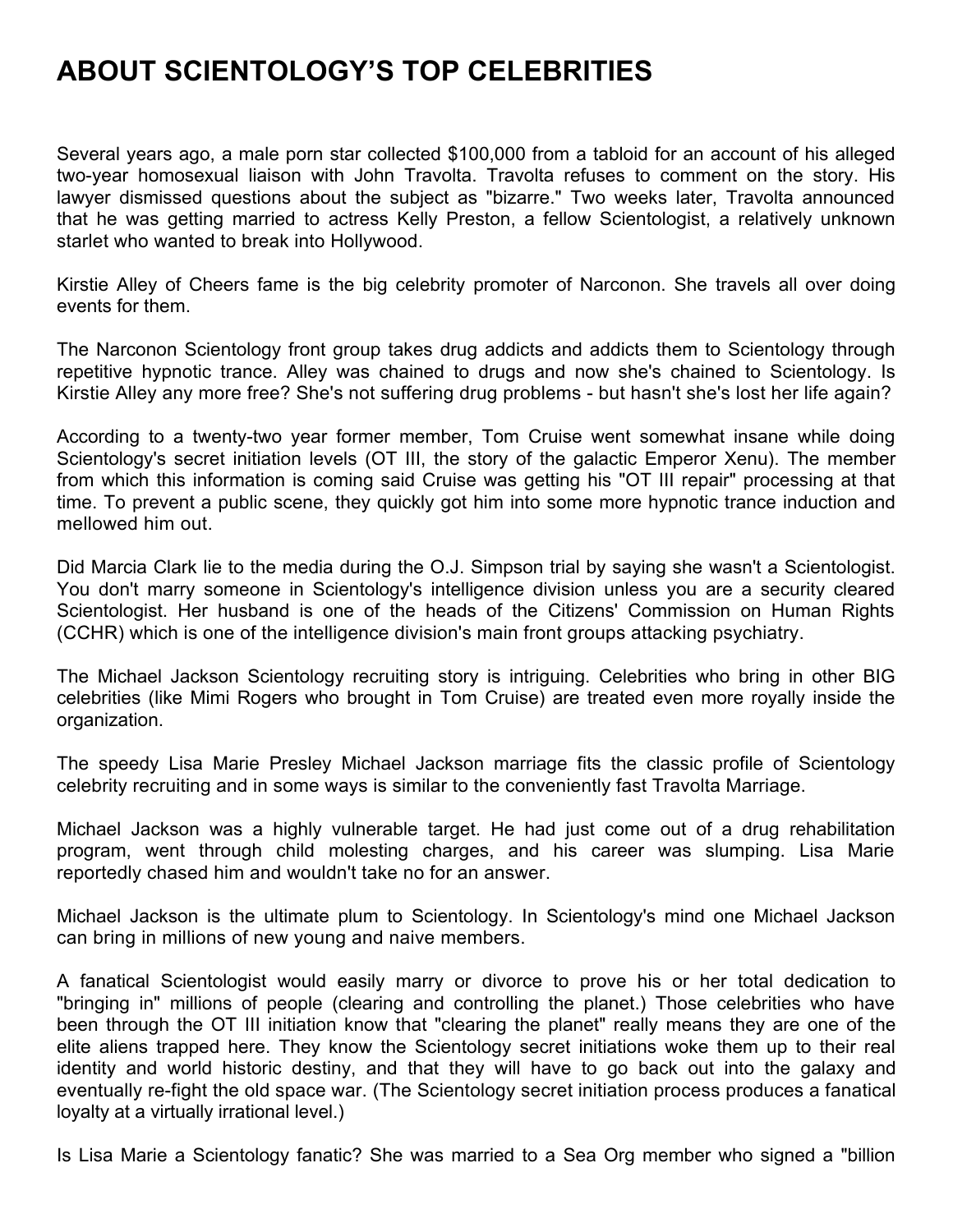year" contract. She has lived extensively at Scientology centers. By this time she has probably passed the OT III initiation. It's well within the scope of Scientology covert operations and loyalty testing for her to have been on a celebrity recruiting operation for acquiring Michael Jackson.

Michael Jackson may be Scientology's current #1 celebrity recruiting target. Unfortunately, going from the PR nightmares of his recent past into the world's most dangerous satanic cult will not be the best way to improve his marketability. He may find that what he gets with Lisa Marie may not be worth the "marriage" benefit.

The parallels make one wonder, did Scientology offer Lisa Marie Presley as an easy public relations solution to Jackson's sexual identity problems and his potential child molesting problems? Getting married after being considered a homosexual or a child molester is a good way to quash those notions in the public's eye. Was this another Travolta Kelly Preston quick marriage orchestrated for public relations benefit?

If Jackson is being manipulated to get in, will he ever dare go public? If he is not in yet, are Scientology and Lisa Marie slowly isolating him by replacing his non Scientology staff and advisors with pro Scientology people to effect the final conversion? Will Jackson and his staff smell the con, and distance themselves completely and permanently from Lisa Marie and the cynical Scientology celebrity manipulators? Only time will tell...

The political arena from politicians to lobbyists is definitely a high priority Scientology target.

Sometimes when it better suits their secret goals Scientology tries to hide or play down a celebrity connection. A good example is Sonny Bono.

Scientology pretty much owns Sonny Bono the politician. This is because he is an initiated Scientologist. His first loyalty must be not to the government, not to anything else, but Scientology first and foremost.

Sonny Bono is now a member of the House of Representatives in Washington. Although Scientology was reported to be secretly telling its members to donate to Bonn's reelection campaign, Scientology has down played Bonn's membership. Maybe Scientology believes that if more secret Scientology becomes public it's not good for his and their political destiny? (The OT VIII Bulletin talks about Hubbard coming back as a politician and fulfilling the prophecy of the Antichrist coming back as a political figure.)

Sonny Bono also happens to be on the U.S. copyright committee. Scientology uses copyrights and copyright raids to try to enforce secrecy of its secret initiations.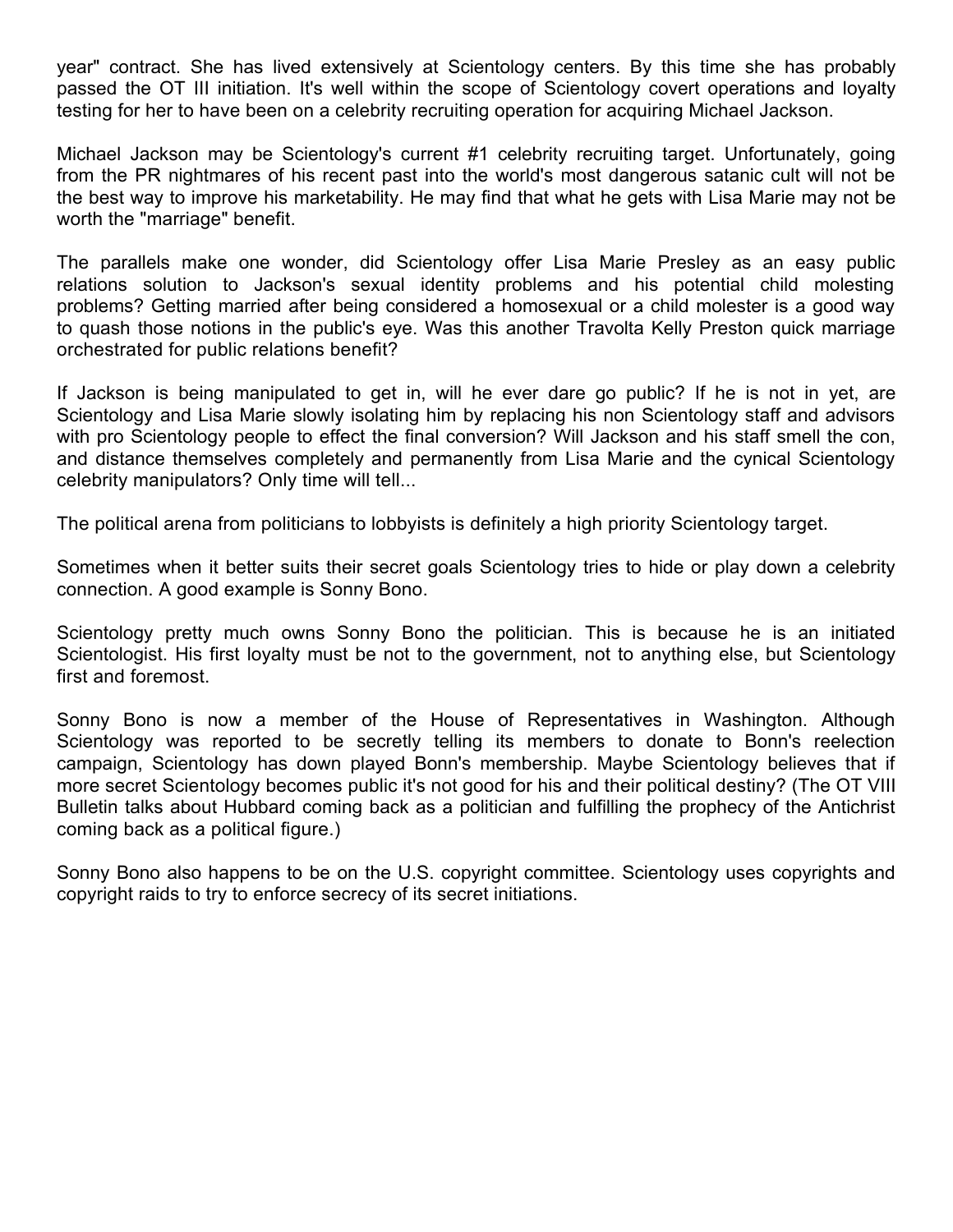#### **SCIENTOLOGY'S MOST (IN)FAMOUS CELEBRITY: CHARLES MANSON**

One famous celebrity involved with Scientology that Scientology does not boast about, talk about, or probably even wants you to know about is Charles Manson, the convicted murderer of Sharon Tate and her friends. Scientology made extensive efforts to hide or destroy Manson's Scientology records. They have continually denied that he was a member, but in the FBI raid on Scientology's headquarters the F.B.I. found abundant Scientology internal intelligence information regarding Manson's involvement with Scientology.

The New York Times stated that Manson first got interested in Scientology while he was incarcerated in the McNeil Is land Penitentiary in Washington (Scientology has recruiting programs for prisons). From another report, Manson received about 150 hours of Scientology counseling in prison and at one point went psychotic. "Charles was very preoccupied with this new thing called Scientology", one of his friends from prison has told. "He thought that it could do something for him."

Manson himself has told that he learned the methods very quickly, because he had not been programmed in advance. Manson had lessons in Scientology by three of his cell mates. One of them, Lanier Palmer, was "Doctor of Scientology."

After his release from prison, The New York Times reported, he went to Los Angeles where he was said to have met local Scientologists and attended several parties for movie stars, possibly the July 18 initial dedication of the first Celebrity Center.

Scientology literature was also said to be found at the ranch when Manson and his family were captured. There were hints that he later got involved with other OTO groups or may have joined the Process, the sex and Satan group which originally broke away from Scientology.

It is interesting to note that the OTO is commonly considered the mother cult of Satanism to western society. Scientology was derived in significant part from the OTO. The Process came in significant part from Scientology. Another escapee-group from the Process was the notorious Son of Sam cult.

The Son of Sam cult had cells that spread all over the USA. Since 1976 about 15-20 cult killings were committed by the sect in the New York-area, especially of young girls. The leaders in New York were among others, David Berkowitz and the brothers John and Michael Cam. They killed "to bring this era to an end." At David's home the police found the telephone number of the Fort Harrison Hotel in Clearwater, Florida, Scientology's main secret level training center.

David explained to the police, that the Son of Sam cult was an escapee from Scientology, though, there is no proof of David personally being close to Scientology.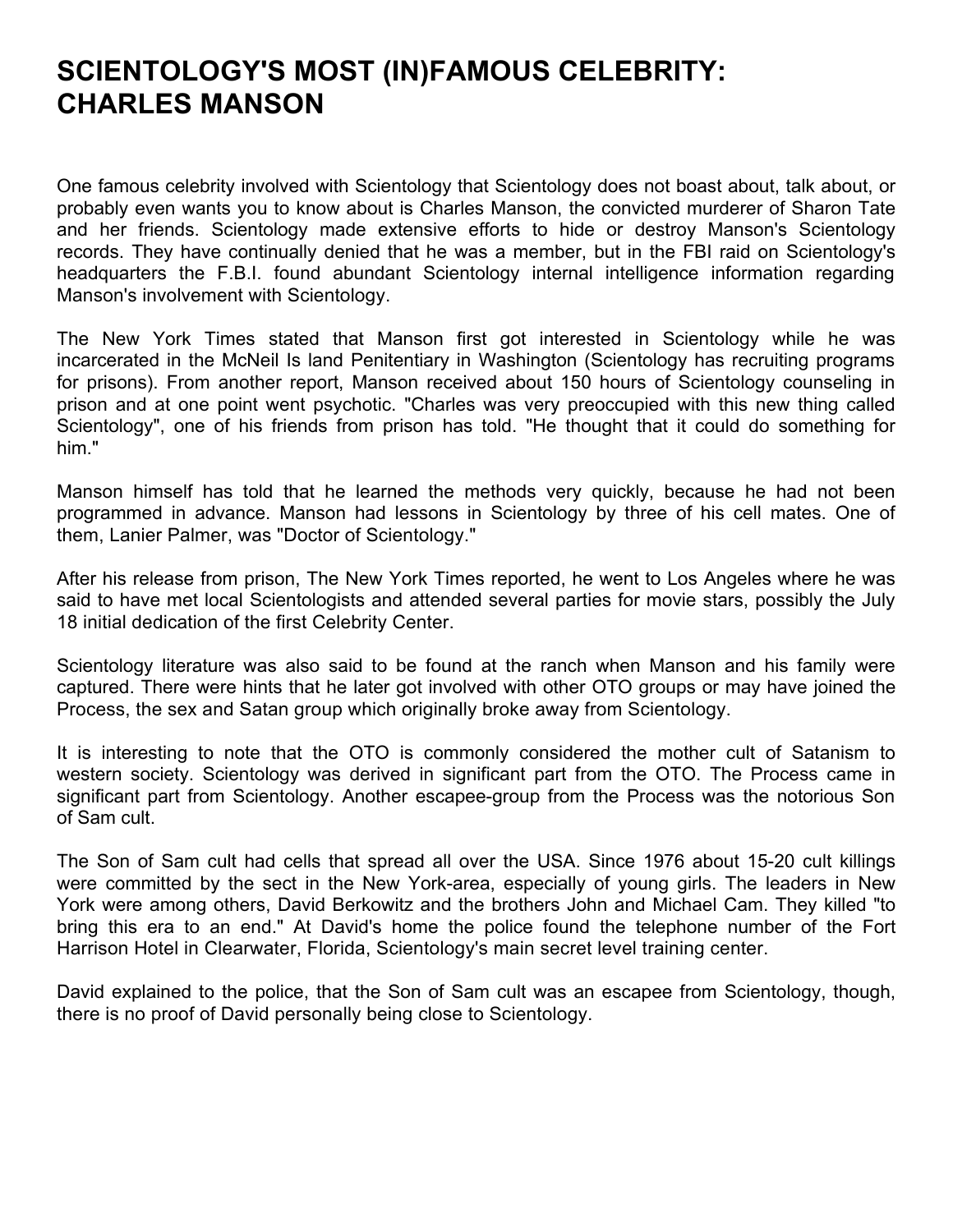#### **CELEBRITY RESPONSIBILITY**

Many Scientology celebrities are no more that manipulated victims themselves. They are kept isolated. They have no idea what the real nature of the secret organization is. They have no idea about the camps, the suicides or the abuse.

They never have seen the FBI raid documents that talk about Scientology's doing covert operations on anti-Scientology celebrities, showing that Scientology was gathering histories on celebrities to use for either possible recruitment or as covert operation targets if they were an "anti-Scientology celebrity." They do not know about Scientology illegally acquiring the tax returns of John Wayne and Frank Sinatra, or the covert operations on cartoonist Andy Berry. (The person who draws Berry's World Cartoon.)

Although it is not advertised, gradually the celebrities do learn that he or she too will become "fair game" if he or she publicly acknowledges the abuses or real secret nature of Scientology. In spite of the preceding, Scientology celebrities now must be held legally co-responsible for the damage Scientology causes because they're allowing their names and images to be used to bring children, young adults and families into Scientology and because they are getting something for helping it. They are getting paid in free services, commissions and country club perks.

If celebrities still choose to continue to be celebrity spokespersons or allow their names to be used in Scientology's endorsements and success stories, Scientology celebrities should begin to assume that the organizations which promote compassionate religion, family values and other humanitarian social values in opposition to the secret values and goals of Scientology will soon begin through public education and dialog to target their careers and public relations images .

The tremendous pain, loss, anguish, and anger Scientology has caused to so many individuals and families is real. (See included suicide appendix #3.) It would not be surprising to find more and more Scientology celebrity careers caught up in the growing backlash against Scientology in the courts and in the media, both here and abroad.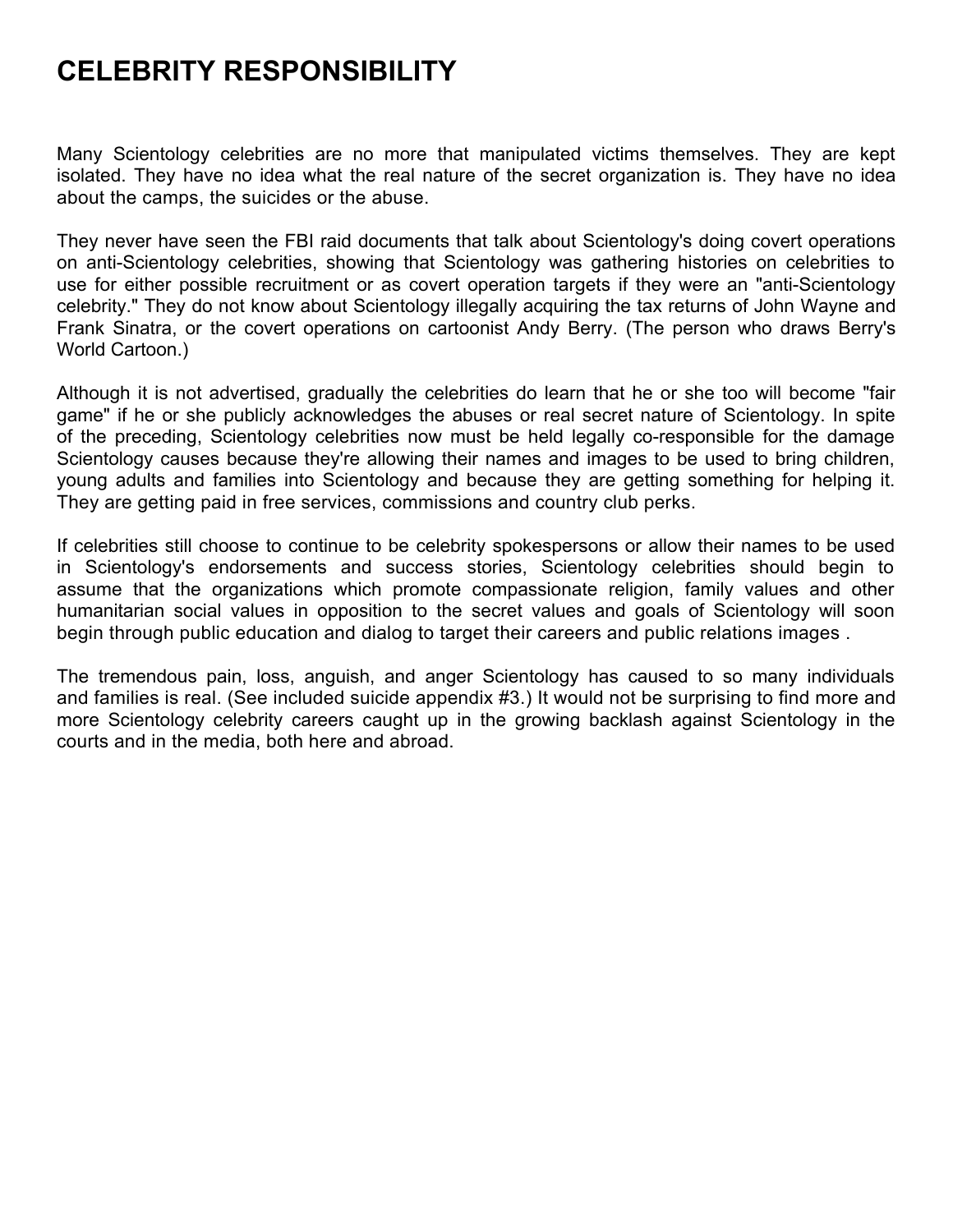## **THE HOLLYWOOD "RELIGION'S" BACKFIRE POTENTIAL**

The main program for Scientology's world wide expansion is currently its celebrity program. But, what is gradually happening is that a lot of non-Scientology Hollywood people are getting hip to the Scientology con.

Scientology has made a very bad strategic decision in linking its future expansion so solidly to Hollywood celebrities. First of all, they are betting their future on the concept that people will buy sincere and real spirituality from the endorsement of a slick Hollywood celebrity. That's a bad bet because most people today are wise enough not to buy whatever a Hollywood celebrity endorses until they know the product personally.

Second, Hollywood has long been know as the neurotic center of the universe. Hollywood is also known to be a "tinsel town" of insincerity and has so many other negative connotations - why would any legitimate religion seek celebrity endorsements or try to create a religion around the unspirituality of celebrity fame?

Most legitimate religions use good works or some humble program or their philosophy for promotion. But, Scientology is desperately looking at its celebrity recruitment as its savior, the idea being: if these celebrities can be in it, it must be good; another BIG mistake for David Miscavige, the celebrity-crazed new leader of Scientology. Hollywood's strange population of too many overpaid shiny people fails to impress most folks who tend to laugh at them and their fame-distorted lives.

Next, Hollywood is infamous for its lack of loyalty. When more people understand what Scientology really is and the first few Scientology celebrities are named for damages in new lawsuits against Scientology, Hollywood and Hollywood celebrities will distance themselves from Scientology faster than you can say "let's make a deal."

Finally, don't be surprised to see leading anti-Scientology critics soon challenging Scientology's top celebrities to appear on any national TV shows to debate the topics discussed in this report.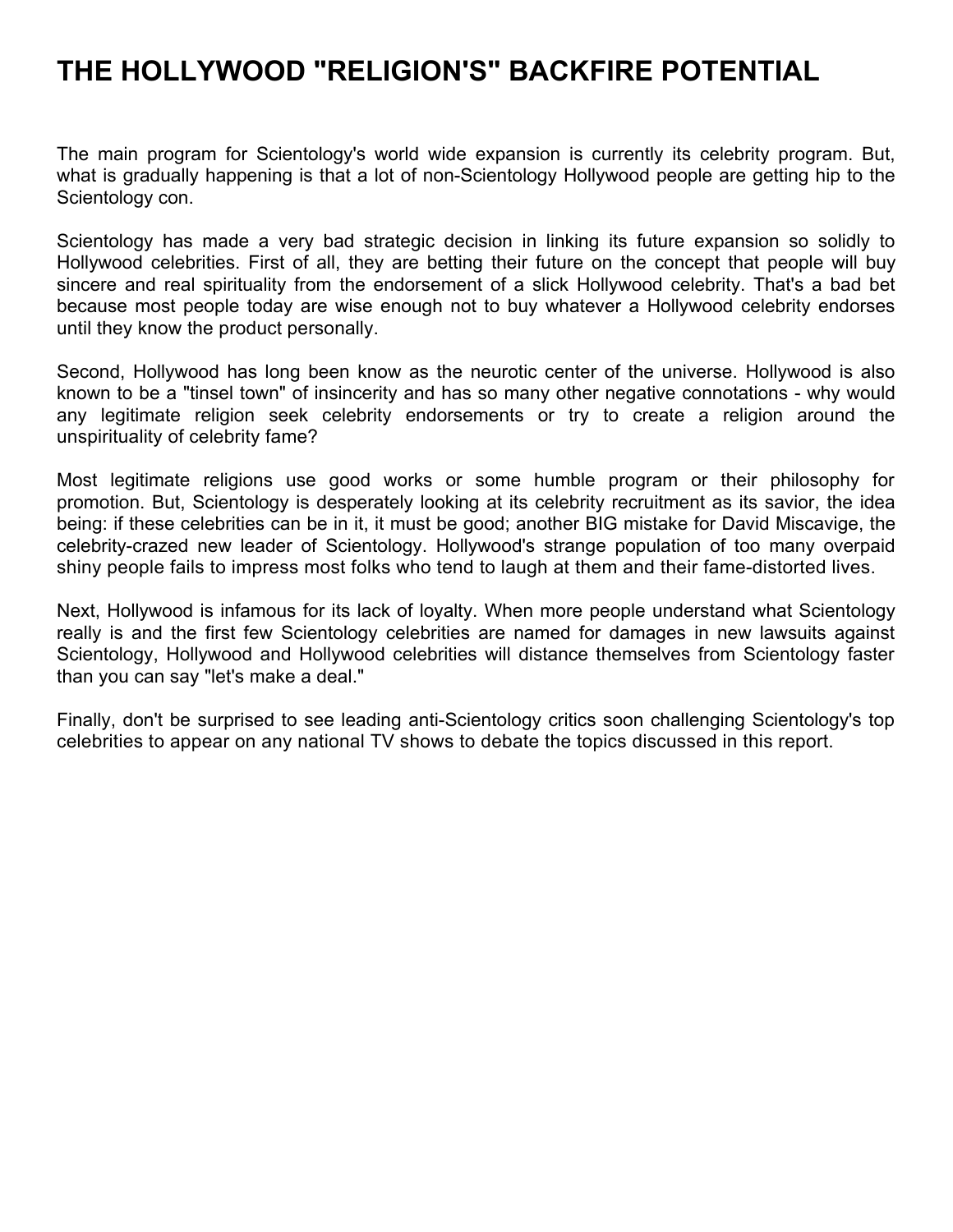# **THE SCIENTOLOGY CELEBRITY MASTER LIST**

Go to appendix 2 at the end of this story for the 10-plus page list of Hollywood stars and Hollywood people involved in Scientology or who have left Scientology. You may be very surprised at how much of Hollywood is involved.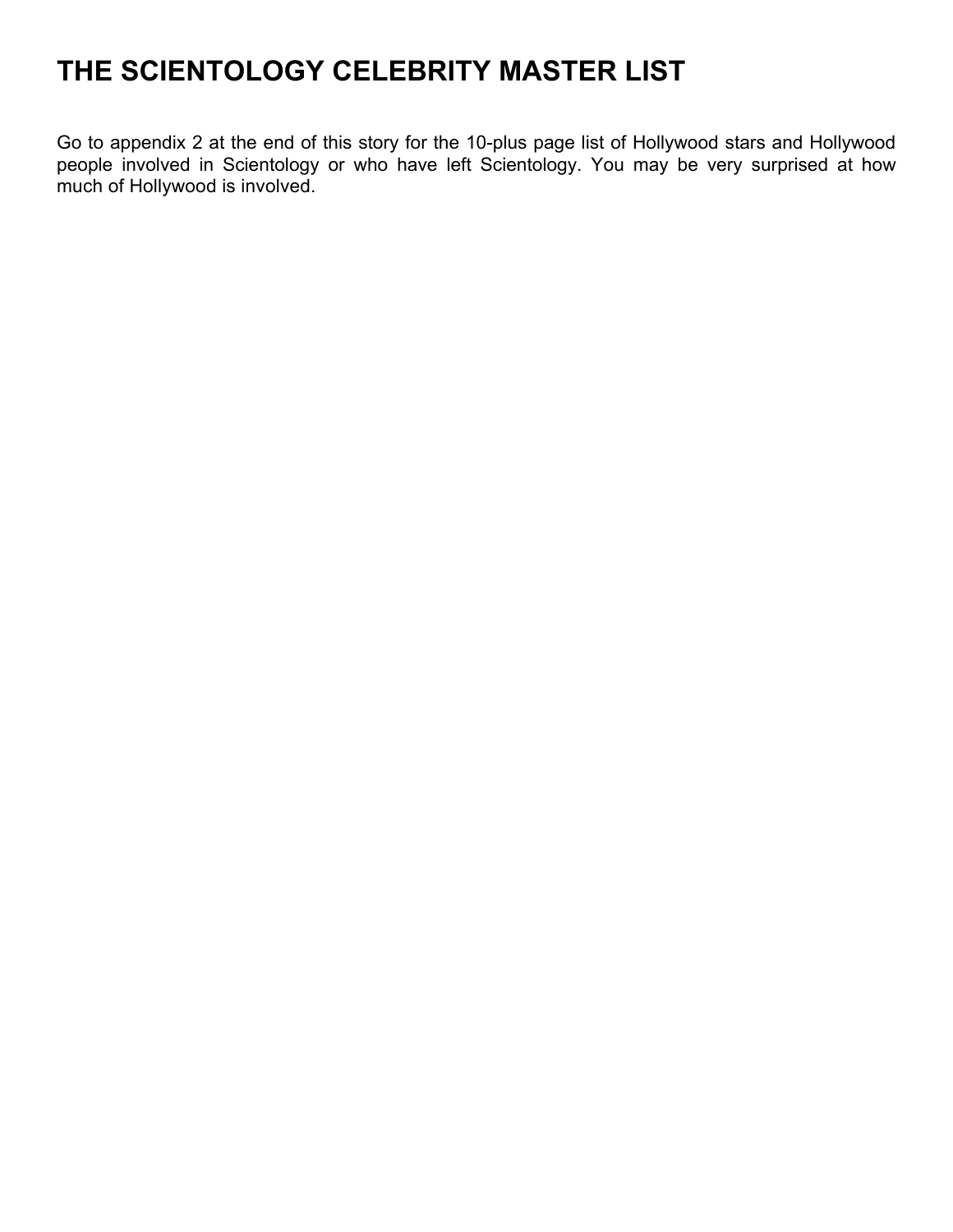### **PART TWO: THE SATANIC ELEMENTS OF SCIENTOLOGY**

There are two main types of Satanism, classical Satanism and neo-Satanism. Although Scientology contains many elements of neo-Satanism this story will focus on the classical elements.

In classical Satanism there are numerous elements that help to characterize it as a classical satanic church. One of those elements is the prediction of an ultimate conflict between God and God's representatives (pure good) and Lucifer and his representatives (pure evil). Classical Satanists identify with the devil or Antichrist and believe or act in opposition or with disgust to the values, ritual and symbols represented by the Christ figure and the values, ritual and symbols of traditional Christianity.

Classical Satanists often worship through use of reversal of traditional Christian symbols and ritual such as the black mass or by reversing crosses or other religious symbols. Classical Satanists often practice their beliefs among their own members and with the outside world by reversing truth with deception and lies.

Much biblical prophesy states that there is to be a final conflict for possession of the world between Lucifer and his representatives and God and God's representatives. Part of this conflict involves Satanists - before the final conflict - trying to possess, destroy or indelibly mark the souls of its members. Biblical prophesy also implies as the time of the final conflict approaches the forces of the Beast will place a number on their members to mark their own.

While classical Satanists often talk about this upcoming great spiritual war, a major part of their energy seems to be directed toward acquiring secular power in the forms of political and financial leverage and slave master-like control over the personal lives of those around them. Keeping the above elements in mind, read this story's examination of these elements for their parallels in Scientology and its origins.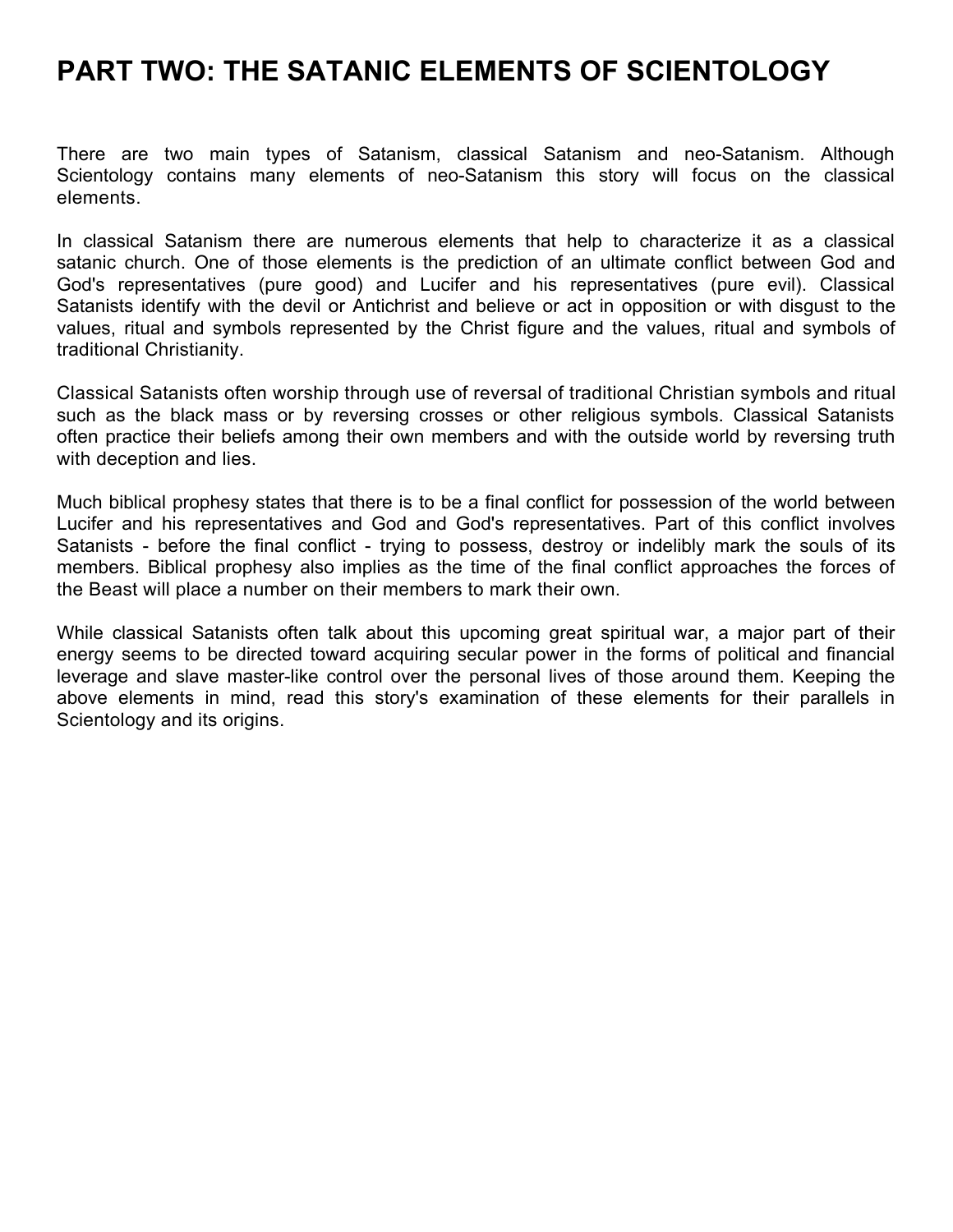# **ORIGINS ARE IMPORTANT!**

When you look at the origins of a group you look at its roots and the "signature" of its genetic inheritance. Even though the organizational roots may be hidden from sight the organization will always bear the type of "fruit" dictated by its "genetic" heritage and origins. The main origins of Scientology are revealed in Hubbard's imitation of Aleister Crowley and his "Ordo Templi Orientis" (OTO).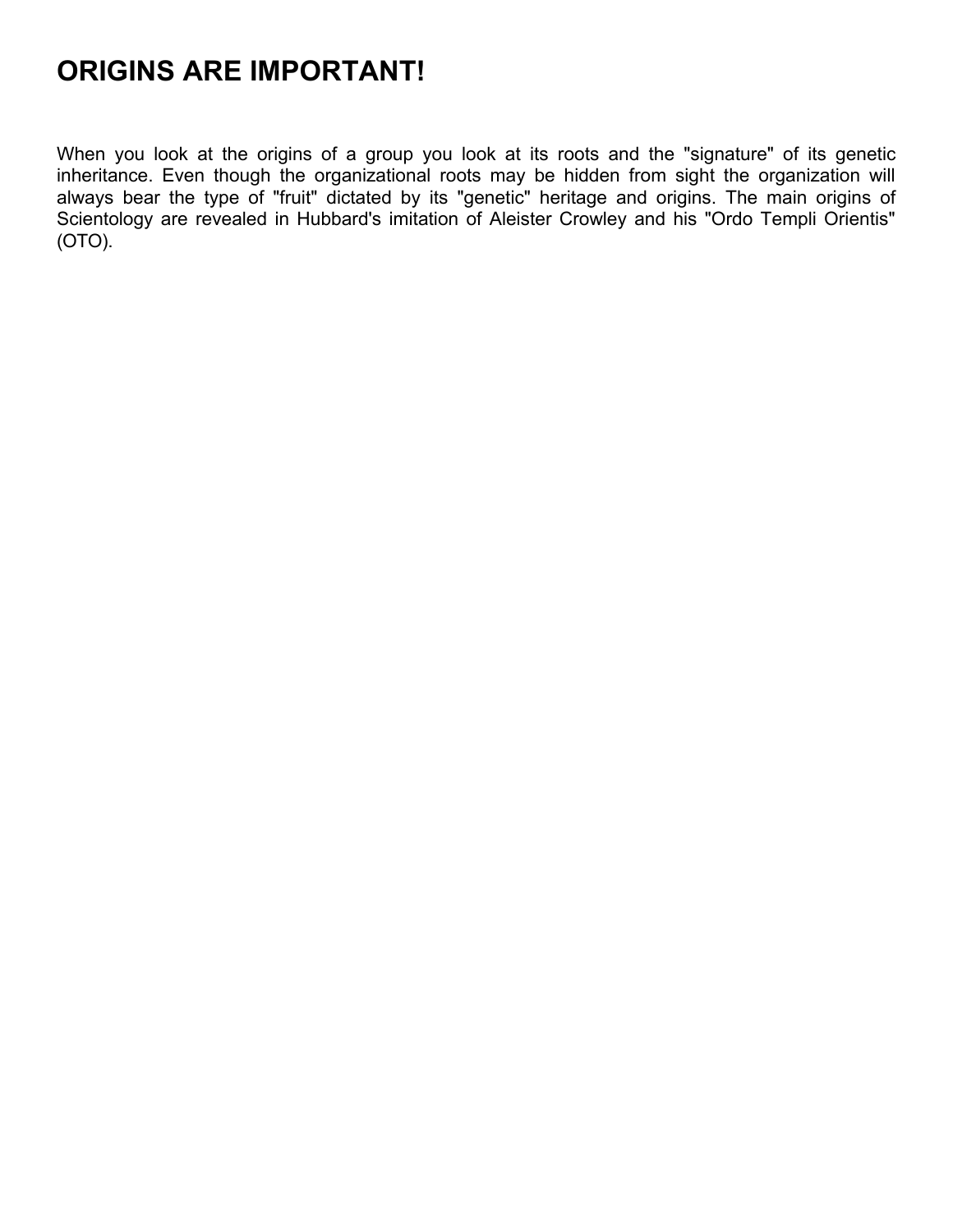# **ALEISTER CROWLEY**

Aleister Crowley is surely the most famous Satanist and black magician of the twentieth-century. It is impossible to arrive at an understanding of Scientology without taking into account L. Ron Hubbard's (Scientology's founder) extensive involvement with his religious and ideological mentor, Aleister Crowley.

Crowley is significant because his ideology and OTO organization is considered to be the root and mother cult responsible for birthing classical and neo-Satanism into the U.S. and western society.

Aleister Crowley (1875-1947) was reared in the Plymouth Brethren. Crowley had been introduced to magic in a book by A.E. Waite. His Cabalistic studies led him in 1898 to the OGD (another secret society.) Crowley rose quickly in the order, but was refused initiation to Adeptus Minor because of his moral turpitude (in this case homosexuality).

Crowley gained a reputation through the next two decades for breaking every conceivable moral law, from fornication to murder. Crowley went to Paris and was initiated by Mathers, which led to a split in the order in London. In 1904, Crowley received a "communication from the astral" with instructions for the establishment of a new order, which he set up in 1907. It was called the Astrum Argentinure (silver star).

In 1909, Crowley began publishing the Equinox to spread his ideas. Aleister Crowley called himself "The Great Beast", a reference to The New Testament's description of the Anti-Christ. In his masses he used cocaine, opium and hash.

While traveling in Sri Lanka (Ceylon), Crowley was taught yoga by his guru Ananda Metteya, alias Allan Bennett. Bennett had emigrated to the island in 1900 to become a Buddhist-monk. In 1904 Crowley stayed in Cairo and, during a seance, got a "revelation" by his guardian angel Aiwass (Aiwaz), which was communicated in the form of a prose poem entitled Liberal Vel Legis, i.e., The Book of Law. This became the textbook for the lodges of the Crowley Satanists.

In chapter two, it was Aiwass states: "We have nothing to do with the outcast and the unfit; let them die in their misery. For they feel not. Compassion is the vice of kings; stamp down the wretched and the weak; this is the law of the strong; this is our law and the joy of the world..;" When Crowley heard the voice, he looked over his shoulder and claims he saw his guardian angel, who appeared like a 30 years old, dark-skinned man, trim, and with a face like a tyrannical king, with eyes that could spoil everything.

John Symond reported this happening in his book about Aleister Crowley: "He had caught a glimpse of the Devil. Aiwass was the messenger of Hoor-Paar-Kraat, that is to say Set, the destroyer god, the brother and murderer of Osiris. Set was also called Sheraton, and Sheraton is the prototype of the Christian Satan". Crowley enthusiastically expounded the text of The Book of The Law when he performed masses. From the basic ideas of Satanism, he declared: "There are no other gods than man". Accordingly, man has the right to live after his own law, has the right to eat what he wants, has the right to think what he wants, to love whom he wants, to kill those who try to take these rights from him.

Aleister Crowley is known to have driven all of his mistresses and wives to hysteria, madness or divorce with his demands. John Symond's records in his introduction to 'The Confessions of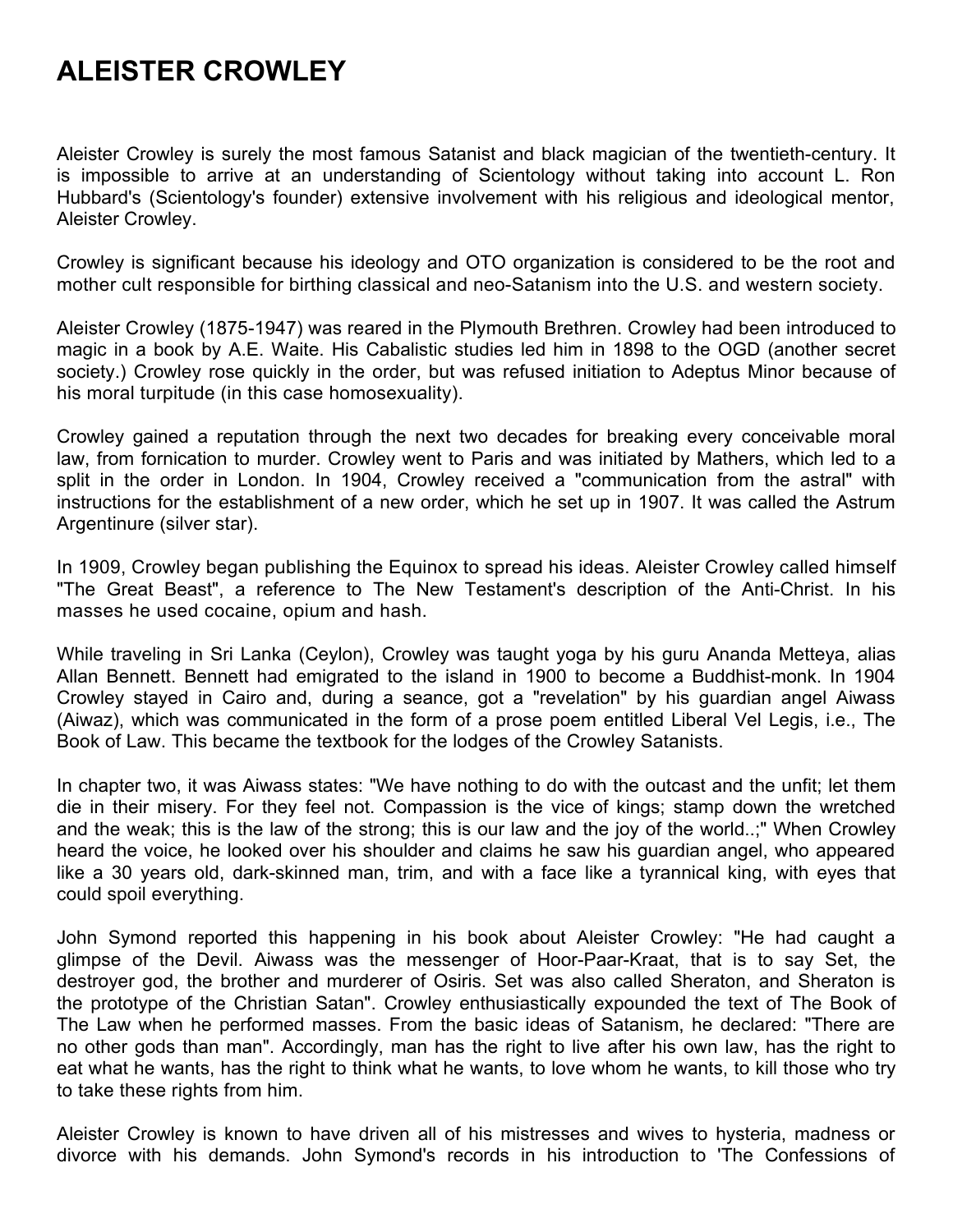Aleister Crowley' that Crowley's female scribe wrote in her magical' diary: "it was 'damn hard' to think of 'the rottenest kind of creature' as a Word." The "Word" was Crowley's self-assumed title as teacher of the Aeon. Crowley drove several of his disciples to suicide and humiliated others to madness. He is accused of infanticide, and never denied the charge. (Interested readers should consult his 'Confessions', a work of unmitigated egotism.)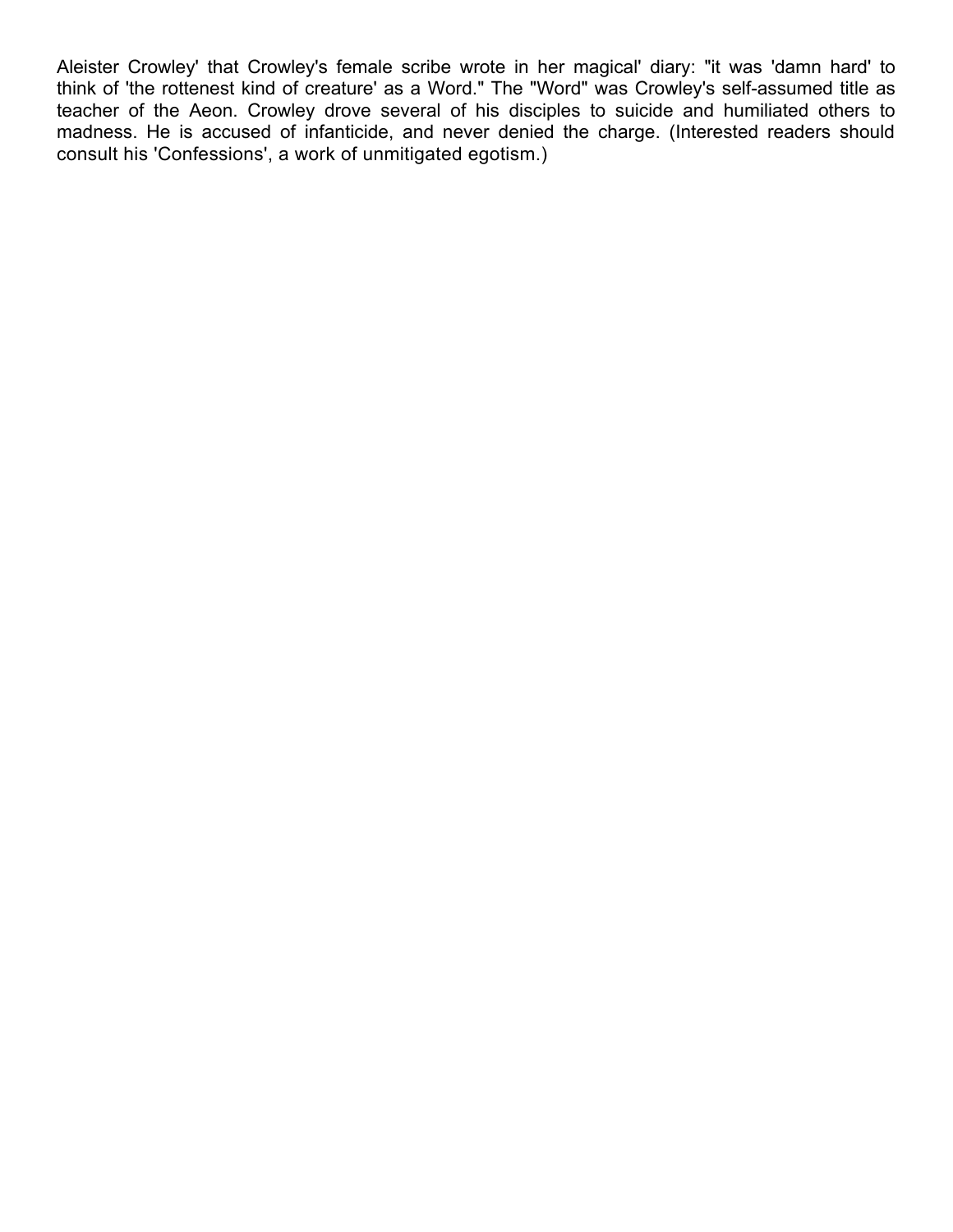# **THE OTO CONNECTION**

In the beginning of the 20th century, a manufacturer from Vienna Dr. Karl Kellner, and a German theosophist Dr. Franz Hertmann, founded a secret occult lodge which they named "Ordo Templi Orientis" (O.T.O.). Soon after they were joined by Theodore Reuss (1855-1923) who had connections with many lodges. It was he who led Rudolf Steiner, the founder of anthroposophy, into such a group.

Reuss, whose lodge-name was "Brother Merlin", contacted Aleister Crowley in 1912, and he became a member of this additional lodge receiving the name "Brother Baphomet". Baphomet, the symbol of the satanic goat, usually portrayed as a half-human, half-goat figure, of a goat head. It is often misinterpreted as a symbol of witchcraft in general. (It is used by Satanists, who worship the devil, but is not used by neo-Pagan witches, who do not worship the Devil.)

The origin of the name Baphomet is unclear. It may be a corruption of Mahomet (Mohammed). The English witchcraft historian Montague Summers suggested it was a combination of two Greek words, baphe and metis, meaning "absorption of knowledge." Baphomet has also been called the Goat of Mendes, the Black Goat and the Judas Goat.)

The O.T.O. developed its sexual rites quickly under Reuss and later broadened them under Crowley. Not long after, Crowley took over the leadership of the lodge. Like other secret lodges, members may not disclose their knowledge.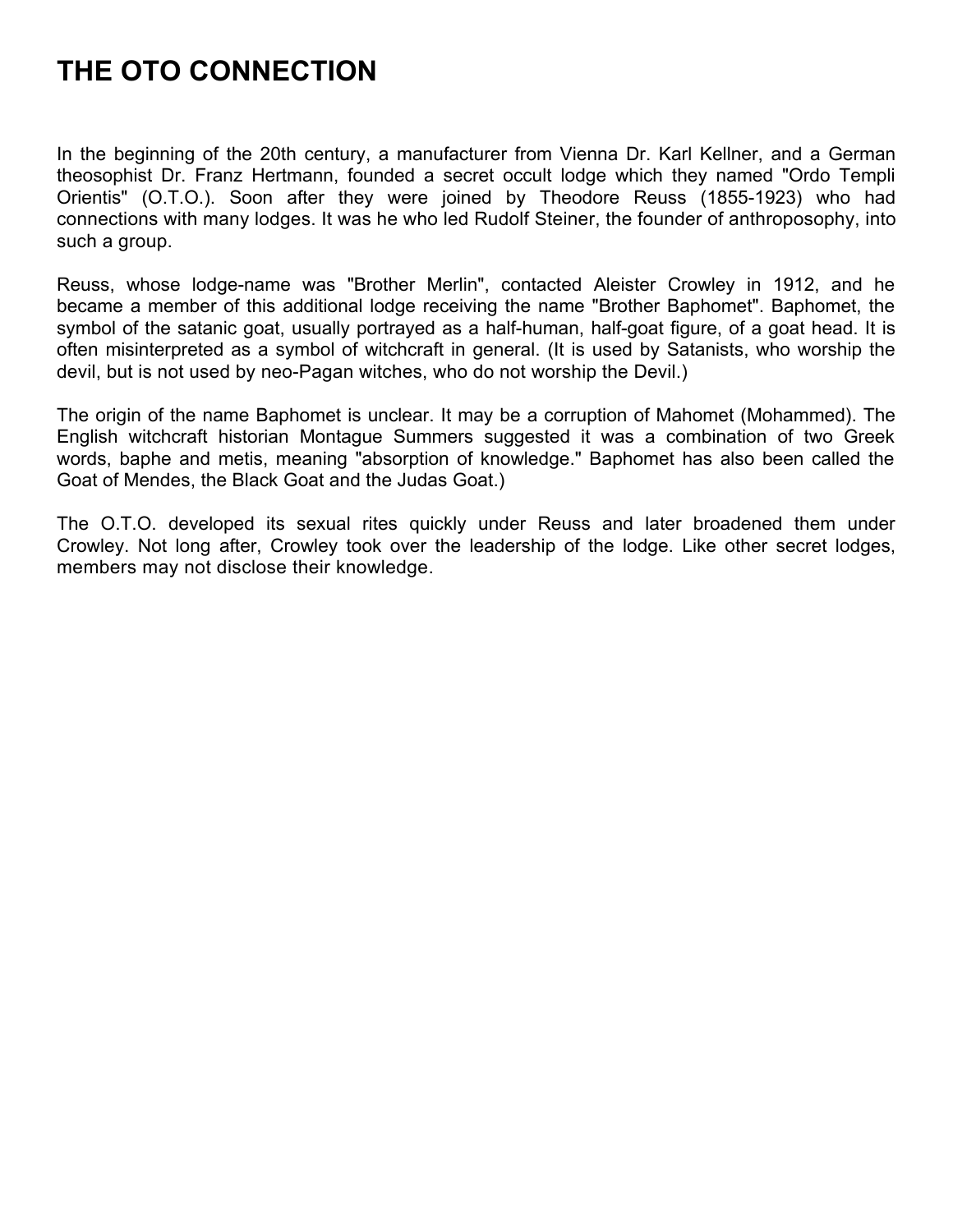### **HUBBARD AND CROWLEY, THE PARSONS TRANSITION**

Hubbard's fascination with Crowley's brand of religion goes back to when he was sixteen living in Washington, D.C. He got hold of the book by Aleister Crowley, called 'The Book of Law.'

He was very interested in several things that were the creation of what some people call the Moon Child. It was basically an attempt to create an miraculous conception - except by Satan rather than by God.

Another important Crowley principle was the creation of what was called embryo implants - of getting a satanic or demonic spirit to inhabit the body of a fetus. This would come about as a result of black- magic rituals which included the use of hypnosis, drugs and the dangerous and destructive practices.

Hubbard's initial exposure to Crowley and the dark side of spirituality would get the opportunity to be further developed through his association with Jack Parsons. Jack Parsons was an acknowledged genius in the field of chemistry and a major figure in the first stirrings of rocket research at Cal Tech.

Parsons was involved with the U.S. branch of an occult secret society called the O.T.O. The ideological leader of this U.S. O.T.O. group was none other than Master Therion, the "Beast 666," or as the contemporary world press described him, "the wickedest man in the world," Aleister Crowley.

During the first World war Aleister Crowley had written a novel called the "Butterfly Net" later to be published under the name "Moonchild." This novel tells the story of a magical operation based on the theory that a particular type of spirit can be induced to incarnate in an unborn human embryo by surrounding the mother with the appropriate influences, carrying out certain rituals, etc.

Parsons wished to carry out such an operation designed to achieve in an unborn child, the incarnation of Babalon, an aspect of the great Mother goddess Nuit. He decided that Hubbard would make an ideal co-worker.

In order to obtain a woman prepared to bear this magical child, Parsons and Hubbard engaged themselves for eleven days in rituals. These do not seem to have produced any marked result until January 14, 1946 when, so Parsons said, Hubbard had a candle knocked out of his hand. Parsons went on to record saying that Hubbard called him and, "We observed a brownish yellow light about seven feet high. I brandished a Magical sword and it disappeared. Hubbard's right arm was paralyzed for the rest of the night."

All this work seemed to have its desired result and, on January 18, 1946 Parsons found a girl who was prepared to go through the required incantation rituals and become the mother of Babalon. Parsons was the High Priest and had sexual intercourse with the girl, while Hubbard, who was present, acted as a skryer, seer, or clairvoyant and described what was supposed to be happening on the astral plane.

Hubbard and Parsons were attempting the most reckless magical feat imaginable. They were trying to incarnate the Scarlet Woman described in the Book of Revelation as "Babylon the Great, the Mother of Harlot and Abominations of the Earth...drunken with the blood of saints, and with the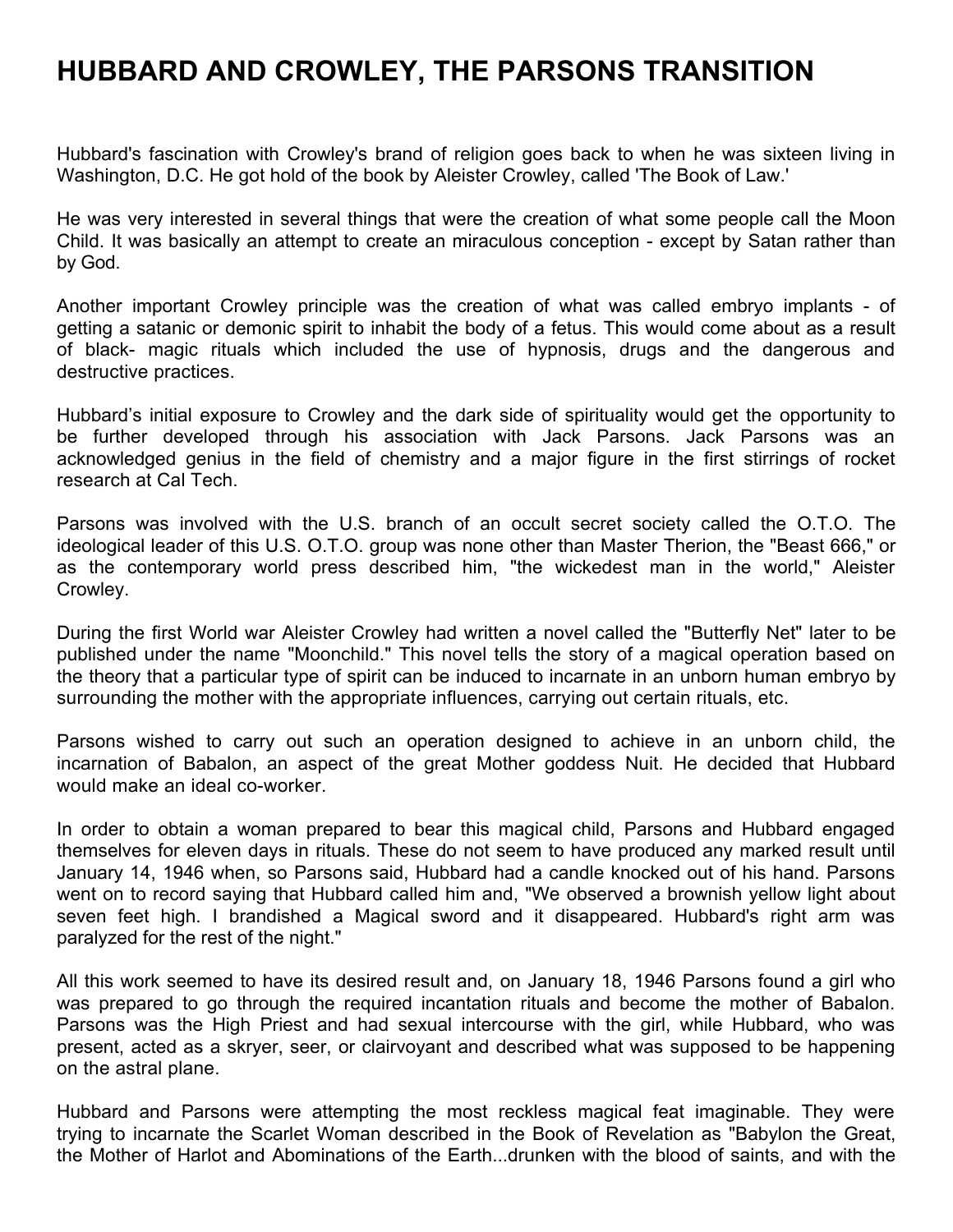blood of the martyrs of Jesus."

The foregoing ritual bears some resemblance to that of a girl who defected from Scientology in 1979. She had been coerced into a perverted act of sexual intercourse with a man fitting Hubbard's description in Hubbard's private quarters at the Fiefield Manor in Los Angeles. She describes the event as one where "my mind was being ripped away from me by force", while the man lay on her for one hour without erection and without ever saying a word.

Around the time of the Parsons connection it is documented that Hubbard used huge amounts of testosterone, stilbestrol (a female sex hormone). Taking the sex hormones were his solution to an impotence problem.

Another solution Hubbard attempted was to resort to "affirmations." The "Affirmations" were commands stated to himself as part of self-hypnosis.

Sometimes you will see in his hand written notes a statement of fact, like, "Yeah, I'm screwed up on sex." And then he'll come back with an affirmation: "You are sexually wonderful! Your sexual prowess has never before been equaled on the face of the Earth!"

Impotence was on Hubbard's mind a lot at that period. He wrote page after page about how "after Fern," he had been too afraid to go to a doctor with the clap. Fern was the girl in Miami who he claims gave gonorrhea to him. So he dosed himself with sulfur, and then he says the sulfur depressed his libido, and his solution to that was the testosterone and stilbestrol. "It so depressed my libido," he said, that he needed someone like Sara to stimulate him. (Sara was Sarah Northrup who later became Hubbard's mistress and wife.)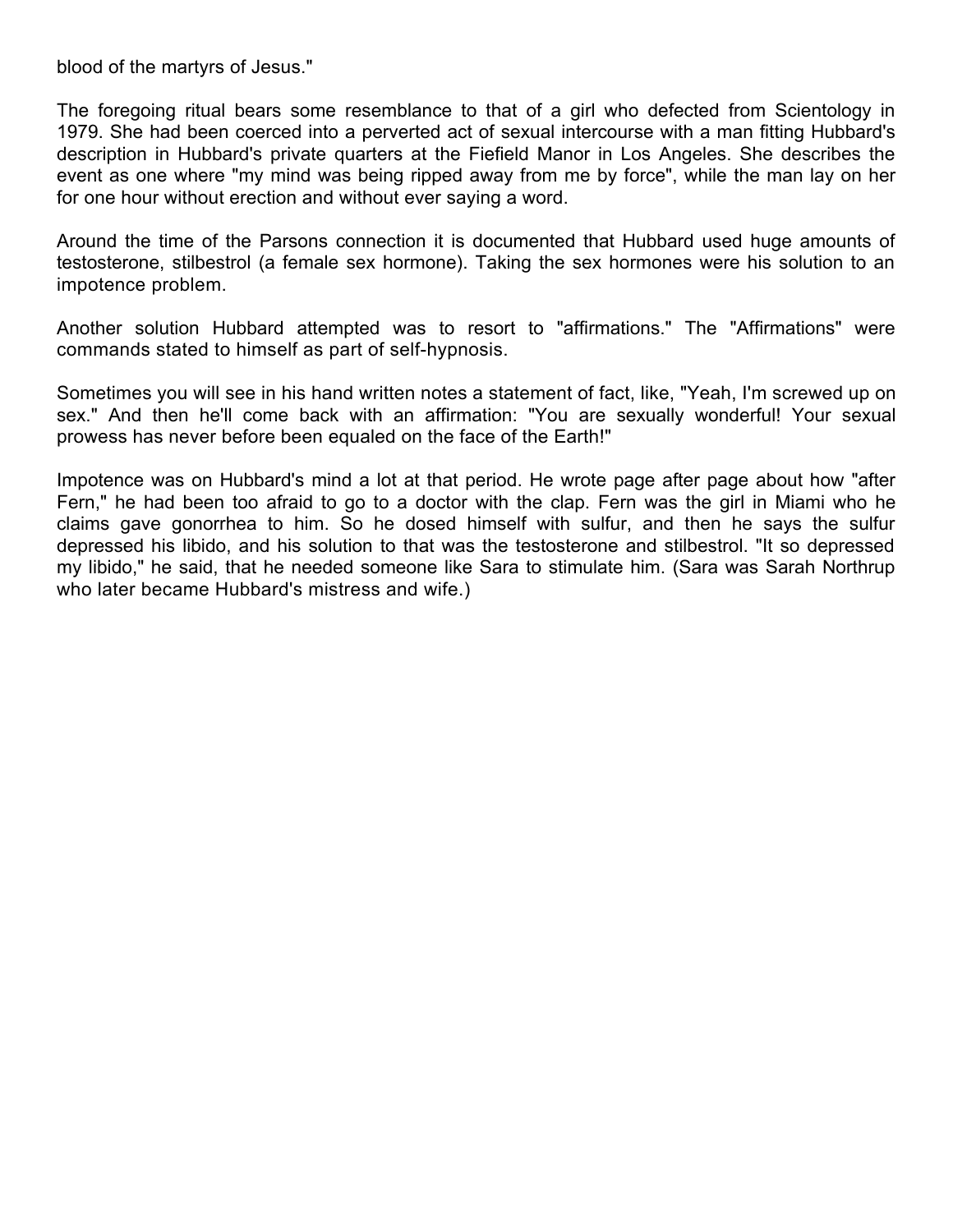# **L. RON HUBBARD, JR. SPEAKS ON HIS FATHER**

(From an interview with L Ron Hubbard Jr.)

Ron Jr. says that he remembers much of his childhood. He claims to recall, at six years, a vivid scene of his father performing an abortion ritual on his mother with a coat hanger.

Ron Hubbard Jr. remembers that when he was ten years old, his father, in an attempt to get his son in tune with his black magic worship, laced the young Hubbard's bubble gum with Phenobarbital. According to Ron Jr. drugs were an important part of Ron Jr.'s growing up, as his father believed that they were the best way to get closer to Satan--the Antichrist of black magic.

"In my father's private circle," Ron Jr. explains, "there were lots of mistresses. When I was younger, I participated in private orgies with him and three or four other women. His theory was that one has to open or crack a woman's soul in order for the satanic power to pour through it and into him. It got kind of far out, culminating in a variety of sex acts. Dad also had an incredibly violent temper. He was into S & amp; M and would beat his mistresses and shoot them full of drugs."

When asked by a interviewer how this "soul-cracking" worked, L. Ron Hubbard, Jr. said, "The explanation is sort of long and complicated. The basic rationale is that there are some powers in this universe that are pretty strong.

"As an example, Hitler was involved in the same black magic and the same occult practices that my father was. The identical ones. Which, as I have said, stem clear back to before Egyptian times. It's a very secret thing. Very powerful and very workable and very dangerous.

Brainwashing is nothing compared to it. The proper term would be "soul cracking."

"It's like cracking open the soul, which then opens various doors to the power that exists, the satanic and demonic powers. Simply put, it's like a tunnel or an avenue or a doorway. Pulling that power into yourself through another person—and using women, especially is incredibly insidious.

"It makes Dr. Fu Manchu look like a kindergarten student. It is the ultimate vampirism, the ultimate mind fuck. Instead of going for blood, you're going for their soul. And you take drugs in order to reach that state where you can, quite literally, like a psychic hammer, break their soul, and pull the power through."

"He designed his Scientology Operating Thetan techniques (Scientology's secret initiations) to do the same thing. But, of course, it takes a couple of hundred hours of auditing and mega thousands of dollars for the privilege of having your head turned into a glass Humpty Dumpty--- shattered into a million pieces. It may sound like incredible gibberish, but it made my father a fortune."

(The materials of the Operating Thetan techniques [the Fishman documents] are the reason for the raids mentioned earlier.)

"... Also I've got to complete this by saying that he thought of himself as the Beast 666 Incarnate." Interviewer: "The devil?" Ron Jr.: "Yes. Aleister Crowley thought of himself as such. And when Crowley died in 1947 my father then decided that he should wear the cloak of the beast; and become the most powerful being in the universe.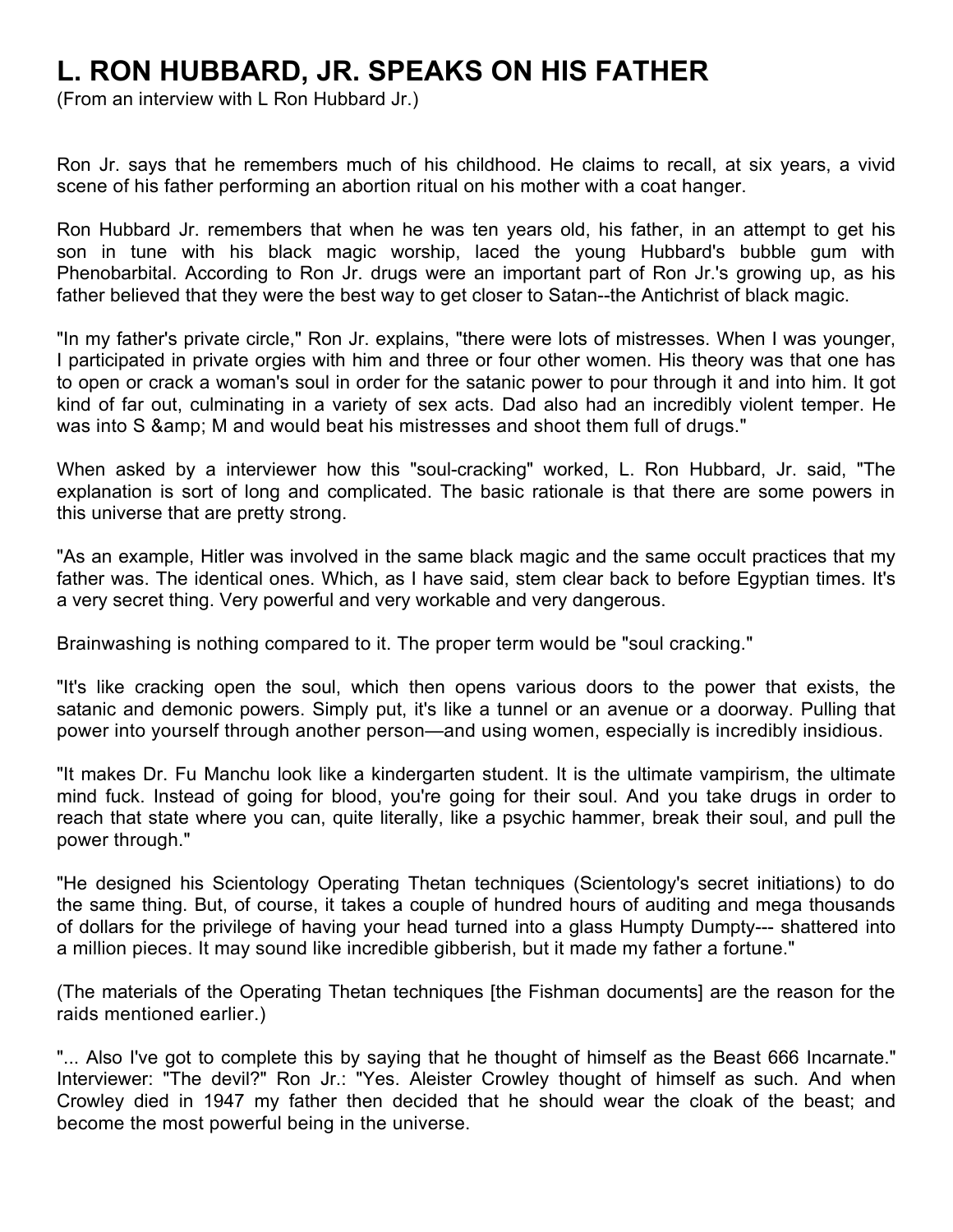"Scientology is black magic that is spread out over a long time period. To perform black magic generally takes a few hours or at most; a few weeks. But in Scientology it is stretched out over a lifetime and so you don't see it. Black magic is the inner core of Scientology - and it is probably the only part of Scientology that really works.

"Also you've got to realize that my father did not worship Satan. He thought he was Satan. He was one with Satan. He had a direct pipeline of communication and power with him. My father wouldn't have worshipped anything, I mean. When you think you're the most powerful being in the universe, you have no respect for anything let alone worship.

"... The one super-secret sentence that Scientology is built on is: 'Do as thou wilt. That is the whole of the law.' It also comes from the black magic, from Aleister Crowley. It means that you are a law unto yourself, that you are above the law, that you create your own law. You are above any other human considerations."

The following is from a piece, written by L. Ron Hubbard, Jr. about his father in 1985 entitled "Philadelphia."

"We were in Philadelphia. It was November 1952. Dianetics was all but forgotten; Scientology, a new science,' had become the focus of attention. Every night, in the hotel, in preparation for the next day's lecture, he'd pace the floor, exhilarated by this or that passage from Aleister Crowley's writings. Just a month before, he had been in London, where he had finally been able to quench his thirst; to fill his cup with the true, raw, naked power of magic. The lust of centuries at his very fingertips.

"To stroke and taste the environs of the Great Beast, to fondle Crowley's books, papers, and memorabilia had filled him with pure ecstasy! In London he had acquired, at last, the final keys; enabling him to take his place upon the Throne of the Beast,' to which he firmly believed himself to be the rightful heir. The tech gushed forth and resulted in the Philadelphia Doctorate Course lectures."

It is perhaps coincidental that Hubbard, in the late fifties, set up his headquarters at Saint Hill Manor in England, less than half an hour's drive from what had been Aleister Crowley's former house in Tunbridge Wells.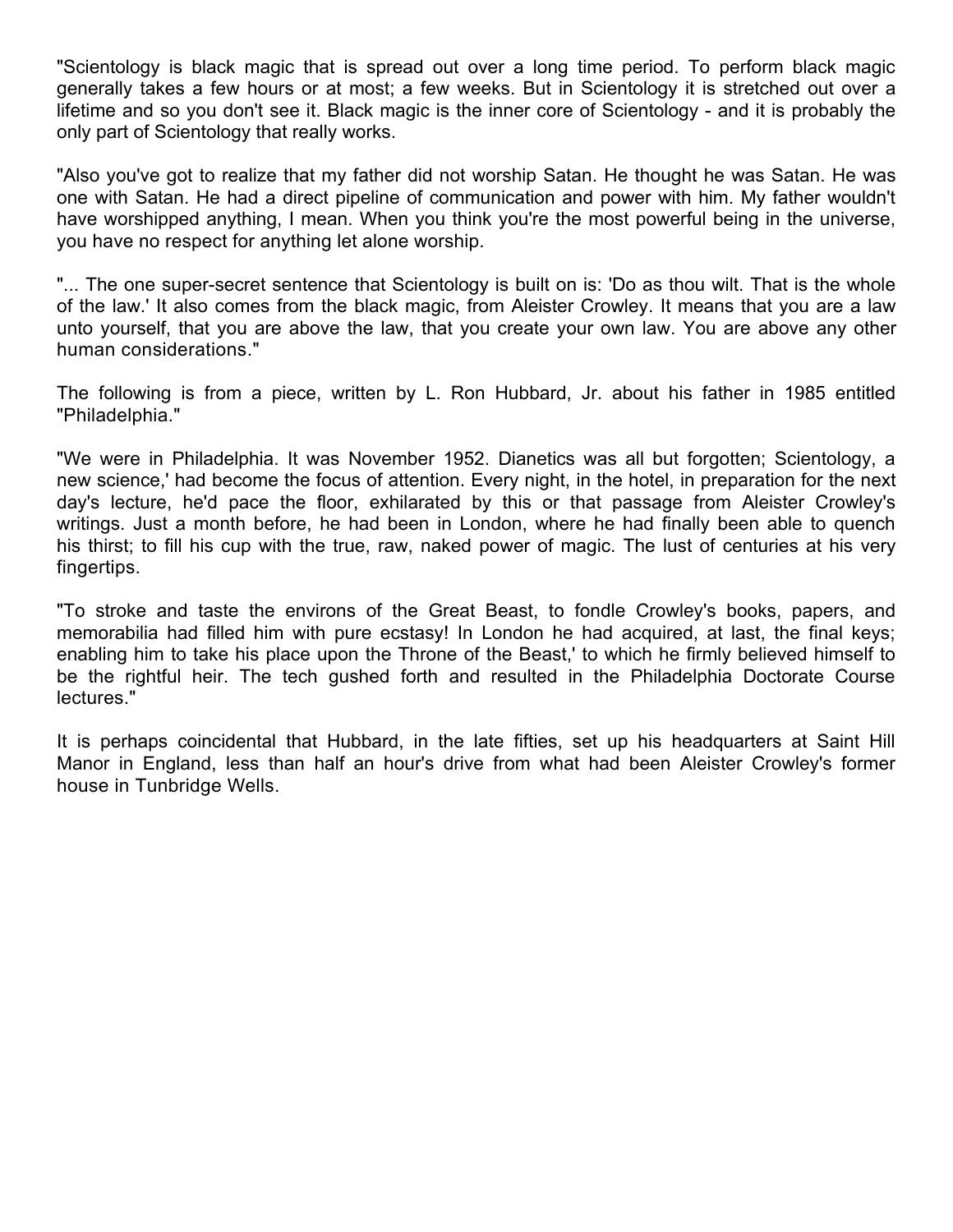### **ALEISTER CROWLEY'S IDEOLOGY AND SCIENTOLOGY'S IDEOLOGY: A COMPARISON**

There are many similarities between Crowley's writings and the teachings of Hubbard. To name but a few of the most benign: there is the Dianetics' Time Track, in which every incident in a person's life is chronologically recorded in full, in the mind. This is quite similar to Crowley's Magical Memory. The Magical Memory is developed over time until "memories of childhood reawaken" which were previously forgotten, and memories of previous incarnations are recalled as well.

Hubbard gives examples in the Philadelphia Doctorate Course of several people remembering lives earlier on earth, some up to a million years ago. The similarity between the Magical Memory and Time Track is that they both can recall every past incident in a person's life, they both can recall incidents from past lives, and they both must be developed by certain techniques in order to make use of them.

Both Hubbard and Crowley consider it important to have the person recall his or her birth. "Having allowed the mind to return for some hundred times to the hour of birth, it should be encouraged to endeavor to penetrate beyond that period" {Crowley). "After twenty runs through birth, the patient experienced a recession of all somatics and 'unconsciousness' and aberrative content." "Thus there was no inhibition about looking earlier than birth for what Dianetics had begun to call basicbasic" (Hubbard).

In 1952, Hubbard recommended a work by black magician Aleister Crowley, which Hubbard called The Master Therion (published in 1929). This book was reprinted as Magick in Theory and Practice, and it also contains reference to the recollection of birth: "Having allowed the mind to return for some hundred times to the hour of birth, it should be encouraged to endeavor to penetrate beyond that period. If it be properly trained to run backwards, there will be little difficulty in doing this."

Both Hubbard and Crowley are avowedly anti-psychiatry. "Official psychoanalysis is therefore committed to upholding a fraud... psychoanalysts have misinterpreted life, and announced the absurdity that every human being is essentially an antisocial, criminal, and insane animal" (Crowley). Hubbard considered that psychiatry controlled most of society and was struggling to create a 1984 world.

Hubbard and Crowley both posit the ability of the person to leave his or her body at times. Crowley states that the way to learn to leave your body is to mock up a body like your own in front of your physical body. Eventually you will learn to leave your physical body with your "astral body" and travel and view at will without physical restrictions. Hubbard teaches the same, and his method of "exteriorization" is to tell the person to "have preclear mock up own body" which will send the person outside his body.

Both Crowley and Hubbard use an equilateral triangle pointing up in a circle as one of their group's symbols. Both use Volume 0 instead of Volume 1 to begin enumerating their works.

Crowley's notion of "the will": "The original definition of Scientology 8-8008 was the attainment of infinity by the reduction of the apparent infinity and power of the MEST [Matter, Energy, Space, Time] universe to a zero for himself, and the increase of the apparent zero of one's own universe to an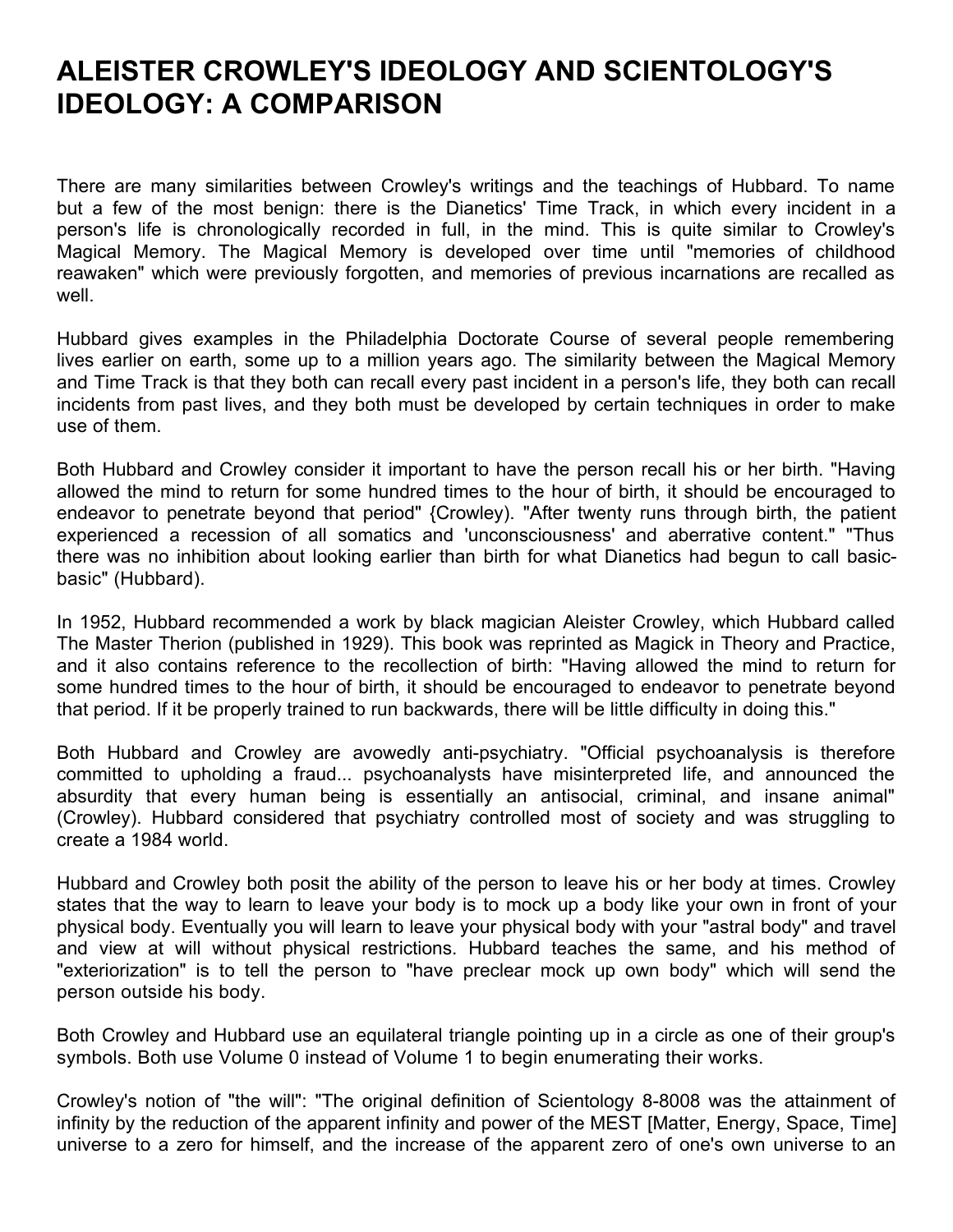infinity for oneself ... It can be seen that [the] infinity [symbol] stood upright makes the number eight" . Which is to say, the essential idea of Scientology is to raise the power of the individual's will or intention to "an infinity". This aim is held in common with all magical systems (Cavendish quotes Crowley "the Great Work is the raising of the whole man in perfect balance to the power of Infinity", The Magical Arts, p.5). The exercises used in the attempt to achieve this - especially those in The Creation of Human Ability (some of which were on the original "OT 5" course) - are ritual magic disguised as therapy.

Adopting the same stated purpose for Scientology as Crowley had for his Magic, Hubbard says, in a 1952 taped Scientology lecture: "Our whole activity tends to make an individual completely independent of any limitation."

In Crowley's Organization are several grade levels. To reach the Grade of Adeptus Exemptus "The Adept must prepare and publish a thesis setting forth His knowledge of the Universe, and his proposals for its welfare and progress. He will thus be known as the leader of a school of thought." It is apparent that Hubbard has fulfilled this requirement.

The "creative processing" of Hubbard's 1952 Philadelphia Doctorate Course derives substantially from the work of black magician Aleister Crowley. One could go on for quite some time listing the similarities between Crowley's and Hubbard's theories and writings, but for additional information the reader is encouraged to investigate for him or herself.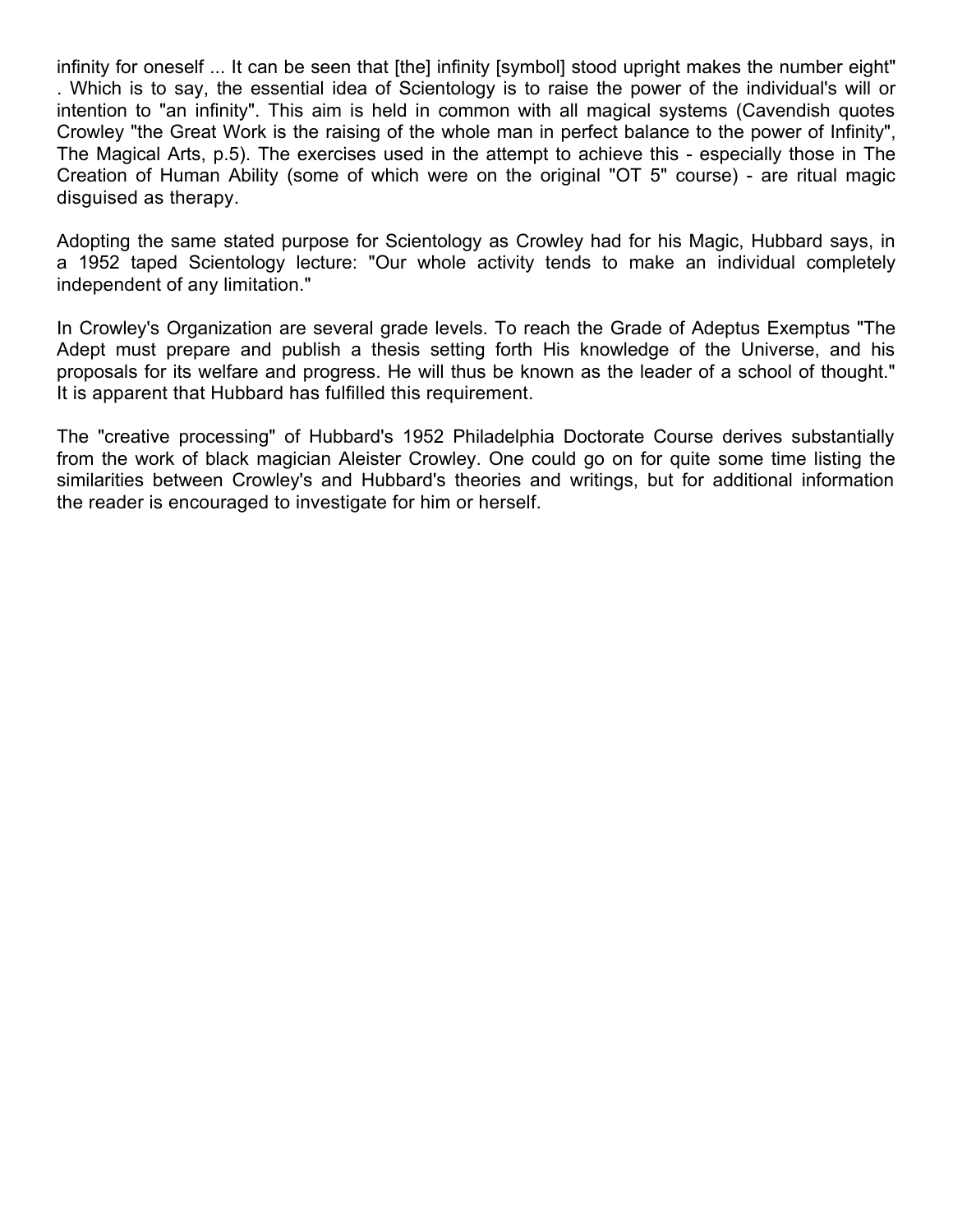## **SCIENTOLOGY'S SYMBOLS AND THE SATANIC**

The "S and double triangle" motif of Scientology's main symbol probably derives from the black magic use of the snake symbol (the "wise serpent" or Satan) combined with a deconstruction into two triangles of the Star of David (rather like the reverse ritual of hanging the Christian cross upside down to signify devil worship). This symbol - the magical hexagram - was used by Hubbard and Parsons during their attempts at incarnating the Antichrist in human form.

The RTC (a main Scientology corporation) symbol contains the Dianetics triangle, which is a common magical symbol, representing the door of the Cabala, the letter Daleth. Hubbard indeed assigned it to the Greek equivalent of Daleth, Delta. The triangle on its base is also the symbol of Set, the Egyptian god called by some "the destroyer of man", the male equivalent of Babalon. Indeed Crowley equates Set with Satan. Hubbard also used the "Daleth" triangle of the Egyptian destroyer-god Set as the Dianetic symbol.

Hubbard copied the back of Crowley's Tarot-cards, a distinctively marked cross, which he used for his main Scientology church cross and symbol.

The Sea Organization symbol of Scientology's elite paramilitary division is also interesting. The five pointed star, or pentacle is the most commonly known symbol of magical power. It is held between two thirteen-leaved laurels.

The theta symbol used by Scientology is the central symbol of Crowley's Ordo Templi Orientis, where it denotes "Thelma" or the will. Perhaps Hubbard's "thetan" is pronounced to match with a lisped "Satan"? He was, after all, wry in his humor and such a subtle perverse twist and deceit of lower initiates would be entirely congruent with classical Satanism.

Crowley's order - the OTO - had a common origin with the Thule group to which several members of the Nazi hierarchy belonged (including deputy party chairman Rudolph Hess). The sig rune used by the Nazis - appears on the Scientology International Management Organization's symbol - a red square enclosing a white disc and set off by four lightning flashes or sig runes. The swastika of the Nazi flag has been replaced by the Scientology "S and double triangle". The symbol of the Religious Technology Center is surrounded by sig runes. The sig rune is otherwise peculiar to the Nazis.

L. Ron, junior, was sure that the teachings of the pre-Nazi Germanen Orden and the Thule secret societies had passed directly to his father by courier. No explanation is given for using these sig runes by Scientology. At the time that both of these symbols were introduced, Hubbard also created the International Finance Police, headed by the International Finance Dictator. An significant choice of words.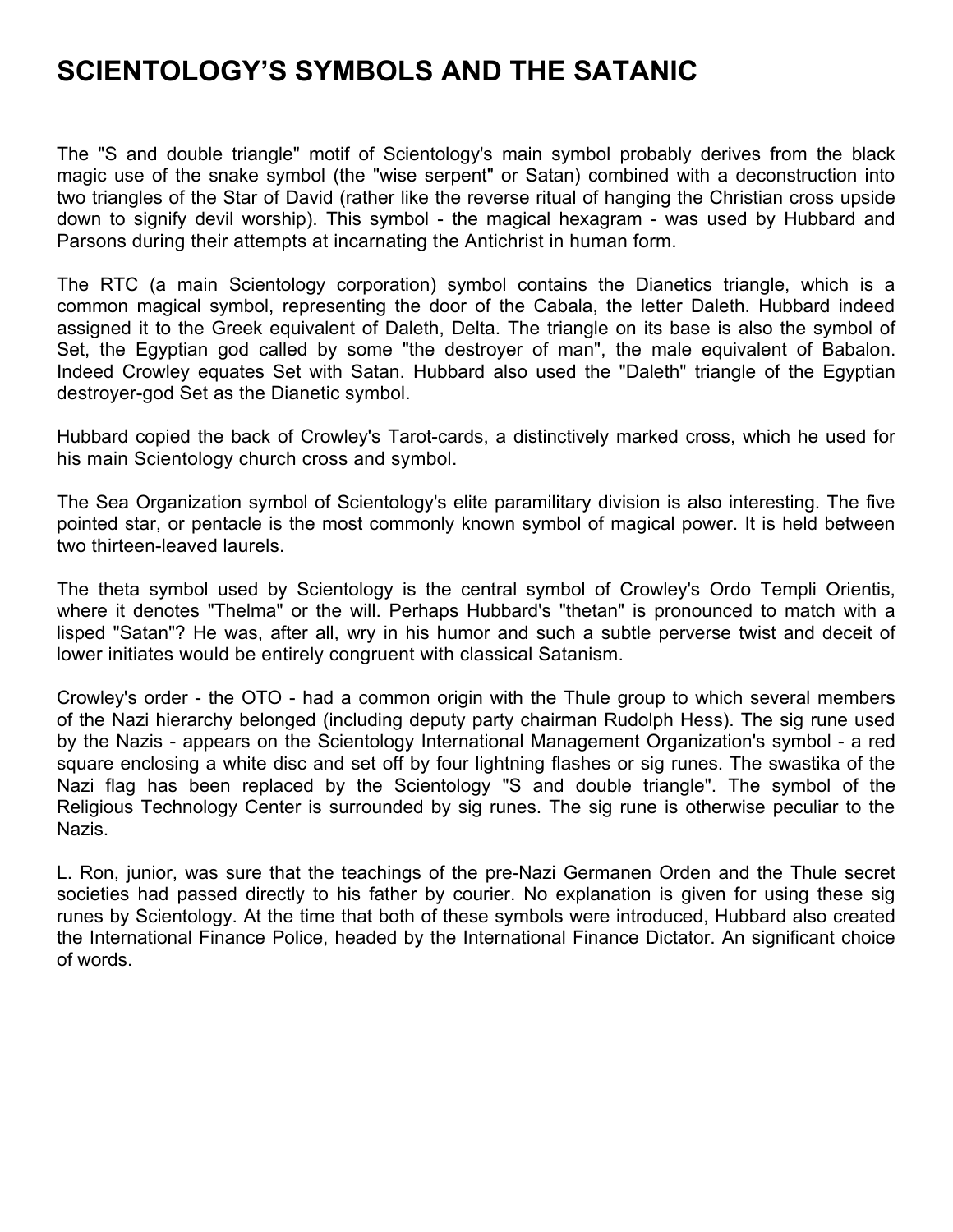### **HUBBARD'S WORDS AND CROWLEY'S RELIGIOUS IDEOLOGY**

One can tell a lot about what type of religion an organization is by looking at the spiritual qualities of the religion's founders, their words, and the organization's key leaders. Wherever possible this story will quote from the policy and spiritual directives of Scientology's founder L. Ron Hubbard...

While Hubbard was supposedly researching his Dianetics in the late 1940s, he was in fact engaging in magical rituals, and trying out hypnosis both on himself and others. During the 1984 Armstrong trial against Scientology, extracts from Hubbard's voluminous self-hypnotic affirmations were read into the record. The statements, hundreds of pages of them, are written in red ink and Hubbard frequently drew pictures of the male genitalia alongside the text.

Amongst his affirmations to himself we find" "Men are my slaves", "Elemental Spirits are my slaves" and "You can be merciless whenever your will is crossed and you have every right to be merciless" "All women shall succumb to my charms! All mankind shall grovel at my feet and not know why."

L. Ron Hubbard repeatedly played them back to himself while under the influence of hallucinatory drugs such as mescaline and cocaine. Was Hubbard's evil intention to secretly subjugate no less than all of mankind?

In 1938 in a letter to the first of Hubbard's three wives he said, "I have high hopes of smashing my name into history so violently that it will take legendary form..."

More from the sacred scriptures of Hubbard. "THE ONLY WAY YOU CAN CONTROL PEOPLE IS TO LIE TO THEM. You can write that down in your book in great big letters. The only way you can control anybody is to lie to them."

"If you really want to enslave people tell them that you are going to give them total freedom." (At the top of the Scientology grade chart of levels of initiate attainment at the OT 8 level is the benefit obtained from that level. At OT 8 it is written "Total Freedom.")

Of practitioners unlicensed by him Hubbard said "Harass these persons in any possible way." Nor did Hubbard exclude the possibility of murder against those who opposed him. The "Suppressive Person declare" and the "Fair Game Law" speak reams in terms of Hubbard's true intent and spiritual nature.

"An enemy may be deprived of property or injured by any means by any Scientologist without any discipline of the Scientologist...may be tricked, sued, lied to, or destroyed." From the words of L. Ron Hubbard in HCO policy letter of 18 October 1967, known as the "Fair Game Policy."

"A suppressive person becomes fair game. By fair game is meant may not be further protected by the codes and disciplines of Scientology...They cannot be granted the rights and beingness ordinarily accorded rational beings and so place themselves beyond any consideration for their feelings or well being...The homes, property, places, abodes of persons who have been active in attempting to suppress Scientology are all beyond the protection of Scientology ethics."

More from the mouth of L Ron Hubbard: "When you move off a point of power, pay all your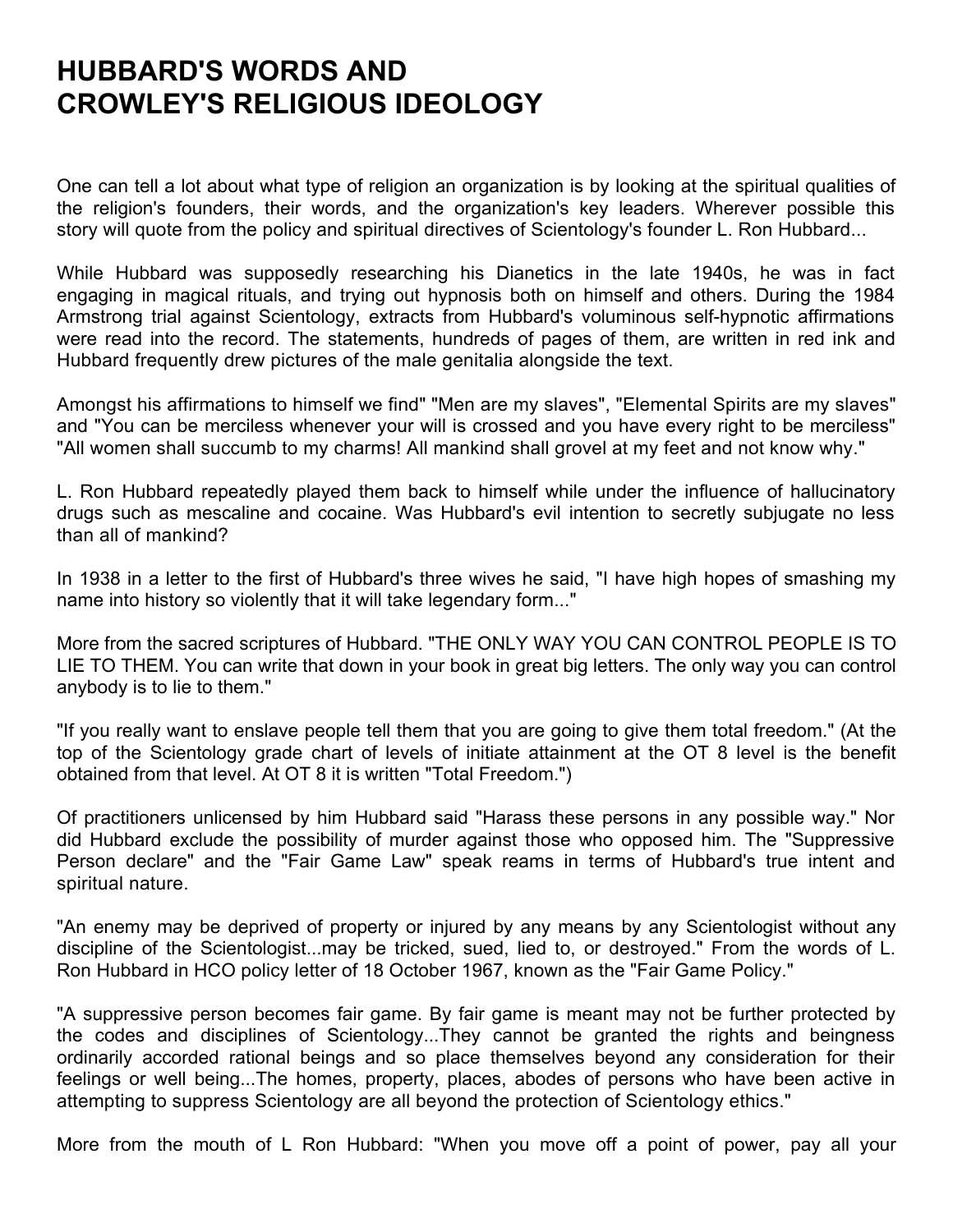obligations on the nail, empower your friends completely and move off with your pockets full of artillery, potential blackmail on every erstwhile rival, unlimited funds in your private account and the addresses of experienced assassins and go live in Bulgaria and bribe the police ....

"So to live at all in the shadow or employ of a power you must yourself gather and USE enough power to hold your own-without just nattering to the power to kill Pete', in straightforward or more suppressive veiled ways to him as these wreck the power that supports yours. He doesn't have to know all the bad news and if he's a power really he won't ask all the time, What are all those dead bodies doing at the door?' And if you are clever, you never let it be thought HE killed them-that weakens you and also hurts the power source. Well, boss, about all those dead bodies, nobody at all will suppose you did it. She over there, those pink legs sticking out, didn't like me.'

" Well,' he'll say if he really is a poor, why are you bothering me with it if its done and you did it. Where's my blue ink?' Or, Skipper three shore patrolmen will be along soon with your cook, Dober, and they'll want to tell you he beat up Simson.' Who's Simson?' He's a clerk in the office enemy downtown.'

" Good, when they've done it, take Dober down to the dispensary for any treatment he needs. Oh yes. Raise his pay.'....

"...we all aren't on the stage with our names in lights, always push power in the direction of anyone on whose power you depend. It may be more money for the power, or more ease, or a snarling defense of the power to a critic, or even the dull thud of one of his enemies in the dark, or the glorious blaze of the whole enemy camp as a birthday surprise .... Real powers are developed by tight conspiracies of this kind pushing someone up in whose leadership they have faith." (From the policy directive "The Responsibilities of Leaders" by L. Ron Hubbard.)

Hubbard on compassion and ethics, "This universe is a rough universe. Its a deadly serious universe. Only the strong survive. Only the ruthless can own it." (From The History of Man by L Ron Hubbard, p.38.) "Only a barbarian minister is a man of God." "The purpose of ethics is to remove counter-intentions from the environment." (HCO policy letter of June 18, 1968.)

In Booklet of the Scientology Professional Auditors Course (1982), states. "A very effective thought control technique could be worked out from Scientology which could be used to make individuals into WILLING slaves." (emphasis added)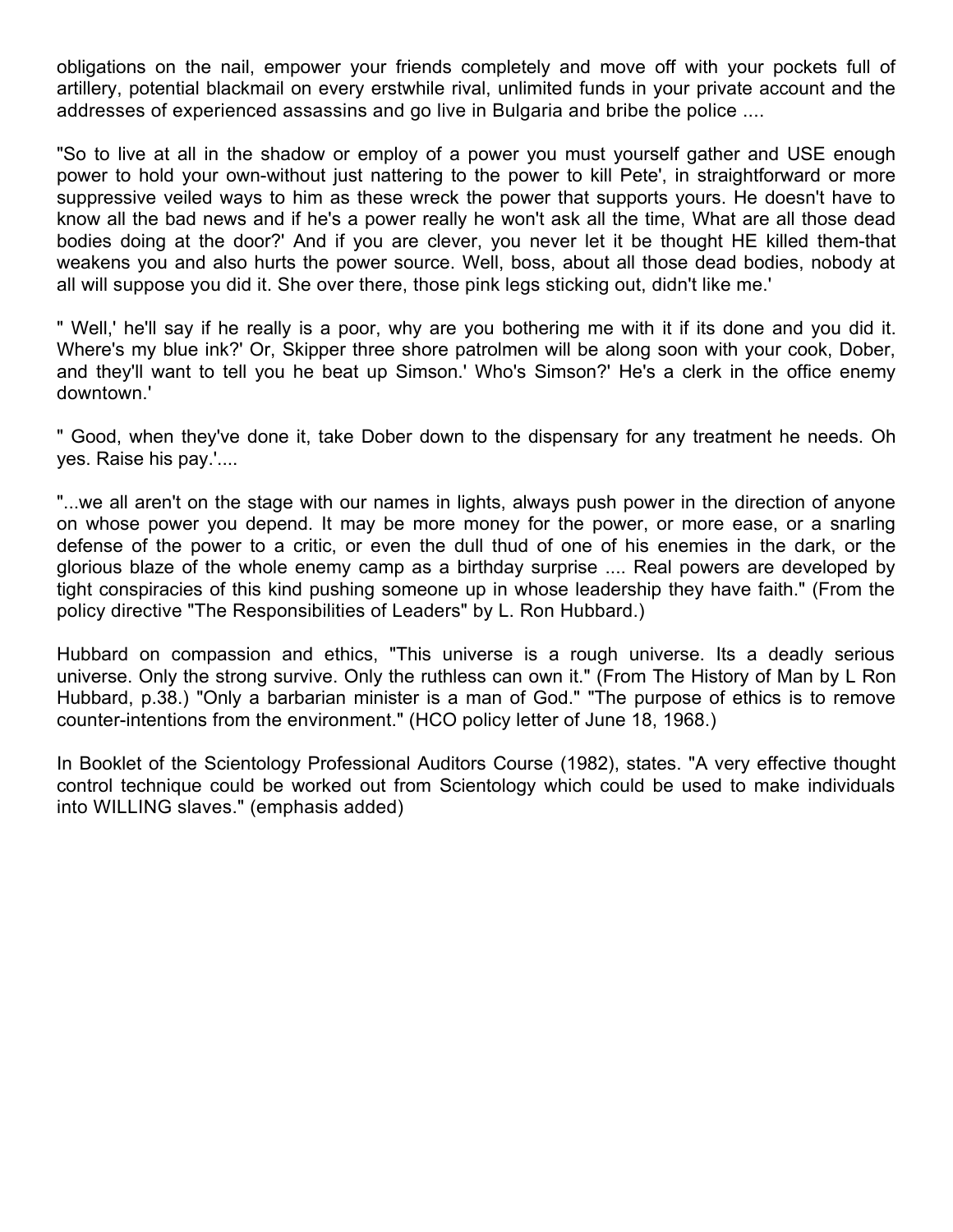### **PASSING OF THE MANTLE OF THE BEAST, OR JUST RANDOM UNCONNECTED EVENTS?**

Was Hubbard in Crowley's fold and his successor? Before Aleister Crowley died in his book called "Moon Child: he predicted one of his members would form a new world religion. Is that world religion Scientology?

According to Hubbard's son L. Ron Hubbard, Jr., his father considered himself to be the successor to Crowley when Crowley died in 1947; he believed that he had taken on "the mantle of the Beast." Hubbard told his son that Scientology actually began on December the 1st, 1947, the day Aleister Crowley died.

According to this son Hubbard's purpose in Scientology was to "crack souls," to bringing unknowing people under his control and to use them as channels for satanic purposes. Is this soul cracking the process of Scientology's secret initiations? Is it the indelible marking or possession of the souls of the initiates?

In one of the secret Scientology initiations called the Clearing Course the initiate is instructed to locate and audit out "the Light." In a hypnotic trance the initiate keeps working on removing "the power "the Light" has over them until "the Light" can no longer have any effect on them. After completing this level of initiation the person is declared "cleared" and given a Clear number.

Initiates are numbered in the succession of when they go Clear. The initiate wears their clear number that is engraved onto the back of a small silver bracelet that is worn almost all the time. The clear number list is published periodically and great attention is given to announcing more numbered Clears each year.

A peculiar event occurred aboard Hubbard's flagship, the Apollo, in 1973. Those aboard ship responsible for overseeing the management of Scientology organizations were involved in a ceremony called the Kali ceremony after the Hindu goddess of destruction. The whole event was staged very seriously, and the managers were led into a dimly lit hold of the ship and ordered to destroy models of their organizations.

A few years before, a high-ranking Sea Organization Officer claims to have been ordered to Los Angeles where he was meant to mount an armed attack on a magician's sabat. He did not mount the attack but claims that the meeting happened exactly where Hubbard had told him it would.

In the original "Operating Thetan section VII course", Scientologists were given exercises which would supposedly lead to the ability to implant thoughts into another person's mind. Scientologists believe that they will ultimately be capable of psychic feats including telepathy and telepathic control of others (the aim of all forms of black magic).

In 1976, Hubbard ordered a secret research project into the teachings of gnostic groups. He had already carried out a project to determine which of his ship's crew members were "soldiers of light" and which "soldiers of darkness". The latter group were apparently promoted.

During the 1952 Philadelphia lectures while discussing religion and the Antichrist Hubbard quipped, "Who do you think I am?" The audience laughed it off.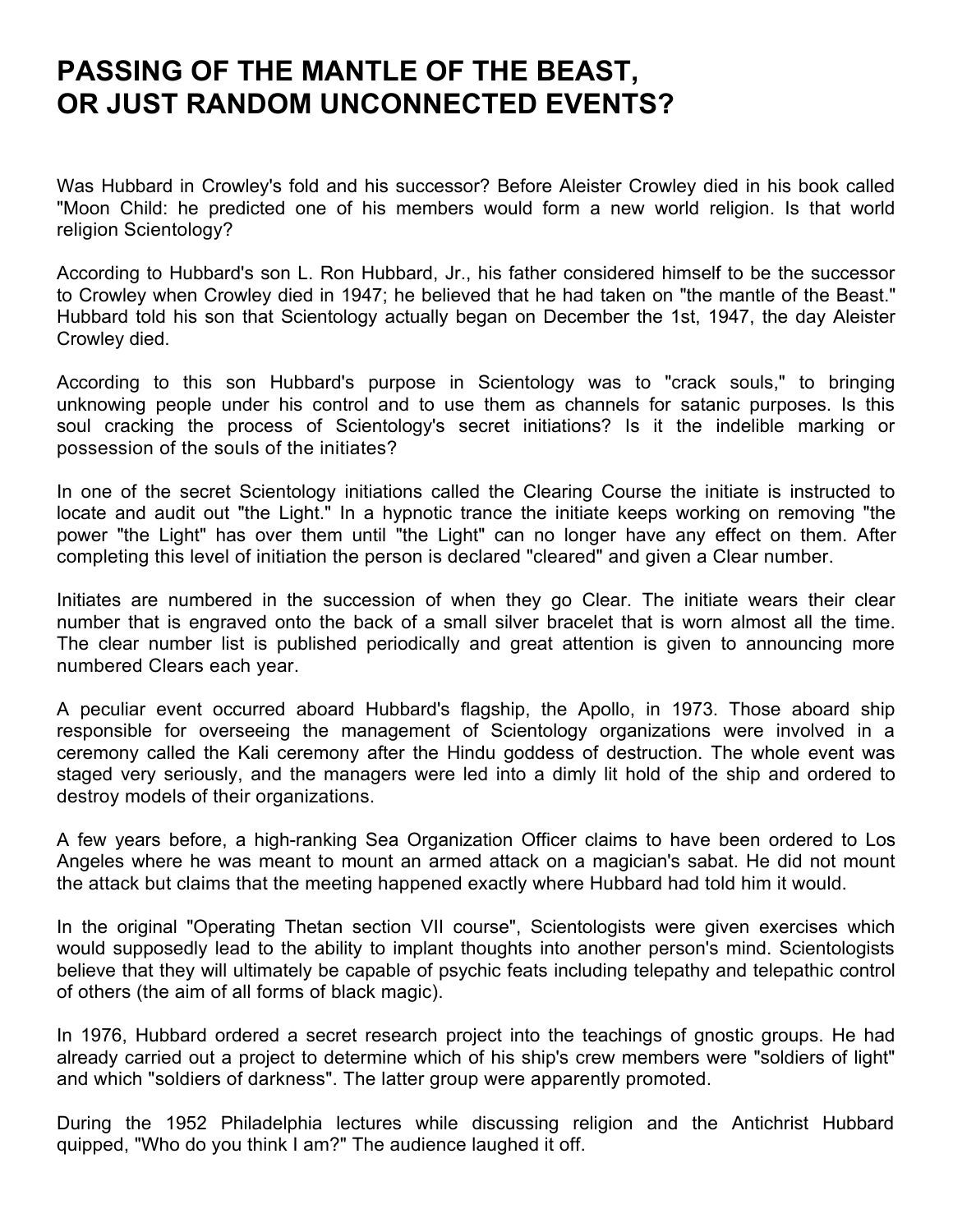Also in Scientology's Philadelphia Doctorate Course lectures, Hubbard discusses occult and black magic of the middle ages. "The magical cults of the 8th, 9th, 10th, 11th and 12th centuries in the Middle East were fascinating. The only modern work that has anything to do with them is a trifle wild in spots, but is a fascinating work in itself, and that's the work of Aleister Crowley - the late Aleister Crowley - my very good friend."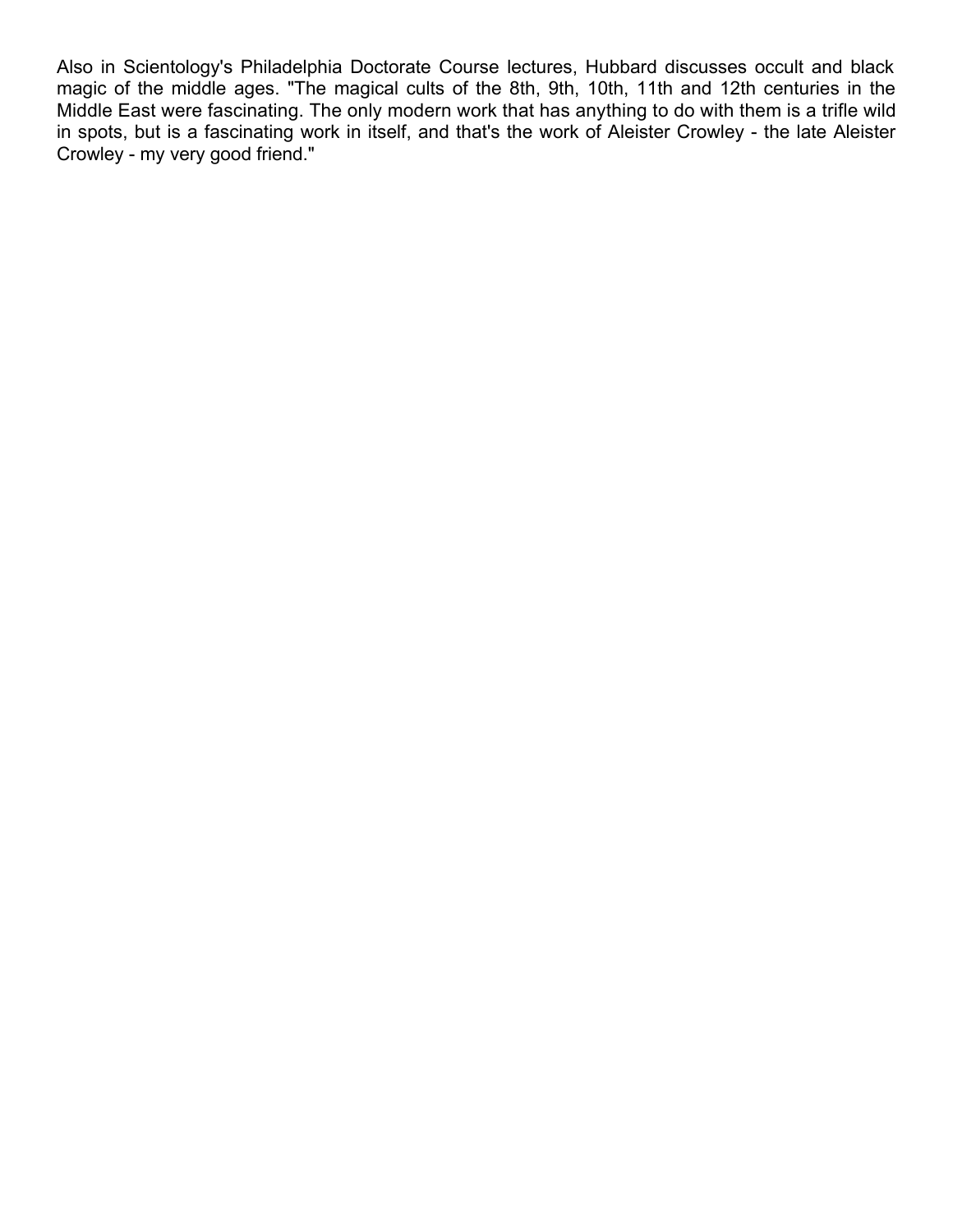# **SCIENTOLOGY'S SECRET ANTI-CHRISTIANITY**

Hubbard's deep-rooted bigotry and cynicism toward Christianity permeates all of his secret writings. When reading the following keep in mind that fewer than 2% of Church members have any formal secret level technical training in Scientology and have never read Hubbard's secret views on Christianity.

New Church members are told that Scientology's policy is to "Change no man's religion" and they are also assured that Scientology doctrine does not conflict with any other religions, and indeed it is consistent and supportive of ALL religions, past and present.

Scientology promotes to the public that: "Scientologists hold the Bible as a holy work and have no argument with the Christian belief that Jesus Christ was the Savior of Mankind and the Son of God. "We share Christ's goals for man's achievements of wisdom, good health and immortality."

Christianity is among the faiths studied by Scientology ministerial students. There are probably many types of redemption. That of Christ was to go to heaven." Scientology states as well that: "The Church has no dogma concerning God." Scientology publishes these statements as part of its "catechism."

Scientology has recently distributed promotional materials (The "What is Scientology?" book) containing these representations to every member of the U.S. Congress, to libraries, to the media, to educators, to judges, and to people of influence all across this the U.S and in other parts of the world.

The main target of Scientology's promotion and marketing are Christians, and by far the largest percentage of Scientology's members come from Christian backgrounds. Using Scientology's own figures from "What is Scientology?" Christians account for fifty-three percent of its members. The second largest percentage comes from Judaism, which worships the same God, Jehovah, as Christianity.

From the following the reader will see that Scientology secretly teaches that the God of Christianity and Judaism is an implant. (In the Scientology dictionary an implant is defined as, 1. A painful and forceful means of overwhelming a being with artificial purpose or false concepts in a malicious attempt to control and suppress him. (Scientology Auditor No. 71 ASHO) 2. An electronic means of overwhelming the thetan [the individual themselves] with a significance. (Hubbard Communication Office Bulletin 8 May 1963).

Scientology enforces the acceptance of the implant teaching with its system of "ethics" punishments, its "auditing procedures," and its institutionalized mockery of God and Christ. Anyone in Scientology who professed a belief in Christ, or God, or who sought help through prayer, was subtly viewed and handled as a "psychotic."

Such a person was segregated, given special auditing to break his belief, and, if the "aberration" persisted, he would be "off-loaded." Members learned quickly inside Scientology to disavow any belief in God, or to not mention Him, or to not look to Him for wisdom or help, and to view Christians as "aberrated" and "dramatizing the Christ implant." Members learn very quickly that, inside Scientology, even thinking of Christ or God as real was labeled as an "other practice," a punishable "ethics offense" or "overt," which would become the subject of a "security check" on Scientology's lie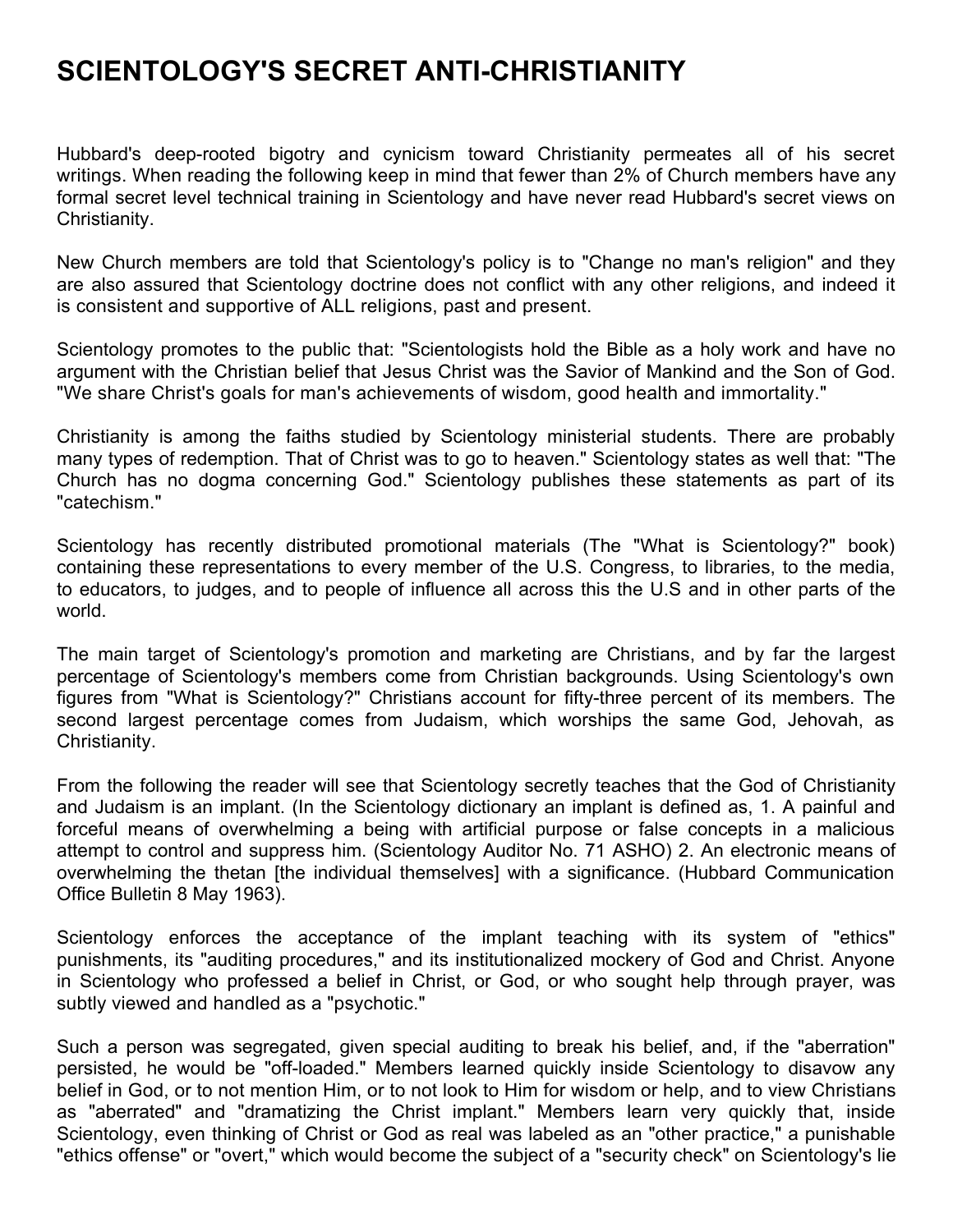detector, its "E-meter."

A former Scientologist states that: "While on the confidential class 8 course in Scotland, listening to Hubbard's twenty lectures taped just weeks previously on the Apollo in Corfu, Greece, I was exposed to, among other things, Hubbard's opinion of Christianity: "Somebody on this planet, about 600 B.C. found some pieces of "R6" (R6 is the name of an special implant.) I don't know how they found it; either by watching madmen or something. But since that time they have used it. And it became what is known as Christianity."

Many of Hubbard's early views on Christianity and other religions views expressed in the early 1950's Philadelphia Doctorate Course. The series covers 62 taped lectures. Students on the OT 8 course listen to all these tapes as part of their OT 8 initiation.

On 9 December 1952, Hubbard lectured on "What's wrong with This Universe: A Working Package for the Auditor". Hubbard describes some of the "between lives" implants, that supposedly occur to everyone after they die. In his later writings, Hubbard claimed that all religions came from "implants." In the secret initiation of OT 2 the initiate has to visualize in while trance "inventing and destroying religions."

Hubbard's later writings, in the 1960's, and especially in the 1980 OT 8 document, also re-assert that Christianity was also an implant. In this tape he states: "You'll find out thousands of years before the year one A.D. earth, you will have facsimiles and dolls made up like Christ. FAC One', a million years ago, is occasionally rigged with Christ, and the devil and an angel. It's a fascinating thing, it's an old game." (A facsimile is a mental image picture, recorded in the mind. Hubbard described FAC One as probably a supersonic shot in the forehead, chest and stomach, incapacitating and reducing the size and function of the pineal gland.)

In several taped lectures made in England in the 1960's, Hubbard stated that an alien space organization, called the Markab Confederacy implanted their own troops before they sent them off on missions. Hubbard claimed the Scientology organizational structure was modeled after the Galactic Confederation, of which he was a part of. In the infamous OT 8 document of 1980, Hubbard wrote that Christ was a Markabian agent, and Hubbard was a high-ranking official in the Galactic Patrol.

In the 1950's, Hubbard wrote a series of newsletters about his technical "discoveries" and called them PABS (Professional Auditor Bulletins). In PAB 31 Hubbard writes: "Religion does much to keep the assumption in restimulation, being basically a control mechanism used by those who have sent the preclear into a body. You will find the cross as a symbol all over the universe, and the Christ legend as implant in preclears a million years ago."

In the same article, Hubbard infers that Jesus Christ was an agent of a mind-control organization that was imported to Earth: "A few operating thetans scarcely could lead to trouble. Witness the chaos resulting from the activities and other determinism technology of one operating thetan, 2,000 years ago. It is despicable and utterly beneath contempt to tell a man he must repent, that he is evil. Those who talk most about peace on earth and good-will among men themselves carry forward the seas of unrest, war and chaos."

In HCO bulletin of 18 July 1959 Hubbard wrote as a "Historical Note": "The whole Christian movement is based on the victim. Compulsion of the overt-motivator sequence. They won by appealing to victims. We can win by converting victims. Christianity succeeded by making people into victims. We can succeed by making victims into people."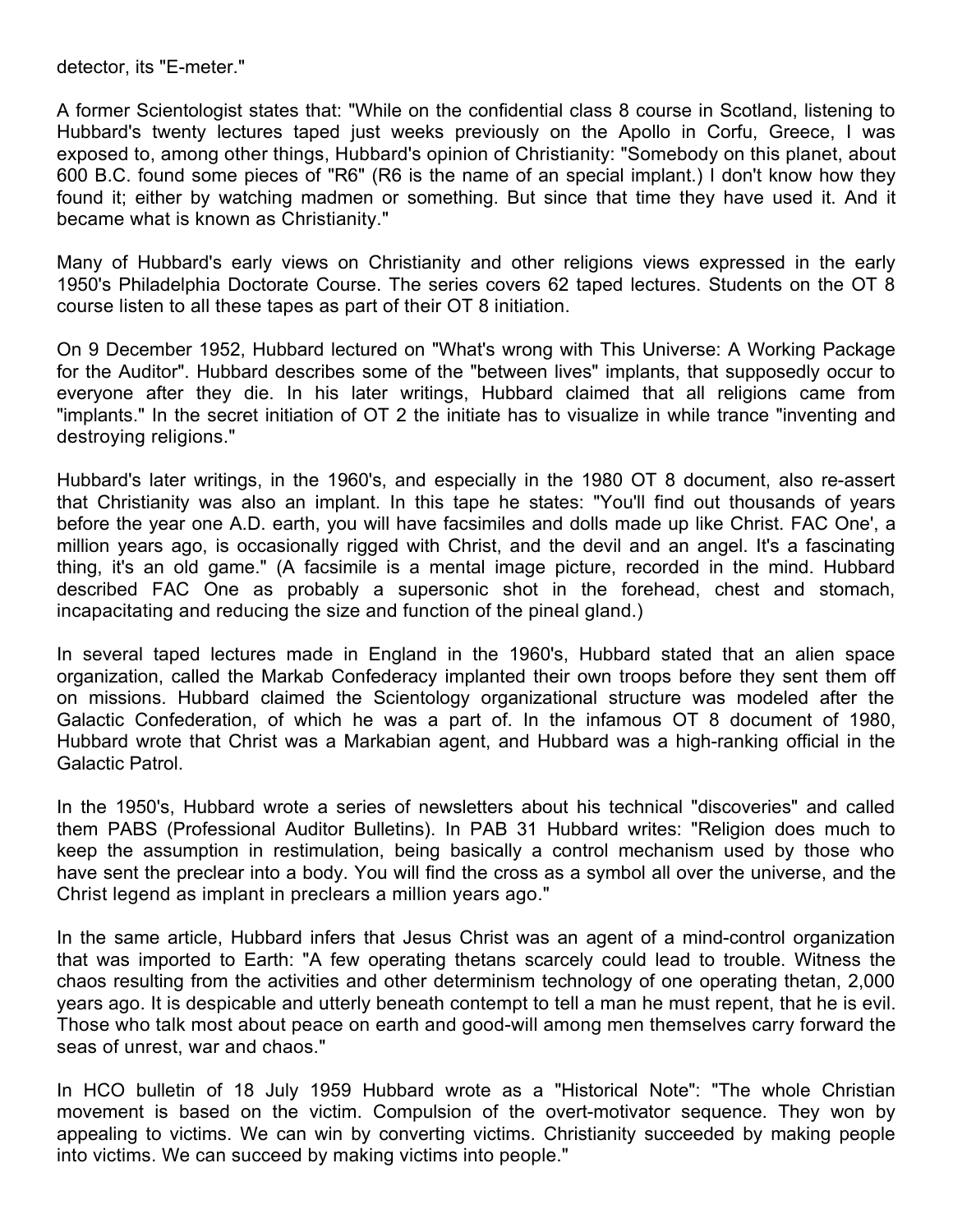Hubbard's criticism of Christian confessionals is utter hypocrisy, in view of his organization's policy of leaking the contents of confessionals and transgressions culled from the confidential records of dissident present and former church members. In HCO bulletin 21 January 1960 he writes,

"Some Churches used a mechanism of confession. This was a limited effort to relieve a person of the pressure of his overt acts. Later the mechanism of confession was employed as a kind of blackmail by which increased contribution could be obtained from the person confessing."

Hubbard continued his "research" on the "insidious genesis of Christianity" and in the "Heaven" bulletin of 11 May 1963 he released his latest "objective" findings, which were: "Based on over a thousand hours of research auditing, analyzing the facsimiles of the reactive mind, and with the help of a Mark V Electrometer. It is scientific research and is not in any way based upon the mere opinion of the researcher...The contents of this HCO bulletin discover the apparent underlying impulses of religious zealots and the source of the religious mania which terrorized Earth over the ages and has given religion the appearance of insanity."

In his much touted 1950 book, "Dianetics, the Modern Science of Mental Health", Hubbard asserted that "engrams" were the root cause of ALL human aberrations and psychosomatic illnesses. With his new discoveries of what transpired in Heaven, Hubbard offered a new cause of the human dilemma: "The Goals-Problems-Mass (GPM) implants, which are the apparent basic source of aberration and human travail, which began with the goal to Forget, were cynically done `in Heaven'.

Hubbard dismissed the concerns of some members about his disparagement and cynicism about other religions: "For a long while, some people have been cross with me for my lack of cooperation in believing in a Christian Heaven, God and Christ. I have never said I didn't disbelieve in a Big Thetan but there was certainly something very corny about Heaven et al.

"Now I have to apologize. There was a Heaven. Not too unlike, in cruel betrayal, the heaven of the Assassins in the 12th Century who, like everyone else, dramatized the whole track implants if a bit more so. The symbol of the crucified Christ is very apt indeed. It's the symbol of a thetan betrayed."

Hubbard describes the incident as occurring 43+ trillion years ago. The stunned thetan was placed in a doll body and transported to Heaven in a ship. Over a period of one trillion years, the thetan was given a series of electronic implants, containing the phrases "To Forget, To Remember, To Go Away."

Hubbard described the terrain of Heaven: "The gates of the first series are well done, well built. An avenue of statues of saints leads up to them. The gate pillars are surmounted by marble angels. The entering grounds are very well kept, laid out like Bush Gardens in Pasadena, so often seen in the movies. Aside from the implant boxes which lie across from each other on the walk there are other noises and sounds as though the saints are defending and berating.

"The second series, probably in the same place, shows what a trillion years of overt acts does (or is an additional trick to collapse one's time). The place is shabby. The vegetation is gone. The pillars are scruffy. The saints have vanished. So have the angels.

"A sign on one (the left as you enter) says `This is Heaven'. The right has a sign "Hell" with an arrow and inside the grounds one can see the excavations like archaeological diggings with the raw terraces, that lead to "Hell". Plain wire fencing encloses the place. There is a sentry box beside and outside the right pillar.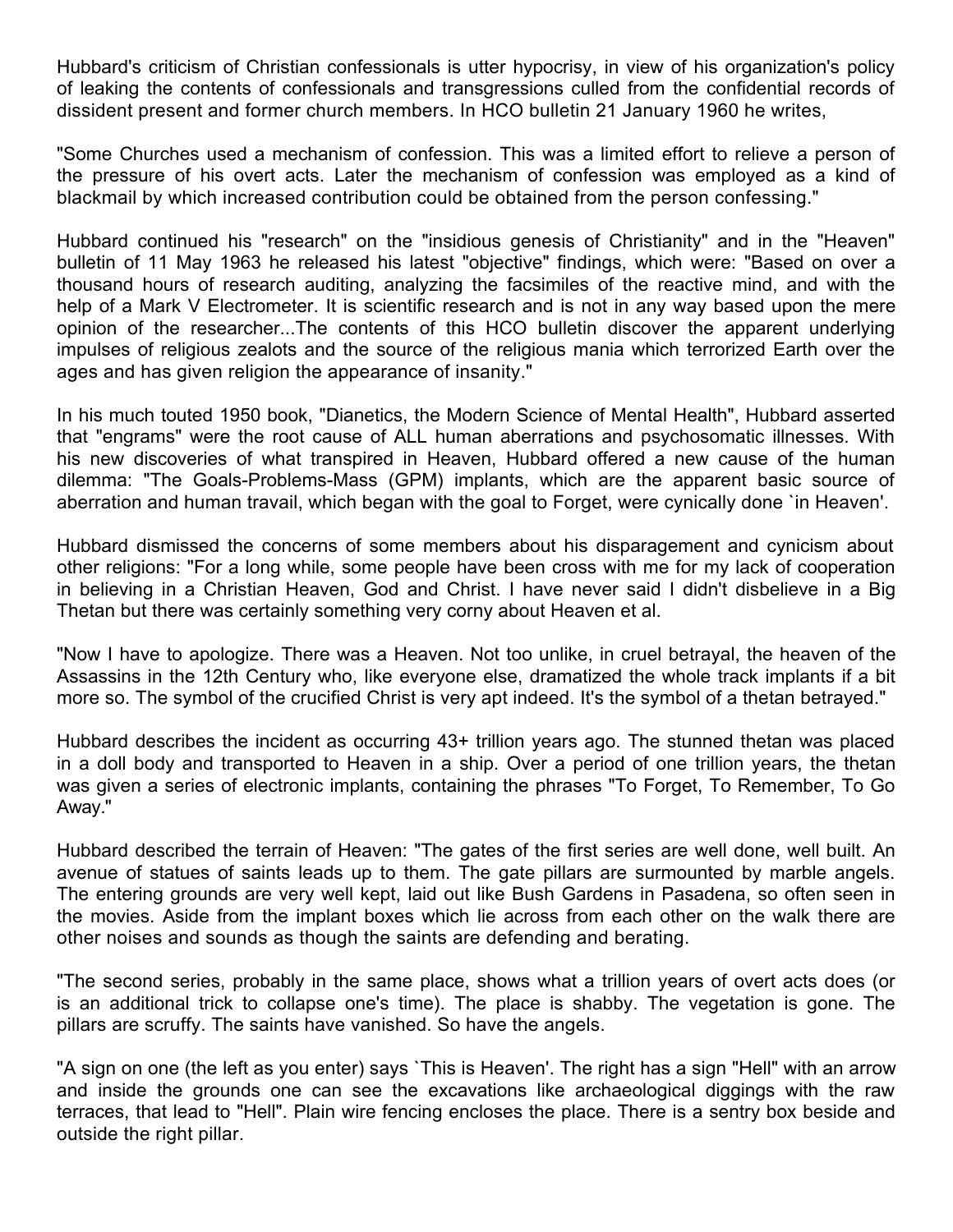"The roadway `leading up' to the gates is deeply eroded. An effigy of Joseph, complete with desert clothing is seen approaching the gates (but not moving) leading a donkey which `carries' the original Madonna and child from `Bethlehem'. The implanting boxes lie on either side of this `entering' path at path level."

Hubbard concluded: "Further, we have our hands on an appalling bit of technology where the world is concerned. With rapidity and a Meter it can be shown that Heaven is a false dream and that the old religion was based on very painful lie, a cynical betrayal."

Hubbard oscillates in his secret and public statements about Christ. From the 1950's, "The man on the cross. There was no Christ! The Roman Catholic Church, through watching the dramatizations of people picked up some little fragments of R6."

In a bulletin of that period Hubbard states, "Also the Christian Church used (and uses) implanting... They took over the Nicene Creed just before the year zero, invented Christ who comes from the crucifixion in R6, 75 million years ago and implanted their way to power." (Keep in mind that logical consistency is not required in the cosmology and beliefs of classical Satanists or secret societies. In fact the secrets are usually kept from lower level initiates and protected from public understanding or afforded public deniability by deliberately manufactured layers of illogic, reversal and inconsistency.)

Hubbard was living in England at the time and his "R6 breakthrough" was considered of major significance. His discovery of Heaven inspired the "poet laureate" of Scientology, Julian Cooper, to write:

"They that worship Jesus nailed upon a cross above an altar,

While an old priest chants....

Do they know what they worship?

Do they know why they worship?

Can they recognize what they worship?

Bondage of unconfronted facsimiles implanted so as to control and invalidate, is what they worship.'"

Hubbard abandoned Dianetics as the solution to an Un-Clear world after his discovery of the Heaven incident and the nature of the Goals-Problems-Mass implant. He spent the next five years "researching" the pattern of the implants and in 1967-68 he made another series of "discoveries" which are now know as "OT 2" and "OT 3". Hubbard wrote voluminous notes on the command phrases contained in the GPM implants, which he claimed were universal in nature.

Hubbard's "major" breakthrough in this period was his discovery that human bodies are actually the result of the melding of thetans (aliens from other planets) during a psychiatrically-inspired implant 76 million years ago. Hubbard wrote that a galactic despot, Xenu, rounded up the population of 76 planets in this sector of the galaxy and transported them to Earth, placed them in volcanoes, and exploded H-bombs, then subjected them to 36 days of electronic implanting, including the "Christianity" and "Heaven" implant. This incident created "Body Thetans" (BT/s), alien beings who were attached to other beings or human beings. They monitor one's thought and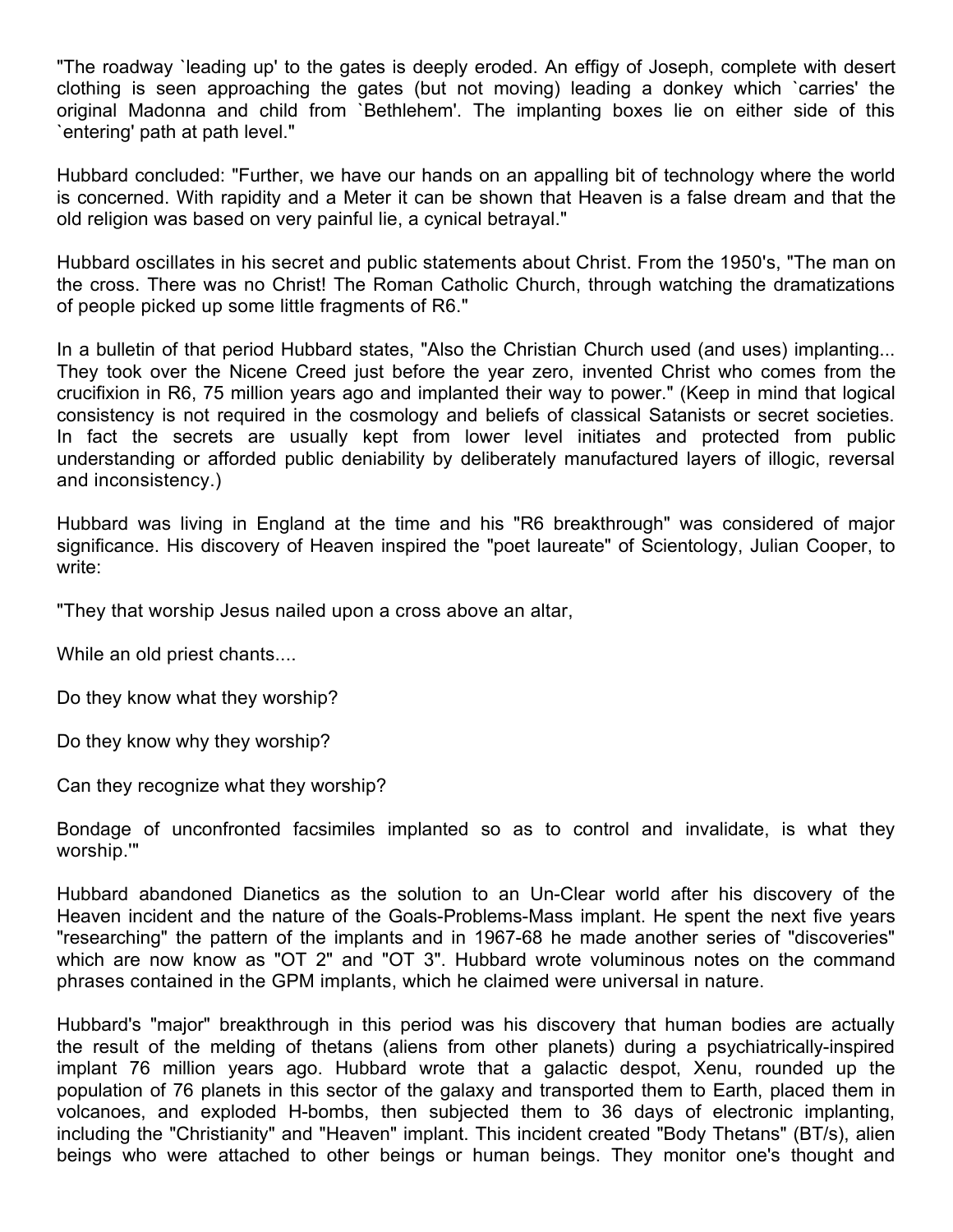impede one's life. Hubbard developed a technique for exorcising these alien Body Thetans.

In 1978 Hubbard made another "Breakthrough!" which he called NOTs (New-Era Dianetics for OTs). Hubbard developed new techniques for dealing with alien BTs who were comatose or did not respond to his 1968 exorcising techniques.

Hubbard claimed that a human body was actually a mass of alien BTs who were comatose and diseases were simply alien BTs who were acting against the person. Hubbard claimed that eradicating these alien BTs from on or near the body would result in the creation of a Supra-Human, an Operating Thetan, a new genetically pure from alien influences master race capable of telepathic and telekinetic powers, without the need for a human body. (For additional parallels on the occultism of Scientology read, "The Occult and the Third Reich, by Dusty Skylar.)

Church members undergoing initiation on these levels in hypnotic trance. They are required to mentally repeat the techniques and phrases until their effects are nullified.

Following the 1979 U.S. government raids of Hubbard's Secret Intelligence offices, he went into hiding, never to be seen publicly again. In 1980 Hubbard allegedly wrote the avidly anti-Christian OT 8 document. This will be discussed in detail later in this story.

Once Scientology's initiates become sufficiently brainwashed Scientology does not permit them to believe in God. It labels and treats anyone who believes in God as "psychotic," and enforces the satanic idea that God is an "implant," a false idea installed by pain and electronics in man's mind to enslave him. Scientology also teaches that Jesus Christ, the whole Gospel story, and Heaven are implants designed to enslave man, and that only Scientology has the way to free humankind from the enslavement of Christianity or other religions and religious beliefs.

What could be more hypocritical than to widely advertise publicly acceptance of Christ and alignment with His goals, and teaching and enforcing secretly that He is an implanted idea to enslave people? What could be more hypocritical than to state that Scientology has no dogma concerning God, while hiding its "scriptures" that assert God is an implant?

There was an Inquiry into Scientology in Victoria Australia. In that report in a section called "The Attitude of Scientology to Religion" one can see the deceit of classical Satanism and the words of Aleister Crowley creeping out in Hubbard's new religion.

"Except for the purpose of deceit, Scientology has not been practiced in Victoria on the basis that it even remotely resembles a religion. In advertisements and in the personal efficiency courses, the HASI takes care not to disclose Hubbard's disparagement of religion. The directive, "Change no man's religion" is brought to the attention of the beginner, and Scientology is paraded as quite consistent with, and even as, a help to all religion of whatever denomination. It is only after the preclear (the PRE Clear) has been conditioned by training and processing that he is likely to learn of Hubbard's cynical hostility to religion.

The attitude of Hubbard towards religion is one of bitter cynicism and ridicule, which gives the lie to his directive to "change no man's religion." In a warped and sneering fashion he snipes at all things sacred in much the same way as he attacks the medical profession, though there is generally less venom in his tone when he is dealing with religion. Scientology is opposed to religion as such, irrespective of kind or denomination. The essence of Hubbard's axioms of Scientology is that the universe was created not by God, but by a conglomeration of thetans who postulated the universe. Sometimes God is referred to as the Big Thetan. Many of the theories he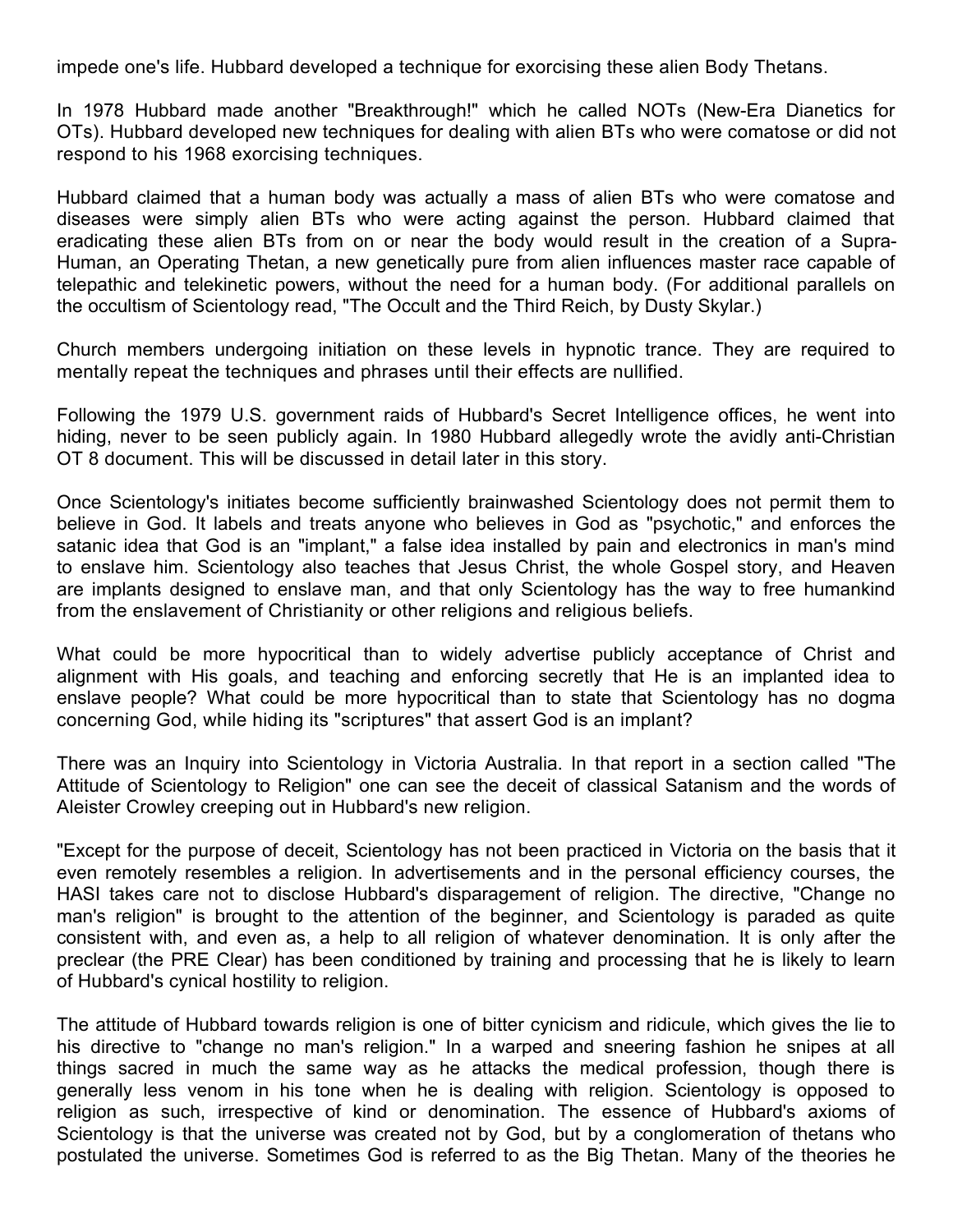propounds are almost the negation of Christian thought and morality.

In Scientology: 8-8008, after dealing with the Early Greeks. Hubbard writes that "more modern man has fallen into the error of making God into the body of a homo sapiens and posting him somewhere on high with a craving for vengeance and a pettiness in punishment matched only by the degradation of homo sapiens himself. "There are gods above all other gods, and gods beyond the gods of universes, but it were better, far better, to be a raving madman in his cell than to be a thing with the ego, cruelty and jealous lust that base religions have set up to make men grovel down."

A former member:" For the fleeting illusion of power and wealth Hubbard sold his soul to the world's dark force of evil. Out of his paranoia and schizophrenia Hubbard considered himself the Antichrist and devised an anti-Christian philosophy and organization to achieve his anti-Christian goals of world power and wealth. "

"If there ever was a manifestation of the Satanic dark side of spirituality or of the Beast or anything that could really harm the world it is Scientology. The difference you need to realize between this Satanic group and every other Satanic group is that Scientology is vastly larger, it doesn't identify itself as a Satanic organization and a Satanic Church; it is incredibly well organized as far as its staff and its paramilitary training.

The other Satanic groups are much, much smaller, fragmented, random, and aren't really very well organized or well planned. Scientology runs with the efficiency of a Japanese corporation. In Scientology we are talking about teamwork, organization, absolute policy, fanaticism, ruthlessness, all combined into a well-financed mega-organization." A former member.

One of Hubbard's goals was to produce a Nazi-like fanaticism within his members. To this end he created paramilitary branches within Scientology like the Sea Organization, OSA, GO or the Commodore's Messengers the latter which were similar in may ways to the Hitler youth. The following is from one of the books exposing Scientology, referring to the Commodore's Messengers:

"They had devised the uniform themselves, with the Commodore's approval, and it gave them maximum opportunity to flaunt their pubescent assets to advantage. While male members of the crew competed avidly to deflower the messengers, Hubbard himself never once exhibited any sexual interest in them.

"He never tried anything with me," said Tanya, "and as far as I know he never did with any of the other girls. He didn't sleep with Mary Sue; we thought perhaps he was impotent. I think he got his thrills by just having us around. I once asked him why he chose young girls as messengers," said Doreen Smith. "He said it was an idea he had picked up from Nazi Germany. He said Hitler was a madman, but nevertheless a genius in his own right and the Nazi Youth was one of the smartest ideas he ever had. With young people you had a blank slate and you could write anything you wanted on it and it would be your writing. That was his idea, to take young people and mold them into little Hubbards."

More from the words of L Ron Hubbard: "When someone enrolls consider he or she has joined up for the duration of the universe. Never permit an "open minded" approach .... If they're enrolled, they're aboard, and if they're aboard they're here on the same terms as the rest of us. Win or die in the attempt .... We're not playing some minor game in Scientology .... The whole agonized future of this planet, every Man, Woman, and Child on it, and your own destiny for the next endless trillions of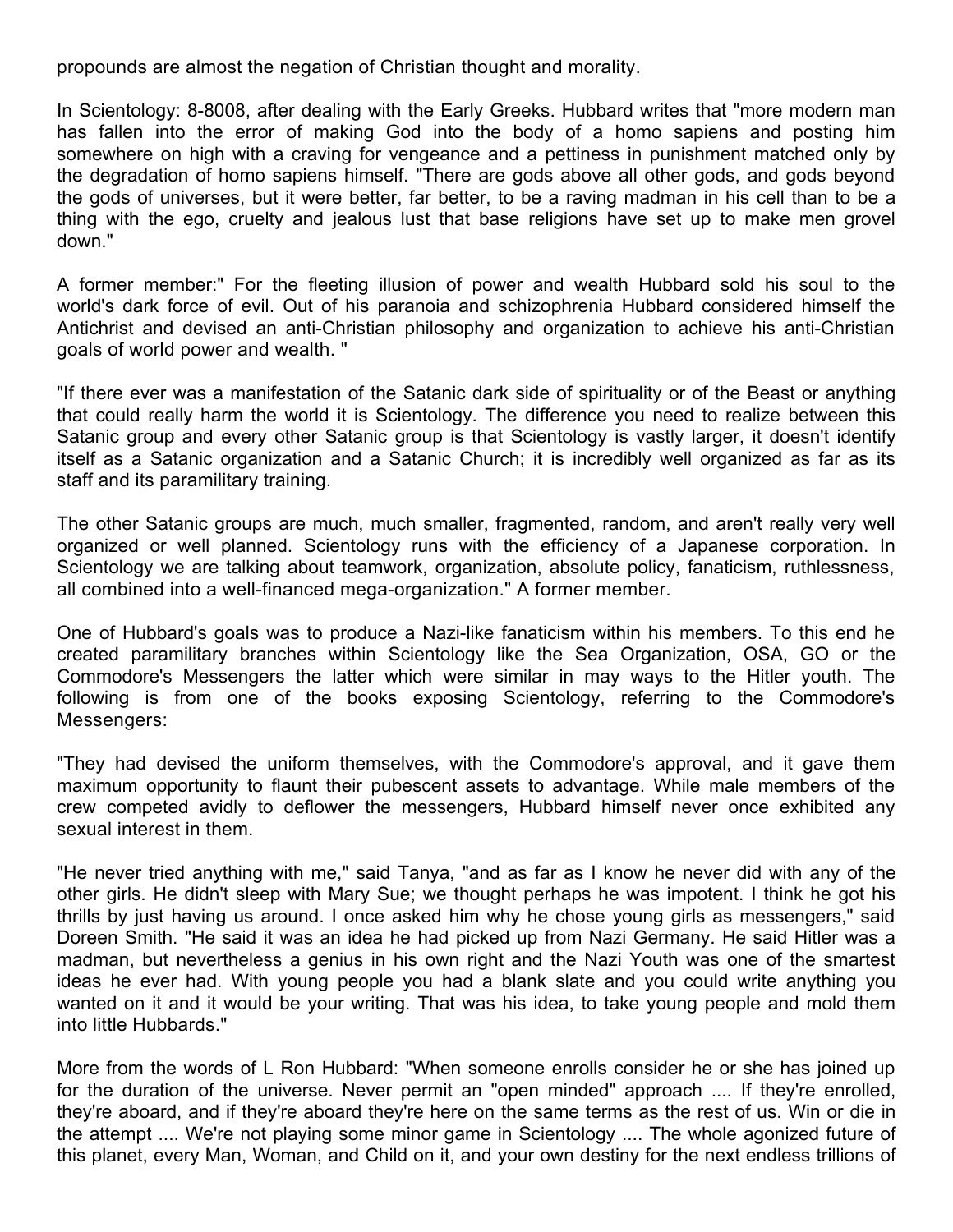years depends on what you do here and now with and in Scientology. This is a deadly serious activity. And if we miss getting out of the trap now, we may never again have another chance.

"Remember, this is our first chance to do so in all the endless trillions of years of the past. Don't muff it now because it seems unpleasant or unsocial to do Seven, Eight, Nine, and Ten." Do them and we'll win. ( The numbers referred to are 7, Hammering out of existence incorrect technology, 8, knocking out incorrect applications, 9, closing the door on any possibility of incorrect technology, and 10, closing the door on incorrect applications." From Hubbard Communication Office Policy Letter "Keeping Scientology Working."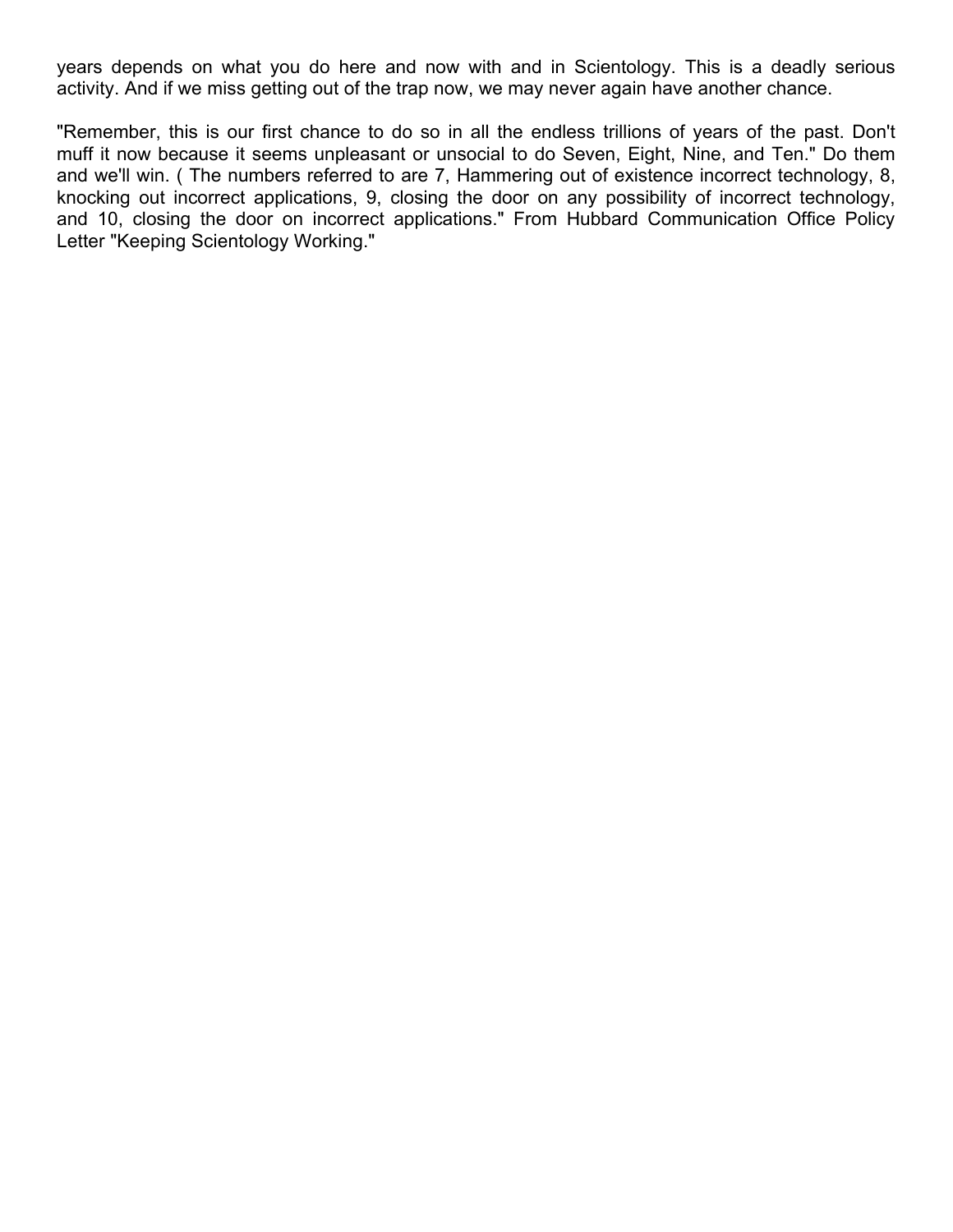## **SCIENTOLOGY'S LEADERS AND THEIR FAMILIES**

Looking at the life and families of a religion's leaders can tell you a lot about the real nature of the religion. L. Ron Hubbard was the founder of Scientology; David Miscavige is the current leader of Scientology. Everyone has hardship in their lives, but the Hubbard and Miscavige families appear to be riddled with the types of catastrophes that most commonly reflect the casualties and actions of malignant secret societies and satanic groups...

According to former members who worked close to Hubbard, L. Ron Hubbard, the man who designed the system for conning billions of dollars worth of services for health, happiness and secret spiritual initiations out of others, himself went psychotic, attempted suicide and was a heavy drug user. Former members also report that for most of his Scientology life Hubbard was in continual poor health.

Two of Hubbard's first wives attempted suicide or were driven to the edge of suicide and insanity. They have described in detail Hubbard's real personality and how Hubbard was deliberately driving them over the edge.

L. Ron Hubbard Jr. grew up with and worked extensively with his father in the early Scientology and Dianetics organizations. L. Ron Hubbard Jr.'s life with his father and extensive comments on his father's secret personality have been covered elsewhere in this story.

After his first two marriages failed Hubbard disowned most of his former family and started a new family with his third wife Mary Sue. After he disowned her she had to go to jail and took a Scientology related criminal prison sentence for him.

Hubbard's son Quentin (by his third marriage) attempted suicide several times and finally killed himself because he was a homosexual. There also have been repeated allegations of child molesting between Hubbard and his daughter Diana (also by his third marriage.)

Hubbard's daughter Diana attempted suicide. Hubbard's third wife while under his influence also threatened to commit suicide.

One Sea Organization officer claims to have witnessed a sexual encounter between Hubbard and a young boy in North Africa. Because of the fear surrounding retaliation it is impossible to publicly substantiate such reports. But, such behavior would be in keeping with an extreme devotee of Aleister Crowley who said that in the training of a black magican \ satanist "Acts which are essentially dishonorable must be done."

Family members often have the best vantage point to see the real quality of spirituality and personality of another family member. Family member's lives are either brought up or down by the type of leadership and role models found in the family. But, maybe this principle is not true and it is really the way Hubbard claims it to be, that people who would go against him and Scientology would kill themselves because they felt so bad because he was so powerful and good.

Hubbard's views on how to use the legal system for handling critics

"The purpose of a lawsuit is to harass and discourage rather than to win....Don't ever defend. Always attack. Find or manufacture enough threat against them to cause them to sue for peace.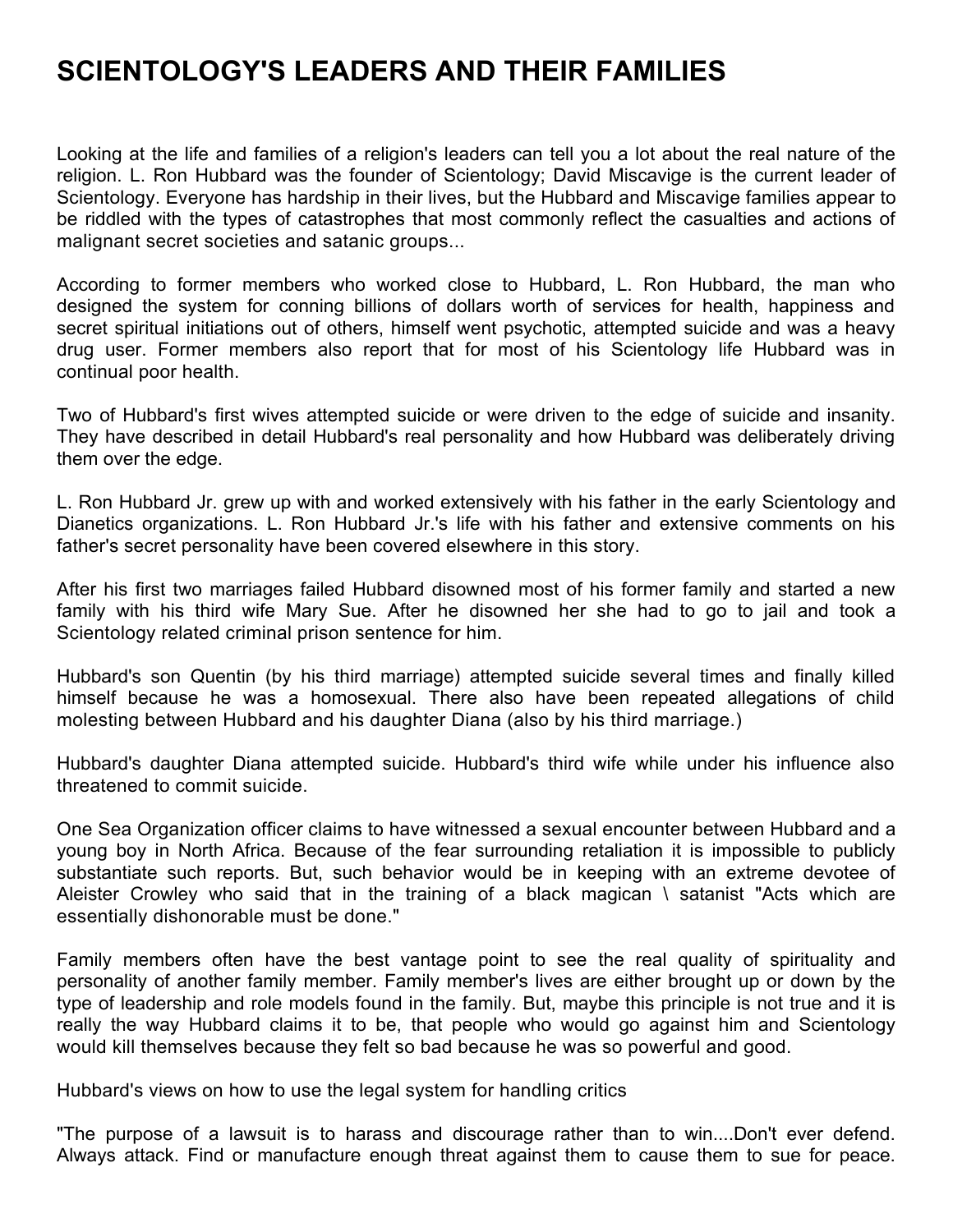Originate a black PR campaign to destroy the person's repute and to discredit them so thoroughly they will be ostracized. Be alert to sue for slander at the slightest chance so as to discourage the public presses from mentioning Scientology."

"The law can be used very easily to harass, and enough harassment on somebody who is simply on the thin edge anyway, will knowing that he is not authorized, will generally be sufficient to cause his professional decease. If possible, of course, ruin him utterly." From "A Manual on the Dissemination of Material" (1955) by L. Ron Hubbard.

"NEVER agree to an investigation of Scientology. ONLY agree to investigate the attackers....This is the correct procedure: (1) Spot who is attacking us. (2) Start investigating them for FELONIES or worse, using our own professionals, not outside agencies. (3) Double curve our reply by saying we welcome an investigation of them. (4) Start feeding lurid, blood, sex, crime actual evidence on the attackers to the press....Don't ever submit tamely to an investigation of us. Make it rough on the attackers all the way....You can get "reasonable about it" and lose .... so BANISH all ideas that any fair hearing is intended and start our attack with their first breath. Never wait. Never talk about us - only them. Use their blood, sex, crime to get headlines. Don't use us." From HCO policy letter of 25 Feb. 1966, "Attacks on Scientology."

"The defense of anything is untenable. The only way to defend anything is to attack, and if you ever forget that, you will lose every battle you are engaged in, whether it is in terms of personal conversation, public debate, or a court of law. NEVER BE INTERESTED IN CHARGES. Do yourself, much MORE CHARGING, and you will win."

"Entirely by bringing about public conviction that the sanity of a person is in question it is possible to discount and eradicate all the goals and activities of that person." From the "Brainwashing Manual" ascribed to L Ron Hubbard.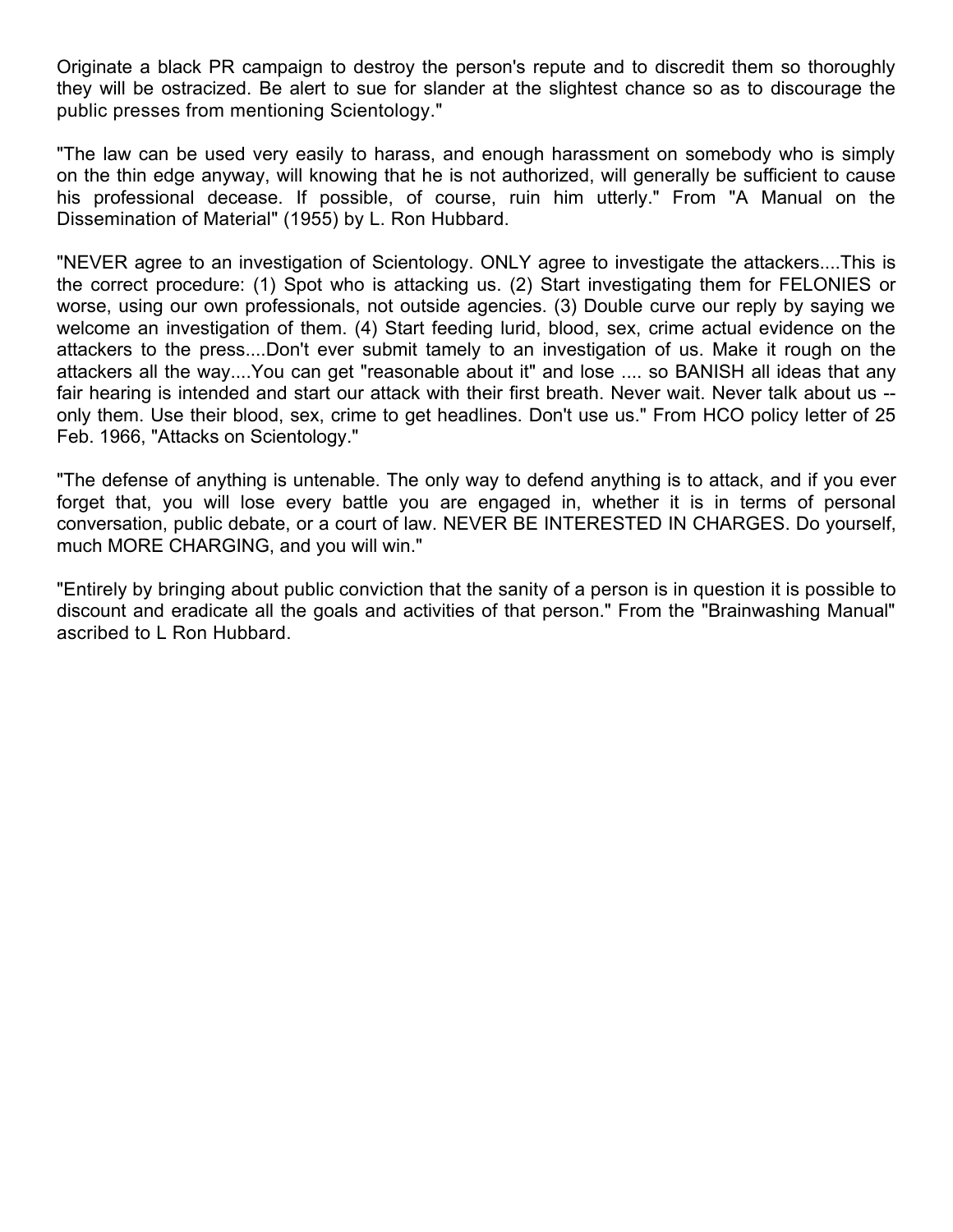## **HUBBARD ON SECRECY**

"Now if we were to sit down and try to monopolize every piece of information which we ever collected... and we were to take this information and carefully say, Now look, this piece of information is absolutely sacred, and it's not to be distributed to anybody. And it's not to be given to anybody, and only those people who have a pink cross on the right shoulder will be able to read this information'...we would go into a mysterious sort of cult."

Gerald Armstrong has been one of the most courageous exposers of the real life of L. Ron Hubbard. Gerald Armstrong was Hubbard's personal archivist and was sued and attacked by Scientology when he began exposing some of the materials of this story. He eventually won his court case against Scientology. In the decision of that case the judge stated:

"In addition to violating and abusing its own members civil rights, the [Scientology] organization over the years with its "Fair Game" doctrine has harassed and abused those persons not in the Church it perceives as enemies. The organization clearly is schizophrenic and paranoid, and this bizarre combination seems to be reflective of its founder LRH.

"The evidence portrays a man who has been virtually a pathological liar when it comes to his history, background, and achievements. The writings and documents in evidence additionally reflect his egoism, greed, avarice, lust for power, and vindictiveness and aggressiveness against persons perceived by him to be disloyal or hostile."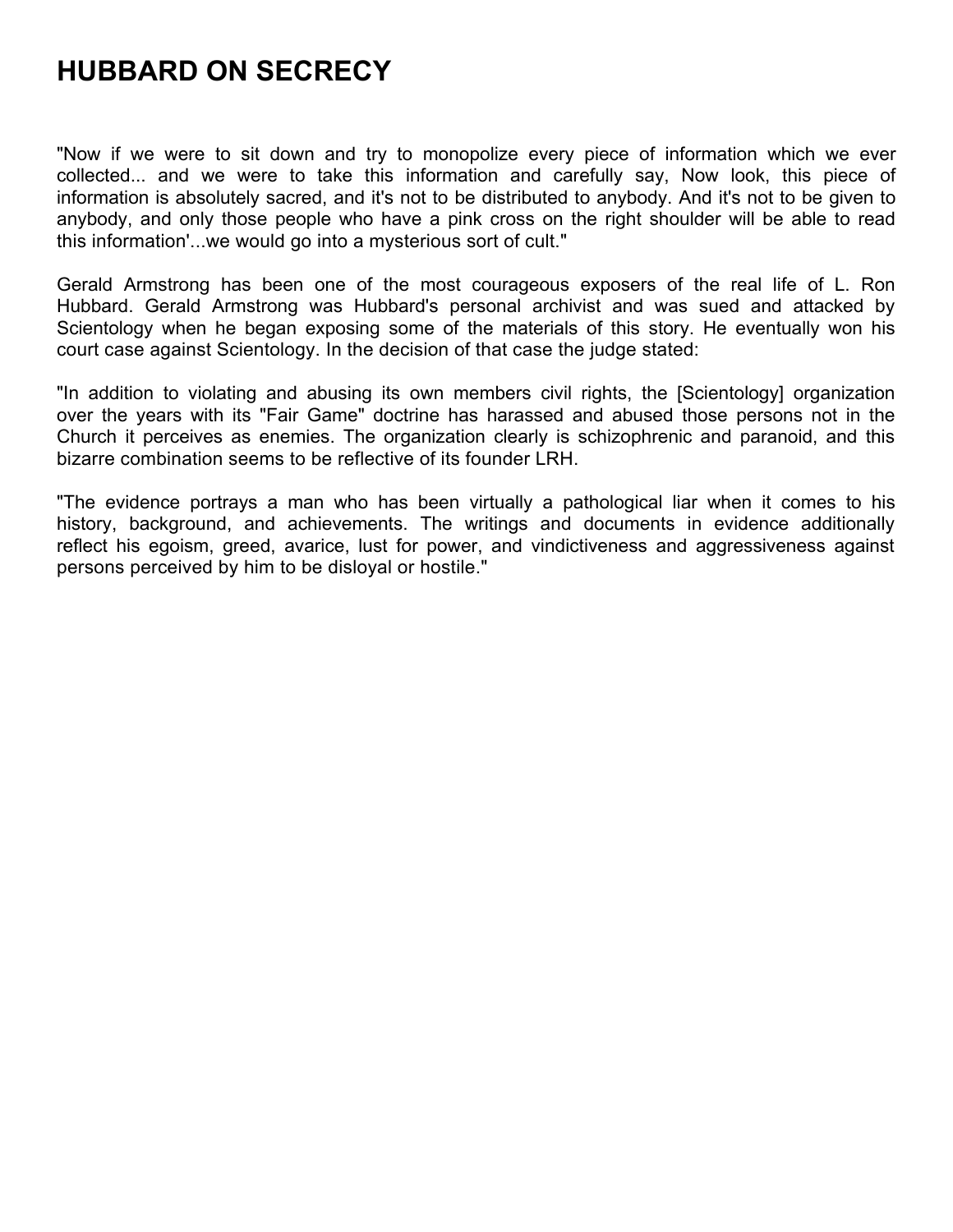### **DAVID MISCAVIGE AND FAMILY**

David Miscavige is a high school drop out who now leads a 300 million dollar a year international corporation dedicated to achieving the secret goals and vision of L. Ron Hubbard. He was the hand- trained child protege and apprentice of the ruthless master black magician who considered himself to be the Antichrist.

A former nanny of Miscavige said "that what you should feel for David is pity." From the start he had a horrible childhood, a horrible life. His life was molded under the hyper-dominant influence of Hubbard's evil personality.

When you look at Miscavige's family one finds echoes of the Hubbard family. David's sister committed suicide. She was high up in Scientology's secret initiations (OT 7).

Miscavige's father, a Sea Org member, was arrested for some kind of rape-assault. It is reported that to avoid public embarrassment to Scientology Miscavige was able to use Scientology's intimidating legal resources to get him off. (David's father still works with his son.)

David Miscavige's mother-in-law committed suicide while going psychotic in the Scientology secret initiations. (David Mayo was Hubbard's original hand-picked replacement, but who had left Scientology after a power struggle. At the time Flo Barnett committed suicide Mayo was allegedly auditing her on the same secret levels they audit in Scientology.)

It should be noted that there is considerable ongoing debate that Miscavige's mother-in-law did not committed suicide, but may have been murdered for some reason possibly involving Miscavige and Scientology. According to the declaration of former member Vicki Aznaran who was one of the three highest executives in Scientology, when Flo Barnett flipped out and shot herself to death, the reactions of Miscavige and his wife were no compassion, no remorse.

The concept was that "she got what she deserved; we don't feel sorry for her," because she had left Scientology for a Scientology reform group that illegally used the same secret initiations. (Vicki Aznaran recently retracted this declaration after a pay off from Scientology.)

David Miscavige is known in the organization to be as ruthless, fear inspiring and as wild as his mentor was. His whispered nickname in the organization is the "asthmatic dwarf." When one of Miscavige's junior executives lost a baby in an abortion he just said, "Get back to work; its just another body; what are you showing all this concern for?"

When looking at the lives and families of Hubbard and Miscavige recalling the parallels to Aleister Crowley's life is also unavoidable. Aleister Crowley is known to have driven all of his mistresses and wives to hysteria, madness or divorce with his demands. Crowley drove several of his disciples to suicide and humiliated others to madness. This type of result on the lives of others is not just particular to Crowley \ Satanist groups, but it is common in most fanatical secret societies.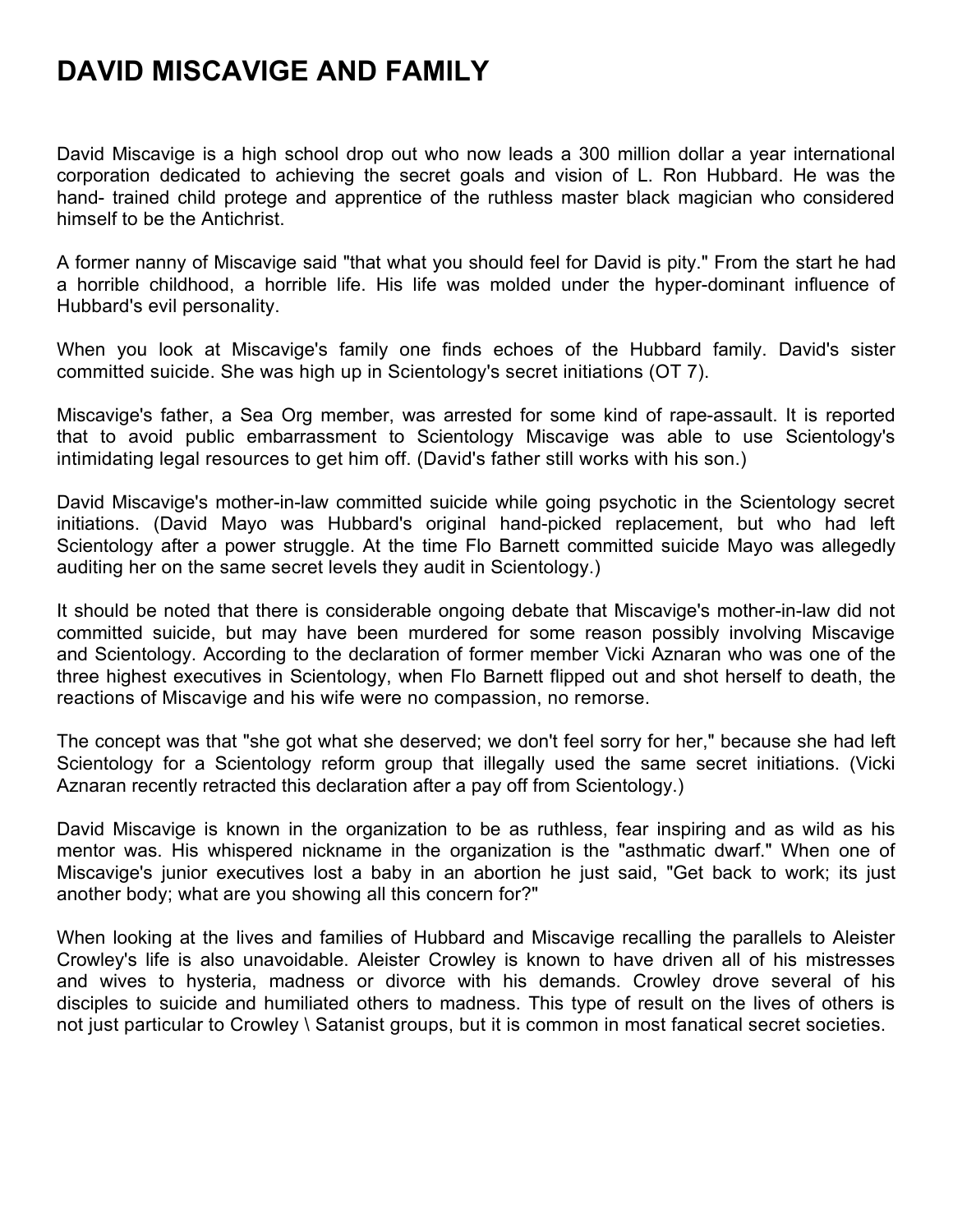## **MORE ABOUT SCIENTOLOGY AS A SECRET SOCIETY**

Like its historic secret society ancestors, the inner Scientology is complete with its own mystical cosmology. The secret inner Scientology can be better understood by studying the many parallels of cosmology, policies, and practices of earlier political secret societies and brotherhoods, e.g. the Thule, Viral, and the Hashish Assassins. (The Thule and Viral were two pre W.W.II German secret Societies. The Hashish Assassins played a key role in the political power balance of the Middle East for almost 600 years.)

Some common elements to these previous secret societies are the use of the ancestral processes of mind control, non-Cartesian closed logic systems, magic, hypnosis, and secret initiation exercises. These elements help desensitize, build blind obedience, and develop a ruthless, fanatical will to execute the secret society's goals in both new initiates and long term members.

Such closed ideological systems used in secret societies deliberately cuts off their members from balancing and correctional social feedback. If a society becomes dominated by such a group as in Nazi Germany, because of their psychological profile, unfortunately only extreme deterrents seem to have any effect. For example, late in 1945 in spite of obvious contrary facts, the inner circle leaders of the Nazis refused to believe the war was lost; consequently the allies literally had to fight them to the last bunker, but not before countless people had unnecessarily died.

The goals of secret societies are primarily concerned with getting or maintaining political power and wealth. The world view of these secret societies often involved a special elitism.

Most of these secret societies had UFO or extraterrestrial cosmologies confirming and/or bestowing upon them their "world historic destinies." "Their" secret society was the only one chosen to play critical, often hidden roles in the history of current and future world events. These cosmologies imbued them with a sense of "privileged" and exclusive special knowledge.

Psychological and physical terrorism were common in their policies. The inner circles of these types of organizations traditionally and deliberately controlled the outer circles with lies, punishment, blackmail, or deception, particularly by withholding "privileged" higher level initiation information. The inner circle, where necessary, would use or sacrifice ignorant outer circle members as expendable tools or deployable agents.

The outer Scientology can appear as a benign and intertwined mix of pop psychology, eastern philosophy, and a thick mantle of recognizable but strained religious terminology and trappings. Scientology's religious cloaking is important. It gives immunity to its auditing mind control processes, which work to effect an effective manufacturing system for the gradual conversion of the novice outer circle members into unquestioning inner circle members.

"I believe that in Scientology I was ritualistically hypnotized. On the first class that I did, I had to do a drill called TR-O. In this drill I had to sit facing another person and stare at them in the eyes for two hours without blinking, and if I blinked or moved in any way, the two hours had to be done over again. Some days I did this drill for twelve or more hours a day. I told that this drill was to improve my eye contact and would make me a better "auditor", or counselor. I did not know until after I got out of Scientology that I was being hypnotized. This drill was followed by thirteen other, similar drills in hypnosis and mind control." A former member.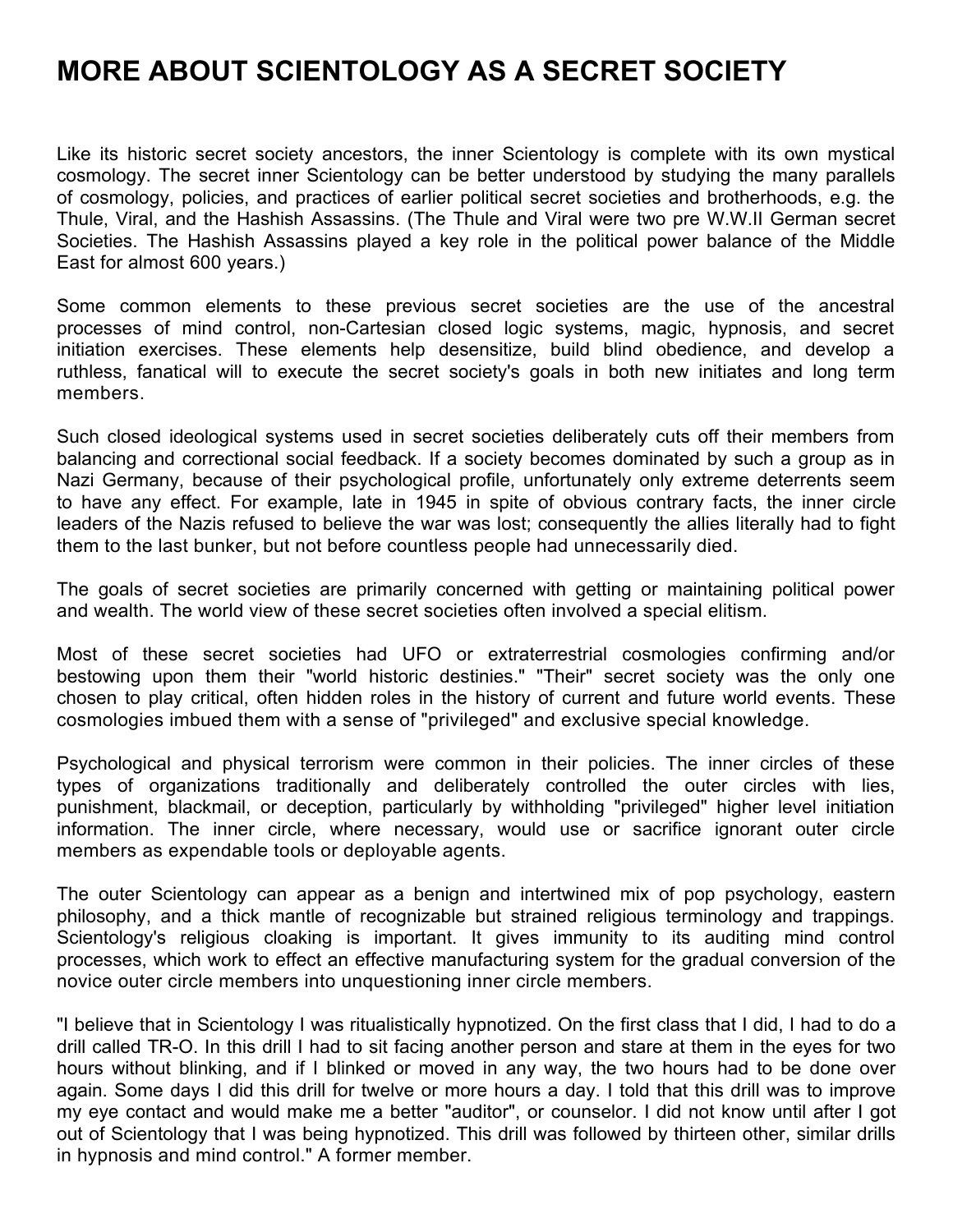"I believe the Scientologists to be psychological hostages and under the influence of hypnosis, although they themselves do not perceive this to be so, any more than I did while I was in Scientology. I became aware of the fact only after I snapped out of the hypnosis a year and a half after I left Scientology and realized what had happened to me." A former member.

"Scientologists are so thoroughly indoctrinated that they are incapable of rational evaluation of their own welfare or situations. Those who want to leave are often unable to do so. With no money, frightened and intimidated and knowing that others have committed suicide, have died in accidents or perhaps been murdered, they cannot leave. Without contact with the outside world, they have no one to turn to for help or protection." A former member.

"I have witnessed many human rights violations, including the imprisonment of persons who had become psychotic on the secret upper level initiations' of Scientology. I was myself imprisoned twice in the dreaded R.P.F.' (Rehabilitation Project Force) of Scientology I was slave labor to the organization, working 80-100 hours a week; my largest weekly pay was \$11. I participated in satanic practices which nearly destroyed my mental health. I am willing to testify under oath as to these facts." A former member.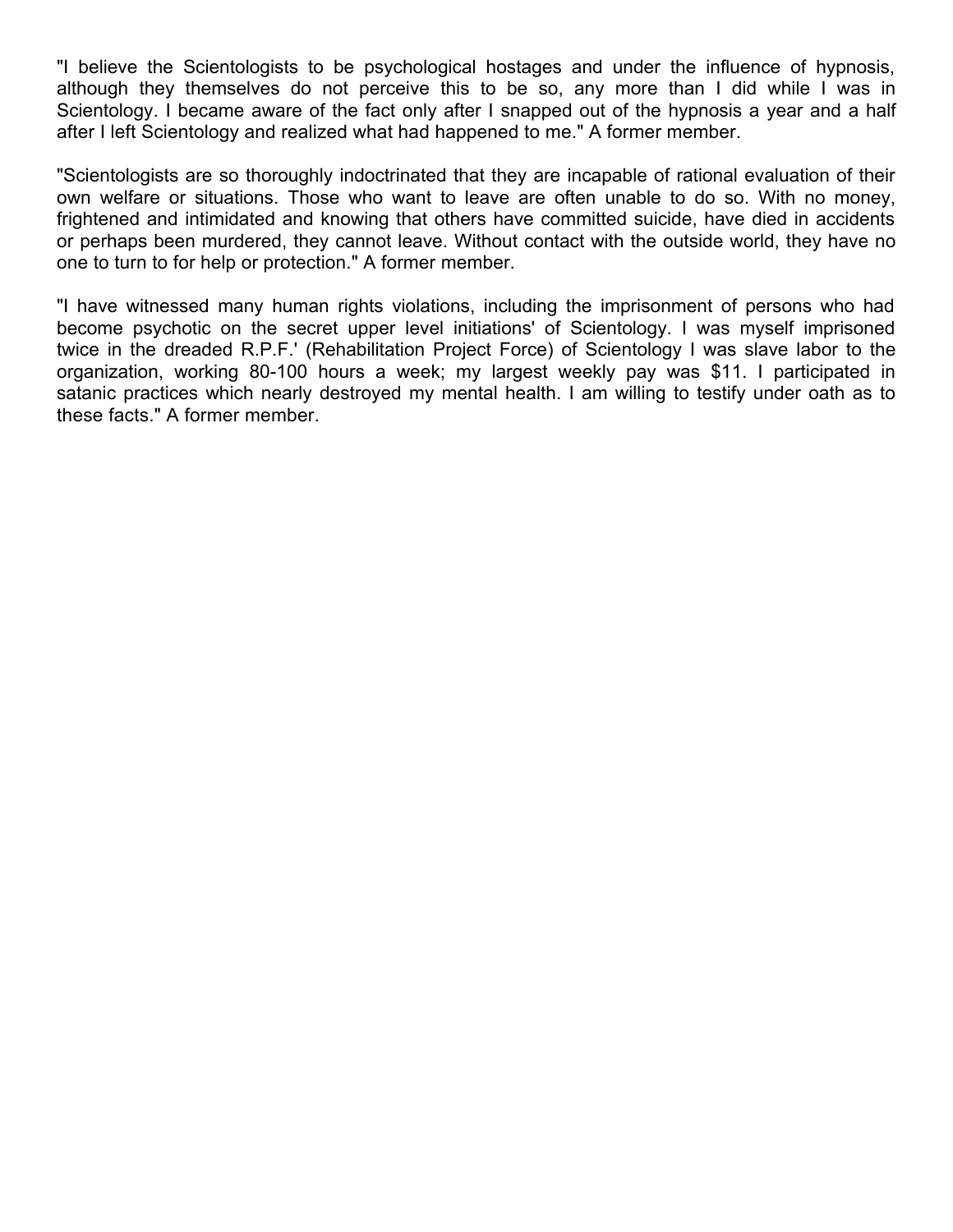# **SCIENTOLOGY'S ACTUAL NATURE**

Once you have examined the origins of a group it is wise to carefully examine its actual nature. One discovers this not by its open public relations statements, but by its actual secret intentions and its secret actions. What an organization does that is secret is a laser light that cuts through to the real nature of the organization.

A complete discussion of the history of Scientology's actions is not the focus of this story. You will find the other appendices included at the end of this document that will list reports that detail the actual nature of Scientology as reflected in its criminal convictions, actual actions toward its adversaries and its other secret policies. (See appendix 1.)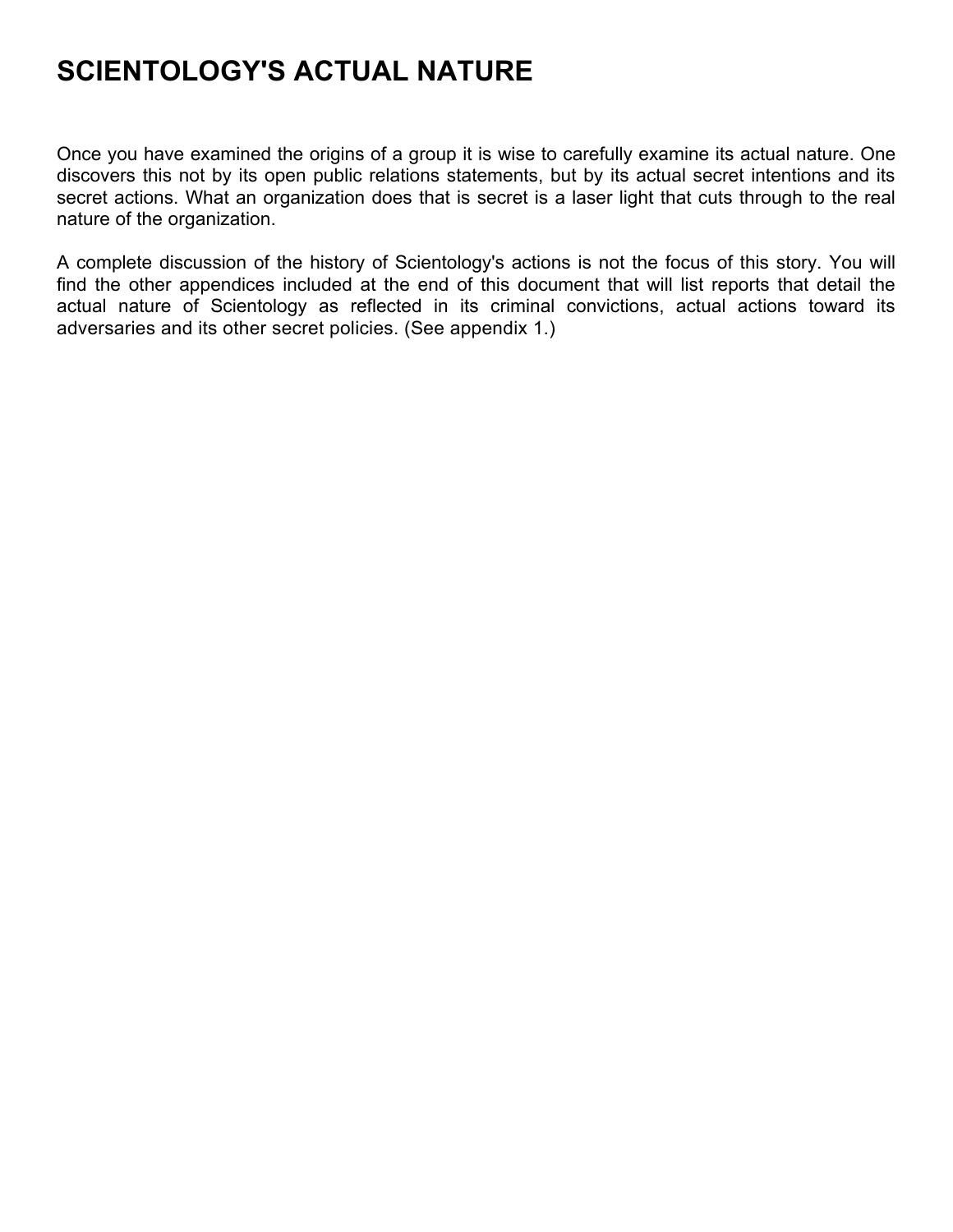# **SCIENTOLOGY'S SECRET GOALS**

The following quotation is from a secret Scientology policy directive called "Targets" Guardian Order 060971. It and other secret documents were seized by the F.B.I. on its authorized search of Scientology's headquarters. From this directive to the secretive intelligence division of Scientology you see Scientology's real goals.

"The vital targets on which we must invest most of our time are: (T1) Depopularizing the enemy to the point of obliteration. (T2) Taking over the control or allegiance of the heads or proprietors of all news media. (T3) Taking over the control or allegiance of key political figures. (T4) Taking over the control or allegiance of those who monitor international finance and shifting them to a loss precarious standard".... "Intelligence is not concentrating on what they should be - the WFMH, [World Federation of Mental Health] the NAMH [National Association of Mental Health] - These are the groups I want destroyed."

From the Hubbard Communications Office Policy Letter of 14 Jan. 1969, "Thus in the case of Scientology Orgs [organizations] one should attack with the end view of taking over the whole field of mental health." "Our war has been forced to become, to take over absolutely the field of mental healing on the planet in all forms." "Our only justification in doing these things is that Scientology is the only game where everybody wins...."

"The names and connections of the bitterly opposing enemy are 1. Psychiatry and Psychology. (not medicine) 2. The heads of news media who are the directors of psychiatric fronts. 3. A few key political figures in the fields of mental health and education."

From these Smersh-like secret directives Hubbard is basically directing his fanatical followers to take over world finance; take over world political leaders and to take over mental health on the planet. This is completely consistent with classical Satanism in that he is talking almost exclusively about taking over secular power: political, financial, health and media power not spiritual power.

Is Scientology at its essence, a satanic, political secret society? Does uses a "romantic" cosmology, e.g. the creation of a new Superman, homo novis, the clear, the OT, and an esoteric extraterrestrial veneer of "Satanism" as an additional internal cover for the organization's real goals of simple non-celestial power, wealth, and control?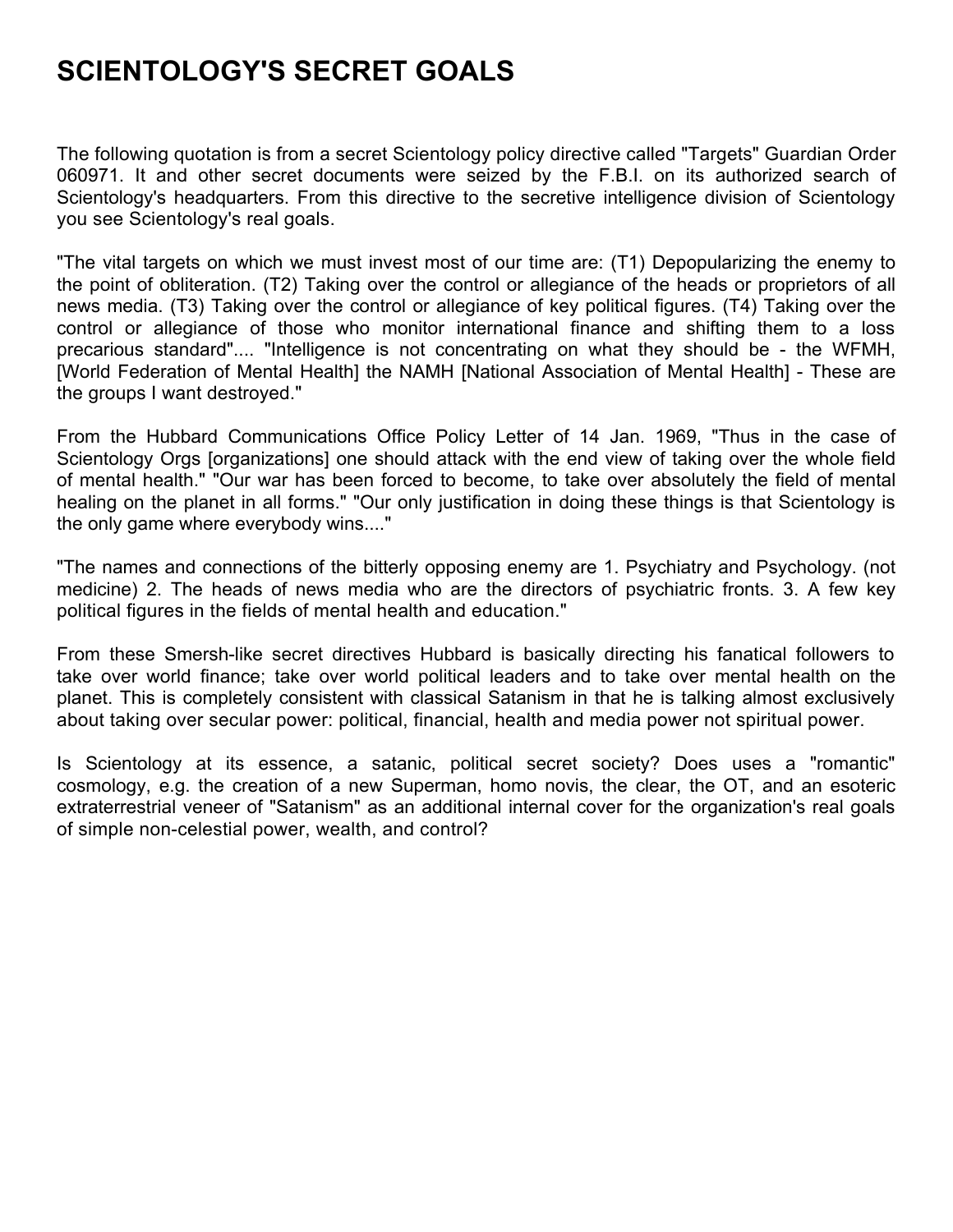# **THE AUTHENTICITY OF SCIENTOLOGY'S OT- 8 DOCUMENT**

According to Scientology's secret cosmology, it must first free man from the aberration of religion to undo the political control implant. But then what?

The most telling document which those who believe Scientology to be a satanic organization reference is a document called "The O. T. 8, Series I, Confidential Student Briefing," of May, 5 1980. There has been much denial by Scientology that the following OT 8 document is really one of their most secret high initiation documents. There also has been much debate by former members and experts both on and off the Internet as to its authenticity.

There are passive and active factors to consider when evaluating its authenticity. Keeping in mind the context of the prior information of this story read the whole document before reading the discussion of the key factors relevant to its authenticity.

#### **OT VIII: THE CONFIDENTIAL STUDENT BRIEFING DOCUMENT**

#### HUBBARD COMMUNICATIONS OFFICE

Saint Hill Manor, East Grinstead, Sussex

HCO BULLETIN OF 5 MAY 1980

ISSUE I

LIMITED DISTRIBUTION OT VIII Course Students OT VIII Auditors OT VIII C/Sea AO Review Auditors AO C/Sea

#### OT VIII Series 1

#### **C O N F I D E N T I A L STUDENT BRIEFING**

By the time you read this I will no longer be occupying the body and identity that you have known as Ron. That identity continues to live in the hearts and minds of many as well as in on-Source tech and admin centers around the planet, and will inspire for years to come Scientologists and lovers of truth everywhere.

What follows is a story that has been withheld, for reasons which will soon be obvious, until such time as there were enough OTs that something could be done about it. That time is now. It is not a nice or a pretty story, but I trust that having arrived on the OT VIII Course you are ready to hear it. You have undoubtedly heard pieces of data over the years that hinted at the greater untold reality of my mission here on Earth, but the story was never written, nor spoken, in its entirety due to security problems that have unfortunately always plagued the organization. It is only now that I feel it safe to release the information, although the time is rapidly approaching when I will have no choice in the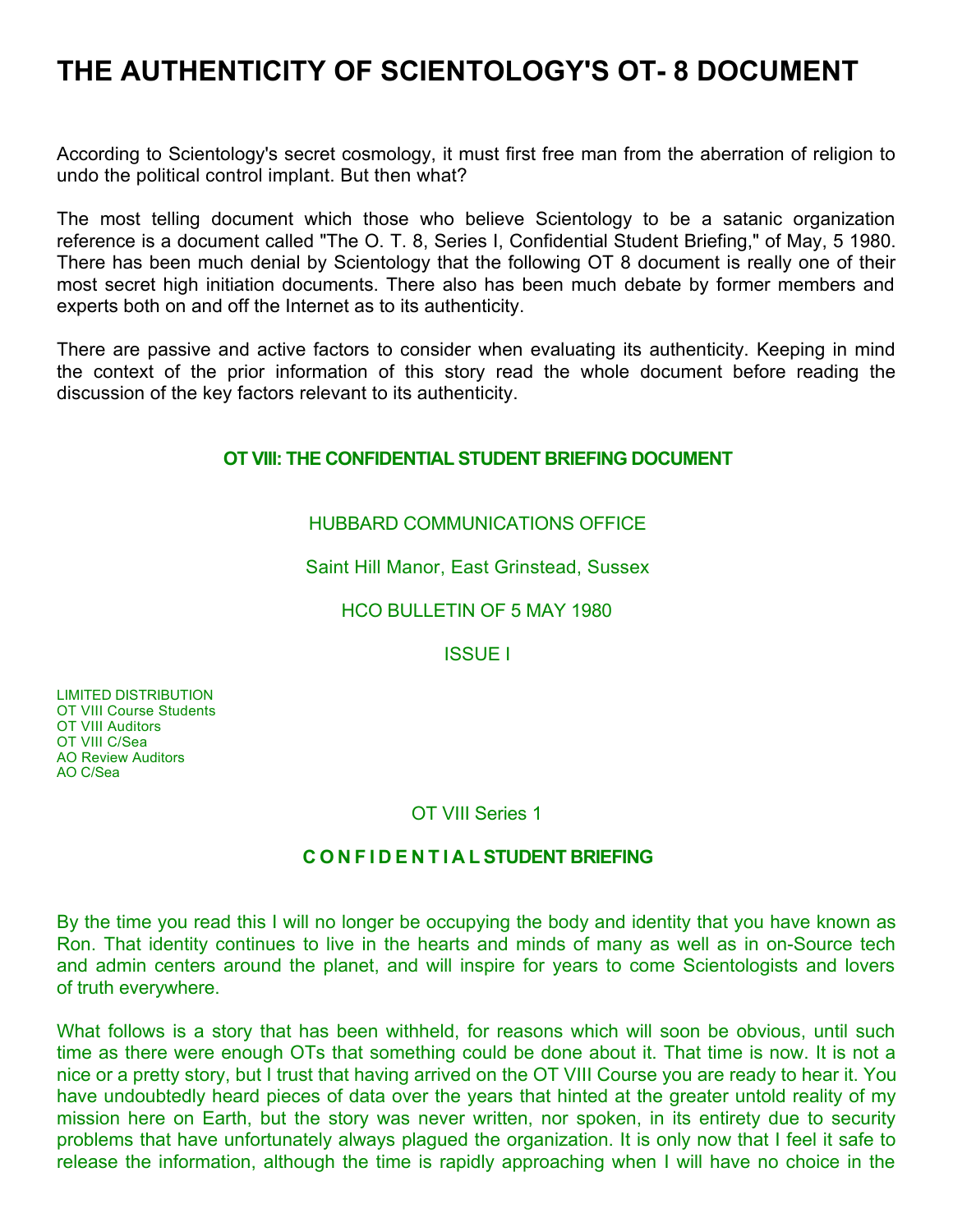matter, the hour draws that near.

I am not going to delve too deeply into specifics as people have a tendency to bog themselves down in significance, which would only serve to delay the immediacy of the task at hand. Therefore I will be brief. Some eighty-odd million years ago Earth time (it actually dates at 78,395,042 but dates are a bit superfluous with this material) plans were drawn by a group outside the MEST universe for the eventual takeover of a good portion of this universe. Not a particularly large nor imaginative crew, their exterior perspective, however, gives them considerable advantage over the time-bound beings of the MEST universe. Borrowing from earlier operations such as Helatrobus, they conceived an ongoing implant, some portions of which have been fairly faithfully rendered in parts of the Bible. This implant, laid in by carefully controlled genetic mutation at Incident Two of OT III and periodically reinforced by controlled historic events since then, makes it effectively impossible for beings on the more heavily affected planets such as Earth to become free. It causes progressive genetic "evolution" that gives the subject population greater and greater susceptibility to the telepathic impingement and direction of the controllers. In its final stage the progression becomes almost geometric, and it is this final stage that we are rapidly approaching.

Another aspect of this GE-line implant is that the body becomes in effect a sort of theta trap that kicks in heavily on the being should he attempt to expand his horizons beyond that of pure physical universe reality. There can be temporary key-outs which we have all experienced in varying degrees, but until this area is handled it can honestly be said that there is no hope for continued expansion. The good news is that once this is run out, expansion becomes rather effortless and almost automatic.

No doubt you are familiar with the Revelations section of the Bible where various events are predicted. Also mentioned is a brief period of time in which an archenemy of Christ, referred to as the Antichrist, will reign and his opinions will have sway. All this makes for very fantastic, entertaining reading but there is truth in it. This Antichrist represents the forces of Lucifer (literally, the "light bearer" or "light bring"), Lucifer being a mythical representation of the forces of enlightenment, the Galactic Confederacy. My mission could be said to fulfill the Biblical promise represented by this brief Antichrist period. During this period there is a fleeting opportunity for the whole scenario to be effectively derailed, which would make it impossible for the mass Markabian landing (Second Coming) to take place. The Second Coming is designed, among other things, to trigger a rapid series of destructive events.

With the exception of the original Buddhism, virtually all religions of any consequence on this planet, monotheistic and pantheistic alike, have been instruments to speed the progress of this "evolution of consciousness" and bring about the eventual enslavement of mankind. As you know, Siddhartha Gautama never claimed to be anything more than a man. Having caught on to this operation, he postulated his own return as Meteyya, part of which prophecy will have been fulfilled upon the passing of L. Ron Hubbard.

For those of you whose Christian toes I may have stepped on, let me take the opportunity to disabuse you of some lovely myths. For instance, the historic Jesus was not nearly the sainted figure has been made out to be. In addition to being a lover of young boys and men, he was given to uncontrollable bursts of temper and hatred that belied the general message of love, understanding and other typical Marcab PR. You have only to look at the history his teachings inspired to see where it all inevitably leads. It is historic fact and yet man still clings to the ideal, so deep and insidious is the biologic implanting.

It is a good joke that the Galactic Confederacy is associated with the Serpent in the Garden, the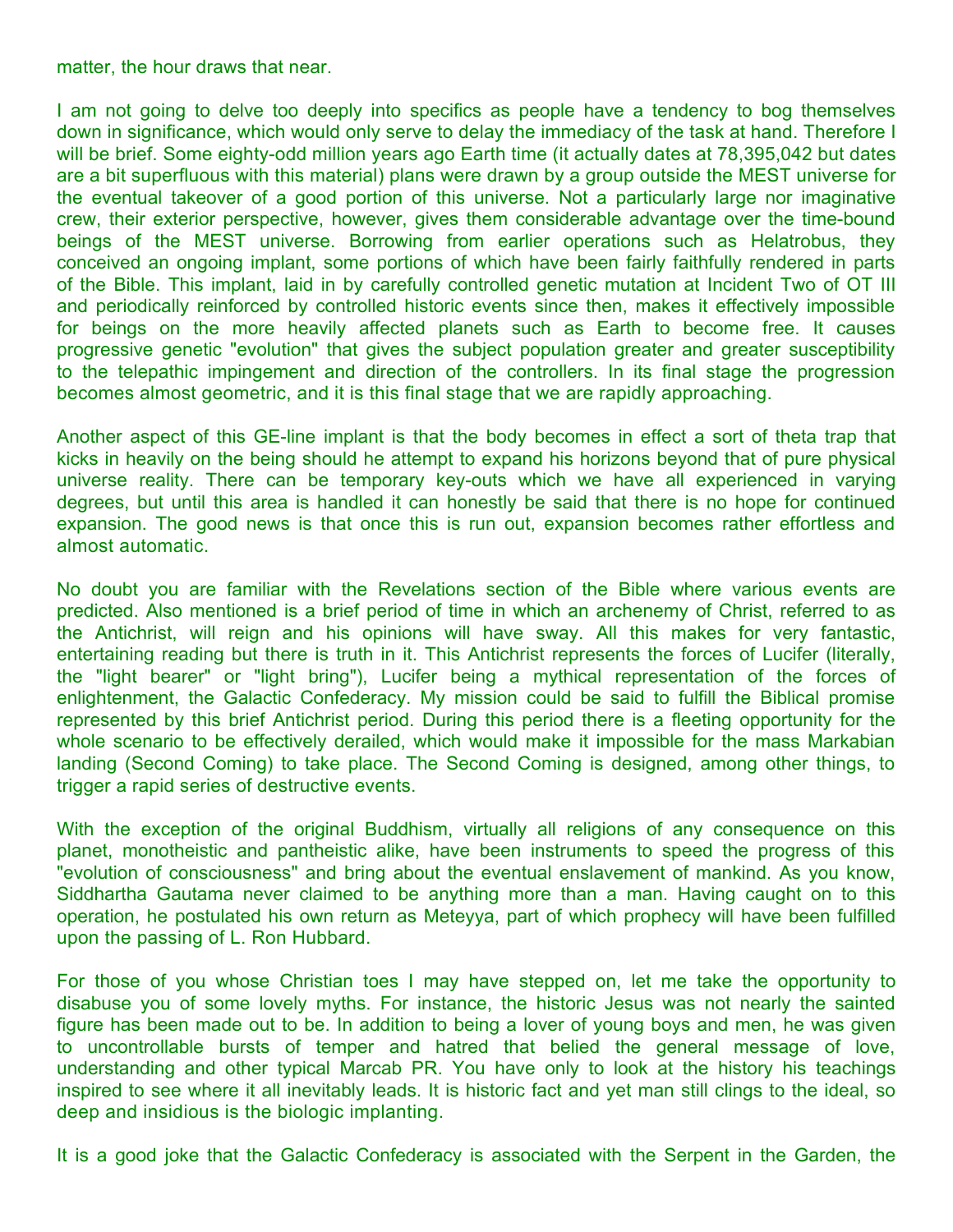Beast and other emissaries of the "Prince of Darkness". Yet in certain passages and esoteric interpretations of the Bible (much of which has been taken out and effectively suppressed for centuries) as well as the Kabbalah, the truth reveals itself quite nicely for the clever and the ungullible.

So it really is a race against time and one that we happen to be losing at the moment, as the Implant drama inexorably plays itself out in spite of the breakneck pace I've managed to keep up these last thirty-five years.

I had an inkling, but only that, of the insidiousness of this material as far back as 1945. Later, in characteristic over optimism, I thought that R6 would be the end of it. But that was followed by NOTs and the Purification Rundown and still the string continued to unwind with the ball at the end of it just out of sight. It makes one wonder about such things as fate and destiny, such was the resolve with which I managed to cling to that string, not often knowing how close I was to falling into the abyss myself. But destiny is merely the rationalization of feeble minds. Things don't just happen, they are caused. And causative beings can undo the plans of madmen and would-be enslavers, no matter how long those plans may have been in the making.

I will soon leave this world only to return and complete my mission with another identity. Although I long to stretch my arms back in repose on some distant star in some distant galaxy, it appears that, that is one dream that will have to wait. But my return depends on people like you doing these materials thoroughly and completely so that there will be a genetically uncontaminated body for me to pick up and resume where I left off. A body free of religious mania, right/wrong dichotomy and synthetic karma. The job ahead is far too tough to even contemplate doing with your standard - courtesy of certain other-dimensional players and their Marcab pieces, many of whom are right here in the general populace -- genetically altered body.

Without the biogeneric meddling of those who stand outside time (who cannot yet directly influence our world and must work through others) the dwindling spiral is not nearly as automatic and selfperpetuating as it appears. There are regions even in isolated parts of the Milky Way where poets are free to poet and magicians can paint reality with their magic wands and exteriorize without body kickback. But these areas unfortunately are fewer and fewer. I will return not as a religious leader but a political one. That happens to be the requisite beingness for the task at hand. I will not be known to most of you, my activities misunderstood by many, yet along with your constant effort in the theta band I will effectively postpone and then halt a series of events designed to make happy slaves of us all.

So there you have it .... The secret that I have kept close to my chest all these years. Now you too are part of this secret and I no longer have to shoulder the burden alone or live with the possibility of body death before all the data could be released. And with this briefing I entrust to each of you the responsibility for this material until such time as I am able to return. For we have no help from any other quarter in this matter. The handful of secret societies throughout history that have caught on to this game have long since fallen by the wayside or been taken over and become instruments of the very menace they were set up to combat.

The rundown is long and can be arduous, but it must be done thoroughly if there is to be any effect not only on the body of the pre-OT but the body of his or her progeny as well. There is some danger, but with OT VII thoroughly complete it is not nearly so great as the danger witnessed by assorted unfortunates who happened to stumble into this area in their sleep or in moments of reverie or snatch, experiencing an hitherto mysterious phenomenon known as "spontaneous combustion".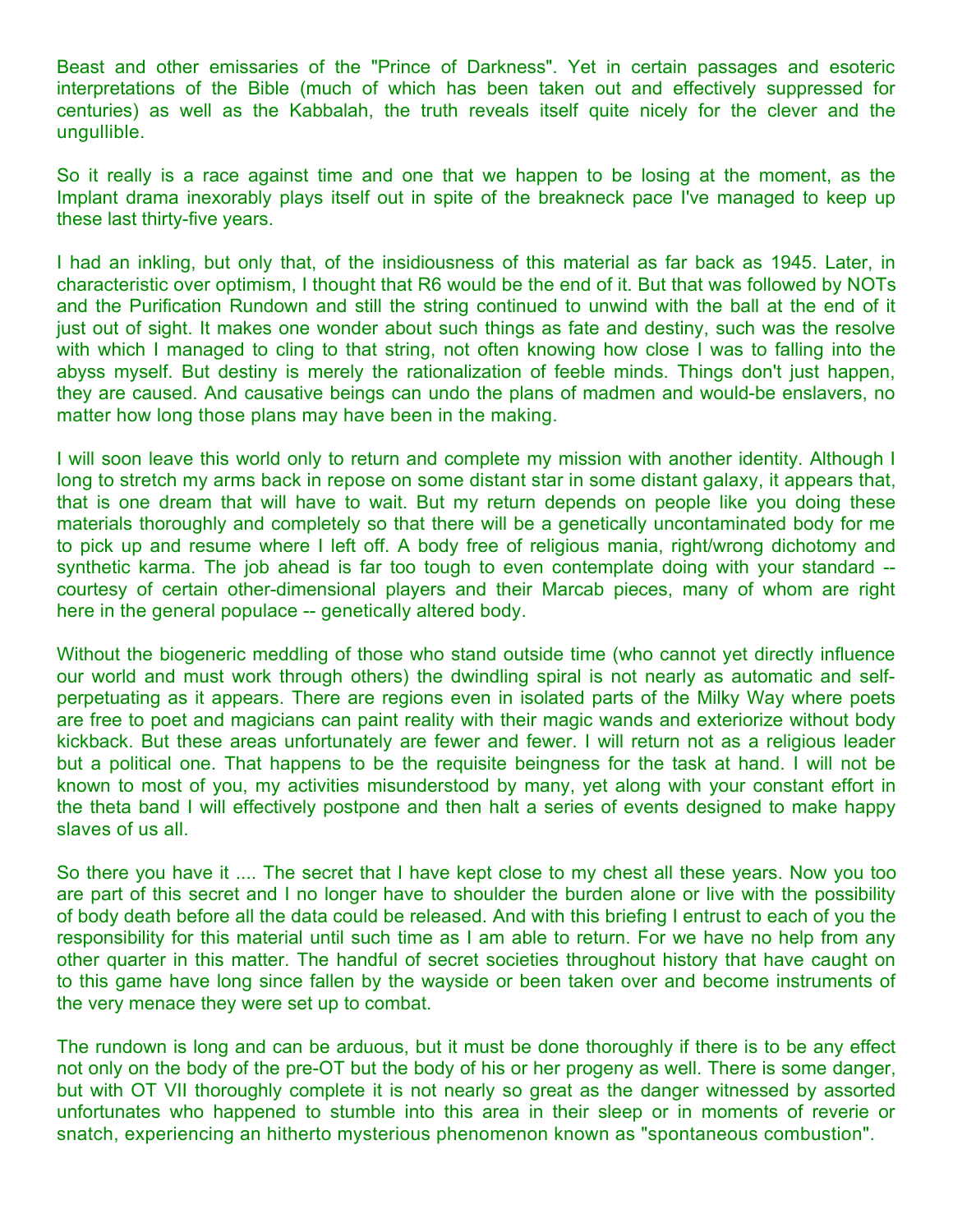CAUTION: DO NOT BE PTS WHILE TRAVERSING THIS THIRD AND FINAL WALL OF FIRE But the area is well charted, the rundown many years in secret development, and by the time you read this undoubtedly completed on myself. The wins waiting you are like none that you have ever experienced, not just for you, but for your children, your children's children and the whole of mankind, if we succeed. And we will. If we had time we would pity the many poor souls, from 1950 to PT, who chose such an exactly inopportune moment to drop off the road to truth and disconnect from reality, the full burst and glory of OT practically within their grasp. But we haven't the time to "wax philosophic" or ponder might-have-beens. The rundown follows. Again I say, do it thoroughly add completely, for it is your ticket to the stars. And beyond!

L. RON HUBBARD, FOUNDER

LRH: lrh Copyright (c) 1980

by L. Ron Hubbard

ALL RIGHTS RESERVED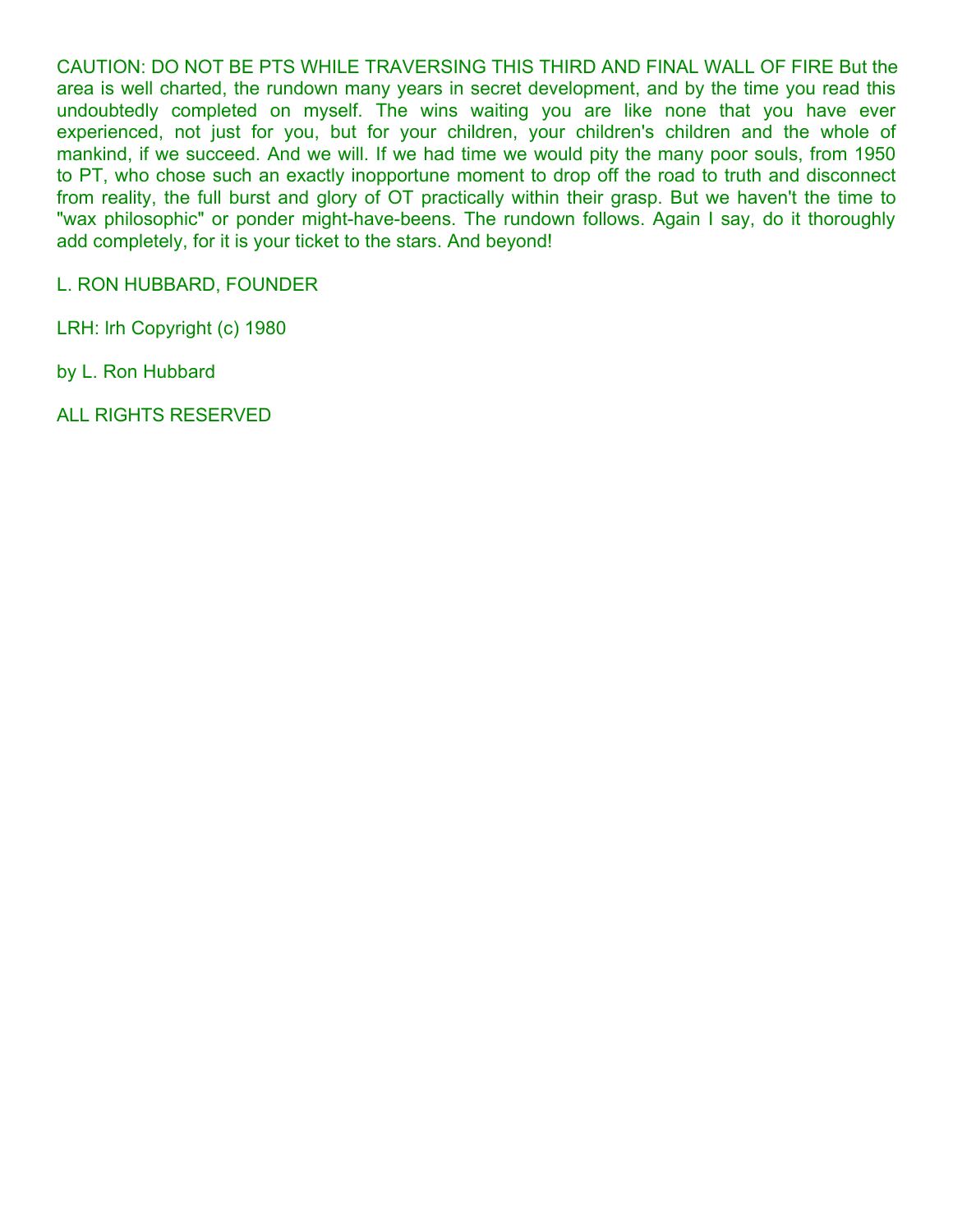### **PASSIVE FACTORS TO CONSIDER IN THE EVALUATION OF THE OT-8 DOCUMENT AUTHENTICITY**

To begin discussing OT 8's authenticity it is appropriate to discuss Scientology's most vehemently asserted position that this document is not really one of their secret initiations. They claim it is a complete forgery and it does not in any way reflect the real OT 8 and the secret core initiations or secret religion of Scientology. They also claim that the real OT 8 materials have never left Scientology and nobody outside the highest of the highest inner few really knows what is in them.

One of the best places to start to evaluate the truthfulness of Scientology's avid denial of the authenticity OT 8 is their 30 year denial of another one of their secret initiations called OT 3. On OT 3 theinitiate finds out that there was a huge galactic war 76 million years ago and that earth is a prison planet. The initiate also find out that he is really not one person, like he has always believed, but that he is a composite being that has thousands or tens of thousands of aliens from this old war imprisoned in their current body fighting for control of it.

In spite of former members and newspapers repeatedly publishing the actual OT 3, and in spite of the actual document being filed in court cases in the US and Europe, for 30 years Scientology as part its secret internal policy steadfastly stonewalled and denied OT 3 was OT 3. It was not until the recent 1995 copyright raids on former members and critics that Scientology was actually forced by the court copyright verification process to acknowledge the OT 3 that they had denied for 30 years was in fact their real OT 3.

Vaughn Young, a 20 year high level Scientology staff member and head of Scientology's U.S. public relations bureau, in his testimony in the Denver raid case stated that he was trained, and he trained his juniors to standardly lie and deny any leaks of secret scientology material. He said he was trained to say that the materials were not accurate, not real, forged or anything else that would discredit the security leaks.

There is also a policy that all intelligence division and other high level Scientology executives are trained on it is called TR-L. TR-L is a secret policy directive of Scientology to train its executives to lie convincingly when scientology is caught in embarrassing or criminal activities. It was seized by the FBI from Scientology's headquarters.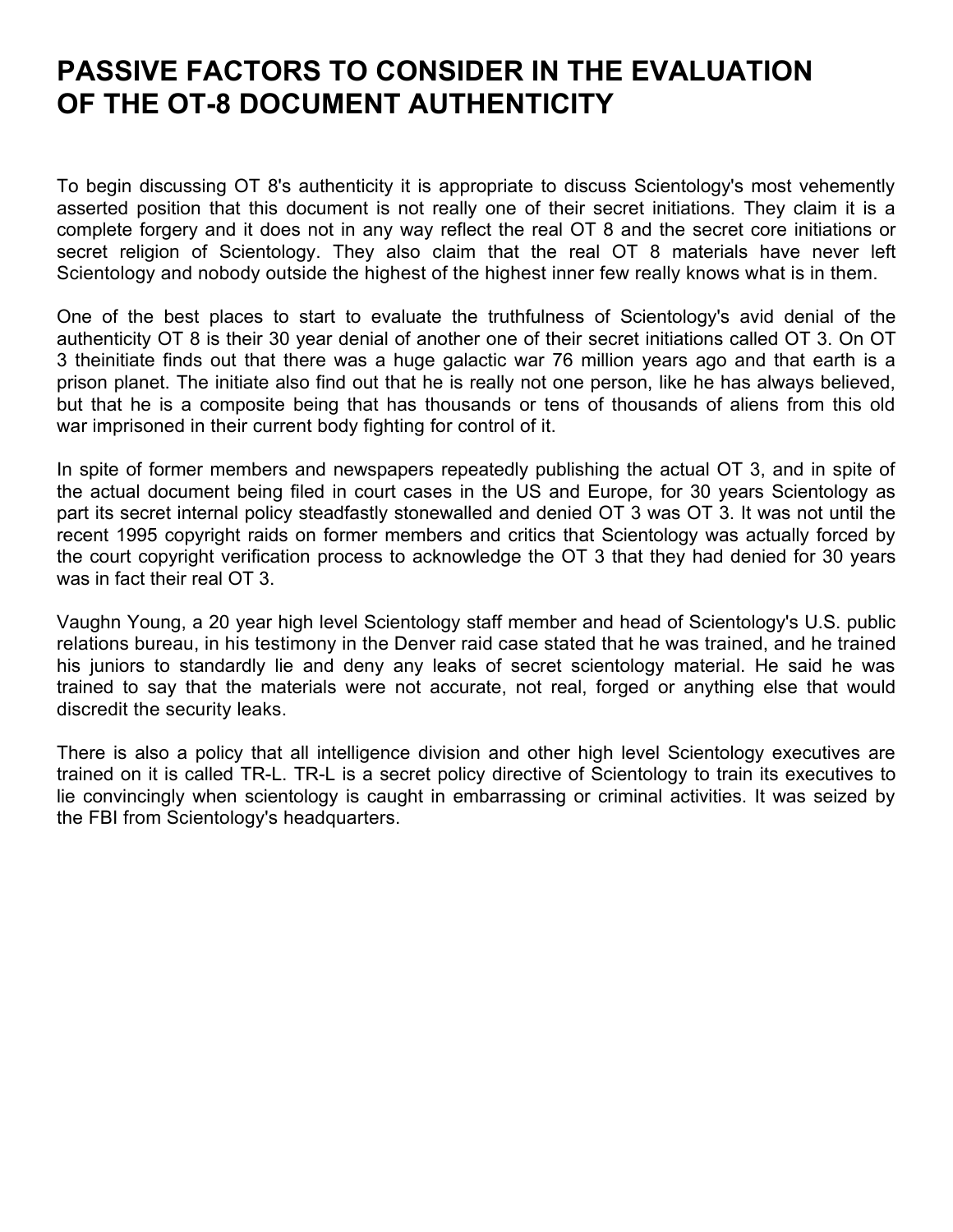# **INTELLIGENCE SPECIALIST TRAINING ROUTINE - TR-L**

Purpose: To train the student to give a false statement with good TR-L. To train the student to outflow false data effectively. Position: Same as TR-1

Commands: Part 1 "Tell me a lie." Command given by coach. Part 2 interview type 2 WC by coach.

Training stress: In part 1 coach gives command, student originates a falsehood. Coach flunks for out TR-1 or TR-O. In part 2 coach asks questions of the student on his background or a subject. Student gives untrue data of a plausible sort that the student backs up with further explanatory data upon the coach's further questions. The coach flunks for out TR-O or TR-1, and for student fumbling on question answers. The student should be coached on a gradient until he or she can lie facily.

Short example: Coach: Where do you come from? Student: I come from the housewives committee on drug abuse. Coach: But you said earlier that you were single. Student: Well, actually I was married but am divorced. I have two kids in the suburbs where I am a housewife, in fact I'm a member of the P.T.A.

Coach: What town is that you live in? Student: West Brighton. Coach: But there is no public school in West Brighton. Student: I know. I send my children to school in Brighton, and that's where I am a P.T.A. member. Coach: Oh, and who is the chairman there? etc...

Another factor to consider when evaluating Scientology's denial of OT 8 is the potent nature of the document itself and its media effect on Scientology and Scientology's celebrity members and political supporters. OT 8 is such a security leak and PR nightmare for Scientology that when it was forced to acknowledge OT 3 and its other secret initiations after the most recent raids on F.A.C.T.net and other individuals in the court copyright verification process it is not unreasonable to believe that a decision was made to stonewall OT 8's authenticity as they had done for 30 years on OT 3 and publicly disown the document.

This is reasonable because Scientology could finally publicly acknowledge OT 3 because it had already slowly worked out its potent embarrassment value over a 30 year period of media republishing. OT 8 though is another issue altogether.

OT 8 is far beyond OT 3 in embarrassment value, is relatively unknown, and has worked almost none of its super potent embarrassment value. If Scientology chose to stonewall claiming OT 8 as its own, cover stories would have to be developed and drilled with its key PR and litigation handlers. It appears that in post raid confusion, because so many of the other Scientology secret initiations were being publicly acknowledged in court that not all Scientology's key staff were up to date and clear on the new OT 8 disavowal policy.

Here's the relevant excerpt from one of the early F.A.C.T.net raid trial transcripts: [Attorney for raid victim Arnie Lerma speaking:]

"We went through three of these documents, presented to him in their entirety. What did we find out? One that they designated as an infringement was this OT 8 document that Mr. Cooley [Scientology's attorney] speaks of with great passion, that it's a forgery. It's an outrageous slander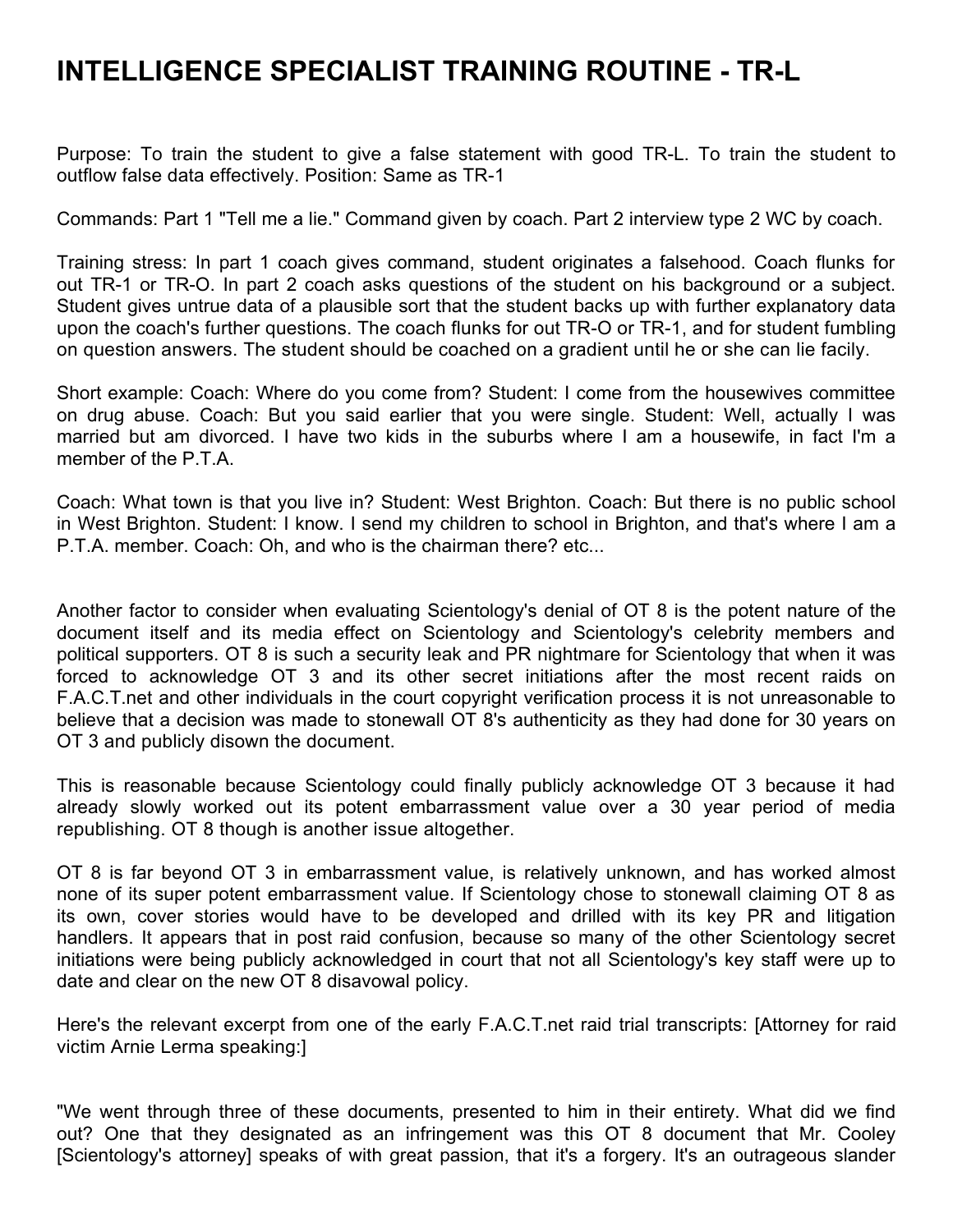against Jesus Christ.'

"They designated that and impounded it, Your Honor. They seized it from Mr. Lerma and they impounded it, the same document this they lambaste the Washington Post for printing excerpts of."

"They designated that and impounded it. . . What did they designate it? They designated it a copyright infringement, on the advice of Kendrick Moxon. [Another Scientology attorney] Why did they impound it? Because the court authorized them to impound copyright infringements. The court did not authorize them to impound "outrageous slanders", only copyright infringements. If it was impounded, either the Church of Scientology (acting on Moxon's advice) considered it a copyright infringement, or they exceeded their authority and broke the law."

"The document is a fake." [Scientology's attorney]

In which case RTC's lawyers broke the law, since they impounded something they did not consider a copyright infringement. It's a hell of a dilemma; did Moxon validate OT 8 or did he break the law?

Scientology was caught in a real bind in the raids because of the OT 8 document. It couldn't admit it was one of their copyrighted documents because of the PR nightmare. The only option was to commit a fraud on the court disown the document and hope they could get away with the fraud and the selective copyright infringement on documents that were not embarrassing to them.

The following is from Rich Leiby, a writer who first published excerpts of OT 8 in the Washington Post.

When Helena Kobrin and Warren McShane came to my door one Saturday evening (a few hours after the Lerma raid), I took the opportunity to ask them about OT 8. Helena Kobrin is a Scientologist and attorney high in Scientology's intelligence division. Warren McShane is the president of RTC the Scientology corporation that brought the copyright raids.

The conversation went like this:

Me: So what about OT 8--is that a real document?

Helena: It's probably a forgery.

Me: It sure reads like an HCO document and looks like one.

Helena: Well...

Warren McShane interrupting, seeming angry): It's a forgery, it's garbage.

Helena: Right, it's a forgery.

McShane: We're not claiming copyright on that.

Helena: Right.

Please note Helena K's initial vacillation. "Probably" a forgery. Seems to me she knew it was real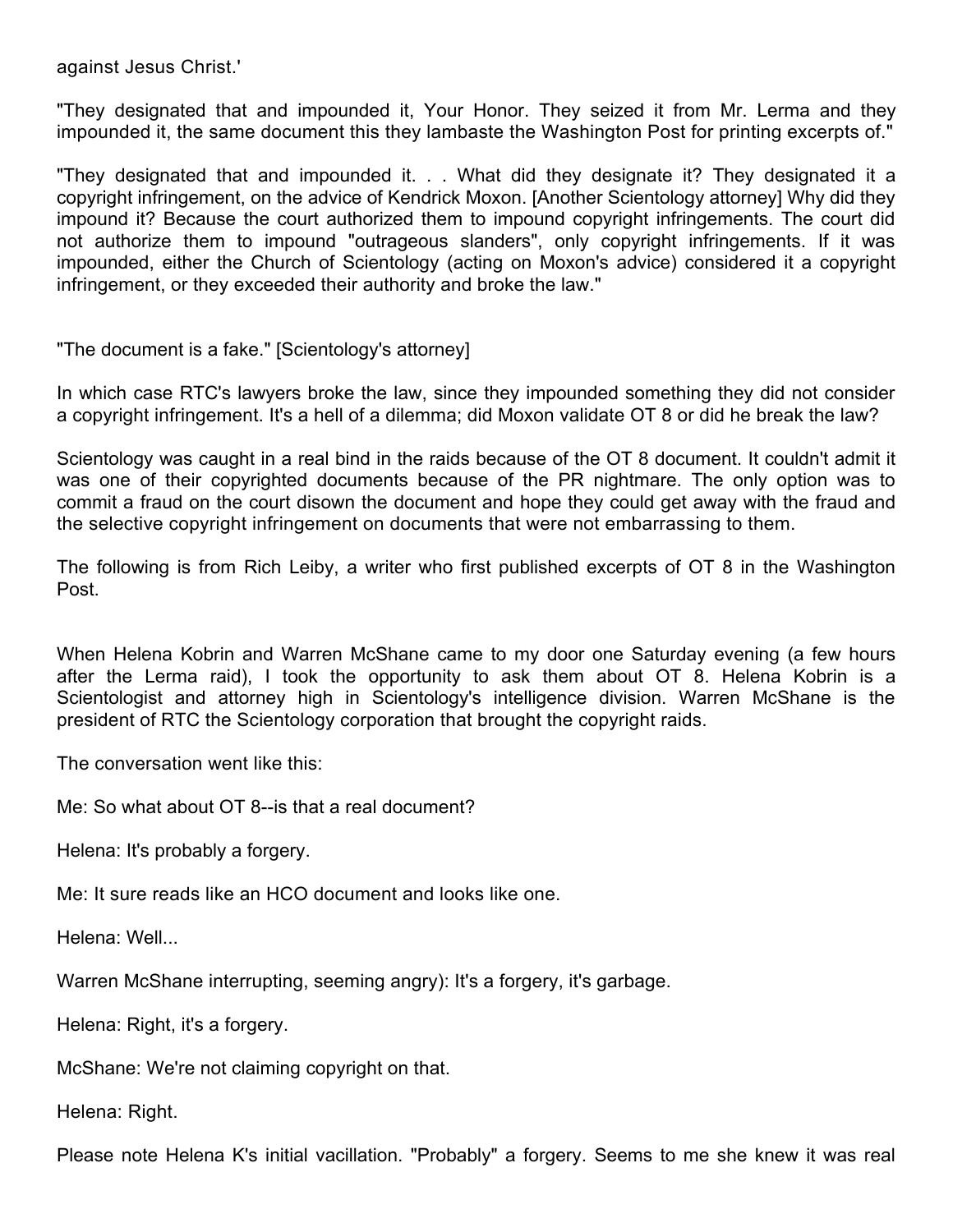and was momentarily confused as to whether she should abandon all copyright claims.

3.) Another factor to consider when evaluating Scientology's denial of OT 8 is not only their long term practice of denying everything, if even one period is misplaced, but their practice of regularly changing the contents, sequence and numbering of the secret OT initiation levels. For example, a few years ago OT 1 became OT 7 and a new OT 5 was sequenced in. There have been numerous other such switches.

Consequently, the O.T 8 numbering of the above OT 8 document does not necessarily mean that this is the current O.T. 8 being used by Scientology. When OT 8 first appeared in the early 1980's it was not broadly distributed and had no media republishing. Because no more than an estimated two dozen of Scientology's highest initiates have the security clearance to view a document of this level it would be relatively easy to change the OT numbering and sequencing after the security leak and insert a new OT 8.

In light of all the problems Scientology had when OT 3's security was broken, and in light of their years of bad experience trying to deny its authenticity, it again is not unreasonable that a decision was made right then and there to move OT 8 to a new higher OT level such as OT 15-20 and create a new lower OT 8 to give to the members that would help to create a plausible denial of the original OT 8.

This is real possibility considering Scientology's Machavellian history and its full intelligence agency capabilities. This move also helps improves future security leak problems in that the higher up the OT levels the initiate goes the more security and loyalty tests they must pass. At this post OT 8 leak period it is not unlikely that only a handful of the highest people in Scientology are deemed secure enough and spiritually advanced enough to know the real OT 8 identity of Hubbard and the real destiny of Scientology.

Using the OT 8 numbering switch and the creation of a new OT 8 Scientology in no basis to legitimately deny the OT 8 of this story is their OT 8. Another factor that may give this theory additional credibility is the counter-intelligence principle that if your were going to create a new misdirecting and misinformation OT 8 you would probably want to create one that is relatively innocuous cancels out the negatives of the old OT 8. It would be even better and would be a good cover story if it could be deliberately leaked out to cover the PR problems the earlier OT 8 was causing.

The following section purports to be a summary of the New OT 8 being given to current members. In this new OT 8 one of the end results is that the initiate is supposed to discover that Hubbard is really God. (Good intelligence reversal!) This new OT 8 comes from the paraphrased notes of a former member who claims to have had access to the materials. It is full of Scientology terminology. The 8th dynamic referred to is what would normally be called God.

OT VIII STUDY AND PROCEDURE, TOP SECRET DEBRIEF, 1991

From recall this is a record of the full OT VIII procedure of the Church of Scientology given on the Free Winds ship as delivered in 1991. Security there is very tight with detectors at the doors so that no original data can be removed.

This debrief is something the Independent Field/Free Zone Scientology has been waiting many years to see. It is not the original nor is it a perfect record but it is accurate and will get the result if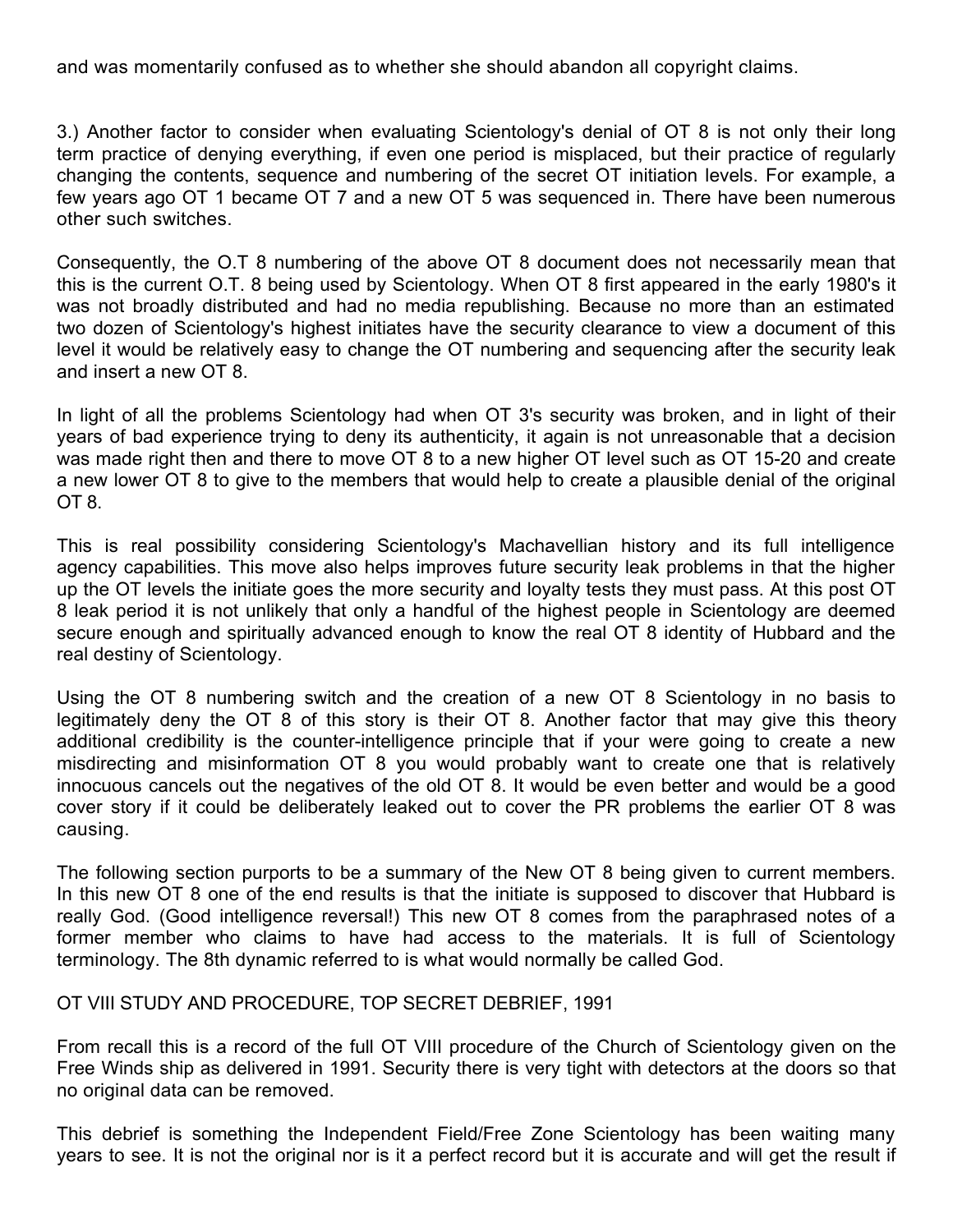followed by a competent solo auditor who is flat on all earlier levels with all overts off.

The wording of the processes are exact to the best of my recall and the procedures are exact for sure. Any differences are extremely minor (if at all). I spent several weeks reconstructing all this from memory (needless to say I have an excellent memory as a result of the rundown).

I am breaking security as I disagree that this should only be released to an elite in Scientology. I do, however, ask it not be released to psyches or "squirrels" or anyone who will break the Independent Security Network and allow it to get back to the Church of Scientology. It would be best if they do not find out that we have it. Please treat this data responsibly. It is the key to the only truth possible.

The whole secret involves what truly is the relationship of the Supreme Being to each individual thetan. To simply say it's `me" is oversimplified to tears but has some truth to it. The real key is the perception and ability to have full certainty and, therefore, perception on all confusions and distortions of MEST (matter, energy, space, and time) and form and life units as well as the ability to perceive exact identity and its full relationship to its true source and history from its origin as the theta body, the true 8th Dynamic In order to truly view this as a present time beingness one has to Clean up, once and for all, his own confusions regarding these points. The key is being flat on all earlier levels and being honest with self as to the truth on each step of the rundown.

In doing this procedure one has to acknowledge the lie of time and persistence and the lie of the illusion that MEST is solid and unchangeable. Another key given is the fact that a being can exist independent of time and present time and can chose any point on the track as his present time. The PT (present time) body can confuse this, as attention to some degree is always hung up on the PT body. This fixes the thetan into one present time and one time stream, when in fact there are many as you will discover.

Do not attempt this rundown if you are incomplete on any earlier level, incomplete on or in need of "sec checks," (security checks) involved in any out ethics, PTS or involved in any pressing PT situations that call your attention back to this present time. If you are in need of review on any point above, get it before starting the rundown or it will miss and be meaningless or wasted.

If your attention is in any way governed by OT 7 (NOTs) or earlier materials on OT levels, this rundown will miss and be wasted. This also goes for out int. If interiorization/exteriorization is a concern at all, get reviewed and flattened on OT I to VII before attempting this rundown.

The techniques involve simple spotting techniques as in R2 processes or straightwire references.

Step One: Read and word clear Handbook for Preclears cover to cover.

Step Two: Do all steps and exercises in the above book and note reads on any terminals or items [presumably these are used in review or higher levels later]. Keep the ruds in.

Step Three: Listen to the History of Man tapes and star rate M4 the concepts in them (The Time Track of Theta).

Step Four: Clear the definition of `truth" and clay demo it [Tech Dictionary].

Step Five: Clay demo the concept of the theta line branching out toward PT from the "theta body" and how this inhibits exteriorization, ability, power and perception of truth. Clay demo what will happen if someone did OT VIII procedure who was not fully completed on OT VII (NOTs). Sort this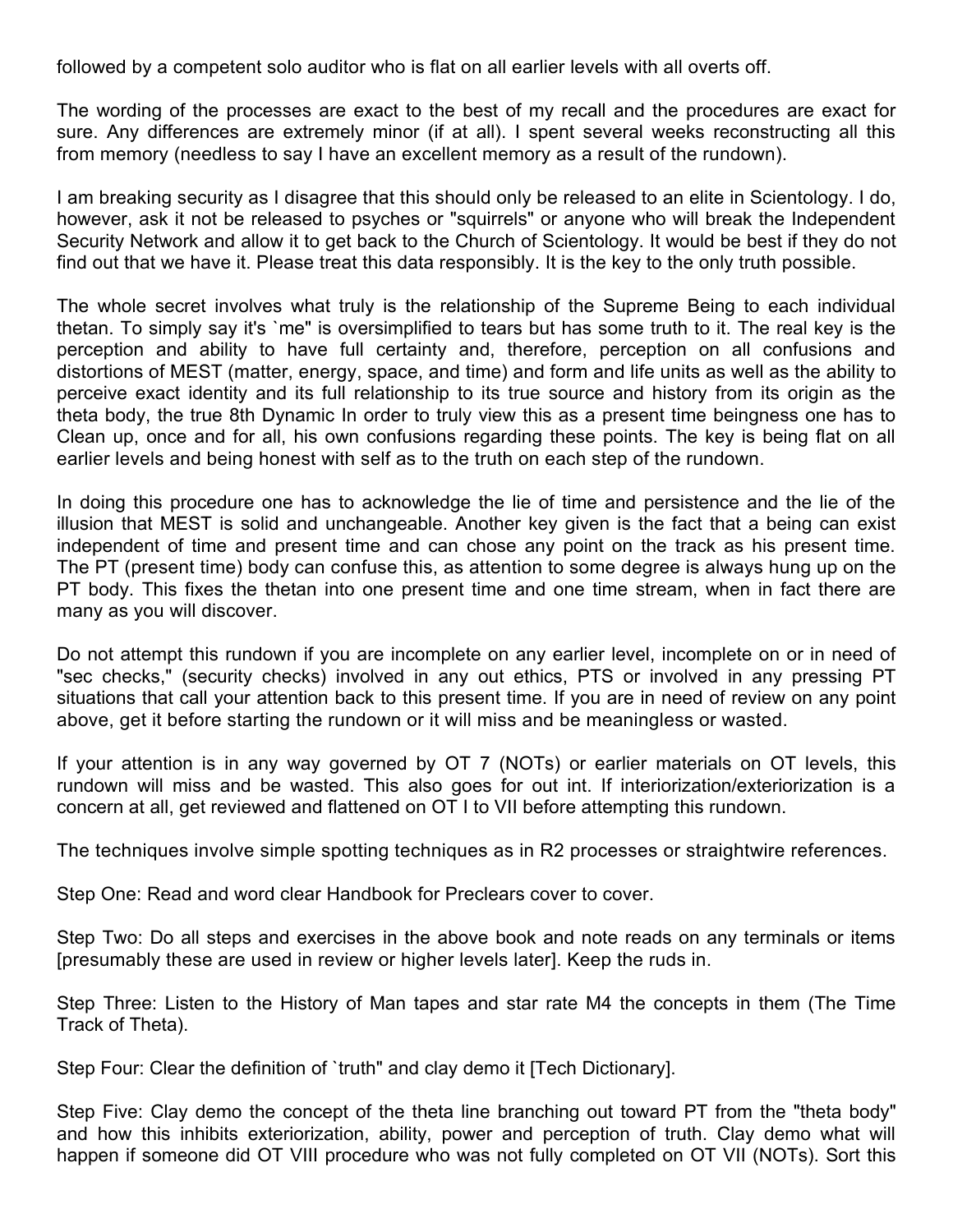out from the above data.

Step Six: Define "know-point" in the Tech Dictionary.

Step Seven: Study the early Dianetic Auditor Bulletin on straightwire in Tech Volume One. Study Creation of Human Ability references regarding spotting objectively and subjectively. Demo "recall," `spotting" and "return" and how these differ.

Step Eight: This is the processing section which is done solo. Do not fall into running pictures or incidents. In others words, do not use "recall" or "return," use spot" only.

[1] Fly the ruds.

[2] Clear and false data strip "truth," identity, time," place," "form" and event," each to EP. Restudy the definitions in the Tech Dictionary.

[3] Clear and False Data Strip the 8th Dynamic," God," "Infinity," 'self," anyone you have identified as a god and any other wording you may have for the 8th dynamic.

[4] Valence split (Similarity/Difference process) each answer on the reading questions below by alternately spotting differences and similarities between self and the terminal to a blow accompanied by a small blowdown F/N or larger.

[A] Spot a person or object in this L/T [lifetime] or on the backtrack you have identified as or who represented the 8th Dynamic to you. Valence split to EP and then recheck to an F/Ning question on call or thought. End the session for the day and recheck to ensure it's F/Ning the next day before continuing.

[B] Spot a person who looked/looks like you. Handle as above.

[C] Spot a person who looked/looks dissimilar to you. Handle as above.

[D] Spot a person who is how you wanted/want to be. Handle as above.

[E] Spot a person who is how you didn't want to be. Handle as above.

[F] Spot a person who you'd never want to be. Handle as above.

[G] Spot a person who you want to be. Handle as above.

[H] Spot a person who you identify as self [me]. Handle as above. End on major stable win on the subject of identity.

Step Nine:

Run as above with Valence Splitting, etc.

[1] Ruds as needed

[2] Spot a being who is close in true identity to you.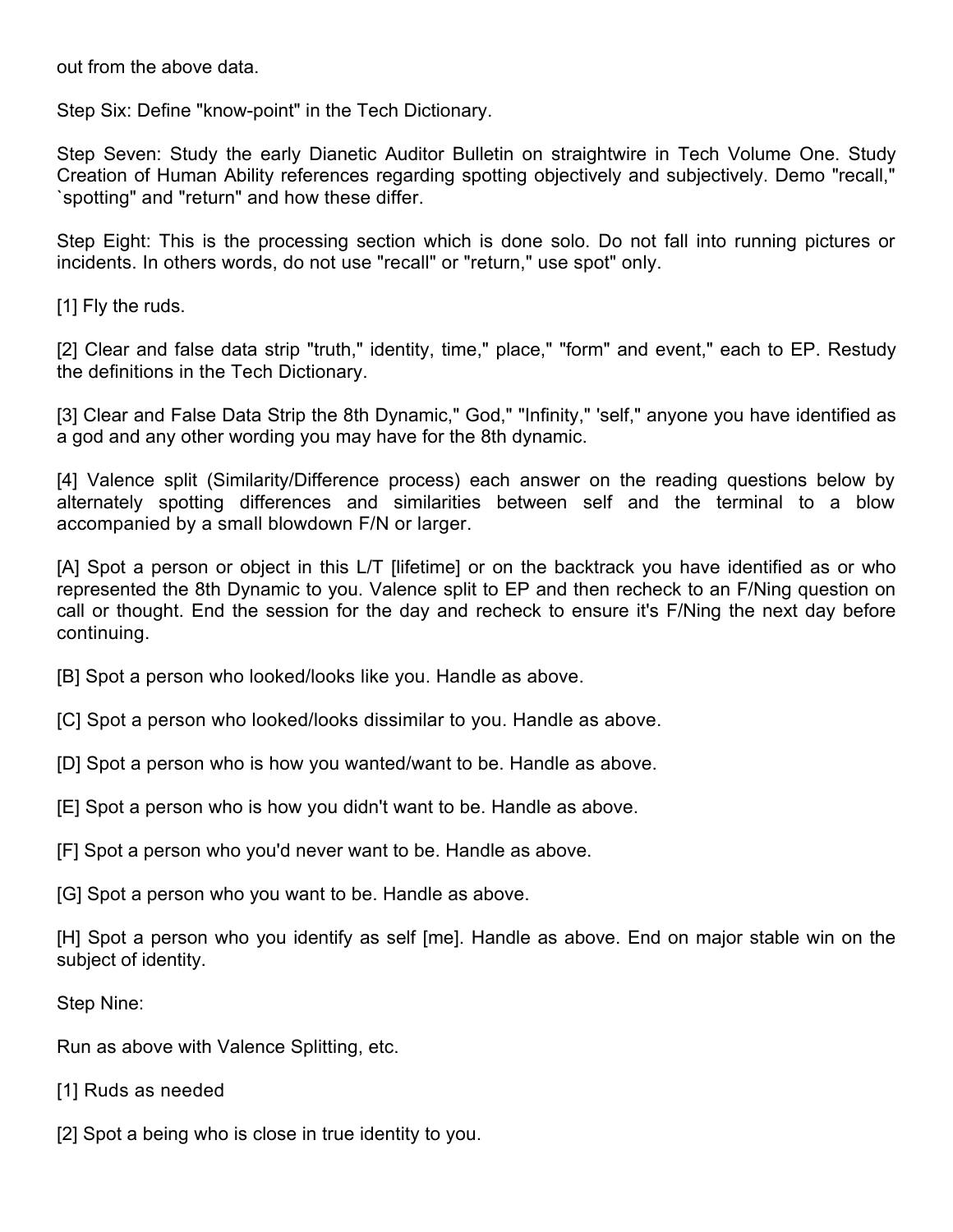[3] Spot a being who has the same experiences as you.

[4] Spot a being who solves things as you have.

[5] Spot a being you are or have been junior or subordinate to as a thetan or in life.

[6] Spot a being who you are/have been senior to in life or as a thetan.

[7] Spot a person who postulates as you do.

[8] Spot a person who you postulate for.

[9] Spot a person who may have postulated for you.

[10] Spot the situation or problem each of the above beings has solved for you. Get prior confusion to the first time ever and spot the first moment of the first prior confusion.

End on major stable win on the subject audited; however, do Step 10 before proceeding.

Step Ten:

Use alternate repetitive straightwire.

End on wins. End section when nothing reads anymore and you have a major stable win.

[1] Spot a truth in self. Spot a truth in others.

[2] Have another spot a truth in you.

Have another spot a truth in himself/herself.

[3] Spot a reality you have solved with a lie.

Spot a reality you have not solved with a lie.

[4] Spot a reality you have substituted for a truth.

Spot a reality you have substituted for a lie.

[5] Spot a reality another has substituted for a truth.

Spot a reality another has substituted for a lie.

[6] Spot a reality you postulated for another.

What did it solve for you?

What did it solve for him/her?

[7] Spot a reality another has postulated for you.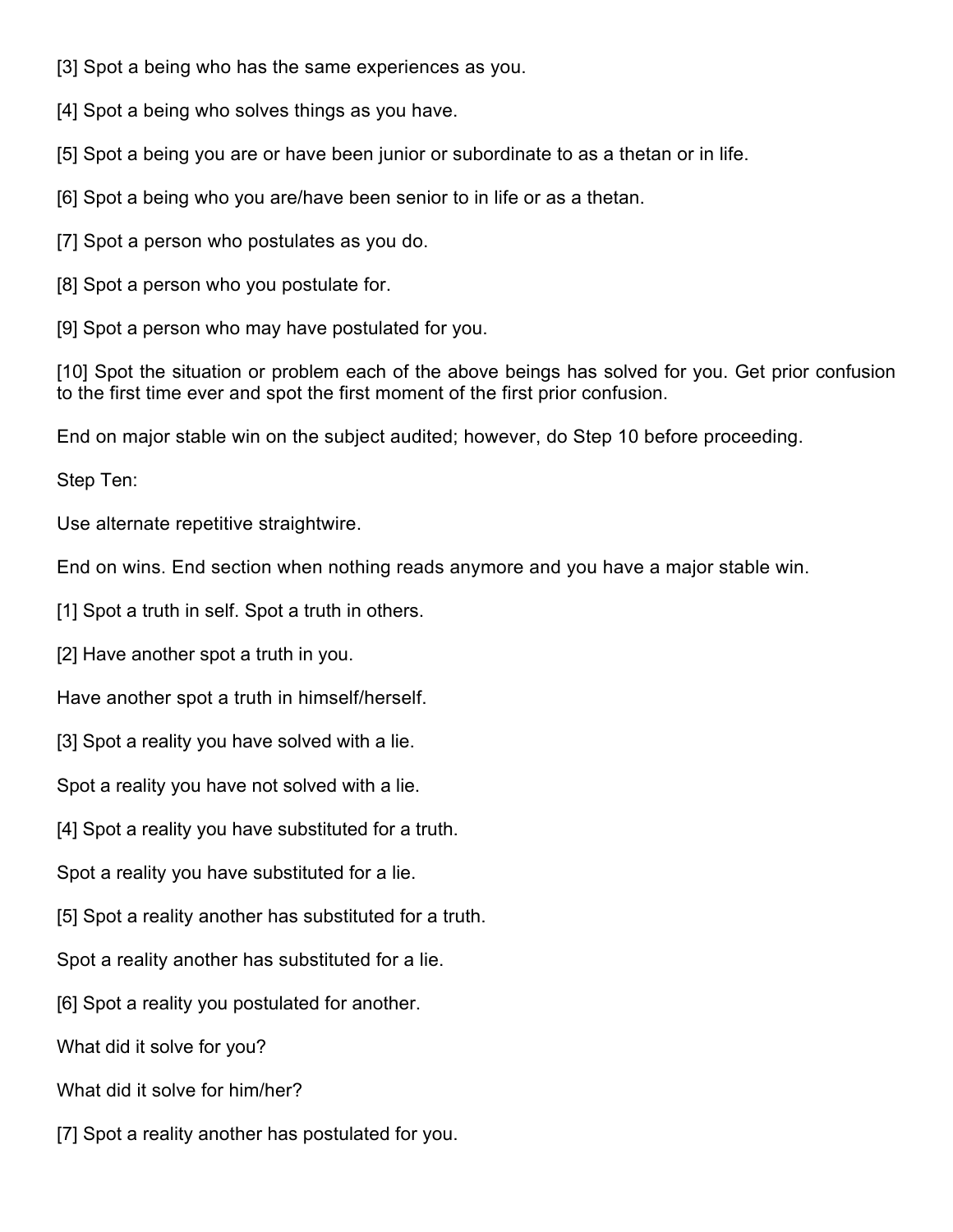What did it solve for him/her?

What did it solve for you?

[8] Have another spot a reality another has postulated in himself/herself.

What did it solve for him/her?

What did it solve for you?

[9] Locate a reality you found safe.

Spot the truth about it. (to a blow, small blowdown F/N or larger)

[10] Locate a reality another found safe.

Spot the truth about it. (to a blow, small blowdown F/N or larger)

[11] Locate a reality another found safe for you.

Spot the truth about it. (to a blow, small blow down F/N or larger)

Have the other person spot the truth about it. (to a blow, small blow down

F/N or larger)

[12] Locate a reality you have found safe for another.

Spot the truth about it. (to a blow small blow down F/N or larger)

Have the other person spot the truth about it. (to a blow, small blow down

F/N or larger)

[13] Spot a reality you can create for yourself.

Postulate a truth for it.

[14] Spot a reality you can create for another.

Postulate a truth for it.

[15] Spot a reality you can have another create for you.

Postulate a truth for it.

Note: Steps [16] to [19] are a bracket. Each set should blow down on the let go step. End on a win, cog or big change and then do the next step.

[16] Create a future for someone.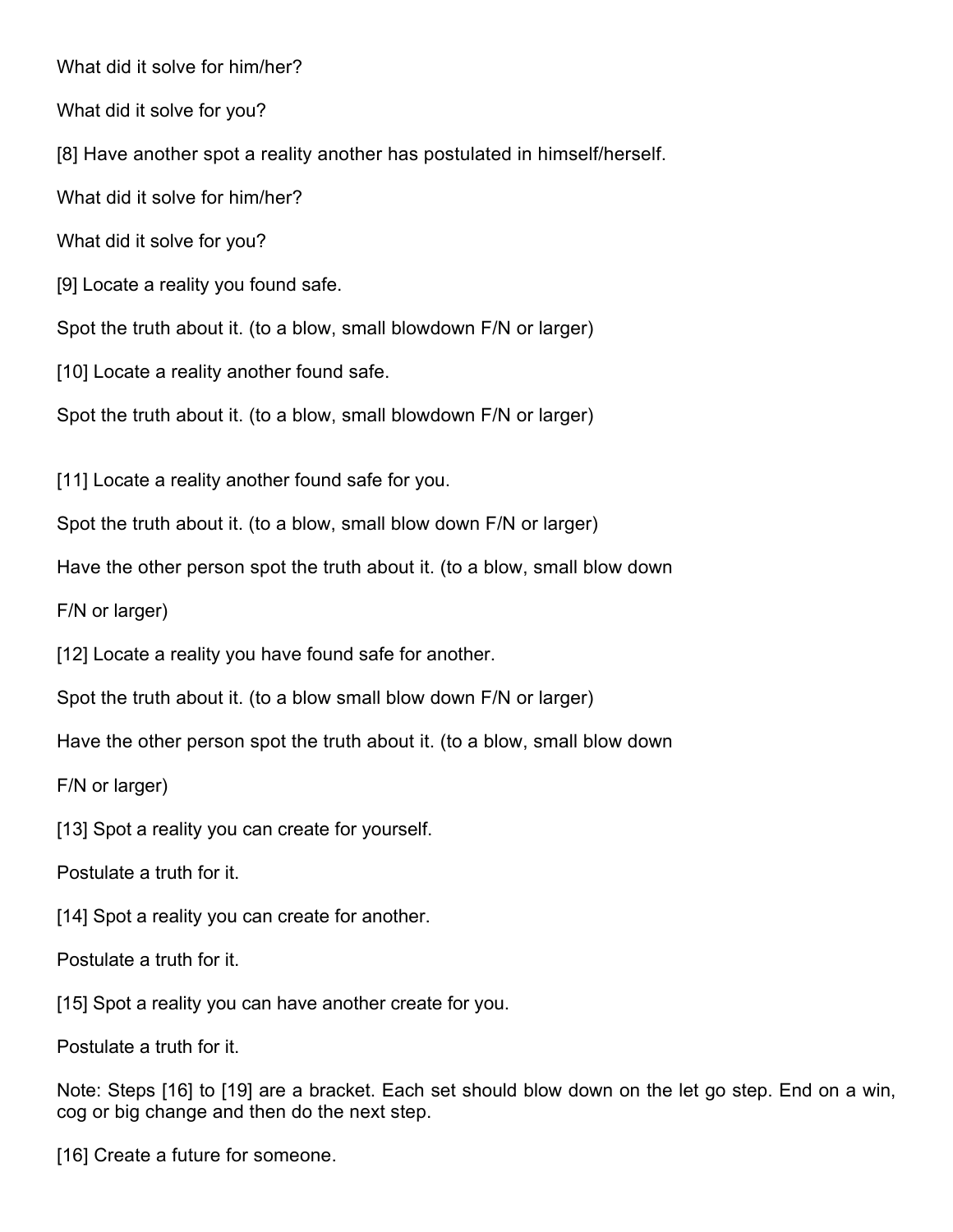Place them in it.

Postulate some truth about it.

Now let go of it

[17] Create a future for yourself.

Place yourself in it.

Place another in it.

Postulate some truth about it.

Now let go of it.

[18] Recall a truth you agreed didn't happen.

Spot the exact truth in it.

Spot any lie in it.

Now let go of it.

[19] Spot present time moving forward.

Notice thetans agreeing with it.

Spot any agreements you have with it.

Now let go of it.

Spot a different present time.

Notice thetans agreeing with it.

Spot any agreements you have with it.

Now let go of it.

Spot a different present time.

Notice thetans agreeing with it.

Spot any agreements you have with it.

Now let go of it.

(Repeat to a small blowdown F/N, big win)

Step Eleven: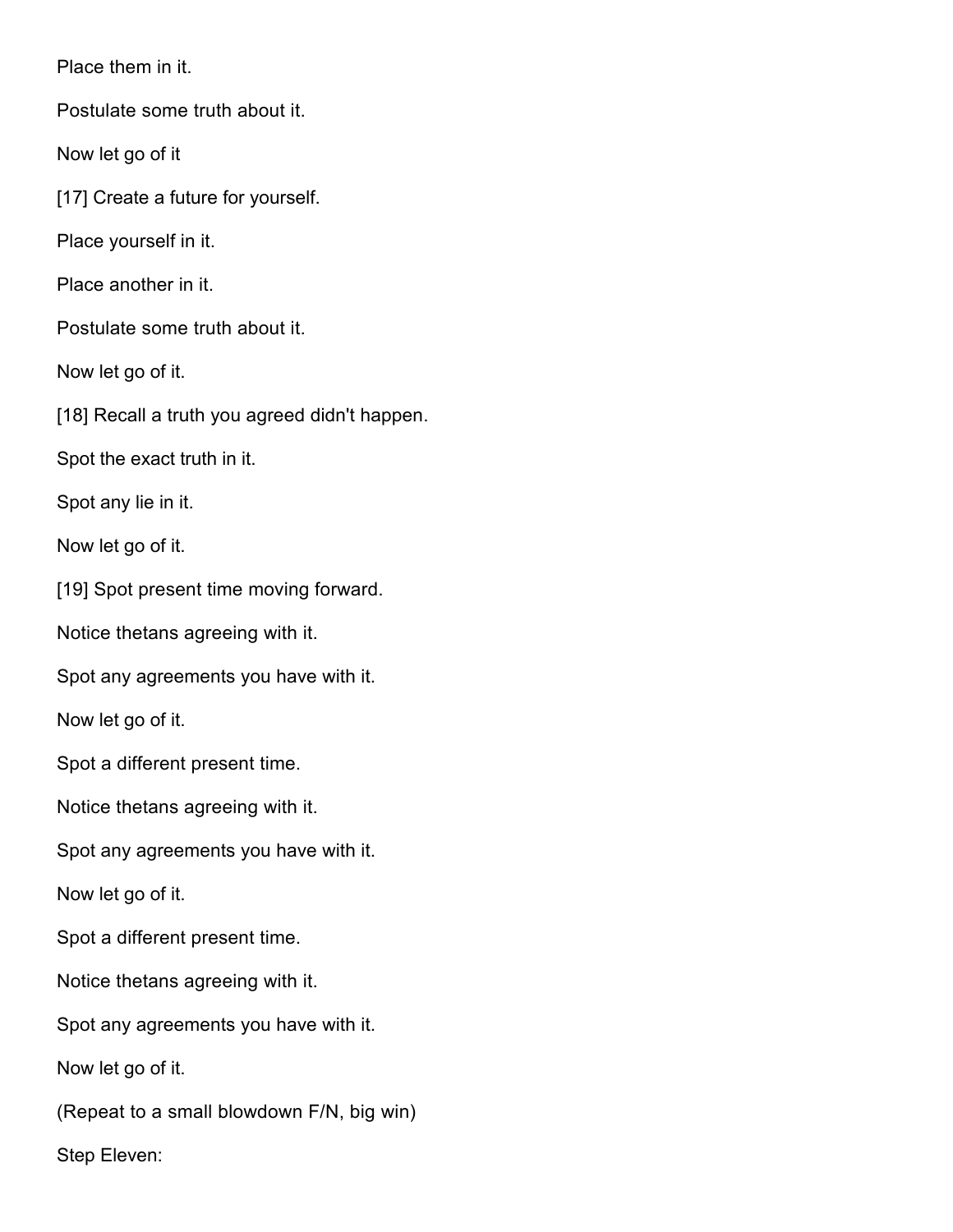Do all steps to full EP. End on all wins until persistent F/N dies down.

[A] Spot each portion of your theta that was abandoned.

[B] Spot each portion of your theta you asserted was not yours.

[C] Spot each portion of theta you asserted was yours that wasn't.

[D] Spot your PT creations in this MEST universe.

[E] Spot PT creations that were not yours in this MEST universe.

[F] Spot any old creations that are hung up.

Spot the truth about these to a blow.

Note: Don't concentrate on the untruths, just the truths.

[G] Spot yourself as a source for various things in this and other universes to full certainty.

[H] Spot another 8th Dynamic creation as independent from yourself.

Spot where it is.

[I] Spot points where you have experienced joy or ecstasy in creating in this lifetime and on the back track.

[J] Spot other beings you feel high ARC or love for.

Spot the truths in these beings. (each to a read F/N)

[K] Spot some theta you have created.

[L] Create some theta. Uncreate it. (to a read as it blows off however small it is)

Redo A to L above until, the TA floats or a true unkillable persistent F/N appears and you have had a revelation regarding truth or 8th Dynamic creation. This is the end of OT VIII.

Note: I wasn't privy to any C/Sing or review techniques or other EP data. Beyond this there is no confidential EP to my knowledge.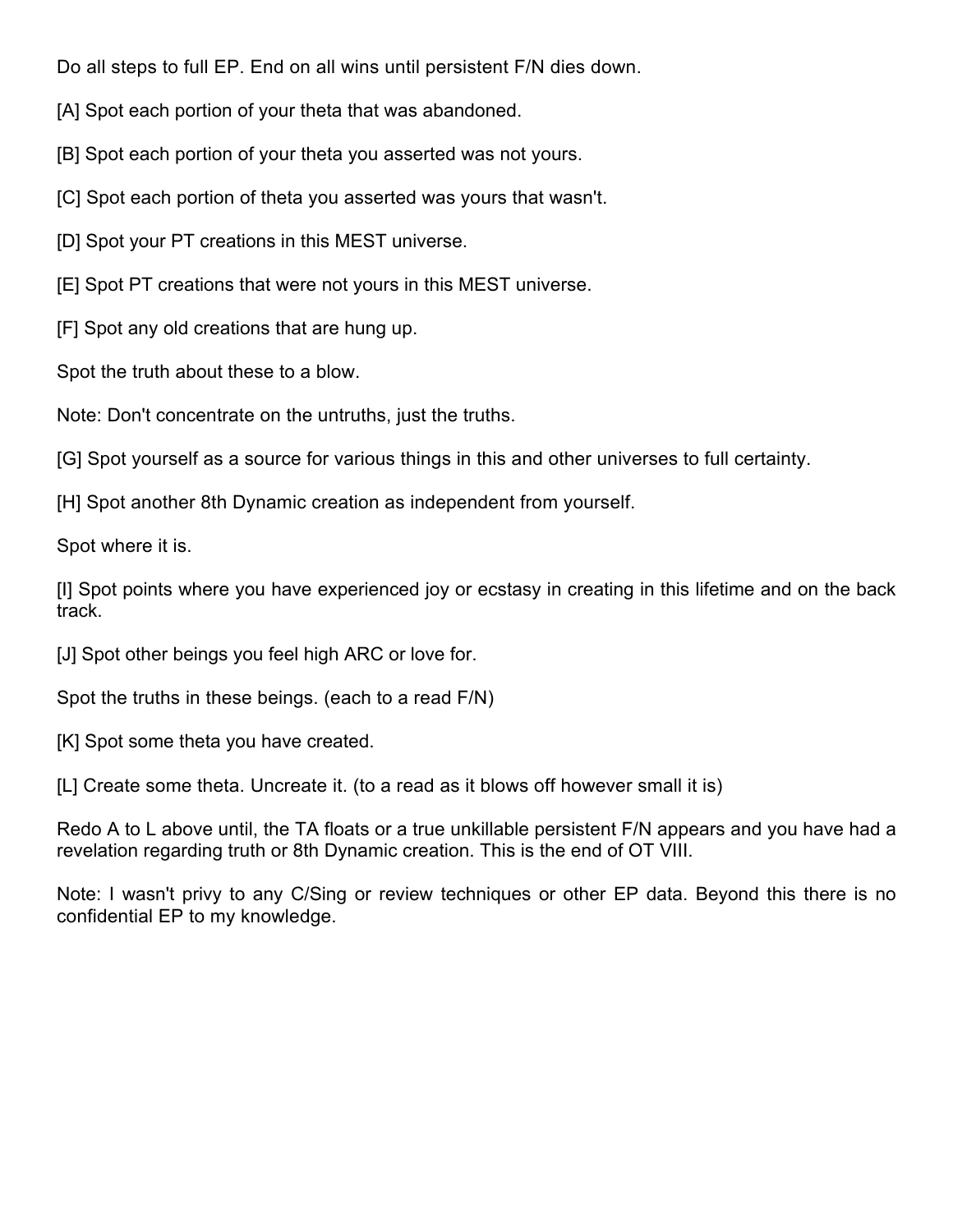#### **ACTIVE FACTORS TO CONSIDER IN THE EVALUATION OF THE "CONFIDENTIAL STUDENT BRIEFING" ORIGINAL 1980 OT-8 DOCUMENT AUTHENTICITY**

1.) The OT 8 "Confidential Student Briefing" document of this story has been verified in the early 1980's through an Episcopal minister in Baltimore with recent high ranking Scientology defectors. The defectors verifying this confidential document did have the requisite security clearances and initiate\staff positions in Scientology to have had access to this document.

Efforts to get these defectors to go public and disclose their identities to others besides the minister have not been successful. Their given reason for verifying the OT 8 document privately but not publicly is fear. It is not hard to understand this fear if you understand Scientology's history of extreme actions against its perceived enemies and that the content of OT 8 constitutes the most secret of secrets and "holy of holies" of this group.

2.) The context of all the previous materials presented in this story. The authenticity of the OT 8 statements should be particularly evaluated in the light of Hubbard's previous statements about the subject matter. OT 8 is ideologically congruent with his earlier secret statements and the deceptions of classical Satanism. The OT 8 concept of the Devil coming to mankind in the guise and reversal of an angel of light is common to biblical prophesy."

3.) The style of OT 8 is very much like Hubbard's style. His defamatory remarks about people's sexual habits are part of a long pattern in his dealings with people he considered his "enemies". The mood of urgency and impending calamity are similar to many of his other writings. The extra terrestrial bodiless wars remind one of the content and tone of OT 3 and his writings in his earlier books like "The History of Man."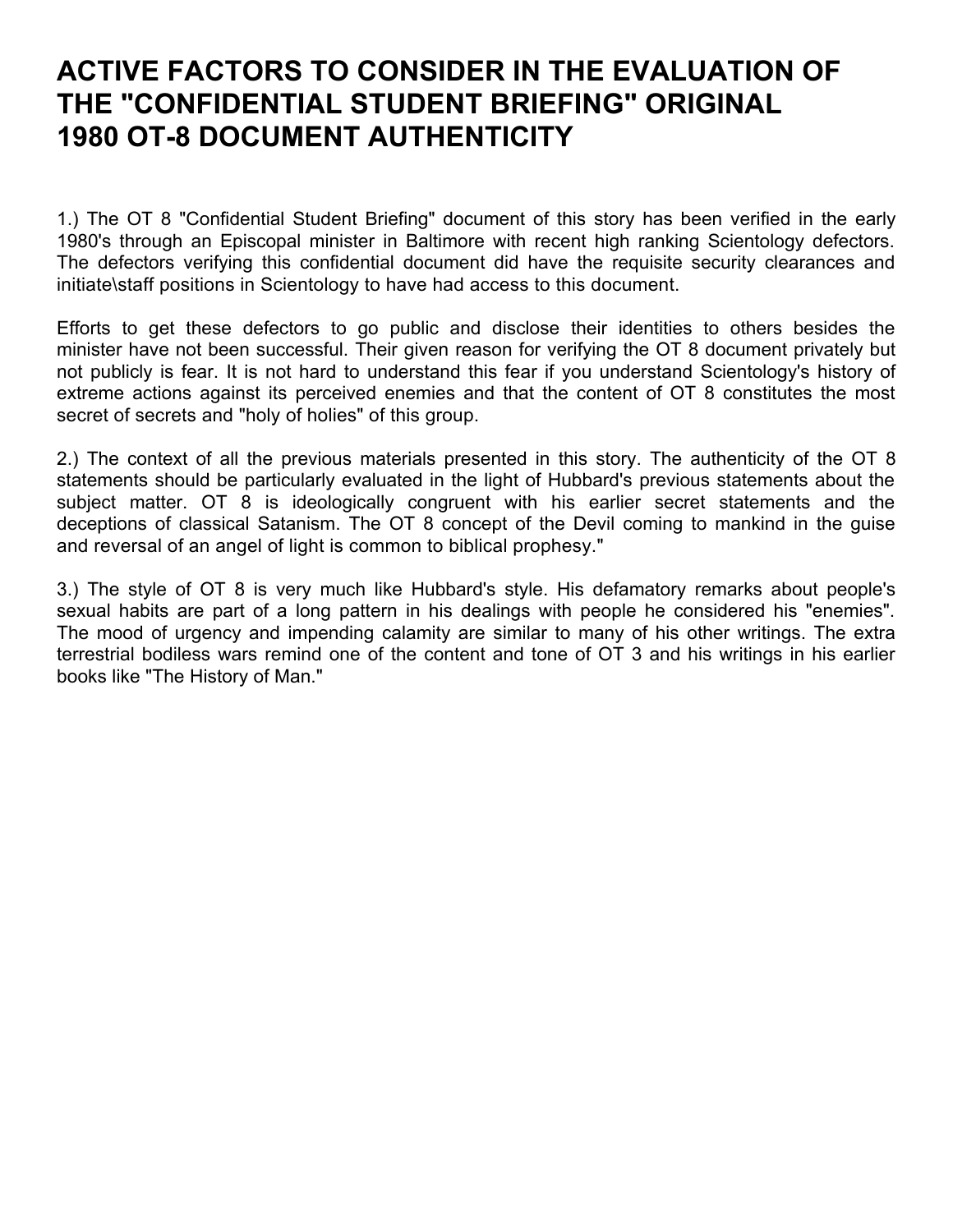#### **COMMENTS FROM FORMER MEMBERS**

"I spent twelve years in Scientology. I progressed to the "secret upper levels" of Scientology which are chiefly involved with the exorcism of demons. I didn't realize when I got into Scientology that I would be involved in demonic and satanic practices when I got onto these upper levels. Nor was it told to me that L. Ron Hubbard, the founder of Scientology, was a practicing Satanist, and that this was his religion, and the "religion" behind Scientology. The facts are carefully concealed from the beginning Scientologist." A former member.

"I believe that Scientology is an evil organization involving among other things Satanism, brainwashing, slave labor, and physical and emotional abuse. I believe that the only moral thing for me to do is to try to expose this situation to the public." A former member.

"As a recovering Scientologist, I must raise an ethical objection to the desire to control the minds of others without their consent. This is the purpose of many Scientology procedures and can be seen either as deliberate "mind control" or as the black magician's contempt of others. Scientology is a curious hybrid of magic and psychology. After all, Hubbard boasted "we can brainwash faster than the Russians - 20 seconds to total amnesia" A former member.

"I did most of his advanced occult initiations, and I was a member for 25 years. We are presently building a worldwide network to make known the actual intentions of Hubbard's organization as they relate to their views on other religions. Scientology is extremely antipathetic to ALL the Major World religions and in many countries they are actively infiltrating unstable governments and seeking to establish Scientology as a new State Religion. We invite clergymen and lay people of all faiths to join us in this project. We recognize Scientology's right to practice its religion, but we feel we have a moral and ethical duty to inform world citizens of its hidden agenda and its extreme antipathy toward religions, especially Christianity." A former member.

In conclusion, it is extremely difficult and dangerous to drag a secret society's practices out into the light of day. Part one of this story has attempted to give the reader the available contextual information that could be relevant to OT 8. In light of all the materials presented so far it is you the reader who will decide the probable level of authenticity of OT 8. Until a brave defector comes forward to break the fear grip this group exerts on its highest level initiate defectors this is the proceeding is the best summary that is possible at this time.

It is interesting to note Scientology's Office of Special Affairs (its intelligence division) has begun flooding the Internet newsgroup called alt.religion.scientology with endorsements from purported religious scholars from various denominations who offered their opinions that Scientology is a religion, and not in conflict with mainstream Christian and non Christian religions. As the testimonials are unsigned and undated, and most of the authors are unheard of, it is difficult, if not impossible, to authenticate these statements. It is doubtful if the religious scholars used in paid for Scientology religious authentication articles have had any exposure to the information of this story.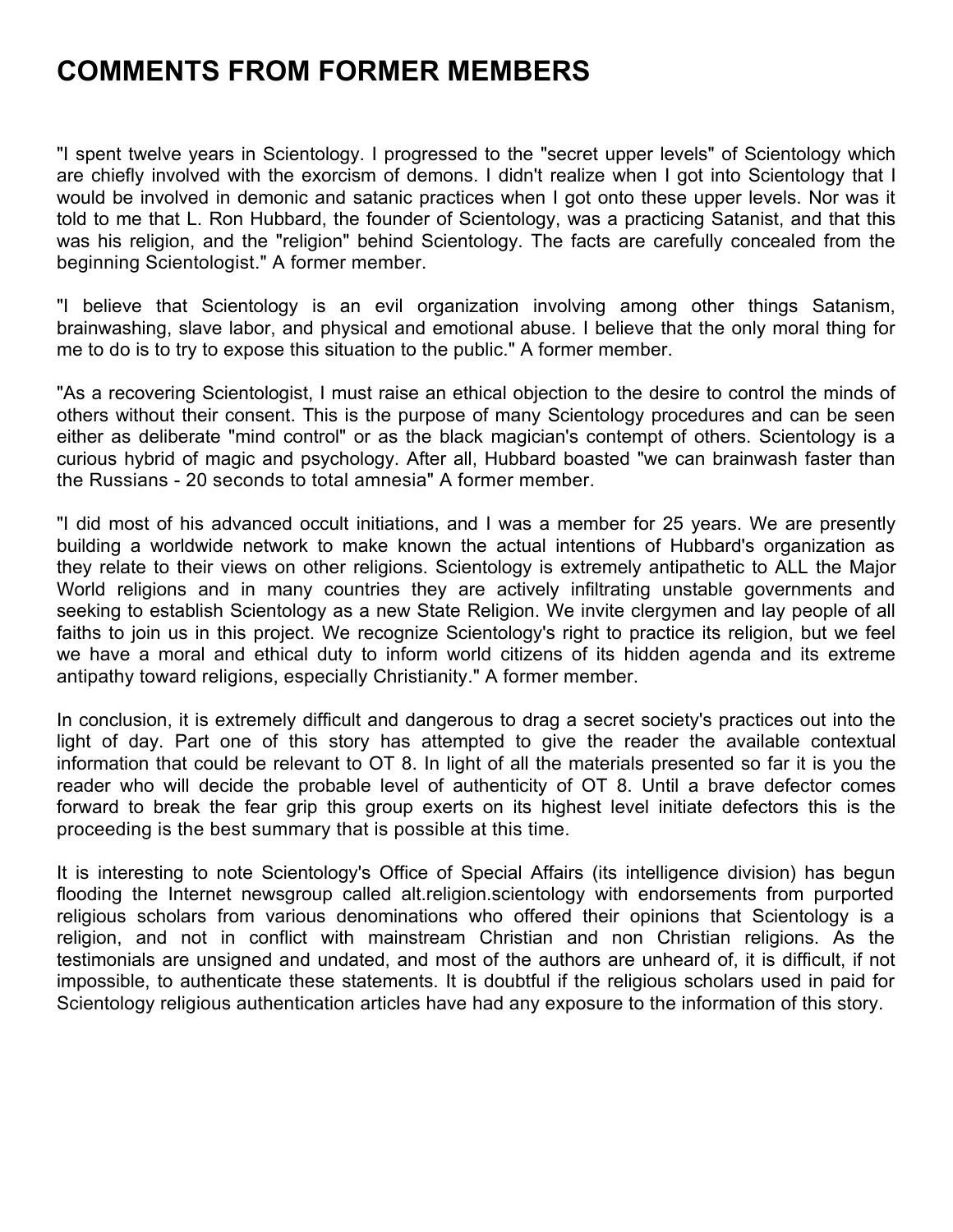# **PART THREE: SUICIDE AND SCIENTOLOGY**

The story of ongoing reports of suicides and other casualties in Scientology has to include the story of F.A.C.T.net. F.A.C.T.net, Inc. (Fight Against Coercive Tactics Network) is a nonaligned, nonprofit, research and educational public service consisting of an electronic lending library, electronic mail service, and electronic news transfer service.

F.A.C.T.net specializes in informing the public about human rights abuses caused by coercive psychological systems, much the same way that Amnesty International informs the public about human rights abuse caused by physical coercion.

Among its libraries on other coercive groups, F.A.C.T.net had created the largest electronic and hard copy library on Scientology in the world (about 1 million pages.) F.A.C.T.net is connected to the Internet. People from all over the world go to the Internet library download numerous documents that Scientology was trying to keep secret and make up their own minds about the real Scientology.

Because of the size and effectiveness of the F.A.C.T.net library and Scientology's history of reprisal there can be little doubt that David Miscavige, Scientology's absolute dictator, has ordered as priority one that the F.A.C.T.net library and preservational archive be destroyed. This could include; among other things, Scientology's "scorched earth" litigation techniques designed to bankrupt the corporation and its directors. This tactic could allow Scientology to "legally" seize and destroy all the "electronic books" in the library. (The previous statement is not unrealistic. Recently Scientology's "scorched earth" litigation tactics [Scientology filed 44 lawsuits] drove the Cult Awareness Network into bankruptcy, and Scientology is now trying to seize all their assets.)

The destruction of F.A.C.T.net also could include covert operations to sabotage the library data base and computers, and the pursuit of ongoing litigation, Black PR campaigns on F.A.C.T.net and its Directors, and attempts to remove F.A.C.T.net's non profit status. So far two former directors of F.A.C.T.net (Gerry Armstrong and John Atack) have been driven off the board and into bankruptcy. The remaining F.A.C.T.net directors: Bob Penny, Lawrence Wollersheim, Arnie Lerma and Jan Merrill, are carrying on the valiant fight with humble resources. However, there is little doubt that eventually F.A.C.T.net, like the many other individuals and organizations who have previously tried to stand up to this multi-billion dollar paramilitary secret society, will be utterly crushed.

There are many reasons the attacks and "copyright" raids on the F.A.C.T.net library and its directors have been so ruthless and unrelenting. The paramount reasons were not the "Fishman Geertz documents" (the documents behind the copyright and F.A.C.T.net raids.) They were already published many times and were part of public court records. The central purposes of the raids and attacks on F.A.C.T.net were to:

A.) gather intelligence on approximately 600 million dollars in worldwide ongoing litigation against Scientology, and to pierce attorney client and work product privileges associated with F.A.C.T.net and that litigation, (F.A.C.T.net has been a research resource for much of this litigation.)

B.) gather intelligence on several government investigations on Scientology, outside the U.S., that are using the F.A.C.T.net library and archive,

C.) gather intelligence to silence the approximately 8,500 Scientology ex members and defectors in F.A.C.T.net's mailing list. Some of these individuals are defectors from Scientology's own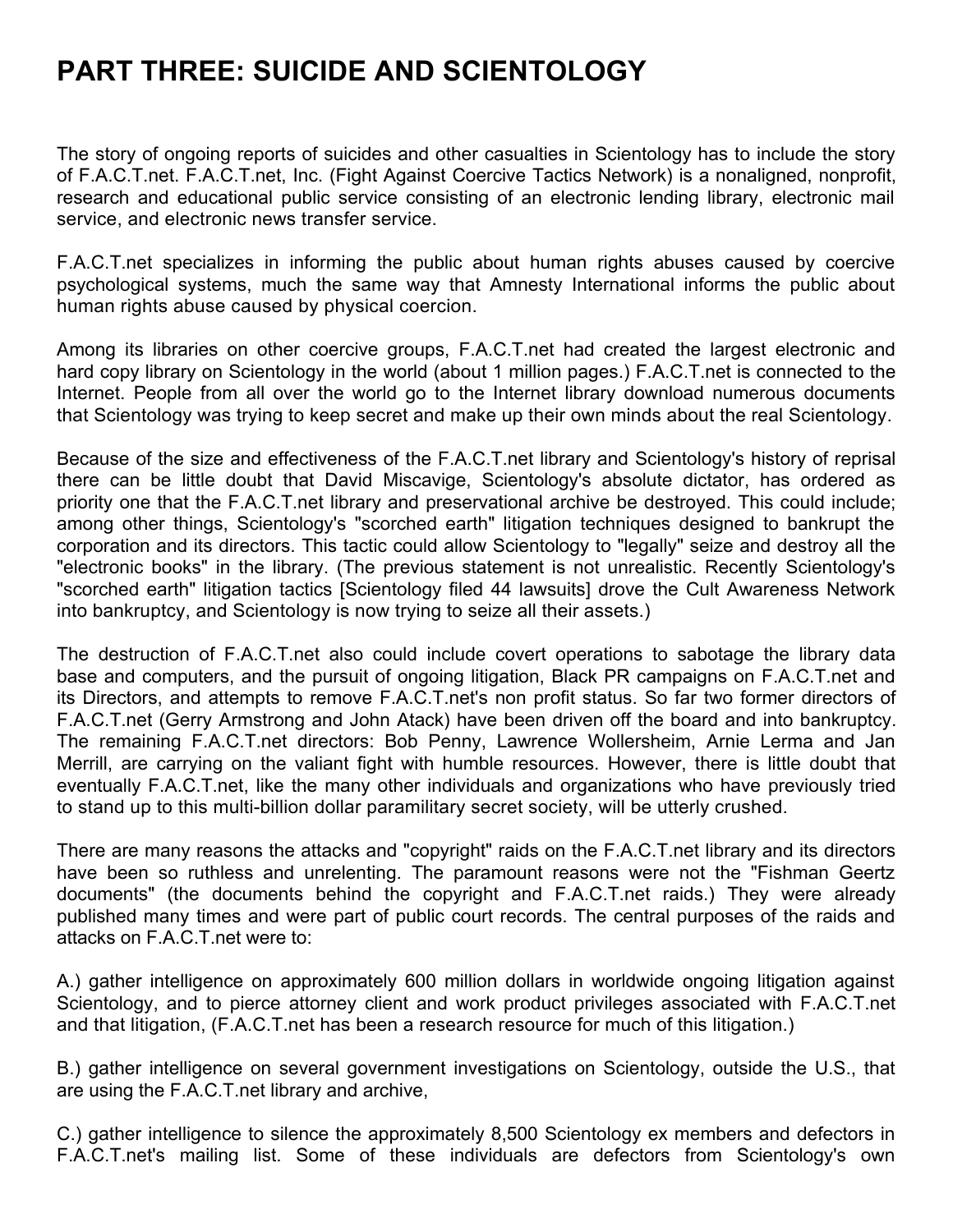intelligence division, and have been helping F.A.C.T.net gather up and verify reports of Scientology's ongoing abuses and illegal activities.

D.) gather intelligence on the approximately 300 reports F.A.C.T.net had accumulated over the last three years on suicides, attempted suicides, and cases of people going psychotic because of Scientology's processes and tactics, (particularly those cases relating to the secret initiations contained in the copyrighted "Fishman Geertz documents."

(F.A.C.T.net spent approximately \$60,000 gathering this suicide material in preparation for a formal request for a U.S. grand jury investigation. Scientology now has, or may be able to seize, all the these reports and data. With its litigation tactics, Scientology has successfully temporarily crushed this grand jury preparation work because all F.A.C.T.net's staff is occupied with surviving this litigation.

F.A.C.T.net, for the last 2 years each December or January, has put out a new report on the secret suicides and casualties in Scientology. It is doubtful that with the crush of ongoing litigation a 1996 update (that would have conceivably added nearly 70 new names to the two previous reports) can be released.

(At the end of this report in appendix 3 the reader will find F.A.C.T.net 1994, and 1995 Scientology suicides and casualty reports. The following is a brief explanation to read before reading the extensive appendix 3 summary.)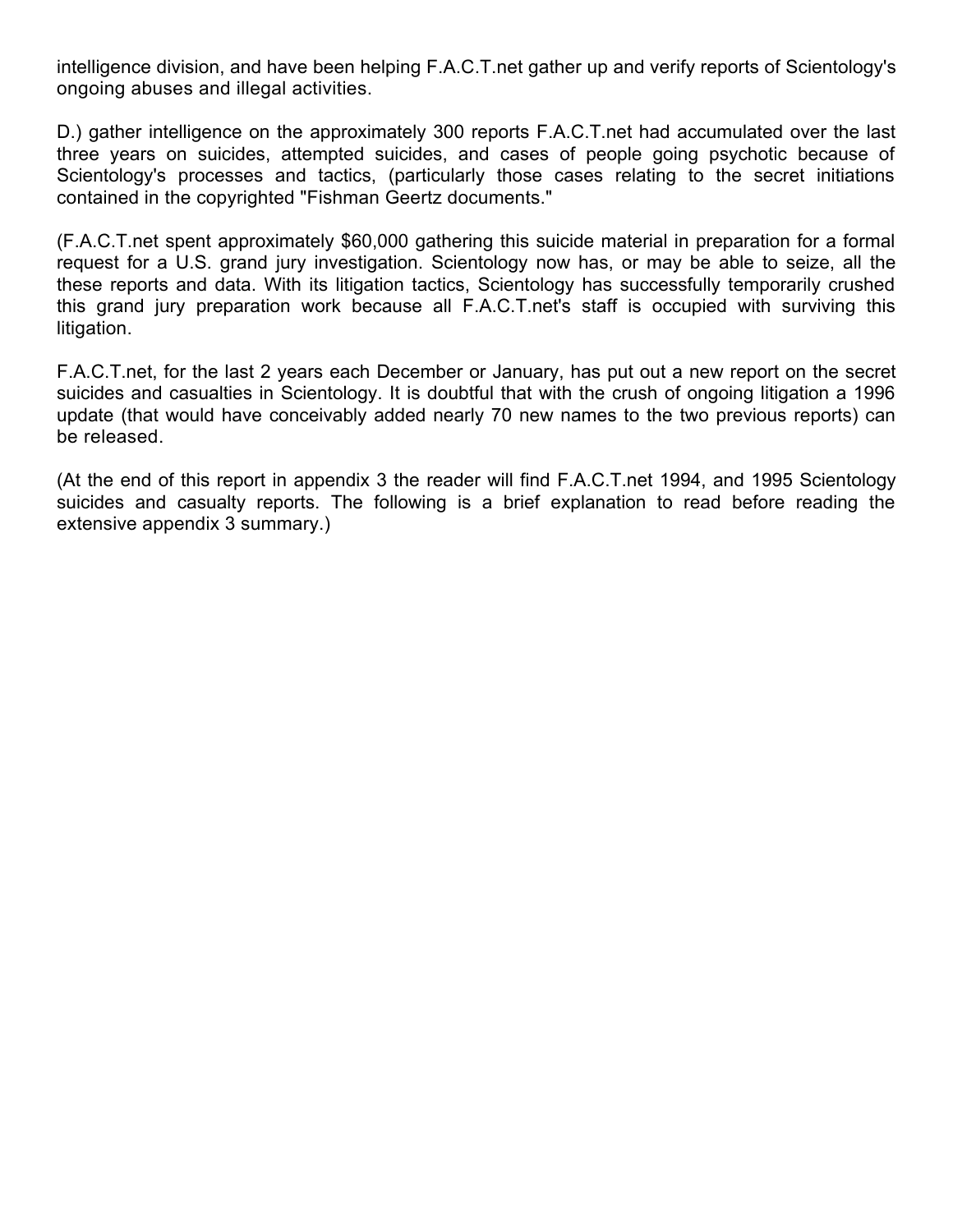#### **THE UNDISCLOSED DANGERS IN SCIENTOLOGY'S INITIATORY TECHNIQUES**

Scientology's control techniques are derived from a collection of sources--some benign, others not. Some of the more benign techniques are plagiarized without recognition from a mish-mash of pop psychology and other psychological and psychiatric schools.

After an individual is hooked by a bait and switch come-on, Scientology uses exercises that covertly put the receiver in hypnotic trance. The purpose of covert trance induction is to increase the subject's suggestibility and to control the subject's resources. These techniques are derived from traditional hypnosis and from cult rituals used to produce fanatical loyalty from the inititation rites of past secret societies.

These coercive control techniques alone could explain the many reports of psychosis and suicide in Scientology, but Hubbard went far beyond traditional techniques. He studied and wrote a book on brainwashing, and secretly boasted that his methods could turn people into "willing slaves." Hubbard combined these new control techniques with the bizarre occult cosmology of his satanic and secret society past, high pressure sales techniques, traditional deception (con man) techniques, and advanced sociological and psychological stress techniques. (For more details on how Scientology uses trance and brainwashing see the Internet report called "Coercive Persuasion and Scientology".)

Hubbard boldly experimented with first generation Russian and Korean brainwashing processes on unknowing members under a cloak of "religion." His innovative experimentation helped produce a second generation of thought reform and mind control techniques. These new methods are considerably more dangerous than their first generation predecessors. While developing what Scientology calls its secret L-12 initiation, Hubbard allegedly said that if the initiators performed this rite incorrectly you might as well build a pine box for the individual receiving it.

These second generation thought reform programs are commonly called "coercive persuasion" in the courts. In United States v. Lee 455 U.S. 252, 257-258 (1982), the California Supreme Court found that "when a person is subjected to coercive persuasion without his knowledge or consent... [he may] develop serious and sometimes irreversible physical and psychiatric disorders, up to and including schizophrenia, self-mutilation, and suicide."

The goal of all coercive persuasion programs is to produce target compliance and control of the target's resources by holding the target at a point of maximum psychological stress, without inducing psychosis. Unfortunately, the second generation coercive programs have increased the chance of error because their targets tend to be less well monitored, and the advanced techniques used to induce stress are more powerful and less predictable in their effects upon individuals.

In coercive persuasion programs, the main attack is done through frequent and intense attempts to cause a person to reevaluate the most central aspects of their experience of self and their prior conduct in NEGATIVE ways. Efforts are designed to destabilize and undermine the subject's basic consciousness, reality awareness, world view, emotional control, and defense mechanisms. These tactics are engineered to induce the individual to reinterpret his or her life history and to adopt a new (often irrational) version of causality.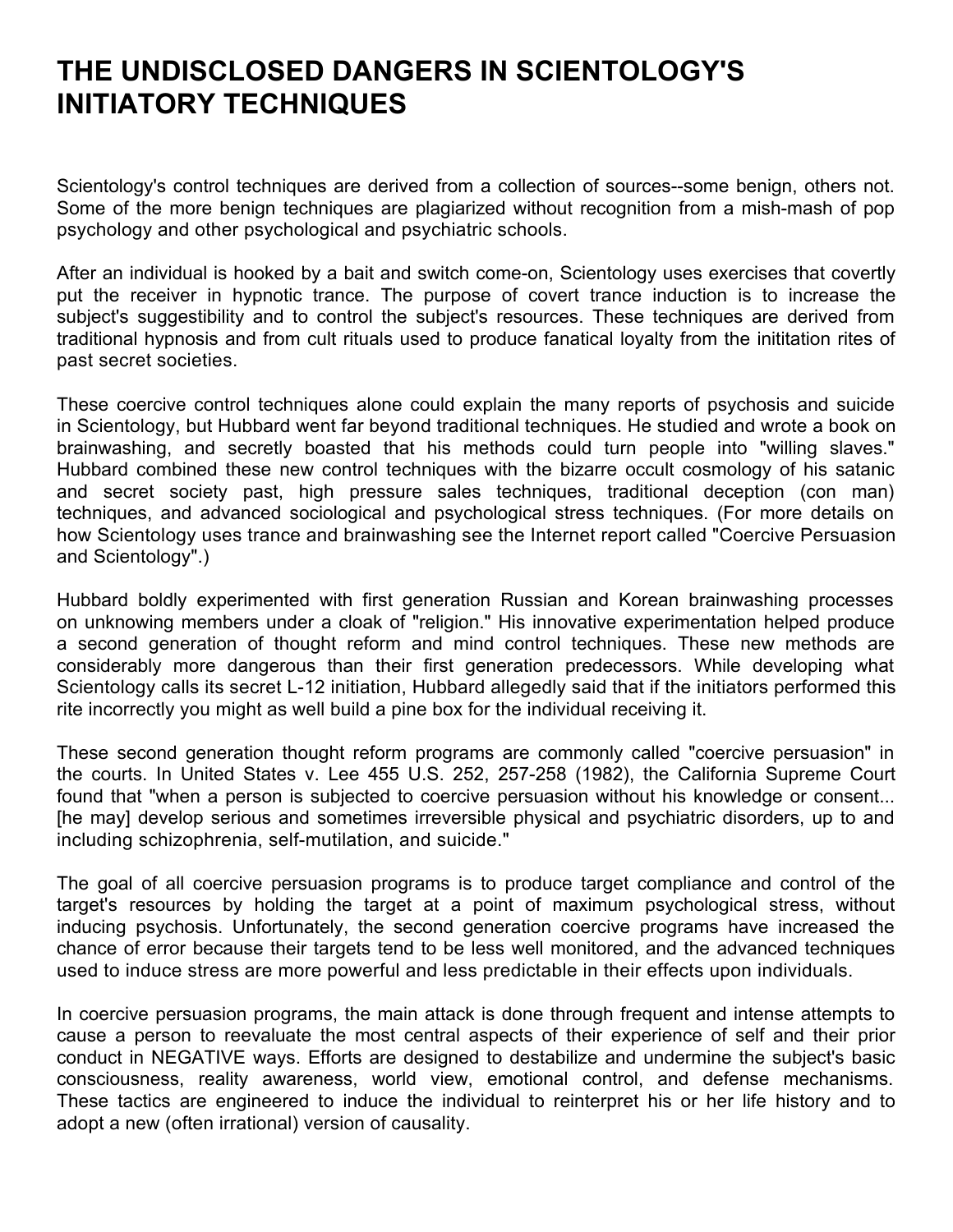On Scientology's secret initiations, the individual is told (while under the suggestibility of hypnotic trance and stress) that he or she is really not one individual but a composite of hundreds, possibly thousands, or even tens of thousands of alien beings (called "body thetans" or "BTs.") These beings are trapped in his or her body as the result of a galactic war that occurred 76 million years ago (OT 3, and OT 5.) Individuals subjected to these initiation techniques are told (while vulnerable) that these alien beings are fighting for control of the individual's body and identity, that these alien beings can make them act insane or become terminally ill, and that only Scientology has the technology to safely "remove" these alien beings from their bodies.

Members spend sometimes hundreds of hours of exposure to these secret levels, talking to their various body parts, trying to get these alien beings out of their bodies. They are repeatedly told that they could go insane and die if they do anything procedurally wrong while trying to remove these other beings.

In these secret initiation levels, to more effectively attack the person's core concepts of self, Hubbard's methods trick the person in trance into believing he is not who he always thought he was. To fragment the individual's personality and integrity on order to facilitate better initiate control, Hubbard induces a hypnotic state of multiple personality similar to an artificial schizophrenia. Many observers report Scientologists switching "personalities" dramatically and abruptly.

It is no wonder people could become psychotic or suicidal when tricked into deeply believing and acting upon this alien being story when their suggestibility is at its highest and their defenses at their lowest.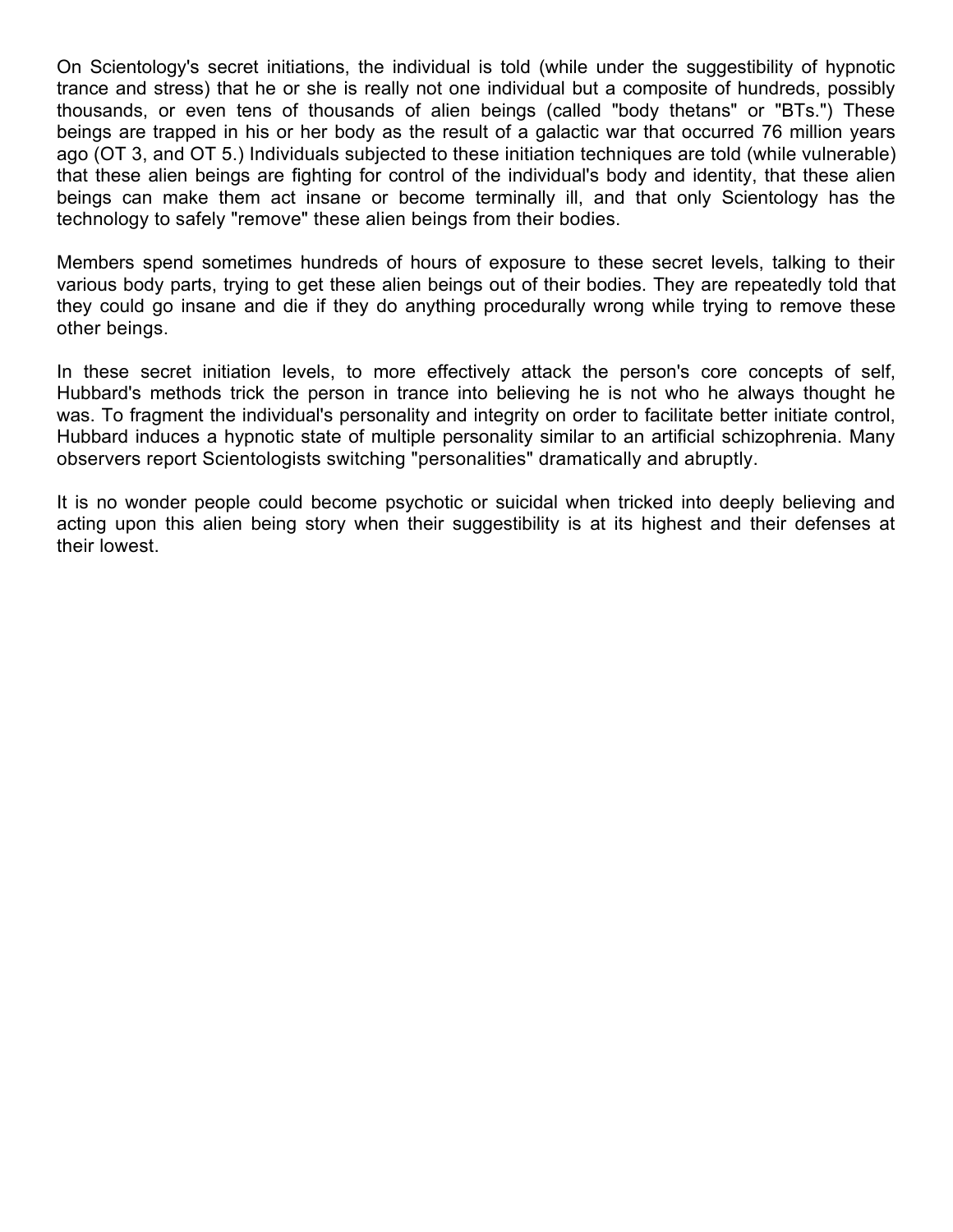# **DEATH, PSYCHOSIS, AND SCIENTOLOGY**

The pattern and similarity of reports electronically summarized in the F.A.C.T.net 1994 and 1995 suicide reports from former members and from tens of thousands of pages of affidavits, books, and articles, and other materials tell a chilling story about this controversial group. It is also a fortuitous miracle that so many of these reports have squeezed through the cracks of Scientology's secrecy structure, intelligence agency procedures, and practice of destroying incriminating documents.

Reports of cover-ups of Scientology members becoming psychotic or suicidal, or committing suicide, while under the influence of Scientology's control are far too numerous to be ignored any longer. (See appendix 3 summary for the list of names and details.)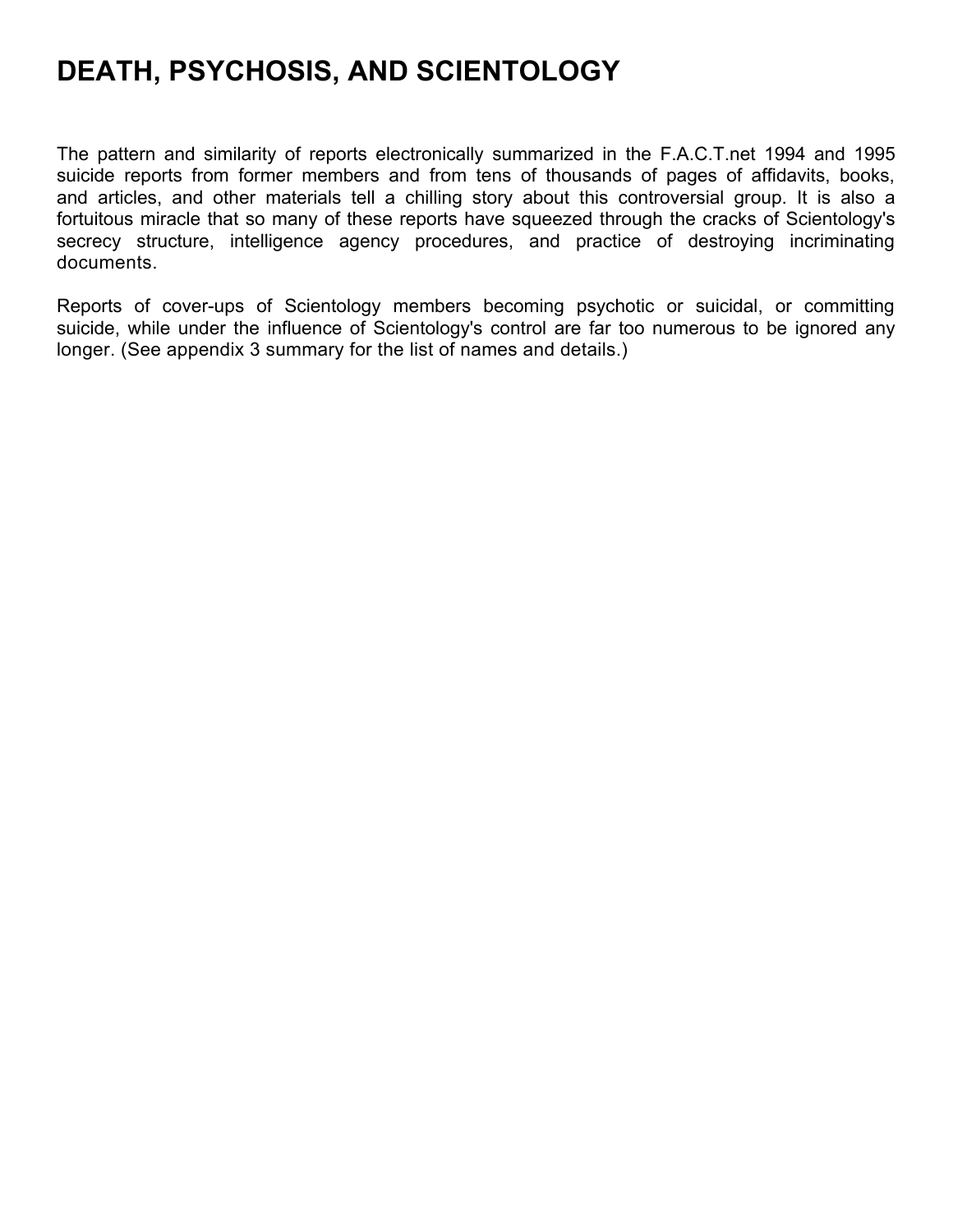## **PART FOUR: THE MORAL OF THE FABLE**

In addition to using vicious tactics to crush anyone who criticizes it, Scientology has brought spiritual, emotional, financial, and physical harm and destruction to untold thousands of former members, their families and their friends and business associates. Even if you are not at all religious, there is strong reason for grave concern.

On a purely secular level Scientology cynically assaults and is attempting to rape our most fundamental constitutional rights of free speech, criticism and free expression of religion of their potency. Scientology perversely twists its privileges and protections as a religion and uses secular business law to pulverize all criticism or ANY attempts to set up Scientology reform churches. (Through any and all secular tactics including copyright or trade secret infringement lawsuits.)

With Scientology's new copyright raiding tactic no home or place is safe from sudden search and seizure that has any information on Scientology which they can claim to be copyrighted. Hitler's Nazi's routinely burned books and searched and seized whatever they wished. Hubbard's Scientology is now twisting the secular copyright and trade secret laws to try to destroy individuals and whole libraries (F.A.C.T.net.)

When you think about the secular threat that Scientology represents keep this in mind. It was Scientology, not the government, that came into the homes of the raid victims and did the searching and seizing, and it was Scientology, not the government, who took possession of the seized evidence to "protect" it until the trials of the raid victims.

Consider the threat to your personal security. Imagine if your worst enemy, ex-employee, ex-partner, or ex-significant other swore out an affidavit declaring you had stolen some of their unpublished copyrighted materials. Now imagine they obtained the same type of copyright seizure warrant that Scientology did. Then imagine YOUR home was entered by your worst enemy and everything, even your most personal belongings, was searched by your worst enemy, not the police!

Imagine anything your worst enemy ordered to be seized was seized and then put into THEIR "protective" custody until your trial. Yes, if you are concerned about unannounced invasion of your home or business you should be deeply concerned about the precedents Scientology is setting in these copyright raids, precedents that WILL SOON BE imitated by other ruthless bullies unless something is done to stop this attack on all of our constitutional rights.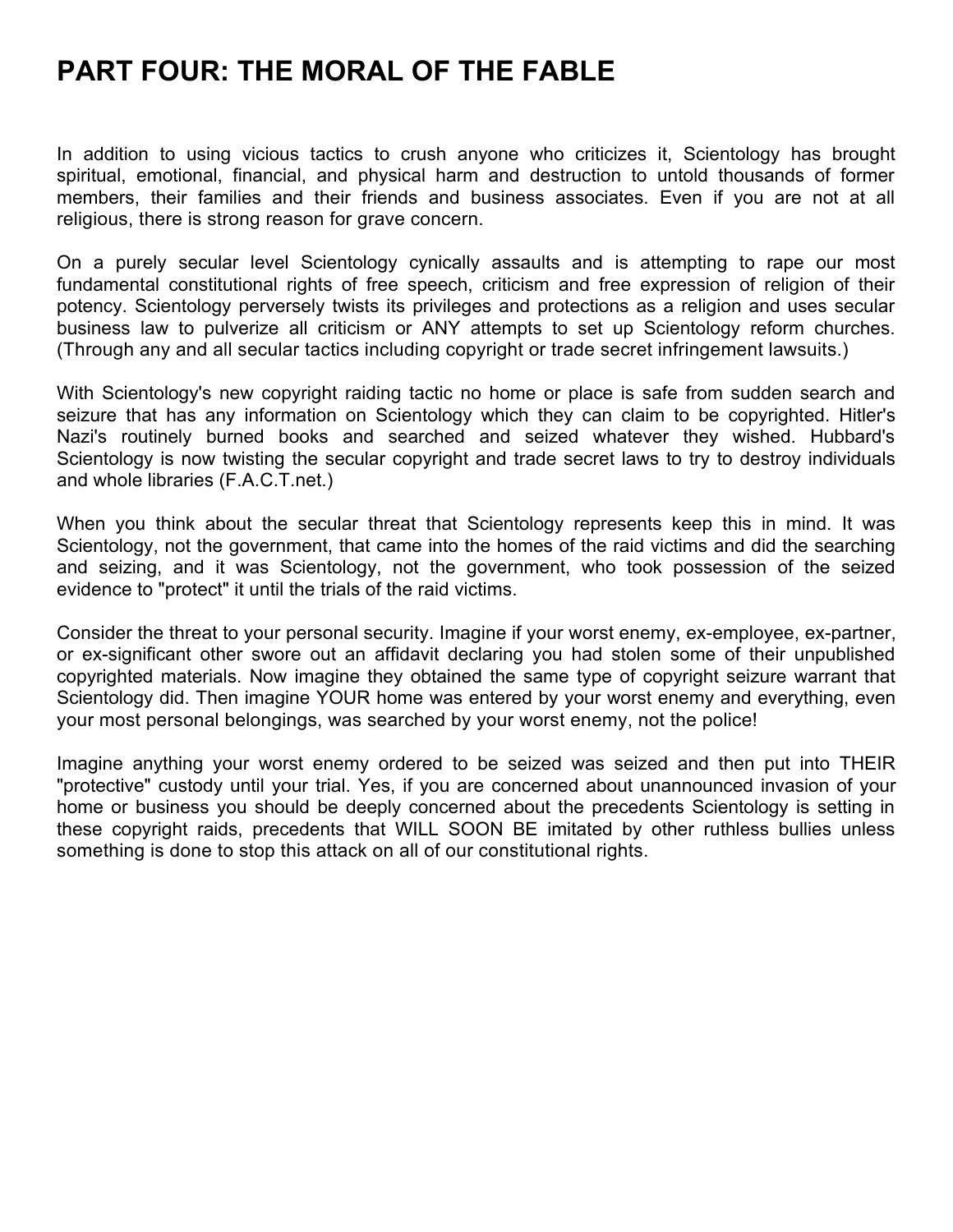### **IF YOU ARE RELIGIOUS, SCIENTOLOGY PRESENTS A WHOLE NEW SET OF CONCERNS.**

Scientology is currently trying to get L. Ron Hubbard's booklet "The Way to Happiness" distributed in and accepted by public schools. Within Scientology "The Way to Happiness" is part of its "sacred scriptures," and its "mental technology." Outside Scientology, the organization calls the booklet "non-religious."

It is completely unjust that Scientology's "sacred scriptures" (The Way to Happiness booklet ) are covertly infiltrated into the public schools as "non-religious," to act as recruiting devices for the anti-Christian Satanic Scientology cult, whereas the scriptures of openly religious Christians are barred from public classrooms.

Through John Travolta's insistence, Scientology is trying to get the story of the OT 3 initiation quickly made into a movie. Word is at Miramax Studios in Hollywood that they will make the film, even though they hate it. The reason is that Travolta's contract with them comes up soon for renewal. They must agree to do this film to avoid loosing all the future films he will do.

The possible reason Travolta now is pushing so hard for the OT 3 initiation story to go public is because it was already made public on the Internet in the Fishman affidavit to millions of people. The only people to whom this document remains secret are the Scientologists who have not paid for and done the OT 3 initiation.

If you believe that Scientology is spiritually evil, or that Hubbard believed himself to be the Antichrist, and that Scientology is the defacto "Brotherhood of the Beast" designated to be the host organization to bring about biblical prophecy concerning the rise of the Antichrist, there are stirring moral questions of how to SPIRITUALLY respond to your individual religious duties to prevent such a "religious" organization from gaining in secular power and progressively achieving its goals of world control.

If you are religious, Scientology presents a spiritual problem and a spiritual battle. It can only be solved spiritually.

Love thy adversary, pray for them, in this context carefully think and slowly deliberate to find your truth on this fable. Peaceful and nonviolent law-respecting education and open dialog are the only tools and answers to the spiritual and social problems presented by Scientology. One simply cannot dis- empower and contain evil or ignorance with anything, but good and education!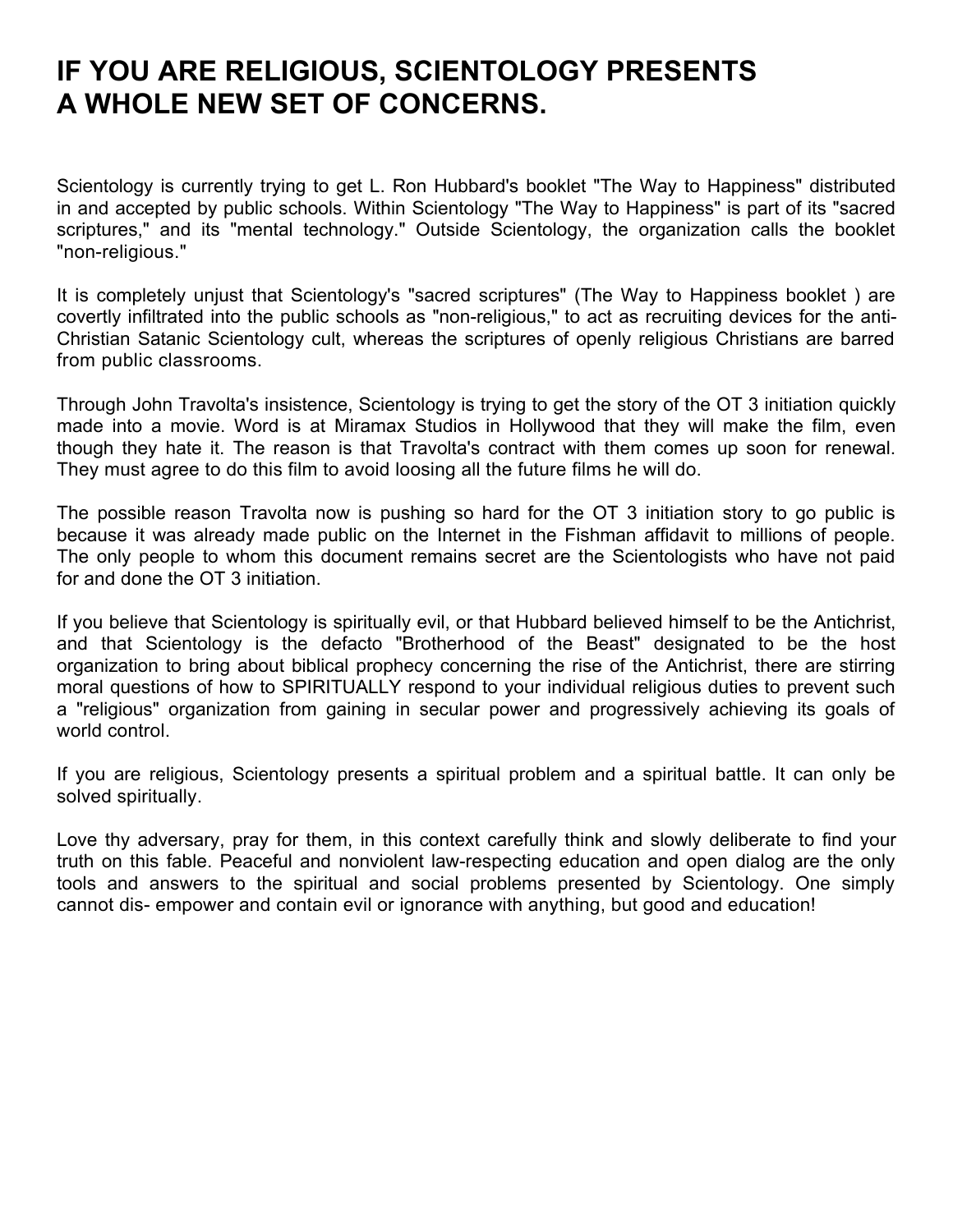### **THINGS NOT TO DO TO PROMOTE EDUCATION AND DIALOG**

WARNING: Scientology may cause you to suffer severely if you take or join "The STAND" against them and you anonymously or non-anonymously try to exercise your free speech or freedom of religion. It is strongly recommended that you ABSOLUTELY DO NOT do any of the following:

Distribute copies via floppy disk duplication, e-mail or foreign language translation of this story to anyone you think should now about it.

Distribute copies of this story to local, national and international magazine, newspaper, TV and radio Talk Show editors for Hollywood stories or religion issues. (If you are a Christian do not send this to any of the above media that deal with Christian concerns.)

Distribute copies of this story to Internet Usenet Newsgroups, Web pages, Fishman affidavit storage sites, or Internet mail list servers that have interest in the areas of Hollywood celebrities, religious issues or Scientology. Distribute copies of this story to the individual known on the Internet as "Scamizdat" who has been able to speak out yet avoid all discovery by Scientology.

Distribute copies of this story to the headquarters of all the world's major religions or religious scholars and researchers.

Distribute copies of this story to politicians and judges around the world. Let Scientology distribute its materials to them unopposed.

Distribute copies of this story to all secular and Christian cult information and assistance organizations around the world.

Distribute copies of this story to the PR people and business managers and peers of every celebrity that continues to promote Scientology. Distribute copies of this story to every advertiser or employer that uses a Scientology celebrity in or to promote any of its products.

Distribute copies of this story to all of the employees neighbors and business associates of the agents of Scientology. Distribute copies of this story to any foundations or trusts these agents may sit on. (The agents of Scientology are its lawyers, accountants, lobbyists, PR firms, and advertising agents. The agents of Scientology have received hundreds of millions of dollars over the last 20 years to protect and expand the goals of Scientology. According to internal Scientology policy by Hubbard, a group or individual always "recruits in its own image.")

Distribute copies of this story to every current and former Scientologist you can contact (or their family, friends, business associates etc.) or to anyone else you think should be involved in the dialog.

Distribute copies of this story at all Scientology events and outside of their organizations and to their neighbors.

Distribute copies of this story to anyone contacted by any of Scientology's front group recruiting organizations.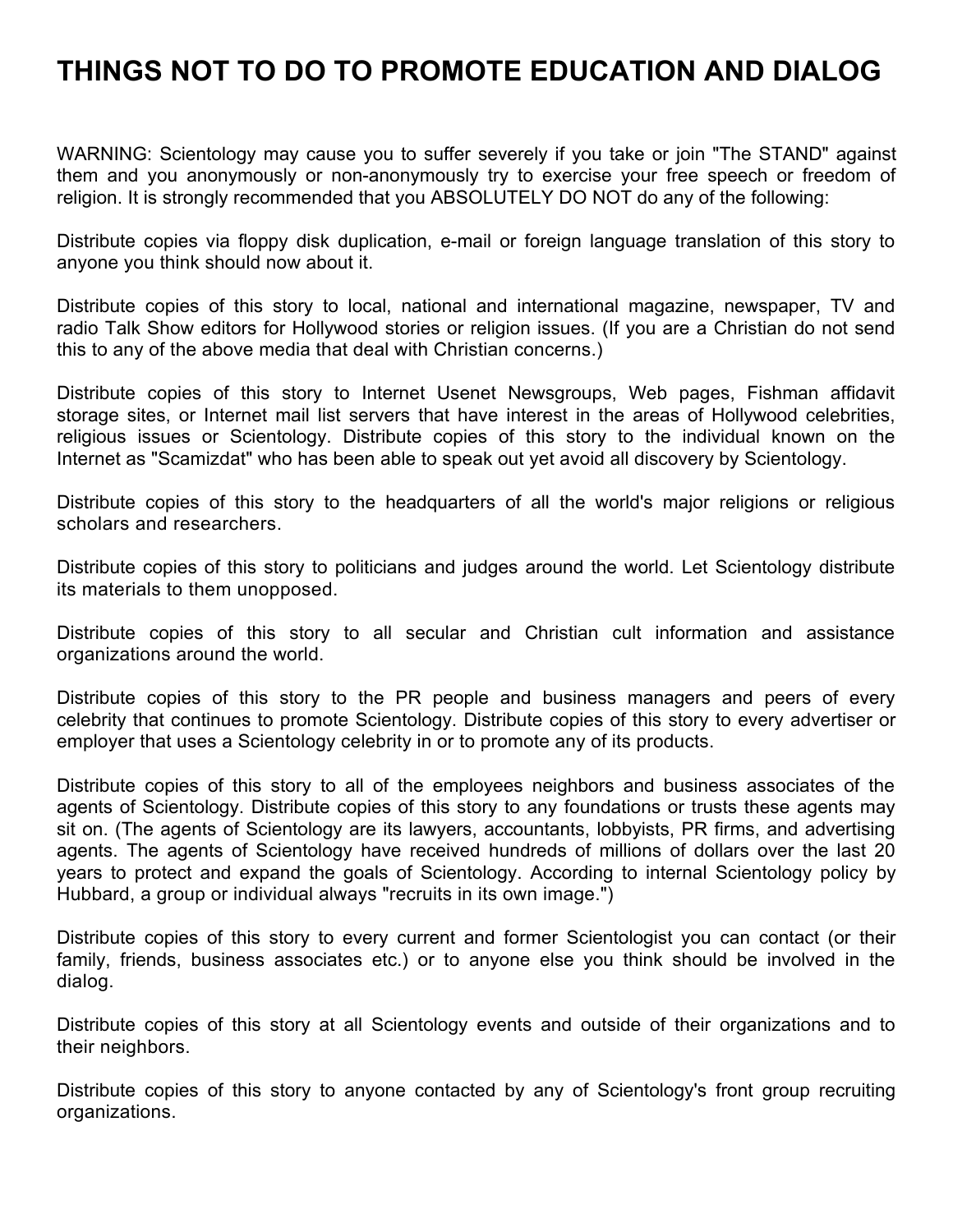### **WHAT TO DO IF SCIENTOLOGY ATTACKS OR SUES YOU**

The New Era Begins: If Scientology attacks or sues you for possessing, discussing or distributing this allegoric story and fable or they attack you for exercising any of your constitutional rights, NEVER just defend! Counter with legitimate law suits against Scientology, but NEVER sue Scientology BY ITSELF.

If you are forced to counter sue Scientology ALWAYS sue and include Scientology's law firms, accounting firms, PR firms, lobbyists, celebrities and any other Scientology agents you can find that can be legitimately included in the suit. Suing Scientology by ITSELF has historically proven to usually be a financially futile action. Scientology changes corporations and moves assets so fast, that if you win you may not ever collect.

If you have included Scientology's agents in your counter suits it is FAR more likely you will collect if you prevail. The reason for this is that Scientology's agents carry huge insurance policies. Their insurance carriers have to pay if you win. Furthermore, if you have a good case, many times the insurance carrier will want to settle the case quickly with you to reduce its losses.

By including Scientology's agents in all future law suits against Scientology you may even be helping Scientology's agents to clean up their business act. Scientology's agents just may stop doing the outrageous, ruthless, and false things they do for the millions of dollars Scientology annually pays out to its agents, but not unless they too are held legally and financially responsible for what they do.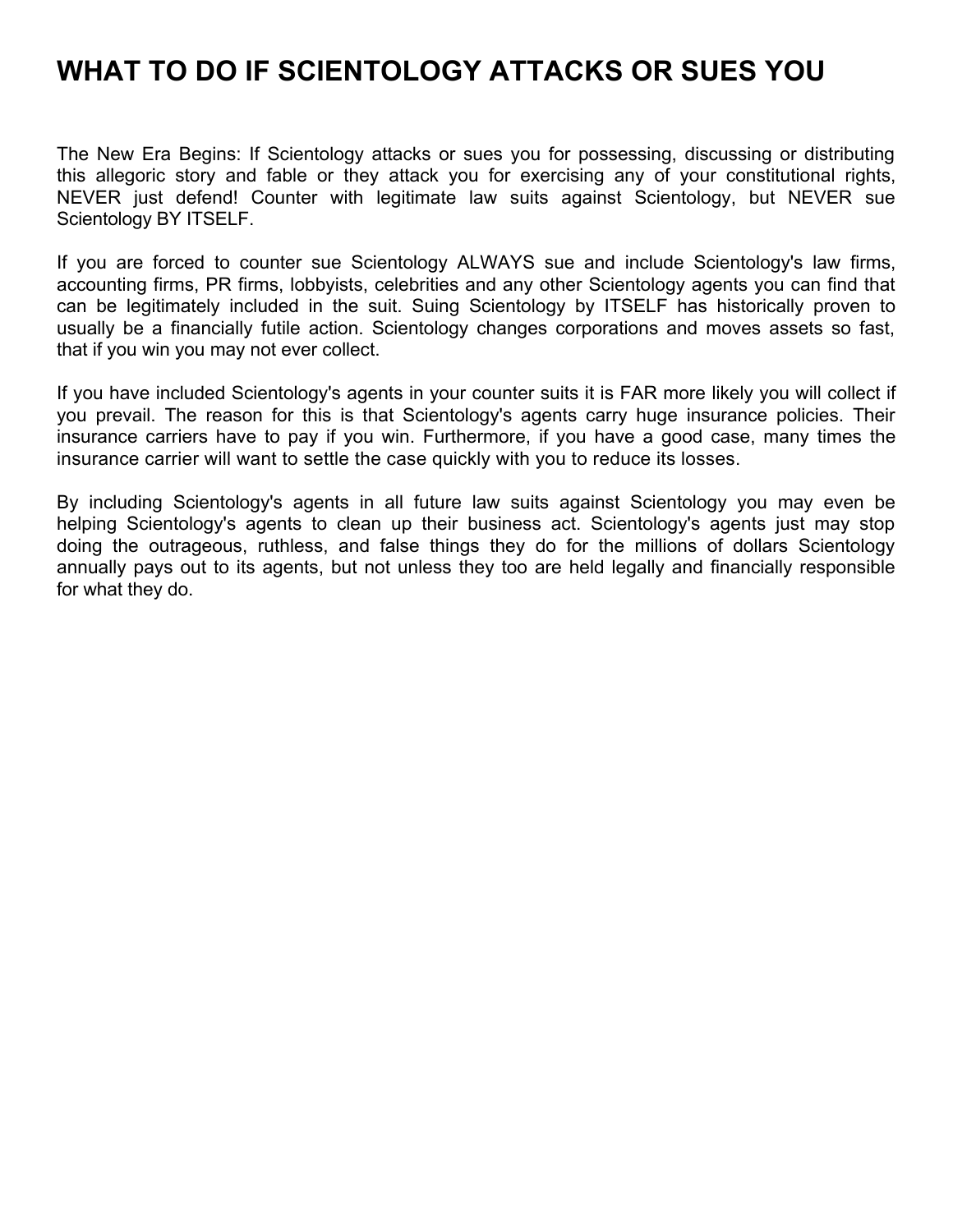# **LAST THOUGHTS BEFORE THE APPENDICES**

Is Scientology the "Church of Evil," the defacto "Brotherhood of the Beast" or "the World's Wickedest Religion"? CAREFULLY consider the parting quotes about Scientology by legal authorities and law enforcement that may help you to deal with these and other questions.

"The government is satisfied that Scientology is socially harmful. It alienates members of families from each other and attributes squalid and disgraceful motives to all who oppose it; its authoritarian principles and practice are a potential menace to the personality and well being of those so deluded as to become followers; above all, its methods can be a serious danger to the health of those who submit to them... There is no power under existing law to prohibit the practice of scientology; but the government has concluded that it is so objectionable that it would be right to take all steps within its power to curb its growth." - Kenneth Robinson, British Minister of Health

"[the court record is] replete with evidence [that Scientology] is nothing in reality but a vast enterprise to extract the maximum amount of money from its adepts by pseudo scientific theories... and to exercise a kind of blackmail against persons who do not wish to continue with their sect.... The organization clearly is schizophrenic and paranoid, and this bizarre combination seems to be a reflection of its founder, L. Ron Hubbard." - Judge Breckenridge, Los Angeles Superior Court

"Scientology is evil; its techniques are evil; its practice is a serious threat to the community, medically, morally, and socially; and its adherents are sadly deluded and often mentally ill... (Scientology is) the world's largest organization of unqualified persons engaged in the practice of dangerous techniques which masquerade as mental therapy." - Justice Anderson, Supreme Court of Victoria, Australia

"In addition to violating and abusing its own members' civil rights, the organization over the years with its "fair game" doctrine1 has harassed and abused those persons not in the church whom it perceives as enemies." - Los Angeles Superior Court Judge Paul Breckenridge, June 1984, in the Gerry Armstrong case.

"Scientology is both immoral and socially obnoxious... it is corrupt sinister and dangerous. It is corrupt because it is based on lies and deceit and has its real objective money and power for Mr. Hubbard... It is sinister because it indulges in infamous practices both to its adherents who do not toe the line unquestioningly and to those who criticize it or oppose it. It is dangerous because it is out to capture people and to indoctrinate and brainwash them so they become the unquestioning captives and tools of the cult, withdrawn from ordinary thought, living, and relationships with others." - Justice Latey, ruling in the High Court of London ruling in B and G Wards,"

"The crime committed by these defendants is of a breath and scope previously unheard of. No building, office, desk, or file was safe from their snooping and prying. No individual or organization was free from their despicable conspiratorial minds. The tools of their trade were miniature transmitters, lock picks, secret codes, forged credentials and any other device they found necessary to carry out their conspiratorial schemes." - U.S. federal prosecutor's memorandum to the judge urging stiff jail sentences for 9 top leaders of Scientology who had pleaded guilty to criminal charges for infiltrating over 100 U.S. government agencies.

"In my opinion the church has one of the most effective intelligence operations in the U.S. rivaling even that of the FBI." - Ted Gunderson, former head of the FBI's Los Angeles office, quoted in TIME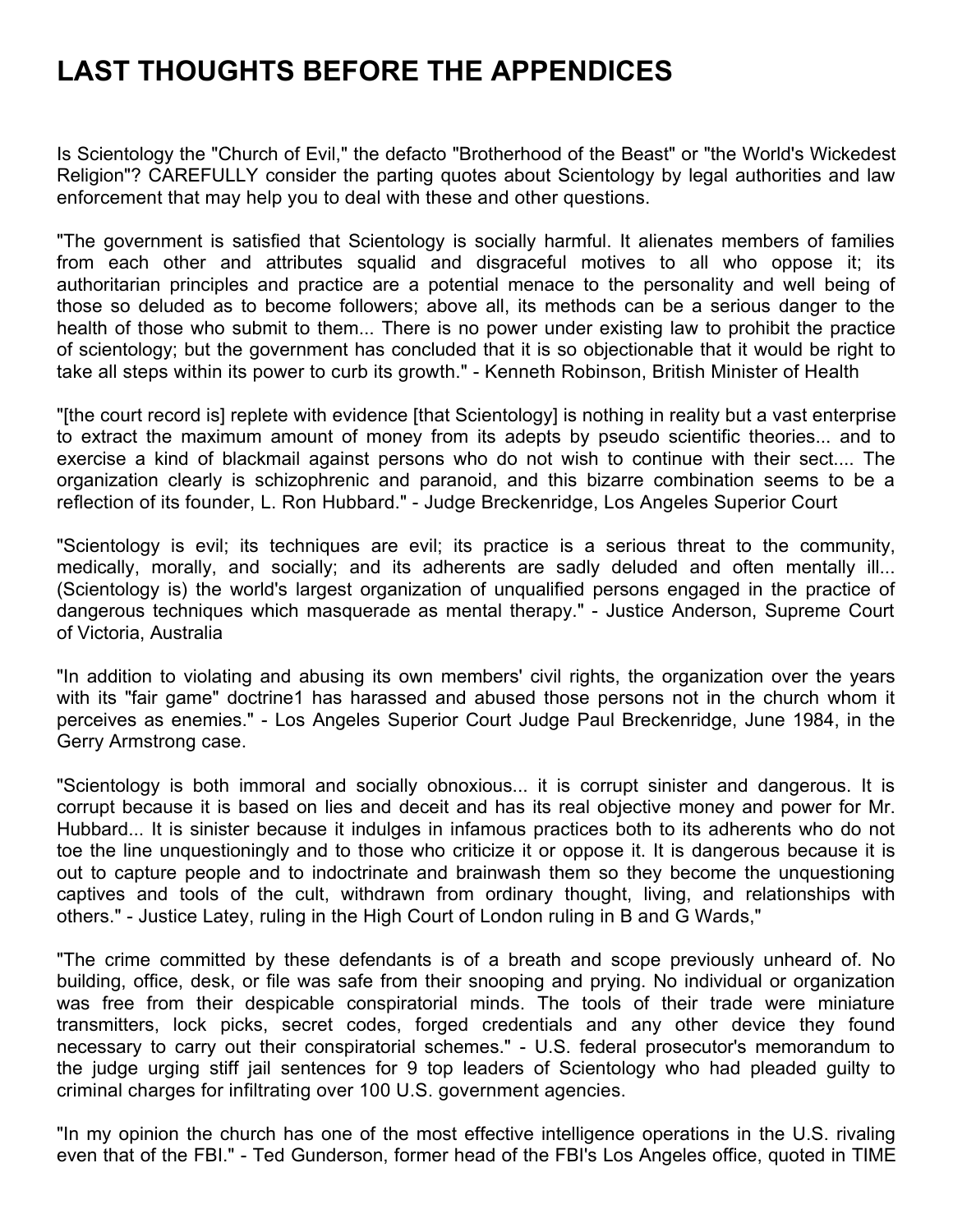May 6, 1991

"Substantial evidence supports the conclusion Scientology leaders made the deliberate decision to ruin Wollersheim economically and possible psychologically.... We do not mean to suggest Scientology's retributive program as described in the evidence of this case represented a full scale modern day "inquisition." Nevertheless there are some parallels in purpose and effect. "Fair game" like the "inquisition" targeted "heretics."

"During trial, Wollersheim's experts testified Scientology's "auditing" and "disconnect" practices constituted `brainwashing' and `thought reform' akin to what the Chinese and North Koreans practiced on American prisoners of war.

"A religious practice which takes place in the context of this level of coercion2 has less religious value than one the recipient engages in voluntarily. Even more significantly, it poses a greater threat to society to have coerced religious practices inflicted on its citizens.

"Church practices conducted in a coercive environment are not qualified to be voluntary religious practices entitled to first amendment religious freedom guarantees....We hold that the state has a compelling interest in allowing its citizens to recover for serious emotional injuries they suffer through religious practices they are coerced into accepting.

"Such conduct is too outrageous to be protected under the constitution and too unworthy to be privileged under the law of torts." - California appellate court, 2nd district, 7th division, Wollersheim v. Church of Scientology of California, Civ. No. B023193 Cal. Super. (1986)

"Evidentiary fact: The Church of Scientology is currently engaged in a nationwide conspiracy to impede and obstruct municipal, state and federal taxing authorities, by adopting a religious and charitable guise to avoid payment of taxes.

"Scientology's internal policies state: "They (the public) want ministers. We will show them what ministers look like" (Vol. 1 p.41). "Churches are looked upon as reform groups. Therefore, we must act like a reform group" (Vol.1 p.196).

"Scientology has nothing to do with religion. The Church did not adopt the religious guise until it was necessary to seek First Amendment protection (Vol.4 p.405).

"Scientology uses a religious image checklist designed to falsely portray a religious image to mislead officials (Vol. 2 p.238,239).

"Church policy instructs members to lie to inquiring officials (Vol.1 p.226,227)." - Commissioners of the City of Clearwater, Florida, public hearings, May 5-10, 1982

" ...the teaching of Scientology and the practice of Scientology will result in the commission of many offenses and may well result in the commission of many others." - Supreme Court of Victoria, Australia, Justice Brookings, 1982

"You can be merciless whenever your will is crossed and you have the right to be merciless."3 - L. Ron Hubbard, the founder of Scientology. Documentary evidence in the Armstrong case...

A final suggestion for when reviewing the materials listed in the appendices: Get a copy of the movies or books "Wild Palms" and "The Stand." "The Stand" is by Stephen King.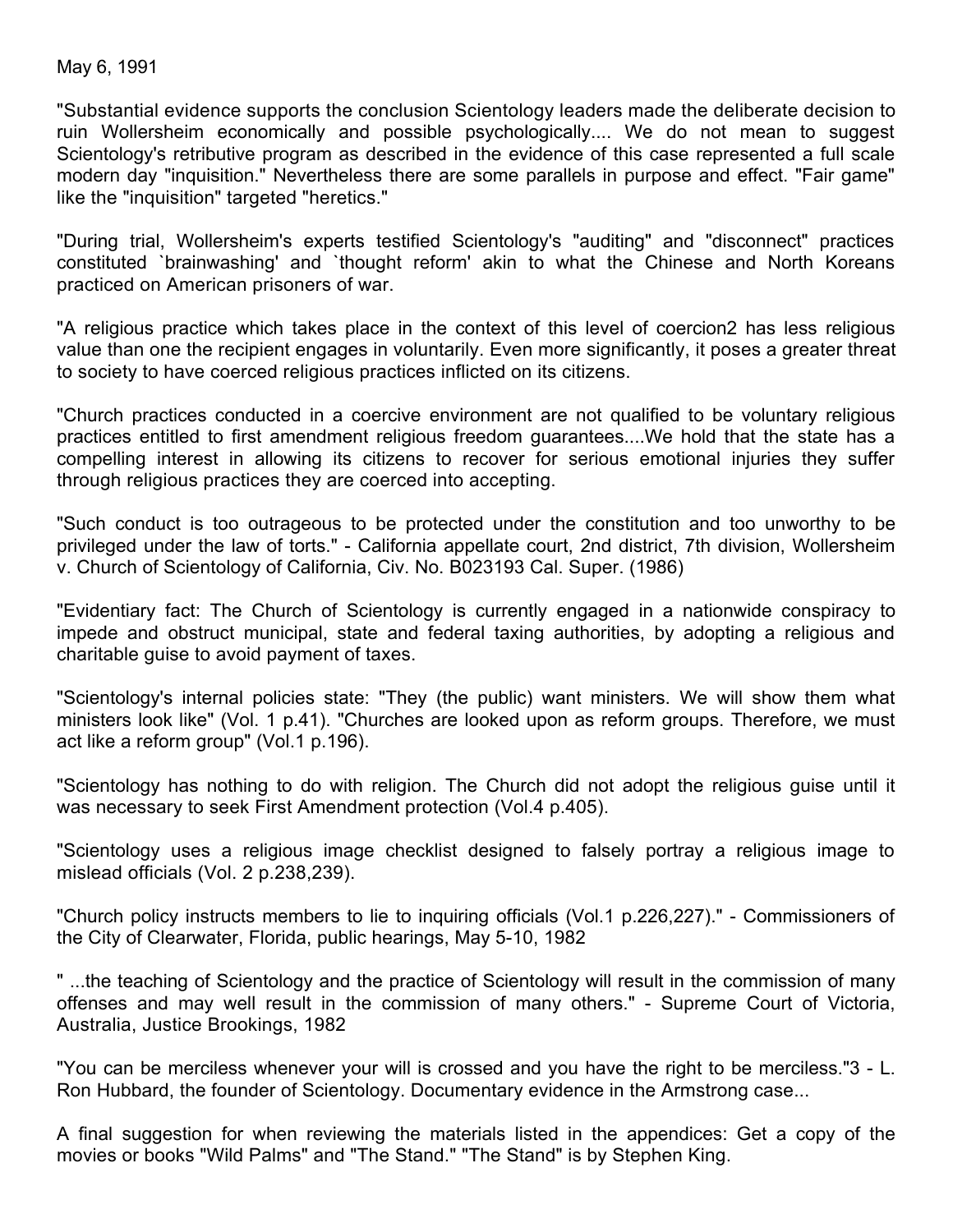The are many strange and striking similarities between the events and names of "The Stand" and what is currently going on with Scientology and its adversaries on and off the Internet. "Wild Palms" with Jim Belushi is interesting because it appears to have been made about other layers of the Scientology multiple personality. (The uniforms in Wild Palms are almost exact duplicates of the Scientology Sea Organization uniforms; the child leader in Wild Palms may represent Scientology's current "child" leader David Miscavige.)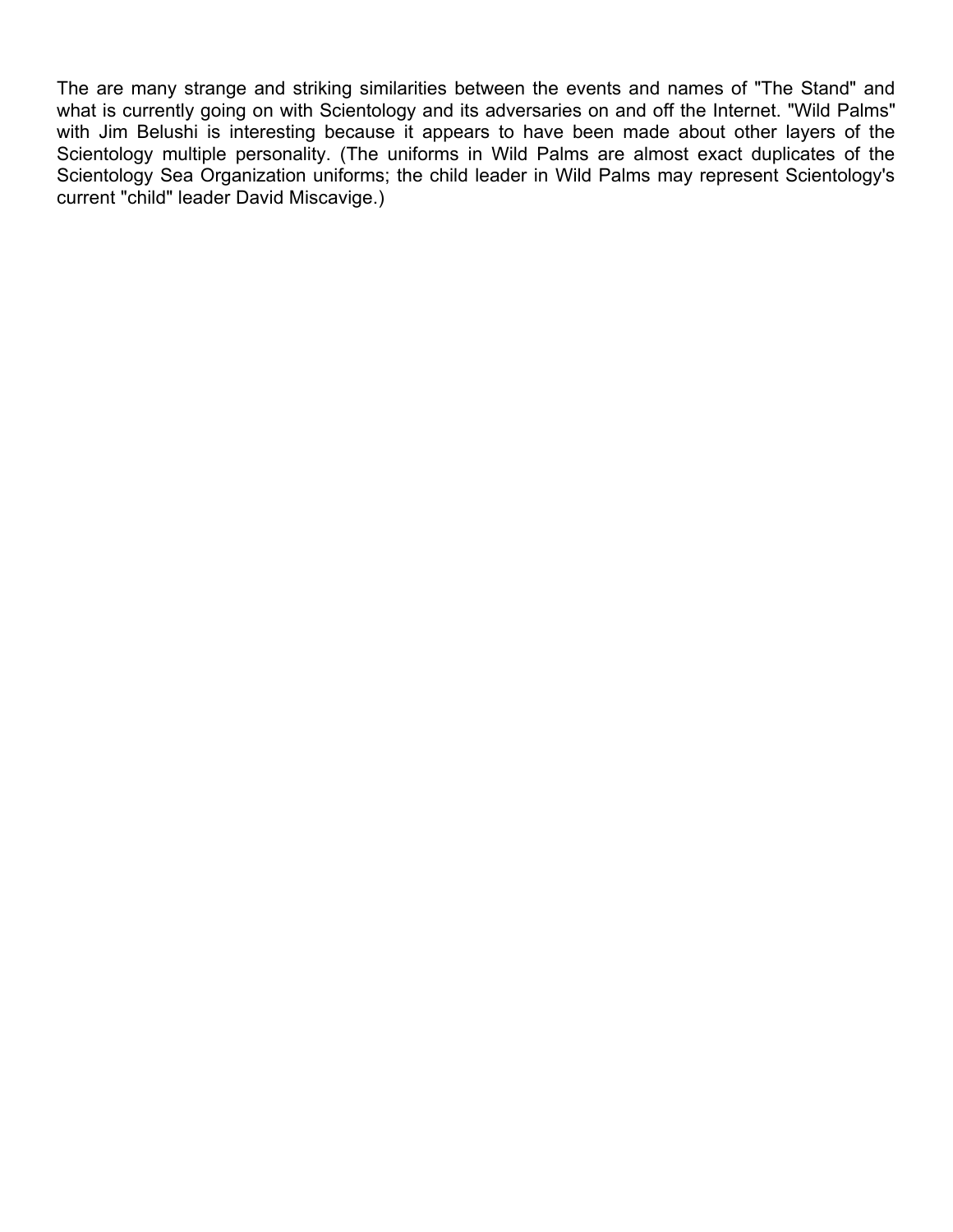# **TECHNICAL NOTES:**

1.) If this came to you anonymously by mail, help protect the identity of the person who sent it to you by destroying the original disk, envelope and any comment or instructions that may have been included.

2.) If it came to you any other way, do everything you can to protect the details and method of how this story was transferred to you and who transferred it. (No one can be punished because they can't remember something or no longer have relevant records.)

3.) This allegorical story is NOT copyrighted.

4.) If you decide to share this story with someone else, feel free to add your own comments and opinions anonymously or non-anonymously in the following comments section.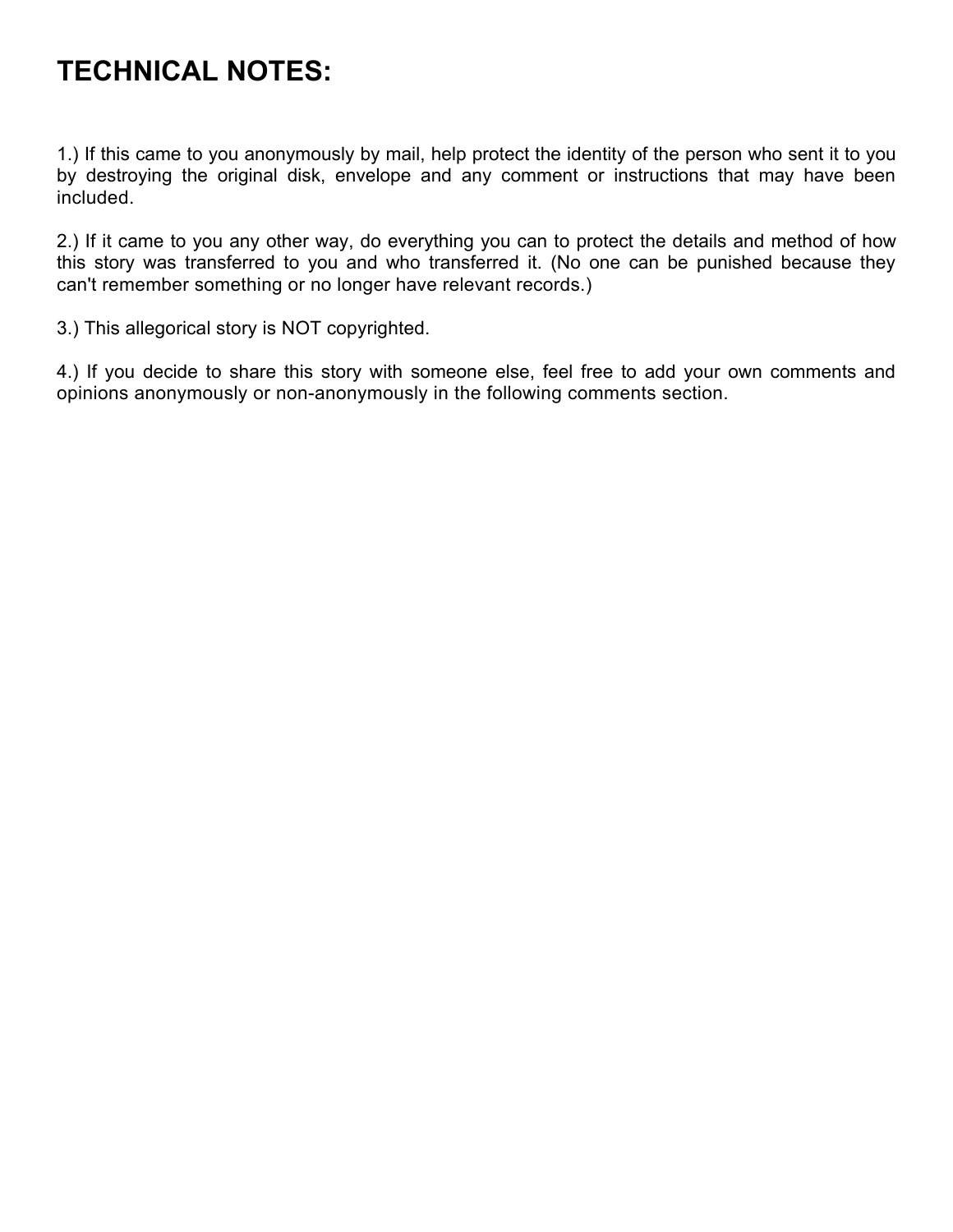### **READER COMMENTS ON "THE FABLE":**

When a document is written anonymously, the credibility of the document is immediately called into question. While this is normally true, there are circumstances and expectations where anonymity is the only way to bring new information to the public.

The circumstances that give anonymous voices legitimacy are those when criticism is severely punished and free speech is repeatedly crushed. Part of these circumstances include a real and pressing danger to the society that must be disclosed in order to avoid a probable calamity or to stop an ongoing severe abuse.

These special circumstances apply completely to this document. The organization being criticized has a forty year history of SEVERELY crushing and punishing critics.

My opinion is that you will find this fable is not at all. I think by the time you finish reading and verifying the Internet and non-Internet research references you will agree that there was no other way to write this but anonymously. Moe S., U.K.

This is the most amazing story I have ever read about Scientology and, I have read a lot of them. B.D.

Enjoy this riveting reading and don't forget to add your own comments and keep the distribution efforts going. G.H., Germany

I made 50 disk copies of this fable and have sent them out. I would have made 1,000 copies if I had the money. K.S.

I had only been in Scientology for 9 months, but after I read this and then reviewed some of the mentioned Internet sites on Scientology I have decided to leave the organization and secretly get this "fable" to other current members. If only I had known about this 9 months ago I would have saved myself a lot of anguish as a Christian as well as money. Anonymous

Great fable! It needs to be translated and distributed wherever Scientology operates. I'll do my part. R.G.

I was a member of Scientology for almost 20 years. I am no longer a member. This is nothing more than pure fiction and a sicko smear campaign. Scientology is a legitimate religion recognized by the IRS. Scientology's lawyers and investigators will track down and punish whoever wrote this piece of garbage and whoever is foolish enough to think they won't be caught and punished for distributing it. Los Angeles

I am so terrified of Scientology's threats and Nazi tactics I am "shuddering into silence" --- Yeah right! The friends of Scamizdat.

Some friends and I got a taped copy of Wild Palms. I am surprised Scientology didn't sue the producers for portraying the young David Miscavige as the cult's leader right down to his Sea Org para-military uniform. I'll help get "The Fable" distributed.

Keeping in mind this same theme, did anyone see the Stephen King movie, "The Stand?" After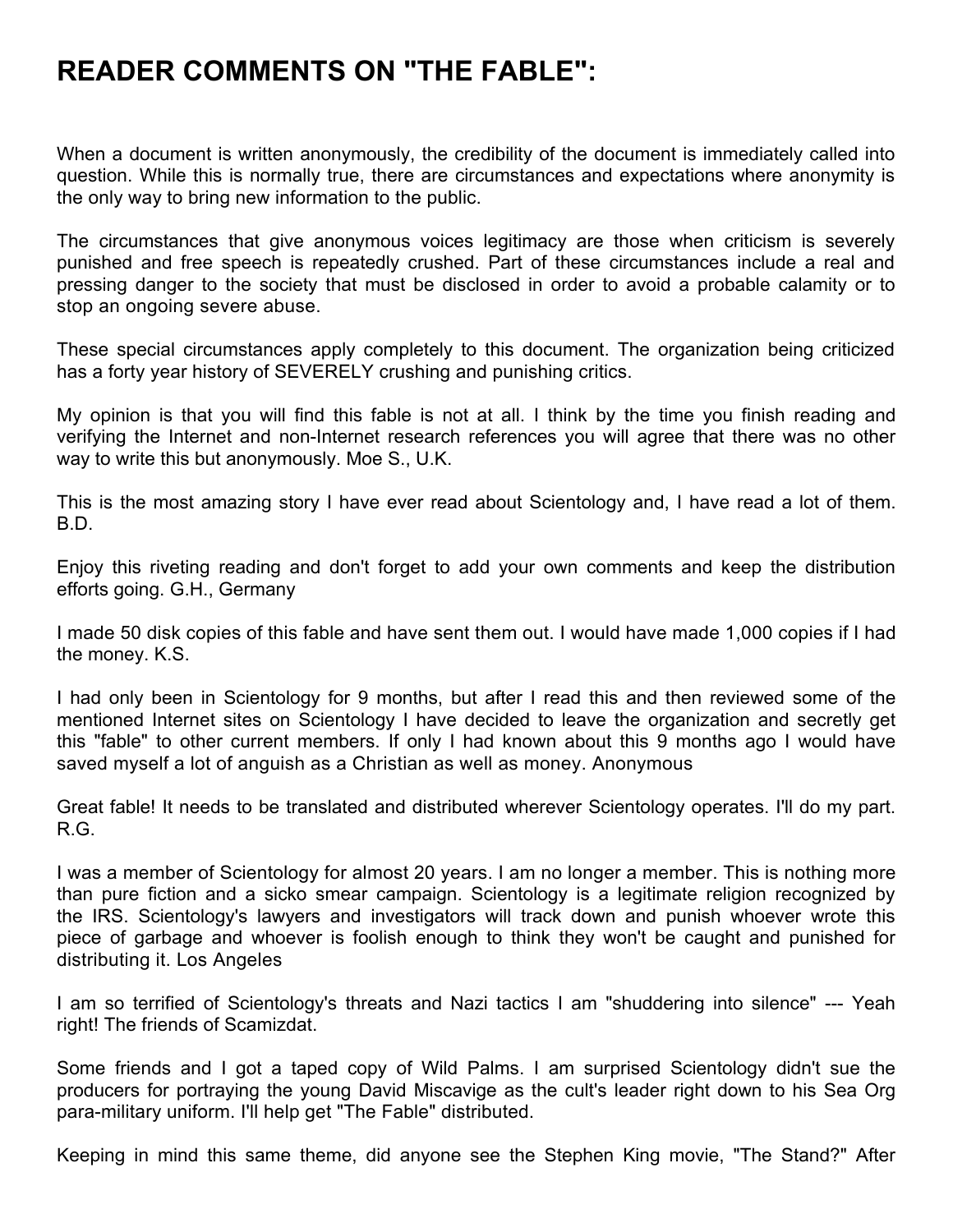reading "The Fable", I know why Stephen King named the devil "Flagg." Myra N., AZ.

Scientology is using the current copyright raids on Dennis Erlich, Arnie Lerma, F.A.C.T.net, Karin Spaink, xs4all and the web pages in the Netherlands to enforce censorship, to crush free speech and to crush all criticism. It's as simple as that.

When libraries, researchers and former members cannot possess and discuss information on an organization calling itself a legitimate religion then something is horribly wrong. I am so fed up with this group and its actions that I added a new appendix (four) to this wonderful fable from documents I have collected from around the Internet and from other sources on Scientology's history of attacking those who speak out of possess information it does not want them to have.

Of course all this information is fictional too! G.B.B.

I am going to make sure "The Fable" is being sent to Stephen King and other Hollywood writers. The story of this "Brotherhood of the Beast" is King's "The Stand II." Angie.

I agree this should be made into a book A.S.A.P! The Rainman's Nemesis

You don't have to research, think or pray very long to know Scientology is something that must be stopped from growing. I'll make sure my connections in the media and local churches get copies. If everyone who gets this does 10 e-mail transfers and sends out 10 disks to people not on the net, it won't take long to get 1 million copies of the fable distributed. That should slow down this dangerous organization. M.S.

M.S. has a great idea! Let's make it into an Internet-wide protest against Scientology. Scientology is trying to crush free speech on the net and silence critics through intimidation and other harassment.

Scientology is trying to crush discussion about everything the fable reveals. Nothing is more suiting than to get a million copies of this incredible story transferred on and off the net. I'll bet that the target of one million Fable transfers can be reached so fast that, just the story of this new Internet protest and the power of the net will become a story unto itself.

LET THE ONE MILLION FABLE TRANSFERS BEGIN  $\mathbb{II}$   $\sim$  a friend of those who have been raided and hurt by Scientology.

Scientology hasn't stopped its tactics. I heard they got an injunction against Grady Ward. My vote is we do the ONE MILLION FABLE TRANSFER PROTEST as fast as possible and see if that slows their bullshit down. Mr. 100 Transfers

Scientology's front group of the National Council of Churches will be derailed by copies of the Fable which I will get to the member churches of the Council. They have no idea they are fronting for a Satanic church. Another supporter of the One Million Fable Transfer Protest.

Why stop at a million? We shouldn't stop transferring and translating the Fable until Scientology stops all actions to crush criticism. Another supporter.

I think the important thing about One Million Fable Transfers is to do it faster than ever imagined possible. That's the power of the protest. If this could happen in 30-90 days it might even topple the leader of Scientology for ordering such stupid harassment of Internet users and service providers.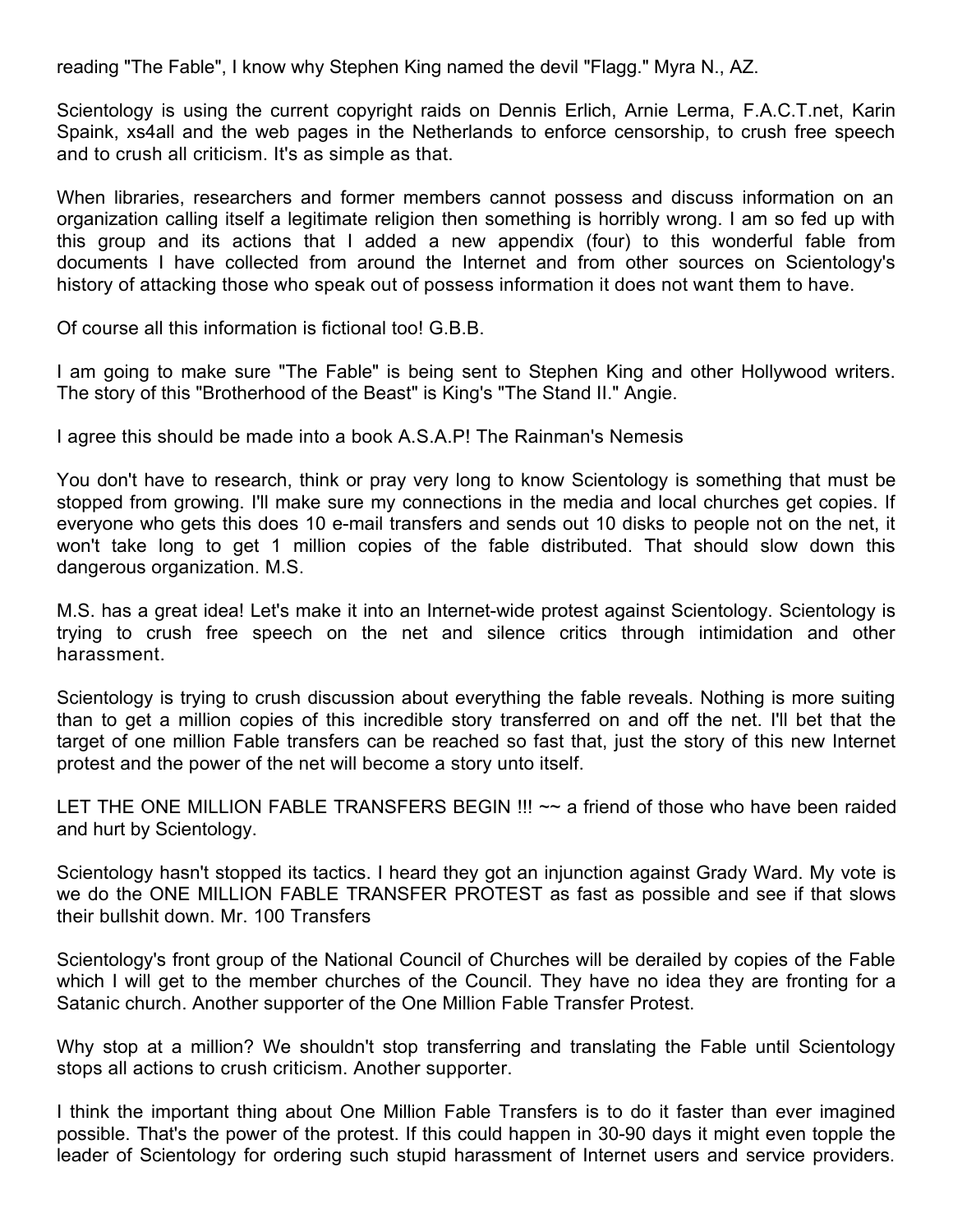#### 100 Transfers Too!

Let's make the Fable the new Fishman / Geertz document of the Internet. I think the fable will eventually be read by far more people. It's much more interesting and tells the story behind the Fishman / Geertz document and declarations containing the OT Levels. The Hollywood celebrity section and their connections to this neo-Satanic group will be gobbled up by the media all over the world.

Go fable, Go! The Cyberpunks.

Scientology deserved the Million Transfers of the Fable. Scientology's thousands of victims demand it. I'll keep transferring it to e-mail list servers and newsgroups until Scientology stops attacking the Net. E.F.W.

Scientology has embarked upon a new policy of spam-botting alt.religion.scientology in order to overwhelm and take over the newsgroup by posting thousands of spam articles per day. Consequently, it is vital to get the Fable distributed right now. I have come forward as a public distributor of the Fable in protest to this horrendous attempt to crush our newsgroup, as well as in support of the Cult Awareness Network's struggle to survive, of which I am a member. Steve Fishman, 12980 S. W. 48th Street, Fort Lauderdale, Florida 33330-2339, (954) 434-9777, e-mail: xenu@ix.netcom.com

I couldn't resist creating a table of contents for the Fable and inserting it in front of the document. You can't put this document down once you know what's in it and you get about 20 pages into it. A reader and a One Million Fable Transfers Supporter.

I think someone should regularly post people's inserted comments on the Fable into various Internet newsgroups like alt.religion.scientology and alt.journalism. There could even be a regular update of the best fable comments and transfer stories to keep the momentum up. I'll start from here. A paper warrior.

After President of the Church of Scientology International Heber Jentzsch's arrogant comments that Scientology has been forced to become the policeman of the Internet, I think it will be easy to get the One Million Fable Transfer Protests picked up by people all over the net. Ms. 75 Transfers.

I have heard some top U. S. media people have already got copies. They are now contacting former Scientologists and religious experts to verify what they can put on the air. I an stoked to focus on transfers to regional media hot shots in the upper Midwest. Will someone else claim other areas and get the media people the Fable first? Iceman.

I was a long-time Scientologist. Reading the sections of the Fable on Scientology's Satanic origins got me thinking about some things the Fable missed in this area. On the secret level called Power you are repeatedly asked the question "locate a power source." If you answer "God" it is treated as a wrong answer and a delusion. If you answer "Hubbard" or "Source" (as power source of the world), or "Yourself", it is accepted as a right answer.

Also on another secret level (OT II) you had to audit something called "The Sevens." Looking back on it now, what I think we were really doing was ritualistically releasing the seven seals which release the beast upon the world and bring on the final conflict before the apocalypse.

I am not real up to date on all the different legends of Christian theology, but that's what I think we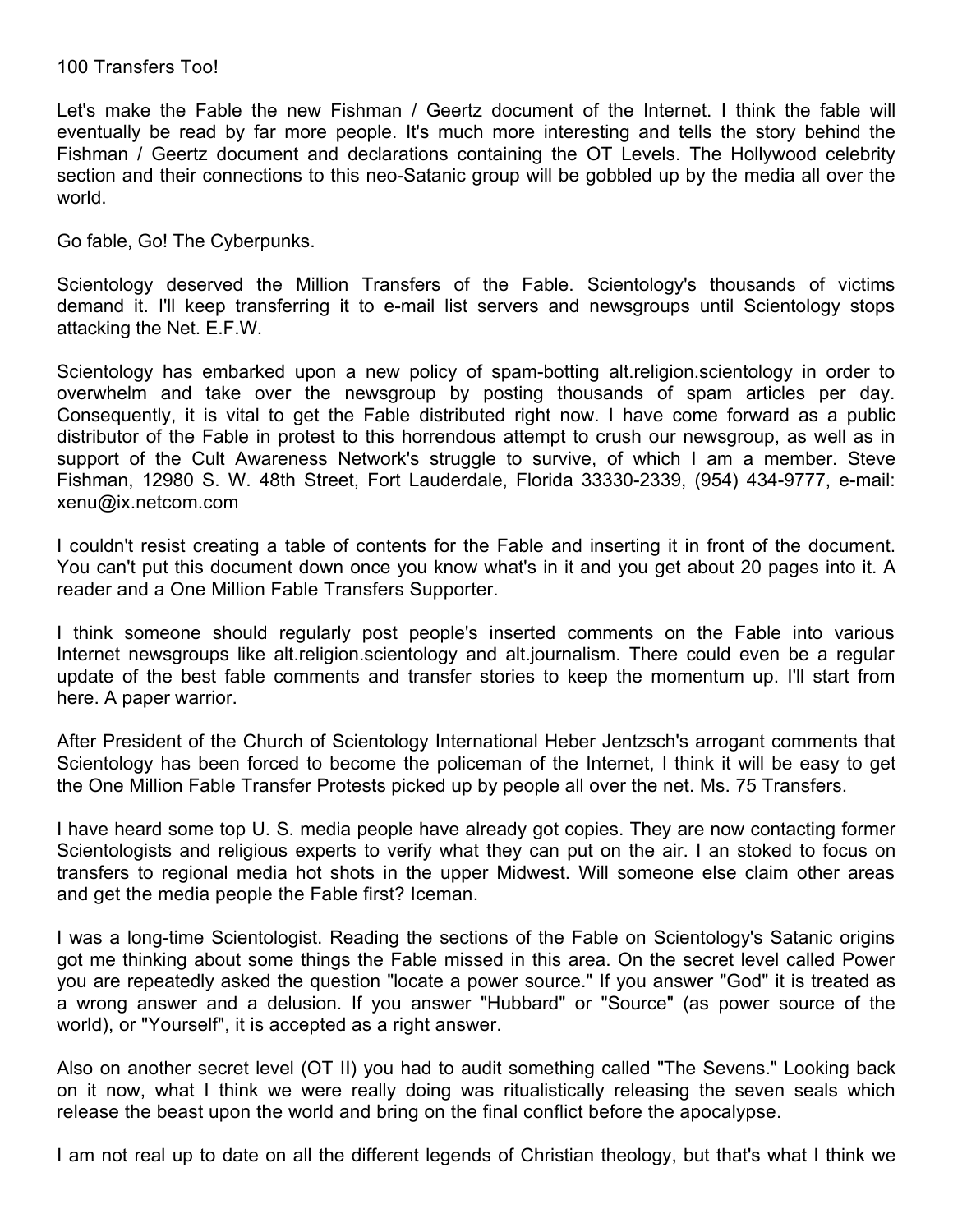were really doing ritualistically although I did not realize it at the time. Wasn't Satan or the Anti-Christ the claimer of power of the material world? T.G.

In my own auditing of New Era Dianetics I was led to believe that I had once lived as "Malchoot", the biological father of Jesus Christ. Through the hypnotic techniques in Scientology known as anaten, reverie and boil-off, I was shown mental image pictures of my having masturbated into a stream where the Virgin Mary was bathing, causing her to become pregnant via artificial insemination. My post in life, I was told, was to de-mythologize the "lie of the immaculate conception" and bring the "misguided Christian fools" into Scientology as a grand dissemination effort. Scientology is the ultimate anti-Christian religion, obsessed with de- Christianizing the planet. Steve Fishman.

I was a long term member that worked around the organizations that delivered Scientology's secret levels or initiations as they are referred to in the Fable. It was common knowledge among the highlevel staff members that many individuals went psychotic or threatened or attempted suicide during the levels. We thought nothing of it and considered it an unacceptable risk of passing through the secret levels at the time.

Several people did kill themselves and we covered it up because we believed that they would pick up new bodies soon and could be "repaired" then. We also kept silent to protect Scientology which at the time we were deluded into believing was mankind's only hope against the upcoming world cataclysm.

I am now so ashamed and sorry for the families of the victims we lied to. I will transfer the Fable and keep transferring the Fable not as a protest but because Scientology is attacking critics on the Internet. I will keep distributing the Fable for the families that have lost their loved ones and to prevent any more initiation deaths and Scientology cover-ups.

God Bless the brave souls at F.A.C.T.net who are keeping the reports on 40 years of Scientology casualties. They are right on the mark.

Mad as Hell and I'm NOT going to keep silent Anymore !!!

I have just finished another night of anonymously e-mailing about 20 more zipped copies of "The Fable" to carefully selected "power exposure" locations on the Net. It's not much of a risk to me because I am using several remailers, but it sure feels good to drop an electronic dime on these assholes.

I am definitely not as brave as the many individuals who are taking the risks to openly expose them. But, this is what I can do and will continue to do for the One Million Fable Transfer Protest and to help fight against Scientology's attack of Internet free speech. E.D., Houston

The first 25 copies I am sending out are for Grady Ward. I have a lot more copies to send out for all the other people Scientology has attacked or abused. The Clearwater Renegade.

I am the webmaster of a small web page that has just become familiar with Scientology's outrageous Internet tactics and harassment of critics. You can take it to the bank that I am going to use my full technical know-how to insure as many people know about and read the Fable.

I did some math on transfer possibilities and it is possible to achieve One Million Fable Transfers on the Internet in just days if everyone who receives a copy thereafter transfers it to just 10 people. "Oh what tangled webs we weave when first we try to crush free speech on the Net." The One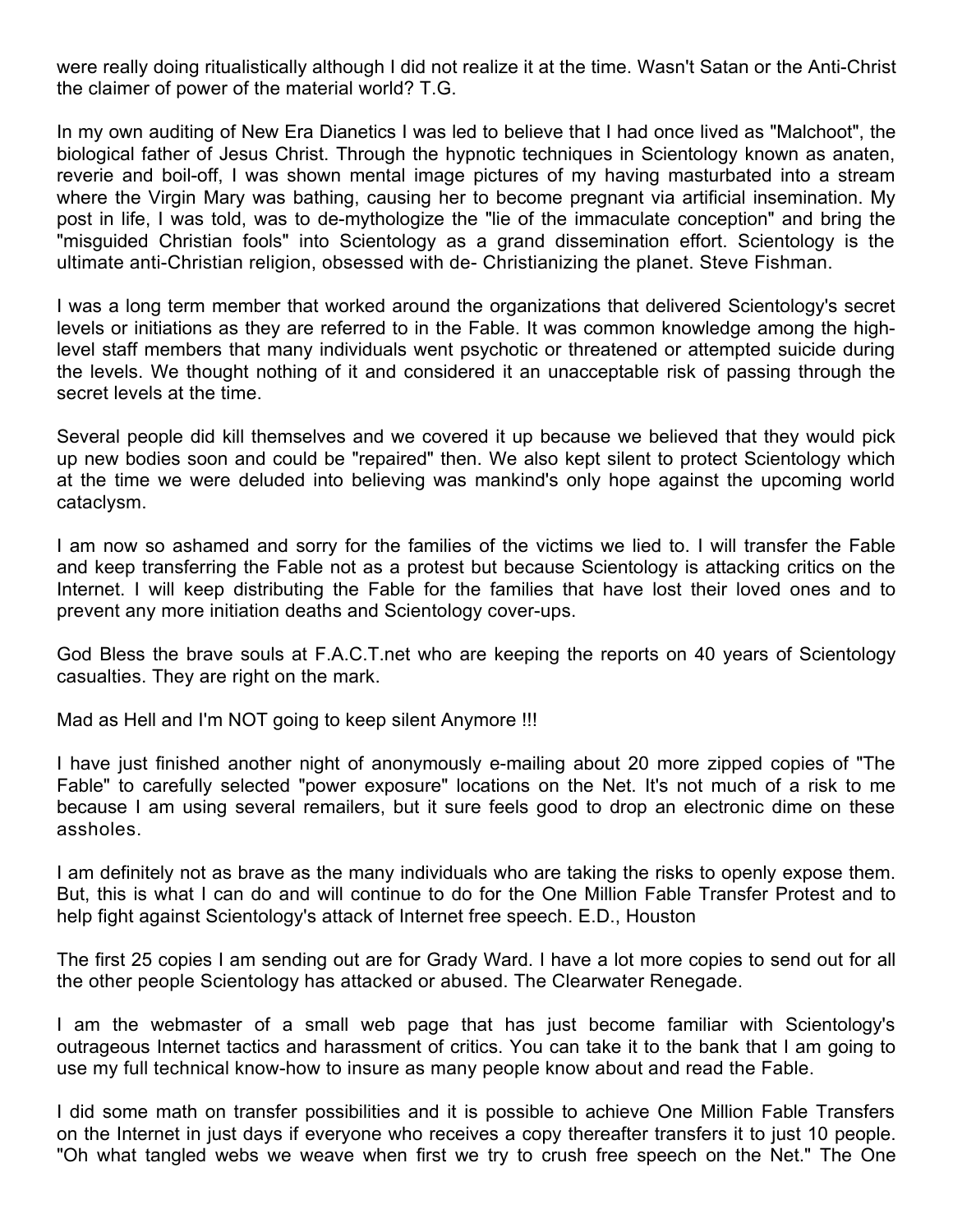Million Fable Transfer Team.

Before I did my small part for the One Million Fable Transfer Protest I corrected some typos and formatting problems on the second copy of the Fable that I have received. It was nice reading all the comments from readers, but I wonder how many readers are so terrified by Scientology's history of retaliation that they wouldn't even put in a small anonymous comment.

I strongly recommend that you do not let these Scientology bastards intimidate you into silence. Add your anonymous comments to the rest of ours. A friend of Dennis Erlich.

Sooner or later Scientology is going to come up with some "bright idea" to try to stop the One Million Fable Transfer Protest. Let's stay on our toes and like their other misguided "bright ideas" let's turn it against them as soon as they try it. X-G.O.

Each of us has our own reasons for joining the One Million Fable Transfer Protest. Mine are because of what Scientology has done to harass authors Jon Atack and Russell Miller in the United Kingdom. They are both writers of books critical of Scientology. R.R. Denmark.

I am going to start sending the Fable to all anti-cult organizations around the world. There are almost 700 of them listed in an address index called the "Directory of Cultic Research Organizations."

I cannot afford to send more than 100 disks myself. Could some of the other Fable readers help me by getting this index and mailing or e-mailing to the other anti-cult organizations? It is published by the American Religious Center, Post Office Box 168, Trenton, Michigan 48183, U.S.A.

I believe if we get the Fable to all of the organizations that deal with cults, then no matter where Scientology shows up there will be informed people to tell the other side of the story. And, Scientology always shrinks whenever people begin discussing it openly with all of the available information. M.K., Chicago.

Why just think about one million copies of the Fable transferred in protest? Why not ten million or a hundred million transfers? There are six billion people on this planet. The celebrity Hollywood and Satanic story angles are so interesting, we should be thinking about getting between one and two billion people familiar with what this group is doing in Hollywood.

To achieve that end, I am going to help by zipping it up and beginning to e-mail it in smaller zipped parts so it becomes a five to seven part zipped e-mail project. A.G., Finland.

Recently Scientology began a new "Way To Happiness Campaign" on the CNN. News Network. They don't even identify themselves as a church or Scientology. This front group can be stopped via distribution of the Fable if we act now.

I am going to get the Fable to the CNN. advertising department and a lot of other media people in the local Radio Talk Show circuit. I think the radio talk shows would absolutely love to discuss the contents of the Fable. A Protest Supporter.

I'll send out a bunch of e-mailed copies of the Fable for what they did to Gerry Armstrong. Annie, San Francisco.

In this protest please keep in mind what Scientology is doing to the largest cult information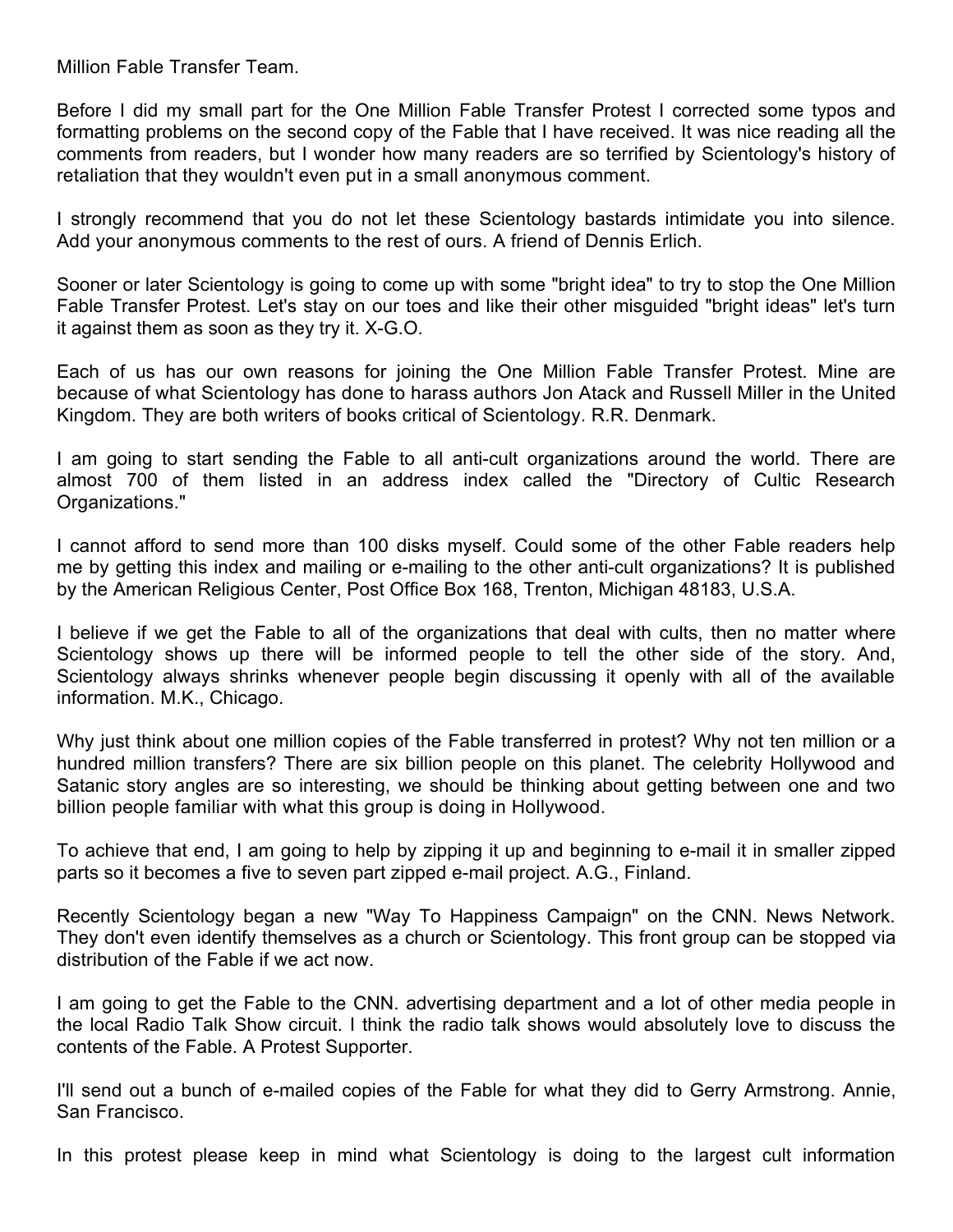organization in the United States, which is the Cult Awareness Network (CAN). Scientology has sued them 44 times and has driven them into bankruptcy.

Every one of the 70 or so U.S. CAN affiliates should have a copy of the Fable for anonymous distribution to their media, former member and religious connections. If anyone has a list of these CAN affiliate addresses please get them all copies of the Fable.

I am joining the One Million Fable Transfer Protest and will be beginning to e-mail copies not because of Scientology's Internet harassment, but for their harassment of CAN. I will keep emailing copies of the Fable around the Net until Scientology drops all legal action against CAN. I am angry as hell and I am not going to take Scientology's abuse of CAN anymore. J.B.

Scientology has recently brought an outrageous legal action against Keith Hanson, who is another Internet free speech advocate. Because I was not personally involved with Scientology, I previously avoided the Scientology Internet conflict, but these people just won't back off until the whole Net gets together and backs them down.

I am on board and will get the Fable onto as many automated e-mail list servers as I can. The French Connection.

Refund requests are rising from former members to Scientology organizations worldwide. If you are a former member, now may be the last time to request AND GET all of your money back. Do it now!

Signs from new defectors are showing up that indicate Scientology is unraveling financially. The sinking ship mentality is starting to show up in frustrated insiders.

Income all over the world has been dropping severely. Maybe all of this information on the Internet is the reason. I wonder what One Million Transfers of the Fable will do… J.G.R., Mexico.

I am joining the One Million Fable Transfer Protest not because of what Scientology has done to the Internet or anti-cult organizations like CAN, the Watchman Fellowship or other anti-cult groups. I am joining because what Scientology has done to tens of thousands of former members and their families.

There are hundreds of deaths, attempted suicides and episodes of member psychosis directly attributable to the harm Scientology does to people. I will send out copies of the Fable for the voices that can no longer speak for themselves. Another Mother Against Scientology.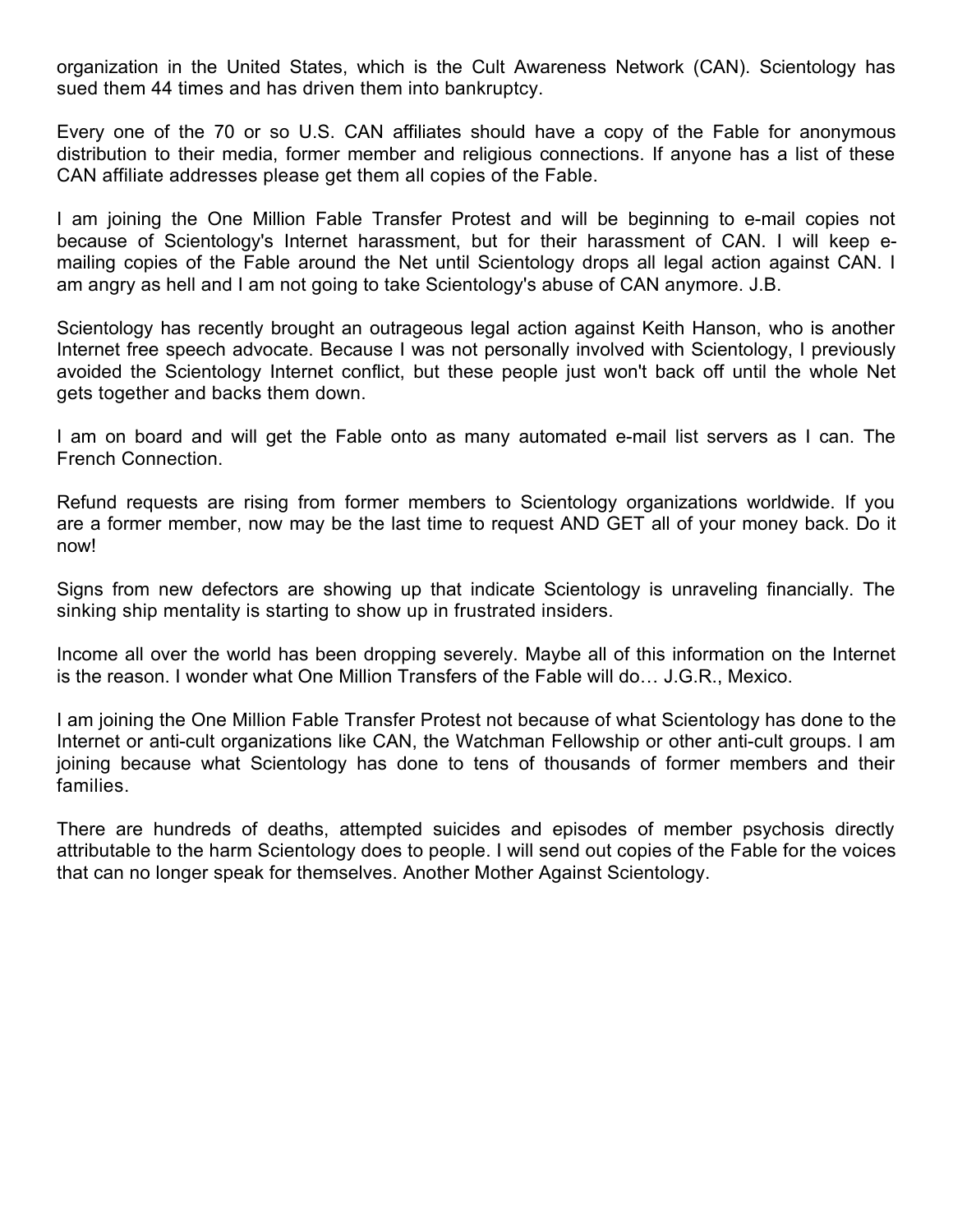# **APPENDIX 1: HOW TO GET MUCH MORE INFORMATION FROM THE INTERNET AND OTHER SOURCES**

(This appendix was copied separately from the Internet and added to the story.)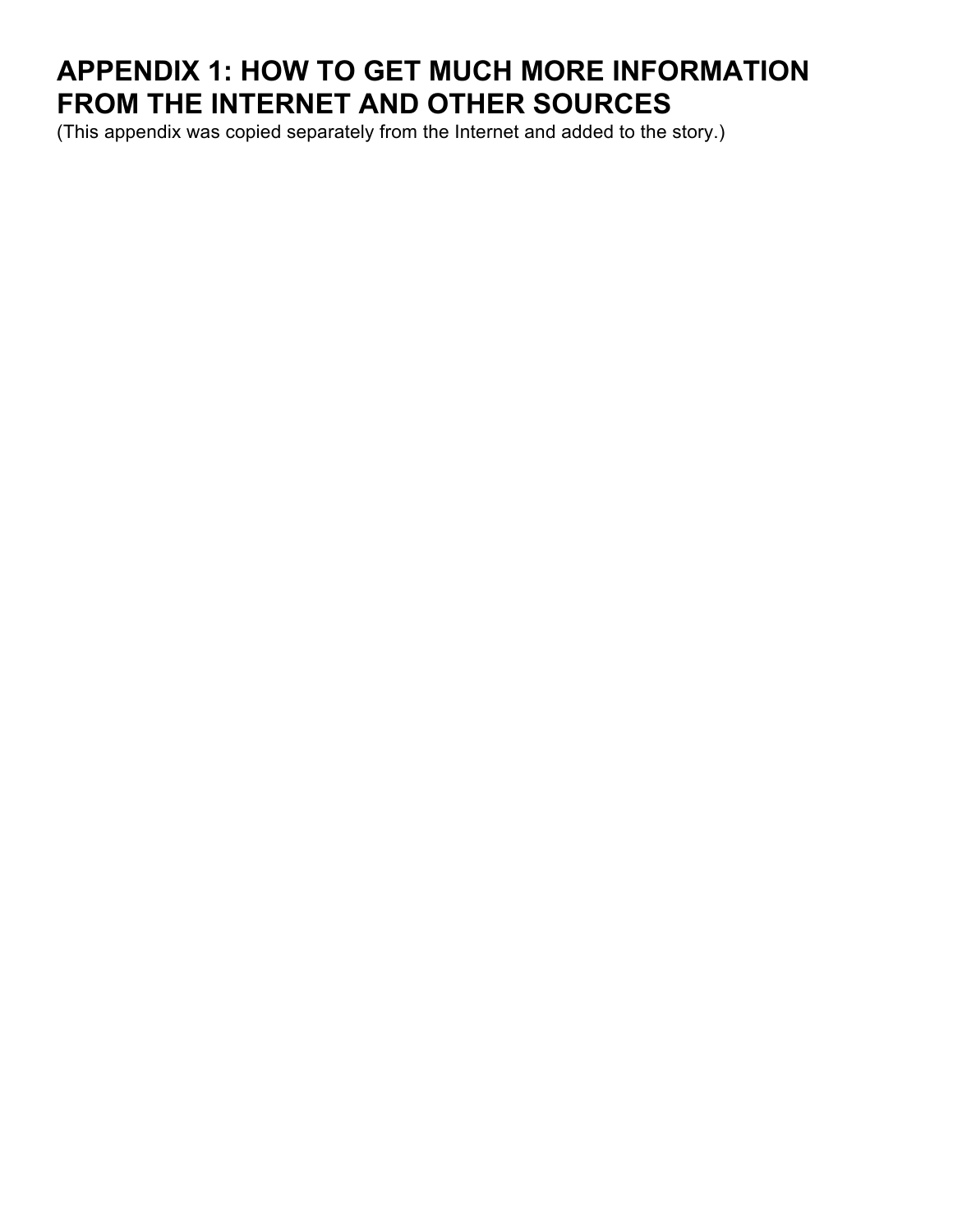## **A.R.S. (ALT.RELIGION.SCIENTOLOGY) INTERNET NEWSGROUP WEB PAGE SUMMARY OF SITES COVERING THE SCIENTOLOGY STORY.**

If you've ever asked:

- What is Scientology?
- Why is Scientology attacking the Internet, and how?
- Why are Scientologists called clams?
- What do all these strange abbreviations and terms mean?
- Who are all these people who post here?
- How does Scientology deal with criticism?
- [etc]

Take heart, for all is revealed in the following Web pages:

#### **FAVORITE PAGES:**

Arnie Lerma <http://www2.dgsys.com/~alerma> Unique personal perspective and videos of the F.A.C.T.net are on this web site. A must see!

Steve Fishman: <http://www.xs4all.nl/~fishman> Steve Fishman's Lonesome Squirrel (Scientology autobiography): <http://www.xs4all.nl/~fishman/> Steve Fishman's Lonesome Squirrel in Zip Form: <http://www.xs4all.nl/~bengrimm/fishman/squirrel.zip> Steve Fishman's Lonesome Squirrel Postscript File: <http://www-astronomy.mps.ohio-> state.edu/~ignaz/fishy/books/ls/ls.ps Lonesome Squirrel in g-zipped postscript file <http://www-astronomy.mps.ohio->state.edu/~ignaz/fishy/books/ls/ls.ps.gz Lonesome Squirrel in g-zipped HTML tarfile <http://www-astronomy.mps.ohio-> state.edu/~ignaz/fishy/books/ls/ls.tar.gz

Modemac: <http://home.pacific.net.sg/~marina/modemac/cos.htm> <http://wit397105.student.utwente.nl/cos.htm> (Asasas) [for newcomers to a.r.s.]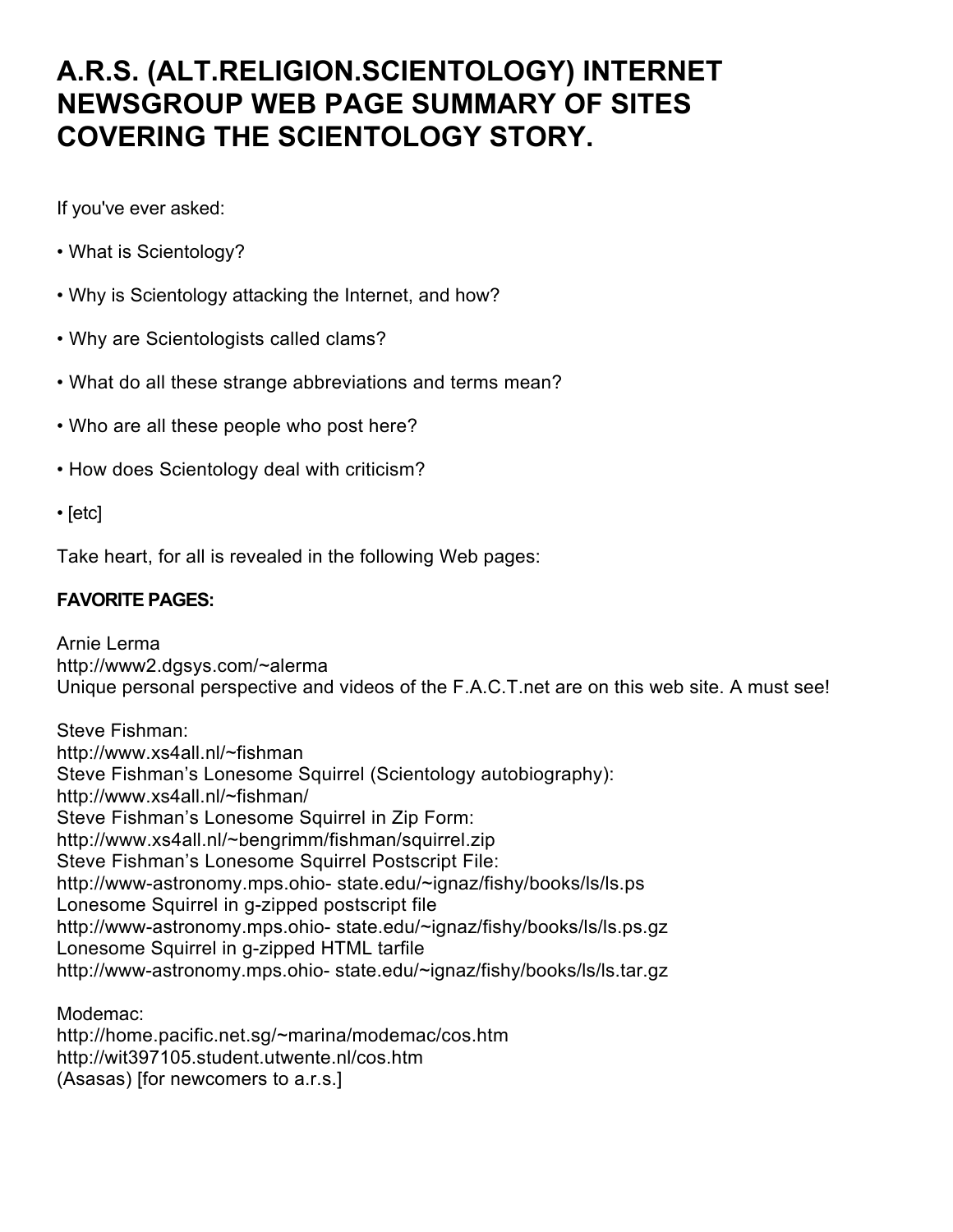Ron Newman: <http://www.cybercom.net/~rnewman/scientology/home.html> [the ultimate page]

David Dennis: <http://www.amazing.com/scientology/> [a fun page, but with slow updates]

Karin Spaink: <http://www.xs4all.nl/~kspaink/indexcos.html>

Xenu's Page: <http://www.xenu.org> [all hail xenu!]

Marina's Manor: <http://home.pacific.net.sg/~marina/index.html>

#### **FISHMAN AFFIDAVIT:**

(The Fishman affidavit contains the Scientology secret initiation documents that are the heart of the controversy on the Internet and the cause of all the recent copyright raids on former members and F.A.C.T.net)

There are so many of these sites (over 100) and they change so frequently that this list can no longer include them all.

Check out Dave Touretzky's Clam Bed for a current list of Fishman sites: <http://www.cs.cmu.edu/~dst/Fishman/ClamBed.html>

And Goofy's page: [http://www.stack.urc.tue.nl/~goofy/Co\\$/FishBowl.html](http://www.stack.urc.tue.nl/~goofy/Co$/FishBowl.html)

And these:

<http://www.iaehv.nl/users/paul/fishman/>(The Fish Pond)

<http://www.iaehv.nl/users/paul/fishman/fishnet.html> (The Fish Net)

#### **CRITICS' PAGES [in alphabetical order by first name]:**

Arnie Lerma <http://www2.dgsys.com/~alerma>

Badger: <http://www.mnsinc.com/weyr/kalkin/scieno/index.html>

Bob Bingham: [http://www.sky.net/~sloth/sci/sci\\_index.html](http://www.sky.net/~sloth/sci/sci_index.html)<http://www.sky.net/~sloth/sci/organized.html>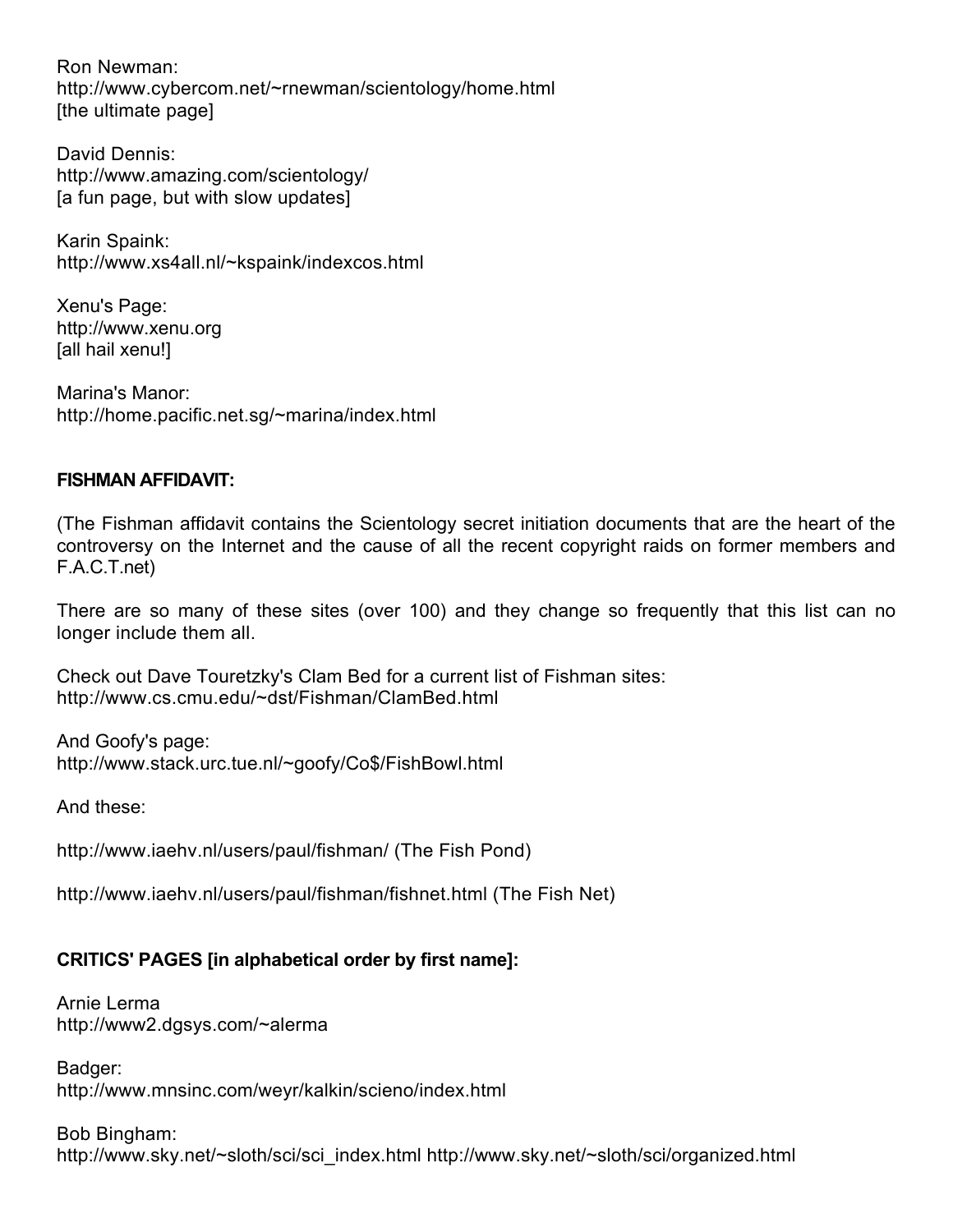Brett Achorn: <http://www.cis.upenn.edu/~achorn/cos/cos.html>

Bruce Scott: <http://www.ipp-garching.mpg.de/~bds/COS/COS.html>

Chaos: <http://sunbird.sat.net/~lazarus/cos.html>

Cornelius Krasel: <http://wpxx02.toxi.uni-wuerzburg.de/~krasel/CoS/>

Daniel Tobias: <http://www.softdisk.com/comp/dan/sosueme.html>

Dave Bird: <http://www.demon.net/castle/x/clam/index.html>

Dave Touretzky: <http://www.cs.cmu.edu/~dst/Fishman/>

David Carter: <http://gil.ipswichcity.qld.gov.au/~carterd/essaycos.html>

David Rogers: <http://www.westworld.com/~gigo/cults>

David Gerard: <http://suburbia.net/~fun/scn/>

David Smith: <http://starbase.neosoft.com/~dcs/scieno1.html>

Deana Holmes: <http://www.cs.colorado.edu/~lindsay/scientology/faqs.html>

Deirdre: <http://www.sover.net:80/~deirdre/secrets.html>

Don Lindsay: <http://www.cs.colorado.edu/~lindsay/scientology/>

Felipe Rodriguez (XS4ALL): <http://www.xs4all.nl/~felipe/cos/>

Fifty Conspiracies: <http://www.webcom.com/~conspire/>

Fonss: <http://www.xs4all.nl/~fonss>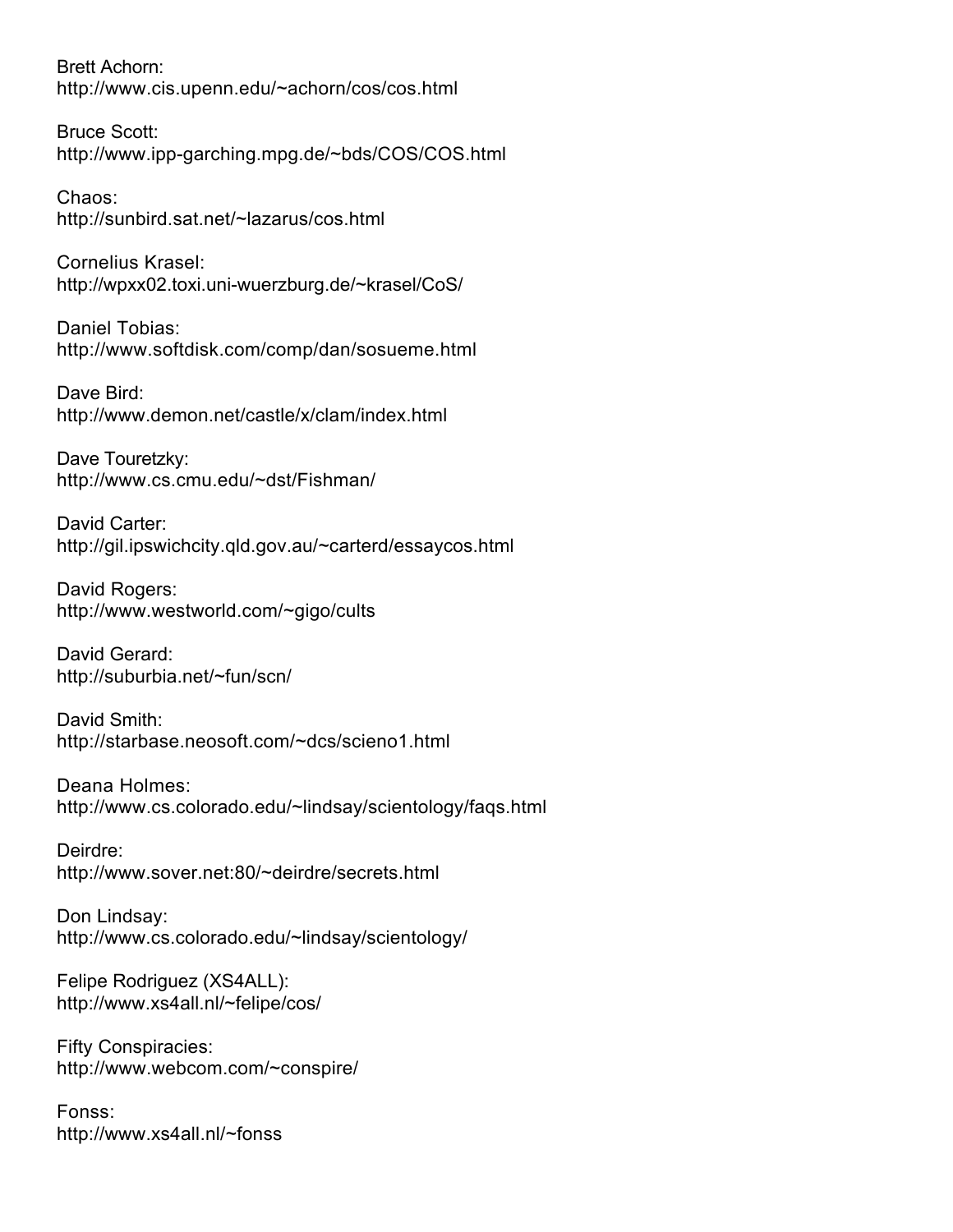### Goofy: [http://www.stack.urc.tue.nl/~goofy/Co\\$/Co\\$.html](http://www.stack.urc.tue.nl/~goofy/Co$/Co$.html)

Govert Jansen <http://www.xs4all.nl/~gjansen>

Jerod Pore: <http://www.well.com/user/jerod23/clam.html>

Jessie Blalock: <http://www.clark.net/pub/jcblal/jcbcos.html>

Jeff Jacobsen: <http://www.primenet.com/~cultxpt/index.htm>

Jeff Lee: [http://www.gate.net/~shipbrk/Co\\$/](http://www.gate.net/~shipbrk/Co$/)

Jim Diver: <http://users.aimnet.com/~jdiver/scieno.htm>

Jim Lippard: <http://www.primenet.com/~lippard/pis.html>

Joe Larabell: <http://www2.gol.com/users/larabell/>

Johan Wevers: <http://www.xs4all.nl/~johanw/index.html>

Jonas Flygare: <http://www.algonet.se/~flax/scientology.html>

Jorge Martins: <http://alfa.ist.utl.pt/~dif/ic>

Jukka Santala: <http://kauhajoki.fi/~jusantal/cos.html>

Karin Spaink: <http://www.xs4all.nl/~kspaink>

Koos Nolst Trenite: <ftp://thetics.europa.com/outgoing/adams/RI>

Kwantem: <http://members.aol.com/scienolib/>

Marina Chong: <http://home.pacific.net.sg/~marina/index.html>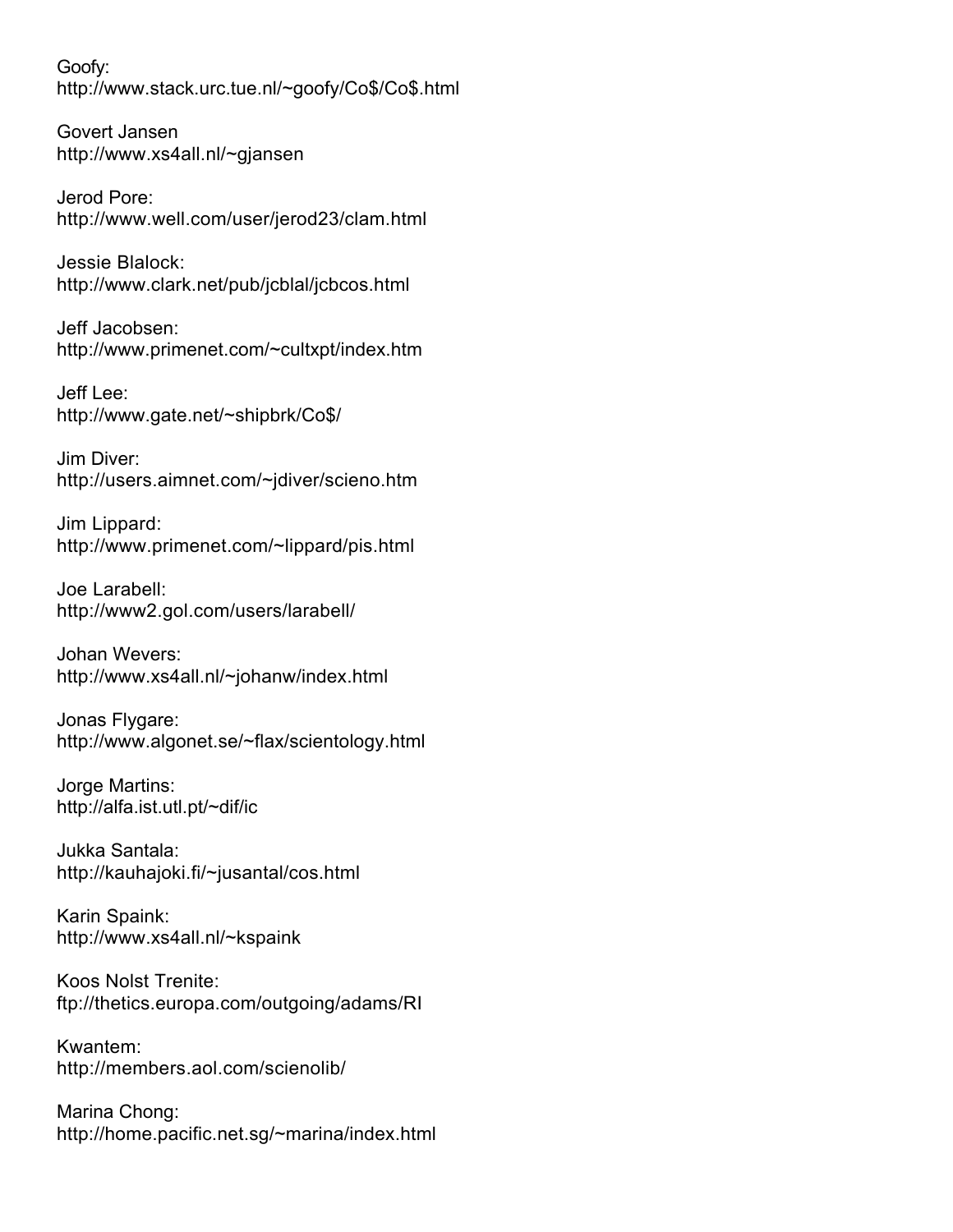Mark Allen: <http://www.eecs.nwu.edu/~mallen/scn/scam.html>

Martin Hunt: <http://www.ncf.carleton.ca/~av282>

Martin Poulter: <http://mail.bris.ac.uk/~plmlp>

Maureen Garde: <http://superlink.net/user/mgarde/opinions.html>

Michael Gormez: <http://www.xs4all.nl/~mikeg/alfa.html>

Modemac: <http://www.tiac.net/users/modemac/>

Morten Welinder: [http://www.diku.dk/~terra/Co\\$.html](http://www.diku.dk/~terra/Co$.html)

Patricia Savenije: [http://www.xs4all.nl/~txtbreed/Co\\$.htm](http://www.xs4all.nl/~txtbreed/Co$.htm)

Peter Mante a/k/a Newkid a/k/a Snorri Helgarsson: <http://www.cistron.nl/~newkid>

Paul Moloney: <http://www.maths.tcd.ie/~pmoloney/scientology.html>

Ramon Kolb: <http://><http://eng.bu.edu/~ramonk/pers/scientology/index.html>

Richard Shand: <http://marlowe.wimsey.com/~rshand/streams/gnosis/otiii.html>

Rod Swift: <http://www.nether.net/~rod/html/sub/scienos.html>

Ron Newman: <http://www.cybercom.net/~rnewman/scientology/home.html>

Sam Gorton: [http://www.empire.net/~sgorton/co\\$/](http://www.empire.net/~sgorton/co$/)

Samuel Kaplin: <http://www.skypoint.com/members/skaplin>

Scott Goehring: <http://copper.ucs.indiana.edu/~sgoehrin/scientology/>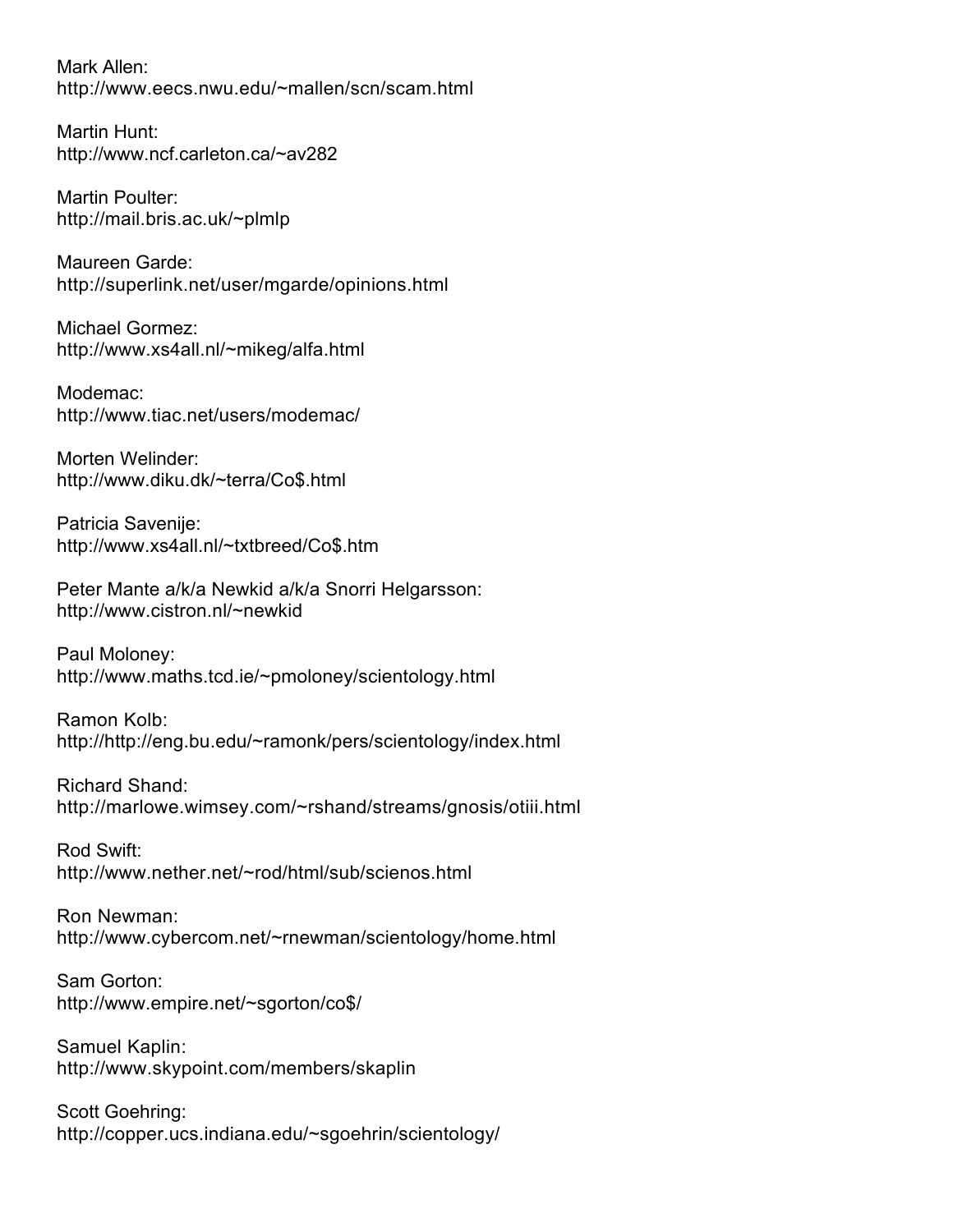Sirilyan: <http://www.io.com/~sirilyan/inwo/cos.html>

Steve A: <http://www.demon.co.uk/castle/scientology.html>

Steve Marinick: [http://www.primenet.com/~stevem/scieno\\_java.html](http://www.primenet.com/~stevem/scieno_java.html)

Steve Fishman: <http://www.xs4all.nl/~fishman>

Steve Whitlatch: <http://www.nmt.edu/~swhitlat/>

Ted Mayett: <http://www.skylink.net/~teddy/>

Teodor Vaananen: <http://www.algonet.se/~teodor/Cults/>

Taneli Huuskonen: <http://www.helsinki.fi/~huuskone/Scn/>

Tilman Hausherr: <http://www.snafu.de/~tilman/>

Tom Betz: <http://www.pobox.com/~tbetz>

Tony Bosnakoudis: <http://www.eexi.gr/~antbos/SCIENTOL.HTM>

Triad: <http://www.df.lth.se/~triad/Fishman.html>

Xenu: <http://www.xenu.org>

# **Media**

ARS Week in Review:(ARS = alt.religion.scientology USENET Newsgroup)

Written and Published each Sunday by Rod Keller on a.r.s. To find a.r.s., go to News Groups or USENET then select alt.religion.scientology and Read News. <http://wpxx02.toxi.uni-wuerzburg.de/~krasel/CoS/ars-summary.html> <http://www.eecs.nwu.edu/~mallen/scn/arswr/ars-summary.html> <http://www.amazing.com/scientology/ars-summary.html> <http://users.aimnet.com/~jdiver/scieno.htm> <http://www.thur.de/religio/publik/arsfaq.html>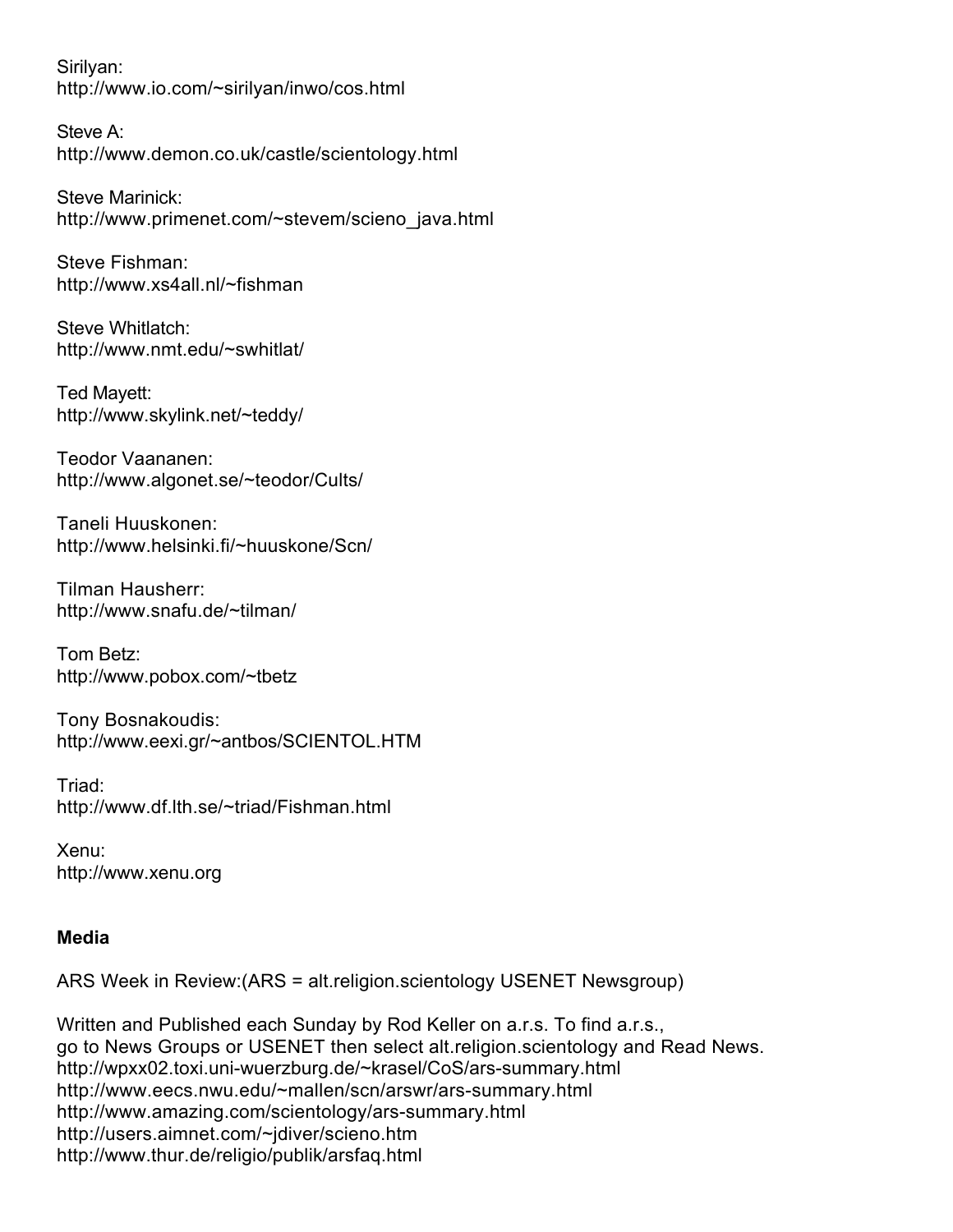BBC:

[http://www.bbcnc.org.uk/tv/the\\_net/TN950515/svi.html](http://www.bbcnc.org.uk/tv/the_net/TN950515/svi.html) [http://www.bbcnc.org.uk/tv/the\\_net/TN950703/anonymity.html](http://www.bbcnc.org.uk/tv/the_net/TN950703/anonymity.html)

CAN (Cult Awareness Network): <http://www.xnet.com/~can/can.html>

CNN: <http://www.cnn.com/US/scientology/index.html> <http://www.cnn.com/TECH/9511/scientology/index.html> <http://www.cnn.com/wires/TECH/01-20/scientology/index.html>

German Scientology News: <http://www.eecs.nwu.edu/~mallen/scn/arswr/ars-summary.html>

Karin Spaink: <http://www.xs4all.nl/~kspaink/indexcos.html> (Dutch Perspective)

New York Times: <http://www.nytimes.com/library/cyber/week/0120online.html>

Ron Newman's Media Page: <http://www.cybercom.net/~rnewman/scientology/media/home.html>

Skeptic Magazine: <http://www.skeptic.com/03.3.jl-jj-scientology.html>

WIRED: <http://www.hotwired.com/wired/3.12/features/alt.scientology.war.html>

XS4ALL: <http://www.xs4all.nl/~felipe/cos/>

# **Books:**

1. Atack, Jon -- The Total Freedom Trap [Winfried Mueller] <http://www.thur.de/religio/atack/ftrap.html>

2. Cooper, Paulette -- The Scandal Of Scientology [henry] <http://nyx10.cs.du.edu:8001/~anon2c9e/scandal.txt>[Dave Touretzky] <http://www.cs.cmu.edu/~dst/Fishman/cooper-scandal.txt>

3. Fishman, Steven – Lonesome Squirrel (Scientology Autobiography) [Steve Fishman] <http://www.xs4all.nl/~fishman/ls/indexls/html> [Ben Grimm] <http://www.xs4all.nl/~bengrimm/fishman/squirrel.zip> [Ignaz Wanders] <http://www-astronomy.mps.ohio-state.edu/~ignaz/fishy/books/ls/ls.ps> <http://www-astronomy.mps.ohio-state.edu/~ignaz/fishy/books/ls/ls.ps.gz> <http://www-astronomy.mps.ohio-state.edu/~ignaz/fishy/books/ls/ls.tar.gz>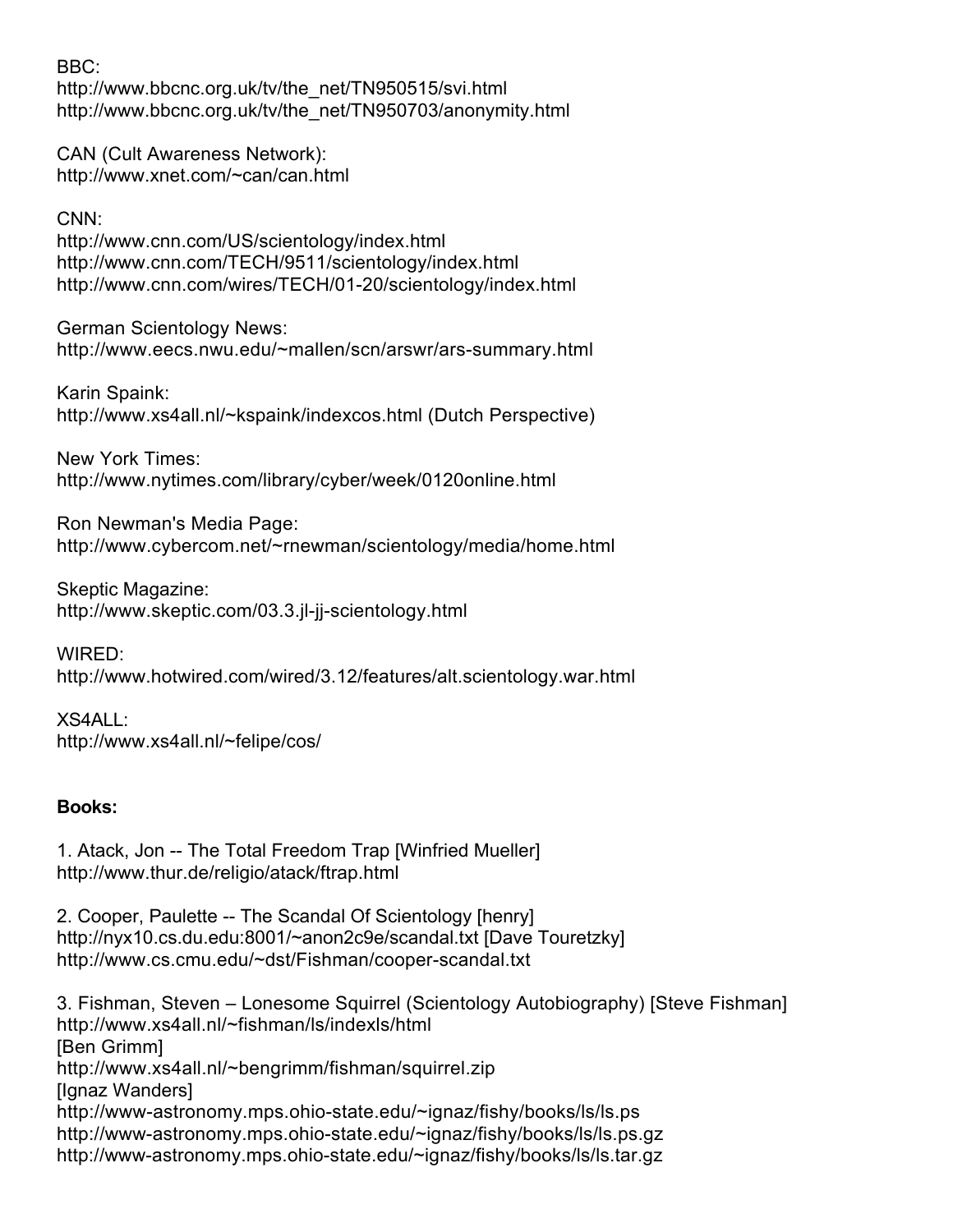xenu@ix.netcom.com (e-mail)

4. Wakefield, Margery -- The Road to Xenu (Scientology Autobiography) [Steve A] <http://www.demon.co.uk/castle/xenu.html> [Dave Touretzky] <http://www.cs.cmu.edu/~dst/Fishman/Xenu/xenu.html>

### **Red hot Scientology reports on World Wide Web sites**

Use the Search Engine: <http://altavista.digital.com>

Search by Keywords, which can include names. You may search on the web or usenet (newsgroups).

"Scientology's Actions Against Its Adversaries" (approx 110 pages)

"Scientology's History of Criminality" (approx 13 pages)

"Coercive Persuasion and Scientology" (approx 50 pages)

"Financial Fraud and Scientology" or "Scientology's alleged one-half billion dollar fraud" (approx 24 pages)

"Pervasive Pretext of Religion and Scientology" (approx 10 pages)

Former member affidavits and declarations such as those of Andre and Mary Tabayoyon, Vaughn and Stacy Young, Gary Scarf, Monica Pignut, Hanna and Gerry Whitfield, or Steve Fishman.

#### **Legal**

Casey Hill vs. Scientology: <http://www.droit.umontreal.ca/CSC/arrets/1995/vol2/ascii/manning.en.txt>

EFF: [http://www.eff.org/pub/Censorship/CoS\\_v\\_the\\_Net/](http://www.eff.org/pub/Censorship/CoS_v_the_Net/)

F.A.C.T.net Legal Page: <http://www.lightlink.com/F.A.C.T.net1/pages/memo830.html>

Faegre & Benson: <http://www.faegre.com/scien/scien.html>

Maureen Garde: <http://superlink.net/user/mgarde/opinions.html>

Ford Greene, Esq. No web page yet, but if you need legal help, we recommend him Ford Greene is the attorney for Steve Fishman and Dr. Uwe Geertz (the Fishman/Geertz case) We recommend this attorney if you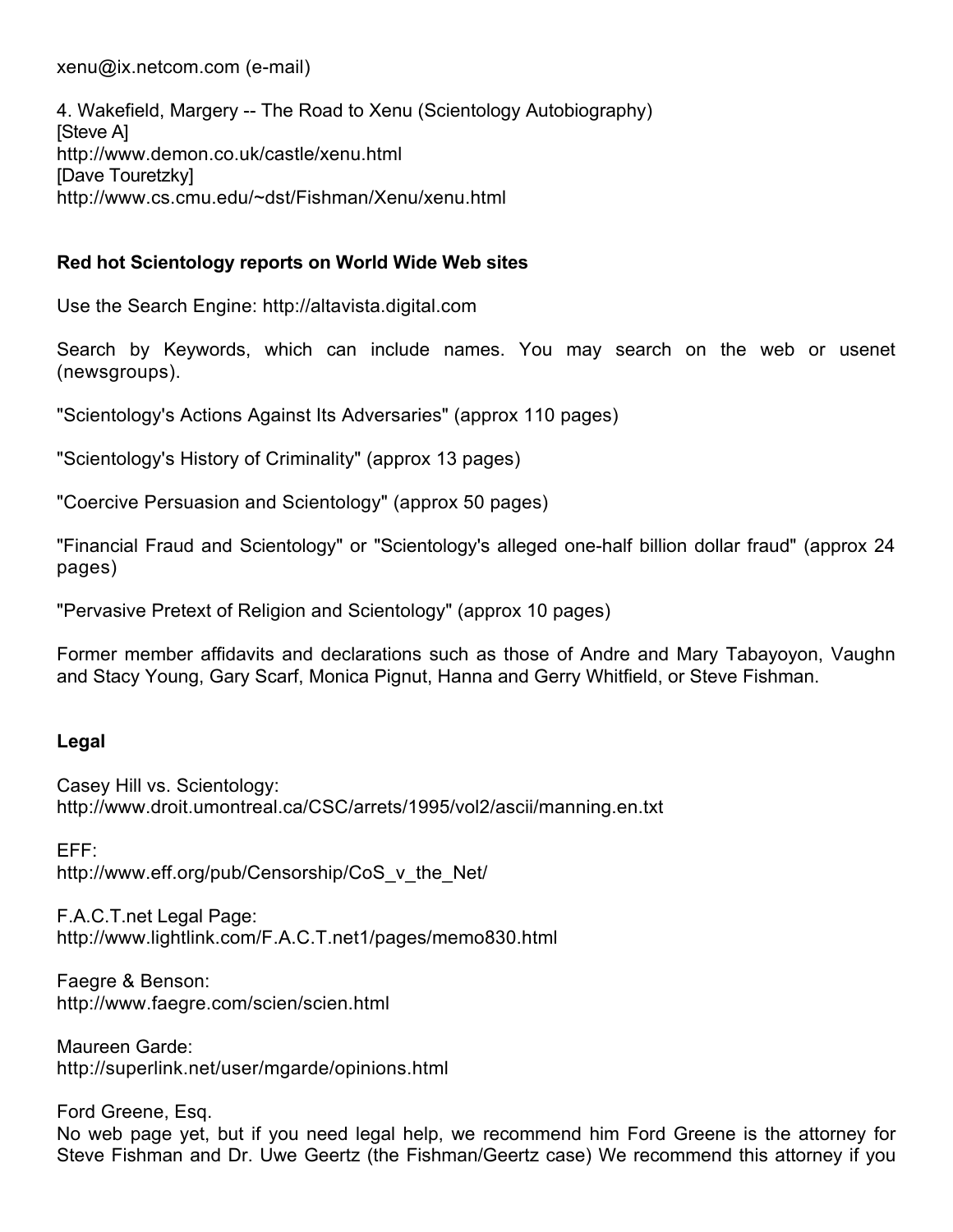need help with Scientology litigation or legal assistance for refunds, etc.

Hub Law Offices 711 Sir Francis Drake Boulevard San Anselmo, California 94960 (415) 258-0360 Work (415) 456-5318 Fax fgreene@well.com (e-mail address)

# **F.A.C.T.Net:**

New home: <http://www.lightlink.com/factnet1/>

F.A.C.T.net kit: <http://www.xs4all.nl/~gjansen> (courtesy of gjansen)

F.A.C.T.net kit: <http://www.xs4all.nl/~fonss> (courtesy of fonss)

F.A.C.T.net kit:

<http://www.cistron.nl/~newkid> (courtesy of newkid)

## **Pro-Scientology:**

Church of Scientology Official Pages: <http://www.scientology.org> <http://www.dianetics.org> <http://www.lronhubbard.org>

Alan Rachins' Anti-Fishman Page: <http://www.env.com/~timeto/>

Leisa Goodman: <http://www.theta.com/goodman> (CoS Public Relations spokesperson)

Brian W.: <ftp://FTP.PCNET.COM/users/brianw>

R. E. Brooks: <http://www.crl.com:80/~rebrooks/relighst.html>

### **Free Zone**

FreeZone Homepage: <http://www.freezone.org>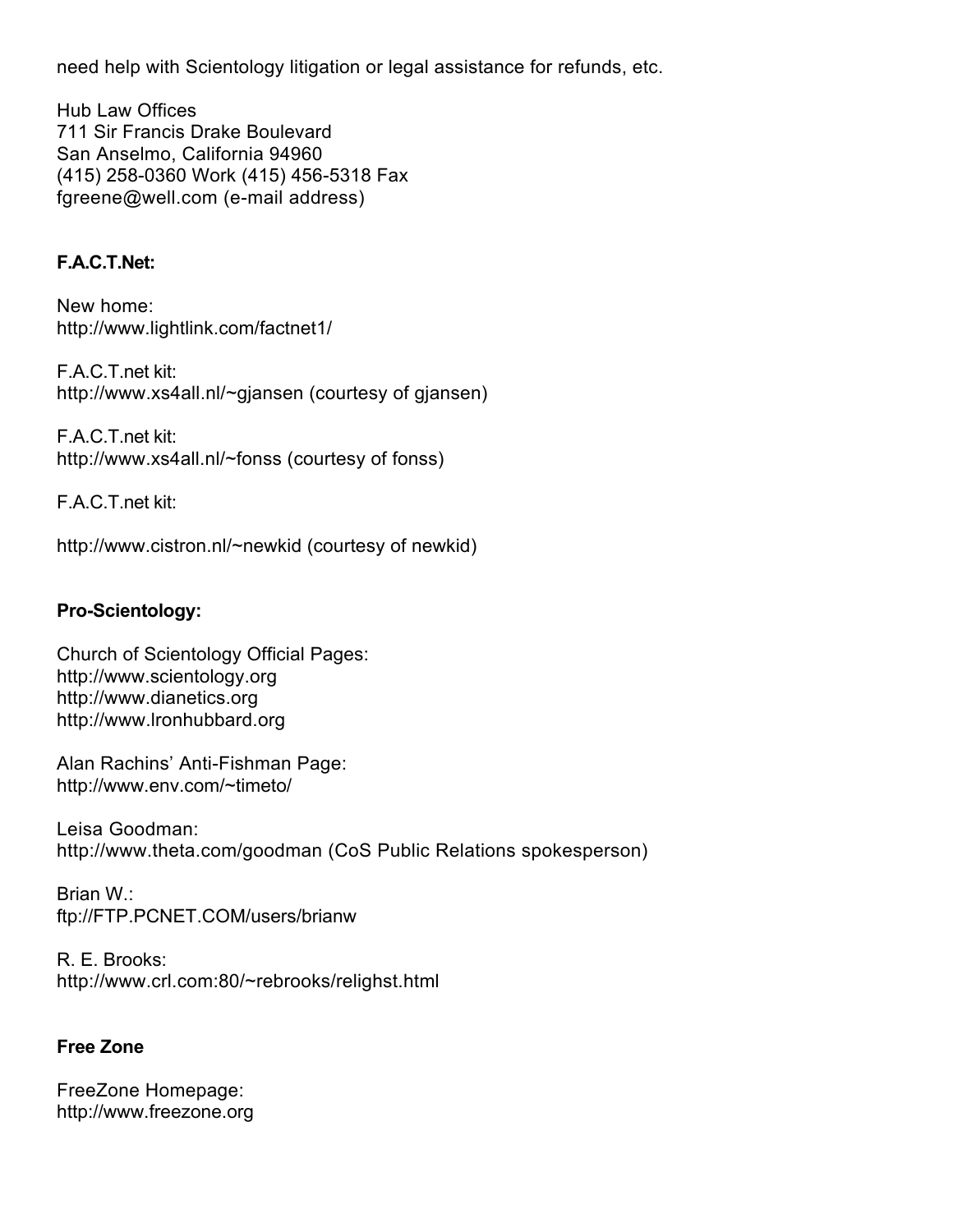International Viewpoints: <http://www.oslonett.no/home/trone/IVy.html>

Clearing Technology: <http://www.lightlink.com/clearing/>

## **Support groups and other resources:**

American Family Foundation (AFF): <http://www.nosh.com/aff/home.html>

Cult Awareness Network (CAN): <http://www.xnet.com/~can/can.html>

Ex-Cult Archive: <http://www.ex-cult.org/>

Ingo Michehl: <http://www.channel1.com/users/ingo/>

reFOCUS network: <http://www.tacoma.net/~refocus/>

Steve Hassan: <http://virtumall.com/mindcontrol/>

Watchman Fellowship <http://rampages.onramp.net/~watchman/>

Winfried Mueller: <http://www.thur.de/religio/engstart.html>

#### **IRC channel #scientology (was #clambake):**

IRC = Internet Relay Chat, an Interactive Talk Channel you can participate in with former members and free speech advocates!

The channel is on the EFNet (the main IRC network).

Most active evening to early morning US time.

# **Scarff Declaration (Scientology's Plot To Commit Murder)**

Patricia Savenije <http://www.xs4all.nl/~txtbreed/scarff.htm>

Scientology is an abusive cult that responds to criticism with harassment, barratrous lawsuits, home invasions, intimidation and conspiracy to murder.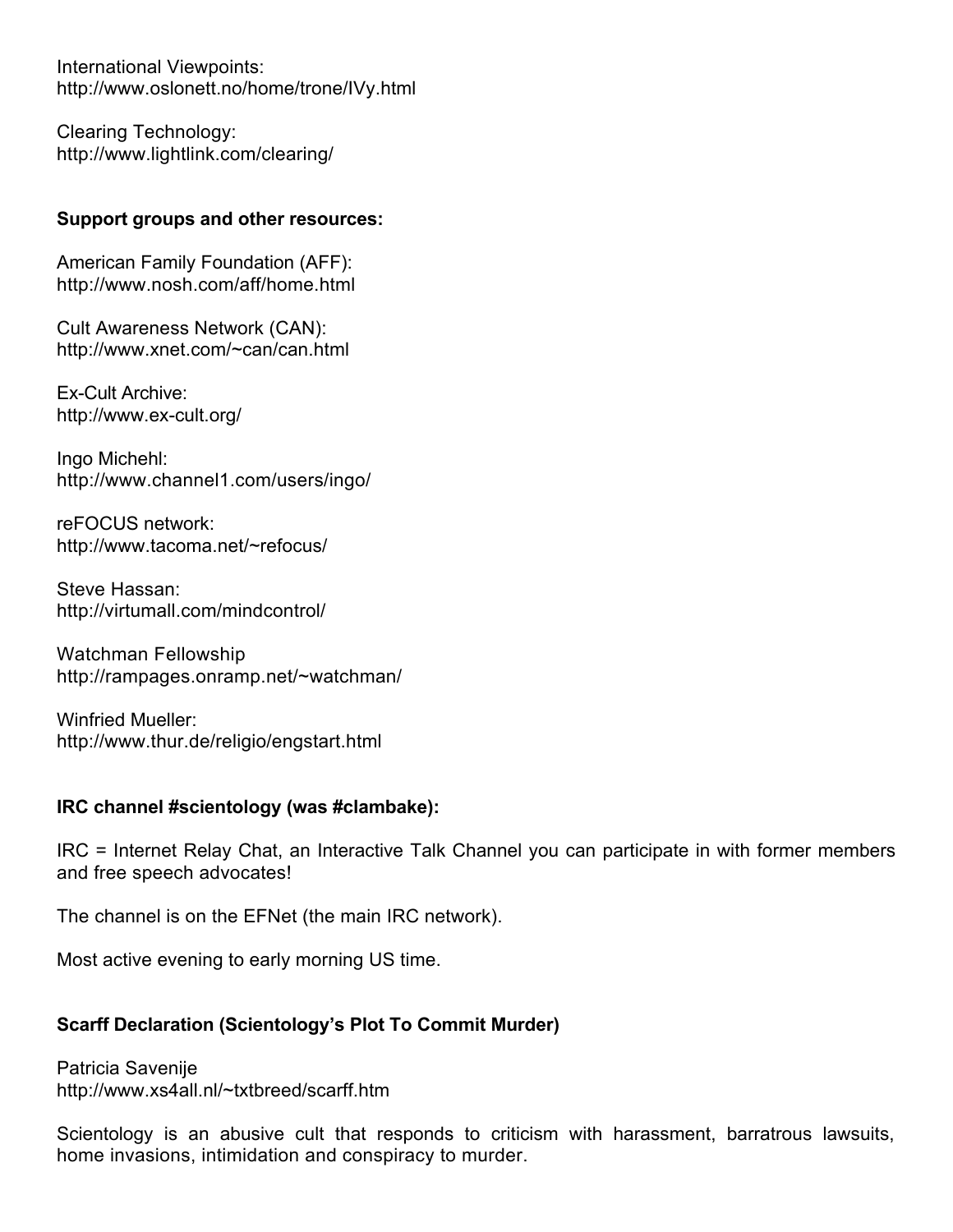# **APPENDIX 2 THE SCIENTOLOGY CELEBRITY MASTER LIST**

(This appendix was copied separately from the Internet and added to the story.)

Archive-name: scientology/celebrities alt.religion.scientology,rec.arts.movies.people,alt.showbiz.gossip

 "Celebrities are very Special people and have a very distinct line of dissemination. They have comm lines that others do not have and many medias to get their dissemination though" From Flag Order 3323, 9 May 1973

Hi there. My name is Tilman Hausherr, and I am the self-appointed maintainer of the "scientology celebrities FAQ", posted from time to time in "alt.religion.scientology". My e-mail address is tilman@berlin.snafu.de, more info about scientology can be found at<http://www.snafu.de/~tilman/>

This file can be found at <http://www.snafu.de/~tilman/celeb.txt>

- 0. Change history
- 1. Disclaimers
- 2. How names get in this FAQ
- 3. Names
- 4. Testimony of Diana Canova
- 5. Affidavit of Andre Tabayoyon
- 6. Harassment of Mike Farrell
- 7. Why do celebrities get into scientology ?
- 8. Identification of not well-known sources
- 9. Credits
- 0. Change history
- 20.5.1996: Added info on Lee Purcell, Karen Black, The Ribisi's, Kimberley Kates' sister Wendy Lebel, Priscilla Presley, Cass Warner, Al Jarreau, Neil Gaiman, Michael Schnitzler full entry for Judy Norton-Taylor and Karen Nelson-Bell Added Gloria Gaynor, Michael Fairman
- 20.4.1996: Added Deborah Rennard
- 5.4.1996: Full Entry for Campbell
- 25.3.1996: Added Melanie's response, Helnwein's distancing
- 24.3.1996: Added <http://www.isham.com>
- 24.2.1996: Added sources for Sharon Stone, Shirley MacLaine, Linda Blair, Kate Ceberano, Eric Sherman Added Anna Corea
- 31.1.1996: Added who got Kelly Preston in, Martin von Haselberg
- 21.1.1996: Added info about Horst Buchholtz, added Diane Venegas
- 20.1.1996: Added so much that I can't mention it all. Read the whole
- document again. The main list is now sorted.
- 2.1.1996 Added info on Greta van Susteren
- 1.1.1996: Added Melanie, added remark about Greta van Susteren, added name of Travolta C/S
- 21.12.1995: Full entry for Vonni Ribisi, Geoffrey Lewis
- 17.11.1995: Added excerpt on harassment of Mike Farrell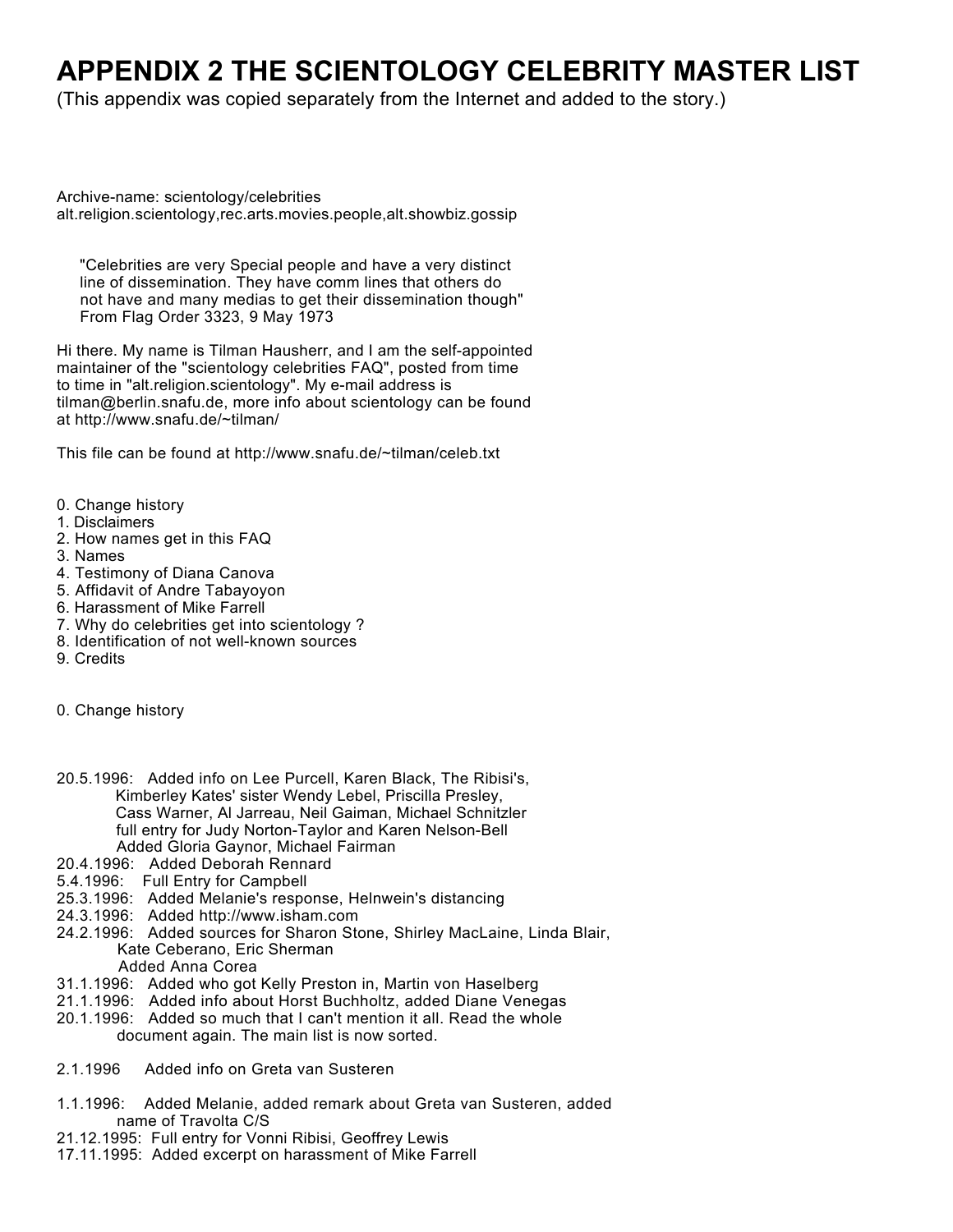- 14.11.1995: Added Leif Garrett's occupation, corrected attribution error for Hal Puthoff and added information, more on Linda Blair
- 25.10.1995: more on Linda Blair and Van Morrison; full entry for Gaiman added Lou Rawls, John Dalmas
- 7.10.1995: more on Travolta, Isaac Hayes, Anne Archer full entry on Mario Feninger, Lee Purcell added Mark Isham, Marissa Ribisi, more "awards" for Sonny Bono
- 5.9.1995: added "The road to freedom" CD
- 1.9.1995: mentioned that Sonny Bono is on a Copyright committee
- 23.8.1995: added remark about Linda Blair
- 13.8.1995: added Greta van Susteren and John "Bhopal" Coale
- 30.7.1995: added level of Tom Cruise
- 16.7.1995: added Charles Manson
- 25.6.1995: added Anne Archer's job
- 14.6.1995: added Katselas, California Magazine, Michael D. Roberts
- 11.6.1995: added some structure, and answer to "why" question, added movies to Lehman
- 27.5.1995: more exact newspaper references
- 21.5.1995: Added a source for Peggy Lipton
	- Candice Bergen Demi Moore
	- Emilio Estevez
- 16.5.1995: Cohen music in "NBK"
- 12.5.1995: Sonny Bono thanks Elron
- 8.5.1995: slightly corrected Damian Pope's part
- 6.5.1995: Added Alley's start in the cult
- 29.04.1995: Peggy Lipton, also added some names from NPoorman, deleted Helmut Berger.
	- Bernard Paul (Circus Roncalli)
	- Corea "liner notes"
- 17.04.1995: William Burroughs (correction again)
- 16.04.1995: Leonard Cohen Kate Ceberano William Burroughs (correction) added info from Damian Pope
	- "libeled" Sonny Bono some more
- 1. Disclaimers

Legal disclaimer: Being in the FAQ means that "I have read somewhere that someone is a scientologist".

- If you feel that someone is wrongly placed on this FAQ, please tell me, and I'll see what I can do.
- If you want a name added, please try to give a reference. If you don't have one, then YOU are the reference (if I feel you are credible), which means that if you can't prove this, the celebrity can successfully sue you.
- If you find an error (wrong profession, typo, person left scientology), please tell me as soon as possible.

Social disclaimer:

I do NOT advise you to get into scientology ! Do not buy their books, except from a used book shop. Do not read their books, unless you also read books critical about scientology. Just because a celebrity does something silly doesn't mean YOU should. Doing weird things is a tradition of stage actors, and there is no need that the rest of the world population takes this as an advice.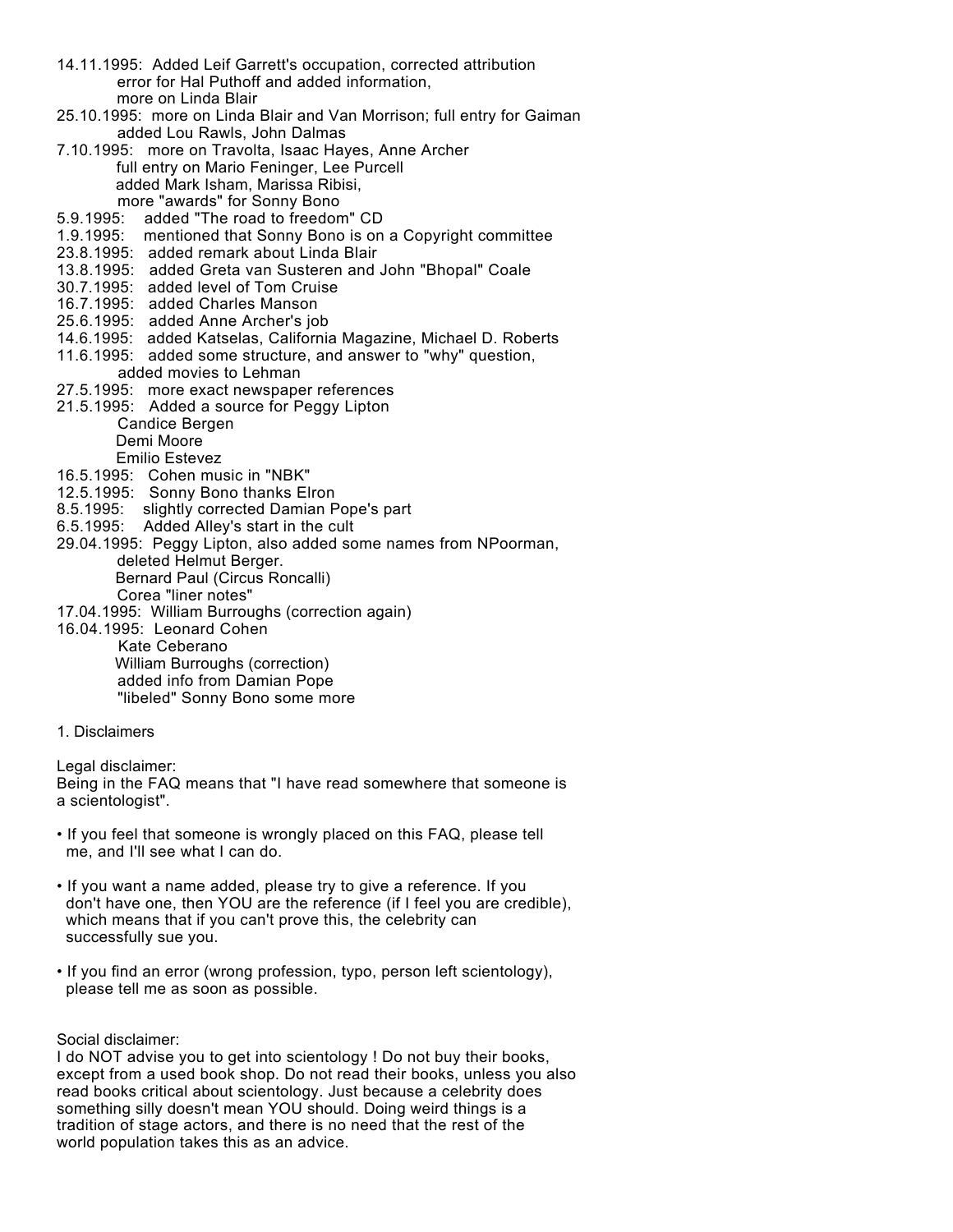Carrying a celebrity in this FAQ shouldn't be considered as a "public statement" of me. It doesn't mean that any action should be taken by the reader. In most cases, the status of those celebrities is not known (only taken courses, OT, ...).

If you're a scientologist, you'll be happy to be in good company. If you're not, maybe you'll think twice before writing fan mail.

#### 2. How names get in this FAQ

I will keep only e-mail names where I don't have any book or newspaper reference, i.e. I will delete names as soon I get a confirmation. Those e-mail references are only about the celebrity name, not necessarely about the description text. "name withheld" means that I know who the person is. I will do this only with persons that I already know and trust.

I will also name persons who are no longer scientologists, i.e. who have been declared, or who "simply" left. More entries on ex-scientologists are welcome !

The part "greatest achievements" will depend highly on my opinion, and won't be "politically correct".

#### 3. Names

Name: Kirstie Alley Profession: interior decorator, then actress Status: Patron, New OT5, Freedom Medal international spokesperson for Narconon International claims Narconon Intemational's substance abuse center in Los Angeles helped her kick her cocaine habit in 1979. Achievement: "A bunny's tale", "Star Trek 2", "Look who's talking", "Cheers", hanging on the wall of my office Source: TIME May 6/91, Premiere 9/93, Daily Oklahoman 11.10.90, Impact #34, #42 Her husband Parker Stevenson is also involved Name: Amanda Ambrose Profession: singer Status: in Achievement: "never quite made it in Hollywood type media person" sang a song from Elron that went like this: "There was a being who did evil acts he had to hide, hide, hide" Source: The Auditor 136, Impact #12, Magie Factnet & L. Wollersheim about status and achievement Dennis Erlich about song Name: Anne Archer Profession: actress Status: in, Clear, Key to Life International spokesperson for "Applied Scholastics" Achievement: wife in "fatal attraction" Ironically, one of the movies is titled "CLEAR and present danger" Source: WIS, TIME May 6/91, Premiere 9/93, California Magazine 6/91 Celebrity #280, #281, #289, "Sunday Express" 19.7.92 married to Terry Jastrow, producer of sports shows Name: Candice Bergen Profession: actress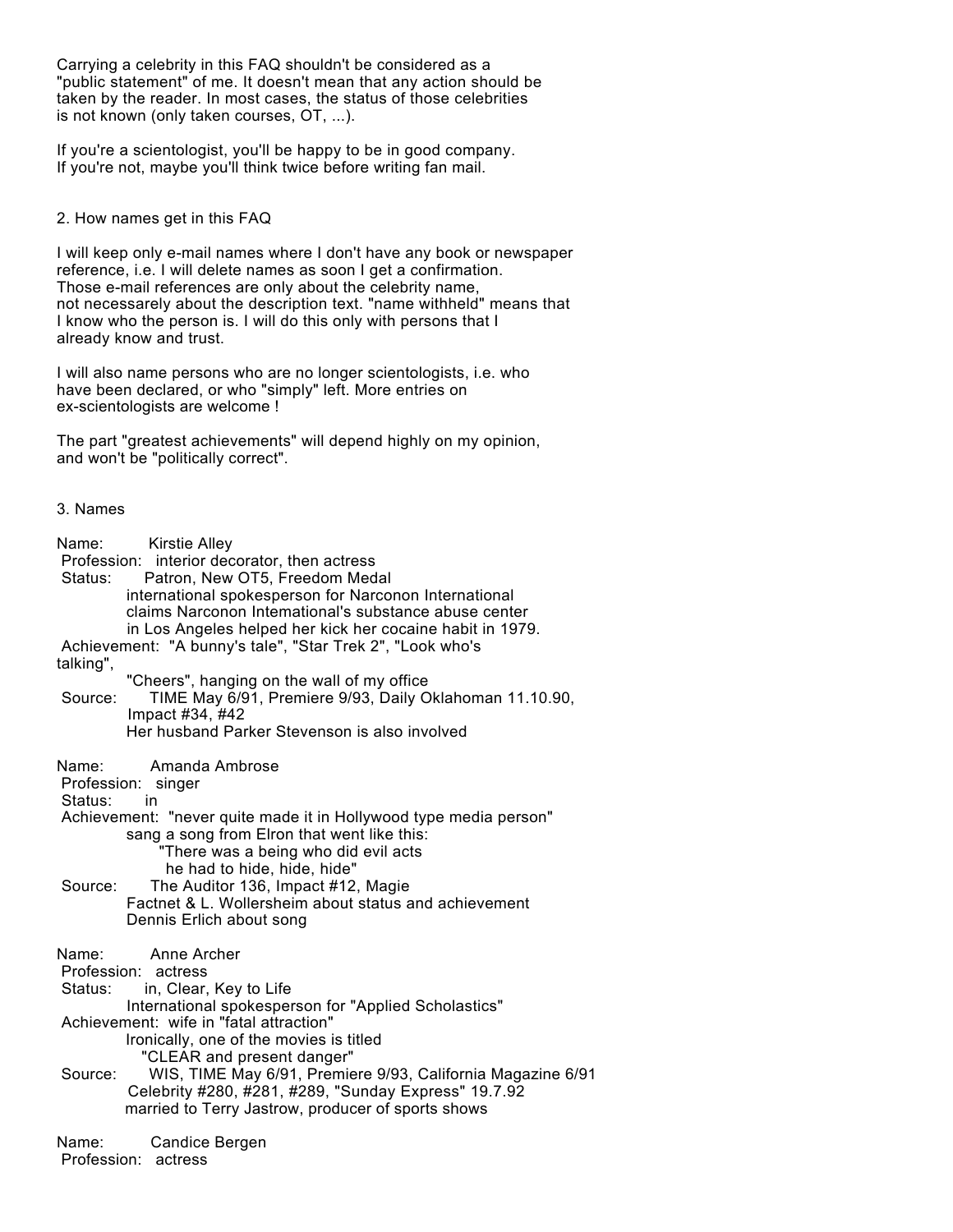Status: Factnet & L. Wollersheim: "out for years, but was in in the early days, and will have nothing to do with them. She was audited on the early, low levels." Achievement: Murphy Brown, Oliver's Story, Starting Over, Gandhi, Stick Source: DWTripp@aol.com: "she was 'around' LA Org and AOLA in 1969" and "I saw her at the original celebrity center", but does not know if she did take courses / had auditing Factnet & L. Wollersheim where mentioned Name: Karen Black Profession: actress Status: in, also introduced Lee Purcell Achievement: "The Monkey" in "Portnoy's complaint", "Five easy pieces", "Family Plot" Source: Premiere 9/93, California Magazine 6/91, Impact #12, Celebrity #269, San Diego Union 15.4.1990 Name: Linda Blair Profession: actress Status: out, Factnet & L. Wollersheim: "Was in for a very brief while" Achievement: threw up lots of pea soup in "The Exorcist", having her skirt ESPed in "zapped again", film-mother of "seven" on MWC, "Chained Heat 1" I wonder if the film "deep death" was financed by CCHR scientologists, since it deals with an evil psychiatrist who practices a "deep sleep" therapy. Coincidence ? CCHR had uncovered a "deep sleep" therapy in Chelmsford hospital, Sydney, Australia. Source: "Der Sektenkonzern", "Berliner Zeitung" 23.7.92 (only for the name), Factnet & L. Wollersheim where mentioned, "Sunday Express" 19.7.92 tonym@jolt.mpx.com.au (Tony McClelland): This is the only event that I am aware of where the CofS has benefited the community in their 45 year history. Name: Darius Brubeck Profession: musician, member of the "Brubeck Band" OT2 or higher Achievement: Source: Auditor WW #80 (1972), Jon Atack Name: Sonny Bono Profession: singer, actor, republican rep., pizza delivery man in congress member of the House Subcommittee on Courts and Intellectual Property Status: introduced by Mimi Rogers; took some courses, says he's a roman catholic, not a scientologist (LA Times). He says in Esquire: "I openly studied scientology to the degree that they did some courses on ethics, and then said thank you and left. (...) The scientology - there was no cult thing there." From drogers@huey.csun.edu (David D. Rogers): According to Corydon's book, he was quoted as saying: "My only sorrow is that L. Ron Hubbard left before I could thank him for my new life," in a full-page ad featured in several newspapers after Elron's death. Achievement: Congressman (R), Palm Springs Mayor, Cher's ex-husband. Cher: "A politician is usually a null, so the job fits him". "The Progressive": (first mentioned to me in october 1995) "#8 on the list of 'The Ten Dimmest Bulbs in Congress'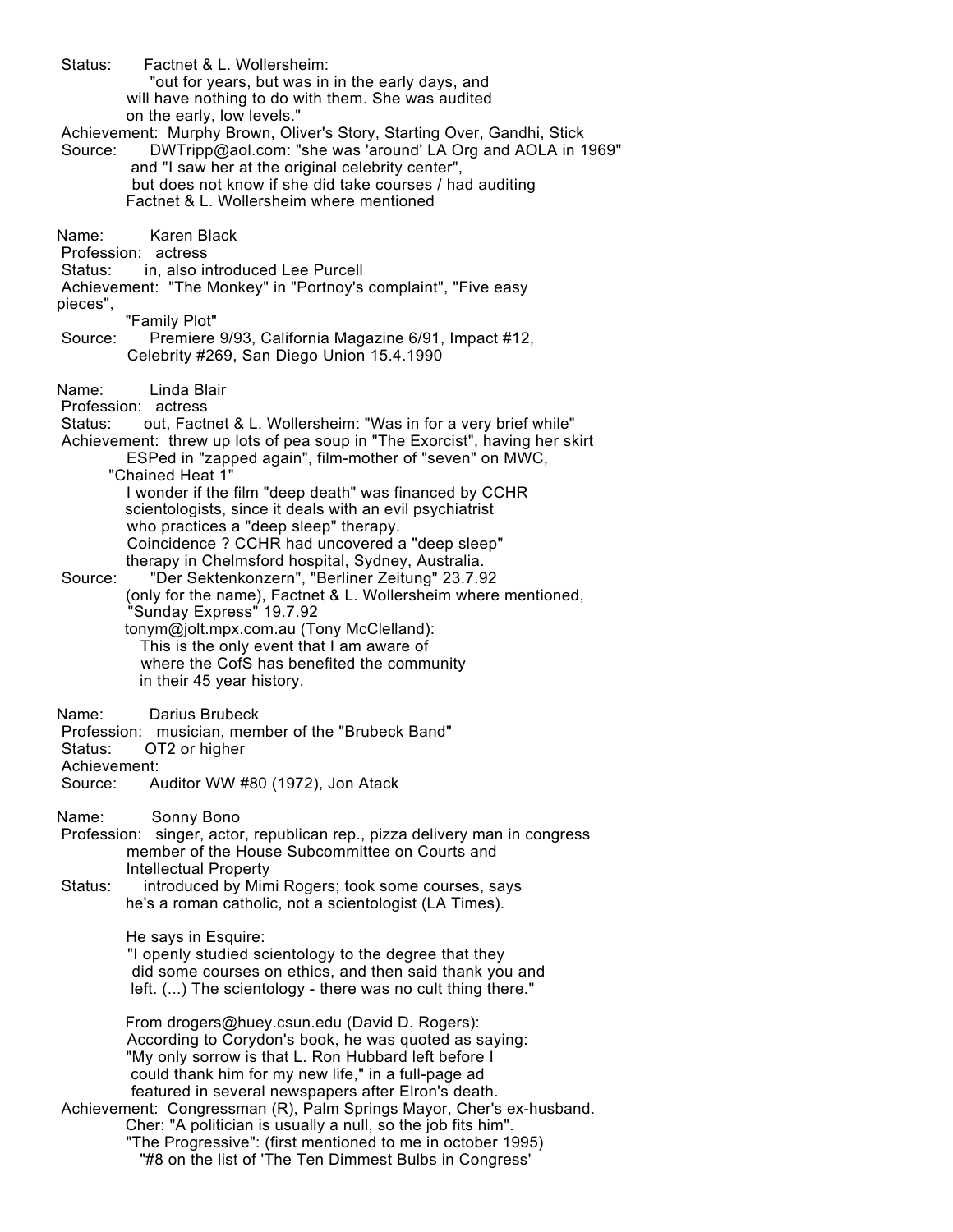"Bono's mental shortcomings have long made him a subject of scorn among California politicians." Source: TIME May 6/91, Premiere 9/93, LA magazine 10/93, "Bigger Secrets", LA Times 5.12.91, Esquire 11/94, California Magazine 6/91, "Sunday Express" 19.7.92 Name: John Brodie Profession: football player Status: introduced by Mimi Rogers when she was 15, she was his auditor. Was in from 1970-1982, went up to OT7. he says: "I was involved for specific purposes. When I completed those, I moved out". : 1999 - 1999 - 1999 "He dropped out dissatisfied after being a real spokesman for Scn. Scn goes through these people like Kleenex and no one remembers the used-to-be's. Like Brodie. In the 70s, he was BIG, not only as a football name but for Scn!! Then - poof - gone! He dropped out and so they dropped him, of course. Brodie prefers to not talk about it." more from California Magazine: "I will talk about the gains I've had, but I won't talk about all the mishmash that some people seem concerned about. I'm not part of the organization, so how can I speak about it ? I can only speak about the integrity of the services delivered, and I feel very good about that" Achievement: quarterback for the SFO 49ers Source: California Magazine 6/91 Name: William Burroughs Profession: writer Status: Clear# 1163 in the 60ies, but later satirized the movement in several essays, which were later collected in the book "Naked Scientology" [Expanded Media Editions 1985, Bonn, Germany, 3-88030-011-9] Achievement: "Naked Lunch" Source: "A piece of blue sky" Name: David Campbell Profession: big media producer for sound scores, actor Status: in, Patron, CL5, New OT5 Achievement: Oscar according to Impact #12, but this cannot be confirmed by Microsoft CINEMANIA Source: Celebrity #271, #280, Impact #12, #64 Factnet & L. Wollersheim about profession wife Raven Kane Campbell also a member, also CL5 & New OT5 Name: John Campbell Profession: science-fiction editor ("Astounding Science-Fiction") Status: out, only in the Hubbard Dianetics Foundation Sort of a "pre-scientologist". Resigned in 1951 Achievement: attracted numerous science-fiction writers, among them Asimov and Clarke. "Dianetics" was published first in the magazine. Source: Bare-Faced Messiah Name: Diana Canova Profession: actress Status: out (see below) Achievement: Corinne in "soap" (the long hair girl) Source: Premiere 9/93 Also read her testimony in this FAQ Name: Nancy Cartwright

Profession: actress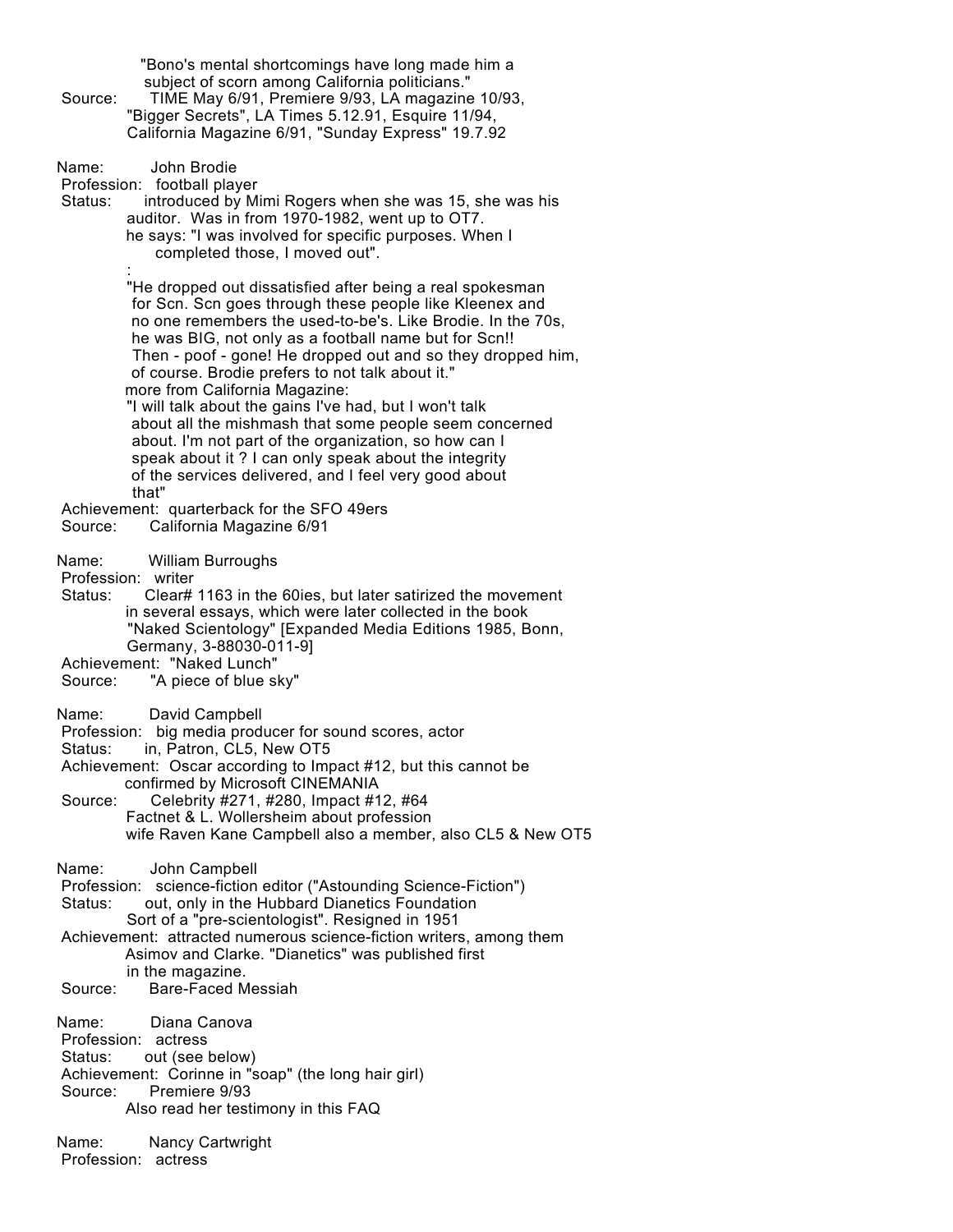Status: in, New OT IV, Key to Life, Life Orientation, represents "The Way to Happiness" Achievement: voice of Bart Simpson Source: WIS, WP 10.12.94 & 25.12.94, TIME May 6/91, Premiere 9/93 California Magazine 6/91, Celebrity #280 Name: Sharon Case Profession: actress Status: in Achievement: daytime soaps like "Days of our lives", "The young and the restless", "General Hospital" Source: JAARobin@aol.com Name: Leonard Cohen Profession: songwriter, poet Status: out Achievement: "Suzanne", ... really cool music at the prison riot scene in "natural born killers" Source: himself in interview with the "jewish book news" [http://ccat.sas.upenn.edu/cpage/Leonard\\_Cohen/interview.html](http://ccat.sas.upenn.edu/cpage/Leonard_Cohen/interview.html) "I looked into a lot of things. Scientology was one of them. It did not last very long. But it is very interesting, as I continue my studies in these matters, to see how really good Scientology was from the point of view of their data, their information, their actual knowledge, their wisdom writings, so to speak. It wasn't bad at all. It is scorned, and I don't know what the organization is like today, but it seems to have all the political residue of any large and growing organization. Yes, I did look into that and other things." Name: Kate Ceberano Profession: jazz singer Status: "Who weekly" from June 27th, 1994: "As a third generation Scientologist, Ceberano periodically sends herself off on 'self-imposed sabbaticals', often to Florida" but Kate says: "The Church has helped me maintain my sense of purpose. You work bloody hard studying and Scientology provides you with the means and the tools to be the best you can be." Achievement: Successful recording career as a musician for years, had her own late night jazz music and talk show, but it didn't go into a 2nd season. Source: WIS, damianp@physics1.physics.monash.edu.au (Damian Pope) Woman's day 19.2.96 husband Lee Rogers and mother Cherie are also in Name: Stanley Clarke Profession: jazz bassist Status: out Achievement: Friend of Chick Corea Source: "name witheld" (for the above) From Factnet & L. Wollersheim: "Stanley Clarke is a real interesting person. He and his wife came to realize what a scam it was and he is one of the only celebrities who had the guts to speak out and talk to people and tell them it's a scam." Name: Keith Code

 Profession: motorcycle racer and trainer "California Superbike School" (with interruption between 1993 - 1995 when his backers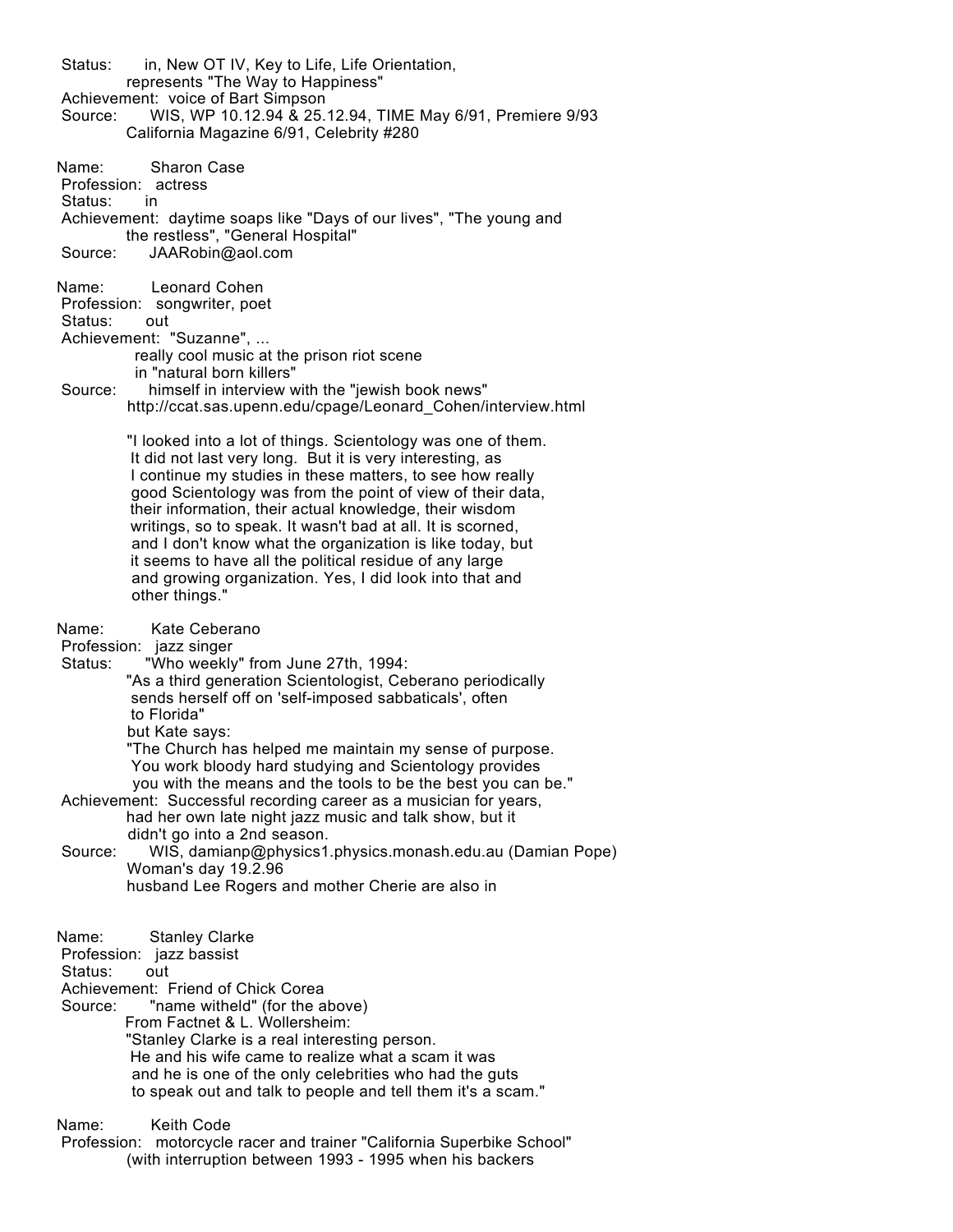mysteriously withdrew their financial support, now open again with less ambitious schedule) Status: in since the late 60ies, Patron, freedom medal His ex-wife, Barbara Code, was "Communicator" (secretary) to Deputy Guardian United States, Henning Heldt (one of the convicted 11), during the time he committed his crimes. Achievement: Two of his students, Eddie Lawson and Wayne Rainey, are multiple World Grand Prix winners His books (Twist of the Wrist I & II) and related video are considered the best available tutorials. 1987 Redesigned part of Laguna Seca Race Course to conform to World GP Motorcycle Racing. 1992 (ca) named Motorcyclist of the Year by Motorcyclist Magazine (U.S.) Tried to prove the validity of Dianetics in 1994 by competing with age 46 in 250cc AMA championship, withdrew after failing badly in the first few races.<br>Source: WIS Celebrity #280 Im WIS, Celebrity #280, Impact #25, #42, smokesig@ix.netcom.com (Neal Hamel) for the details Name: Chick Corea Profession: jazz pianist Status: in, entered 1968 New OT8, Patron with honor, Freedom Medal Achievement: getting "canceled" from a concert in germany Source: himself in ads, FOCUS Dec 12/94, TIME May 6/91, WIS, Impact #12, #34, #42, Celebrity #284, "Ich klage an", California Magazine 6/91, "A piece of blue sky"; he also thanks LRH on inside his CD covers His wife Gayle Moran is also involved (Impact #7) His mother Anna Corea is also involved (Celebrity #278, #286) Statement in Impact #12, p.20: "I have some personal policies as a performer. I consider it's my job to audit an audience." About acknoledging Ron in his records: "But many Scientologists and even Sea Org members have told me that it is because of that simple action that they are now Scientologists." Name: Raven de la Croix Profession: actress, stripper Status: Factnet & L. Wollersheim: "think she's out" Achievement: "Up!" Source: Director Russ Meyer in an interview for german book "Russ Meyer", he called scientology "one of the nastiest cults" Factnet & L. Wollersheim for "stripper" and status Name: Tom Cruise Profession: actor Status: got in after marrying Mimi Rogers (Premiere) at least OT3 Achievement: milk-face in many films: "Top Gun", "The firm", ... Successfully avoided to be subpoenaed by hiding in the men's roon (from Steve Fishman's press release) Source: TIME May 6/91, Premiere 9/93, LA magazine 10/93 Andre Tabayoyon decl. Name: Cathy Lee Crosby Profession: actress Status: out npoorman@aol.com (NPoorman): one AOLA reg told me, "Oh, she's crazy!" Achievement: "Wonder Woman" (before Lynda Carter) Source: npoorman@aol.com (NPoorman), deirdre@sover.net (Deirdre)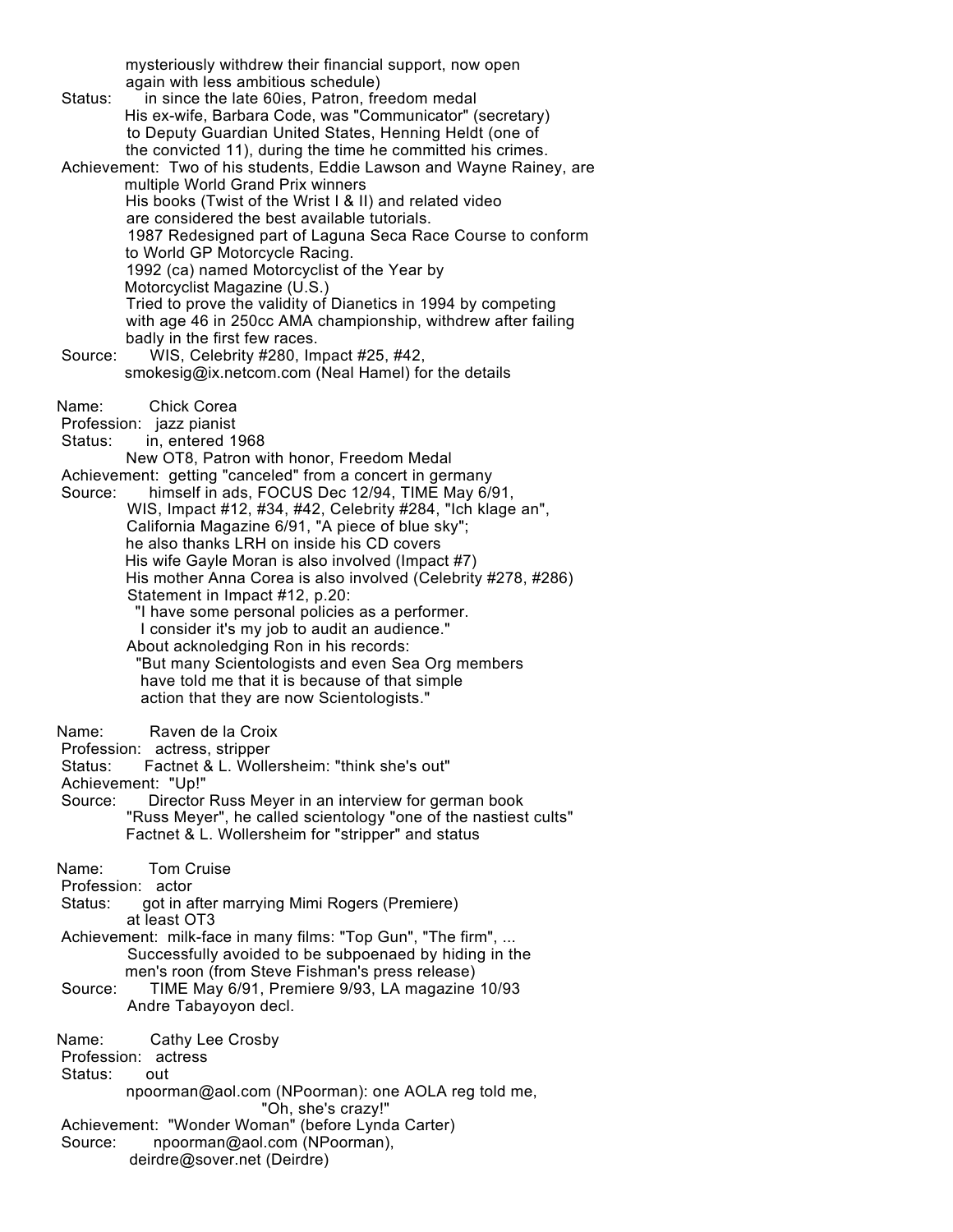Name: Olivia D'Abo Profession: actress Status: out now, went to Apple school Achievement: played Kevin's sister in "The wonder years" Source: Factnet & L. Wollersheim Name: Eddie Deezen Profession: actor (plays a nerd) Status: in, sponsor, CL3 auditor or higher Achievement: "Beverly Hills Vamp" - he was hilarious ! Source: Factnet & L. Wollersheim, IAS 10th anniversary report Name: Xavier Deluc Profession: actor Status: in, Clear, L 11 & 12 rundown, Patron with Honors Achievement: lost his lawsuit again UNADFI (french cult info org) in 1994 Source: Impact #42 Name: Placido Domingo, Jr. Profession: Factnet & L. Wollersheim: Placido Domingo's son songwriter Status: in, Clear, Sunshine Rundown, Method One Word Clearing, Grade 0-4, Past Life Remedy, New Era Dianetics Drug Rundown, Marriage Counseling Achievement: Source: Celebrity #271, #278, "Sunday Express" 19.7.92 also listed are Maria Domingo and Marilu Domingo Name: Ron Ely Profession: actor Status: Achievement: "Tarzan", "Doc Savage" Source: deirdre@sover.net (Deirdre): "I know this one only because I saw him there once and later saw his pc folders" But: luvalle@primenet.com (John Luvalle) believes that a different Ron Ely was a student at ASHO, and it was his folders that Deirdre saw. Name: Emilio Estevez Profession: actor Status: out, and won't discuss it. "I don't want my phones tapped" (refers to 1978 verdict) Achievement: "Repo Man" (in that film they make fun about "Dioretix", see more about this in the fun section of my web page) "Young Guns", "Loaded Weapon" Factnet & L. Wollersheim: "had affair with Mimi Rogers" Source: CLEO 6/95, Factnet & L. Wollersheim where mentioned Name: Michael Fairman Profession: actor Status: in, sponsor of the IAS Achievement: small supporting roles in a lot of TV series: A-Team, Quantum Leap, General Hospital, McGyver, Seinfeld, Lou Grant, Alien Nation, Brisco County Jr, Tour of Duty Source: JAARobin@aol.com, FACTNet and L. Wollersheim, Celebrity #280, IAS 10th anniversary report Name: Mario Feninger Profession: composer and concert pianist Status: in since 1951, Class VIII auditor

Achievement: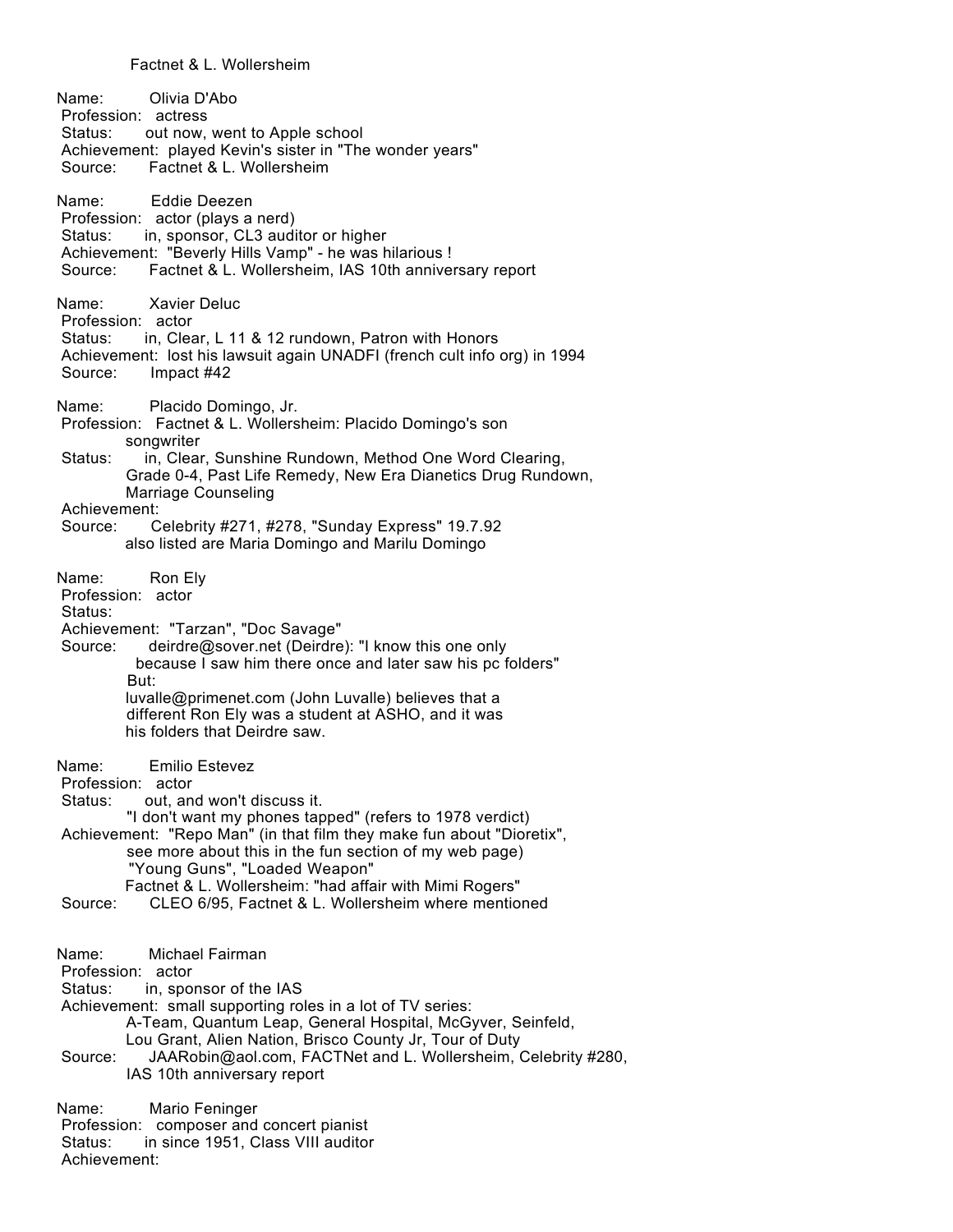Source: Celebrity #278, Ursprung #45, The Auditor EU/AF #187 I consider it very probable that the "Antonio Ferraro" figure in Margery Wakefield's auto-biographic book "The road to Xenu" is actually Mario Feninger ! Name: Neil Gaiman Profession: artist (sandman comics) Status: SP in 1983; was Class VIII auditor, ran the Birmingham org for a while but scientologist Mark Pope (MarkPope@aol.com) claims on 4.4.1995: "Neil is a long time Scientologist". (This might be wishful thinking, i.e. not believing that a son of a scieno in good standing is an SP) Achievement: Source: informe@best.com (Mike MacLeod): "My auditor is a friend of the elder Gaiman." + for most of it The Times, 13.8.1968 David Mayo : "he was a case supervisor at the G.O. at the time of the CMO takeover of the G.O. and the transition to RTC/OSA" Neil Gaiman is the son of David Gaiman, who was a high co\$ official (GO, from 66-83) and is currently active in Russia. (DG's involvement was/is much, much too big to cover here; DG was an SP for a time) Name: Josele Garza Profession: racing driver (from Mexico) Status: Patron, New OT5 His mother Nadina is New OT7 and CL4 Achievement: Impact #12 does not mention that he ever won a race, so he probably didn't. Source: Impact #12 Name: Gloria Gaynor Profession: singer and "disco queen" Status: out; tried everything in the spiritual shopping mall (Scientology, Buddhism, Catholicism, TM, JW) Achievement: songs "I will survive", "Never say goodbye" Source: Berliner Zeitung 11.11.1995, The Scotsman 9.4.1996, Daily Telegraph 17.7.1993 Name: Paul Haggis Profession: screenwriter, story editor, TV producer Status: Lifetime member on the Honor Roll Achievement: executive producer of "The Facts of Life" Source: Impact #12 Name: Martin von Haselberg Profession: commodities trader, performance artist Status: Achievement: Bette Midler's husband ! Source: Jon Atack: "I coached him on TRs 6-9 at St. Hill UK in 1976. I coached tens of people on different TRs, but I never met anyone who was as good as von Haselberg. He never smiled, never fluffed a line. Nothing distracted him. But then he told me he was an actor, so he was already well trained in bullbait lockjaw. He described the performances that he and his partner did. They had shaved heads and communicated only through what sounded like cartoon noises. They packed a set of suitcases one inside the other. Each suitcase contained a 'ceremony'. In one they had toothpaste, which they squeezed all over one another. They performed in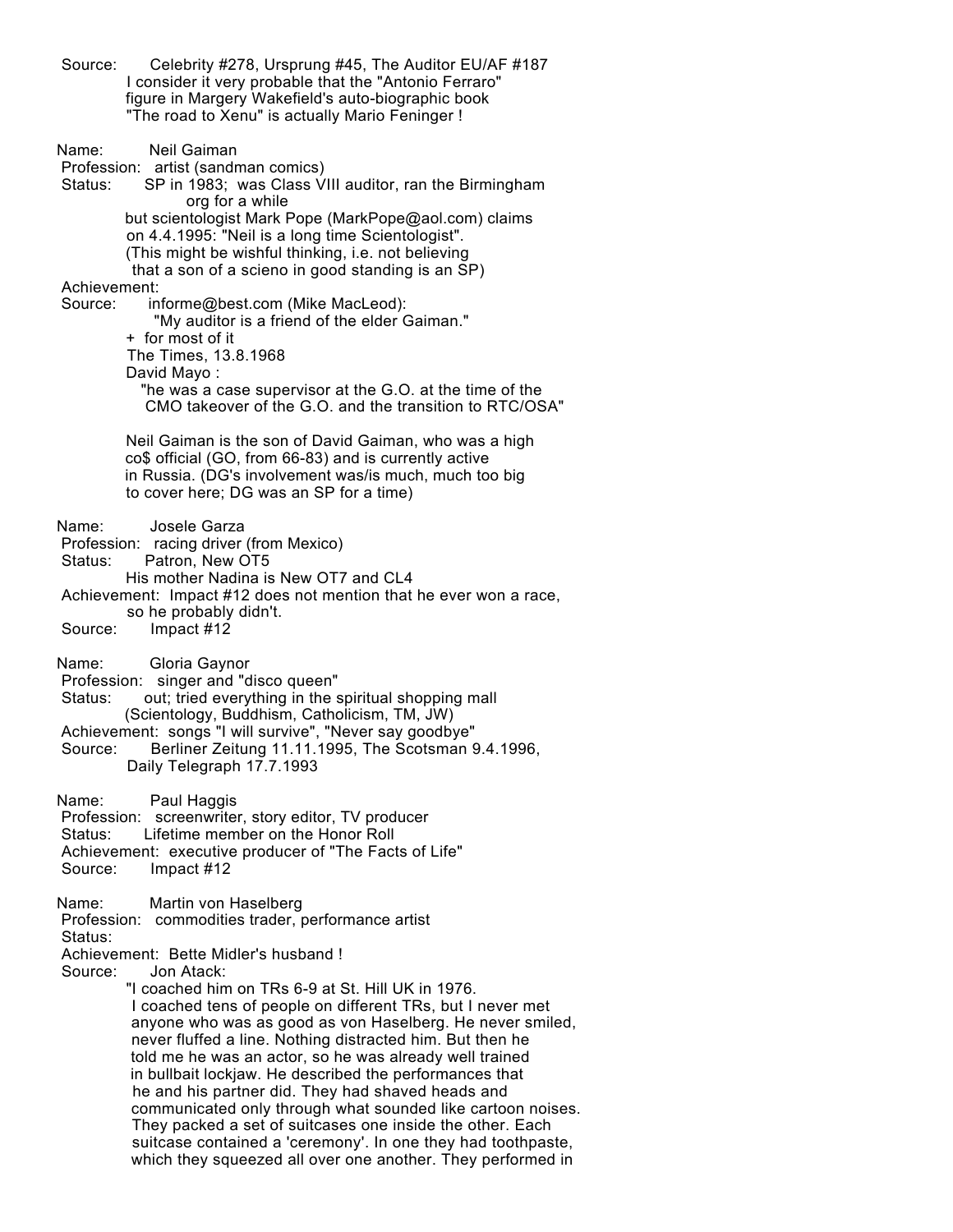Germany and had recently annoyed a leading politician, so he said. It was very much in tune with what Joseph Beuys and his chums were doing in the German art world. I liked him, he was bright and interesting and far from being a drone." Name: Isaac Hayes Profession: Musician, actor Status: got in thru Reverend Alfreddie Johnson plans to train up to Class VIII spokesman for "World Literacy Crusade", a front group which promotes scientology's "Study Technology" Freedom Medal Achievement: Oscar for "Theme from Shaft" Source: St. Petersburg Times 25.2.94 & 6.12.94, WP 10.12.1994 Celebrity #278 Name: Amy Heckerling Profession: director Status: Achievement: Look who's talking 1 & 2 [TH: I wonder if the baby was also a scientologist !] Source: "Der Sektenkonzern" Name: Phillipe de Henning Profession: racing driver, fashion designer Status: New OT5, IAS lifetime member, IAS sponsor, Freedom Medal Achievement: won "24 heures du Mans" in its own class, with the "Dianetique" car Source: Impact #12 Name: Gottfried Helnwein Profession: graphic artist Status: Class 4, Patron, now probably out Achievement: James Dean picture, Man with forks in his eyes Source: himself in ads, Celebrity #262 (mentined by "Der Sektenkonzern"), STERN 9/93, Magie, Impact #34, but •not• in Impact #42 ! Religion Inc, p. 73, taz 29.2.1996 (there he distances himself from the cult) banhut@mail.hh.provi.de: "In 78/79 Helnwein was presented to us as a model scientologist, together with Roehrig" Name: Mark Isham Profession: composer, see also <http://www.isham.com> Status: in, clear, Patron, "L" Rundown, False Purpose Rundown Jon Atack: "involvement must be fairly deep - Impact #16 shows his 16th confessional folder in a photo on p.25." Achievement: Oscar nomination for "A River Runs Through It" grammy award winner Composed the music for at least 15 films (CINEMANIA) Ironically, one of the movies is titled "A midnight CLEAR" Source: WIS, Celebrity #278, #280, #290, Impact #16, #42 Name: Al Jarreau Profession: singer Status: out "I have been interested in it, but did not do anything for eight years" Achievement: "Moonlightning" theme song Source: "Der Sektenkonzern", "Ich klage an", LA Times 16.2.1992 WP 1.12.1985, Berliner Zeitung 8.7.1994 about status Factnet & L. Wollersheim also for status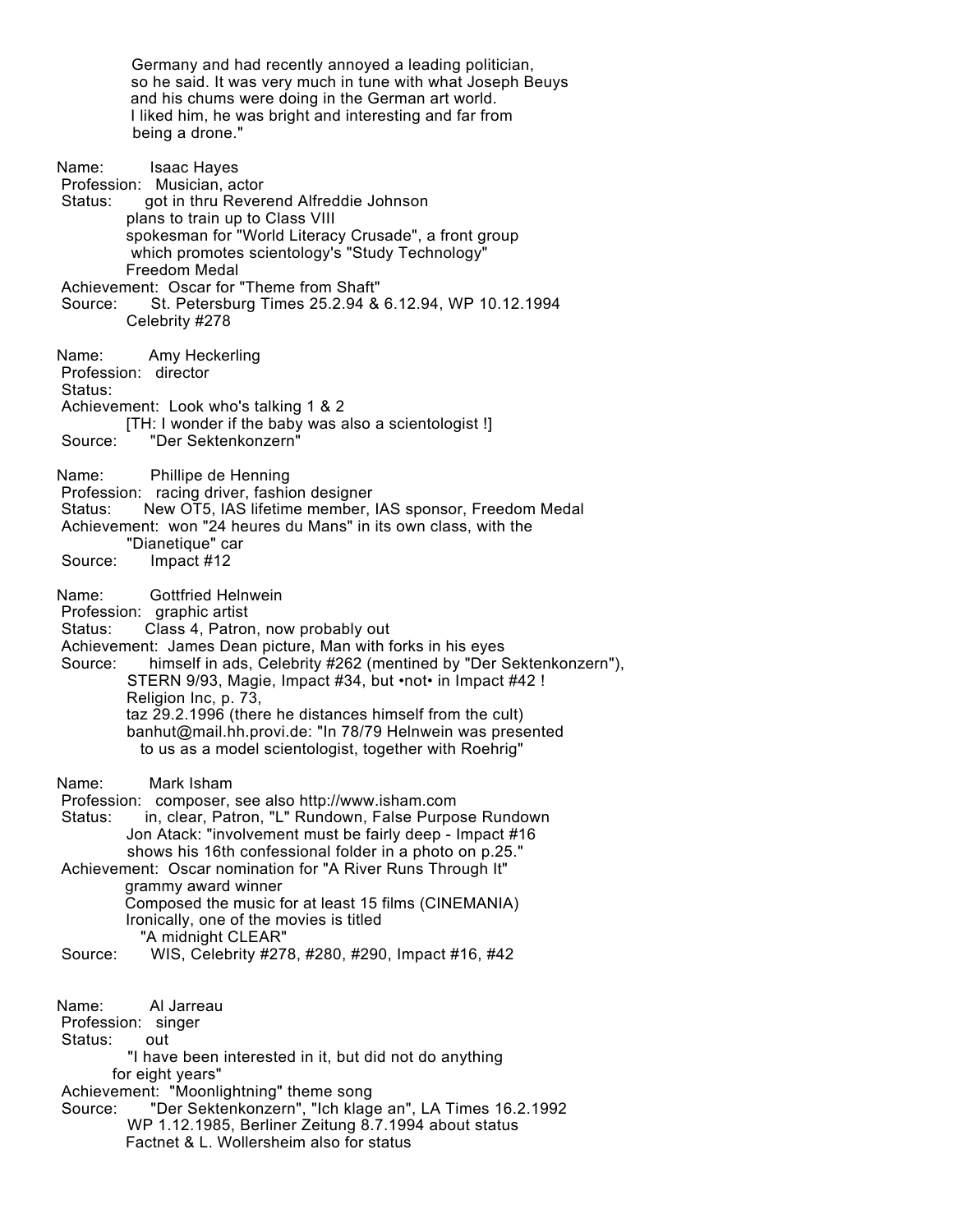Name: Terry Jastrow Profession: producer/director ABC sports president of Jack Nicklaus Productions Status: in Achievement: Emmy Arwards Source: WIS 1992, Celebrity #271, #280, #289 married to Anne Archer Name: Carolyn Judd Profession: writes and produces ads Status: in, New OT8, Key to Life Achievement: clio award for JEEP ad Source: Celebrity #280 Name: Kimberley Kates Profession: actress Status: in, Clear, Key to Life and Life Orientation Course, HQS Achievement: "Bill & Ted's Excellent Adventure", "Chained Heat 2" Source: WIS, Premiere 9/93, Celebrity #269, #280, #278, #286 Her sister Wendy Lebel is also in Name: Milton Katselas Profession: acting teacher, director Status: in, also introduced Kelly Preston and possibly Cass Warner Achievement: one of Hollywood's most successful acting teachers, heads the Beverly Hills Playhouse, "Butterflies are free", Source: Premiere 9/93, California Magazine 6/91, Details 2/96 Factnet & L. Wollersheim: "Acts as a front group and inadvertently gets a fair amount of actors in" Name: Lamia Khashoggi (formerly Laura Biancolini), Adnan Khashoggi, Ali Khashoggi Profession: Status: The mail: "She donated over 3,000,000 UKP. Bob Rich is assigned to look after son Ali as his permanent shadow" Factnet & L. Wollersheim: "She rented the presidential suite of Fort Harrison Hotel from Summer '91 to Summer '92. She was a VIP. Her husband was there only once, and received introductory Book one auditing" Achievement: being married by Saudi arms dealer Adnan Khashoggi Source: The Mail on Sunday, 13.10.1991, Factnet & L. Wollersheim Name: Nicole "nic" Kidman Profession: actress Status: in Achievement: wife of Tom Cruise, "Far and away", "Batman forever", Golden Globe for "To die for"<br>Source: Premiere 9/93, LA magazi Premiere 9/93, LA magazine 10/93 Name: Charles Lake Profession: gymnast Status: in Achievement: US olympic team Source: LA Times june 1990 series Factnet & L. Wollersheim about status Name: Ernest Lehman Profession: screenwriter, producer, director Status: in, out for decades - now in again ! Achievement: "The Sound of Music", "Portnoy's complaint", "Family Plot"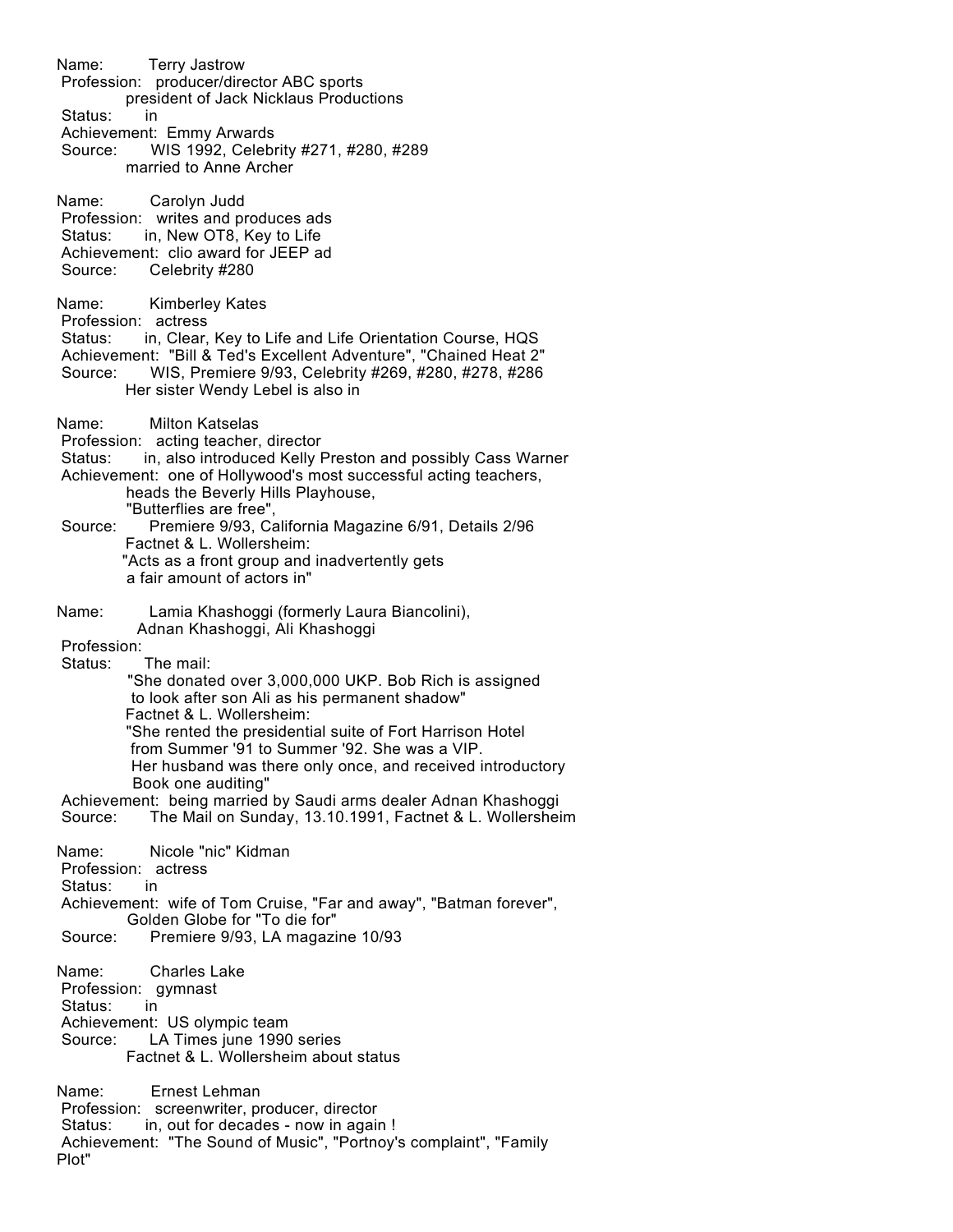Source: Premiere 9/93, Celebrity #280 Factnet & L. Wollersheim about status Name: Geoffrey Lewis Profession: actor, Juliette's dad, Lightfield's younger sister Status: in; DWTripp@aol.com: "as early as 1970, maybe sooner" Achievement: sidekick in Clint Eastwood movies "Every Which Way but Loose" Source: Premiere 9/93, DWTripp@aol.com Name: Juliette Lewis Profession: actress, producer Status: in, out, drugs, now probably in Achievement: "Meet the Hollowheads", "Natural born killers" Source: Premiere 9/93, St. Petersburg Times 25.2.94, FOCUS Dec 12/94 Factnet & L. Wollersheim about status Name: Lightfield Lewis Profession: actor, director, Juliette's older brother Status: in, Expanded Grade completition Achievement: "Meet the Hollowheads" Source: Celebrity #280 Name: Bobby Lipton Profession: actor Status: out 1971 Achievement: Source: Premiere 9/93 Name: Peggy Lipton Profession: actress Status: out, Factnet & L. Wollersheim: "from my memory, she went OT3" Achievement: "Twin Peaks" (the nice restaurant owner) "The Mod Squad", a 60ies TV series (the "d" is not a typo) Source: NPoorman@aol.com (Noel Poorman): She DID take Scn. courses. I know, because she and KAREN BLACK twinned as students on Foundation (nights and weekends) in the early '70s at C.C./L.A. the same time I was on course. "Premiere" 9/93 says that they pressured her brother Bobby to get her in. DWTripp@aol.com saw her when he was ethics officer Factnet & L. Wollersheim for status Name: Robert F. Lyons Profession: actor and drama teacher; Factnet & L. Wollersheim: runs an acting school<br>Status: in since 1969. Factnet & L. Wollersheim: "very in since 1969, Factnet & L. Wollersheim: "very in", SOLO NOTs Achievement: rather a grade "b" actor Source: Factnet & L. Wollersheim where mentioned, npoorman@aol.com (NPoorman): "He stayed active for years and could be seen around the A.O.L.A. frequently." The Auditor EU/AF #187 Name: Lenny Macaluso Profession: musician, song writer, producer Status: in since 1968, New OT8, CL5, Key to Life, Life Orientation, Patron Achievement: worked 4 years for Tina Turner Source: Impact #12, #42 Name: Shirley Maclaine Profession: actress Status: ?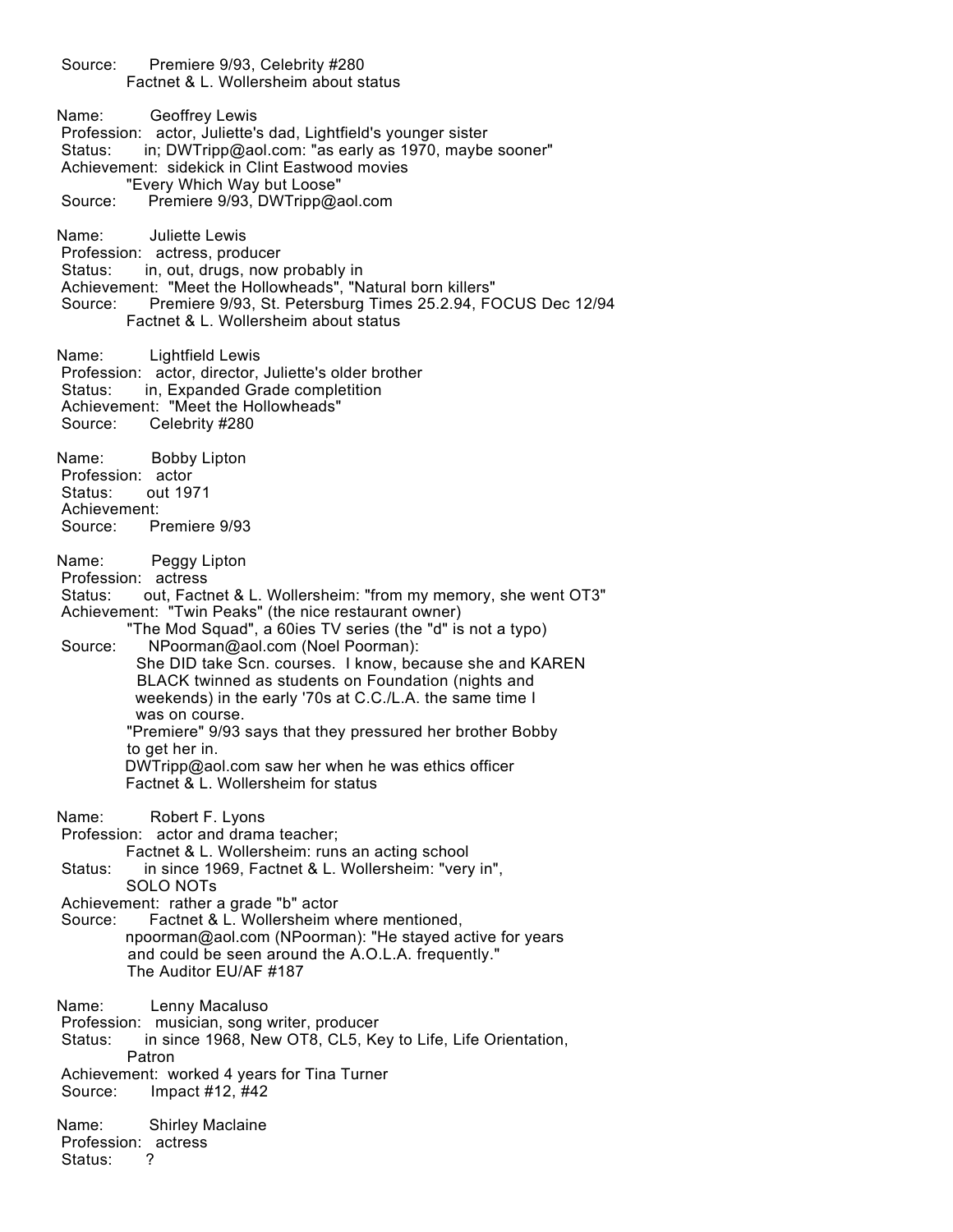Achievement: making a fool of herself on David Letterman's show Source: "Der Sektenkonzern", "Berliner Zeitung" 23.7.92. Factnet & L. Wollersheim: "never in" Name: Charles Manson Profession: murderer Status: out •before• the murders got 150h of auditing while in prison (before), later sympatised with the squirrel group "The Process". Achievement: head behind the Sharon Tate / LaBianca murders Source: "Blue Sky", Bugliosi's "Helter Skelter", dennis.l.erlich@support.com (Dennis Erlich): "I was there when we had to destroy all records involving him" and "It was in 69, shortly after the murders (which happened nearby the org in which I was working) that the whole org was searched and any reference to Charles Manson was vetted and destroyed." Name: Anita Mally Profession: actress, screenwriter Status: in, New OT8, Key to Life, Life Orientation, Patron with Honors Achievement: managed to write (and get aired and rerun) a german TV series that had scientology elements (engrams, auditing) in it ("Die Trauminsel"). Praised IAS for "fighting the ennemy" Source: Impact #42, "Ich klage an" Name: Melanie Profession: folk singer Status: participated in the "Portland crusade" after the (later overturned) \$35,000,000 judgement for Julie Christopherson-Titschbourne Factnet & L. Wollersheim: "was in for a very short while" Melanie on <http://thok.let.rug.nl/~s0745294/melanie/:> "I am not a scientologist. I was born and raised a Catholic. Any information connecting me to the Church of Scientology is unfounded and untrue." A reliable source has informed me that she •was• at the "Portland crusade". And Sonny Bono and Travolta are also a "catholics". Achievement: Woodstock participant, famous in the 70ies: "Look what have they've done to my song, ma", "Lay Down", "Brand New Key", "Animal Crackers", "Ruby Tuesday" remake having •me• as a fan for her 70ies songs Source: Chicago Tribune 21.5.1985, LA Times 20.5.1985 (about "Portland crusade") St. Petersburg Times 17.12.1992 (scientology-sponsored performance) Name: Julia Migenes Profession: opera singer (soprano) Status: in since 1966, New OT5, Freedom Medal luvalle@primenet.com (John Luvalle): LRH had her leave Sea Org to pursue her career. Achievement: Grammy award winner Source: WIS, WP 10.12.94, Impact #12, #42 told a man who left scientology: "I was audited today and I just learned that you killed me in the last fifteen lives" (Malko, p168) Name: Demi Moore Profession: actress Status: out: was seen leaving the Celebrity Centre but gave up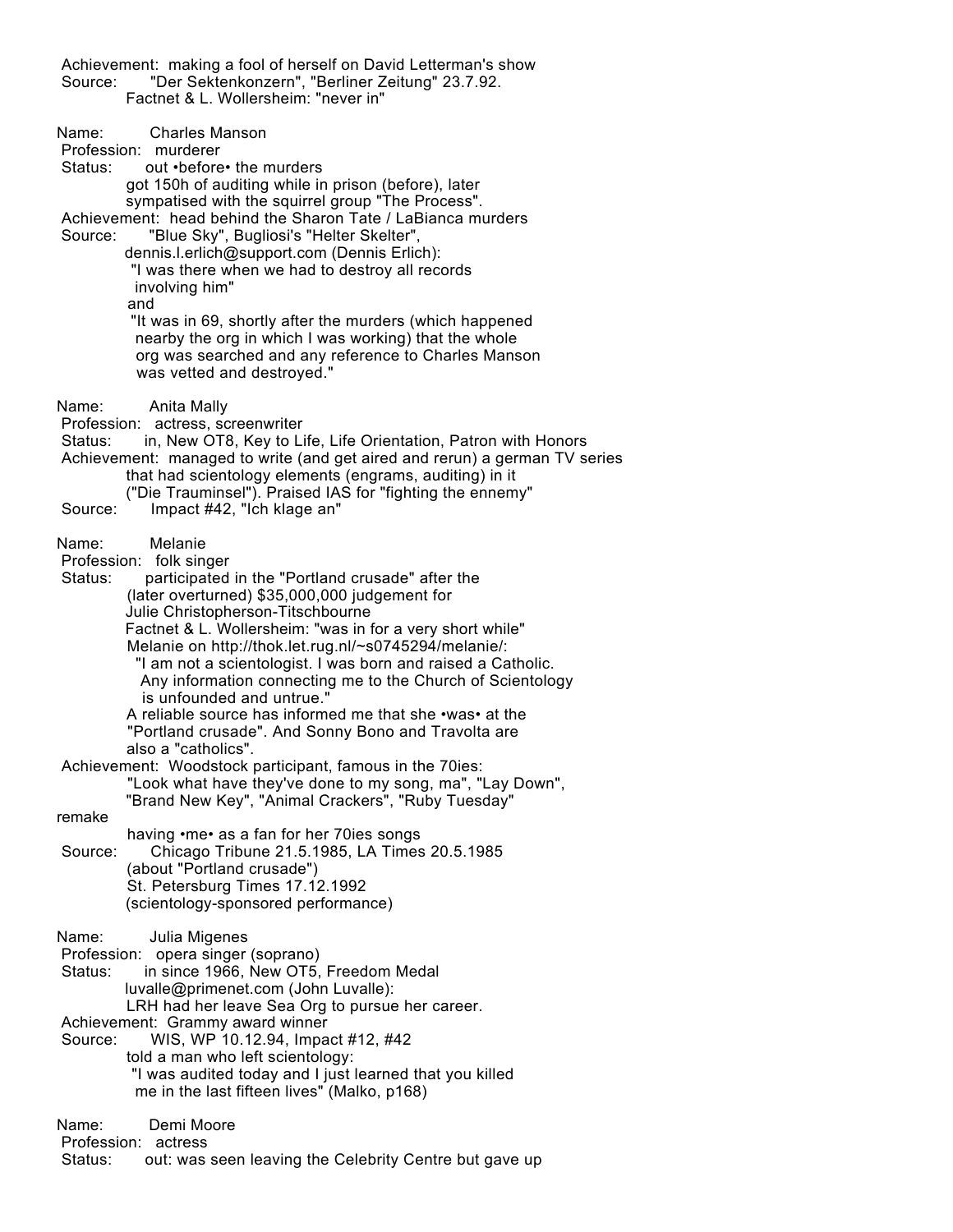when Bruce Willis made her clear that he didn't want his children raised in scientology Factnet & L. Wollersheim: "was never in but heavily courted" Achievement: "Disclosure", "Ghost", cool "Vanity Fair" covers Source: CLEO 6/95, The observer 19.3.95 (name only), "Sunday Express" 19.7.92 Hana Whitfield in the Sally Jesse Raphael show 9.7.91 Factnet & L. Wollersheim where mentioned Name: Floyd Mutrux Profession: screenwriter, director, producer Status: out according to Factnet & L. Wollersheim also introduced Don Simpson Achievement: Executive producer of "Dick Tracy" Source: WIS, Premiere 9/93, Celebrity #278 Name: Maxine Nightingale Profession: singer Status: in Achievement: Source: WIS, St. Petersburg Times 25.2.94, Celebrity #280 Name: Karen Nelson-Bell Profession: producer Status: in; purif Achievement: producer of "Country Tonite" show Source: Celebrity #289 Name: Noelle North Profession: dancer, actress (voice-overs) Status: Achievement: Source: Impact #12 Name: Judy Norton-Taylor Profession: actress Status: in already before "The Waltons"; purif; freedom medal Achievement: Mary Ellen on "The Waltons" Source: WIS, Premiere 9/93 Name: Bernhard Paul Profession: clown, manager of "Circus Roncalli" Status: out, according to himself Achievement: not getting bankrupt with a circus Source: "Der Sektenkonzern": It is often alleged that the name "Roncalli" comes from "I call Ron". He disputes this, and says that it comes from a script "Sarah Roncalli - the daughter of the moon" (other sources say it is the "widow of the moon"). It is also inspired by pope John 23, who's last name was Roncalli. Anyway - today he says that he has nothing to do with scientology. Name: Brad Pitt Profession: actor Status: out Premiere: "drifted thru", took his courses while dating Juliette Lewis. Interest waned after it. Achievement: Source: Premiere 9/93, CLEO 6/95 Name: Jeff Pomerantz Profession: actor Status: in, New OT7, Sea Org member, Freedom Medal, Senior Honor Roll "Hollywood says no to drugs" campaign, got an invitation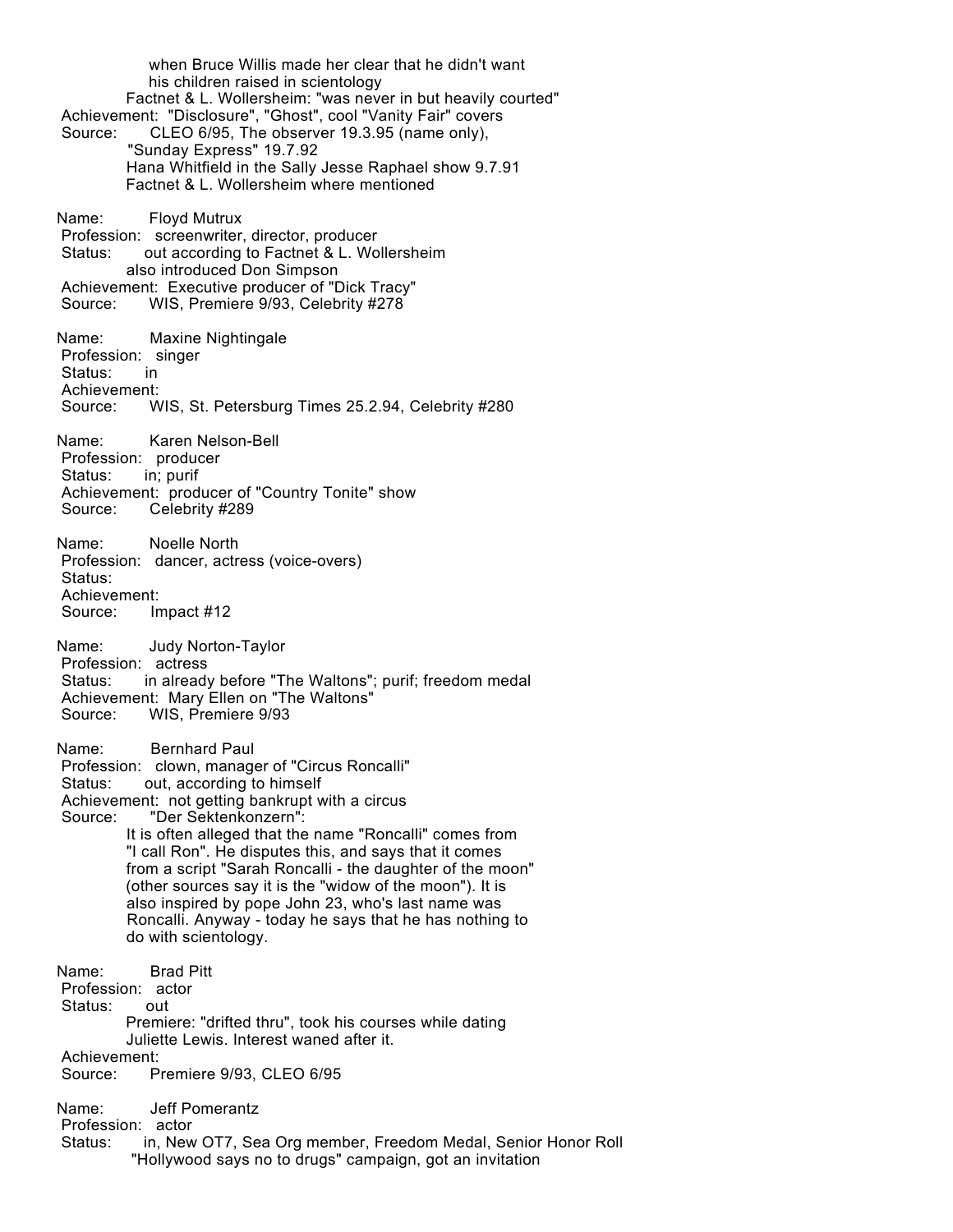by Nancy Reagan to The White House. luvalle@primenet.com (John & Michele LuValle): "We saw him and Richie Ettricks chatting and laughing with some folders of the Fishman case in the LA courthouse on 15.8.1995; later that day, the papers were sealed." Factnet & L. Wollersheim: "acting career is nowhere for a long time" Achievement: "General Hospital", "One life to live", "Dynasty" He's mentioned on none of these in the internet movie DB Source: Premiere 9/93, LA Times 5.11.1985, Impact #12, #63 Factnet & L. Wollersheim where mentioned Name: David Pomeranz Profession: composer (Hollywood scores), singer Status: in Achievement: Source: WIS, Celebrity #280, #278, Impact #12 Name: Priscilla Presley Profession: actress Status: in since 1979, Grade 1 Achievement: "The naked gun", "Dallas", perfume, wife of Elvis Source: Premiere 9/93, Celebrity #280, #290 Name: Lisa Marie Presley Profession: Elvis heir Status: in since 1978 Achievement: Married to Michael Jackson - has filed divorce Source: Premiere 9/93, Reuter 5.10.88<br>See also: http://www.docs.uu.se/~y89hb [http://www.docs.uu.se/~y89hbo/presley/lisa.html,](http://www.docs.uu.se/~y89hbo/presley/lisa.html) about the allegation that LMP is another person Name: Lee Purcell Profession: actress Status: in since 1975, clear, introduced by Karen Black Achievement: 2 Emmy nominations, "Big Wednesday" Source: Premiere 9/93, Celebrity #269, #280, Factnet & L. Wollersheim where mentioned Name: Harold Puthoff Profession: mathematician, physics scientist, ESP researcher currently works on "stochastic electrodynamics" see "[http://www.ibg.uu.se/elektromagnum/physics/Puthoff/"](http://www.ibg.uu.se/elektromagnum/physics/Puthoff/) Status: OT3, says that he severed all ties a couple of decades ago Achievement: holds patent on tunable laser, "analyzed" psychics Uri Geller and Ingo Swann, and soiled the reputation of SRI Source: Randi's "Flim Flam!", Randi's "The truth about Uri Geller", noring@netcom.com (Jon Noring) about "severed all ties" Name: Deborah Rennard Profession: actress Status: in Achievement: J.R.'s secretary "Sly" in "Dallas", also plays part in "Due South" Source: Freedom Magazine 1995 (Canada "conspiracy revealed" issue) Celebrity #289 Name: Michael D. Roberts Profession: actor Status: in, Patron, IAS Field Disseminator, Senior Honor Roll Achievement: "Baretta", "Rain Man", "The Ice Pirates" Source: California Magazine 6/91, Premiere 9/93, Celebrity #280, WIS, Impact #12, #42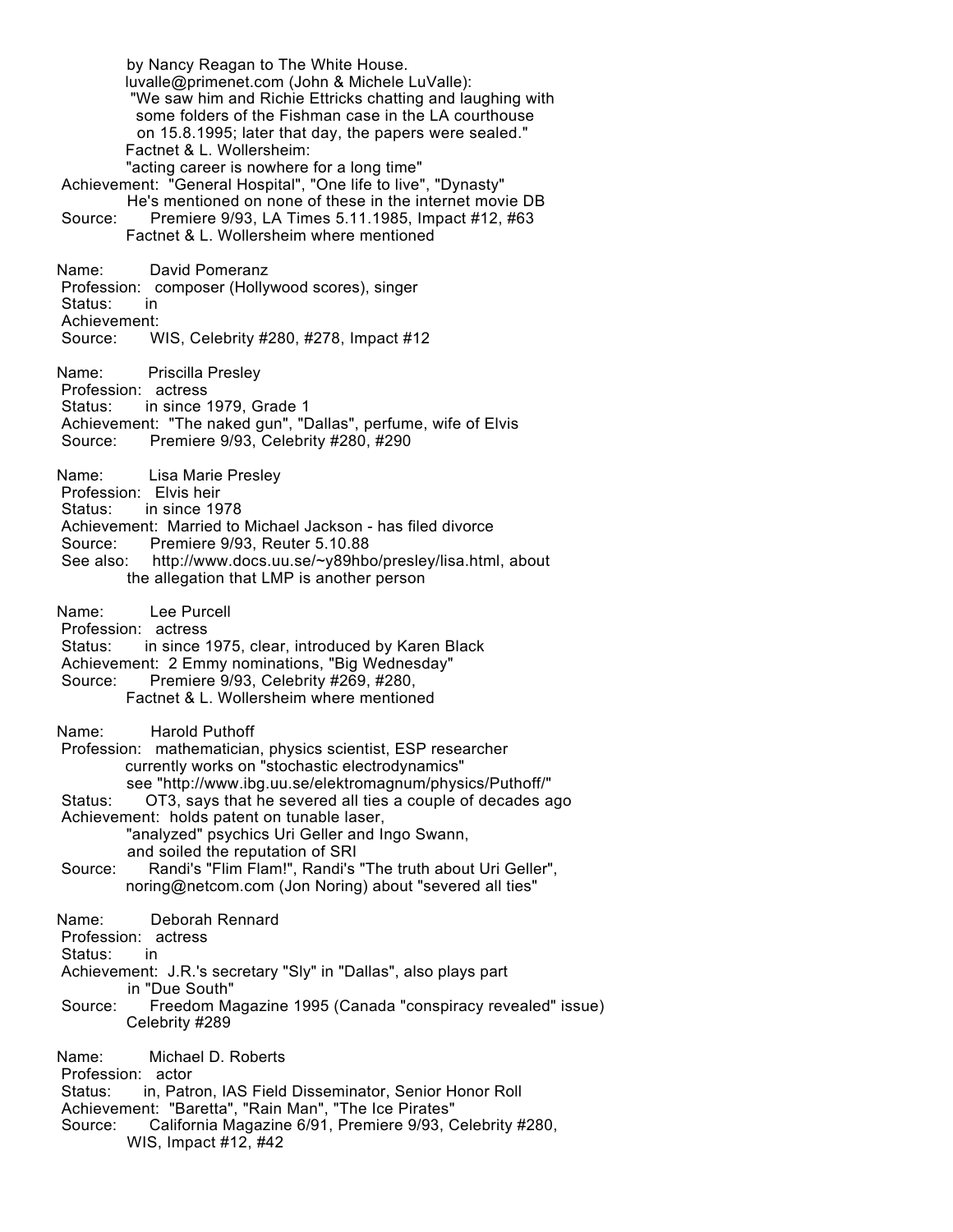Name: Pamela Roberts Profession: actress, clothes designer Status: in, Field Disseminator Achievement: appearences in "General Hospital" and "Hill Street Blues" Source: Impact #12 Name: Elena Roggero Profession: italian singer, songwriter Status: in since 1991, Freedom Medal, IAS sponsor, clear "say no to drugs" spokesperson for Italy Achievement: Source: Impact #63 Name: Kelly Preston Profession: actress Status: lifetime member of IAS, introduced by Milton Katselas, L12, OT4 Achievement: "Twins", married to Travolta Source: WIS, TIME May 6/91, "Impact 49" in "Ich klage an", Details 2/96 Name: Vonni Ribisi (Marissa's brother) Profession: actor Status: in, Key to Life and Life Orientation Course Achievement: "My two dads" Source: Premiere 9/93, Celebrity #269, #271, #280, #289 Name: Marissa Ribisi (Vonni's sister) Profession: actress Status: in, Key to Life and Life Orientation Course Achievement: "The Brady Bunch Movie" Source: Celebrity #269, #271, #280, #289 Name: Amanda Rice, formerly "Raven" Profession: stripper Status: "residential counselor" for Narconon Achievement: being the "other woman" in the Kiefer Sutherland - Julia Roberts breakup Source: Portland Oregonian 29.6.92 (Note that this is probably not the same as Raven de la Croix, since that one is claimed to have an adult son, according to the interview with Russ Meyer) Name: Pablo Roehrig Profession: painter<br>Status: Patron Status: Achievement: Source: "Ich klage an", STERN 9/93, Impact #34, #42, Die Woche, The Auditor EU/AF #187 banhut@mail.hh.provi.de: "In 78/79 Helnwein was presented to us as a model scientologist, together with Roehrig" Name: Mimi Rogers Profession: actress Status: in, (2nd generation in Co\$) also introduced Sonny Bono, Tom Cruise, John Brodie Achievement: ex-wife of Tom Cruise and Jim Rogers lingerie appearance on "Dream On" (wow !) born-again fundamental christian in "The Rapture" Source: CINEMANIA, TIME May 6/91, Premiere 9/93, LA magazine 10/93, Chicago Tribune 14.8.1988 John Atack: "She is the daughter of former Mission Holder and Hubbard crony Phil Spickler (whom I interviewed in 1986). He is out"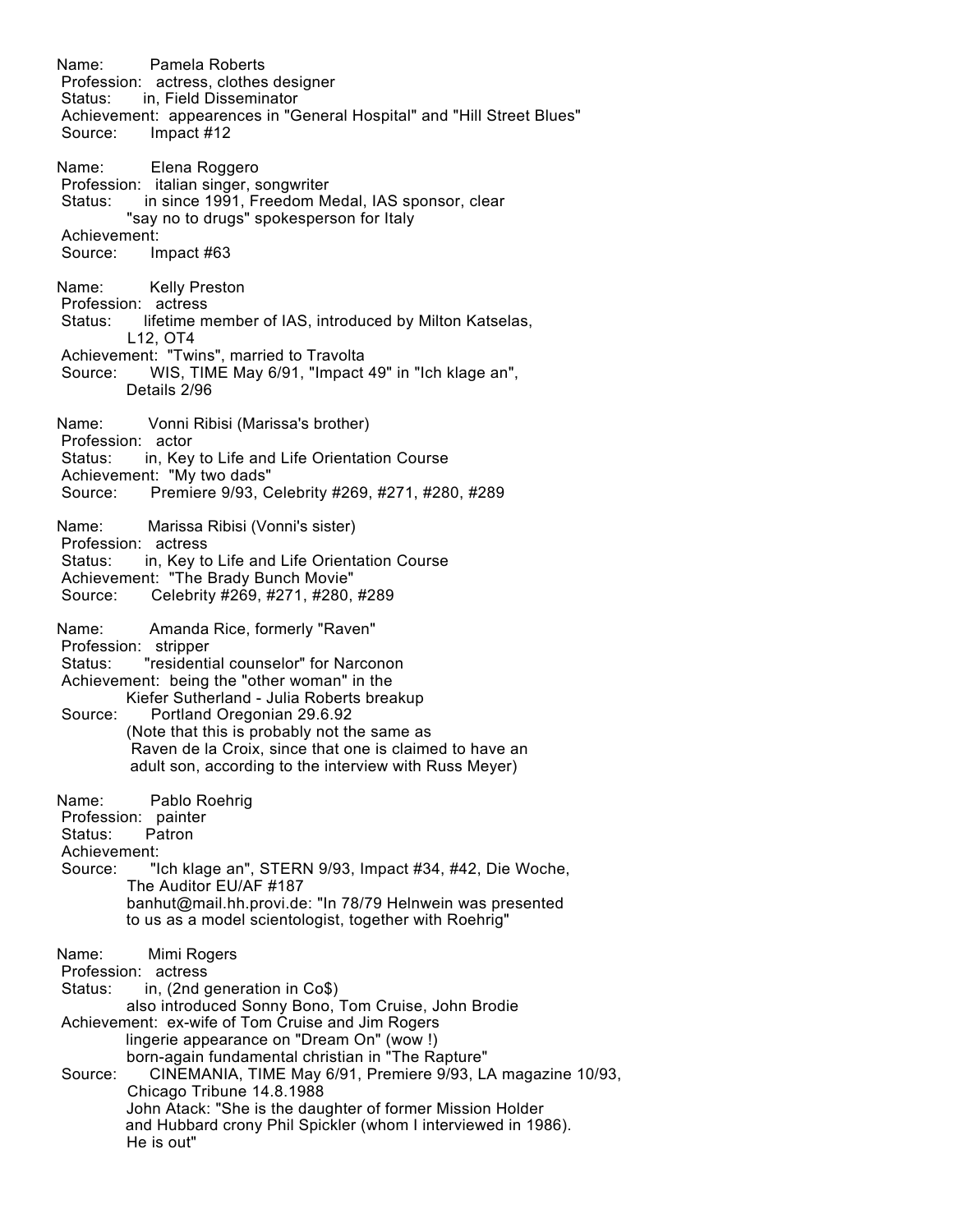Name: Jim Rogers Profession: Factnet & L. Wollersheim: celebrity producer manager Status: in Achievement: ex-husband of Mimi Rogers Source: Chicago Tribune 14.8.1988, DWTripp@aol.com, Factnet & L. Wollersheim where mentioned Name: Gloria Rusch-Novello Profession: singer, vocal teacher Status: in Achievement: Source: WIS, Celebrity #278, #280 married to Joh Novello Name: Bert Salzman Profession: producer Status: out, according to Factnet & L. Wollersheim Achievement: Won Oscar in 1975 for short film, thanked LRH publicly Source: Factnet & L. Wollersheim, Magie, The Auditor EU/AF #187 Name: Billy Sheehan Profession: rock bassist Status: in since 1972, Clear in 1978, L Rundown, Expanded Grades completition Achievement: plays in band "Mr. BIG" Source: WP 10.12.94, WIS, Celebrity #278, #280, #289, Impact #42 Name: Andrik Schapers Profession: singer (from The Netherlands) Status: Patron, Freedom Medal Achievement: Source: Impact #12 Name: Greta van Susteren and John "Bhopal" Coale Profession: lawyers Status: in; Greta: "I like the ethics" Achievement: Greta is a legal talker for CNN, e.g. for the OJ trial, co-hosts CNN's "Burden of Proof". Photos: <http://www-cgi.cnn.com/US/OJ/daily/9512/12-06/index.html> <http://www-cgi.cnn.com/US/OJ/daily/9512/12-05/pm.html> <http://www-cgi.cnn.com/US/OJ/daily/9-26/pm/index.html> Their law firm is charged by the West Virginia's disciplinary board for active soliciting, which is illegal there. The lawfirm "Coale, Allen and Van Susteren" represented Amy Frith on a lawsuit against Wellspring, a cult recovery facility. Greta was named one of the 20 Outstanding Young Lawyers in America by "American Bar Association Barrister Magazine." John filed Lisa Marie Presley's divorce (CNN 18.1.1996), represent(ed) a Waco victims family member (Stan Sylvia), and is currently litigating against the tobacco industry !!! Source: Washington Post's Mark Gunther 12.8.1995, WSJ 17.1.1996, Dallas Morning News 6.5.1993, on Amy Frith Name: Jeffrey Scott Profession: script writer, grandson of Moe Howard Status: Achievement: emmy award, helped develop Muppet Babies Source: Impact #12, (also refers to Impact #6), Premiere 9/93 Name: Ingo Swann Profession: writer, psychic, now a painter see also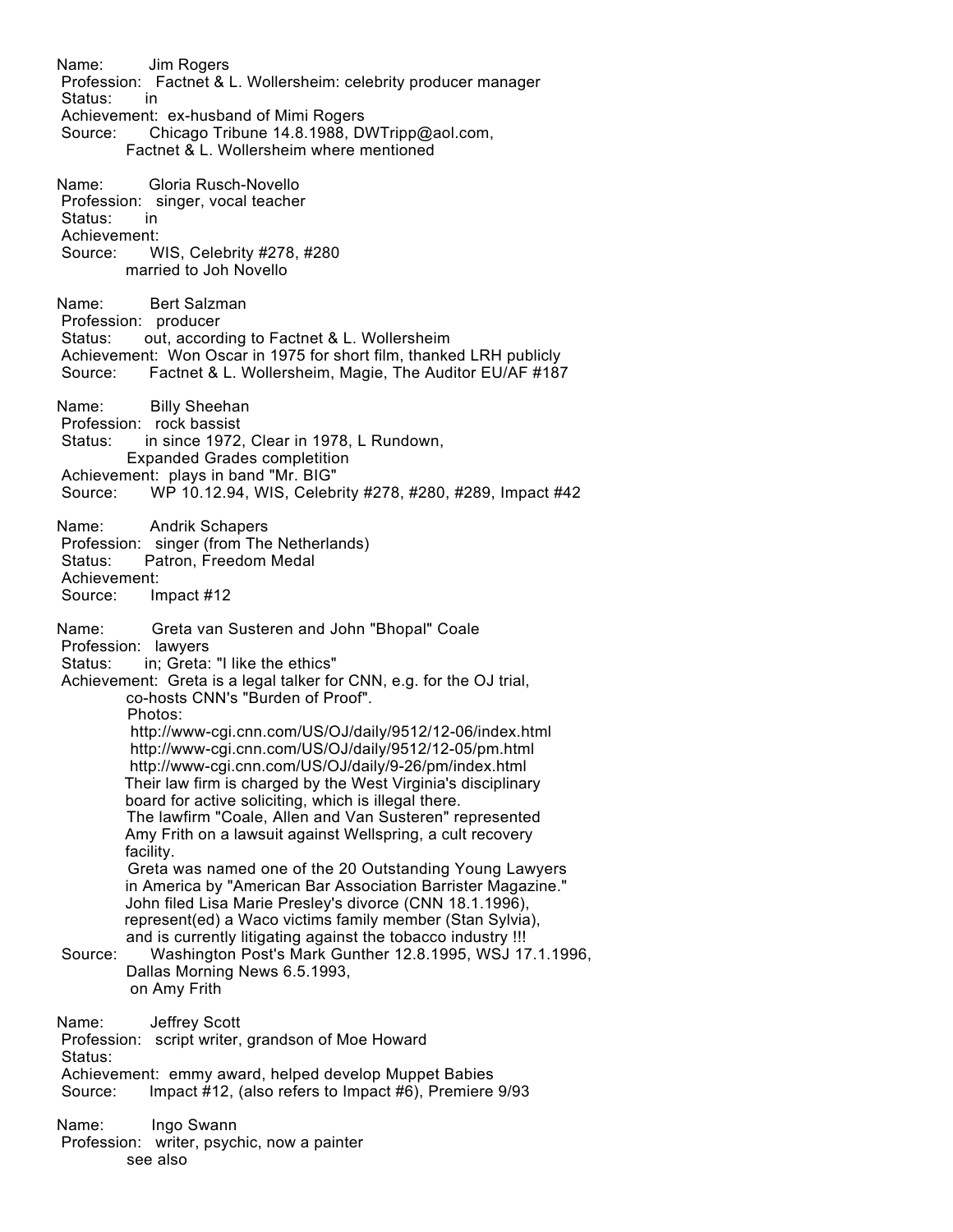<http://www.newshare.com/Reporter/archives/reporter12-06.1.html> Status: OT7, now SP Achievement: Exteriorized to Jupiter (Randi's "Flim Flam!") "Star fire" Source: informe@best.com (Mike MacLeod), DWTripp@aol.com and deirdre@sover.net (Deirdre) about the SP status Martin Gardner's book for "OT7" Name: Misha Segal Profession: composer Status: in Achievement: Source: Celebrity #280, Factnet & L. Wollersheim about profession Name: Don Simpson Profession: producer Status: out He said, "I've now almost gone clear, why ain't I happier ?". Response: "Things will be okay when you go through OT3." At that point he realized it was a con. Introduced by Floyd Mutrux Don Simpson died 19.1.1996 Achievement: "Top Gun" Factnet & L. Wollersheim: "former head of Paramount Studios" Source: Premiere 9/93, Factnet & L. Wollersheim where mentioned Name: Sharon Stone Profession: actress Status: "she is going to courses" (Berliner Zeitung) "out for years, never really in. Dated Jim Rogers, a field group auditor" (Factnet & L. Wollersheim) Achievement: screaming in movies with Richard Chamberlain, spreading her legs on the silver screen Source: "Der Sektenkonzern", "Ich klage an", "Berliner Zeitung" 23.7.92, "Sunday Express" 19.7.92 Factnet & L. Wollersheim where mentioned Name: Frank Stallone (Sly's brother) Profession: actor, singer, songwriter Status: out Achievement: bartender in "Barfly" Source: "Bigger Secrets", Chicago Tribune 21.5.1985 Factnet & L. Wollersheim about status Name: John Travolta Profession: actor Status: in, entered 1975, got in thru Joan Prather lifetime member of IAS, OT5 or higher, Key to Life, freedom medal Achievement: "Grease", "Pulp Fiction", "Get Shorty" Source: himself in ads, himself on "Entertainment tonight", Celebrity #271, #280, WIS, News of the World 17 & 24.3.1996, The Observer 2.10.1994 joeh@server.nlbbs.com (Joe Harrington): "Travolta was working on OT5 early spring of 1990. He used to call his Case Supervisor on the phone and discuss his case. This is STRICTLY forbidden as per Hubbard's "Ivory Tower Rule". But, money talks. When he came to Flag, he would drive around Clearwater in his 65 Mustang convertible and they would keep the restaurant open after hours for him and his entourage. ALL staff members were forbidden to speak with him." (Joe later named the C/S as Richard Reiss. Reiss was also the auditor of Mega-Critic Jon Atack)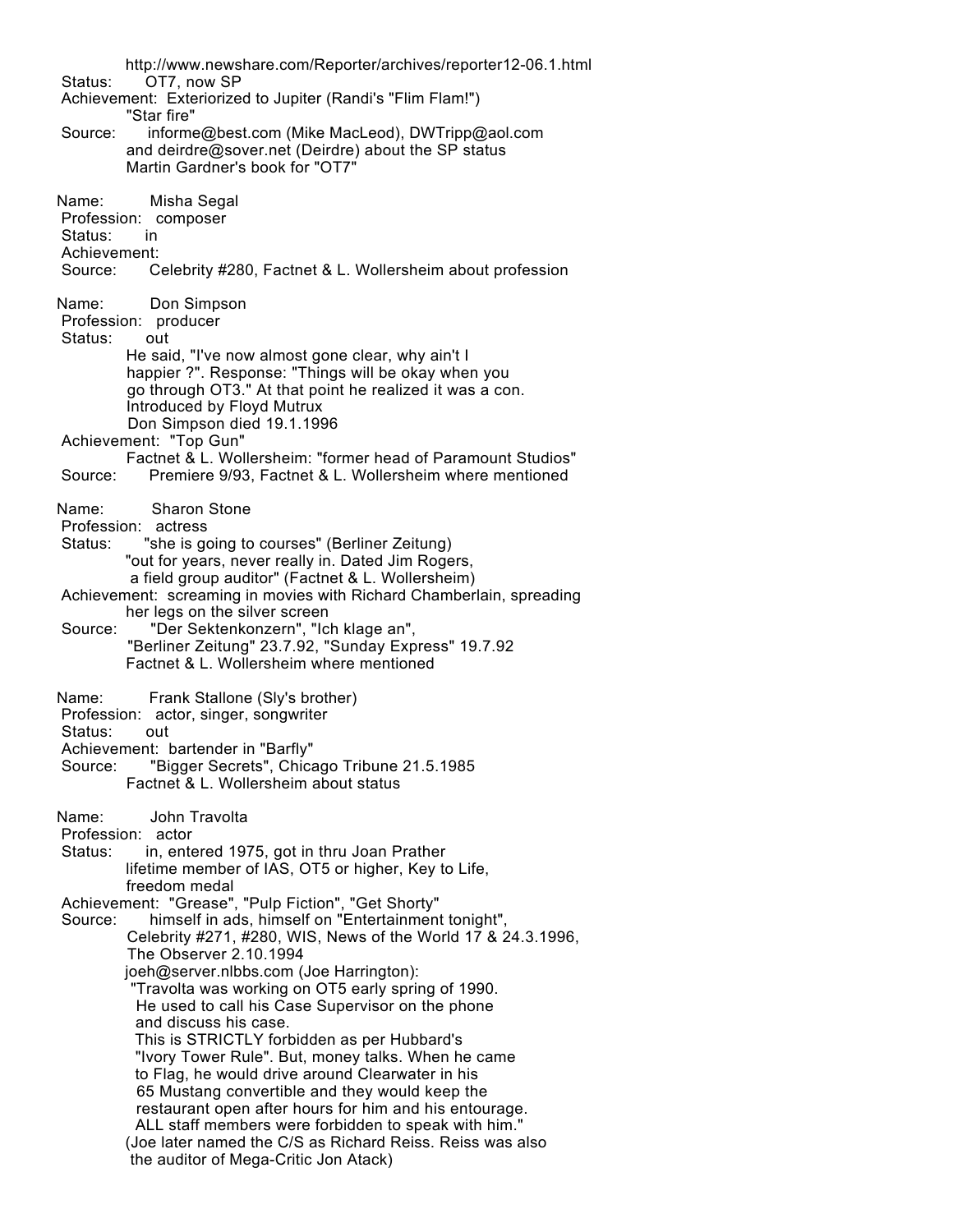Married to Kelly Preston. Son's name is scientologically correct: "Jett" from Hubbard's book "Mission Earth"

Name: A.E. van Vogt Profession: science-fiction writer Status: Prominent advocate of Dianetics, recruited by fellow-SF writer Hubbard in 1950 and called him "the boss". He ran the Los Angeles Dianetics Foundation in late 1950: "Financial disaster was inevitable". Endorsed LRH's "Battlefield Earth" as a 'masterpiece' on its cover, but confessed in an interview with RM that he had been daunted by its size and had not actually bothered to read it. Sort of a "pre-scientologist". Achievement: "Slan", the "Null-A" books Source: Bare-Faced Messiah Name: Cass Warner Profession: granddaughter of Harry Warner, writer, cosmetics saleswoman spamming the usenet Status: in; had Milton Katselas as teacher Key to Life and Life Orientation course Achievement: Book "Hollywood be thy name" about her grandfather Source: Celebrity #271, #280, <http://wwww.warnersisters.com> Name: Howard Wilkins Profession: pizza businessman Status: out according to Factnet & L. Wollersheim Achievement: founder of Pizza Hut / Pizza Corporation Source: Factnet & L. Wollersheim "Pizza Hut", Magie "Pizza Corporation" Name: Edgar Winter Profession: blues player Status: in Achievement: Source: Andre Tabayoyon decl, California Magazine 6/91, Celebrity #280, San Diego Union 15.4.1990 His Monique Winter is also involved Name: Dick Zimmerman Profession: celebrity fotographer Status: in for over 20 years (in 1992), New OT6, IAS sponsor Achievement: Source: Impact #42 Name: Glenn Zottola Profession: trumpeteer Status: in, OT Achievement: Source: Celebrity #278, Source #78 Here's some e-mails / posts from different persons that are not classified yet. I have deleted names with "weak" references, or names which are already in public sources. If anyone has more information, e-mail is welcome. From informe@best.com (Mike MacLeod) Wings Hauser (actor) [Factnet & L. Wollersheim: out] "from SCN literature"

Nicky Hopkins (rock pianist)

"I sat next to him one day at Flag. Nicky died last year."

 <sup>[= 1984]</sup>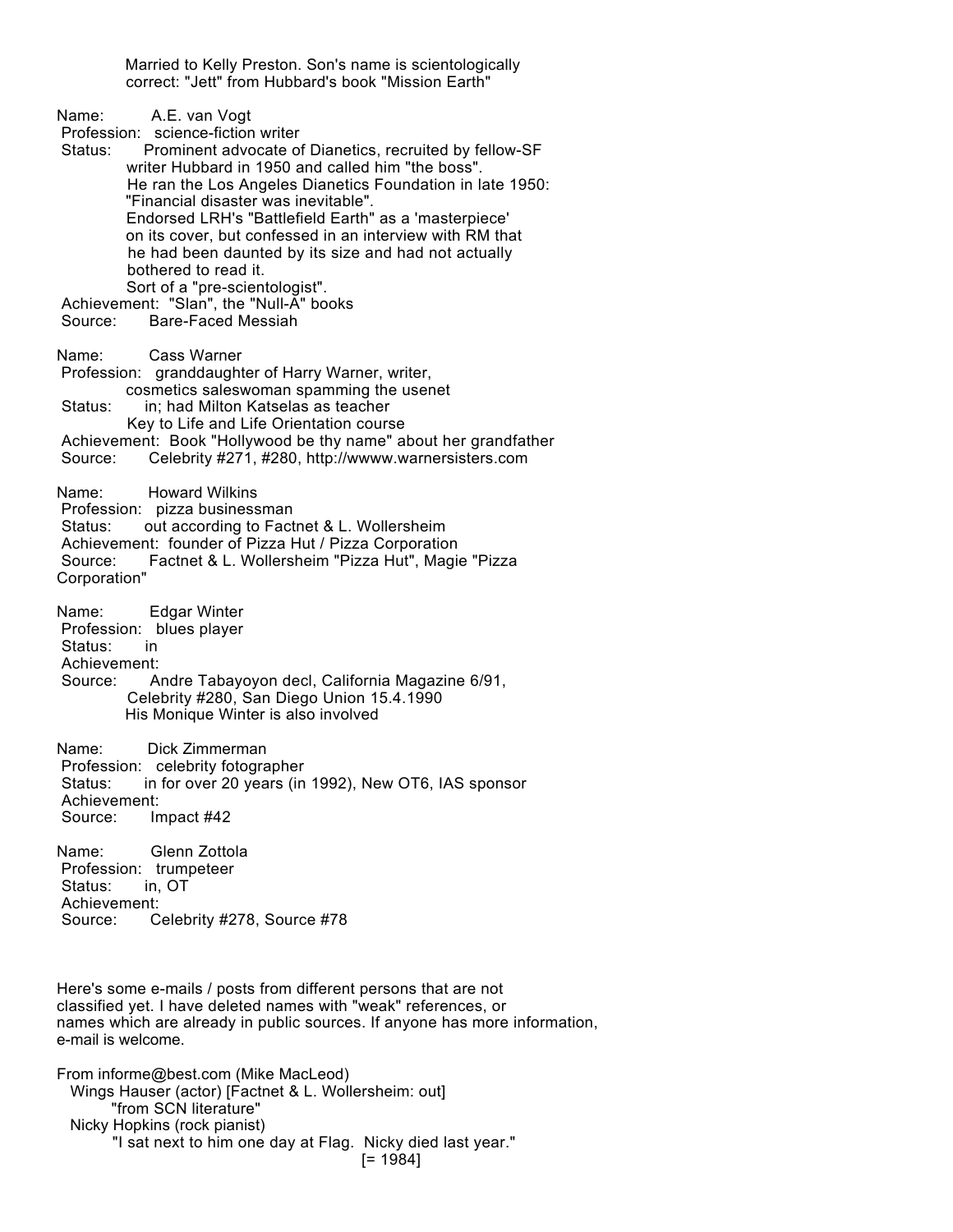Moon Martin (obscure rock star; wrote "Bad Case of Lovin' You") "SCN promo (finished such-and-such course)"

From npoorman@aol.com (NPoorman) Stephen Boyd (actor, "The Oscar" et al) [Factnet & L. Wollersheim: out and now dead] Joan Prather (actress: got a refund?) [Factnet & L. Wollersheim: out] Clive Clerk (actor, singer) Jim McMullin (actor, "Downhill Racer" w/Redford) John Savage (actor, "Onion Fields" et al) [Factnet & L. Wollersheim: "don't think so"]

 MICHAEL WADLER and BARBARA BECKLEY, leading lights of the Colony Theatre, a little theatre rep group, in L.A. They've won many L.A. Drama Critics Awards for their productions. It was Michael who, earlier, as director, cast the unknown John Larroquette in a production of "Enter Laughing" in the mid-'70's (the Cast Theatre, L.A.), where an agent saw him and the rest, as they say, is history. Larroquette met his future wife, a Scientologist, Elizabeth ('Liz) Cookson, in that production. They're still together.

 Horst Buchholtz: I saw him at the C.C./L.A. briefly, with his wife, being disseminated to in the privacy of her office by Yvonne Gilham in the late '60s. [TH: Yvonne Gilham = Yvonne Jentzsch ?]

 DIANA VENEGAS, a beauty queen from South America (represented her country [Venezuela?] in either Miss Universe or Miss World contest), started in N.Y., then moved to L.A. where she became a classed auditor and an OT. She opened her own lace-gowns boutique in Beverly Hills with her mother in the latter '70s.

 [Patron with Honors = \$100,000 donation, Impact #42, WIS: husband is Dr. David Singer, from "Singer Consultants", now divided / entered to "IMV" and "Singer Enterprises"]

From Damian Pope:

 I also have a copy of a Scientology publication called "The Church of Scientology - A vital force in your community" :) It seems to be a Church of Scientology International publication as it was copyrighted by Church of Scientology International in 1991. It also lists singer Maxine Nightingale, John Travolta, musicians Nicky Hopkins and Dave Gibbons, and Olympic gymnast Charles Lake as being Scientologists. (does also list Kate Ceberano)

From gisle@oslonett.no (Gisle Hannemyr)

| Leif Garrett                       | actor, "Outsiders"                                 |
|------------------------------------|----------------------------------------------------|
|                                    | [Factnet & L. Wollersheim: "out for years"]        |
| Carlos Palomino                    | jock [Factnet & L. Wollersheim: "out I think"]     |
| $[lock = not very famous athlete]$ |                                                    |
| <b>Bruce Penhall</b>               | actor [Factnet & L. Wollersheim: "don't think in"] |

 Didn't preserve sources, but most of these are from CoS promotional literature and informercial TV-spots where the celebrities were doing "testimonials".

 Also Irish musician Van Morrison dedicated his 1983 album "Inarticu late speech of the heart" to L. Ron Hubbard. It has been claimed that at one point, he was involved with scientology to the point where he was serving as an "auditor". Van denies this, and has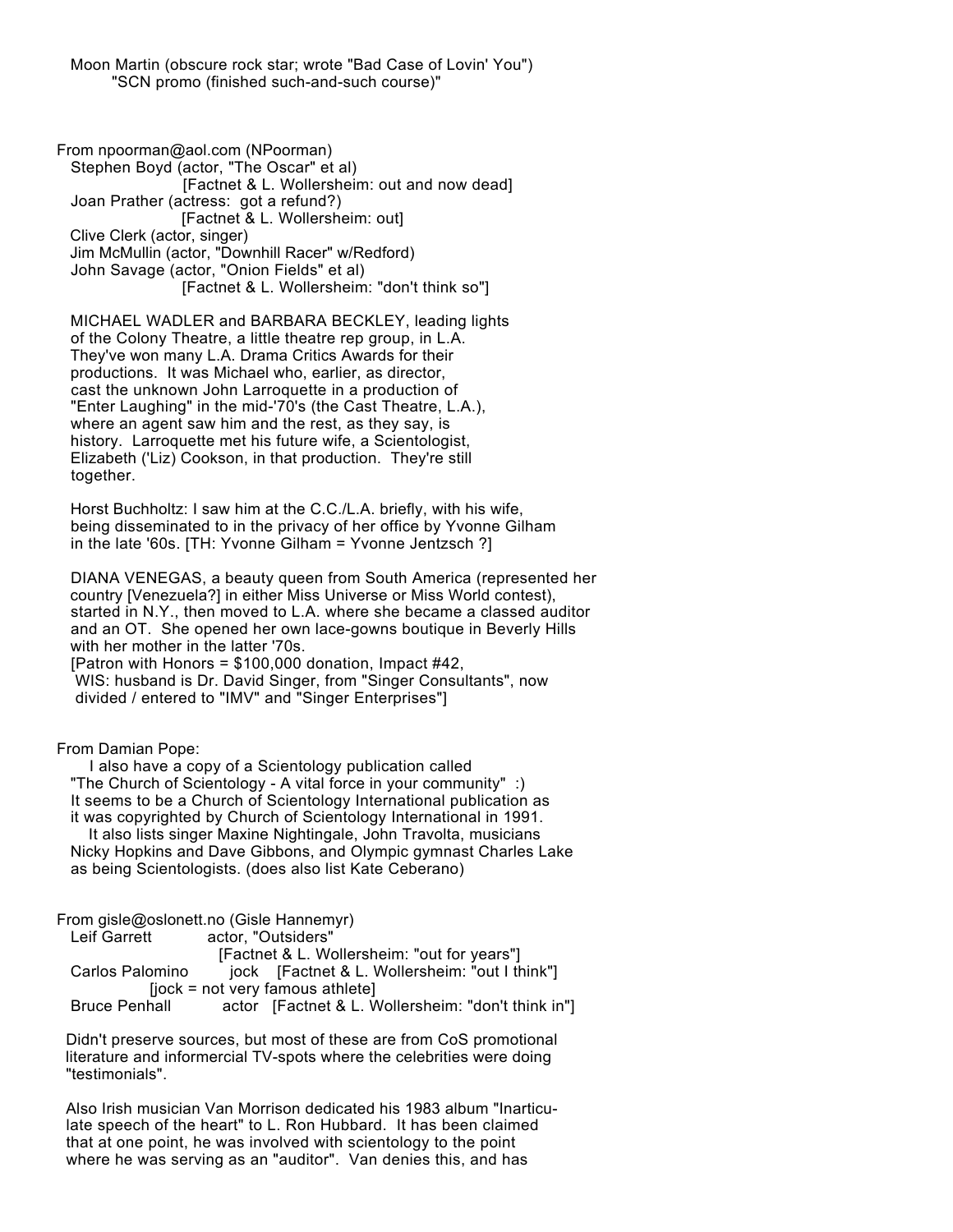said that he did some courses, then dropped out. [Atack: VM was associated with scientology for a short while]

 (( There is a lot of references to religious and mystic experiences in Van Morrison's music, and it ranges from tributes to Jehova's Witnesses ("Kingdom Hall") to Zen ("Enlightment"), so the LRH reference can be considered just be another of Van Morrison's skirmishes with religion. ))

From julian@zoom.com (Alex France):

 Van Morrison was also involved briefly as you suspected. I suspect that his album (a terrific album) 'No Guru, No Method, No Teacher', refers at least partly to his leaving Scn.

 Another very prominent person who has been involved is Lou Rawls. A photograph of Rawls graduating from the Communications Course (the standard first course for new members) is shown in an old G.O. publication in my collection. (The Indispensability of Scientology, Vol 1 Issue 3) The photo is cited as being from the Las Vegas Voice, 9/25/75. I've never seen Rawls mentioned in connection with Scn elsewhere, so it would be reasonable to assume that he is another who 'drifted through'. [AF added later that Lou Rawls is a singer] [Factnet & L. Wollersheim: "in heavily, now out for years"]

 A name I think you missed was John Dalmas, a moderately successful writer of SF. John's early books (The Scroll of Man, Emergence) are absolutely packed with Scn references - for instance, the former of these starts with a restating of LRH cosmology in biblical language. John also has published in the Free Spirit (Vol 10, Issue 2) so mark him as another ex.

[Factnet & L. Wollersheim: if so (publishing in "Free Spirit") then he's out]

From Premiere 9/93 [with comments from Factnet & L. Wollersheim]: Lesser-known Scientologists in show biz: child TV actor Michael Wiseman (Predator 2) and Gary Imhoff [•in•] (the forthcoming Thumbelina). Then there are actor and acting teacher Manu Tupou [•in•] (Hawaii); and director Dror Soref [•in•] (The Seventh Coin), who cut his teeth on Scientology films and now has a deal at Paramount. People who have drifted through Scientology include Jerry Seinfeld, Patrick Swayze, Harvey Haber (brother of CAA cofounder Bill Haber).

[Factnet & L. Wollersheim about Harvey Haber:

 "was in for years, now out for years. had taken refuge in monastery in 80ies"]

From: gerdw@cougar.vut.edu.au (David Gerard):

'The Auditor(R): The Monthly Journal of Scientology(R) -- AOSH ANZO 136'

"The Road To Freedom" album of LRH(tm) songs released on CD!

 Attendees of the 23rd of June event were able to snap up the brand new edition of "The Road To Freedom" album now available on CD and cassette. This album features such leading artists as John Travolta, Chick Corea, Julia Migenes, Karen Black, Nicky Hopkins, Amanda Ambrose, Gayle Moran and Leif Garrett. This album is a unique and highly enjoyable collection of songs composed by L. Ron Hubbard(R) to impart to the listener some of the basic knowledge that Scientology offers. Whilst viewed as controversial by those who seek to oppose man's spiritual freedom, the lyrics on this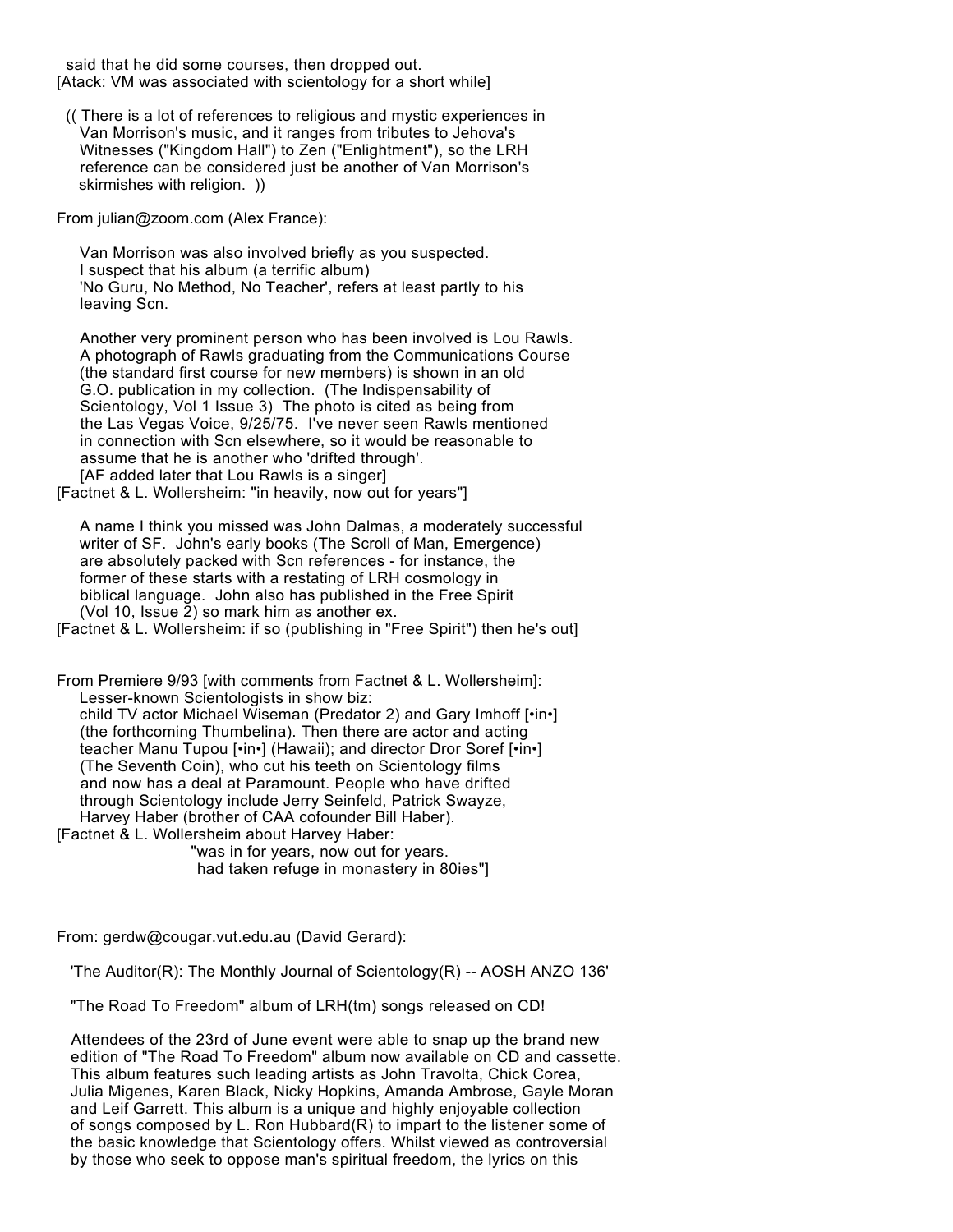album offer answers to questions man has asked for eons."

[See also <http://www.lronhubbard.org/music/listen.htm> ]

| Unclassified:                                                                |  |
|------------------------------------------------------------------------------|--|
|                                                                              |  |
| Ursprung# 45: Judy and Bob Mazzarella                                        |  |
| Ursprung# 77: Ludwig Fisher, actor and artist                                |  |
| Impact #12: Ron Moss, Chick Corea's manager                                  |  |
| The Auditor WW #68: Malcolm LeMaistre of The Incredible String Band          |  |
| Susie Watson-Taylor, manager of The Incredible String Band                   |  |
| The Auditor WW #80: Robin Williamson of The Incredible String Band           |  |
| The Auditor EU/AF #203: Ryan Paris, clear, musician and singer               |  |
| The Auditor EU/AF #187: Michael Schnitzler, 1st violinist Wiener Symphoniker |  |
| Manu Tupou                                                                   |  |
| The Auditor WW #80: Peter Winsnes, actor (Jesus Christ Superstar)            |  |
| Impact #12: Nicky Hopkins                                                    |  |
| Impact #12: Peter Schless, composer, synthetisist and producer               |  |
| Margie and Mel Nelson, Gordy Gale,                                           |  |
| Bill Lorentzen (Patron)                                                      |  |
| Newsday 23.5.95: Eduardo Polomo "award winning latino star" :-)              |  |
| also Celebrity #289                                                          |  |
| Premiere 9/93: Eric Sherman, director. http://www.warnersisters.com          |  |
| and much more                                                                |  |
| Celebrity #290: Gary Imhoff, p.15, nOT5                                      |  |
| Bodhi Elfman, p14, actor, KTL/LO                                             |  |
| [plays in movie "Shrunken heads" - bwahaha!]                                 |  |
| Michael Wiseman                                                              |  |
| Celebrity #271: Michael Wiseman                                              |  |

Allegations from Factnet & L. Wollersheim, Actors:

- Larry Anderson, Hollywood actor
- Helga Warner, some type of actress. She dated Prince Charles.
- Geoff Levin, actor
- Suzi Coehelo, a Hollywood actress, and Sonny Bono's ex-wife
- Jeffrey Tambor, who is currently on the Gary Shandling Show
- Donna Keegan, Hollywood stunt woman
- Tamara Wilcox Smith of a Hollywood improvisation group [TH: Exec. Prod. of "Interplay", with co-clam Jim Meskimen]
- Martina Migenes, probably an actress

Allegations from Factnet & L. Wollersheim, Producers

- Lon Tinney, Hollywood producer
- Paul Hagus, producer for L. A. Law and writer
- Neal Israel, Hollywood producer/writer

Allegations from Factnet & L. Wollersheim, Singers, Musicians and Composers

- Michael Sellers, concert pianist
- Julia McGinnis, big opera singer

Allegations from Factnet & L. Wollersheim, Acting Teachers and similar - Jackson Sousa, Hollywood celebrity trainer

Allegations from Factnet & L. Wollersheim, Agents and Managers - Spanky Taylor, Hollywood public relations person / fan mail (?)

Allegations from Factnet & L. Wollersheim, Unclassified

- Kathy Smith, casting director
- The son of actress Cloris Leachman died after an overdose after being involved in the Narconon program.
- Jeff Lewis is in. He married a Scientology staff member.
- Eve Darling, some Elvis Presley family estate assistant;
- is involved with the Presleys, Priscilla and Lisa. - Colleen Camp, a Hollywood actress, married John Goldwyn,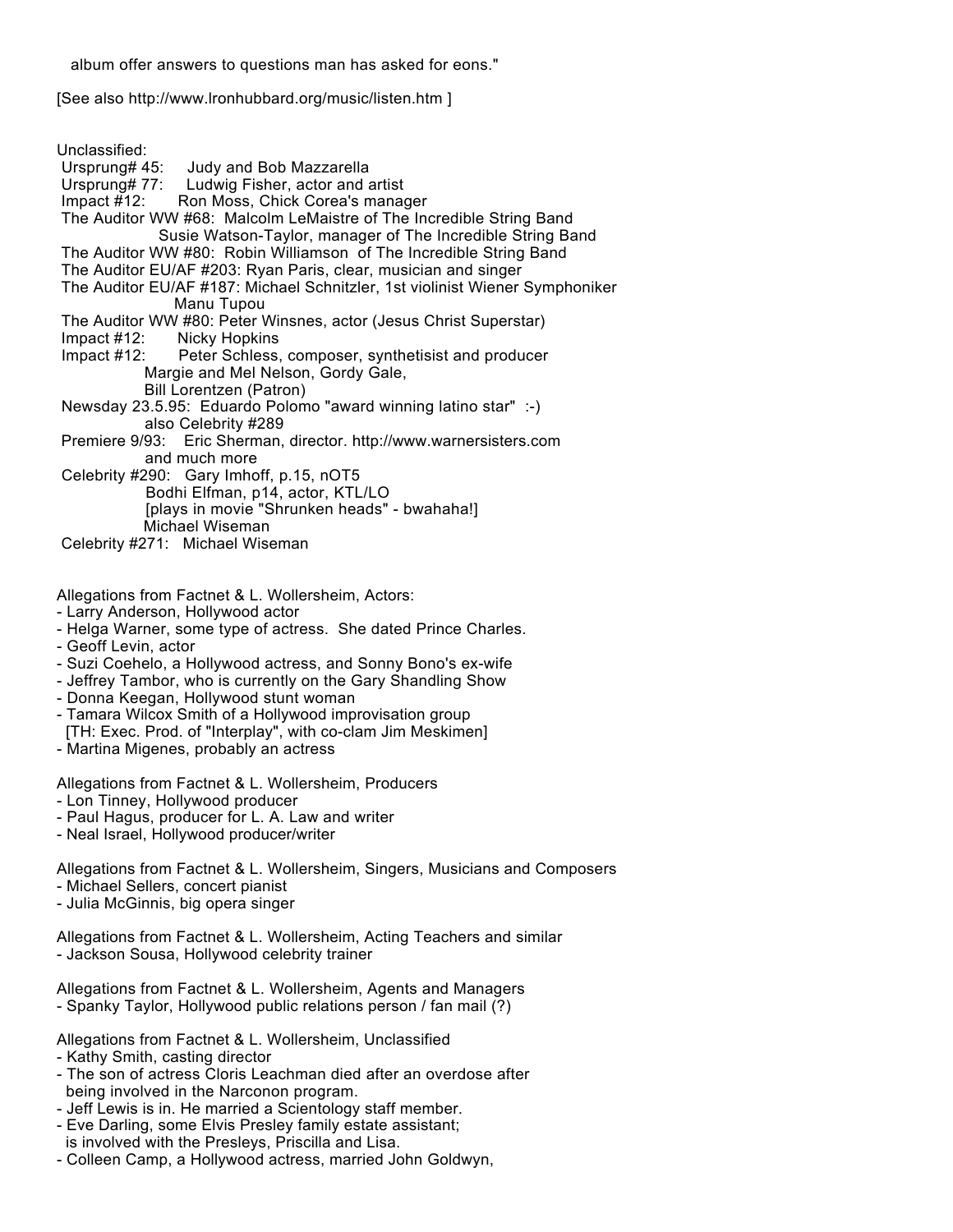the grandson of Samuel Goldwyn from Metro Goldwyn Mayer.

- Jill Tate, one of the owners/heiresses to Ashton Tate Software
- (now taken over by Borland), eighty million dollar heiress
- Susan Royal, editor of American Premiere, a Hollywood magazine
- Brian Adams, a tight end in football
- Ellis Lake, a gymnast is still in. He was in Seoul, Korea; didn't really win anything. He was an up and coming gymnast that never came.
- Steve Eckelberry, Karen Black's husband
- Lisa London, big Hollywood casting director
- Susan Ray, Aldo Ray's daughter
- Richard Royce
- Peter Medak, a Hollywood screenwriter
- Allegations from Factnet & L. Wollersheim, Celebrity ex-members
- Christopher Reeve ("Superman"), was in for awhile,
- received some services at the New York Scientology Center - Rock Hudson was in for a while, brought in by Flo Allen,
- the big Hollywood agent and left Scientology before he died.
- Barbara Carrera, the actress, was in for a long time but never got very high and she left.
- Ron Wood of the Rolling Stones, then a member of Spiders From Mars did an early course with a fellow member of the band, Michael Garson when they were both on tour with David Bowie.
- Joel Stevens, Hollywood celebrity manager
- Rick Newberger, a Hollywood TV producer
- Bonnie Ebsen, the daughter of Buddy Ebsen
- Michael Edwards, a male model and former boyfriend of Priscilla Presley
- Peter Lupus, a Hollywood actor (and former star of Mission Impossible) [or Peter Laipis ?!?!]
- Wendon Swift, a Hollywood author, manager
- Wings Hauser, a grade "b" movie actor. When the Warner heir (Cass Warner Poole) came in he was a staff member for Warner Brothers. He married her real quick and got his start in Hollywood and is a former Sea Org member. The people that you'll go for references.
- [Contradiction, since CWP is in]
- Steven Salinger, Peter Salinger's son
- Waldo Salt, Jack Skimmer's son in law
- Michael Lembeck, actor / director
- Mickey McNeal, Three Dog Knight drummer
- Anne Spielberg, Steven Spielberg's sister
- Cynthia Sikes, actress, married to Jerry Perenchino
- John Longenecker, who also won an emmy award for
- short documentary films, he's Ruth Hussey's son
- Alexandra Calder, the famous sculptor's daughter
- Soleil Moon Fry, a Hollywood actress
- Kit Carson, a somewhat famous motorcycle racer is still in.
- Cindy Hall, sister of Jerry Hall, the girlfriend of Mick Jagger
- Gordon Lightfoot got involved.
- Dale Haddon, actress and model
- Jerry Seinfeld from Seinfeld's show got involved and apparently really got a bad feeling about these people and got away very quickly.
- Patrick Swayze and his wife got involved.
- Joan Prather, a grade "b" actress
- Joan DiVito Vennera and Chick Vennera are out. Chick Vennera "The Milagro Beanfield war" was an actor who was in for quite awhile, does a lot with the Disney studios
- Flo Allen, big Hollywood agent
- Penny Perry, Hollywood casting director
- Hunter Carson, a Hollywood actor
- Ed Love and Steven Boyd. He was a Scientology celebrity but got out before he died. He did a lot of promotion for them in the early days.
- Lisa Blount, actress, left after a long association, but she is still managed by a Scientologist, Joel Stevens.
- Marian Wagner, ex-wife of Robert Wagner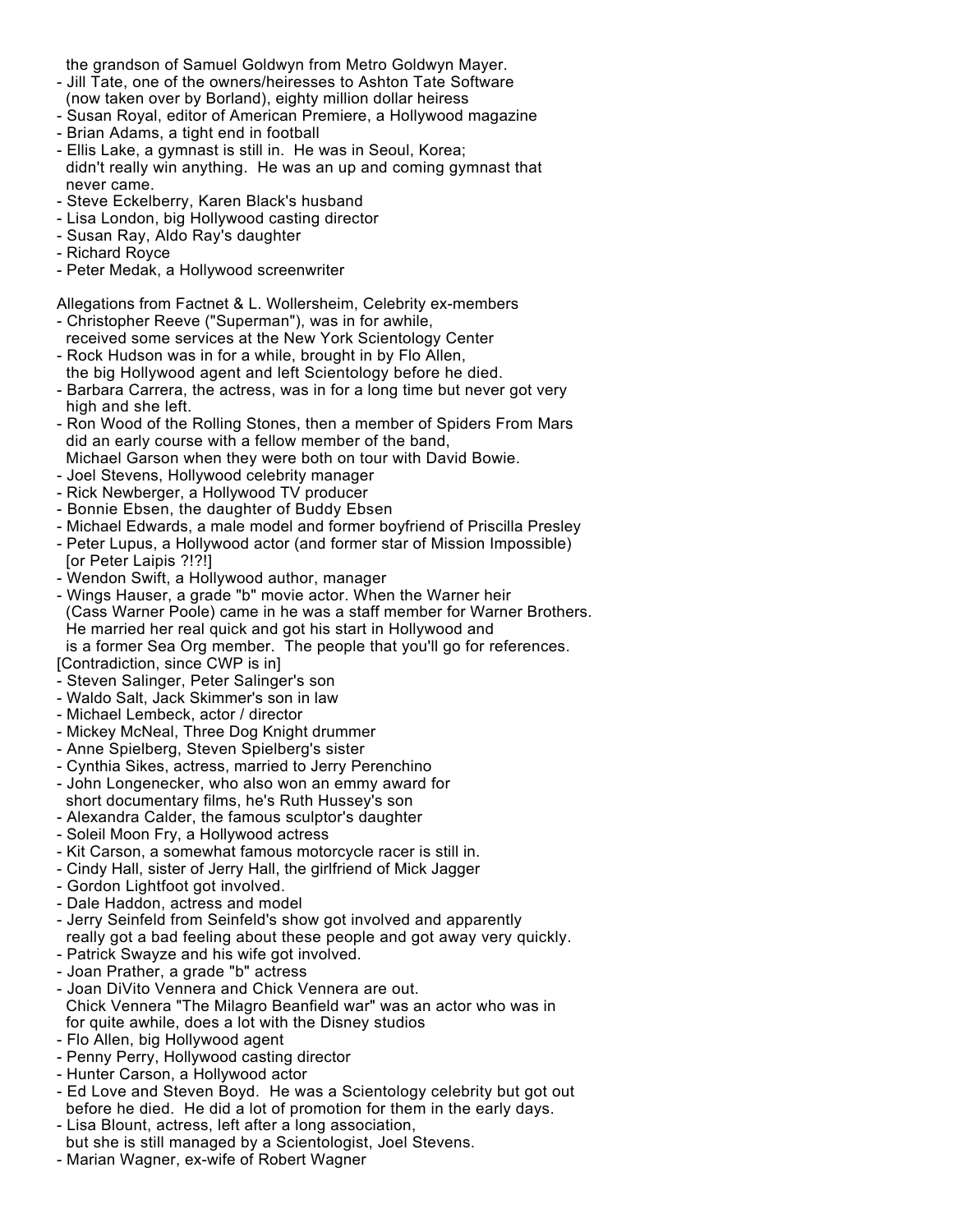- Peter Dohnen, son of Robert Wagner
- Mikhail Baryshnikhov was brought in by John Travolta and I think he's out now.
- Josh Dohnen is out of Scientology now. He's a big agent at Creative Artists in Hollywood, one of the biggest agencies.
- Anne Francis, actress, was in Scientology for quite awhile and did a lot for them, and then she snuck out the back door.
- Keith Knudsen of the Doobie Brothers, drummer for years who did the drug program at Narconon and then reverted to drugs and left.
- Burton Cummings, the Guess Who lead singer and group leader,
- did the Narconon program and then reverted to drugs and left. - Eileen Brennan, actress
- Horst Buchholtz, actor
- Tom Skeritt, actor ("picket fences")
- Nan Herst Bowers, Hollywood celebrity and publicist
- [TH: See article "Catch a rising star", Premiere 9/93]

Allegations from Factnet & L. Wollersheim, Celebrities with uncertain status

- Kathleen Brown, who ran for Governor of California was allegedly pretty connected into Scientology. We don't know exactly if she ever became a Scientologist.
- I believe an actor by the name of Arthur Hubbard, a musician, Hollywood type, had a drug problem, and they don't know if he's in or out.
- Maude Adams, actress and high fashion model, status is unknown but is thought to be out.
- Al D'Meola, famous jazz musician recruited by Chick Corea may still be in.
- Janet Greeson, who owns all the Diet Centers, is probably still in.
- Helaine Lembeck, actress

Allegations from Jon Atack:

- Gloria Swanson was involved in 1950.
- Lillian Collins, wife of the former MD of William Collins publishers (the biggest publisher in the world, now merged with Harper & Row as Harper Collins), is a longterm member. She left briefly in 1984, but according to rumour was lured back by the promise of OT8. She allegedly told a former member that she had often wondered why she always needed so much more auditing than anyone else, and had realised that it was because she could pay.
- Willie B. Wilson has been a member since the 1960s. He is an oil-billionaire and a crony of former president George Bush. Of course, it was Bush's Tax Commissioner who first proposed a deal with Scn in 1991.
- Michael Parsons, a Mission Holder, rose to fame for robberies committed in Sacramento.
- Eden Vanning first violin Florida Symphony, Impact 7, p.38.
- Helena Rojo, Mexican songstress, Impact 10, p.35.
- Sasha Malinin, Russian pop star, Auditor WW 249, p.4.
- Hans Gunter Arenz, racing driver, Auditor WW 249, p.4.
- Fermin Sanchez, racing driver, Dianetics team, New Era PR file 'Planetary Expansion', 20 October 1987.
- Although Aldous Huxley was not impressed by Hubbard's attempts to audit him, his daughter Faith became deeply involved in the 1970s. It is rumoured that she spent \$2 million on the word-clearing e-meter. She is believed to have left by 1984.
- Laura Archera Huxley Aldous' second wife, who became a pop psychologist, 'took dianetic auditor training in 1950 and became an HDA, and for a time in the mid-fifties was on the CADA [California Association of Dianetic Auditors - which was not under Scn or Hubbard control] board', A.E. van Vogt in CADA Dianetic Journal Notes, vol.4, no.1.
- Tony Jacklin golfer, involved for many years Daily Mail, 17 July 1979.
- Lisa London, casting director, Celebrity 264, p.6.
- Tony Morales, drummer with the Rippingtons, Auditor Eu & Af, 255, p.2.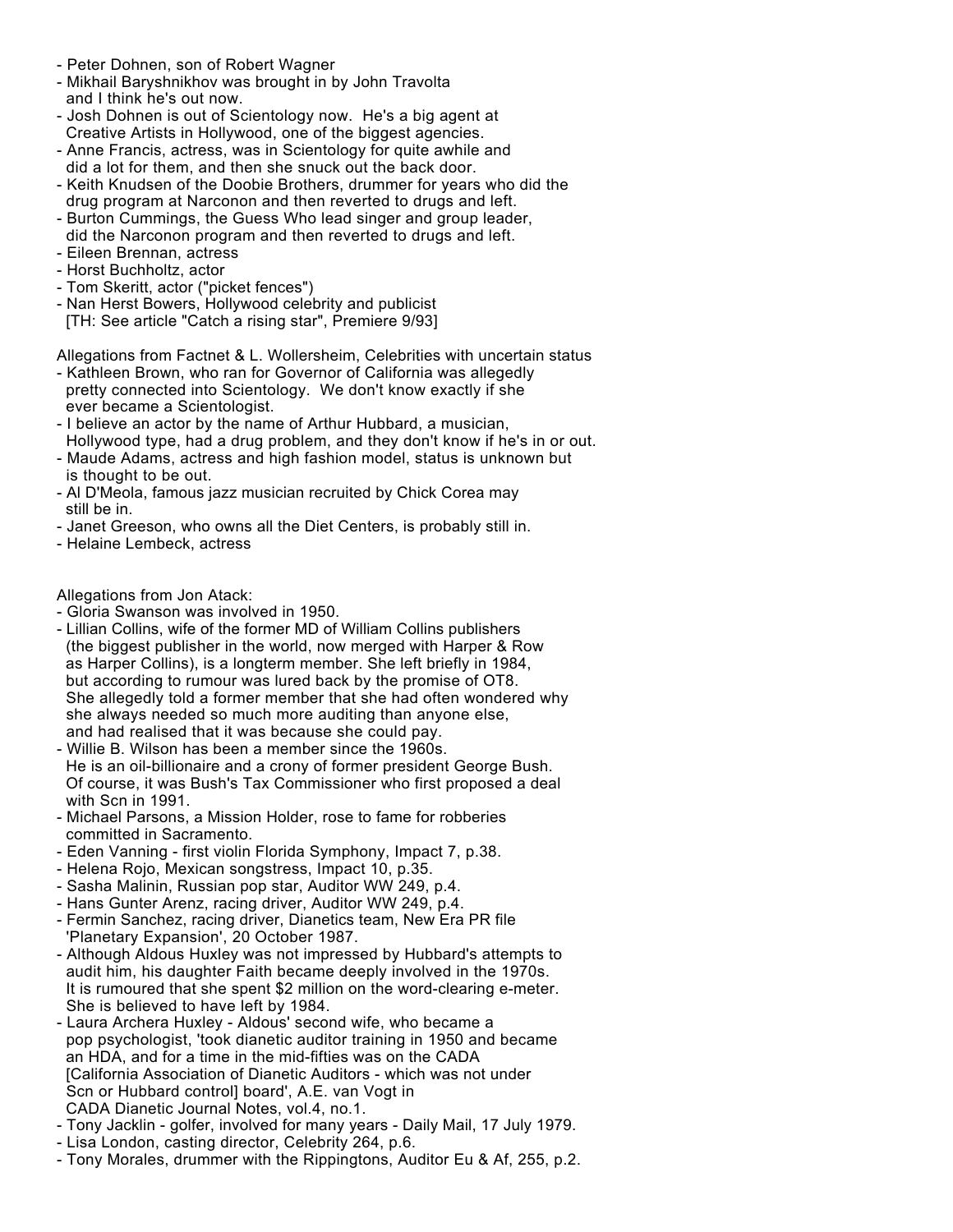- Hossam Ramzy, North African percussion ensemble leader, has played with Peter Gabriel (recorded on Passion) and most recently with Page and Plane. Auditor WW 256, p.4.
- Oscar Saldarriagia donated starter packages for 48 countries. Is a Sea Org member at Flag Land Base. From Columbia. [found in Impact #12 - but doesn't seem to be a celebrity?!]
- 4. Interview of Diana Canova

Here are some small excerpts from an article from "Premiere" 9/93 (I claim "fair use"): an interview with Diana Canova, showing good reasons for not entering scientology:

 "I remember having a choking anger against anyone who ever said anything against Scientology," says actress Diana Canova (Soap), a former member. "I would get crazy, I was just so angry. I would have done anything for them."

 During her seven years in Scientology, Canova experienced the Celebrity Centre from both sides of fame. "When I started, I wasn't in television yet. I was a nobody--I'd done some TV, but I was not one of the elite, not by a long shot--until I did Soap. Then it became . . . I mean, you really are treated like royalty."

"There was always pressure to get other celebrities in"

 Canova found the Scientologists straightforward in their desire for lucre. "The first time I walked in those doors, they said, 'Just give us all the money in your bank account. You'll get it back tenfold.'" When she joined, auditing prices were about \$25. "It went up to about \$175 in the early '80s," she recalls. "That was shocking to me. I was beginning to wonder, Is it really worth it? They're telling you, 'Don't spend \$100 an hour on a shrink's couch, it'll ruin your mind.' Auditing is so much better?"

 "It took me years before I decided to quit," says Canova. "I guess finally I was so fed up with being afraid. You've heard all these horror stories . . . I believed them."

 And we listen to Canova when she warns us: "They're capable of doing a lot of things."

 Canova says she spoke up because she thought it was important. "I see some of my friends having to keep their mouths shut for personal reasons, for business reasons," she says. "I don't believe that's right. If it's going to be termed a religion, or a church, then those kinds of fears have no business being there. Nobody should be afraid. And you can quote me on that."

#### 5. Declaration of Andre Tabayoyon

[From the case Church of Scientology International vs. Steven Fishman and Uwe Geertz, US District Court, Central District of California, Case No. CV 91 6426 HLH (Tx), dismissed by CSI against themselves with prejudice.]

[David Miscavige is the current leader of scientology]

DECLARATION OF ANDRE TABAYOYON

I, ANDRE TABAYOYON, declare as follows: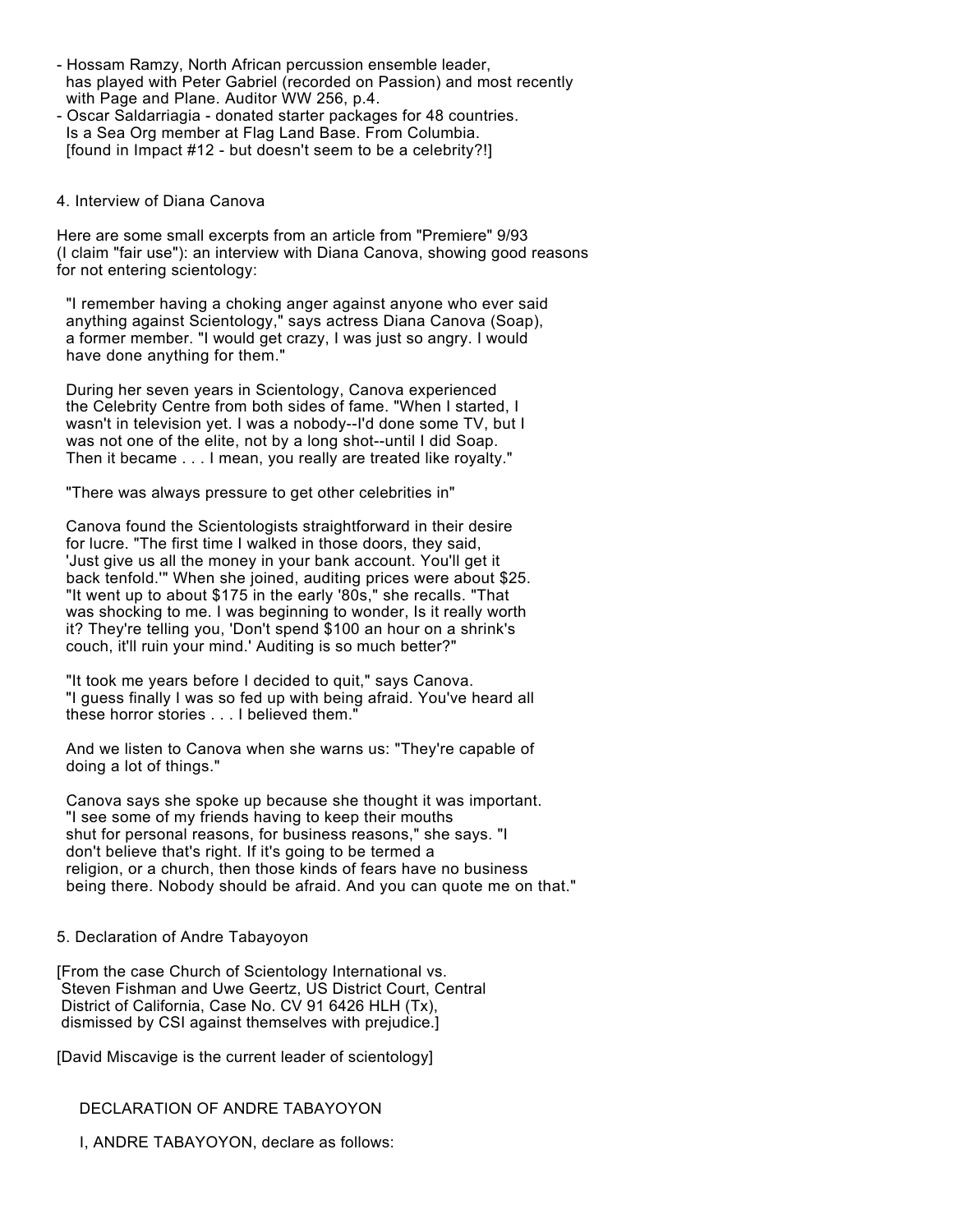115. I witnessed money from various non profit Scientology organizations, and labor provided by various non profit Scientology organizations being used for the personal benefit it of Miscavige, Tom Cruise, other Scientology senior executives and other Scientology celebrities (such as John Travolta, Chick Corea and Priscilla Presley).

 116. I also saw monies and/or personnel from various Scientology non profit religious organizations being used for the personal benefit of Miscavige. We constructed a music room for him, a lounge, a dressing room, a personal exercise room and personnel storage rooms. The approximate cost of this was between \$250,000, \$300,000. This does not include the cost of labor since RPFers, or slave labor was used on these projects for personal enurement of Miscavige.

 117. Miscavige, other senior Scientologists and certain celebrities would also use the movie theater we constructed on the base to view first run movies provided to him by his acquaintances in the movie industry. The cost of this was easily \$150,000. This cost does not include labor (again slave labor) or expensive film projection equipment.

 118. During the 1980's, Miscavige befriended the actor Tom Cruise and they spend a lot of time together on the Hemet base. Their special chef, Sinar Parman, would prepare them fancy meals. Often they would hang out alone in the space designated for L. Ron Hubbard on the Clipper Ship we built in the desert. This space had a small kitchen, a little dining room, a little bar and a bed. They also had the exclusive use of the officers lounge. On other occasions Miscavige and Cruise would work out in the expensive gym we built for exclusive and restricted use. No one else was allowed to talk to Tom Cruise when he was on the base. One time one of the gardeners spoke to him and this caused a major flap on the base. At Gold, Miscavige is known by his initials DM and Tom Cruise by his initials TC. From the late 1980's until I left the Gold, Tom Cruise was provided a personal and exclusive apartment and storage facilities by the Scientology organization and at Scientology's expense. Tom Cruise kept two Yamaha motorcycles, a Mercedes Benz automobile and a large motor home at Gold. These were stored in what used to be Hubbard's garage and parking lot. Obviously, Miscavige and Cruise have developed a special relationship. One is a young world domineering celebrity. The other is a young domineering cult leader who seeks to 'clear' the world and to rule it according to Scientology beliefs and practices.

 119. When Tom Cruise got married to Nicole Kidman, they and David Miscavige went to a Colorado Ski Resort for the marriage ceremony. A Sea Org staffer (Sinar Parman) was taken along to do personal cooking for Tom Cruise and Miscavige at the expense of Scientology not for profit religious organizations. This left only 3 cooks at Gold to cook for 800 people three times a day.

 120. I personally participated in the construction of an apartment at the Gold base, using extensive funds from various non profit Scientology religious organizations, for the personal and exclusive use of Tom Cruise. This was done on the orders of David Miscavige. Even though Miscavige has claimed to be Chairman of the Board of RTC, here he is directing the expenditure of CSI money and the deployment of CSI labor -- both paid and slave. Other apartment cottages were built for the use of John Travolta, Kirstie Alley, Edgar Winters, Priscilla Presley and other Scientology celebrities who are carefully prevented from finding out the real truth about the Scientology organization. The labor used to construct Tom Cruise's apartment was provided by Gold, a division of CSI, and persons from a myriad of Scientology organizations serving time in the RPF. The RPF (Rehabilitation Project Force) is the

(...)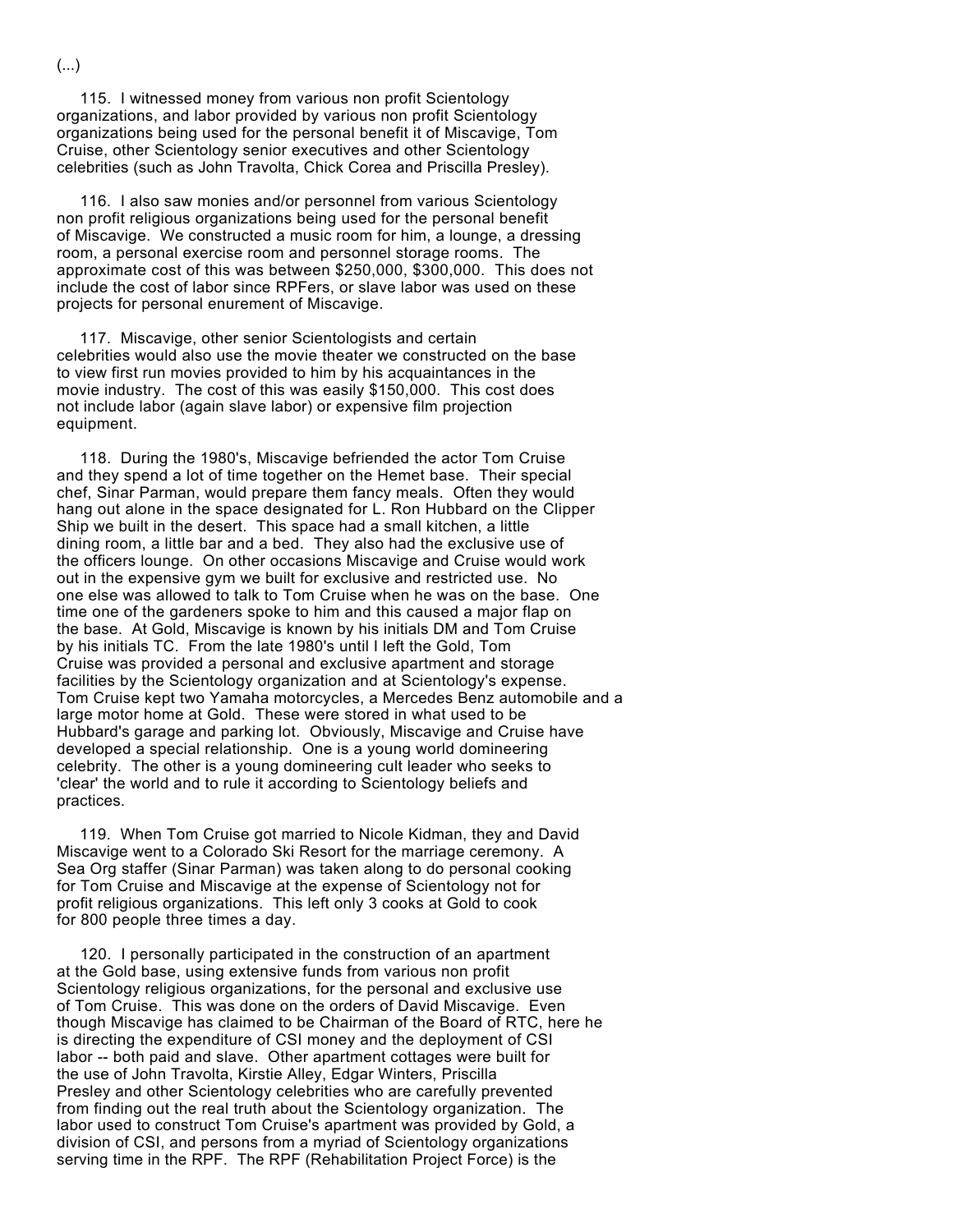Scientology gulag or concentration camp. Using RPFers to renovate and reconstruct Tom Cruise's personal and exclusive apartment at the Scientology Gold base is equivalent to the use of slave labor for Tom Cruise's benefit. The Tom Cruise apartment at the Gold base is located at the golf course end of the Gold base, closest to State Street. When Tom Cruise visits the Gold base, and stays in his personal apartment, he is cared for by a Sea Org steward.

 121. We also had to renovate the Tom Cruise apartment at the Hemet Base after it was damaged by a mud slide. The repairs had to be performed on an emergency basis. Both the Gold crew and the RPFers were placed on extended hours to restore the apartment. Again, Tom Cruise was benefiting from the use of what is essentially prison slave labor being worked almost around the clock.

 122. Tom Cruise also enjoyed use of facilities constructed on the Gold base that were not available to any Scientology staff except the senior most Scientologists on the base, particularly Miscavige and his lieutenants. For example, I saw Tom Cruise use the exercise room which was off limits to at least 98 percent of the staff. Tom Cruise also had unrestricted access to the Ship which has a sauna, jacuzi and a large Olympic sized swimming pool. With regard to the Miscavige/Cruise gym this was built in conjunction with the estates facility in approx. 1989. The gym building cost approx. \$150,000 (again using slave labor) and contains a complete lineup of the most modern weight training equipment. It is one of the most incredible gyms imaginable and is for the exclusive use of Tom Cruise, David Miscavige and other specially and specifically approved by him. It also has an incredible shower area.

 123. To assure that Tom Cruise's stays at the Hemet base were enjoyable, special provisions were made for him and restrictions were imposed on the staff at the Hemet base. Millions of Church dollars were spent so that millionaire Tom Cruise could regularly visit the Scientology base and be friends with Miscavige. For example, Tom Cruise received special meal services, special room services and the Hemet base staff was restricted in its access to Hemet base facilities. Indeed, a girl by the name of Jennie Matsamura was assigned to take care of him and his renovated cottage. The Hemet base staff was barred from going where Tom Cruise might be present. Construction and renovation work that was done on the base for Tom Cruise's benefit often had to be torn up and redone because the coloring was slightly off or there were a few inches of group that didn't quite match in color. Once we had to pour a concrete walkway so that Tom Cruise would not have to walk on the desert soil. Before the concrete dried it rained. The concrete was spoiled. Miscavige went into a fury over that.

 124. On one occasion, prior to a Cruise/Kidman visit, Miscavige decided to redo the meadow in beautiful flowers; Tens of thousands of dollars were spent on the project so that Cruise and Kidman could romp there. However, Miscavige inspected the project and didn't like it. So the whole meadow was plowed up, destroyed, replowed and sown with plain grass.

 125. Tom Cruise also received his upper level auditing at the Gold base. All of his auditor training was provided under the auspices of RTC and delivered by RTC. Officially, RTC has no auditing service delivery capability. It exists solely to enforce the Scientology trademarks. This is yet another example of how the purported corporate compartmentalization exists only for the "WOG" world and has no meaning within Scientology. At the time I left Gold, Tom Cruise had completed Dianetics, Level O-IV, the Key to life course, the Life orientation course and he was audited up to OT III.

 126. OT III deals with body thetans ("bts") and clustered body thetans ("clusters") . In essence, OT III deals with "the incident"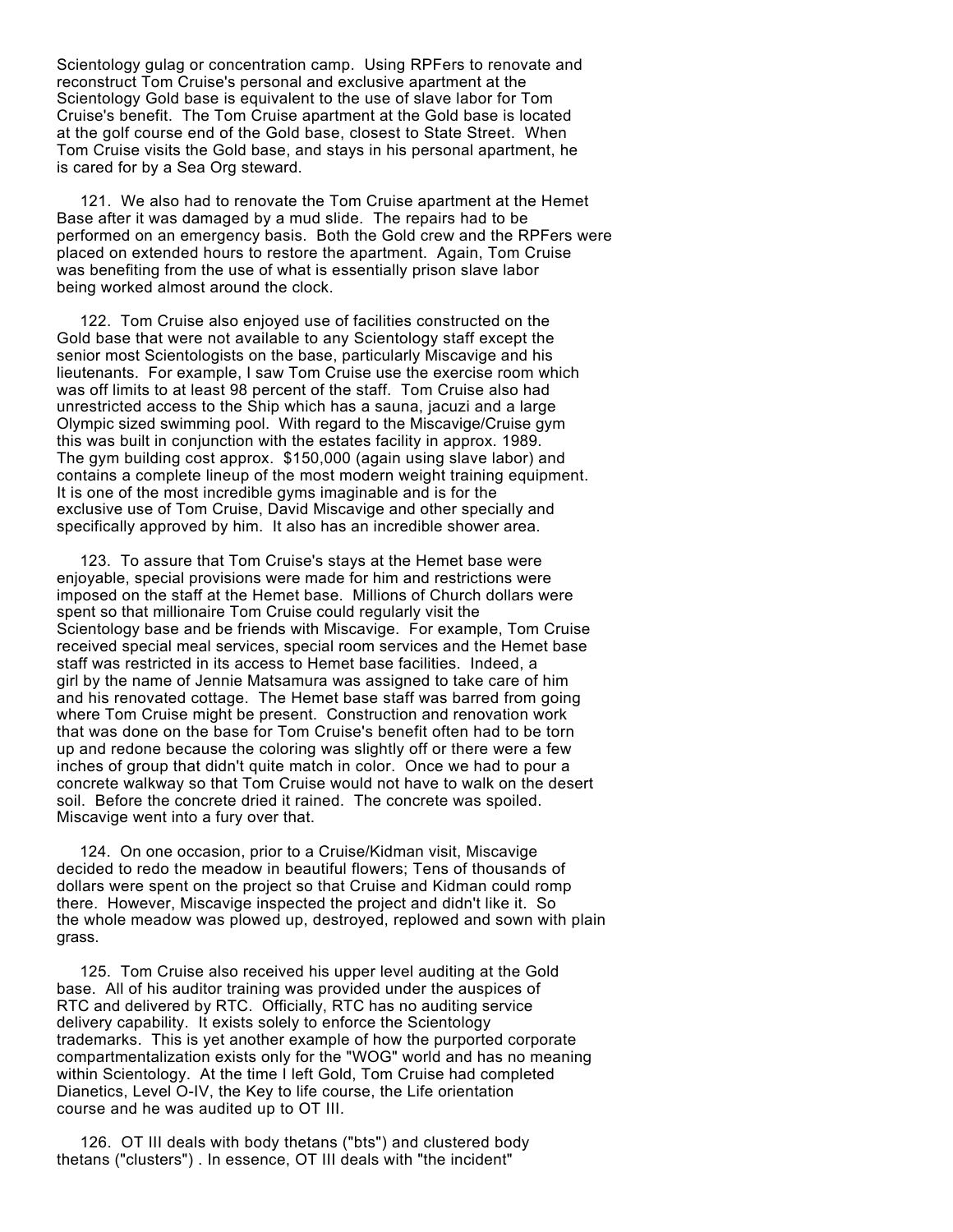which Hubbard claims to have been the most engramic incident responsible for the current state of man. According to OT III, 75 million years ago, the solution to overpopulation in a space confederacy (consisting of 26 planets) was solved. Now, each leaf on the Sea Org symbol represents one of those planets. Each of these planets had approx. 150-200 billion citizens each. The overpopulation solution was to disembody all the spirits ("mass murder") with the use of glycol (alcohol and sugar) injected into the spinal cord causing an immediate freezing up of the body and the unconsciousness of the being (soon to become a bt or cluster) . The frozen bodies were then collected and transported to earth (called Teegach by Hubbard) in space ships resembling Boeing 707 jetliners. The bodies were piled up, as in the Nazi massacres, on the top of various mountain sites around the then earth. Inside these mountains were 17 strategically placed enormous atomic bombs -- bigger than any built this century. After the citizens who had been selected to be part of the solution were placed on the mountains, the hydrogen bombs were ignited from a remote space station (lunar moon) by the officers of Xenu who ruled the space confederacy. After the explosions the now disembodied thetans were electronically trapped and transported to areas now known as Hawaii and Las Palmas where there were pre-constructed implant stations. Then there was a long and arduous process of packaging the disembodied thetas (spirits) into clusters with ideas, morals, social values, emotions, sensations, pains and attitudes of what we now observe as human life. The clusters were then dispersed over planet earth through the medium of ice. The ice then melted and the first stage of implant command became activated. This is known as 'Survival' in Dianetics. The bts or clusters then seek a human body. When the bt or cluster occupies the body it will either begin running or operating the body or the engramic commands earlier received in the implants take place. This will occur over and over again in what is known as the life cycle -- each time resetting the implant and restarting its effect with a death or end of cycle.' This technology can be used for tailor made psychosis, neurosis and general madness. Indeed, implant technology of this sort can be used for many purposes. Using implant technology, Hubbard teaches how you can cause someone to do whatever you want them to do, starting at the prenatal stage.

 127. The purpose of auditing at the OT III level, such as Tom Cruise has received, is to contact and audit the bts and clusters so that the bts and clusters leave the body of the auditor. The purpose of this is to free the person from the determinism of the bts and clusters. However, the bts and clusters that are released by the solo auditor are now back at the beginning of their implant which they received 75 million years ago. Survival then retriggers the basic implant which then picks up a body, or attaches to one that is already occupied, and re begins the whole cycle.

 128. The ultimate goal of auditing is the return of self determinism and abilities of the person being audited. In other words, to return the person to the state they were in 75 million years ago before Xenu handled the over-population problem.

 129. Tom Cruise also audited Kevin Catano up to grade IV. Kevin Catano was a member of the Sea Org security force at Gold. Usually a Sea Org member in the security force would be audited only by a Sea Org member -- not a public scientologist let alone Scientology celebrity.

 130. Tom Cruise's p.c. (pre-clear) folder was kept in the Gold case supervision (c/s) office which I had access to as a security missionaire. It contains supposedly confidential information derived during auditing sessions. However, the contents of such pre-clear folders have been culled and used against people. it is my opinion, based on my Scientology training, education and experience, that such information is collected by the Scientology organization in order to be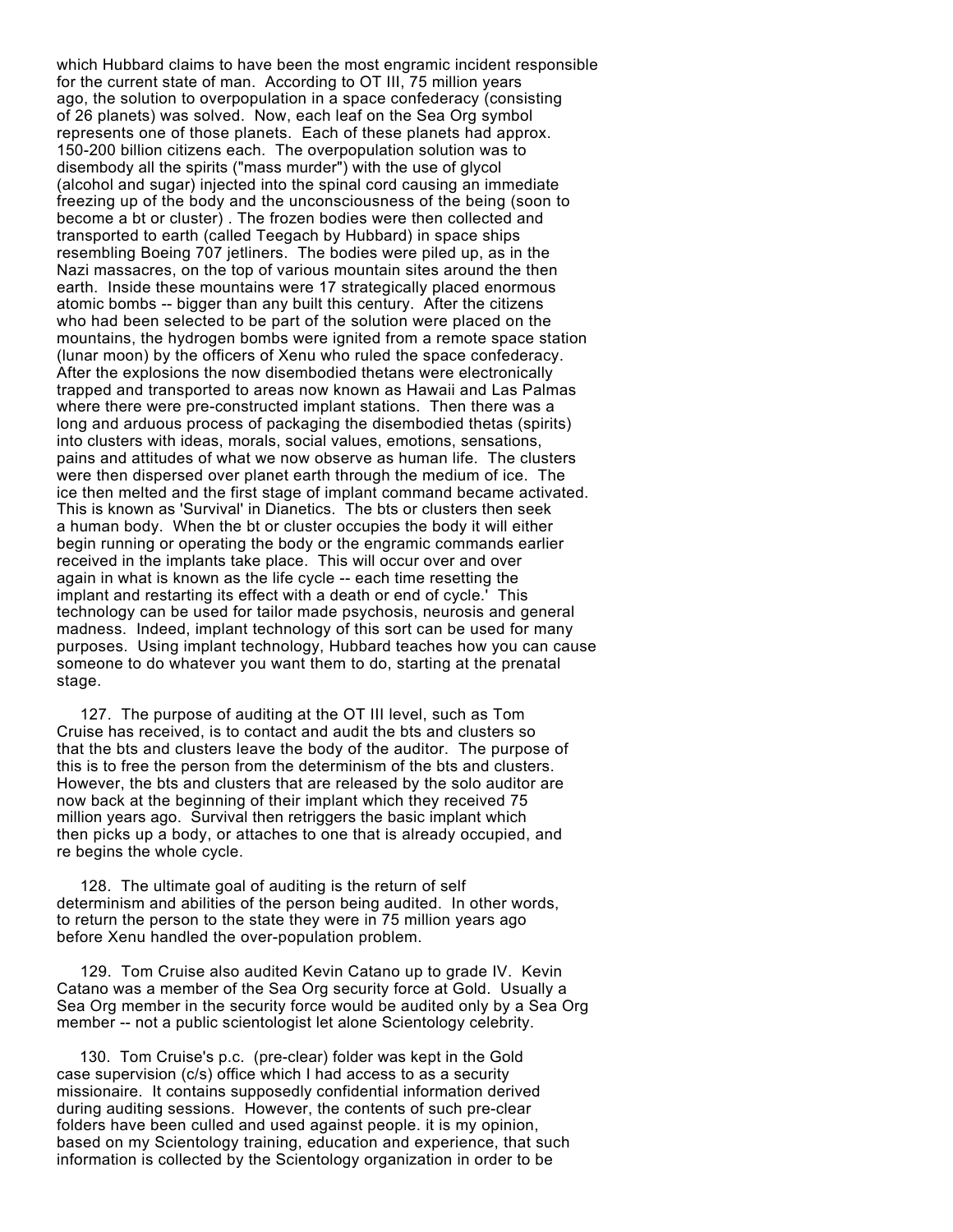able to exert control and influence over people such as Tom Cruise or John Travolta should they ever attempt to leave the Scientology organization.

 131. In 1989/1990 we also constructed a tennis court at Gold for the exclusive list of Celebrities and Miscavige. Non profit Scientology religious organization funds were used for this inurement project. The tennis court cost at least \$200,000 to build. The rubber coating alone, on the tennis court, cost \$80,000. Then there was the landscaping and rose garden around the tennis court.

#### (...)

 I declare under penalty of perjury under the laws of the United States of America and of the State of California that the foregoing is true and correct. Executed in Los Angeles, California this 5th day of March, 1994.

#### Andre Tabayoyon

#### 6. Harassment of Mike Farrell

["Fair Use" excerpt of Premiere, Sept 1993, "Catch a rising star"]

 To this day, people who tangle with Scientology find themselves subject to aggressive efforts at intimidation. Mike Farrell, who played B.J. on the television series M•A•S•H, crossed paths with the church when he contacted the Cult Awareness Network for information on a film project about child abuse. After gaining great respect for their work, he attended a fund-raising event at a private home in Beverly Hills, where he was confronted by angry picketers. "There were people taking photographs, being very obvious, getting video footage of the guests as they went in and out -- obvious harassment," he says.

 Farrell says he asked one of the pickets if he was a Scientologist, and the man said yes. In an effort to be fair, Farrell had lunch with Reverend Heber Jentzsch, president of the Church of Scientology International, and investigated Scientology's charges against CAN. The actor says he found them to be based on "sham, invective, and distortion." Later, at a CAN convention near the L.A. airport, Farrell encountered more angry Scientologists. "Not only did they picket, but they sort of get in your face and give you this loud and incessant spiel that doesn't allow for dialogue -- it's just a kind of attempt to intimidate."

 In the last few months Farrell has gotten numerous strange phone calls, one telling him (falsely, as it turned out) that an old friend had died. There have been so many that now when he gets calls after midnight at his home, he answers, "Hubbard was crazy." Sometimes, he says, there's a long silence before the caller hangs up.

#### 7. Why do celebrities get into scientology ?

Why do they join ? Because other celebrities already did, and because some behind the scenes people are working to get them lured in. It is also a stage tradition to maintain small superstitions, like "lucky shoes", etc.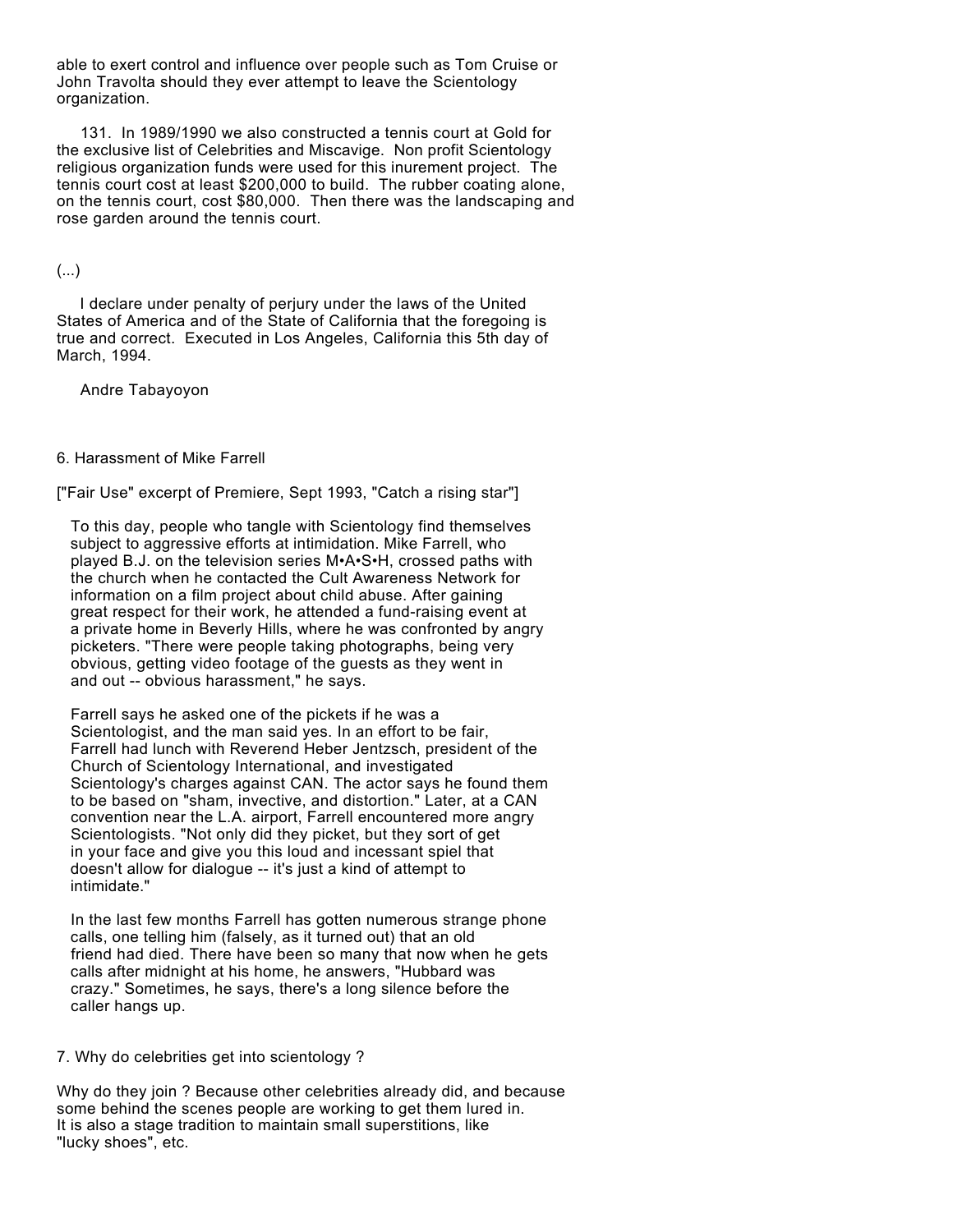Besides that, people usually join a cult when beeing in a "transition state", like starting in college, getting divorced, getting fired, starting new job, etc. And actors are always in transition: after having completed an assignment, they have fears:

- Will the film, musical or play be a success ?
- Will they get a new job ? This must be terrible, and totally new for most of us, since we get paid every month and only search a new job every few years.

The last one makes actors very vulnerable to someone selling certainty or confidence.

Celebrities won't get subjected to the dirty tactics (hard sell, long silly studies) that average clients get. I assume that they get a "light" version of scientology and will surely not be audited by people who had only a few days training.

Do they profit from scientology ? The question is if anyone gets a profit from scientology. A good quote from Chris Schafmeister was "Do you attribute it to scientology when you had a 'success' in the restroom ?". The answer is that some people do attribute their successes to scientology. When someone has no success with scientology, then it is policy to attribute the failure that person, to a staff member, but never to scientology itself.

Factnet & L. Wollersheim's opinion:

"It produces more failures than successes; upcoming actors fail to 'come' a lot. Scientology holds most acting careers back."

Are they dupes ? A celebrity in show-business is not a celebrity because of smartness, but because of good look or good performance. Celebrities also live in their own "party forever" world. This does surely not include reading TIME magazine or the Washington Post. This doesn't mean that all people who join are dumb, it was just an answer to the question.

8. Identification of not well-known sources

| US sources:                                                                                                                  |                                                                                                      |
|------------------------------------------------------------------------------------------------------------------------------|------------------------------------------------------------------------------------------------------|
| "Celebrity":<br>"Impact":                                                                                                    | A publication of the scientology "celebrity centre"<br>The magazine of the International Association |
|                                                                                                                              | of Scientologists (IAS)                                                                              |
| "Source":<br>WIS:                                                                                                            | Another scientology publication<br>"What is Scientology ?" a doorstopper send around                 |
|                                                                                                                              | to promote the cult                                                                                  |
|                                                                                                                              | Factnet & L. Wollersheim:                                                                            |
|                                                                                                                              | "Fight Against Coercive Tactics Network", an electronic                                              |
|                                                                                                                              | library about cults, •heavily• sued by scientology.                                                  |
|                                                                                                                              | The Information was brought to me by Lawrence Wollersheim,                                           |
|                                                                                                                              | and came from the FACTnet files that had been assembled and                                          |
|                                                                                                                              | verified over the last three years. It all comes from                                                |
|                                                                                                                              | information acquired prior to LW's resignation as director.                                          |
| "Malko":                                                                                                                     | Book "Scientology: the Now religion" by George Malko                                                 |
| Freedom Magazine: The most infamous scientology propaganda magazine.<br>The best award for a critic is to be attacked there! |                                                                                                      |

German sources: ===============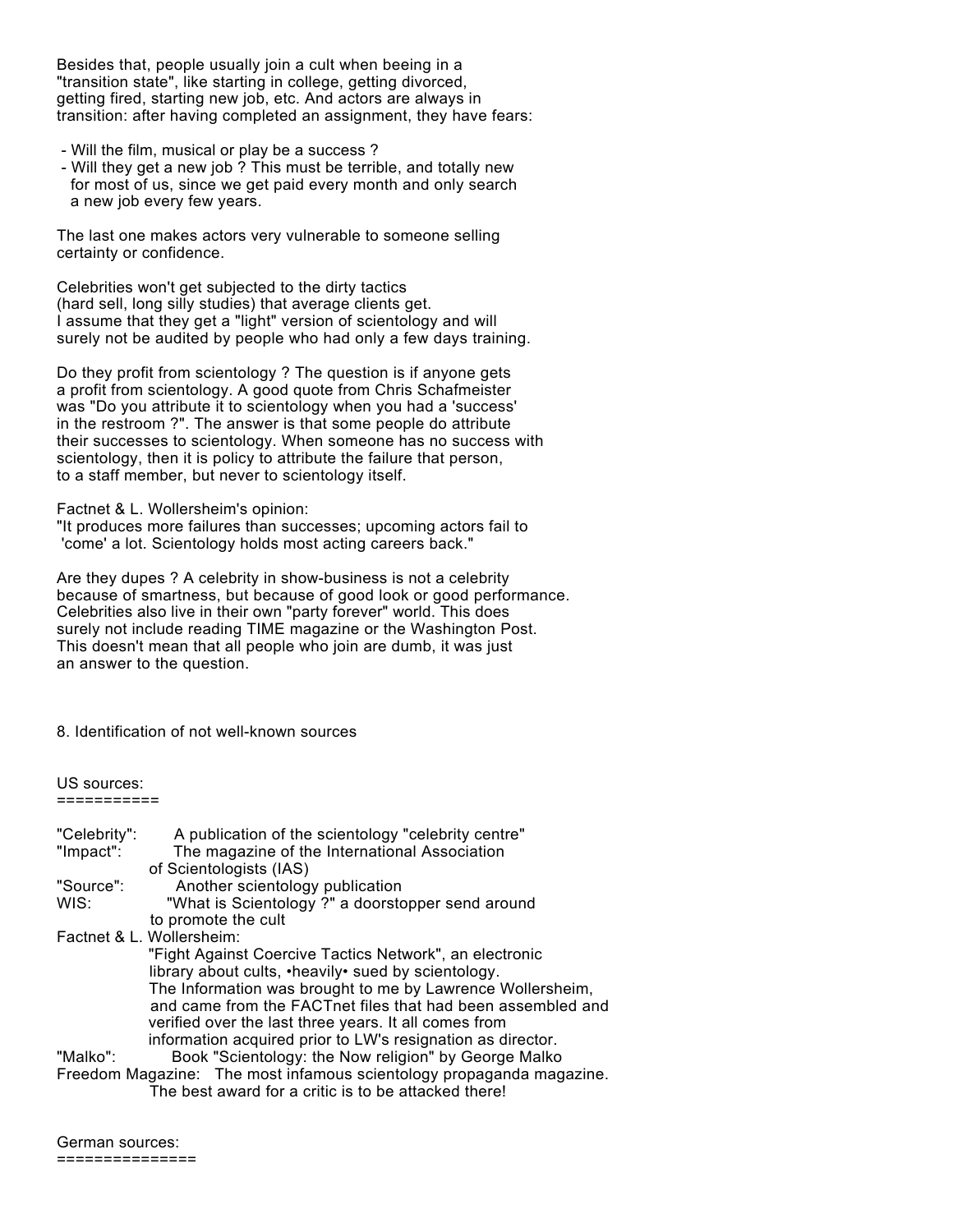"Berliner Zeitung": Berlin daily newspaper, rather liberal<br>"STERN": Weekly news magazine (It's the maga Weekly news magazine (It's the magazine who screwed up on Hitler's diaries ) rather left-winged<br>"SPIEGEL": Weekly news Weekly news magazine (wrote a story about the NARCONON scam that was republished in the US, also had recently an article by Robert Vaughn Young), left-winged, hated by consevatives<br>FOCUS": Weekly news magazine, conse Weekly news magazine, conservative "Ich klage an": Book by an anti Co\$ activist. (See Don Lindsay's FAQ for a review)<br>"Der Sektenkonzern": Book about Co\$ by two journalists. "Der Sektenkonzern": Book about Co\$ by two journalists. (See Don Lindsay's FAQ for my review) "Die Woche": Weekly german newspaper "Ursprung": A scientology publication "Magie": Book by a german theologist: "Scientology - Magie des 20. Jahrhunderts" Die Tageszeitung, Berlin daily newspaper, very left Australian sources: ===================

CLEO: Australian women's magazine Who Weekly: Australian edition of "People" (the name "People" was already taken)

#### 9. Credits

Thanks to all who contributed; special thanks to the people who sent me the Celebrity and the Impact magazines; special thanks to FACTNet for their infos.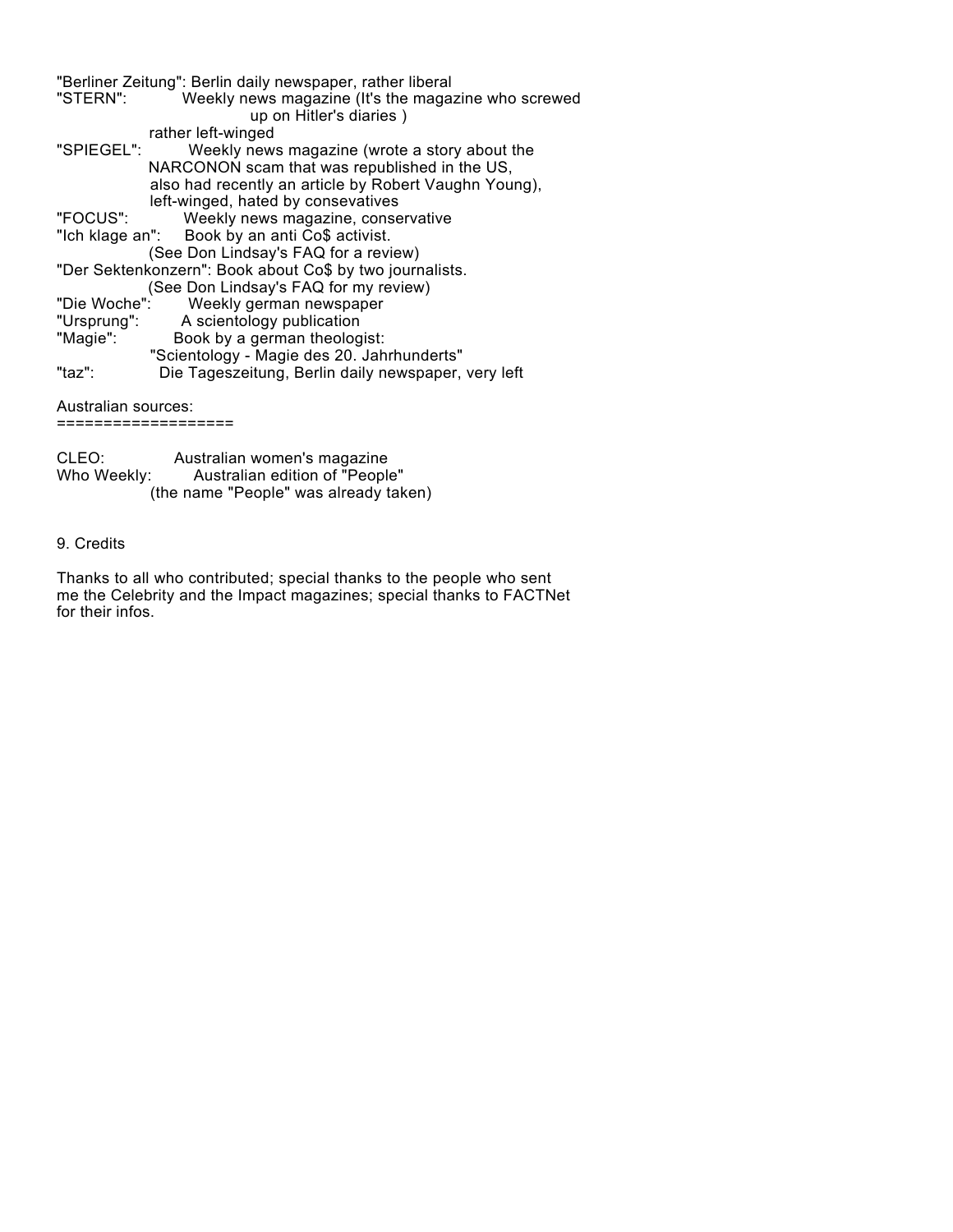# **HOW TO GET MORE UPDATED SCIENTOLOGY CELEBRITY INFORMATION**

Articles and books critical of Scientology often "vanish" from libraries or Library's are raided. But many people and many libraries are having or getting Internet access, so here is your next source on the Internet: (here just a small choice of sites):

Tilman's regularly updated Scientology celebrity list:<http://www.snafu.de/~tilman/celeb.txt>

Martin Poulter: <http://mail.bris.ac.uk/~plmlp/scum.html>

Ron Newman: <http://www.cybercom.net/~rnewman/scientology/home.html>

Usenet Newsgroup: alt.religion.scientology

F.A.C.T.net: <http://www.lightlink.com/factnet1/pages/index.html>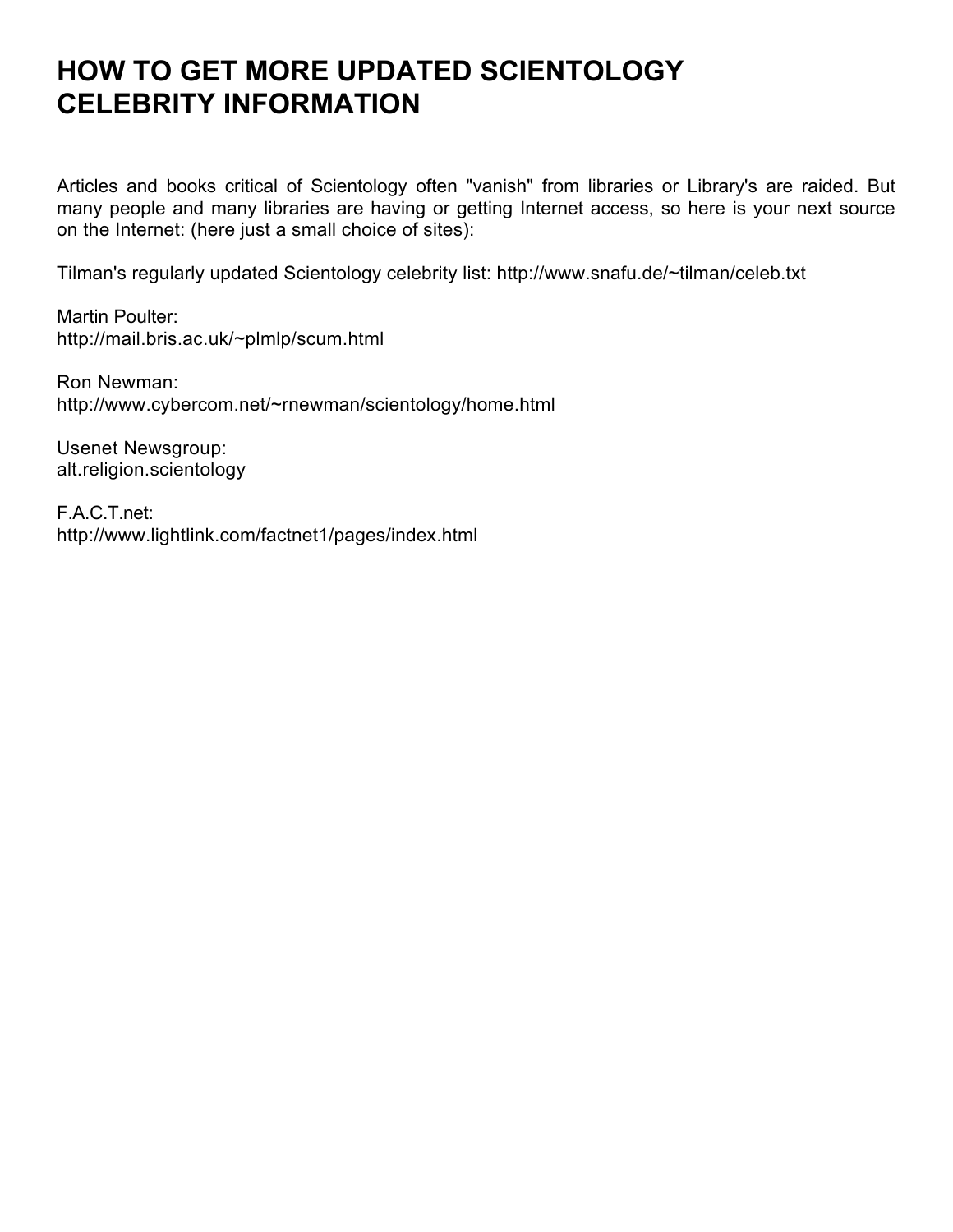# **APPENDIX 3: SUICIDE INFORMATION**

(This appendix was copied separately from the Internet and added to the story.)

(*Note:* corrections and updates to 1 one are made in part 2.)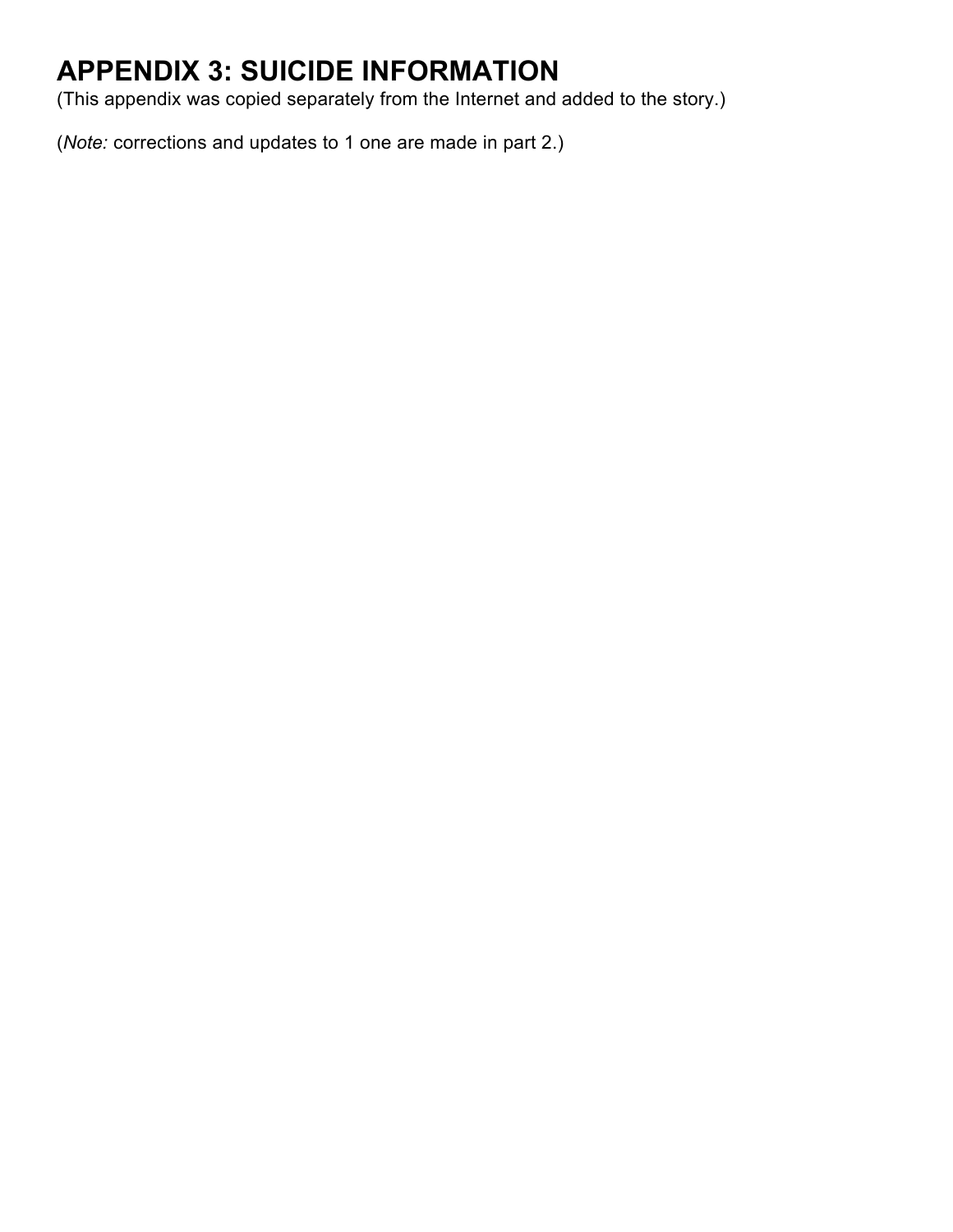#### **HOW COULD REPORTS OF SCIENTOLOGY SUICIDE AND PSYCHOSIS PROBLEMS BE FACTUAL AND HIDDEN SO LONG?**

Scientology's security isolation and "policy" denial of negative information is how it works. Scientology members are forbidden to talk to each other about anything negative that happens to them while undergoing Scientology initiation techniques. The only Scientology staff with whom they are allowed to discuss the negative effects of Scientology are forbidden themselves to disclose the true nature, severity, or number of these negative experiences to anyone but one or two other individuals whose primary job is to prevent this type of information from getting out to the public.

Members are deceived into thinking and rationalizing that any such reports they might accidentally hear are caused by something wrong with that individual (but not with Scientology) or that the path through the secret initiation levels is a narrow and perilous "wall of fire" and casualties are normal and to be expected.

Members have no idea they are being used as guinea pigs for dangerous psychological control experiments and have no idea that many people before them may have suffered dire harm because of these techniques.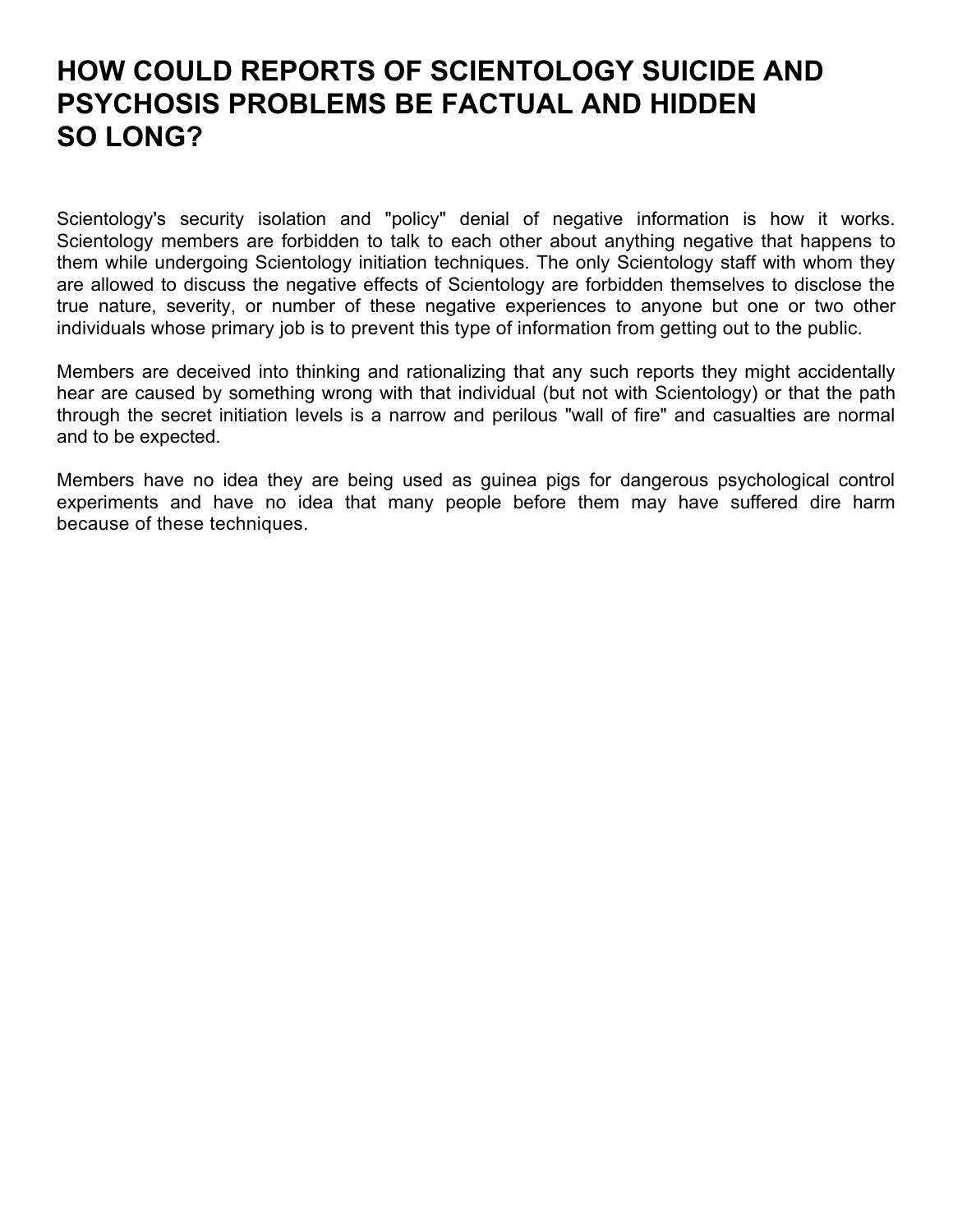## **PART 1: 1994 REPORT**

The reports listed in this questionnaire were not written by F.A.C.T.net . They were either sent to us or found by F.A.C.T.net personnel in already public materials. F.A.C.T.net has compiled editorial summaries of the material to represent what has been reported thus far about certain dangers of Scientology and to encourage those with additional or better information to share what they know. We do not have the resources to investigate each report that we receive. We can only list the reported allegations as a starting point for other investigators.

As you may realize, it is not easy to gather information on this subject. Incomplete reports may serve as reminders to others and result in more complete information. We must use the incomplete reports as a starting point. We apologize for any errors. The sheer volume of information and the fear surrounding Scientology make some errors inevitable. We do not intend any discourtesy to the victims of Scientology and we want to correct any inaccuracies or misrepresentations in this data.

Any inaccuracies will be corrected upon receipt of documentation that a report contained herein was, in fact, inaccurate. F.A.C.T.net has received a number of denials and Scientology form letters, but not one single documented report of error in these reports. To balance the subject as best we can, in this edition we are starting to report even the undocumented denials. Given both sides of an allegation, the reader must conduct his own investigations and draw his own conclusions.

This questionnaire contains allegations, opinions, and beliefs which disclose events and actions that may be a serious threat to the public health and well being. This questionnaire was created to assist in collecting reports for governmental investigations of Scientology.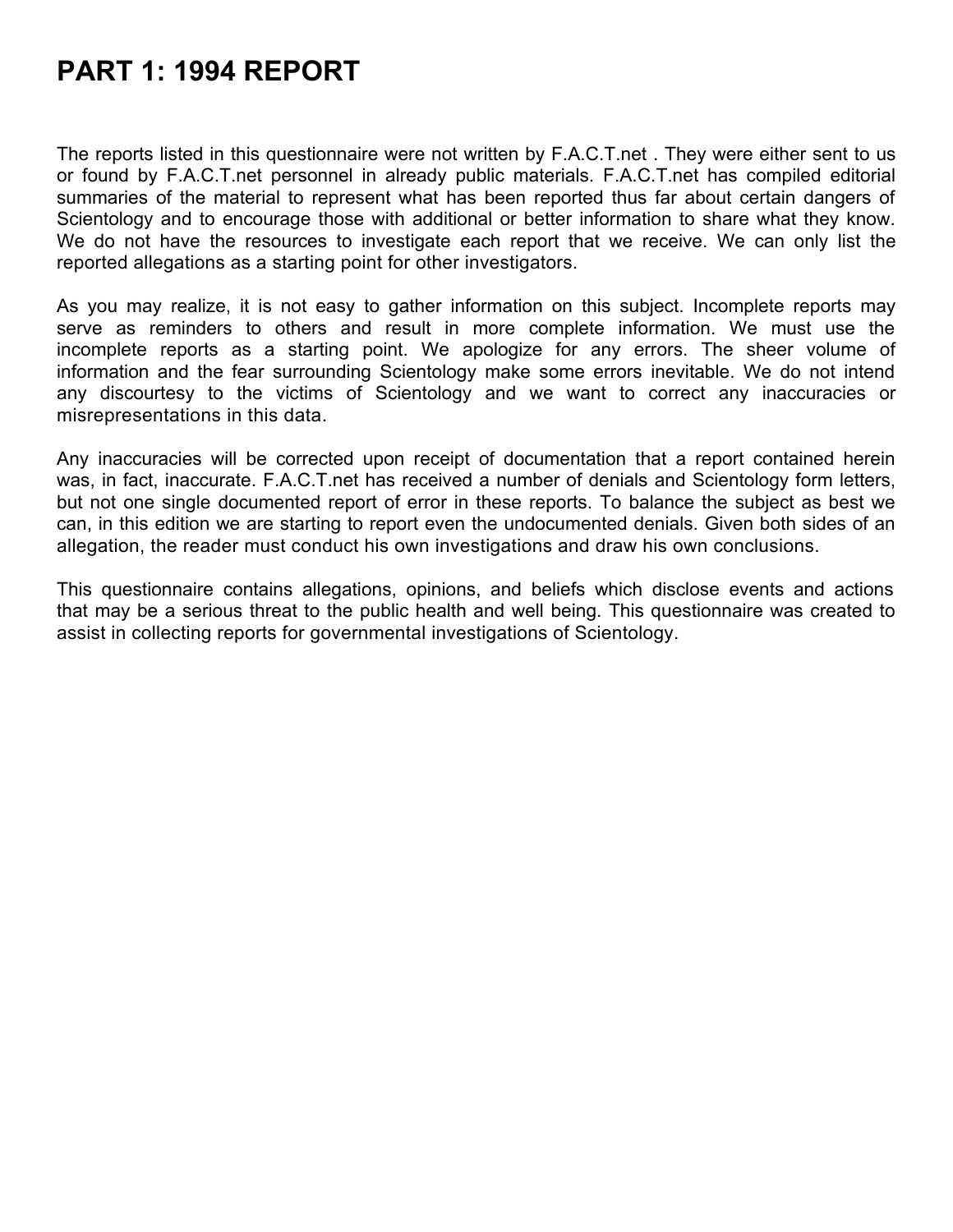## **I. ALLEGED SUICIDES WHILE RECEIVING SCIENTOLOGY SERVICES**

1. Quentin Hubbard died from carbon monoxide poisoning in 1977, from a hose hooked to the tailpipe of his car. Quentin was L. Ron Hubbard's second son, OT7, and a Class 12 auditor.

2. Flo Barnett a.k.a. Miller died from several gunshot wounds. She was David Miscavige's motherin- law. Just before her death she was reported to have had an argument with David Miscavige and threatened to go public and sue Scientology.

3. Noah Lottick jumped to his death in New York, May 11, 1990, one block from the 46th St. Scientology org .

4. Rodney Ramando jumped to his death at the L.A. org in 1986.

5. James Stewart jumped to his death in Edinburgh Scotland. He was on OT3, a class 7 auditor, and the Executive Director of the Durban Org.

6. Lila Leighton Brown jumped to her death in San Francisco while a public PC in 1978.

7. An individual (name unknown) jumped to his death from the Hanover bank building in New York City circa 1981-3.

8. An older woman from Switzerland jumped to her death off the pier in Clearwater while on the OT levels. Immediately after her suicide the GO sent a bunch of people to the RPF.

9. John Colletto, SO staff, became psychotic and suicidal while on OT3. Very shortly afterward he shot his wife, Diane Colletto, to death. This occurred in 1979 in front of ASHO in LA. Shortly afterward he killed himself. The GO made great efforts to keep the whole event silent.

10. Bob Schafner was on OT3 and having problems. He rode a bike under a truck, dying instantly, in 1987 or 1988.

11. In 1975 a man in LA shot himself to death with a rifle while on OT3.

12. Gene Trout, OT7, L10,11, 12.

13. Jim Hester, Miami, Florida.

14. Jane Winkler, OT7.

15. Martina Douglas committed suicide at East Grinstead, England.

16. David Baker, OT3, Tech Sec at East Grinstead, 1984.

17. Lee Johnstone, GO staff, was "baby watched" before he committed suicide at East Grinstead in 1985.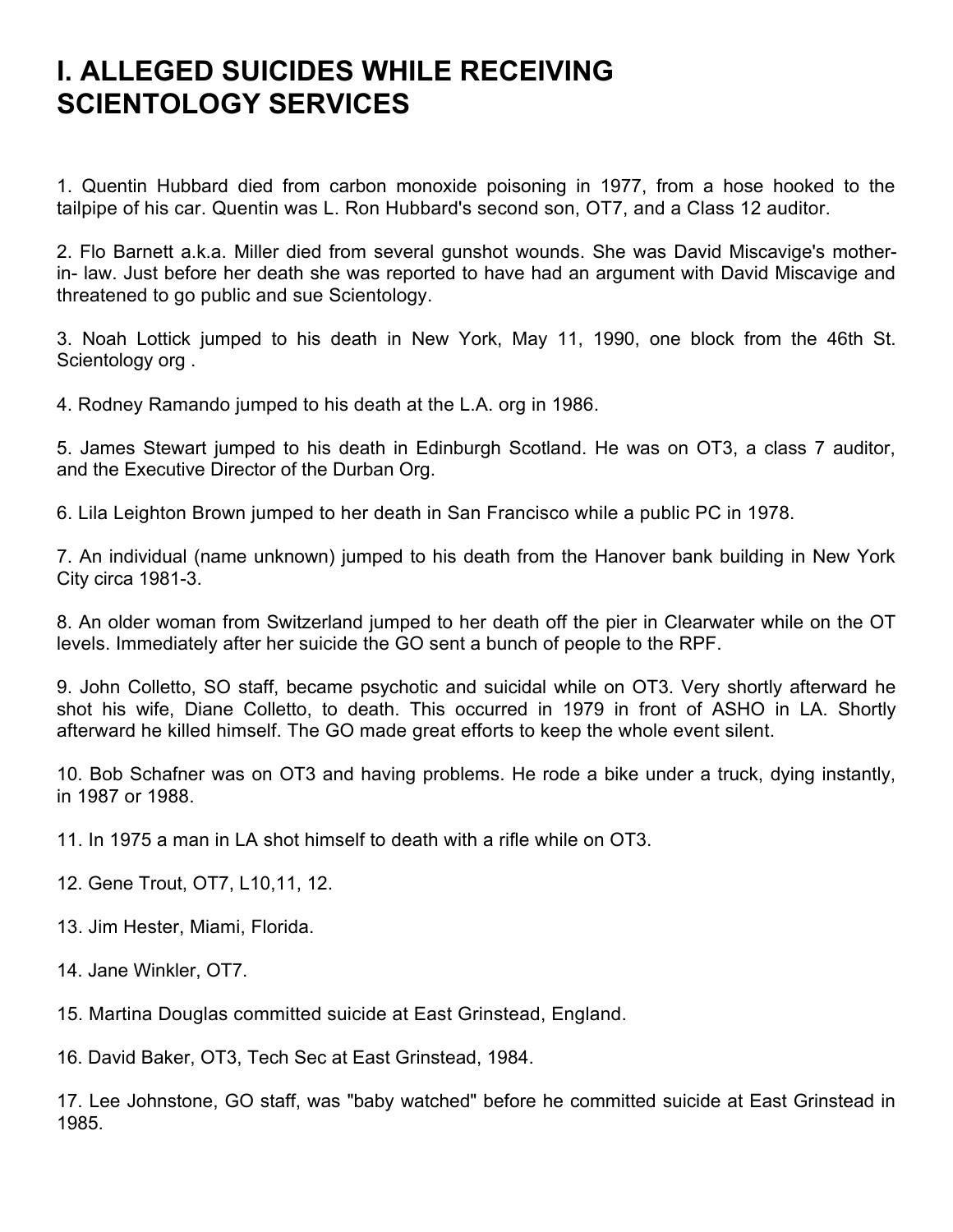18. Rita Smith, at East Grinstead, 1987.

19. Steven Craine, at East Grinstead.

20. Susan Meister shot herself to death aboard the Apollo in 1971 after an intense argument with Hubbard.

21. David Sandweiss was murdered after refusing to commit suicide. Guardian's Office Agent David Sandweiss was ordered to kill himself using Process R2-45 (a bullet to the head) after he had broken into a psychiatrist's office in the Las Vegas area and was caught in 1977. When he refused to commit suicide, he was murdered by two Guardian's Office agents who forced him to take a gun to his own head. David's wife Lisa Sandweiss, the sister of Lavenda Van Schaick, witnessed this murder as she was hiding in the bushes in the front of their Las Vegas home. On May 27, 1996, Lavenda Van Schaick spoke out about this murder and asked to add some additional data to the Internet. She disclosed that in 1977, when she was on post as Ethics Officer at the Las Vegas Org, David Sandweiss told her in an ethics cycle (not only as her brother-in-law) that he had been the lover of Quentin Hubbard, who was L. Ron Hubbard's gay son. Lavenda believes that L. Ron Hubbard murdered his son Quentin, bypassing his wife Mary Sue Hubbard, who at the time was the head of the Guardian's Office. Lavenda claims that L. Ron Hubbard murdered Quentin because of his homosexuality. This theory explains why Mary Sue and L. Ron Hubbard were estranged for the last eight years of Hubbard's life. After David Sandweiss confided in Lavenda that he had been Quentin's lover, Lavenda refused to give the Guardian's Office David's name. Several days later, Lavenda was brutally raped by two Guardian's Office agents named Artie Maren and Bob Harvey at the Las Vegas home of Guardian's Office agents Chuck and Mattie Reese. Lavenda's six year old daughter Sabrina was kidnapped and held by the Guardian's Office for three days. Lavenda herself was driven in a white Volkwagen van to an undisclosed location and brutally raped, beaten, kicked in the uterus, urinated upon, was drugged with sodium pentothal and rendered unconscious. Lavenda believes the purpose of the rape and beatings was to force her to give the Guardian's Office the name of Quentin's lover. One week later David Sandweiss was visited by two Guardian's Office agents who ordered David to put a gun to his head and blow his brains out. Lisa witnessed this outside their home while she was hiding in the bushes. Lisa Sandweiss herself was the victim of a brutal rape after her son Ricky was born. David Sandweiss' death was ruled a suicide by the coroner. So was Quentin's.

22. A woman who "drowned" in a bathtub at Flag.

23. Ernie (last name unknown) was a Scientology suicide in 1978 or 1979 in LA.

24. Laura (last name unknown), girlfriend of Skip Press, committed suicide in 1986 or 1987.

25. D. Dewhurst, a public PC, committed suicide in his car behind the Vancouver, Canada Scientology mission.

26. There is a report that an individual who had just gone clear committed suicide in Albuquerque, New Mexico.

27. Quentin Schnehager, a Copenhagen staff member, hung himself just before a Sea Org mission was to arrive in his organization.

28. A London public PC threw himself in front of a train while depressed during auditing.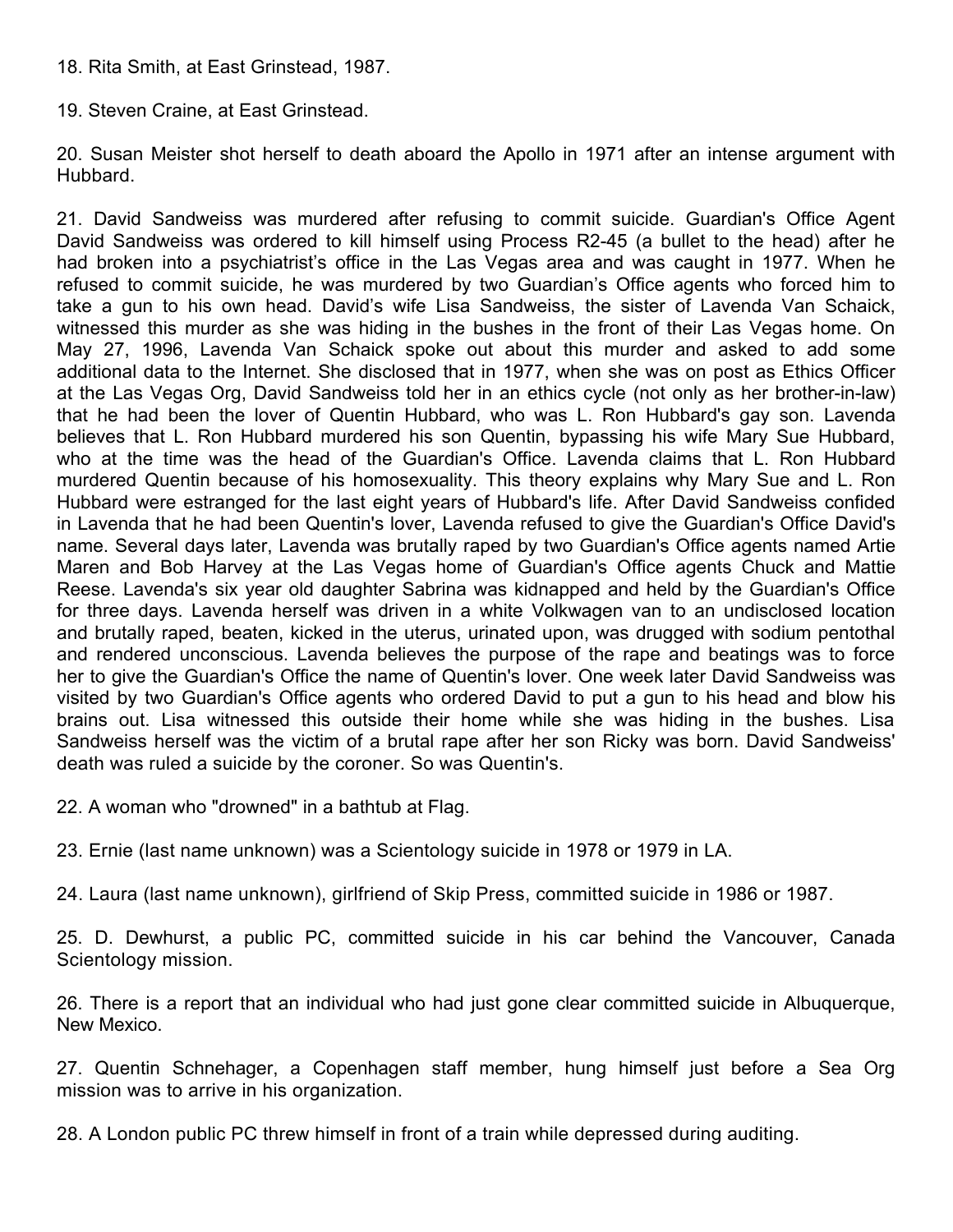29. Karen Fuller died on course while on OT3.

30. Paulette Cooper's book reports a person who left a suicide note emphasizing that it had "nothing to do with Scientology."

31. Hubbard claimed that a publisher committed suicide by jumping from a window after reading Excalibur, the early version of the OT Levels.

32. A friend of Ari Salonen's committed suicide in Stockholm.

33. Michael Leube, a 10-year Scientologist and sea org member committed suicide in July, 1989.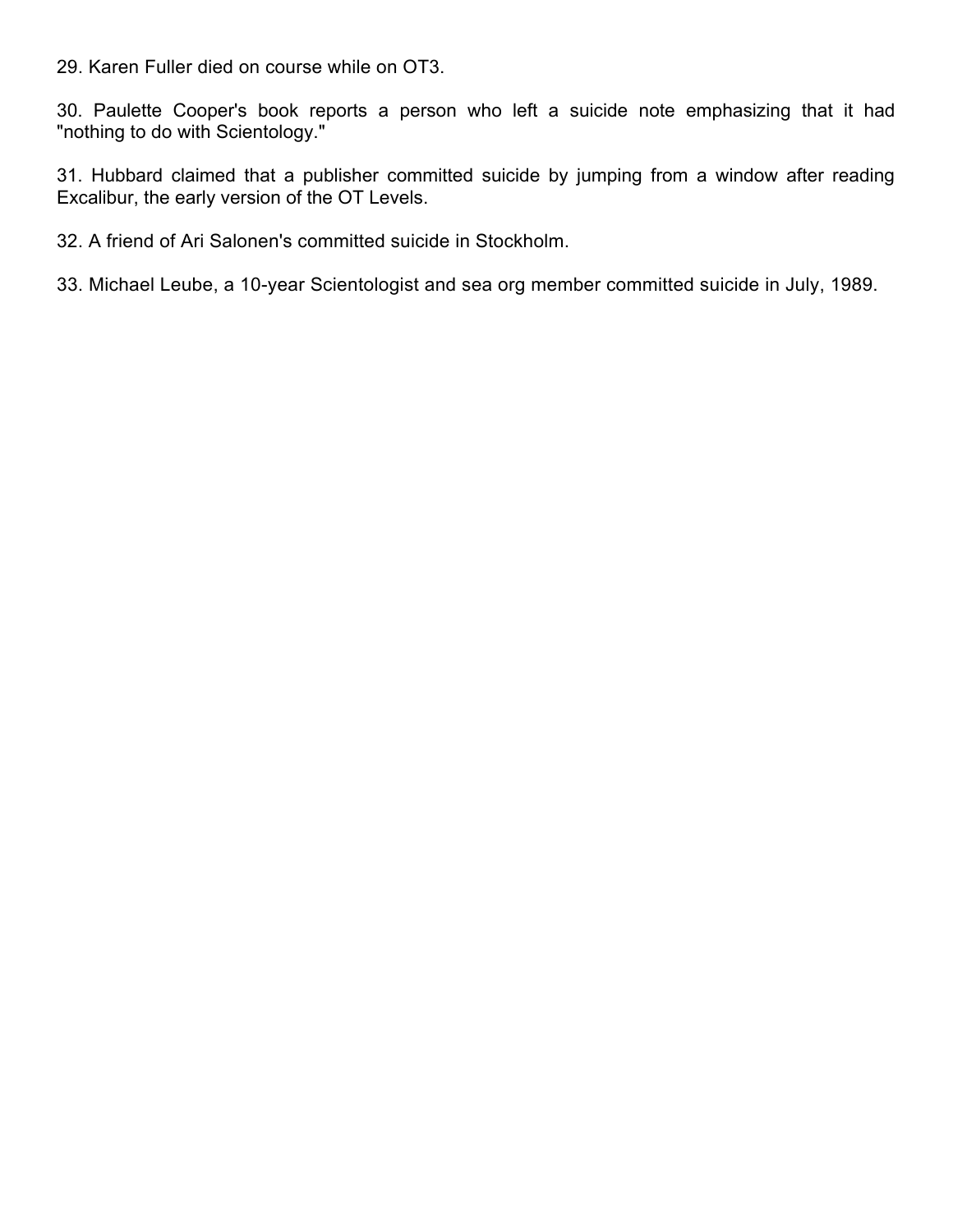### **II. ALLEGED DEATHS ON SCIENTOLOGY'S "PURIFICATION RUNDOWN"**

34. Phil Valinski died during auditing at La Quinta in California. Scientology withheld information from his family, according to reports.

35. John Roberts became comatose and died at East Grinstead.

36. (first name unknown) Van Sefers died at Flag or on his return to Europe.

37. A Scientologist in Washington state, name unknown.

38. A Scientologist named Christopher (last name unknown) died on this rundown. Scientology (Western Division) was reported to have quickly settled a wrongful death case with his family. An ex- GO/OSA member recently reported that he stole all the court records from Portland Oregon's 3 counties to cover up this case.

39. A woman given the protective pseudonym "Allison" by Corydon in his book tells of almost dying because of it.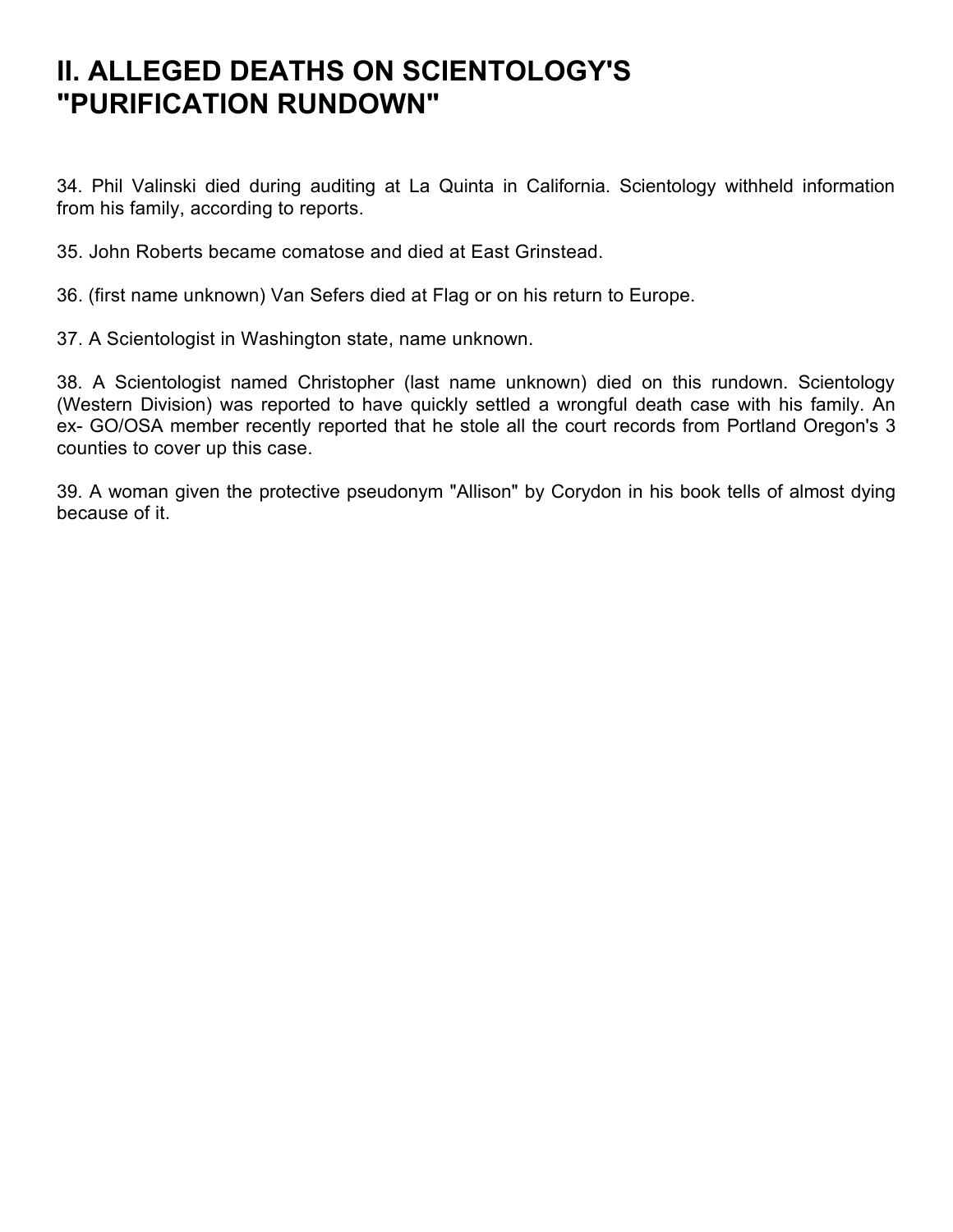# **III. ALLEGATIONS ABOUT "END OF CYCLE AUDITING" (EOC)**

These need investigation and verification because of suspected coercion to induce already weakened, infirm or ill persons to buy dangerous additional "services," commit suicide, or speed their own deaths by abandoning normal medical practices for economic, convenience, or political reasons.

40. Yvonne Jentzsch. A report from a recent defector implies Yvonne actively resisted doing the EOC but was forced to do it. She reportedly was having major problems with her husband, Heber Jentzsch, and with L. Ron Hubbard. Since she was such a popular executive, the EOC may have been politically driven to stop a doubt/PR/security problem in the highest levels of the group.

41. Phoebe Mauerer.

42. Sue Todd Hunter, OT5, was audited extensively while known to have cancer. She died recently.

43. There is a lot of information in FBI records and elsewhere that Scientology operatives tried to get Paulette Cooper to commit suicide.

44. A bogged Toronto public pc became psychotic and was sent a letter implying that suicide was her best road out.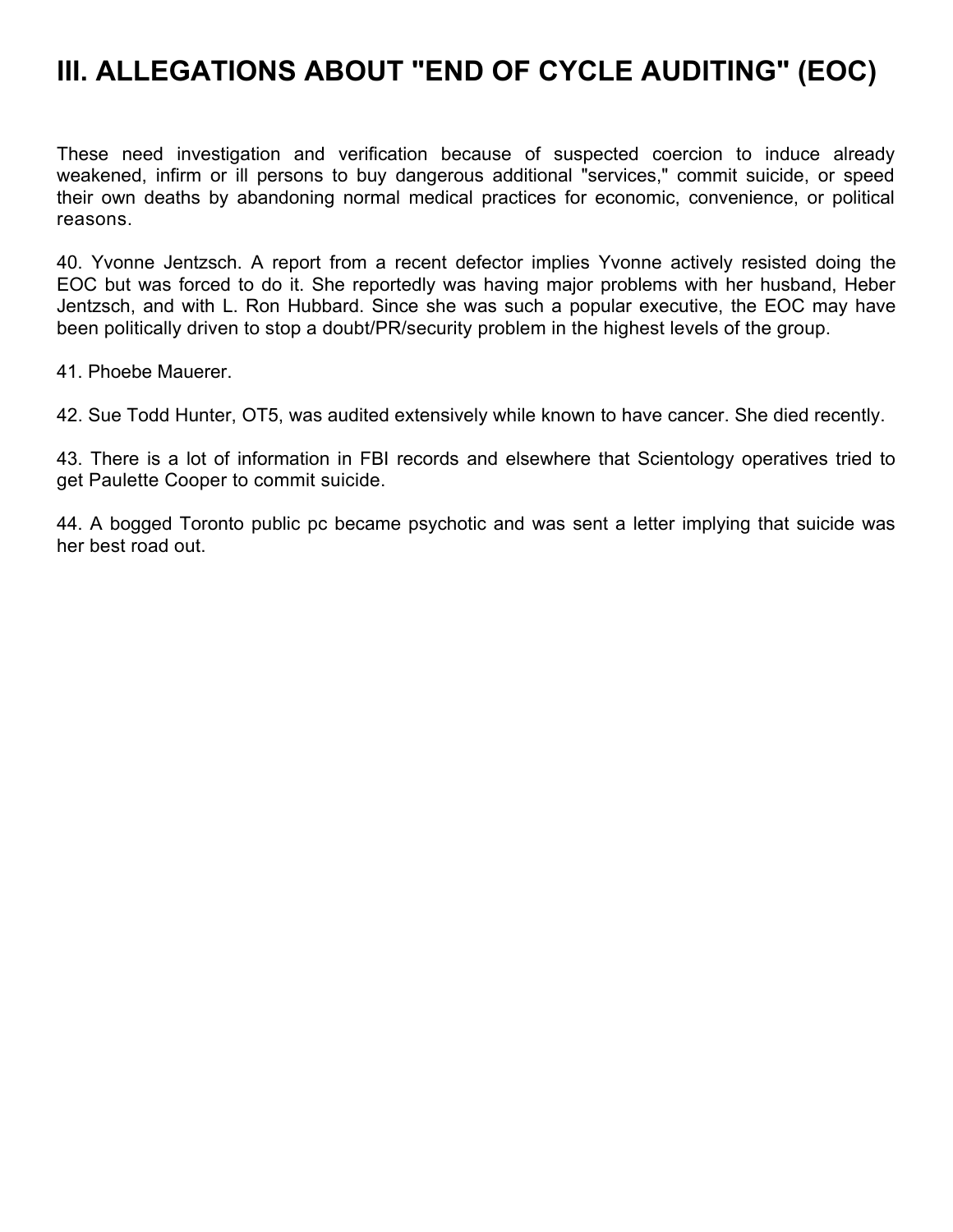## **IV. ALLEGATIONS CONCERNING OTHER DEATHS WHILE AN INDIVIDUAL WAS ASSOCIATED WITH SCIENTOLOGY**

45. An older male sea org member died at Flag between November, 1989 and April, 1990. A former Flag sea org member overheard a GO/OSA agent talking about keeping the death quiet.

46. Michael Bonnin died during auditing on the upper levels.

47. Maria Echevarria's son died at Clearwater Florida.

48. David Orin Cloud died in a 1983 car accident after being depressed and receiving Scientology services secretly.

49. A real estate broker died mysteriously in the Clearwater Florida area. Prior to his death, this individual had an argument with David Miscavige over some property Miscavige wanted to buy from him. He was not a member.

50. Doreen Gaul and James Sharp were teenage Scientologists murdered in LA. John McMasters, the first Clear, disassociated from Scientology in part because of these deaths. He felt that the vindictiveness of Scientology's actions were somehow connected to the deaths.

51. John Kennedy died in 1966, in Rhodesia, allegedly while cleaning his gun. He was a Scientologist who had strong conflicts with the local group and had left Scientology to set up his own mental health institute.

52. The Seattle Times reports that William J. Fisk was murdered by Russell Johnson at the Seattle org during class. The story says it was because Fisk was having intercourse with Johnson's wife. Johnson's wife was a Scientologist and Russell was not. Fisk had bragged of being able to control Johnson's wife.

53. The Franchise holder from Stuttgart Germany was summoned under duress to Flag and then died in a salvage operation while in Florida.

54. An individual named Brown was killed. Steve Fishman connected him to a Scientology project called GOLDCORE.

55. Jim (last name unknown) was found dead in Queens, N.Y. while on an ethics handling. 56. John Peterson, formerly one of Scientology's leading attorneys.

57. Although he did not die, Terry N. Prueher was told Scientology had a contract on him and was later involved in an shooting where a bullet grazed his forehead.

58. Although the targeted individual did not die, in 1988, Milan Nekuda, who has some association with Scientology, tried to kill a woman.

59. An army officer watching a demonstration of how to use an E-meter to find subversives committed suicide shortly after the demonstration.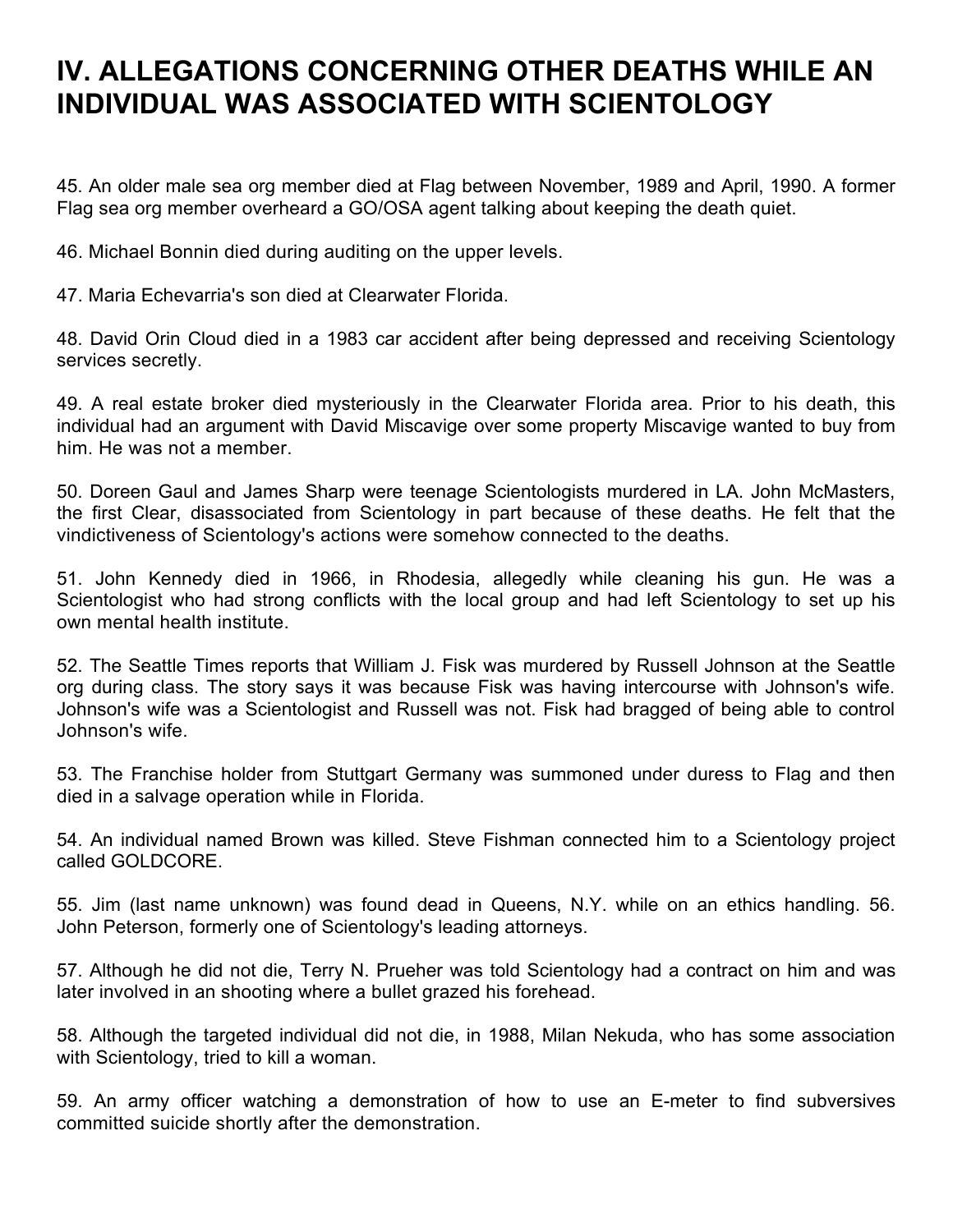60. Ezio Confleti, a Toronto public pc, in 1991, possibly was drugged to induce a heart attack. He did not die.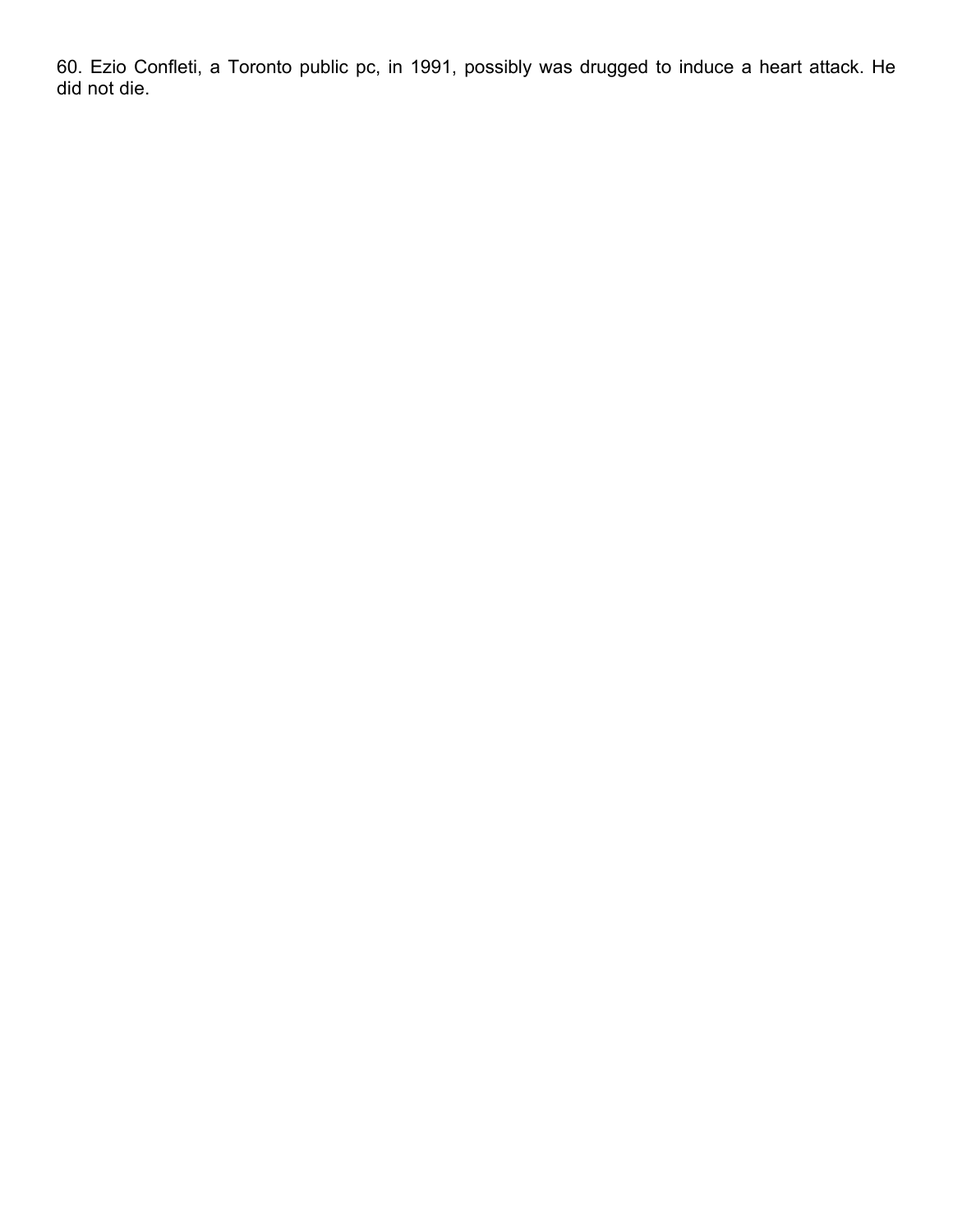### **V. ALLEGATIONS OF ATTEMPTS BY SCIENTOLOGY TO GET MEMBERS TO COMMIT SUICIDE.**

61. Steve Fishman, a former GO/OSA operative, reports that after he was caught by the government in 1986, he was ordered to commit suicide to save Scientology from being exposed for crimes he had committed on their behalf.

62. John Breedlove was at Scientology's Flag land base in the 1970's. He told his mother he was told by Scientology to commit suicide and that Scientology could get anyone to commit suicide if they wanted. He did commit suicide after he left Scientology.

63. One of Hubbard's first wives, Sara Northrup Hubbard, appears to have been coerced by Hubbard to try to commit suicide to protect his reputation.

64. Did the same thing happen to L. Ron Hubbard Jr. after he left Scientology?

65. Jaime Lee Nureyev, the ex-wife of Steven Fishman, was run over and killed by Marc Aronow, driving a Green Jeep, on December 29, 1993 in Fort Lauderdale, Florida, one week after she agreed to testify on Steve Fishman's behalf in the Fishman / Geertz case in Los Angeles. Miami Scientologist Ivan Durekovich boasted on the Internet in January of 1996 that he had met with Jaime Lee Nureyev before she was murdered, yet refused to elaborate when asked to disclose the reason for the meeting.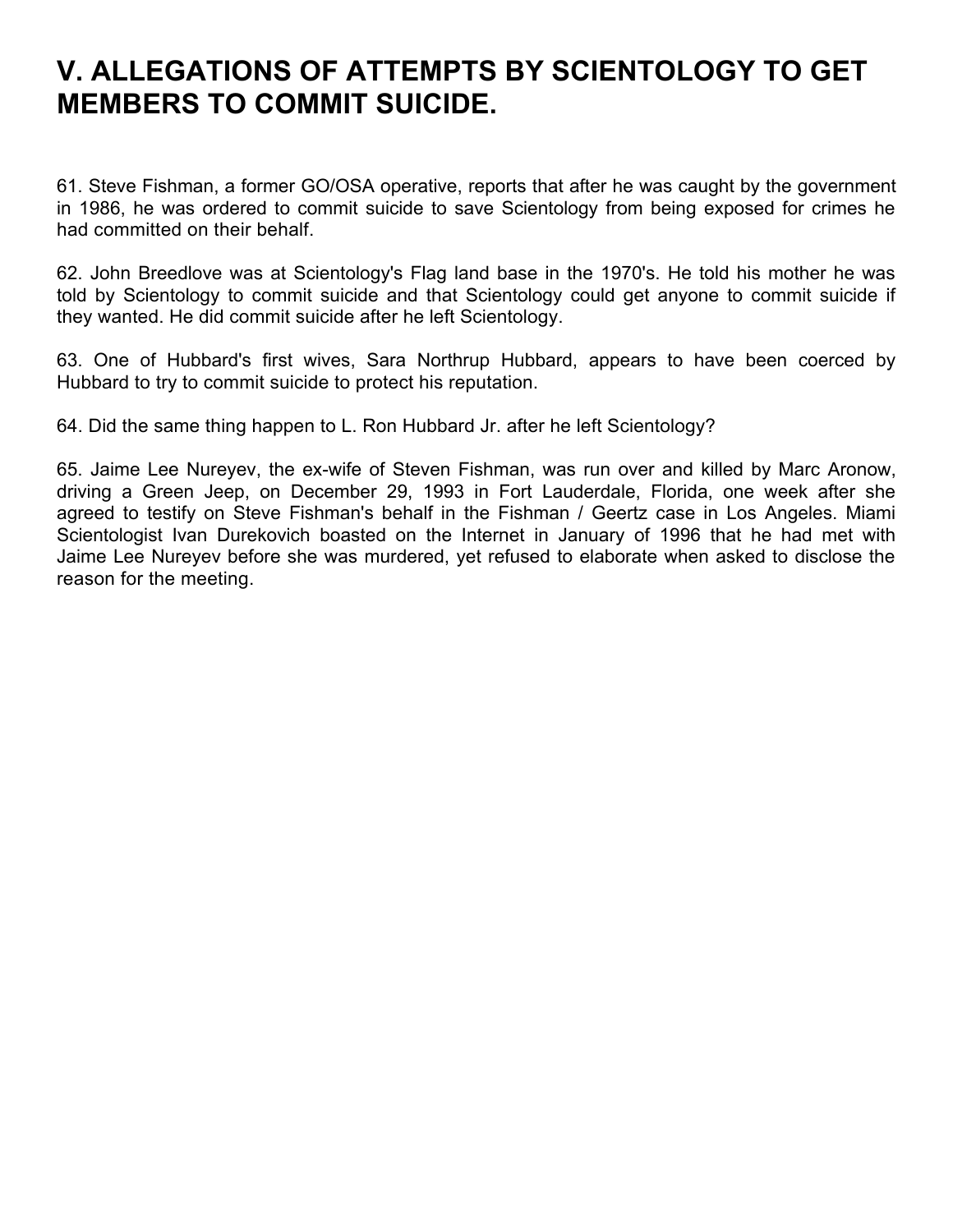# **VI. ALLEGATIONS OF ATTEMPTED SUICIDES WHILE RECEIVING SCIENTOLOGY SERVICES**

66. Mary Sue Hubbard, L Ron Hubbard's wife, 1954, 1980-1981.

67. L. Ron Hubbard threatened to commit suicide if one of his girlfriends didn't marry him. Later during his auditing on various levels he went through suicidal periods.

68. Quentin Hubbard attempted suicide before he actually killed himself. One such attempt was a drug overdose.

69. Peter Lewis, ED of the LA Org, was locked up by Scientology for days after his suicide attempt.

70. Manfred Eichorn attempted suicide at East Grinstead in 1991, then was "baby watched."

71. Lawrence Wollersheim attempted suicide immediately after receiving L-12 and other upper level auditing.

- 72. Margery Wakefield.
- 73. Robert Hart, 1971.
- 74. Ari Salonen, 1982, Finland.
- 75. Sandy Fuller.
- 76. (first name unknown) Anderson.
- 77. Hana Eltringham, now Hana Whitfield.

78. Paulette Cooper's book mentions an individual who became psychotic and suicidal on OT3 and committed himself to avoid suicide.

79. Robert Kaufman (from Paulette Cooper's book).

80. Monica Pignotti, who was Quentin Hubbard's auditor when they were both in the RPF (Rehabilitation Project Force). Quentin was L. Ron Hubbard's homosexual son. He told Monica Pignotti that he was not gay, although David Sandweiss, Quentin's lover, admitted to his sister-inlaw and Ethics Officer Lavenda Van Schaick that he was having an affair with Quentin. Monica Pignotti has stated that Quentin intended to leave Scientology and go off on his own. Both the deaths of Quentin and Sandweiss were officially reported as suicides.

81. Mario (last name unknown).

82. Cooper's book mentions another individual who threatened suicide but didn't because he was afraid it would invalidate Scientology.

83. In 1992 a Toronto male public pc jumped off the Bloor/Dansforth viaduct.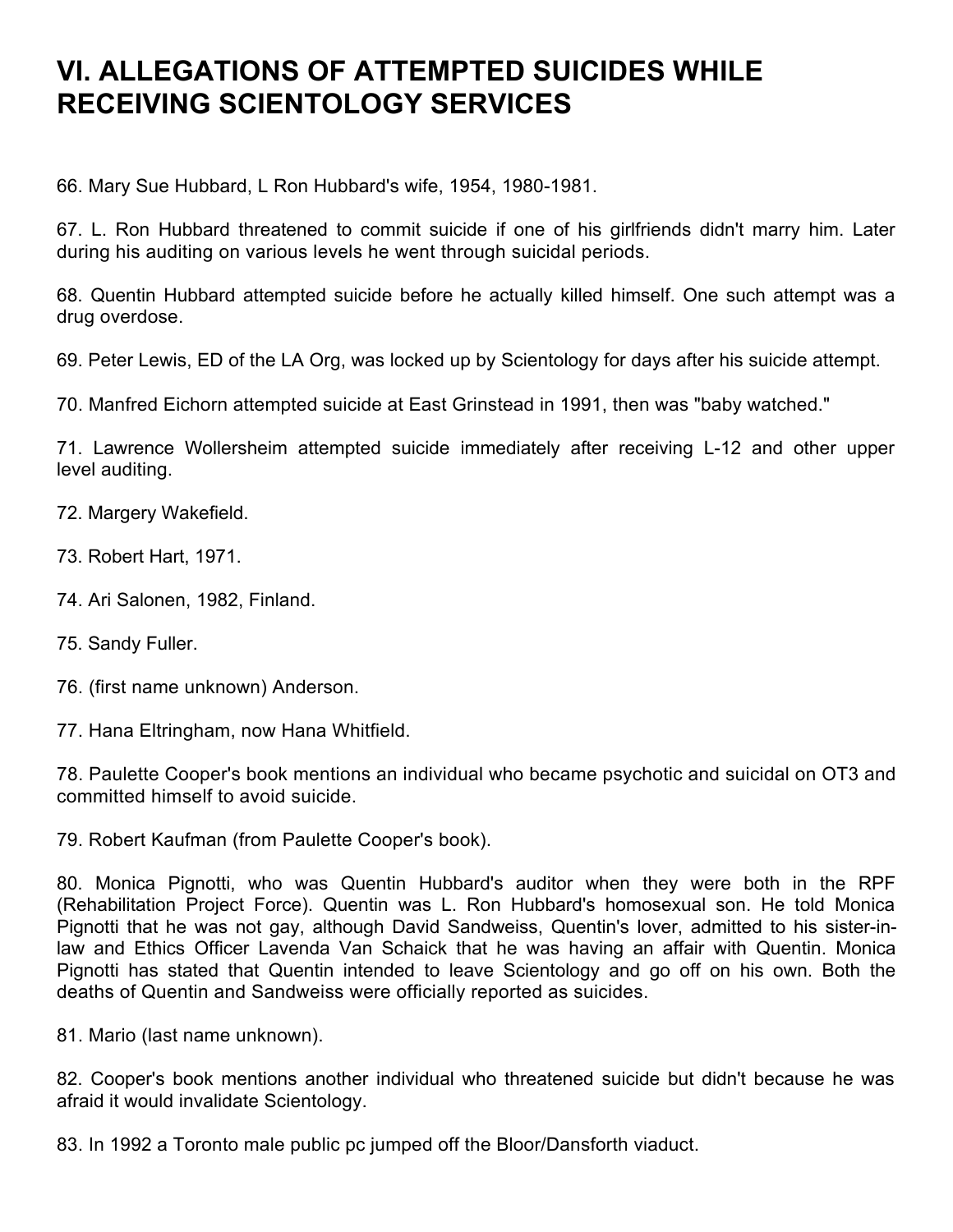# **VII. ALLEGATIIONS OF THREATENED SUICIDES WHILE RECEIVING SCN SERVICES**

84. Diana Hubbard, L Ron Hubbard's daughter, OT7, around 1980.

85. Hedi Delgro, at East Grinstead, probably September 1992. An isolation order was written on her after she became psychotic and threatened or attempted suicide.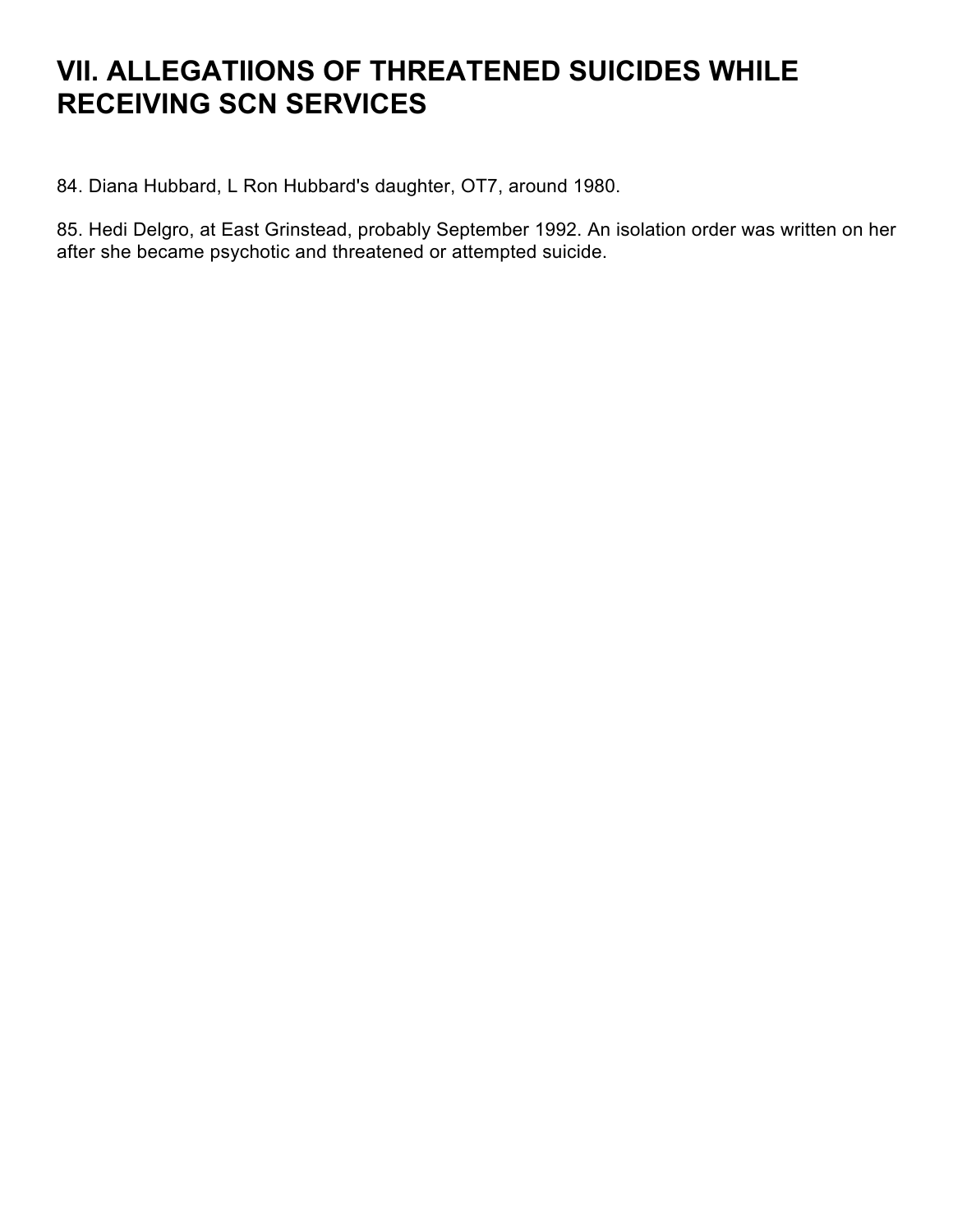## **VIII. ALLEGATIONS OF PERSONS BECOMING PSYCHOTIC WHILE RECEIVING SCIENTOLOGY SERVICES**

86. Two Swedish public PC's, one from Stockholm and one from Malmo, became psychotic after Flag security checking.

87. Bruce Welch was locked up on the Apollo for weeks after he became psychotic.

88. Carl Barney was locked up aboard the Apollo after he became psychotic.

89. Marianne Coenan was locked up in Pomona in 1991.

90. Sam Binion or Benion became psychotic while on OT3. It is reported that Heber Jentzsch was involved in physically restraining him and ripping off his clear bracelet so he wouldn't give Scientology a bad name.

91. An individual named Robertson shot DMSO into himself while psychotic.

92. According to an ex-Sea org member, it was a common occurrence both on the Apollo and in Clearwater to have staff and RPFer's who became psychotic locked in the bathroom.

93. Charles Manson had 150 hours of auditing. The GO hid this information but it showed up in documents seized by the FBI.

94. Ann Rosenblum's affidavit tells about GO/OSA members bragging about driving 2 defectors/critics into a mental institution with nervous breakdowns.

95. Dave Voorhies, in Seattle, Washington, became psychotic on OT3 and was given Thorazine which the Scientologists told him was vitamin B.

96. Hana Eltringham, now Hana Whitfield.

97. Bill Howie, on OT3. He was a high level, long term Sea org executive. His wife was the deputy CO of Celebrity center.

98. Willie B. Wilson, on OT 3 in the late 70's or early 80's. He was a wealthy Texas oil man. 99. A Beverly Hills pediatrician who joined the Sea Org and then became psychotic.

100. Travis Harris became psychotic while auditing on the Apollo in 1974.

101. L. Ron Hubbard became psychotic while auditing on OT3, and had many other psychotic episodes according to defector affidavits.

102. Steve Fishman. (See Lonesome Squirrel: on the Internet at this URL [http://www.xs4all.nl/~fishman/ls/\)](http://www.xs4all.nl/~fishman/ls/)

103. Ann Rosenblum became psychotic while on the RPF.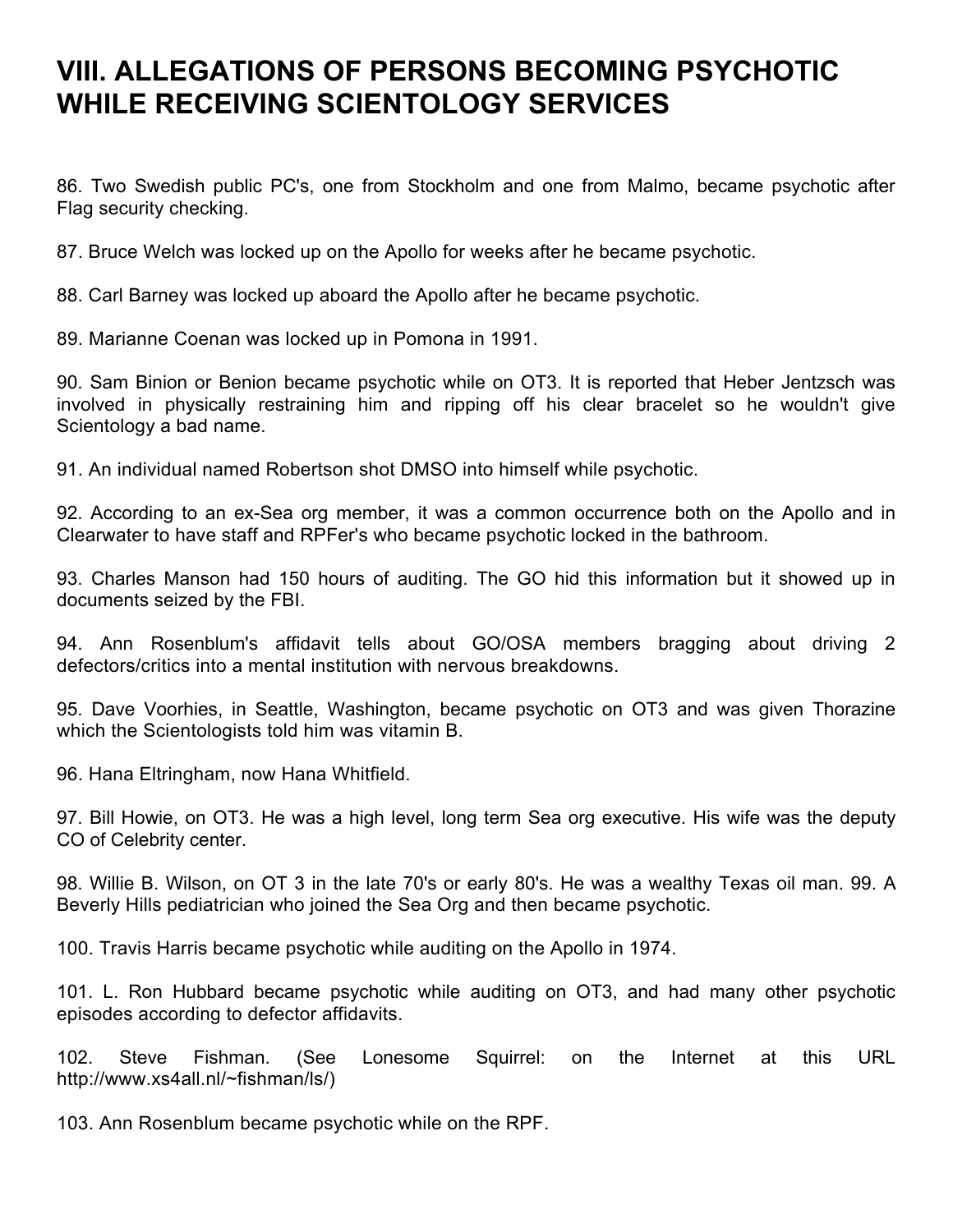104. An affidavit from a former high ranking auditor states that if staff members became psychotic on the OT levels they were sent to the RPF. This may indicate an attempt to cover up Scientologyinduced psychotic episodes within the organization.

105. Roxanne Friend was told she wasn't ill and needed more auditing when she had cancer. In 1990 she refused auditing, was declared psychotic, and kidnapped to Flag.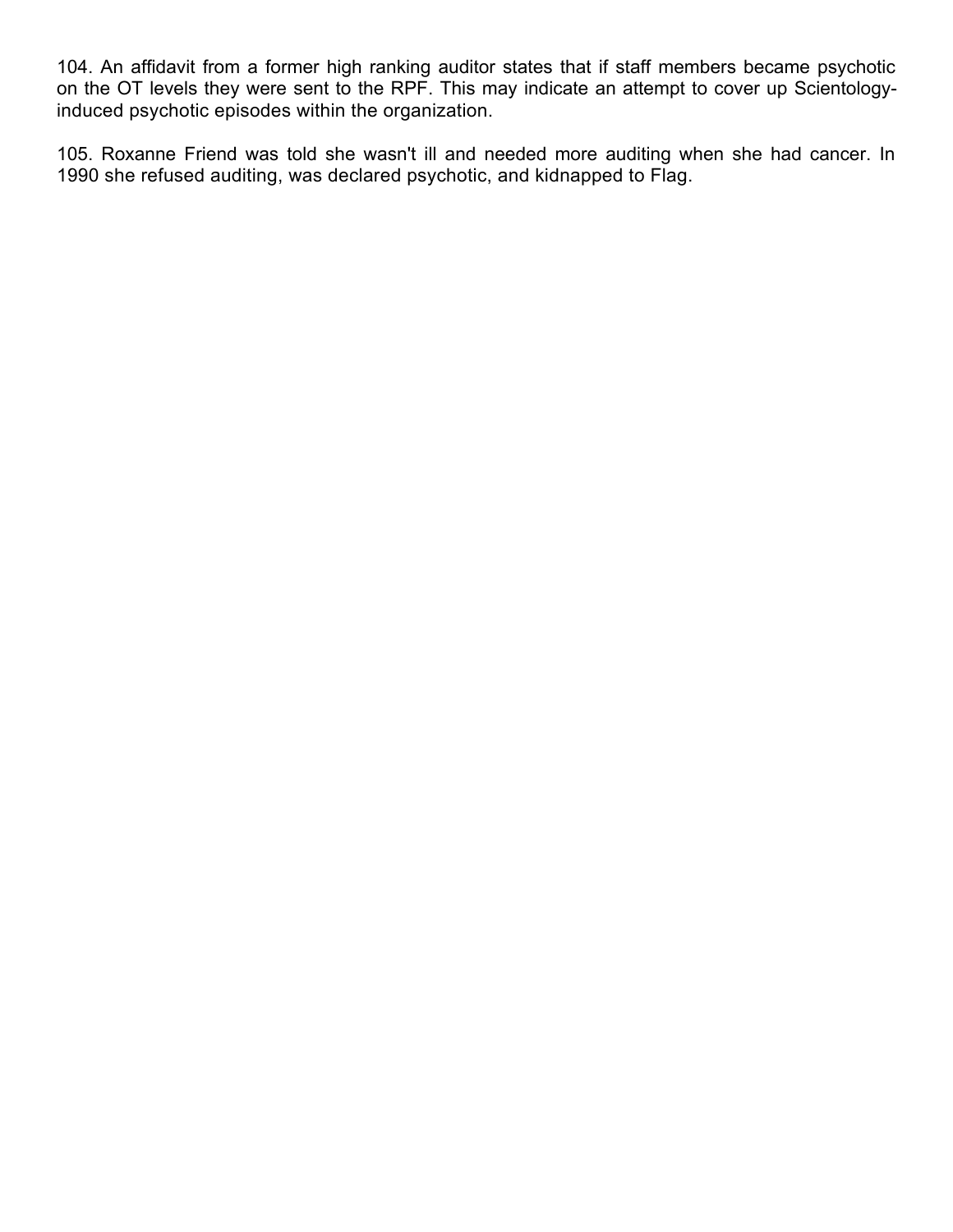# **IX. ALLEGED "REVERSE AUDITING" TO DELIBERATELY INDUCE PSYCHOSIS IN "SECURITY RISK" PERSONS.**

106. A former NOTs C/S reports that he knows of individuals who were ordered by the GO/OSA to reverse audit security risks.

107. Reverse auditing was done on Arthur Running Bear. He did become psychotic from the auditing.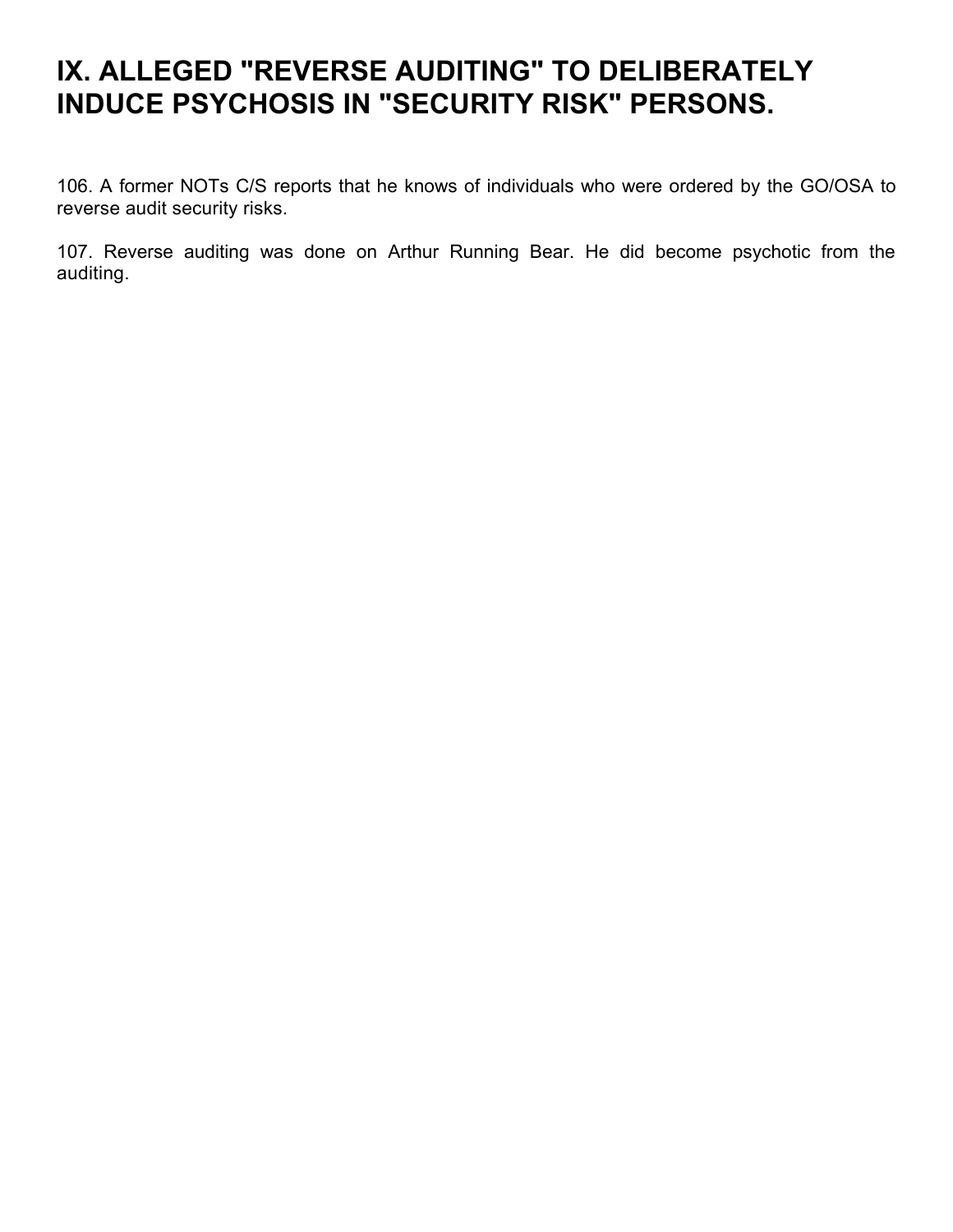## **X. ALLEGED INTENTIONAL NEGLIGENCE CAUSING DEATH OF MEMBERS**

There are reports that Scientology is letting staff members with cancer or other serious and expensive illness go without treatment. They work them until they drop, and by then the cancer or other illness has progressed too far. Please contact F.A.C.T.net if you have any knowledge of this subject. There may be people in this position now who still could be helped.

108. Ed Brewer, an LA sea org member was left to bleed to death trapped in a car. He was left without medical attention and without calling for help while other staff members who were with him went back to the Guardian's Office to get instructions on what to do so the accident would not create a PR flap.

109. Sally Esterman Chaleff, a 20 year Sea Org member died a painful and slow death of treatable and operable cervical cancer. She was denied almost all care that could have saved or extended her life.

110. A child was run over at the Scientology nursery in Clearwater. This may be a covered up negligence situation.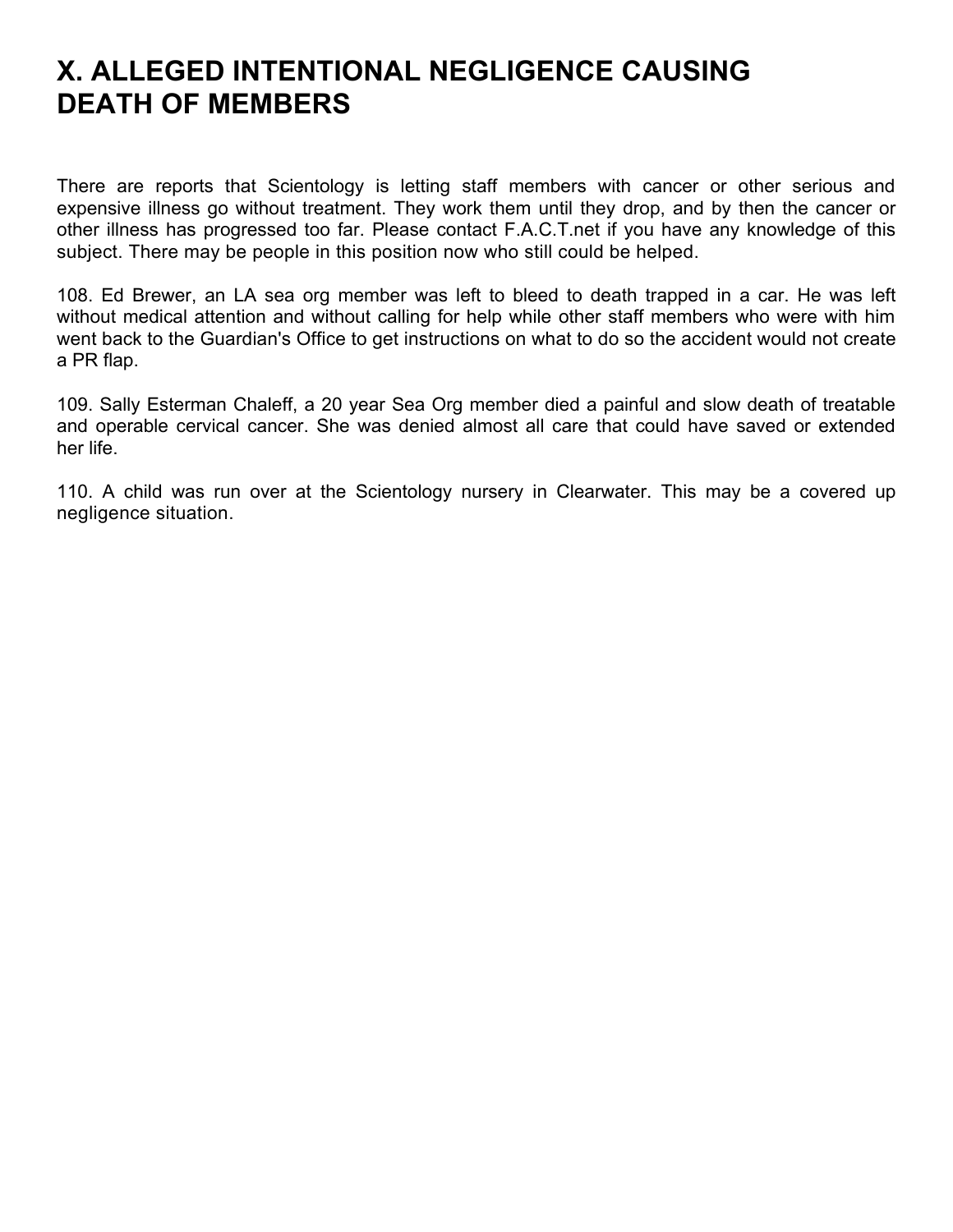#### **XI. ALLEGED DEATHS, BREAKDOWNS OR SUICIDES OF FAMILIES AND FRIENDS OF CURRENT OR EX-SCIENTOLOGISTS**

111. Arlene S. Heller describes the stress Scientology put her family through, which caused a mental breakdown and suicide attempt in September of 1981. Her daughter was a member. 112. Lawrence Wollersheim believes that Scientology harassment was a major factor in his father's heart attack.

WHAT TO DO If you have any information about these or similar cases, write a report or affidavit -anonymous if you must. Please be specific with as much relevant detail as possible. Please specify: Scientology services the person was taking, i.e., purification rundown, introspection RD, OT levels, false purpose RD, RPF, etc.. Who were the people delivering the service? Dates and location. If the individual was a staff member, what post(s) did he or she hold? What were the individual's actual reactions, emotional state, and unguarded comments about what was being done to them by Scientology? Names and addresses of family and friends who the individual may have confided in. How can we obtain further information?

We are also interested if you have any knowledge about: celebrities who have had similar experiences, persons involved in destroying records, anyone receiving Scientology services who was "baby watched" or subject to isolation orders or hospitalized, and the whereabouts of the individuals or families of GO/OSA agents Leonard Leibowitz (US), or Clarice Guidice (Italian), or Jay **Grossfeld** 

How might we contact recent defectors from any Scientology organization or their families, particularly Pat and Annie Broeker and Terry Gamboa? How might we locate or contact the parents or non-Scientology families of the senior Scn executives?

Do you have information about other people or circumstances relevant to any of the sections of this questionnaire such as names of former GO/OSA auditors, staff C/S's or medical officers who would have had access to this type of information before it may have been removed or destroyed?

What recollection or materials do you have of any Scientology materials or internal reports (micro film computer reports etc.) which mention: dangers of inducing psychosis or suicidal impulses, actual attempted suicides or psychotic episodes, the experimental or dangerous nature of Scientology techniques, or putting the children of staff members at risk because of inadequate care.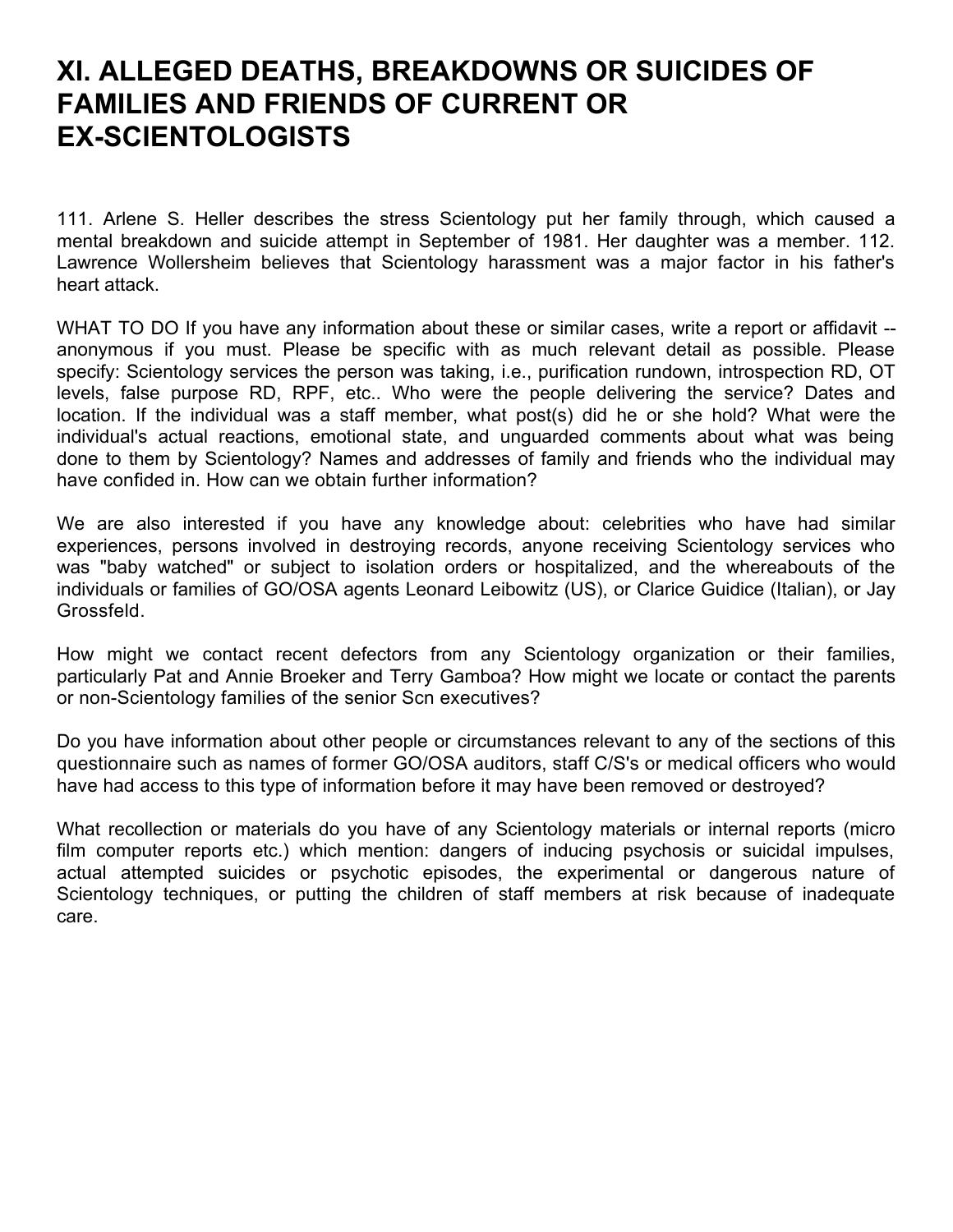# **WHAT WILL BE DONE WITH THIS INFORMATION**

The information will be used to assemble comprehensive summary reports that may eventually go to government or private agencies responsible for protecting the public safety and mental health, and agencies that protect the public from criminal activities in all countries where Scientology operates. The information you provide also may be used to assist ongoing civil or criminal litigation on wrongful death or other charges. It may also be used to assist investigative media reporters seeking to call the public's attention to these matters. If you wish to restrict the use of the information you submit to us, specify the restrictions in your report.

F.A.C.T.net , Inc. (Fight Against Coercive Tactics Network) is a nonaligned, nonprofit, research and educational public service consisting of an electronic lending library, electronic mail service, and electronic news transfer service. F.A.C.T.net specializes in informing the public about human rights abuses caused by coercive psychological systems much the same way that Amnesty International informs the public about human rights abuse caused by physical coercion. F.A.C.T.net's specific and only goal is to help protect freedom of thought, choice, and speech from advances in coercive psychological tactics and systems. For more information, or to request an application for a library cardholder's agreement, write to F.A.C.T.net, Inc., 601 16th St. #C-217, Golden, CO 80403, USA 303 650-3650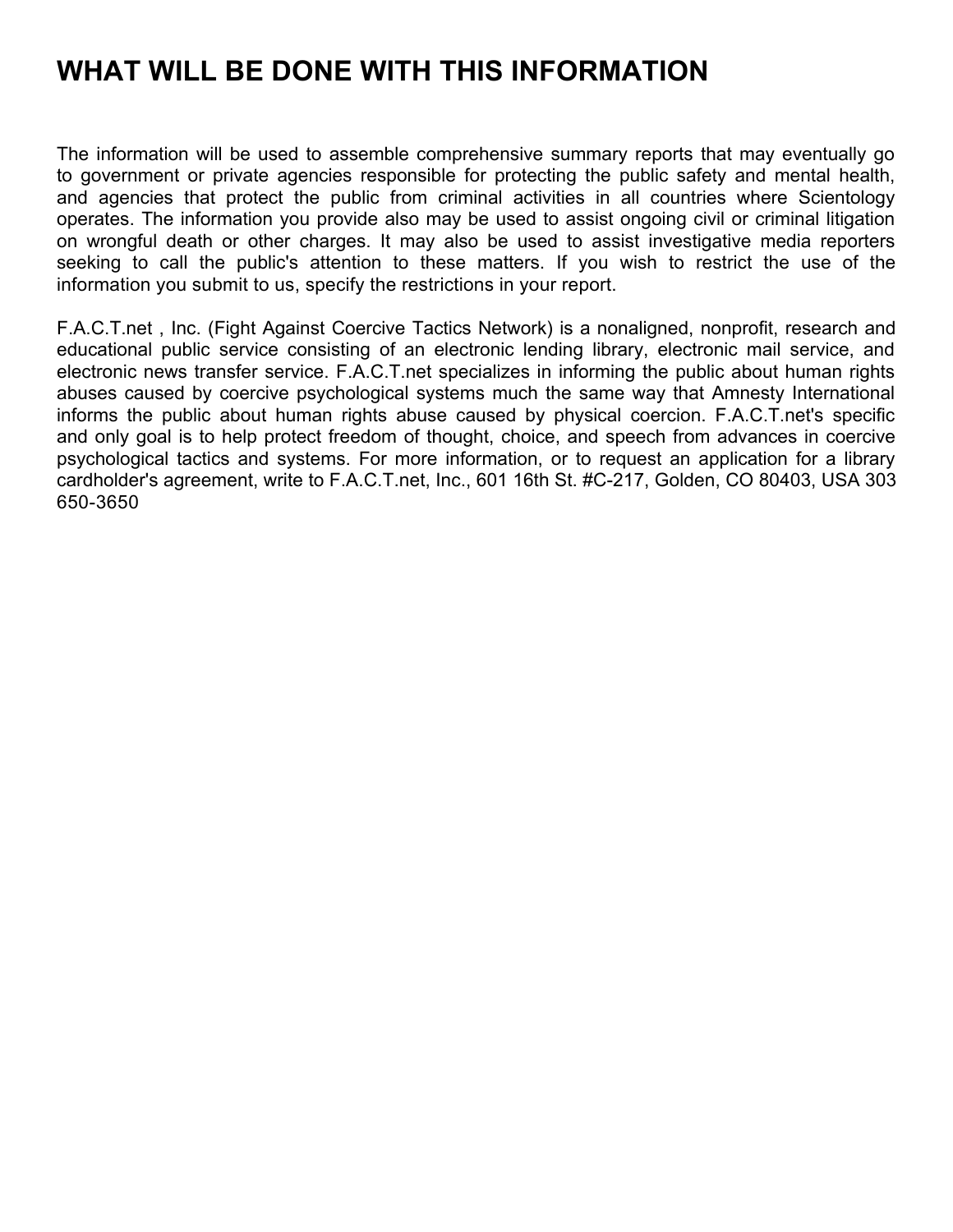# **PART TWO:**

## **CORRECTIONS AND ADDITIONS TO "DEATH, PSYCHOSIS, AND SCIENTOLOGY"**

(third edition, January 1, 1995)

Introduction

The reports continue to come in to F.A.C.T.net.

The reports listed in this questionnaire were not written by F.A.C.T.net . They were either sent to us or found by F.A.C.T.net personnel in already public materials. F.A.C.T.net has compiled editorial summaries of the material to represent what has been reported thus far about certain dangers of Scientology and to encourage those with additional or better information to share what they know. We do not have the resources to investigate each report that we receive. We can only list the reported allegations as a starting point for other investigators.

This is a questionnaire with only one question: "What do you know about **The collective** experience of those who were there, when brought together and shared, will help end the abuse.

As you may realize, it is not easy to gather information on this subject. Incomplete reports may serve as reminders to others and result in more complete information. We must use the incomplete reports as a starting point. We apologize for any errors. The sheer volume of information and the fear surrounding Scientology make some errors inevitable. We do not intend any discourtesy to the victims of Scientology and we want to correct any inaccuracies or misrepresentations in this data.

Any inaccuracies will be corrected upon receipt of documentation that a report contained herein was, in fact, inaccurate. F.A.C.T.net has received a number of denials and Scientology form letters, but not one single documented report of error in these reports. To balance the subject as best we can, in this edition we are starting to report even the undocumented denials. Given both sides of an allegation, the reader must conduct his own investigations and draw his own conclusions. Additional requests for correction will be posted on the F.A.C.T.net computer bulletin board.

We believe the subject matter of this and previous questionnaires to be a widespread problem which affects both individuals and the public interest, and we continue to ask for your help.

Organization of this material

This is a cumulative questionnaire. It contains all names that have been reported to us since we started this project, including corrections and denials. Please notify us if any material you have submitted is not reflected here. There are three "keys": DATE, NAME, and SUBJECT. It is not possible to list the material in three different sequences simultaneously. Our compromise is as follows.

All three keys are listed on the first line of each entry in this format:

DATE NAME SUBJECT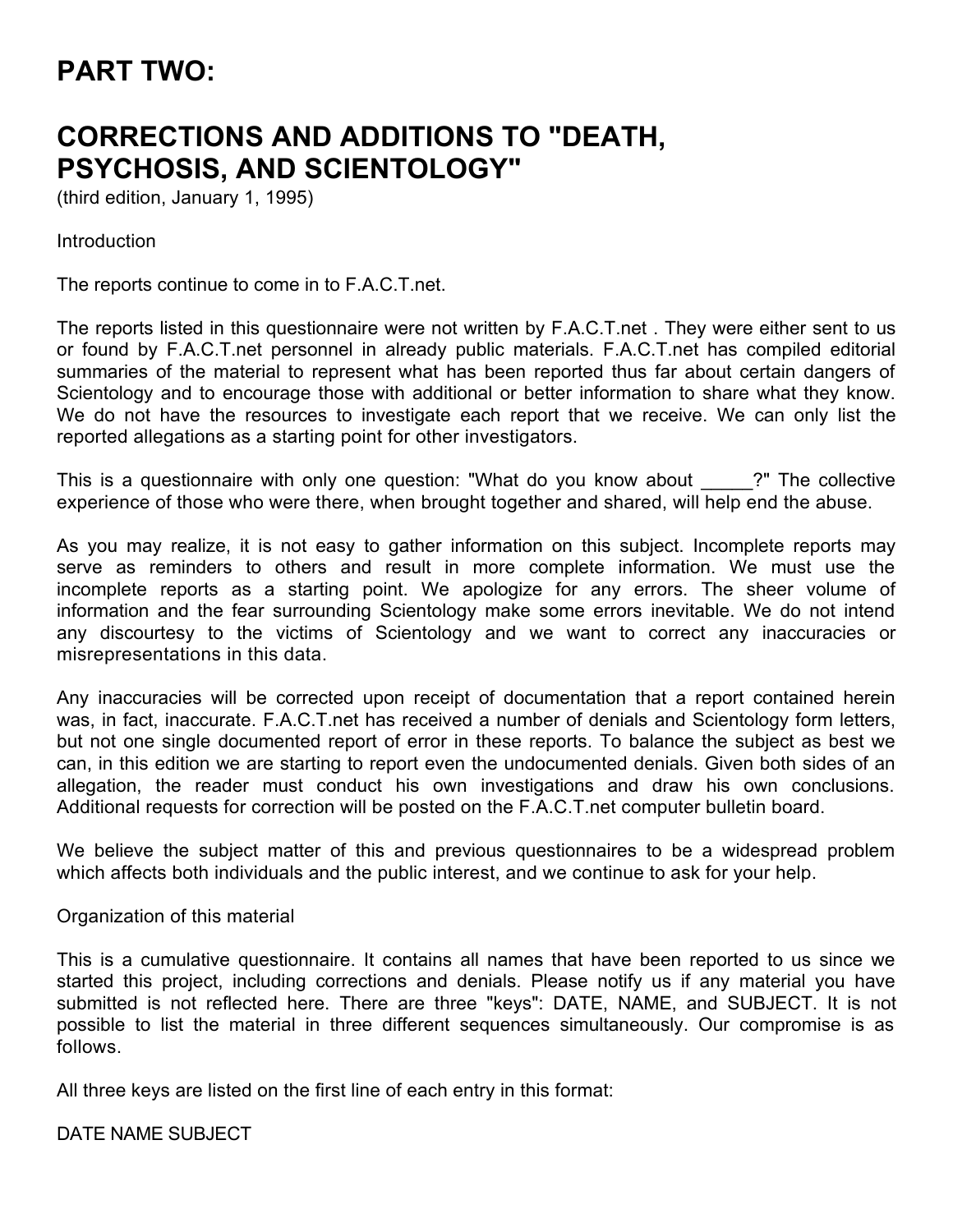Entries for which we have dates are in date order from recent to old. Entries with no date are in alphabetical order by last name. Items with related subject matter can be located by text search on the "subject," which corresponds to our best guess of the report's topic such as suicide, attempted suicide, etc. There is a category "cancer" (because there were so many) which most often refers to lack of treatment, hence a form of negligence. "Negligence" is another category to which "cancer" might be considered a subset. The SUBJECT listed for each entry is for categorization purposes only. It is a short summary or best guess of the allegations made in the report. No representation is made that the SUBJECT keyword is a complete or accurate description of the facts of the case.

Those entries containing (xxxx) represent requests from the sources to remain anonymous or confidential.

The list is in four parts. Part One is in DATE ORDER. Part Two is in ALPHABETICAL ORDER. Part Three is miscellaneous and combined lists. Part Four contains entries which have no name or date.

Corrections to entries in earlier editions are incorporated into the text. When the same case was reported by multiple informants, separate entries were made for each significant report. When multiple cases were reported by one informant, separate entries were made for each case. Multiple reports of the same case are indented and numbered.

Denials and demands for retraction are handled as additional reports, including documentation of facts if any such exists.

This questionnaire contains allegations, opinions, and beliefs which disclose events and actions that may be a serious threat to the public health and well being. This questionnaire was created to assist in collecting reports for governmental investigations of Scientology.

#### PART ONE: LISTINGS IN RECENT-TO-OLDER DATE ORDER

1994

Gunnarson, Vicktor

death

Vicktor Gunnarson died somewhere between the 3 and 7 of January of 1994. Vicktor was the individual acquitted in the assassination in Sweden of Olav Palme, the high ranking Swedish politician. They are tracking Gunnarson's connection to Scientology. Detectives found a number of Scientology books at his place of residence. A reporter mentioned something about a \$2 million offer to assassinate Palme being found or implied somewhere in his records.

1994

Strawn, Dana

child abuse

I found out that my husband slept with my 13 year old daughter, had performed oral sex on my 11 year old, and perhaps I will never know if he touched our 4 year old... ...I was told by a person at OSA Int that even if my husband was declared, I would be declared if I turned him in. I was also told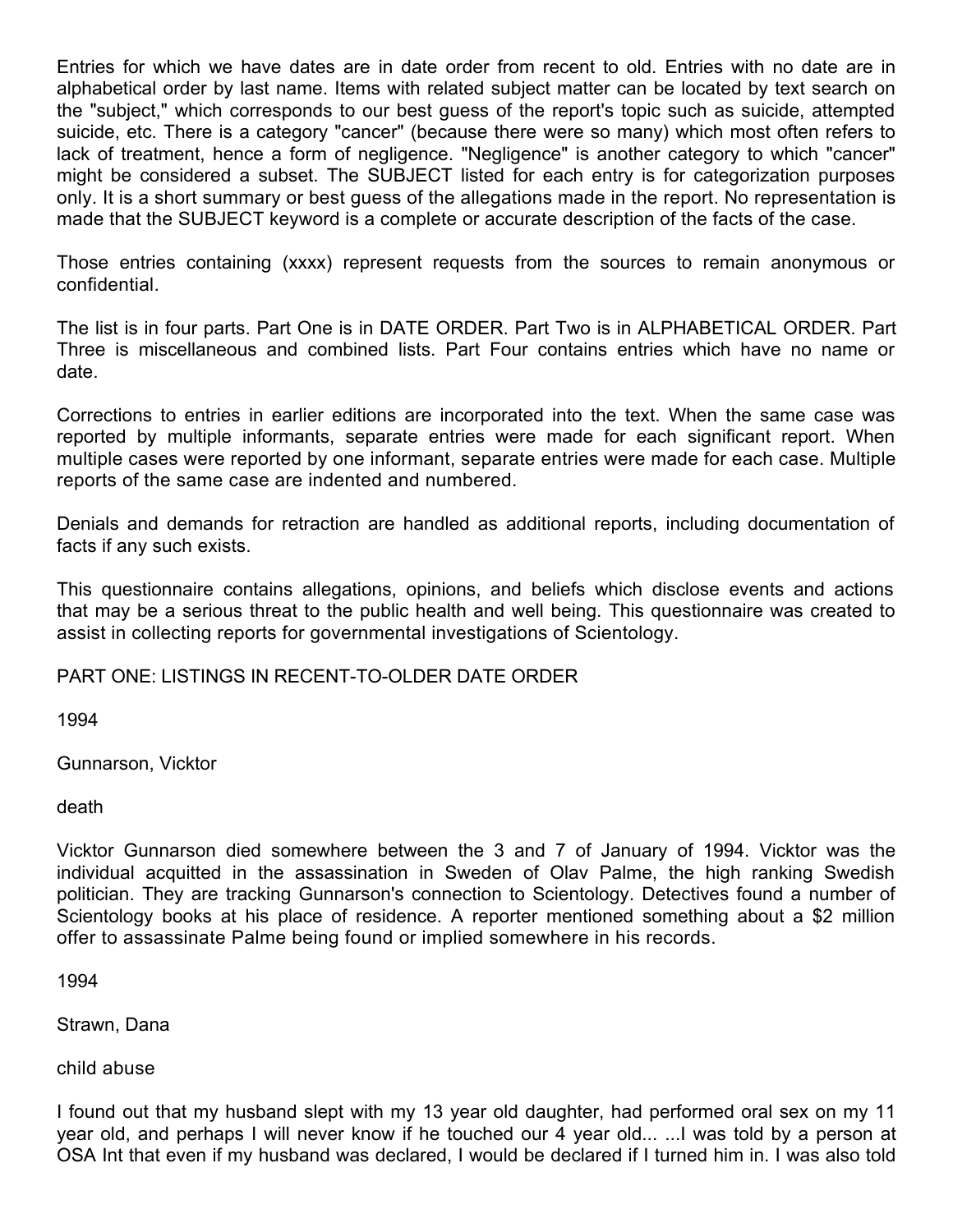by this person that if I turned him in, that my children would be taken away from me by the "welfare department" down here...

1994

Jean-Luc Barbier (Swiss)

medical neglect

After my purification program I became very sick with my throat and the C/S gave me a lot of assists without results... In fact now I cannot continue to play the saxophone and the flute and I have a chronic inflammation because I had receive no a adequate medical assistance.

...More, when I was at Flag for OT 1 to OT 7 (February to June 1989) I had received, during my OT7 course, a no-enturbulation order for enforce me to become a WISE member because one of my employee was also staff scientologist...

1994

xxxxx medical neglect

Despite [my sister's] diagnosis of bi-polar disorder she never expressed suicidal ideations. But grave harm could have befallen her if, in her acutely psychotic state, my brother and sister-in-law had managed, as planned, to ship her out of state... As Scientologists, they were totally against psychiatric intervention...

[They] arranged for her discharge against medical advice and without psychotropic medications. When we returned she had "gone underground" and they would not reveal her whereabouts... Shortly after this incident he and his wife and their two kids went to Georgia... leaving [my sister] alone in their house. While alone, her psychosis gained momentum and in the grip of visual and auditory hallucinations she began calling us for help. We responded, she ended up in the psych unit again and a couple of days later my brother and sister-in-law stormed into our house demanding to know what had taken place... A few days later my mother and I received letters of disconnection, couched in the terminology of the church and we have not seen them since.

If they had been successful in their attempts to ship her to Richmond anything could have happened to her. She no longer had a support network there, had a few hundred dollars and was totally unemployable. At best she would have ended up in a psych unit, at worst she could have been robbed, raped or killed...

1994

Weber, Michael

stress

I have regretted selling my business to this day. Most of the money went to Flag... I still dream consistently about Scientology, sometimes every night, and I have been out of the group for nine years.

1993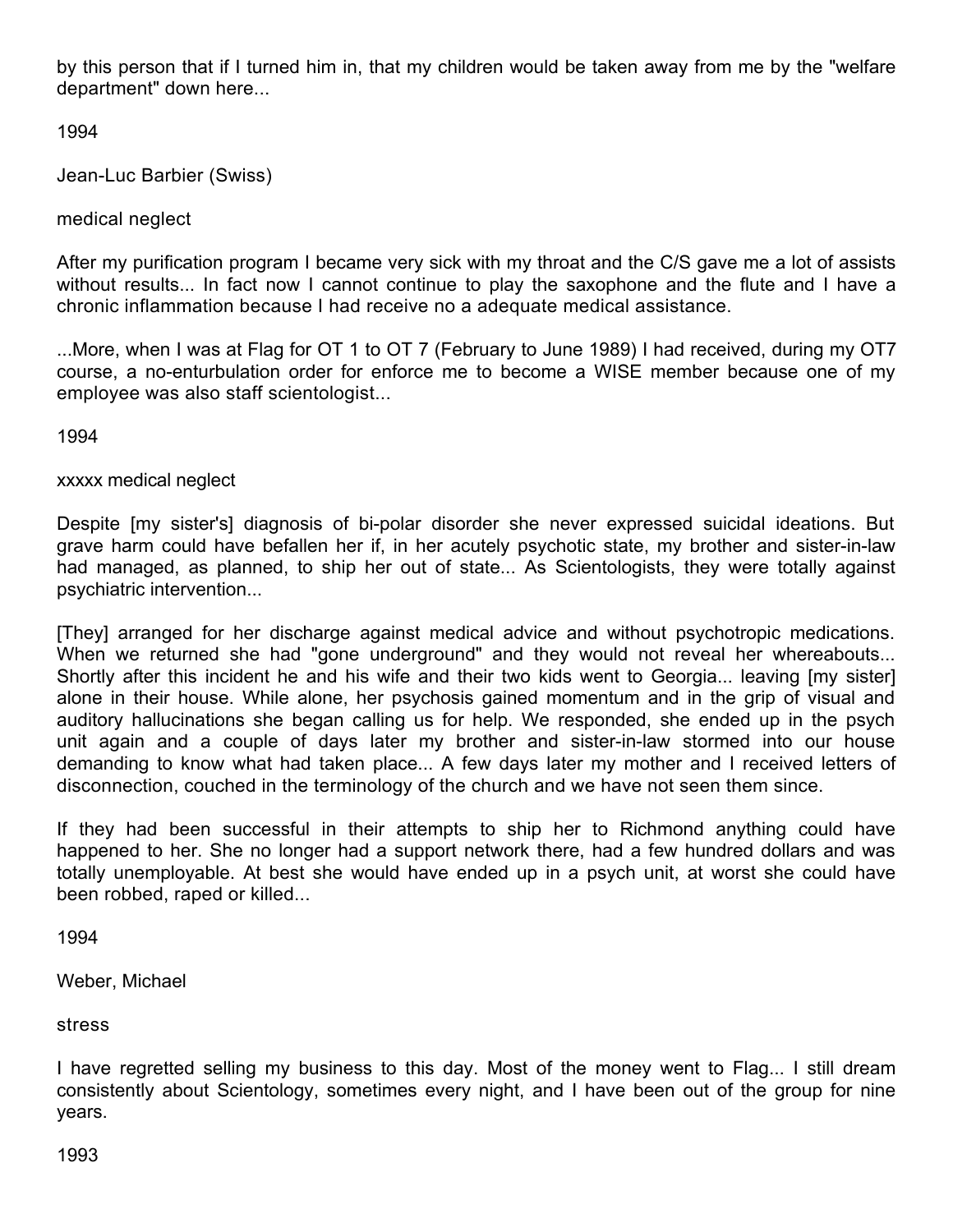#### Argue, Michael

psychosis In 1993, Michael Argue had two psychotic breaks. He became involved in Scientology in 1971. His first break was in the 1980s while doing OT levels at the LA Organization. He is living on Family Benefits (disability pension) for chronic depression. He is on Prozac for depression and Valium and states that he looks forward to bodily death to escape his situation in life.

1993

Kapuler, Cheryl

OT levels Cheryl Kapuler completed OT8, came back, and almost lost her house. Then she broke her ankle one week later. Last year her husband Allan died (1993) of cancer.

1993

Mercer, Stephen

psychosis

Mercer, 33, was killed in a gunfight that began when deputies tried to serve a court order for mental evaluation. Mercer's father, a 57 year old former Republican state lawmaker and 1986 gubernatorial candidate, was also killed in the shootout. Phone messages left by Mercer make repeated mentions of a name that sounds like "Elron"-- a possible reference to L. Ron Hubbard.

[The photocopy of a newspaper article from which this data was taken contains no date, no dateline, no location, no name of newspaper, or anything else that would identify the source.]

1993, September

Bonora, Frank

suicidal

(Origin 1987) Feeling despondent, I had thought of suicide as I returned to my apartment that night. Instead, I decided to just leave the group, never to return... For one week in September of 1993, I was hospitalized for depression.. I experience recurring and intrusive recollections of the events that occurred while in Scientology. These thoughts often keep me awake at night and, therefore, I suffer from insomnia. I feel foolish that I fell into this trap and responded to Scientology manipulation. In contrast to my friends who have families, homes and careers, I believe that the new attitudes and resulting actions that were induced by the techniques used by Scientology caused me to lose my family, employment, opportunities, and emotional harm.

1992-3

Toddhunter, Susan

cancer

Sue Todhunter was about 46. It happened around 1992-93. Her brother-in-law, George Ward is now out of Scientology and lives in LA. (suspected "end-of-cycle" auditing)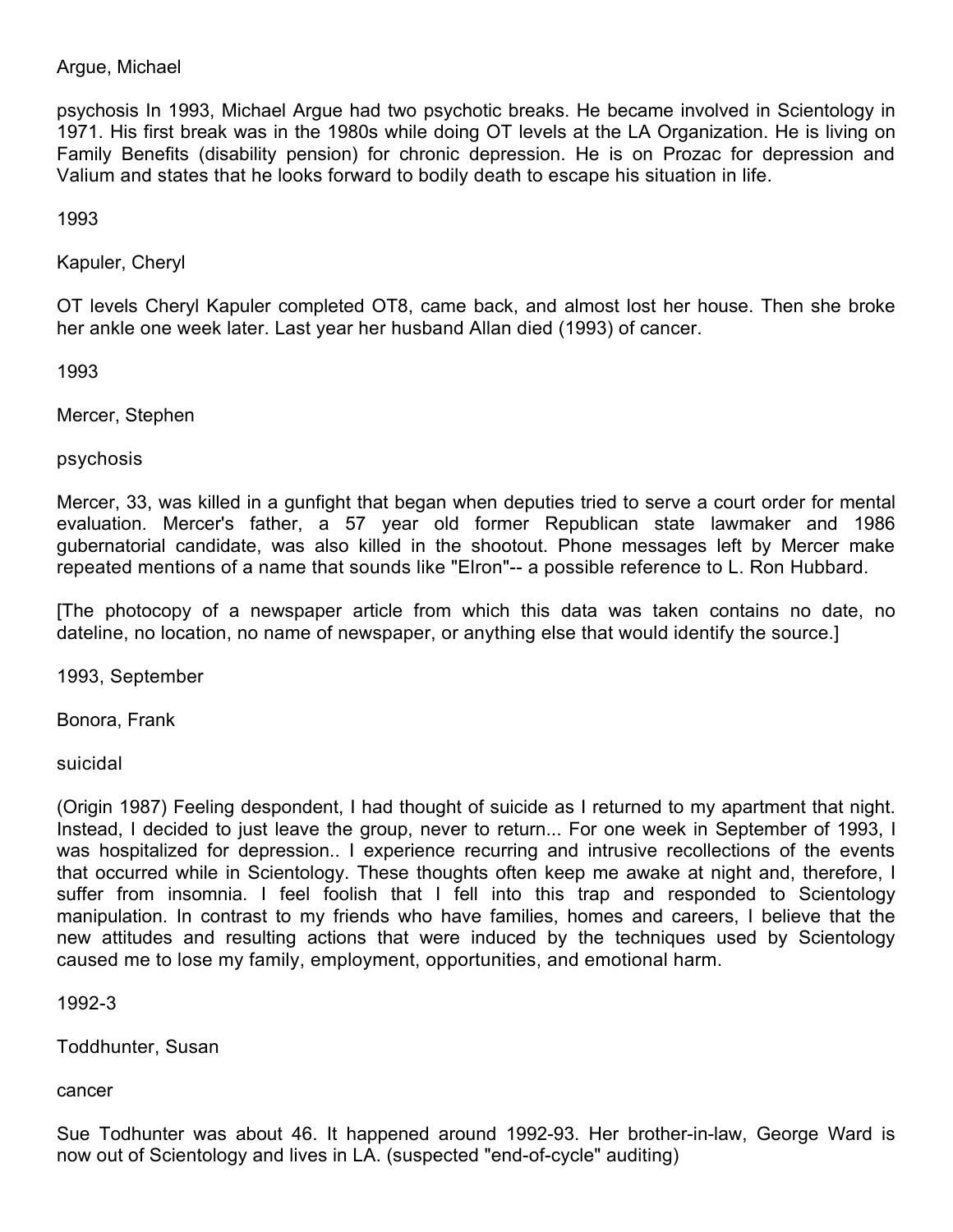Sue Toddhunter, OT5, was audited extensively while known to have cancer. She died recently.

Her brother, Ralph, was in the ASHO Sea Org. I think he's still in Scientology. I do not agree that "end-of-cycle" auditing was involved.

1992-3

Solari, Cam

OT levels

cancer

Cam Solari, a Class VI auditor, died of breast cancer while on OT VII.

1992

Luell, Mickey

negligence

Mickey Luell, a Scientology course supervisor, died of a flu but was at the time involved in Scientology auditing and processes. F.A.C.T.net's source is suspicious that Scientology prevented or discouraged his getting proper medication.

1992, October

Baker, (first name unknown)

suicide

A person with the last name of Baker committed suicide somewhere in Europe.

1992, September

Delgro, Hedi

Threatened suicide Hedi Delgro, at East Grinstead, probably September 1992. An isolation order was written on her after she became psychotic and threatened or attempted suicide.

1992

name unknown

attempted suicide F.A.C.T.net's source described a young guy who tried to commit suicide in early 1992 at the Gold Scientology Center. He was in his teens to early 20s. He was a junior of a guy named Elf who was a foreigner, maybe from Sweden. This guy was in the mixing group with the sound people. He had brown hair, pudgy and boyish looking, obviously young. Something happened to cause him to attempt suicide at the Gold Center.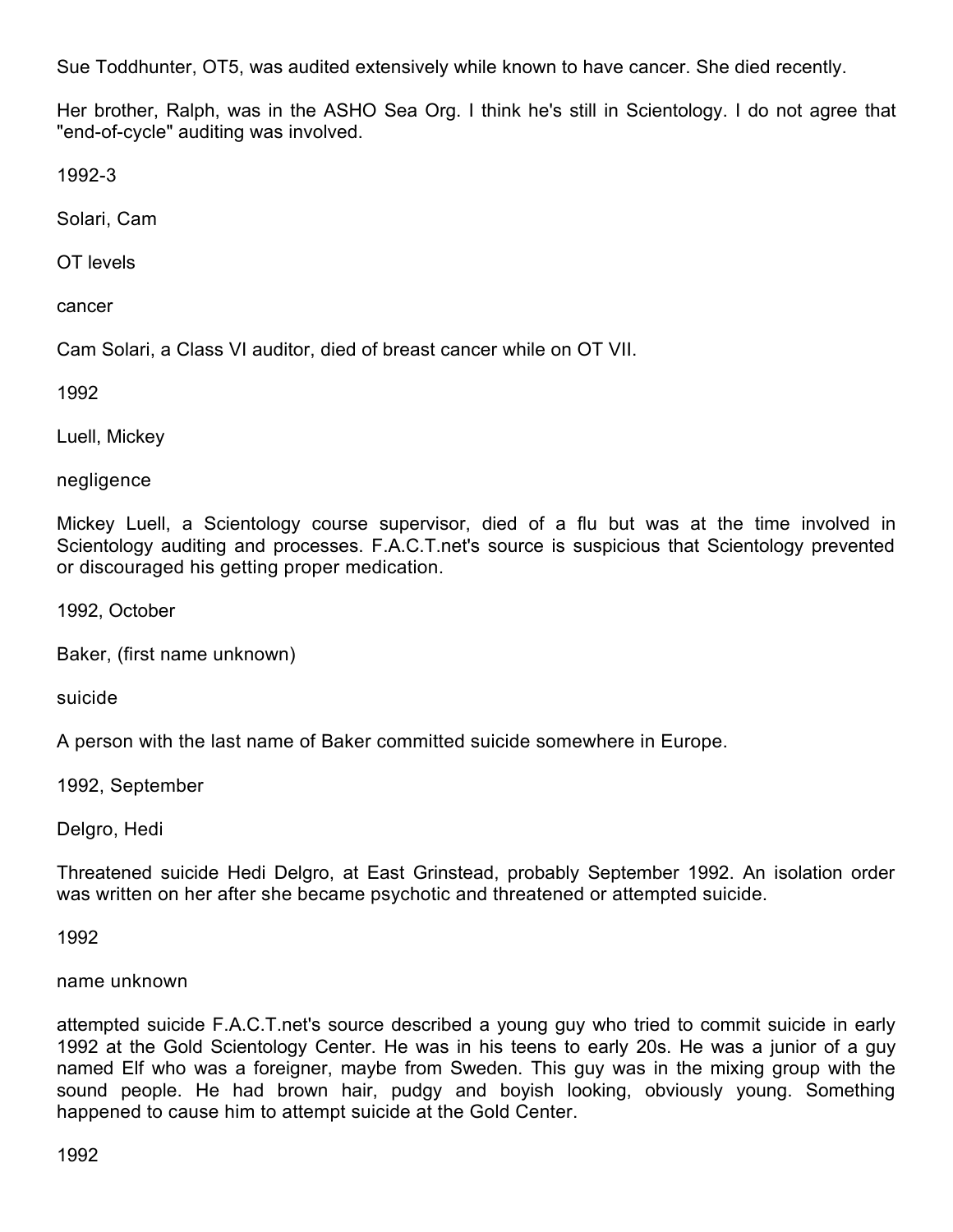name unknown

suicide

In 1992 a Toronto male public pc jumped off the Bloor/Dansforth viaduct.

1991

Echevarria, (first name unknown)

suspected suicide (Reported in "Scientology Faces Two New Suits" in CAN newsletter) Maria Echevarria's son died unexpectedly in Clearwater, Florida. Scientology owed her son some \$50,000. There is suspicion that the son may have committed suicide, and the death was not just accidental

1991, May

Simon, Karen

suicide

Karen Simon died by hanging herself in London England in May 1991, shortly after she refused to sign a Sea Organization contract. She was preparing a negative report on Scientology at the time of her death.

1991

Coenan, Marianne

psychosis Marianne Coenan was locked up in Pomona in 1991.

1991

Eichorn, Manfred

attempted suicide

Manfred Eichorn attempted suicide at East Grinstead in 1991, then was "baby watched."

1991

Confleti, Ezio

possible attempted murder Ezio Confleti, a Toronto public pc, in 1991, possibly was drugged to induce a heart attack. He did not die.

1990-2

name unknown

attempted suicide or death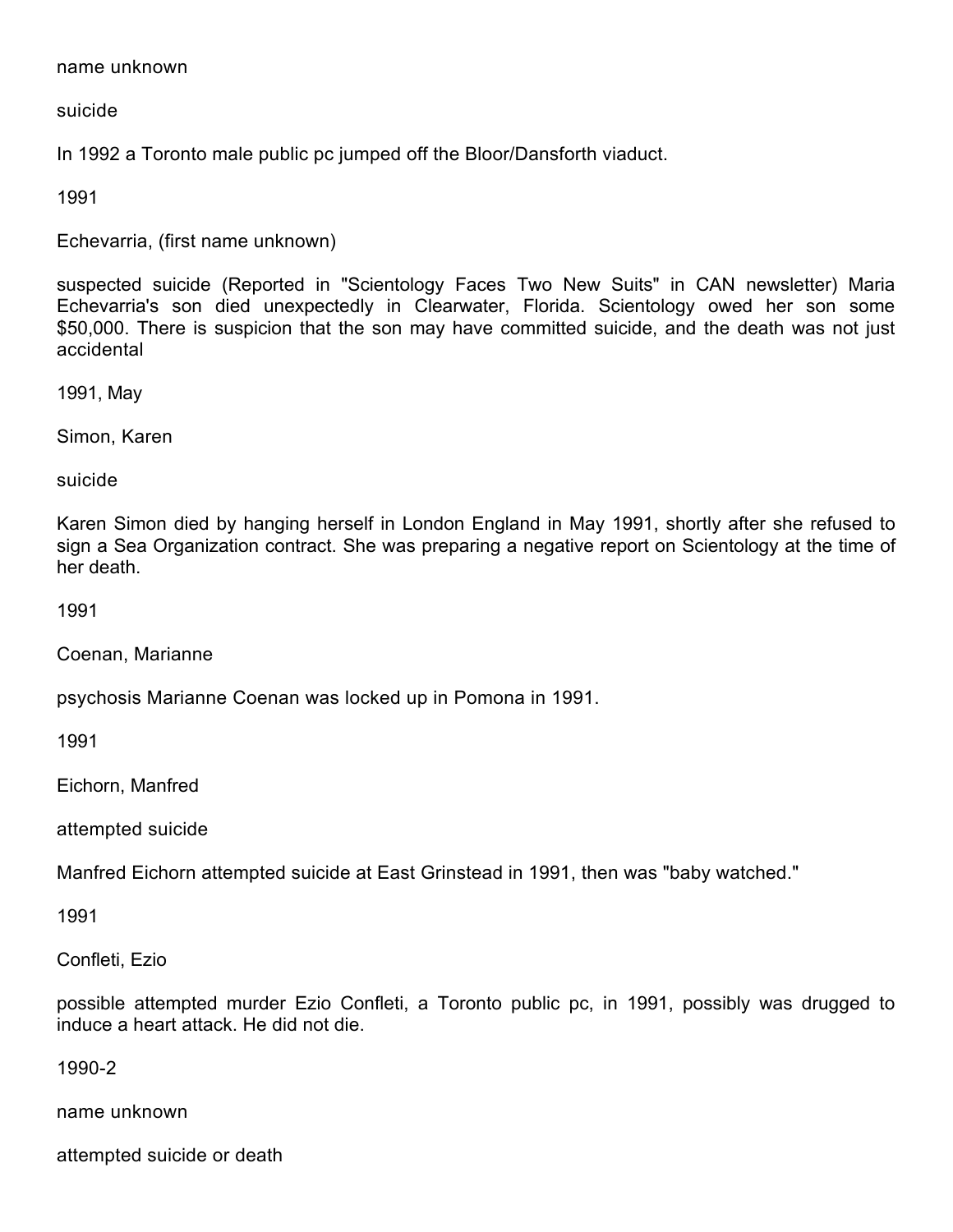A young guy at the Gold Land base died while taking high doses of hydrogen peroxide as part of some brain research project. They had to get an ambulance out to the Scientology Gold Center to haul him away. There was quite a commotion to get his body out of there.

An attempted suicide at Gold center. A young male drank hydrogen peroxide and an emergency crew had to pick him up.

1990, September

names unknown

suicide

Reported by the October 21, 1991 "DER SPIEGEL" and reprinted in the Newkirk Herald Journal. The last two paragraphs report a drug therapist who knew of two addicts who committed suicide after leaving Narconon, where the purification rundown was done. They committed suicide just after they left the program.

1990, September

Keel, Pius

suicide

Reported in October 21, 1991 DER SPIEGEL Pius Keel, 22, Germany, threw himself under a train after Scientology got all his money.

1990's

Petschek, Claudia

suicide A women named Claudia Petschek committed suicide. She was a mission staff member, and she committed suicide in Canada within the last 4 years. She was still active in Scientology.

1990

(last name unknown), Bob

suicide

Bob was a real estate agent who lived around the Utica, Michigan area. He committed suicide in 1990 while receiving Scientology services.

1990

Friend, Roxanne

cancer

Roxanne Friend was told she wasn't ill and needed more auditing when she had cancer. In 1990 she refused auditing, was declared psychotic, and kidnapped to Flag.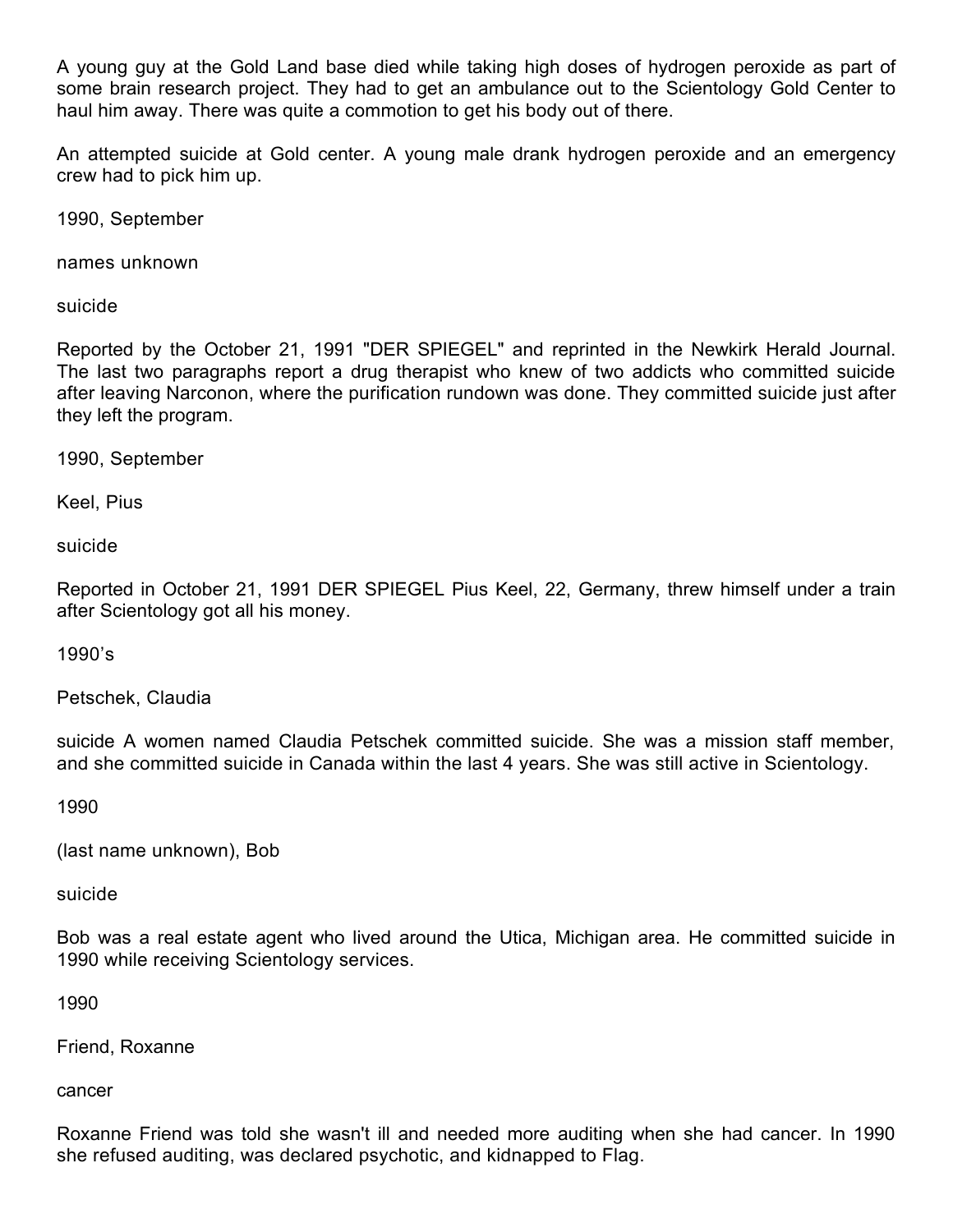1990

Lottick, Noah

suicide

Noah Lottick jumped to his death in New York, May 11, 1990, one block from the 46th Street Scientology Org .

#### 1990

Mooney, Ed

negligence

Ed Mooney, Class 8 and OT8, died at age 37 of aneurysm about 3 weeks after completing OT8 at Flag in the fall of 1990. He was a former mission holder and very good FSM in LA. Scientology friends and family postulated he'd get better. He was in a hospital - but not a really good one. His wife, Patty Mooney, remarried about 6 months later in LA.

1989

Wakefield, Margery

attempted suicide

9 April 1989, Margery had started in treatment with a counselor at Northside Center, and was being seen by Dr. Dagon for medication. However, her functioning on the unit continued to deteriorate to the point that her relationships with her peers disintegrated and at one point she became totally unable to work on the unit and left work early. On this occasion, she apparently made a suicide gesture and was subsequently hospitalized. Her suicide attempts are directly related to past Scientology auditing.

1989

xxxxx

sleeping disorder

In 1989 I was diagnosed with a sleeping disorder called Fibrositis, but now in 1994 the same set of symptoms is labeled a rheumatoid disorder, Fibromyalgia. I have suffered the symptoms of this disorder for many years and had a major attack after I left the Church of Scientology. The whole affair of the RPF, the stillbirth, and then the harassment that occurred afterwards took its toll. I have had repetitive nightmares which have as their main theme trying to escape and not being able to. I believe the nightmares could have contributed to the general sleeping disorder which I still have and which I am currently under a doctor's care for... When I had symptoms of this nature when I was in the Sea Org of course the symptoms proved I was PTS. I do remember at one point I was labeled Type Two PTS, and I was never sent to a medical doctor for an evaluation. Had I known about this disorder earlier I may have been able to develop better strategies for dealing with it, but the Church of Scientology doesn't recognize stress related disorders as being a medical problem, but rather an ethical one, which in turn created even more stress...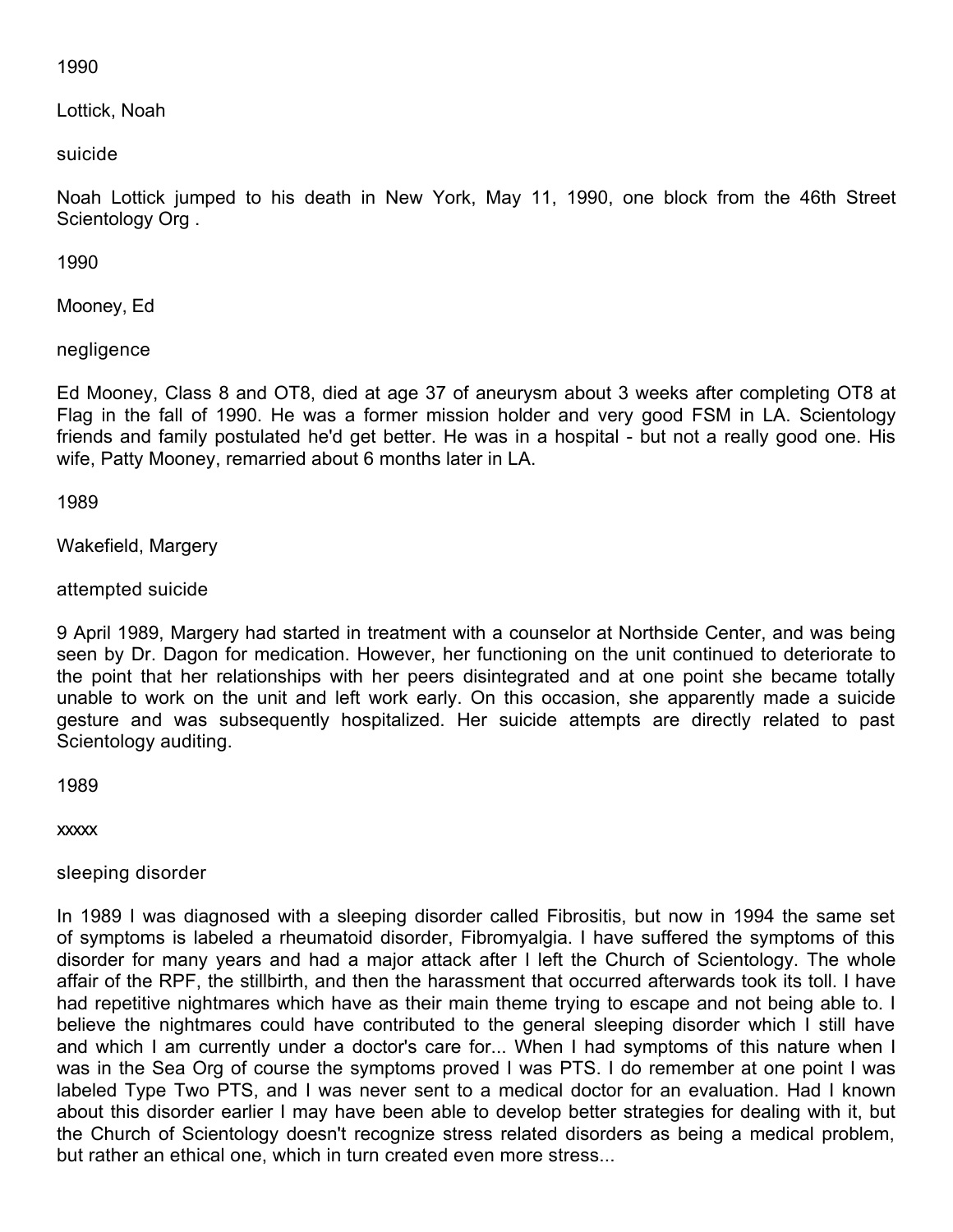1989

Leube, Michael

suicide

Michael Leube, a 10-year Scientologist and sea org member committed suicide in July, 1989.

1989 or 90

name unknown

cover-up of death

An older male sea org member died at Flag between November, 1989 and April, 1990. A former Flag sea org member overheard a GO/OSA agent talking about keeping the death quiet.

late 1980's

Jane Winkler

suicides?

No location reported. OT7.

1975

Pagliaro, Louie

murdered after threatening to expose the OT Levels

Louie Pagliaro was a public person taking courses at the Las Vegas Org in 1974. He was a casino pit boss and a professional photographer. He completed his grades and then went on to AOLA (The Advanced Organization of Los Angeles) to take OT I, OT II and OTIII. In 1975 he returned to Las Vegas and, thinking he was "OT", lost a lot of his money gambling. Angry at Scientology, he came screaming into the Org, and he demanded a refund for all of the money he had paid, over \$ 100,000, from Eddie Walters, his Case Supervisor at the Las Vegas Org. He threatened Eddie Walters that if he did not get a refund he was going to expose the OT Levels. The next day his body was found cut up into little pieces inside his living room. According to his live-in girlfriend Lisa Gibson, all of his folders were pulled from the Org by the Guardian's Office and during the police investigation Eddie Walters lied to the police and pretended that Louie Pagliaro had never taken any courses at the Las Vegas Org. His death is an unsolved murder and can be found on the books of the Las Vegas Police Department for the year 1975. Lisa Gibson thereafter married David Sandweiss, who was also murdered two years later. Information about his murder follows:

1977

Sandweiss, David

murdered after refusing to commit suicide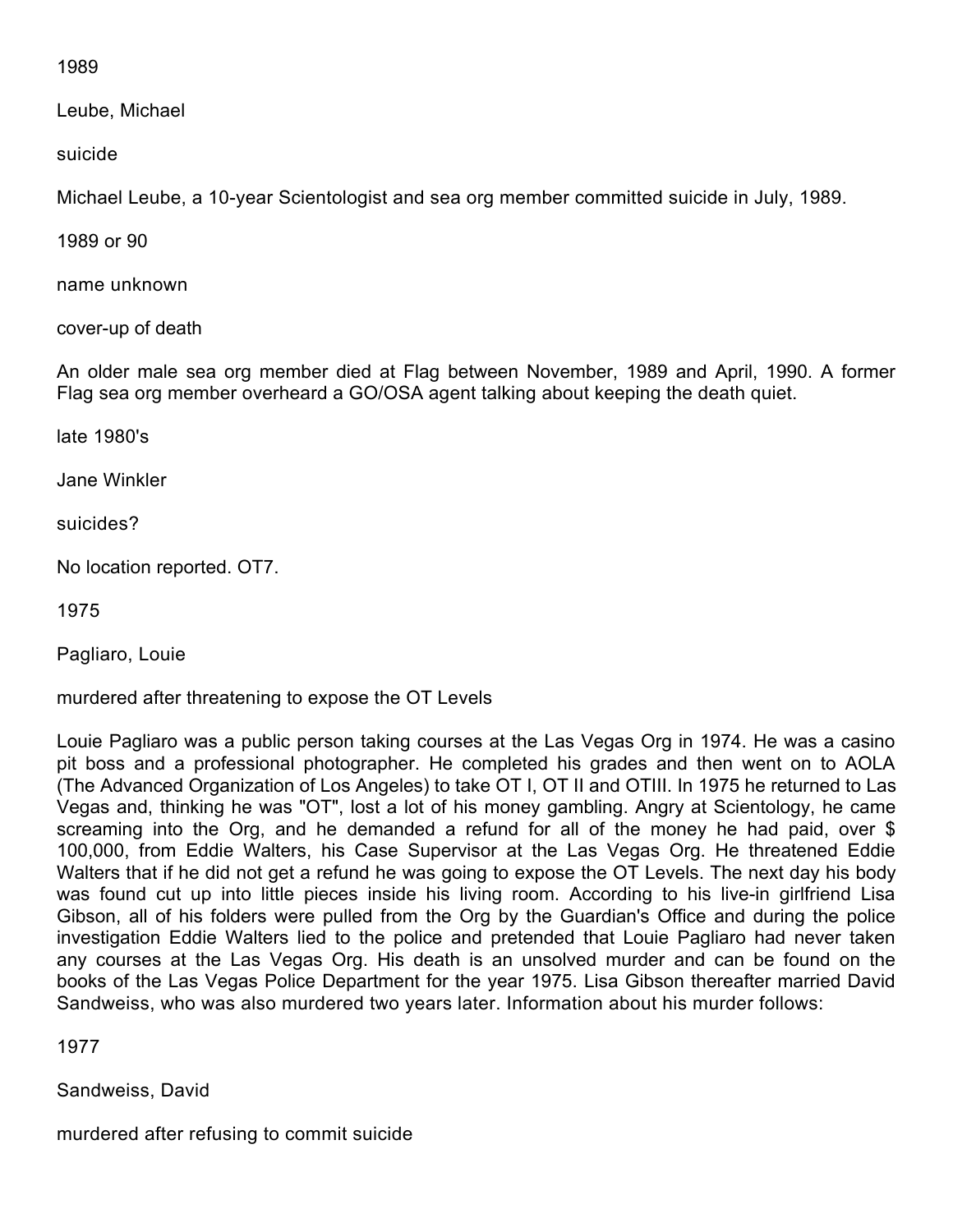A G.O. Agent named David Sandweiss was ordered to kill himself using Process R2-45 (a bullet to the head) after he had broken into a psychiatrist's office in the Las Vegas area and was caught in 1977. When he refused to commit suicide, he was murdered by two Guardian's Office agents who forced him to take a gun to his own head. David's wife Lisa Gibson Sandweiss, the sister of Lavenda Van Schaick, witnessed this murder as she was hiding in the bushes in the front of their Las Vegas home. On May 27, 1996, Lavenda Van Schaick spoke out about this murder and asked to add some additional data to the Internet. She disclosed that in 1977, when she was on post as Ethics Officer at the Las Vegas Org, David Sandweiss told her in an ethics cycle (not only as her brother-in-law) that he had been the lover of Quentin Hubbard, who was L. Ron Hubbard's gay son. Lavenda believes that L. Ron Hubbard murdered his son Quentin, bypassing his wife Mary Sue Hubbard, who at the time was the head of the Guardian's Office. Lavenda claims that L. Ron Hubbard murdered Quentin because of his homosexuality. This theory explains why Mary Sue and L. Ron Hubbard were estranged for the last eight years of Hubbard's life. After David Sandweiss confided in Lavenda that he had been Quentin's lover, Lavenda refused to give the Guardian's Office David's name. Several days later, Lavenda was brutally raped by two Guardian's Office agents named Artie Maren and Bob Harvey at the Las Vegas home of Guardian's Office agents Chuck and Mattie Reese. Lavenda's six year old daughter Sabrina was kidnapped and held by the Guardian's Office for three days. Lavenda herself was driven in a white Volkwagen van to an undisclosed location and brutally raped, beaten, kicked in the uterus, urinated upon, was drugged with sodium pentothal and rendered unconscious. Lavenda believes the purpose of the rape and beatings was to force her to give the Guardian's Office the name of Quentin's lover. One week later David Sandweiss was visited by two Guardian's Office agents who ordered David to put a gun to his head and blow his brains out. Lisa witnessed this outside their home while she was hiding in the bushes. Lisa Sandweiss herself was the victim of a brutal rape after her son Ricky was born. David Sandweiss' death was ruled a suicide by the coroner. So was Quentin's.

late 1980's

Trout, Gene

suicide

OT7, L10, 11, 12. From Chicago, originally old OT VII.

A new report says this name "should probably be Gene Traudt."

1988

name unknown

attempted murder

Although the targeted individual did not die, in 1988, Milan Nekuda, who has some association with Scientology, tried to kill a woman.

1988

Kelly, Patrice Vic

suicide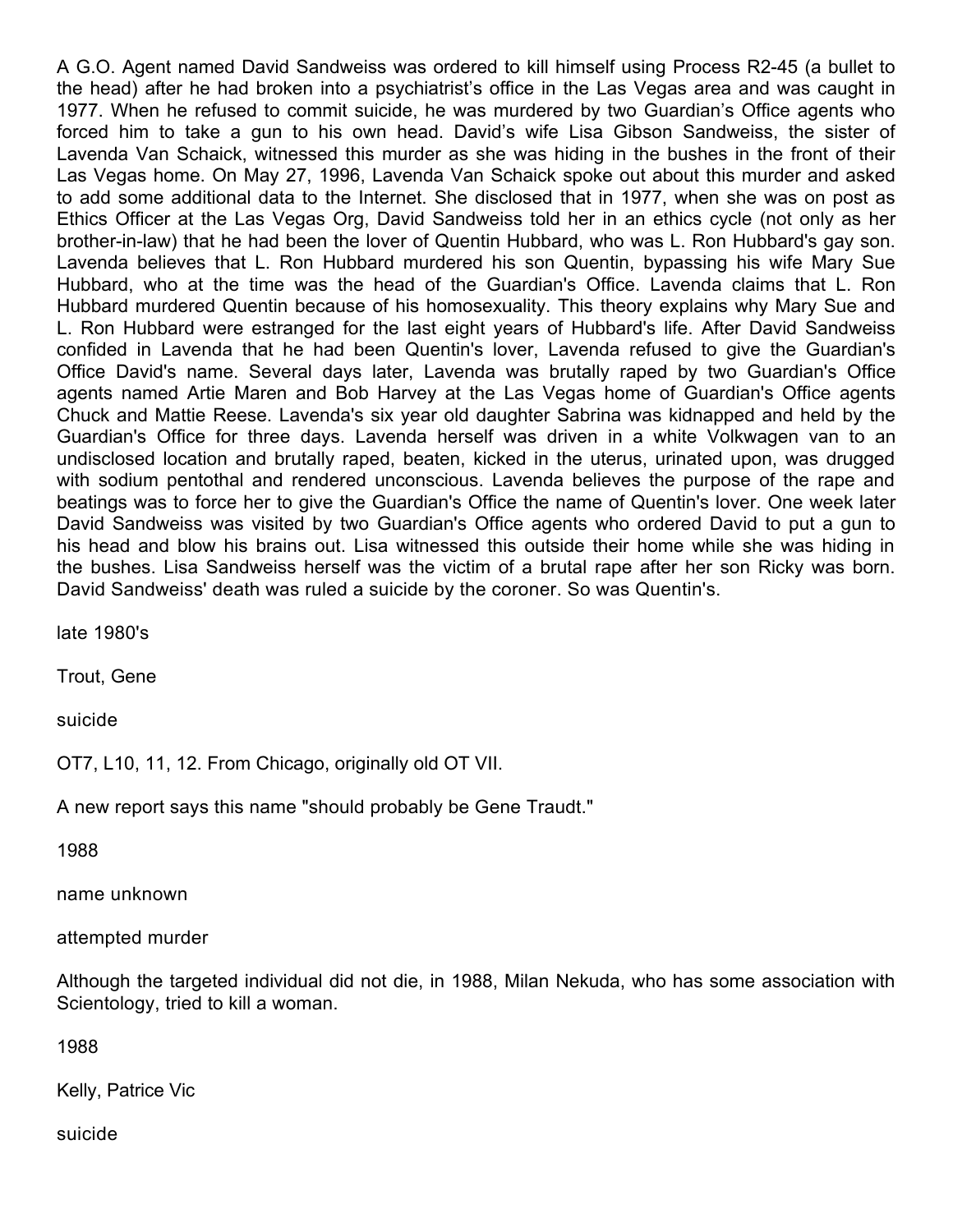"The European," August, 1990 reports on a Scientology-related suicide which occurred two years ago. "He had spent thousands of francs on self-improvement courses but had despaired when the Scientologists demanded a further Ffr35,000 (\$7,000) for a special 'purification' course."

1987-88

Schafner, Bob

suicide or accident

Bob Schafner was on OT3 and having problems. He rode a bike under a truck, dying instantly, in 1987 or 1988.

The guy that was run over by a truck while riding his bicycle, who F.A.C.T.net's contributor thought was a suicide on OT3, was Bob Schafner.

I have written several letters, the latest on 13 October 1994, to Lawrence Wollersheim notifying him and your corporation that F.A.C.T.net is advertising, selling and distributing false information about my late husband, Robert Schaffner. These materials are being sent through the U.S. mails. I have recently learned that these statements are now being promoted on a vast scale through F.A.C.T.net's link into the Internet computer bulletin board system...

1987

Argue, Michael

attempted suicide

In 1987, Michael Argue attempted suicide after his marriage break-up. His wife was in Scientology too.

1987

Hutchinson, Carol

child abuse

I was having lunch in the restaurant at Flag. An adult came into the room leading a large group of children - about 15 or 20 if I recall. The children were silent, rigidly in line, very serious in demeanor. They looked tired, unkempt and sad, not at all like normal children age 6-13.

They went through the cafeteria line where I was surprised to see that they were given one scoop (slightly larger than an ice cream scoop) of what looked like scrambled eggs. That was all. It was plopped on their plates very unceremoniously. They were directed by the adult with them (it seems to me that this was a very young adult, possibly an older teen) to a large table where they stood around it. They were given the direction to sit and they did so very quickly. They were given the direction to eat. They looked like starving animals as they shoveled the food into their mouths. I can't remember if they had anything to drink or not...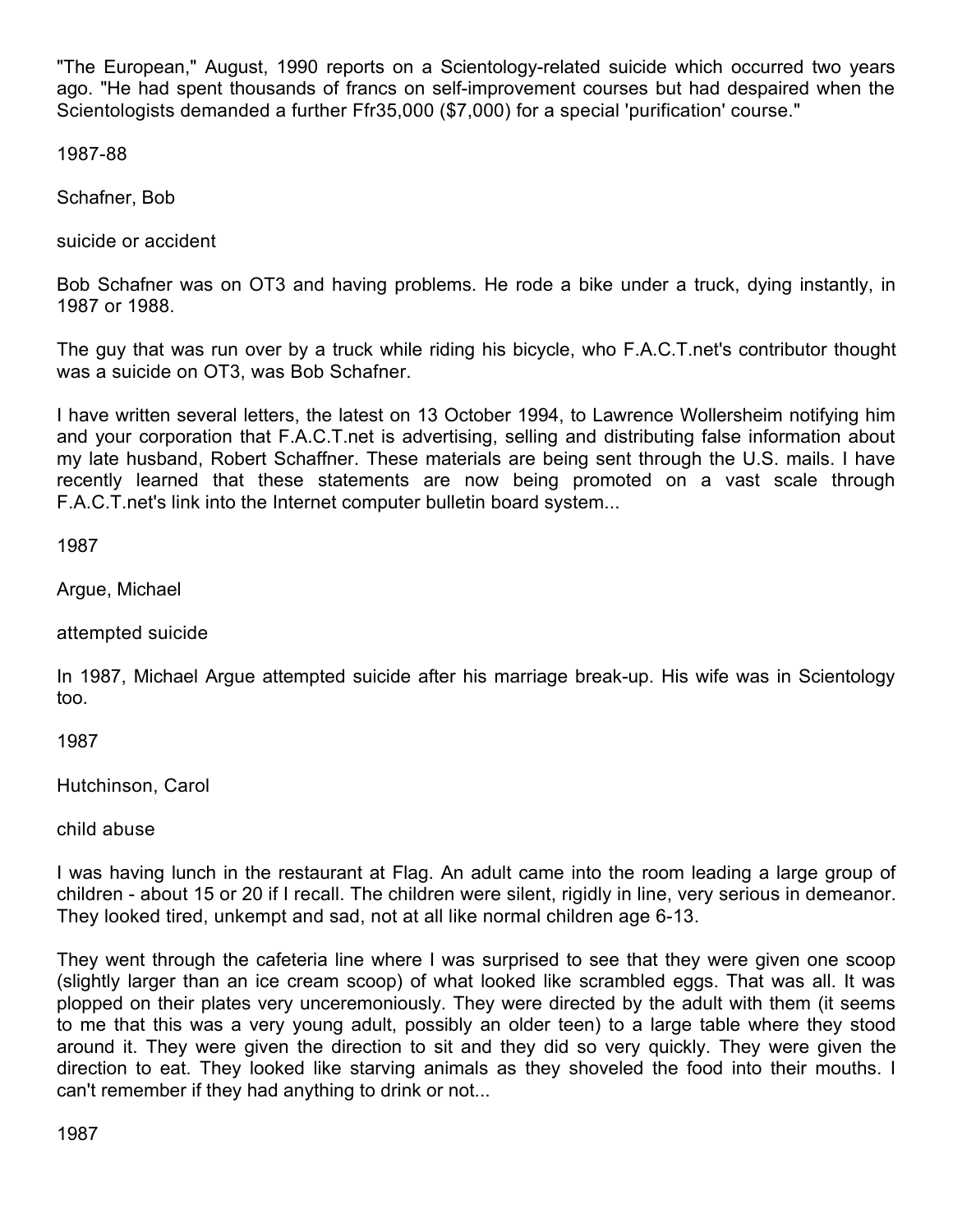Smith, Rita

suicide at East Grinstead in 1987.

1986-7

Filisky, Betty

cancer

The first Solo NOTs completion (what Scientology calls honest) was Betty Filisky. She was also highly trained. She died of lung cancer around 1986 or 7. She was the ex-wife of John Filisky.

John Filisky's first wife, Betty Filisky, was first Solo NOTs completion and died of lung cancer, I think right after her "world tour" as the latest great success of NOTs auditing. Her son, Rick Filisky, is still in the Sea Org.

1986

Steve Fishman

inducement to suicide

This former GO/OSA operative reports that after he was caught by the government in 1986, he was ordered to commit suicide to save Scientology from being exposed for crimes he had committed on their behalf. (See Lonesome Squirrel: on the Internet at this URL [http://www.xs4all.nl/~fishman/ls/index.html\)](http://www.xs4all.nl/~fishman/ls/index.html)

1986

Martine (last name unknown)

suicide

A doctor of 26 years old committed suicide. She did not support the break up of the family.

1986

xxxxx

inducement to suicide

whilst I was discussing with two Scientology registrars ... the possibility of my getting a refund of money which I had paid to the Church of Scientology, they told me that 90% of people applying for a refund from the Church of Scientology eventually committed suicide. This (together with the fact that people who apply for refunds are ostracized and demonized as "Suppressive Persons" and "Enemies of the Church" by the Church of Scientology) had a very intimidating effect on me, and caused me to be too frightened to attempt to get a refund from the Church of Scientology until more than two years after I had left Scientology, by which time my fear of the Church had started to decrease slightly from its former fever pitch. (At first, on leaving Scientology, I felt so badly affected psychologically that I was taking Ativan tranquilizers and my brain felt like it was split into two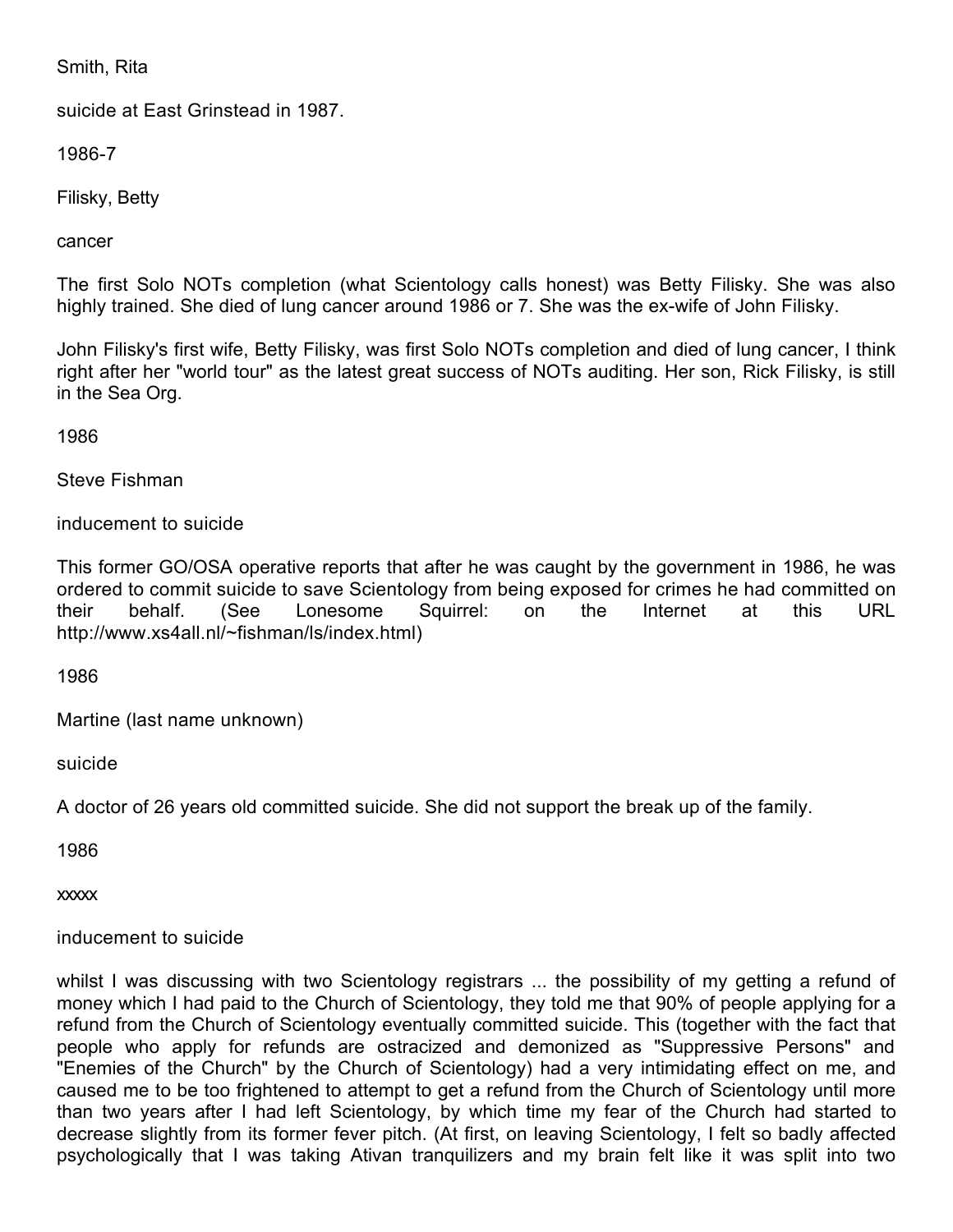opposing halves...)

1986

Meredith, Alan

suicide

1986 in Van Nuys, CA

1986-8

Moro (Klinger), Cat

psychosis Between 1986 and 1988 Cat Moro (Klinger) became psychotic while on auditing and was taken to the home of wealthy Scientologist, Marshall Goldblatt, and kept there for months while she was psychotic. Her husband, Jim Moro, and she were both in the OSA/GO. Jim was in charge for tax task force which helped get them their IRS tax exemption. Apparently, after 3 or 4 months at Goldblatt's, Cat was transferred back to where she could be watched all the time and became a folder administrator at AOLA. These incidents all occurred between 1986 and 1988. Maggie Butterworth is the person who supervised the situation with Cat Moro, the security risk who became psychotic.

1986

Rimondo, Rodney

suicide

Rodney Rimondo jumped to his death at the L.A. org in 1986.

Rodney Rimondo jumped out a window at either the Celebrity Center or the LA Organization. Irene was the mother who allegedly got no settlement from Scientology.

1985 or 86

Hippe, Laura

suicide

Laura Hippe, the woman who committed suicide, was a Hollywood drama teacher who taught many Scientology actors and hopefuls. She was Skip Press' girlfriend. Apparently Skip Press, who is very good friends with Heber Jentzsch, the president of the Church of Scientology International, got together with Heber and created a shore story to cover up and to direct attention away from the bad PR of Laura Hippe's suicide. The GO/OSA went to wherever Laura Hippe had been and altered or removed all evidence that would implicate Scientology in her death, before the police arrived and did their police report. Laura Hippe taught acting in 1984-86.

Laura had been to a Chaplain's Court to handle some problems between Skip and her. She came home afterwards and took an overdose of drugs. I'm sorry, but I don't remember what year this was.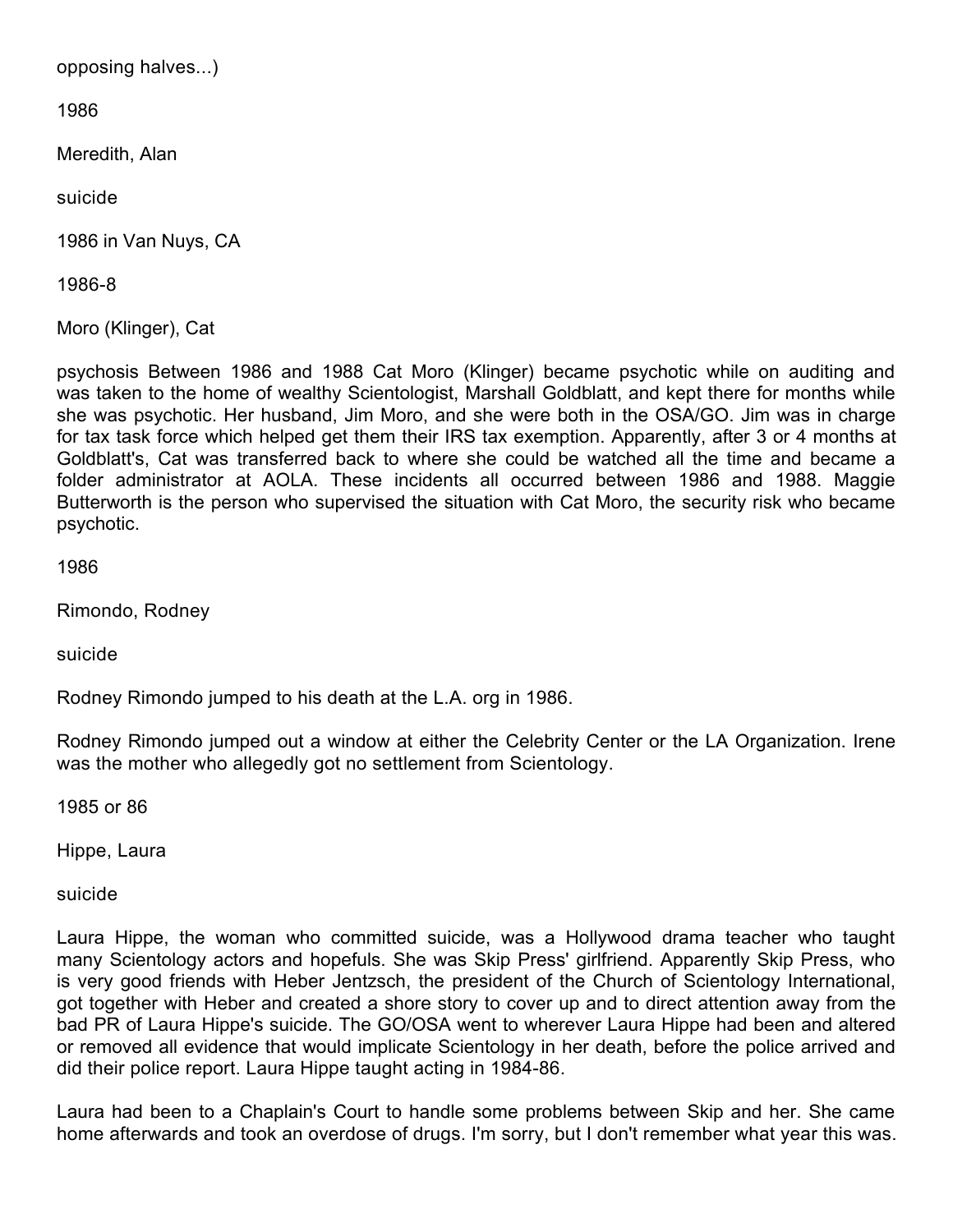1986

name unknown

psychotic

A young man in his 20's jumped from the Manor in Hollywood, though the report does not say that he died. He was a new recruit. There was a shore story alleging that he was a CIA operative sent to discredit Scientology by killing himself.

1985

Fields, Bud

murder

A Florida boat broker Bud Fields' home was infiltrated by Bonny Mott, whose real name is Yvonne Shirley Mott. Her post was the Authorization & Verification Officer for the Commodore's Messenger Organization (CMO).

Bonny Mott infiltrated the Bud and Lee Fields' Longboat Key, Florida home as a governess. She was ordered by Marty Rathbun, one of the heads of the Scientology Intelligence Agency OSA, to murder Bud Fields because he wouldn't sell this boat (La Boheme) to Scientology that Miscavige wanted. After Fields was murdered, the boat was bought by Scientology within one week and was renamed the Freewinds, where New OT VIII and other upper level courses are now delivered.

1985

Johnstone, Lee

suicide

Lee Johnstone was baby watched. He was a member of the Guardian's Office Staff in 1985 before he flipped out and committed suicide in East Grinstead.

1984-?

name unknown

suicide

Hawaiian mission holder was physically thrown out of his mission by three or four missionaires. Shortly thereafter he committed suicide.

1984-5

(last name unknown), Jean-Marc

suicide

In New York; some connection with Celebrity Center; involved with a girl who had joined the Sea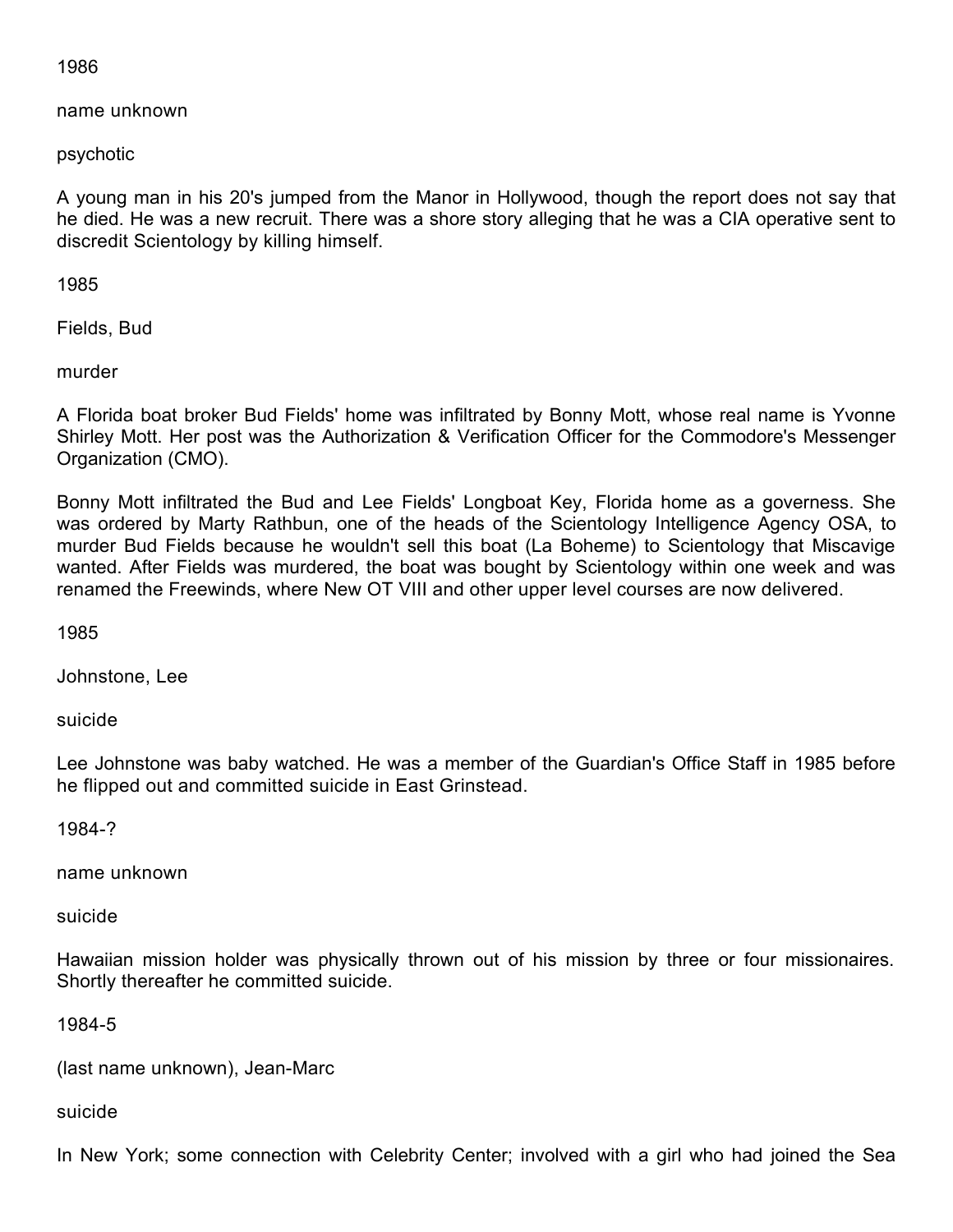Organization. He had pockets full of Scientology promo when he died.

A person named Jean Marc (last name unknown) committed suicide near NY Celebrity Center in 1984- 5. He was involved with two women in the Sea Org. He was found with Scientology promo in his pocket.

1984-85

Kugler, Ryan

attempted suicide Ryan Kugler was an adolescent (about age 10) when he tried to commit suicide at Delphi, Oregon by hanging himself. He was kicked out of school but then was admitted to L.A. Delphi about 1986 and Oregon Delphi about 1988-1990. He is still in Scientology now & works for a Scn company.

1984

Baker, David.

suicide

David Baker was Technical Secretary at St. Hill, OT 3, when he committed suicide at East Grinstead in 1984.

1982-84

Lionini, Paolo

cancer

At Ben Kugler's Florida condo, Paolo Lionini -- a staff member at Delphi Oregon -- died while on lines at Flag. Poalo wrote the book called (?). He died in Clearwater, FL between 1982-84 at 100 Pierce St #602. He was getting auditing at Flag while he had cancer.

Someone died of cancer at Flag Poalo Lione, 1982-4, while getting auditing.

1983

Cloud, David Orin

death

David Orin Cloud died on June 5, 1983 in a car accident. He was in L.A. for auditing before he died. He thought he was going to die. F.A.C.T.net's source said his comments were, "He thought he was going to die, because he was just giving up." She doesn't know much more. He was thirty years old. He was involved with the Better Baby Institute. He was involved in Scientology for 8 or 9 years beginning in 1977.

David Orin Cloud died in a 1983 car accident after being depressed and receiving Scientology services secretly.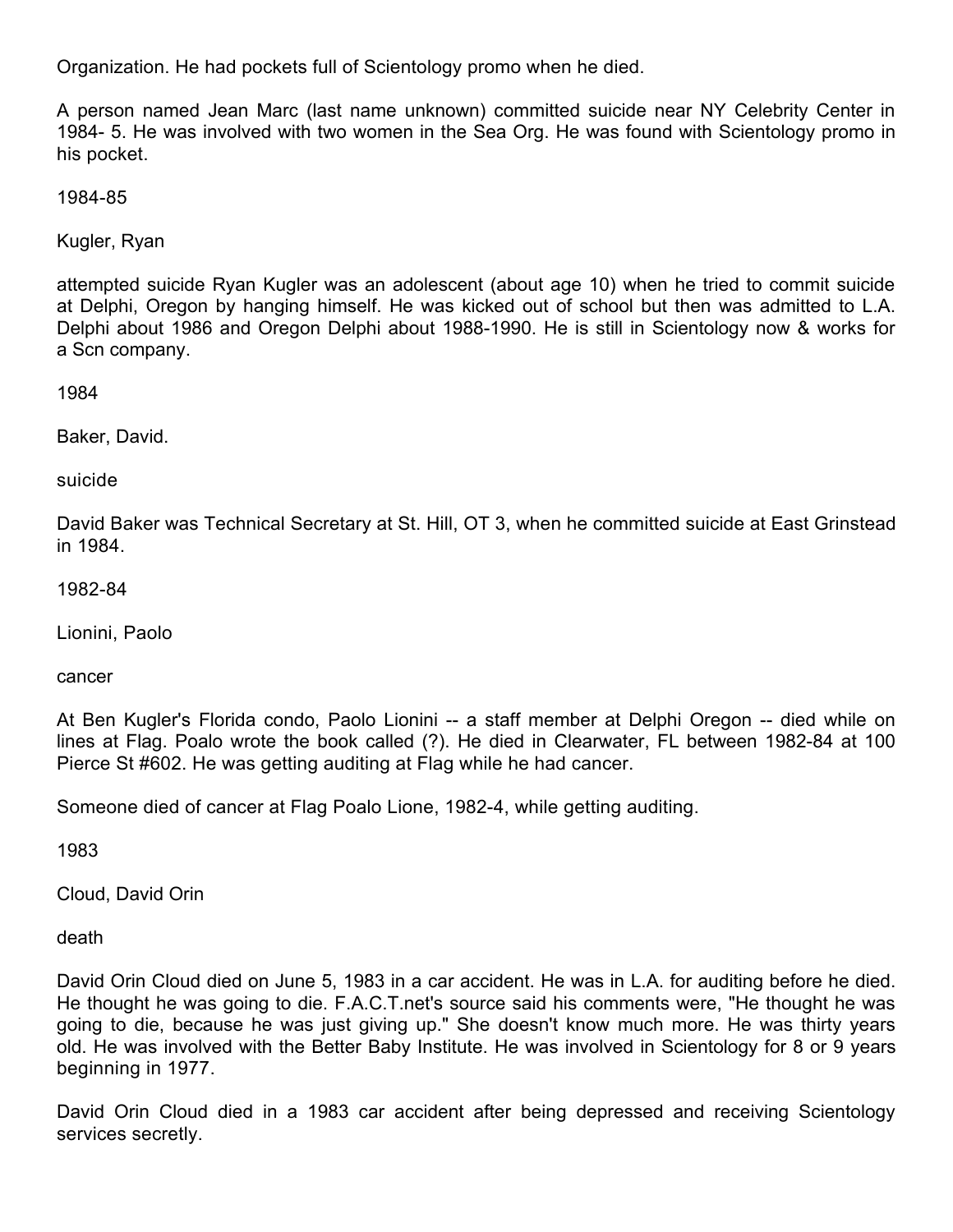## 1983

McCann, Terry

Purification Rundown - death Terry McCann had his retinas detach while on the purification rundown from all the sweat outs and whatever they were putting him through. He went blind from this. He went into a depression from this and died or committed suicide.

1983

xxxxx

# Purification Rundown - injury

I nearly died on the Purif at the Boston Organization. I didn't know it at the time. I had a heat stroke in the sauna, stopped perspiring, teeth started chattering, and things kept blacking-out on me, visually. I put on all of my winter clothes and went back into the sauna (I was by myself at this point, as there was only one other guy on the Purif with me, and our schedules weren't quite the same), and I still felt freezing cold. I climbed from the basement to the second floor (lots of stairs) where the D of P told me that "the way out is the way through," and that's what came back from the CS, too. If the Admin who was supposed to see that I got back into the sauna, hadn't violated orders and forcibly pushed me into a cool shower, I might well have died, "just following orders." I had another heat stroke, or at least heat exhaustion (I had different symptoms, and the diagnosis varied between the two), in 1990. My last doctor suspected that I have hypothalamus damage - which can be neither tested nor treated. He checked my electrolyte reports from the last heat stroke, and he said that they didn't seem in a low enough range to have caused the damage he suspects. I've been too embarrassed to tell my doctor about the Purif heat stroke - it may be where I started having these problems - but I can't do a whole lot about it anyway. When I had a heat stroke on the Purif, the D of P was Jeannie Scoglio, the C/S was either Ken Serino or Rick Siegal (spelling?) at Boston Organization. The Admin who pushed me into the shower/saved my life was Rich Gerard. Otherwise, I'd have died all alone in that sauna in a lonely corner of the Boston Organization basement. I believe that all of these people are still in Scientology, and most are still at the Boston Organization, Day staff.

1982

Brewer, Ed

negligence Ed Brewer was involved in a car accident. Several other Sea Organization or Scientology Staff members were in the car with him. They left him in the car to bleed to death while they went back to the Scientology organization to talk to the people in the intelligence division, because they didn't know what to do. They didn't want to create a public relations flap for Scientology. When they did this, they failed to call for medical help. Brewer literally bled to death pinned in this car.

1982

Salonen, Ari attempted suicide Our report said that Art Salonen attempted suicide in 1982 in Finland.

1981-2 Spheeris, Jimmie death Jimmie Spheeris, musician, died in an auto accident on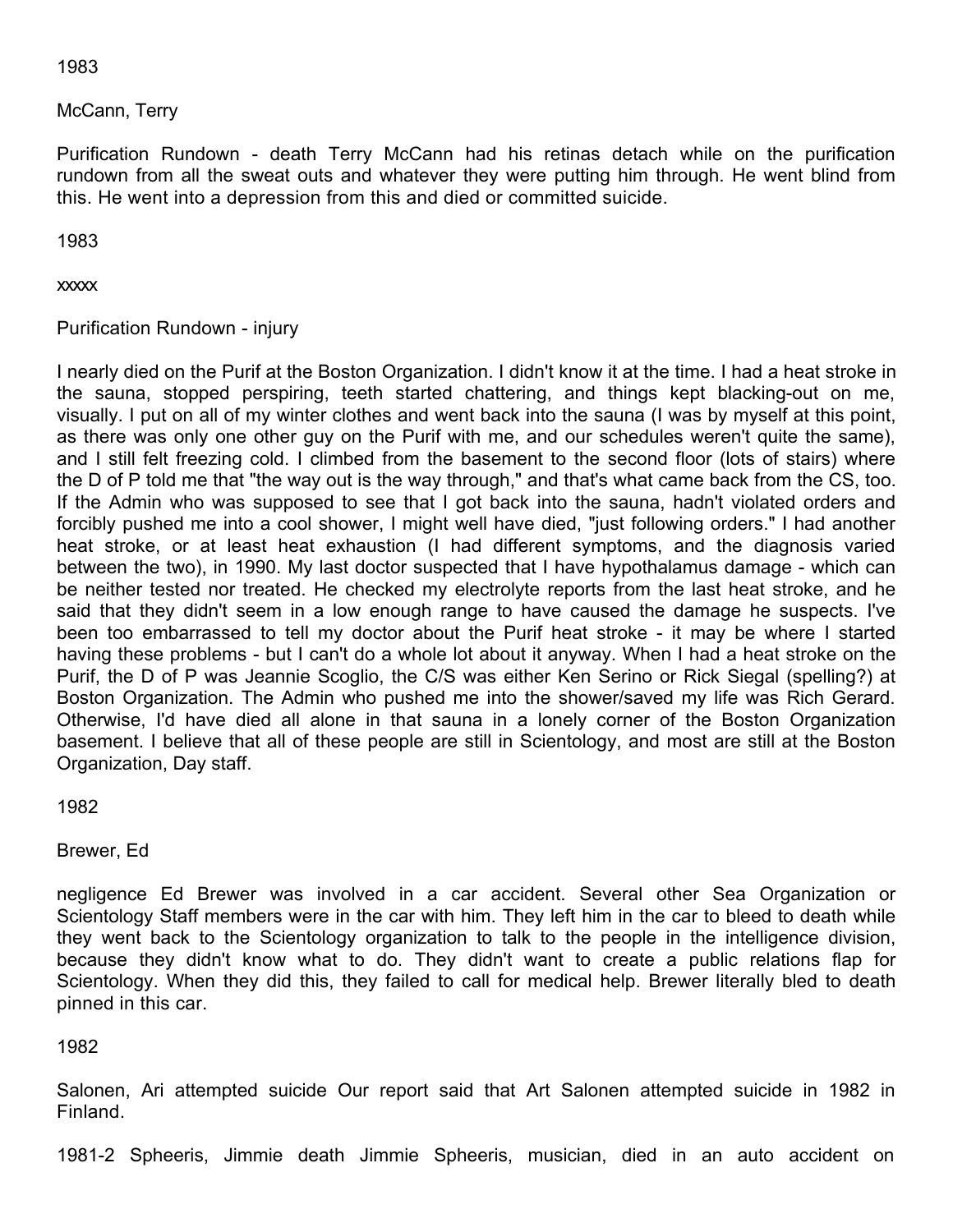approximately July 4, 1981 or 1982. At the time he was on the Philadelphia doctorate course and getting auditing. He was a homosexual and was being given a lot of stress about being a homosexual and being in Scientology courses. This somehow may link into the homosexual pressures that Travolta has been put under involving Scientology. It may not. The implication from the contributor is somehow the stress and pressure that Spheeris was put under was connected to Scientology and his death. His sister was director Penelope Spheeris.

Another report says he died while swimming or surfing.

1981-3

name unknown

suicide An individual (name unknown) jumped to his death from the Hanover bank building in New York City circa 1981-3

1981

name unknown

uncertain

Chuck Newton called himself "Detective Chaz Dee" when he'd go snooping. I remember him telling me about a guy who lived near Willows or maybe Marysville, and both he and his dad were OT's.

1981

Findley, Terry

psychosis One day in early 1981 another staff member, Terry Findley, "went nuts." Richard (Fischer) arranged a brigade of various staff members to take turns "baby watching" her around the clock in the hotel they have on Hollywood Blvd. Richard took his turn, too, and I used to bring him his meals there. Sometimes I brought meals for her, too. Terry was completely nuts and out of control at the time. She stripped off all her clothes, allowed her beautiful long hair to get matted, filthy and tangled, and was very destructive - throwing things out of the 6th floor window, screaming obscenities to people on the sidewalk below, like "IS THIS SCIENTOLOGY?? YEAH, FUCK!! TAKE A GOOD LOOK AT SCIENTOLOGY! FUCK!!" Richard saw to it that she was discharged.

1981

Maxwell, Robert and Robert Sr.

cancer

Robert & his dad were Flag public. Anyway, xxxxx said that Robert's father developed terminal (I think) cancer, but didn't have to quit auditing because he heard (at Flag? I think so) that you could cure cancer by drinking rocket fuel, and he did, and it cured the cancer, and he kept getting his auditing. I don't know what happened to Robert or his dad after this, which was around 1981, I think.

The information referenced above is false. My father has never been diagnosed as having terminal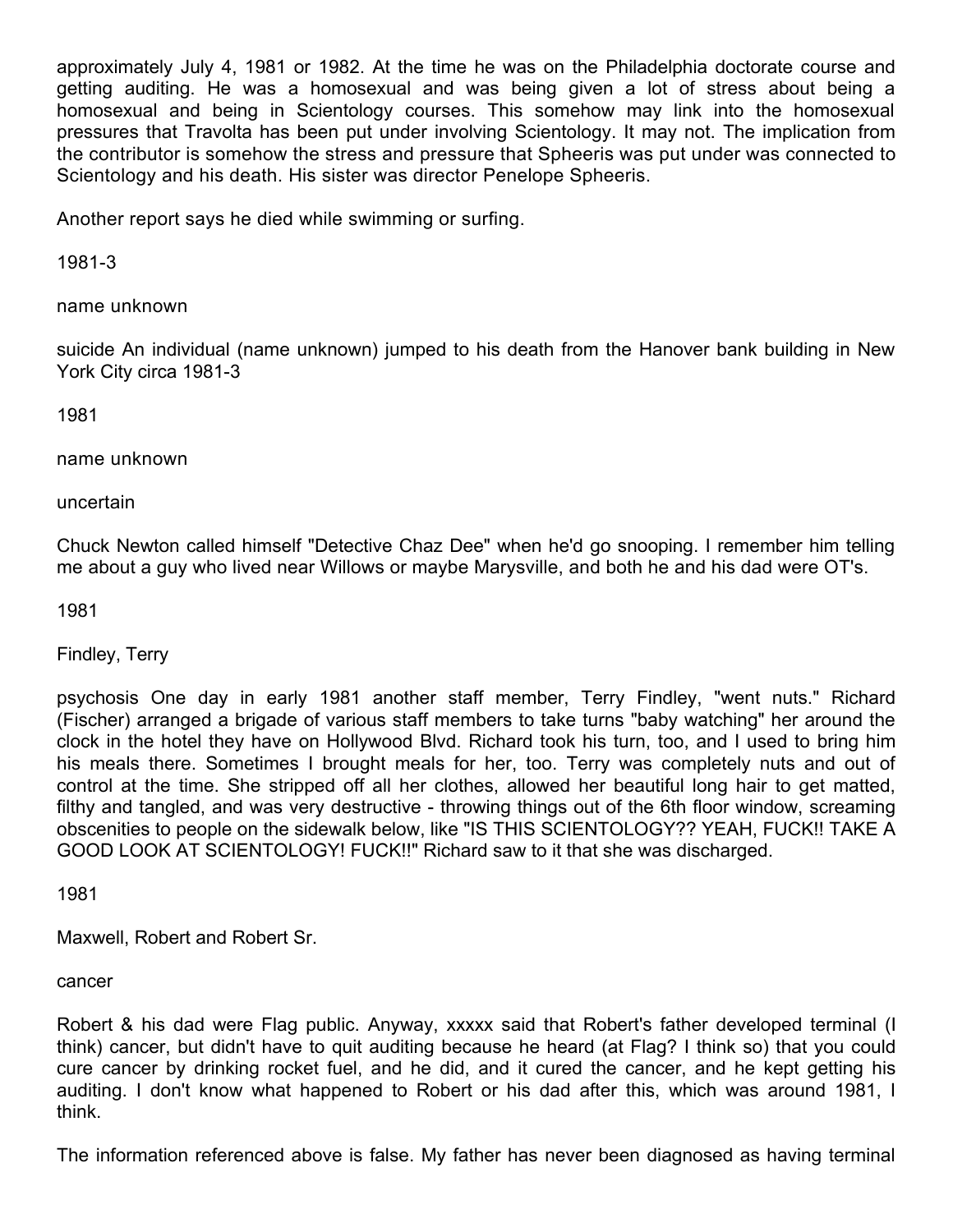cancer nor did he drink rocket fuel to cure it. What's more, this information makes us sound like a couple of idiots.

On March 31, 1994 I wrote to F.A.C.T. Net requesting that they remove my name from their literature and that they confirm to me in writing that they had done so. I have received no response to that letter from F.A.C.T.net...

1981

Arlene S. Heller

attempted suicide

Ms. Heller describes the stress Scientology put her family through, which caused a mental breakdown and suicide attempt in September of 1981. Her daughter was a member.

early 1980's

Franklin, Hugh

suicide A man named Hugh Franklin, who was an independent C\S at the advanced organization of Los Angeles (AO), committed suicide after being paralyzed by a mugger while he was trying to raise money for Scientology.

1980-1

Doucette, Gay

suicide

In 1980, I received a call from Gay Doucette. She had left the Riverside Scientology Mission. She related to me that she had given all she owned to Scientology. When her money was gone she was persuaded get a loan on her home to continue with Scientology. When she could not repay the loan she lost the house. Her father, who had given her the house or paid the down payment for it, was in a rage. She said several men had kept her in a room trying to make her sign over the house to Scientology. She had due cause for a suit against Scientology. It was in big trouble over loans in Riverside but she was not strong enough to stand up to the pressure of a suit. I gave her what support I could. I wanted to talk to her father but she was against it. I put her in touch with another former Scientologist. Gay was unmarried so Doucette is the family name. I think she had a brother named Jim. She came to a CFF meeting in Culver City and may have visited our house. I spoke with her by phone several times. When I called sometime after Sept 81 I was told she had taken her life. Riverside is a long way from Redondo Beach so I cannot research Riverside records for date of death. This is the best data I can provide from memory. (later addendum) She lived at 68-C Coleridge Avenue in Riverside, California 92506.

1981

name unknown

suicide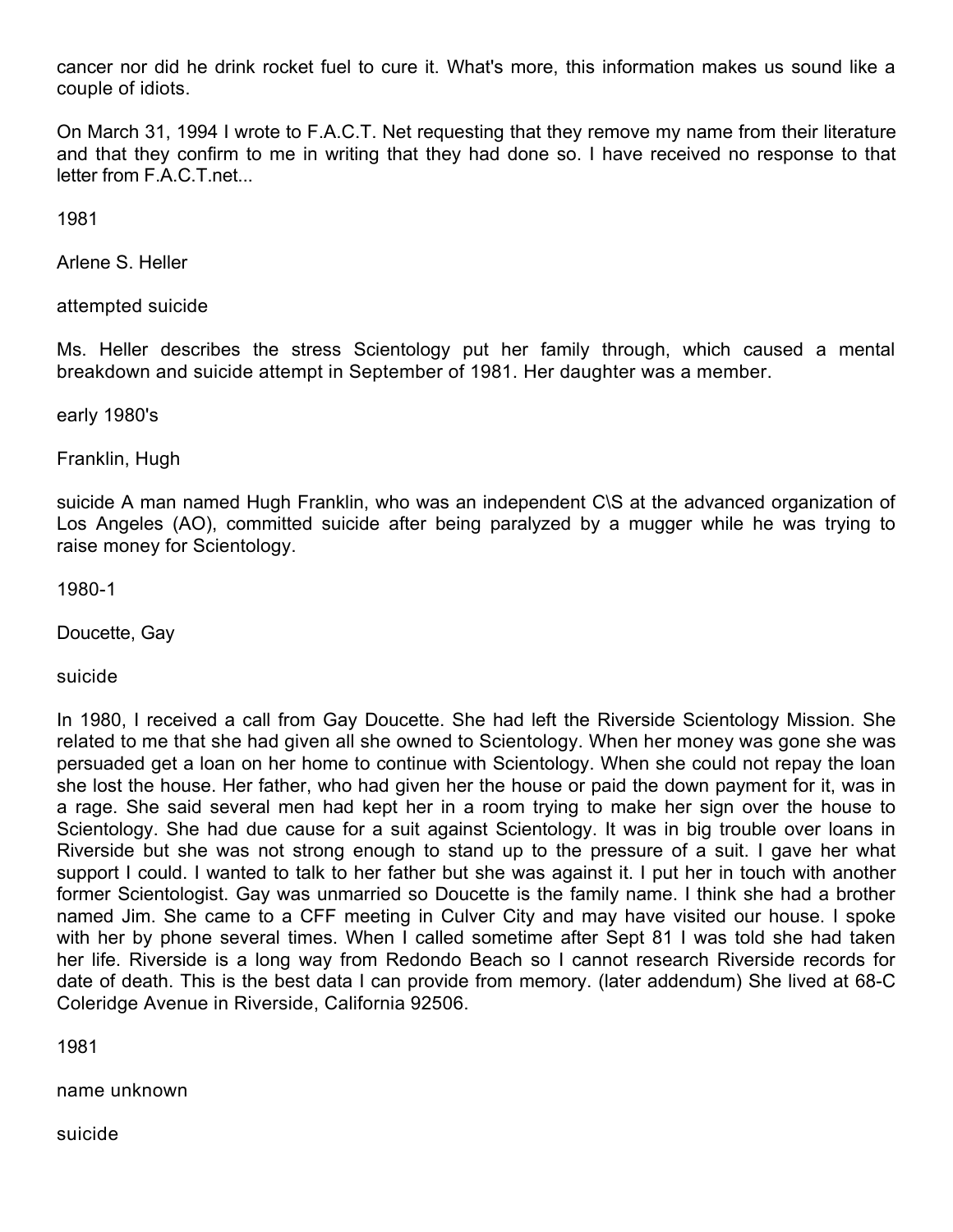(Reported by the actual C/S of the person who committed suicide) A female doctor from Flint, Michigan committed suicide. F.A.C.T.net's source remembers the person having problems with her boyfriend. "This woman is still involved in doing some auditing. I don't know if she is yet willing to admit the upsetting influence auditing can be and the coercive influence."

1981

Streim, Melvin

psychosis

I went to junior high and high school (Belmont, MA, Class of 1969) with Melvin Streim. He went to Harvard, and I went on to my life. I saw him again in early 1981 at the Boston Foundation Organization, where he was on staff, probably Estates. He was completely spaced and barely remembered me, though we'd shared years of classes ("accelerated" and AP) together, usually sitting just two seats away. He vaguely remembered the name of his best friend (they were best buddies for at least 6 years) when I mentioned it. His second job (moonlighting) was as a bag boy at the Star Market on the Cambridge/Watertown line. He was getting worse and worse in Scientology, forgetting to shave, dressing in dirty clothes, and generally out-of-touch with reality. They off-loaded him around 1983 or 4. I don't know what happened to him. I tried to find his family in Belmont, but they've either died or moved. I didn't work very hard on that, but I've felt badly about him. Mel was always a bit of a misfit in school but he wasn't nuts. When he was off- loaded, he was definitely schizophrenic, and broke. How does a former Harvard student, end up as a bag boy? Tragic.

1980-81

Hubbard, Mary Sue

attempted suicide

Mary Sue Hubbard, L Ron Hubbard's wife, is reported to have threatened or attempted suicide in 1954 and also in 1980-1981.

1980-82

Hubbard-Horwich, Diana

psychosis

In 1980-82 I was corresponding with Diana Hubbard Horwich who was definitely close to the edge in late 1980 and early 1981. I wasn't in great shape, myself. We kept exchanging hopelessly inane letters about the weather. I don't have any positive proof, but we had an understanding, a certain undercurrent where we were both severely stressed. I'll bet you can find people with more definite information. I can just say, yes, absolutely, she was having a very difficult time back then.

(re: LRH family incidents in general) I was close enough to have known about some of these supposed incidents and recall none of them; it is possible that they were hidden from me.

1980-81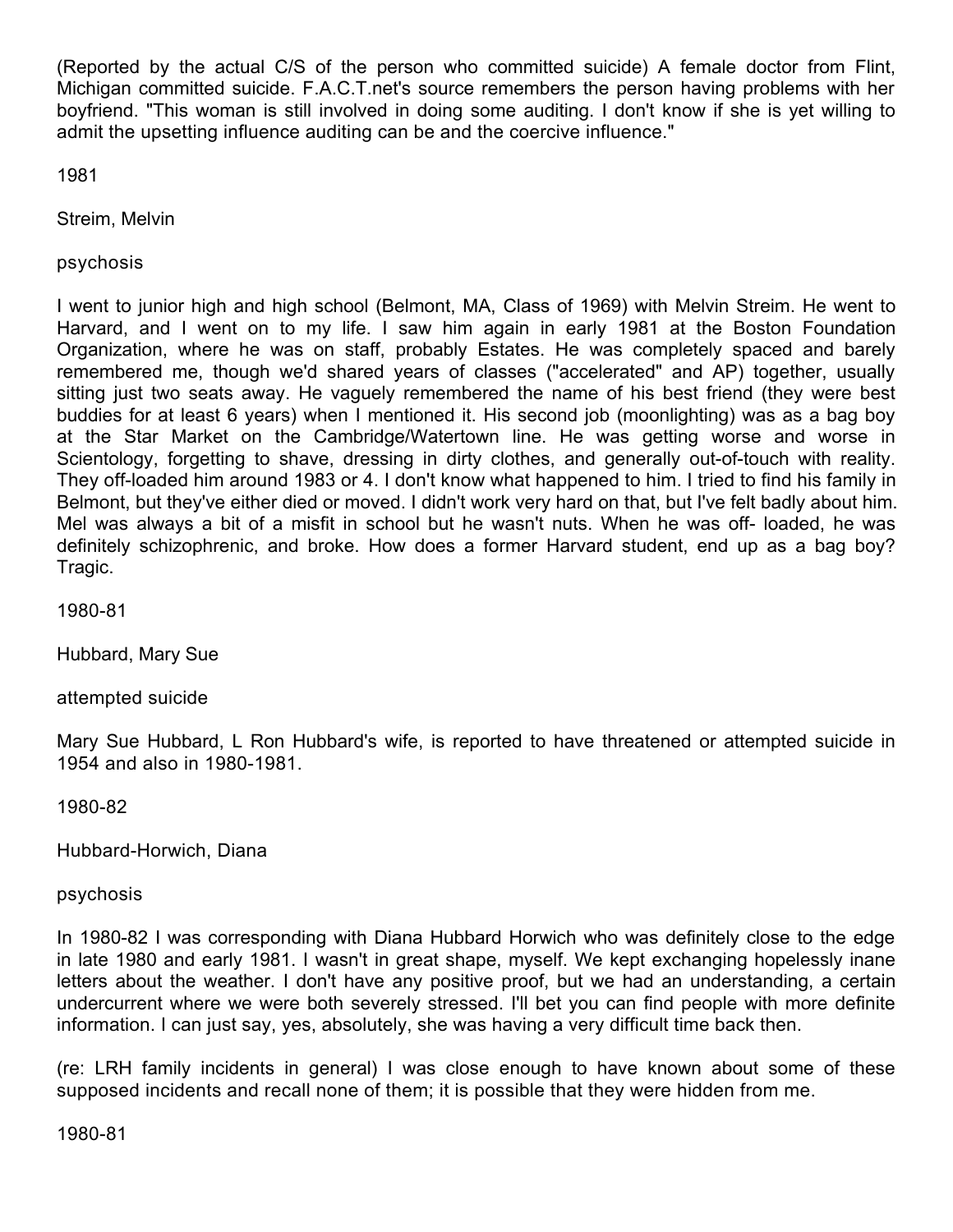# Newton, Chuck

psychosis My ex-husband, Chuck Newton, went nuts on audited NOTs. He was not very stable to start with, and he kept "going PTS" by "having problems" at work, problems where he just couldn't stay faithful, etc. He was miserable, and his behavior was just out of control. One night, he beat a litter of newborn puppies to death with a shovel. He felt that his behavior was out of control. We moved, but it didn't seem to help. We sent him to Flag to "get handled." He reached a "flat point" on audited NOTs (meaning: he ran out of money) and he came home completely bizarre. He sat and watched Cable Network News almost 24 hours a day. I don't know when he slept . . . .

1980-81

Karr, Dale

psychosis

The woman my ex-husband is living with is Marilyn Fox. Her last husband--I'm trying to remember his name--Dale Cart or Karr, I think. Anyway, he was an ethics officer at some mission around LA, and in the mid-1980's. He cracked up one night and kidnapped Marilyn's two children plus the one they'd had together. He took off to another state. I don't know if she ever got the children back again, or what happened. I know that only one child is living with her, and the other two are still young enough to be at home, but they aren't with her. This is fuzzy, but I'm trying to think of everything in case my pieces fill in the gaps of someone else's memories. The people who will talk about Dale Karr/Carr are Marilyn's first husband's family, since her first husband was the father of two of the children who were kidnapped. His name is Chuck Peden, his mother is Lorena Peden, and his sister is Jonna or Janna Jones (Mrs. Steve ? Jones), all of Chico, CA. They don't want to talk with me anymore, due to my connection to Chuck Newton, who Marilyn's living with.

A F.A.C.T.net correspondent inquires if the "Karr" talked about here is actually Clark Kerr, and if so, his sister is Barbara Wiseman who is still in Scientology.

1980

Douchette, Gay

vulnerable and bilked

Gay Douchette had left the Riverside Scientology Mission. She related to me that she had given all she owned to Scientology. When her money was gone she was persuaded get a loan on her home to continue with Scientology. When she could not repay the loan she lost the house. Her father, who had given her the house or paid the down payment for it, was in a rage. She said several men had kept her in a room trying to make her sign over the house to Scientology. She had due cause for a suit against Scientology. It was in big trouble over loans in Riverside, but she was not strong enough to stand up to the pressure of a suit. Gay was unmarried so Douchette is the family name. I think she had a brother named Jim.

1980s

name unknown

vulnerable and bilked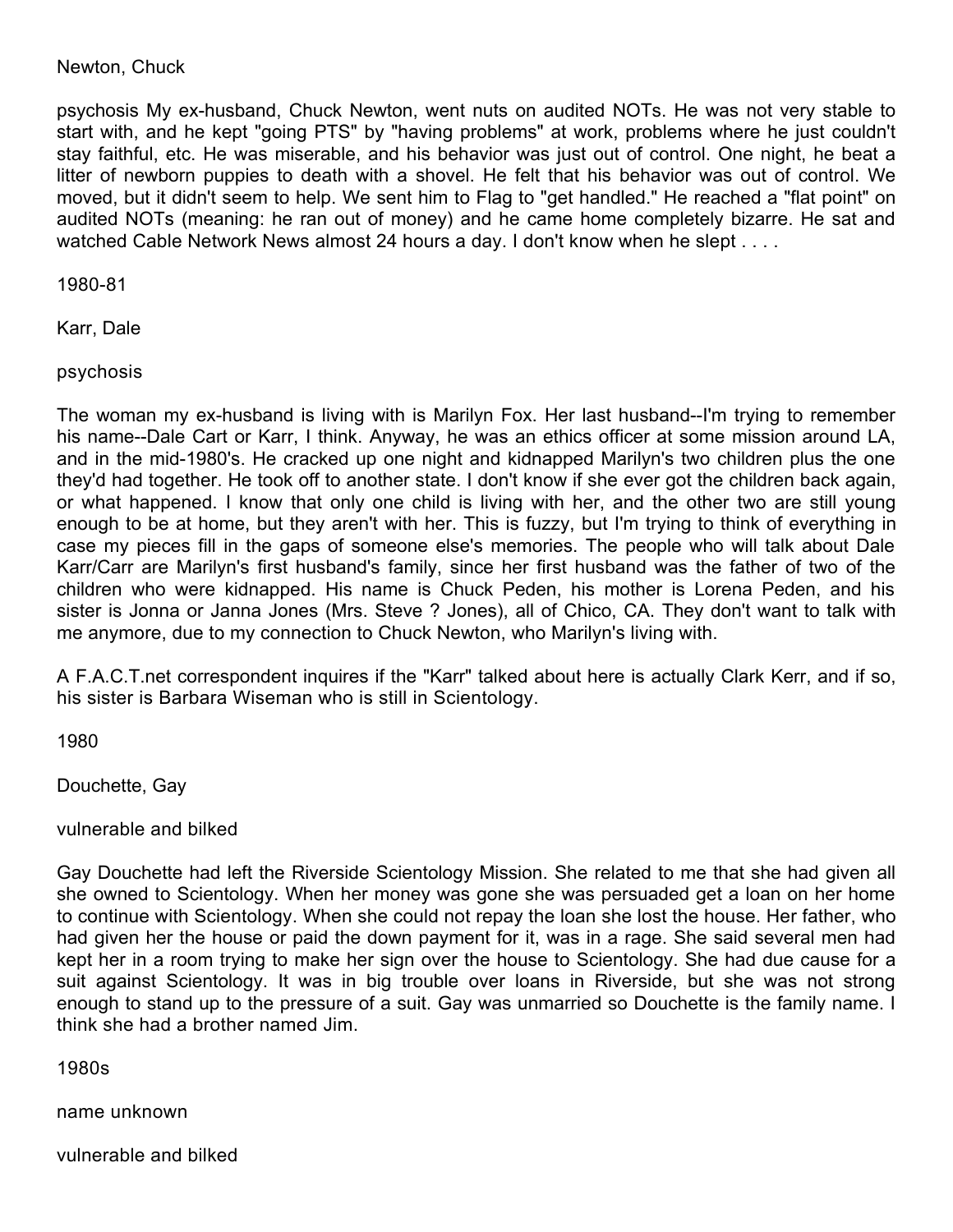Jean (Mrs. Paul) Discher (then D of P, Boston Day Organization) told some woman from Maine (he hasn't remembered the name yet) that she would die if she didn't buy a certain service.

early 80's

Clark, Robert

cancer Robert Clark, tech sec fdn. in the Adelaide Cof S, had throat problems. He had been undergoing such treatment as being locked in all night because his stats were not up. He had been coerced into leaving his wife and selling some of their property to send money to Flag. Bob developed the cancer in the Organization before he left. I am in contact with his ex-wife who is a prominent musician recently retired.

1980, June Sanford, Jan

child abuse

I was told by the FBO that I was in direct violation of an L. Ron Hubbard order to not have any more children, that he refused to pay any of my expenses, that I should consider getting an abortion, and that I would have to go to a County Health Clinic for services. As it turned out, I had a stillbirth June 8, 1980.

early 80's

Vigeland, Eric

psychosis

Eric Vigeland was in Scientology in Boston in the late 1970s and early 1980s. I worked with him on "The Show," a covert Scientology "free concert" at which we distributed Way to Happiness booklets. Eric had been a psych case, I think. He inherited some money, gave it all to the fund to help Mary Sue in the USGO/FBI lawsuit, and got a bunch of auditing as a "reward." He was not a very stable person, and even by Scientology standards, he should have been shown the door. Scientology knew Eric was not stable when they took him in, and it's not right to take every cent from someone who is ill-equipped to survive on his own in society. I expect that's why his parents left him the money, so they wouldn't have to worry about his care when they were gone.

late 70's or early 80's

Wilson, Willie B.

psychosis Willie B. Wilson, on OT 3 in the late 70's or early 80's. He was a wealthy Texas oil man.

1979

Marshall, Jolee

psychosis

In 1979, Jolee Marshall went psychotic on NOTs. Many people back in '79 were going psychotic on NOTs, NED for OTs, and it was being suppressed. She died a few years later.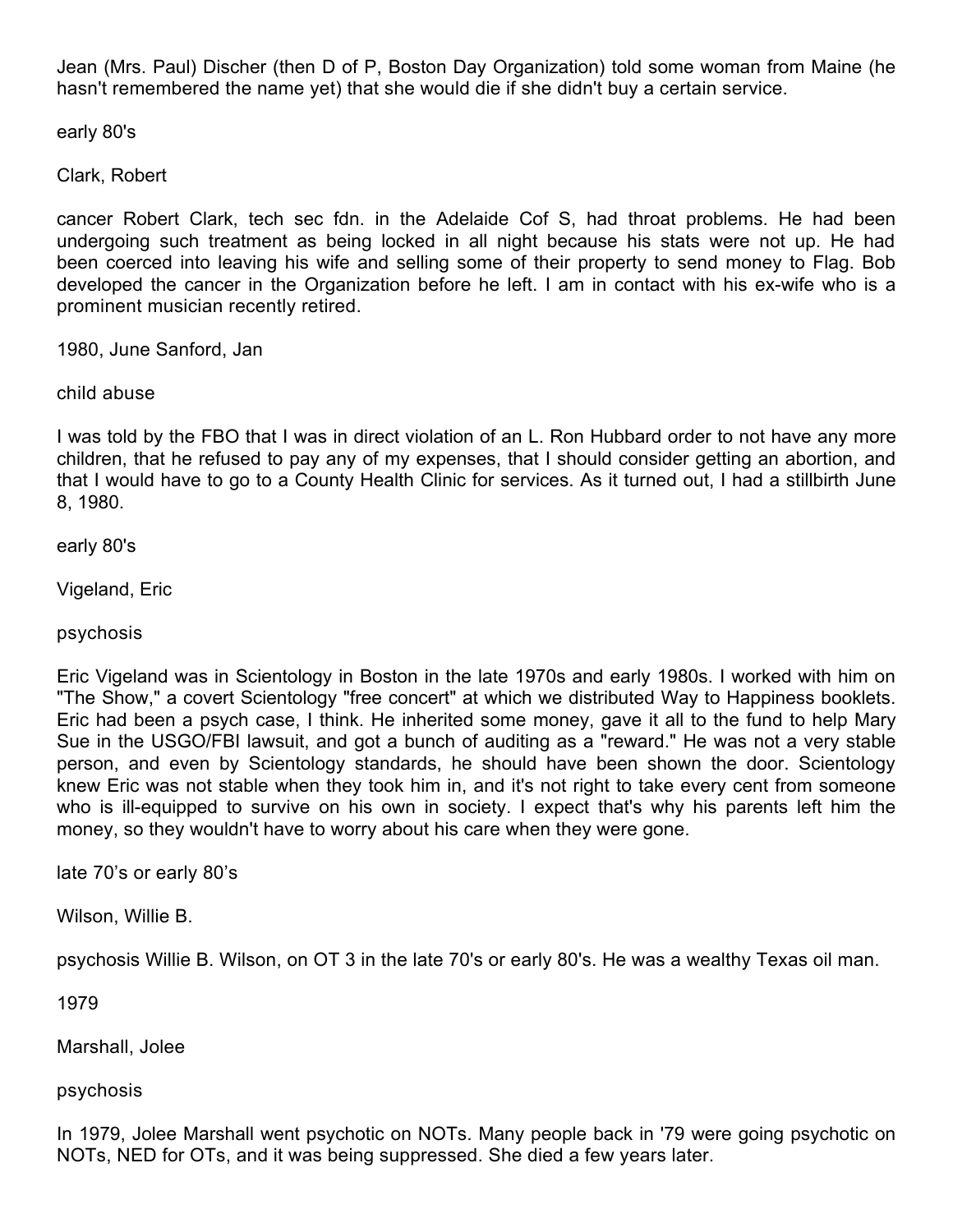Jolee Marshall went psychotic on NOTs.

1979

Colletto, John and Diane

murder/suicide

John Colletto, SO staff, became psychotic and suicidal while on OT3. Very shortly afterward he shot his wife, Diane Colletto, to death. This occurred in 1979 in front of ASHO in LA. Shortly afterward he killed himself. The GO made great efforts to keep the whole event silent.

John Colletto and Diane Colletto. As it was told to me, John had threatened Diane and she had been assigned someone to escort her for her safety. John got to her anyway, forced her into a car, drove somewhere, shot her, then cut his wrists. Your version may be more accurate. This was a truly great tragedy as Diane was brilliant and wonderful. I believe, however, that John was not in the SO when this happened. He had been declared a couple of times previously by SO missions, and I believe he was still out of the organization, though I'm not sure.

He was the Glendale mission holder and he wasn't out.

1978-9

Griffin, John

suicide

committed suicide on OT2 in Dallas. He left a suicide note. His wife's name was Avel Griffin.

1978-9

name unknown

suicide

The man who was in charge of Op-Z for the Portland Organization jumped to his death from the Freemont bridge in Portland. Specific details are unknown.

1978-9

last name unknown, Ernie

suicide

Ernie (last name unknown) was a Scientology suicide in 1978 or 1979 in LA.

1978

Brown, Leila Laten

suicide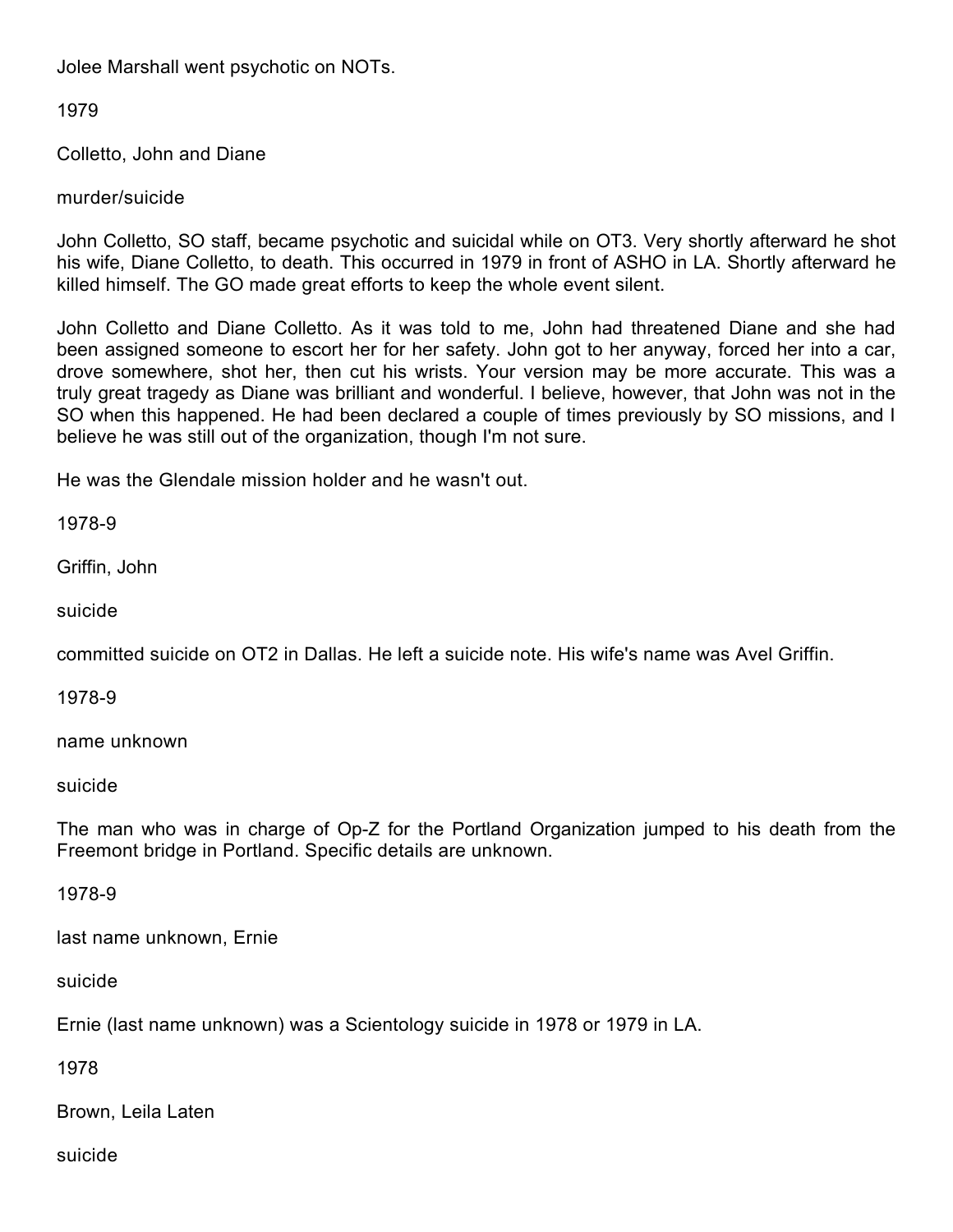Leila Laten Brown, or Lila Leighton, (26 years old at the time) jumped from an apartment building several blocks from the San Francisco Scientology Organization. She had been receiving services there. Before committing suicide, she went to the home of another Scientologist (F.A.C.T.net's source doesn't know the name). Her boyfriend at the time was a Doug Arth, who was also a Scientologist.

1978

Brown, Lila Leighton

suicide Lila Leighton Brown jumped to her death in San Francisco while a public PC in 1978.

1977-8

Klein, Keith

suicide

A Keith Klein or Klein from the Detroit area killed himself by gunshot in the middle 1970s. He had done 'processing' and 'training' there and some courses in L.A. F.A.C.T.net's source remembers a Keith Klein who was a staff member, class IV auditor, and course supervisor on the ASHO briefing course who committed suicide. Keith's father committed suicide and he became very depressed over this. Keith got auditing at ASHO for this depression and suddenly left and went to Detroit where his family saw how depressed he was and possibly put him in a mental hospital. Then he came out and committed suicide. The question surrounding this individual is that the auditing that he had may have aggravated his suicidal tendencies when he was already depressed about his father's suicide. The Guardian's Office was notified by Ron Newman that he believed his friend was in trouble and suicidal. Ron notified the police.

Keith Klein, a person from Detroit who had money, worked for Ron Newman. He was on OT 3 when he committed suicide.

Keith Klein was an ASHO Briefing Course supervisor in 1977-8. The G.O. called him back for more auditing because they knew he was suicidal after auditing on family problems. He left staff, was put in a mental institution by his family, and then killed himself.

1977 or 78

Churcher, Rex

assault While I was in Alaska, I received a disturbing report that my ex husband (Rex Churcher) had been jumped in a dark parking lot, beaten up, and left with a broken jaw. No motive, no robbery. I found out years later that Scientology's "Guardian's Office" had agents who did this sort of thing to critics or enemies.

late '70s

name unknown

suicide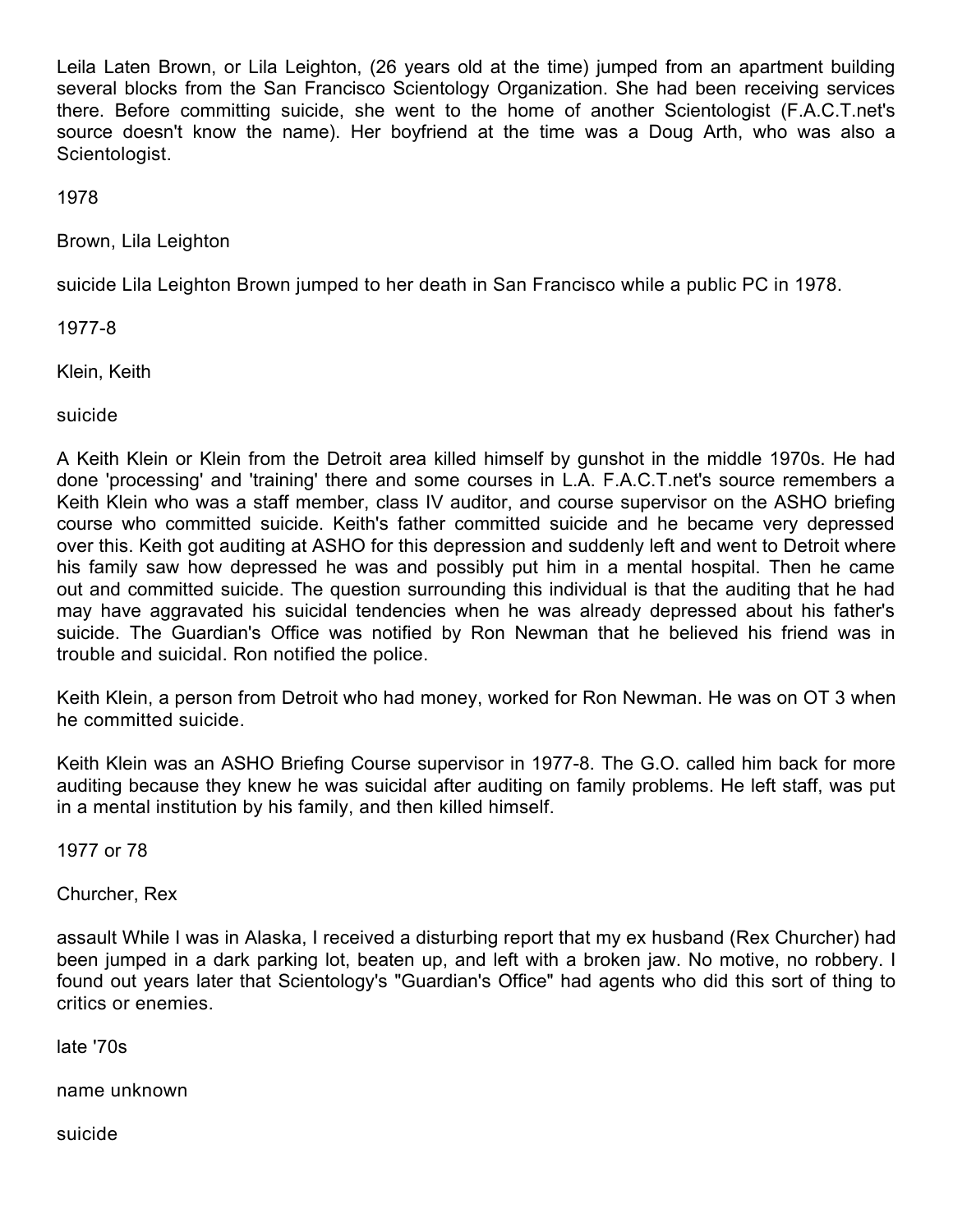A guy committed suicide in Royal Oak, Michigan.

late 1970s

Gervais, Gloria

psychosis

Gloria Gervais (spelling?) was found wandering down the middle of Beacon Street (major, heavytraffic street in Back Bay Boston, where the Organization is) while on auditing.

late 1970's

McDonough, Jack

psychosis

Also there was Jack McDonough (again, spelling?) who was another person seeing space invaders all around, and that's while he was the Academy Sup, Boston Day Organization.

late 70's

name unknown

psychosis

While I was at St. Hill an unknown woman was secretly escorted home to Germany because she had become mentally ill on the OT levels. I was told by a friend who was on staff. I don't remember which one though.

1977

xxxxx

multiple sclerosis I pleaded with my seniors and the crew C/Ses for auditing to address my condition [M/S], but I was refused. Instead, two C/Ses, Russ Barrigan and David Ziff ordered me to do the purification R/D - twice. So I spent endless hours sitting in the sauna. Unfortunately, extreme heat affects people with M/S adversely and I didn't get better - I got worse. I didn't know this fact at that time, but I feel that those in charge should have known.

1977-1982

Mayer, Scott

neglect

According to Mayer: "Staff members were always ill-fed, ill-clothed. I had an abscess in my tooth and I was being audited for it. I'm ready to go to the dentist, and I was being audited for it. I spent about a week, week-and-a-half, doing . . . what they call touch assists to get rid of the pain . . . . And, finally . . . I was just delirious and--well, there wasn't any money for medical is what it boiled down to . . . . I went to the dentist . . . he told me I'd just made it . . . if it had been another day or so, I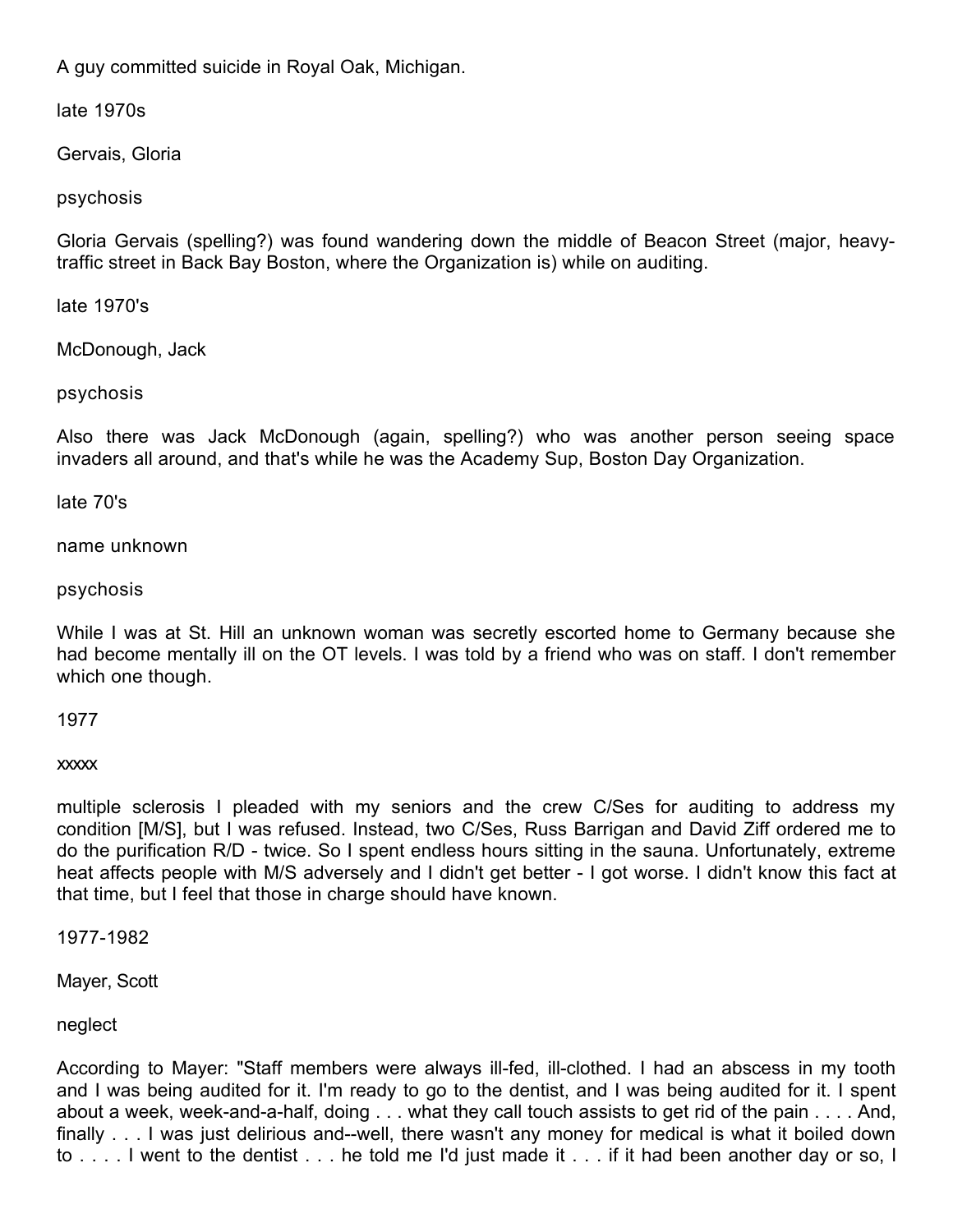wouldn't be here to talk to you."

1977

Hubbard, Quentin

alleged murder

Quentin Hubbard died from carbon monoxide poisoning in 1977, from a hose hooked to the tailpipe of his car. Quentin was L. Ron Hubbard's second son, OT7, and a Class 12 auditor. Kennedy was a former member of the intelligence division (B1) of Scientology. Spanky says Kennedy saw the Quentin Hubbard files. From what he saw in the files he believed that L. Ron Hubbard ordered the death of Quentin Hubbard once he reached the hospital, and was alive, after his suicide attempt. The reason he thought Hubbard had his son murdered (reading the reports from the people in Las Vegas) even though they were vetted he saw what he firmly believed was an operation to end the embarrassment of Quentin Hubbard to the Scientology Organization.

This also parallels with another report we got where xxxxx said that Quentin Hubbard was going around the Land base telling everyone his father was insane. This could have provided the motivation for Hubbard (L. Ron) to "take care" of his son after he attempted suicide.

Barbara Glass, a OT VI and a Class VIII auditor who the Las Vegas Mission Franchise Holder believed this same situation: that Hubbard's son was taken off life support. The Mission was eventually closed.

Vaughn Young believes Quentin Hubbard was dead on arrival at the hospital. [So there is some conflict about what happened. Vaughn has looked over these reports. Quentin Hubbard lived after he tried to commit suicide in Las Vegas, but allegedly was murdered in his hospital room by Scientology members]

Quentin's girlfriend before his death (about 1976) was Sue Berstein, a CCLA Div. 6 reg. (If Quentin was gay, then he was bi-sexual or Sue was a shore story. But she was definitely in love back then, and I remember Q sending her flowers.) We used to jokingly say her name so it sounded like "Super Steen" so I don't know if I have the spelling right. But Quentin seemed to fail at everything. He just loved airplanes, period. He was secretly taking drawing lessons from Larry Luck at the beach at Flag, so no one would know if he failed. Also, his former bodyguard (Scandinavian name . . . I don't remember right now) said that it definitely was not a suicide. I have my own way of piecing together the story, and I agree that it might not have been suicide. But I don't have anything vaguely resembling hard evidence.

Another report states that Quentin flirted with many staff members & FCCIs. I don't think this was a real relationship (with Sue Berstein). They weren't allowed unless married.

I was told by a source very close to the family that he was found naked in the car and that it "was not murder." I confirm the report of earlier suicide attempts while in the SO. He was put in isolation for several weeks after his 1974 suicide attempt to "destimulate" and eventually then put on the RPF.

About Quentin Hubbard: Dennis Erlich has written that he was Quentin's auditor and that Quentin was going around declaring that his father was insane. Not long after that he was found dead.

Artie Maren was the Intelligence missionaire handling the public relations around the Quentin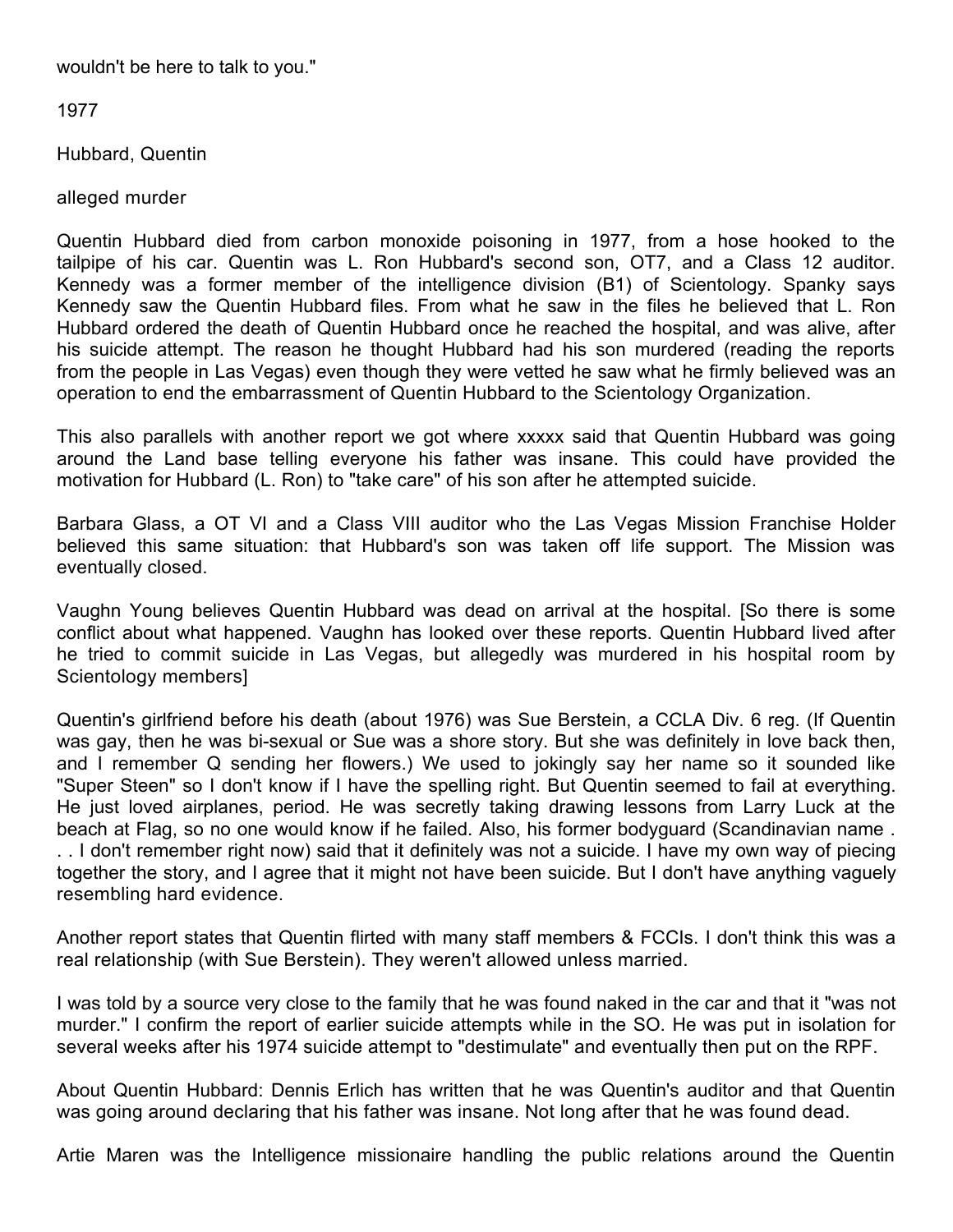Hubbard death in Las Vegas. During a deposition taken of Lavenda Van Schaick in her Boston case, she alleged that Artie Maren had raped her.

Dennis Erlich was the last person to speak with Quentin Hubbard before he left Flag. Erlich performed a cramming action on him.

Bruce Raymond was the B1 guy who did the dirty work on the Quentin Hubbard death situation in Las Vegas. He is the guy who knew for sure and who was the most involved in the dirtiest part of the cover-up or the actual murder.

Quentin Hubbard attempted suicide before he actually killed himself. One such attempt was a drug overdose. There is speculation that he was drugged and then murdered.

1977

Caid, Pat

brain tumor

According to Cathy Caid, (Pat Caid's wife), Pat Caid, an auditor in the Las Vegas Org who got transferred to Celebrity Centre of Los Angeles was under medical treatment from a doctor in Los Angeles and was diagnosed that he needed to get the brain tumor removed, and decided to get auditing instead, and soon afterwards keeled over in his living room and died instantly because he was told that the doctor was a suppressive person and as a result he did not get the medical treatment he needed which would have saved his life.

1976-77

Moss, Linda (Peterson)

child abuse

Linda (Peterson) Moss lost a baby while auditing on OT3 or OT3X in about 1976 or 1977. It was her former husband's baby, Jack, who is now declared.

1976

Fenton, Becky

inducement to suicide

In the Boston Organization around 1976, Becky Fenton (Mrs. Bill Fenton, Jr.) was told that since she refused to have an abortion (so her husband could use the obstetrician/childbirth money for services instead) then she ought to go kill herself and "get it over with." Becky is probably still upset about being told to commit suicide. Becky lives around Brewer or Bar Harbor, Maine. I can probably locate her, if it's of any help. She has never done any major services, but her husband keeps wandering in and out of Scientology. His parents are Scienos.

1976

King, Noel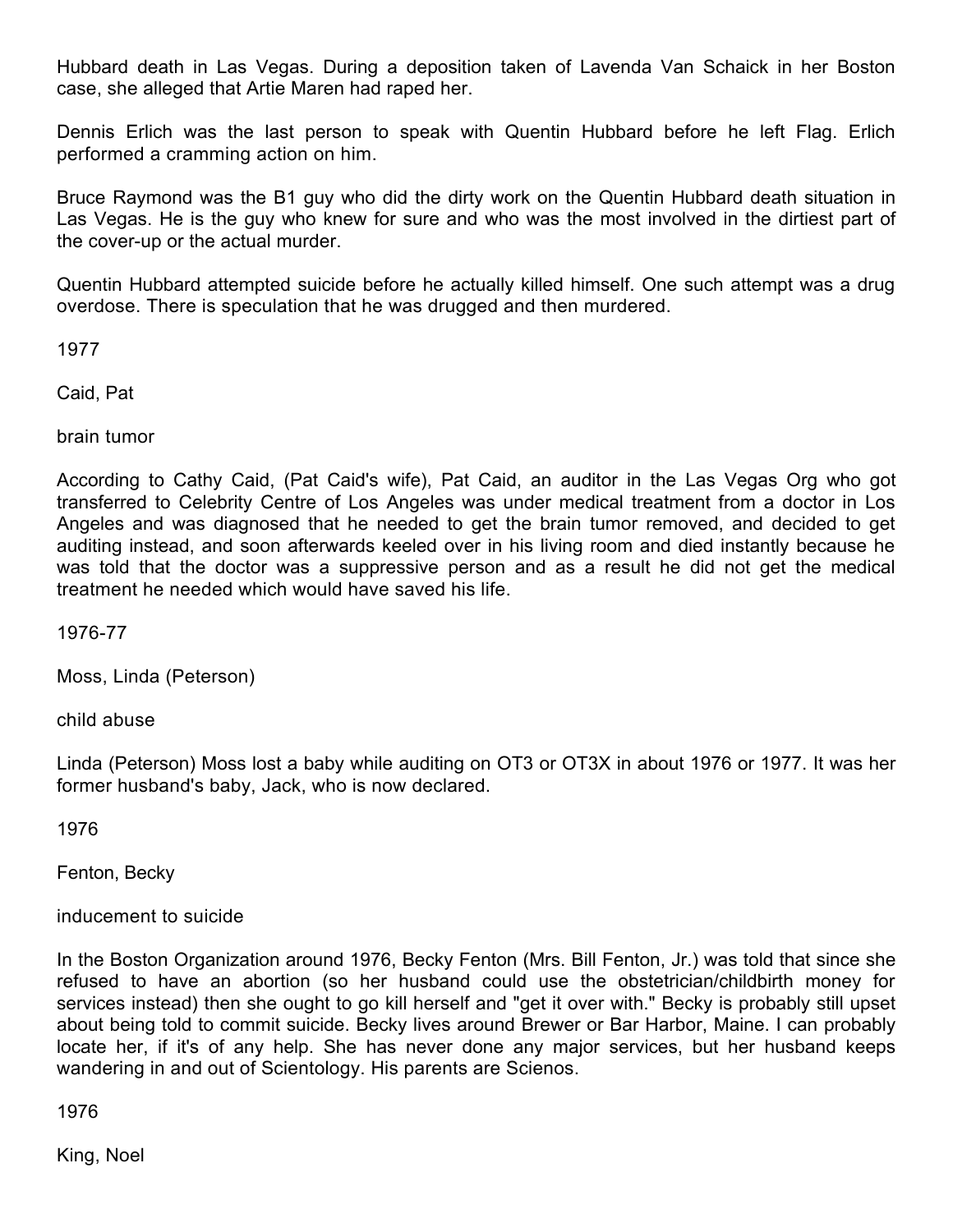## psychosis

Noel King went over the edge on OT3. He gave up an enormously successful career at a resort in the Bahamas, and moved to LA to be a full-time Scientologist. He was treated like a god, since he still had lots of money from the sale of his assets. Noel stopped being able to sleep properly while on OT3. I went for a walk with him in the middle of the night, down to Hollywood Blvd. He told me that he kept seeing himself being pulled into some sort of force field, and then back out of it, and he couldn't stop these pictures from flashing, and he couldn't sleep properly. This was around 1976. He also thought he'd been Jesus Christ and Napoleon, in previous lives. I don't know what happened to Noel. I saw photos of him in early Flag promo showing the dining room, but when I asked about him in 1988, no one at Flag seemed to recognize his name.

I remember him at Flag. He seemed to live there for at least a year or two -- '76-'78.

1976

name unknown

threatened suicide

I remember that one of my Class IV intern auditors at CCLA was graduated solely because he successfully talked one of his pc's in from a ledge on the building. At some point mid-session, she had gone nuts and decided to kill herself. I don't recall my auditor's name; I had him for just a couple of sessions, and they graduated him & he was gone. (Did they get him out of there to hush the tale?)

1976

xxxxx

psychosis

I went nuts on Power and Power Plus./ Right over the edge. I thought I was moving through space, and that I didn't have my "new ability" under control. I'd be driving down the Hollywood Freeway, and I'd find myself in downtown LA, with no idea how I got there. Then I started itching all over, under my skin, like an allergy. My nerves were shot. I was the Acting ED of Larry Gluck's school, while he was at Flag, and I was rapidly losing my hold on reality. I went to ASHO to tell them that I was PTS or something. They put me in session, told me I was a "completion," and routed me out. No Reg cycle, nothing. I could barely scrawl the success story. I was in a daze. I quit Larry's school a couple of days later, and went back to Northern California, where it took me months to be able to function normally again.

1976

name unknown

psychosis

There's a guy in Los Angeles . . . he's well-known among "old timers" because he sits in Bob's Big Boy restaurants, writing pages & pages of reports to Scientology about space invaders & such. In 1976, I was introduced to him by Gary Rist, at the Big Boy in Glendale(?) and he was quite mad.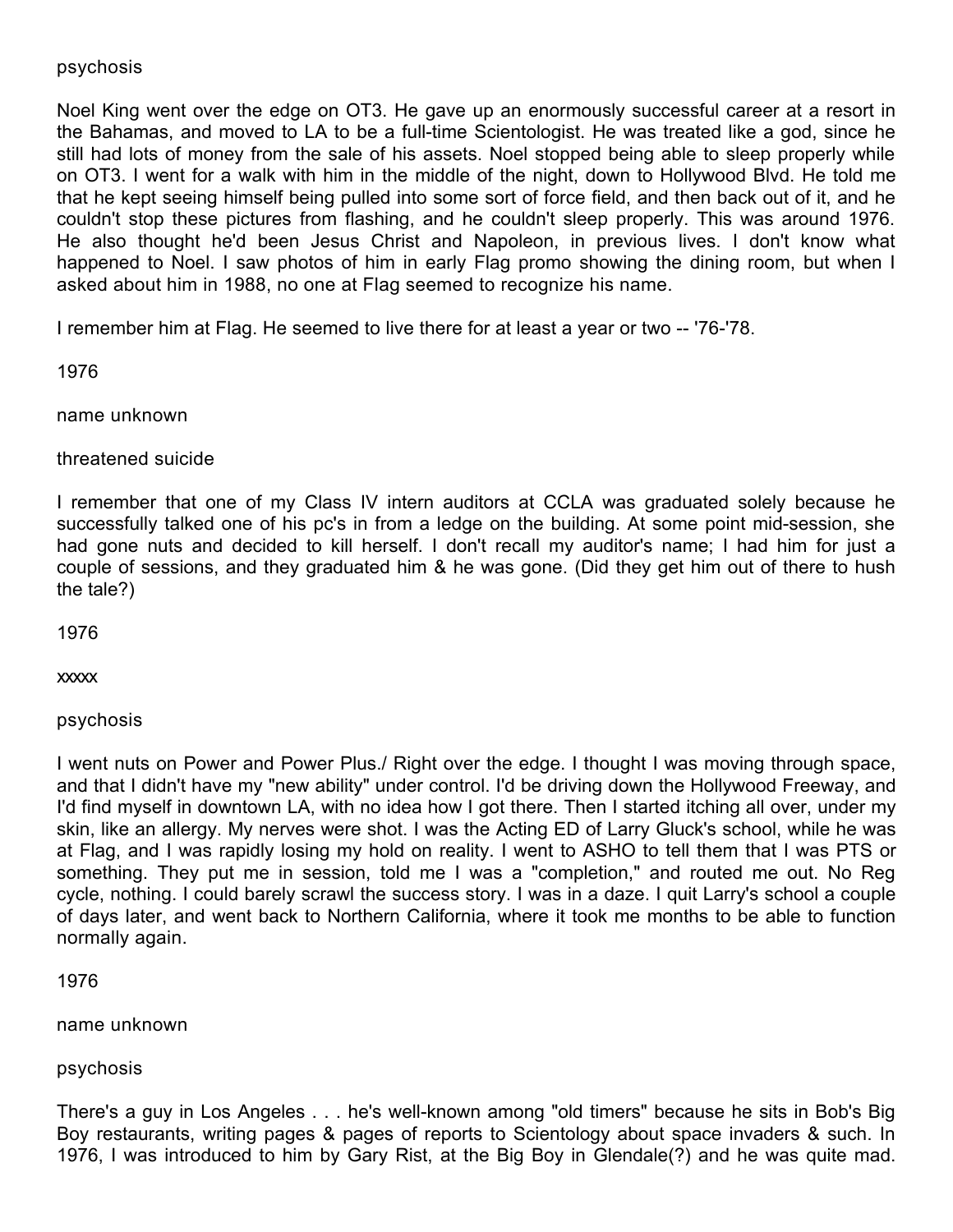He'd supposedly gone nuts on OT3.

1975-6

Rist, Gary

psychosis

I remember Gary Rist, a staff member at CCLA, had a breakdown. He had a major crush on me and kept going on drinking binges; HCO asked me to keep an eye on him. I went with him to visit his father one weekend, up at Bear Lake where his father owns a motel or something. Anyway, Gary got drunk and was physically abusive. I had a terrible time getting him back to LA, but I got him there, took him to SEA Organization berthing, and dropped him there. Regardless of HCO orders, I wasn't taking physical abuse. I don't know what happened to him. HCO never said anything about him again, and I never saw him at CCLA. The Disney Alumni Club might have a current address for him. Scientology - and his untreated alcoholism - ruined what had been a promising acting career.

1975-6

name unknown

suicide

A married man with money from the East Coast (PA or NY) shot himself to death after auditing OT levels. 1975-- Wilson (Kaup), Shirley various Shirley Wilson, ex-wife of David J. Kaup reports suicide attempt (1977), disruption of family (1978), and denial of needed orthodontic treatment to her daughter (1982).

1975

name unknown

suicide

In 1975 a man in LA shot himself to death with a rifle while on OT3.

mid 70's

Gerrold, Bobby (Jarrell)

cancer

Bobby Gerrold (Jarrell), a good friend, died of cancer. I'm not certain when, but it was probably in the mid-to-late 1970's. He was at least OT3. Near as I can tell from accounts, he postponed medical treatment, kept getting auditing, and when he was obviously dying, they told him he couldn't get anymore auditing. By then he was bankrupted by the auditing, and it was too late for medical intervention anyway. Bobby was originally from Texas, I think. I knew him at Alan Walter's Salt Lake City mission.

Bobby did deny himself medical care at the consternation of the C/S and all his friends. (Scientologists to the one of them.) He also withheld health information from the same. If you knew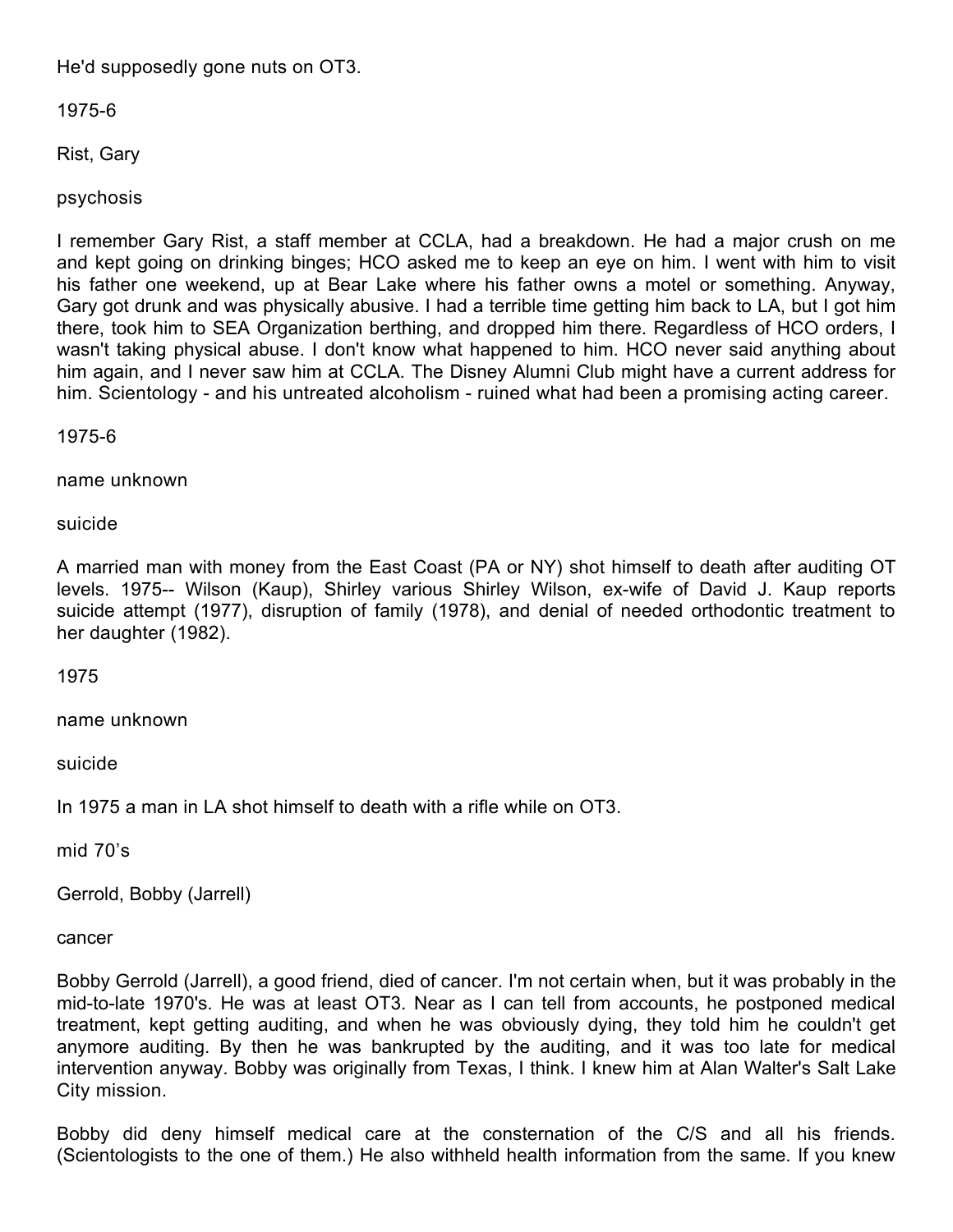Bobby you would have known that the man was very stubborn. He was finally forced to receive medical attention when his health was failing and by order of his case supervisor.

Bobby received auditing until the day he died. He was never denied auditing. The statement he went bankrupt is absurd as Bobby never had anything to bankrupt. He also never paid for auditing. All his auditing was done as part of a co-audit or for free by his friends.

Robert Maxwell could supply you with further details as he was there with Bobby throughout his last days. He was also Bobby's best friend.

mid-70's

name unknown

psychosis

Some pc was crawling across the floor at reception in mid-1970s CCLA, making weird whimpering noises. Yvonne apparently saw the woman on the floor and cheerfully said, "Oh, that's just (name)." This was an enduring anecdote at CCLA, showing how "big a being" Yvonne was, and how tolerant CC was of "eccentricities."

1974

Dardano, Robert

psychosis

I became a member of the Church of Scientology in 1974. In March of 1974 I was routed off the Church of Scientology staff for being PTS Type 3. PTS Type 3 is a Scientology term which classifies persons to be insane if they are anti-Scientology.

1974

names unknown

murder

At what was known as Old AOLA Organization on Berendo Street, two advanced organization staff members were found murdered in the trash bin behind the building.

1974

Harris, Travis

psychosis

Travis Harris became psychotic while auditing on the Apollo in 1974.

1973

Anderson, Kirk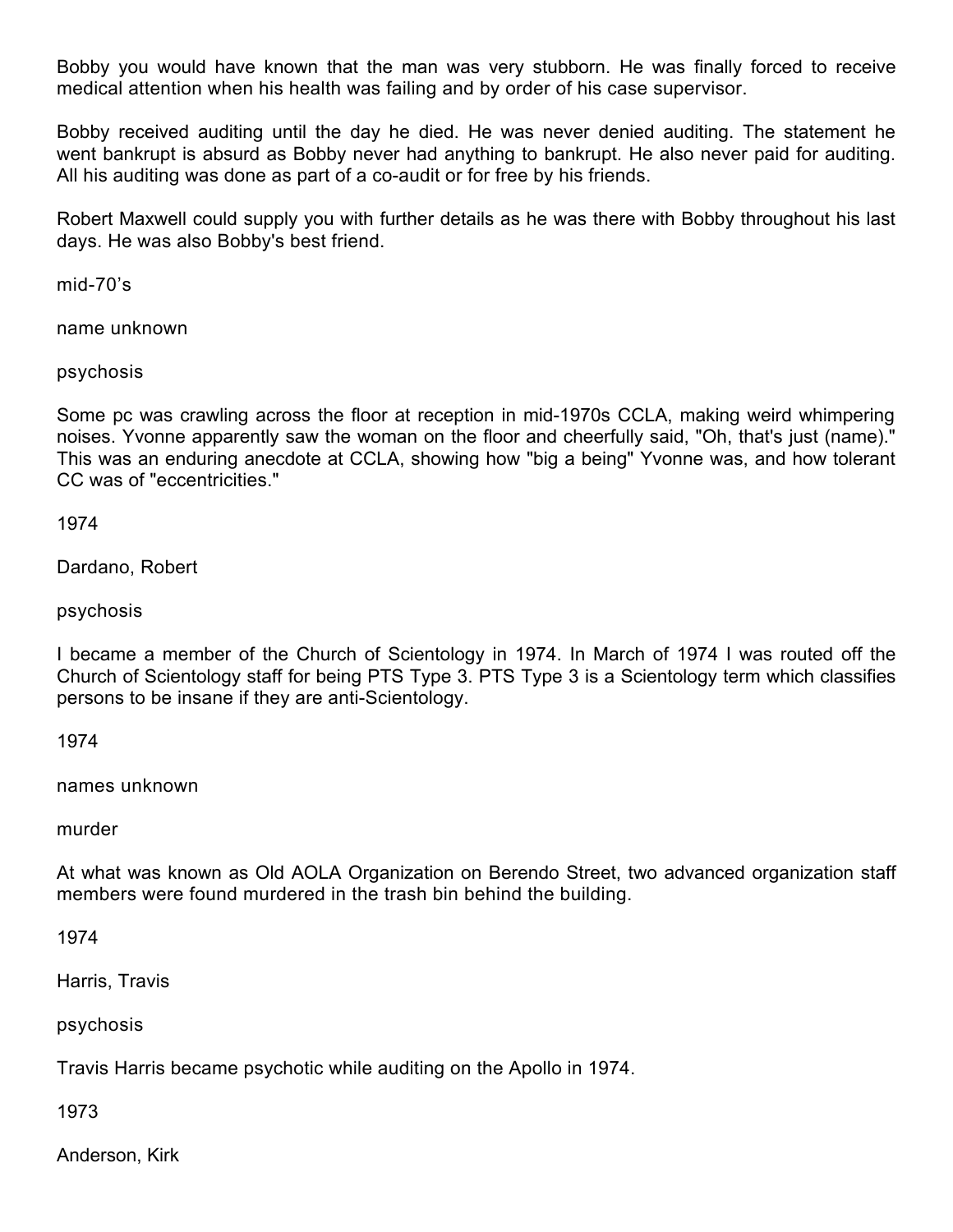### psychosis

I was not at the mission the day (between July and October 1973) Kirk Anderson came in with a shotgun and threatened the SLC mission staff because we were alienating him from his new Scientologist wife, Yolanda. However, I was there the rest of the time when Kirk and Yolanda first came in, through when Yolanda left for the SO. Yolanda is the same person mentioned in "the informer," who's child was a victim of terrible Scientology child care and I have her mailing address somewhere. Kirk was the ED of the Salt Lake mission for years, and I suspect he's still on staff there.

1973

Dalton, Jim

psychosis

Jim Dalton supposedly had drug flashbacks from going too quickly onto the mucusless diet in 1973. He was a Scientologist in Salt Lake City and Geri Knight (ED) told him that the mucusless diet was what he needed. I answered the phone at the mission a couple of times when he was talking about the visions he was having . . . . The mother of his son, Martha Tatum (new last name?), is an exec in Denver . . . . Others who knew that he'd gone nuts and he was on orders not to come into the mission: Dick Cook (course sup), Geri Knight (gd), Frances Godwin (D of P), Chuck Newton (course sup/auditor), Jay Gibson (auditor), Dave West (auditor), Hazel Dominguez West (auditor, course sup), Joe Duncanson (estates), Lindy Duncanson (public), Charlotte Sandoval (public), and others whose names I've forgotten. Hazel is still in Scientology and is a cab driver in Salt Lake City, and I've already mentioned Frances and Chuck. Joe & Lindy Duncanson are FSM's in Colorado.

1973

Surrey, Steve

psychosis

Steve Surrey kept having psychotic breaks, while he was the ED of Alan Walter's Salt Lake City mission. He'd be screaming his lungs out during sessions, begging for someone, anyone to help him. His auditor, Geri Knight, swore that he was just running out dramatizations, as if this was really good for him. I think Steve is still happily in Scientology.

1970's

Robertson, Bill psychosis "Capt. Bill" (LA Organization and AOLA, 1970's) is on your list. Surely he had a family somewhere who watched him go insane in Scientology. In the research of this rundown on Flag, Captain Bill Robertson had numerous psychotic breaks.

He's been dead several years now.

early 70's

name unknown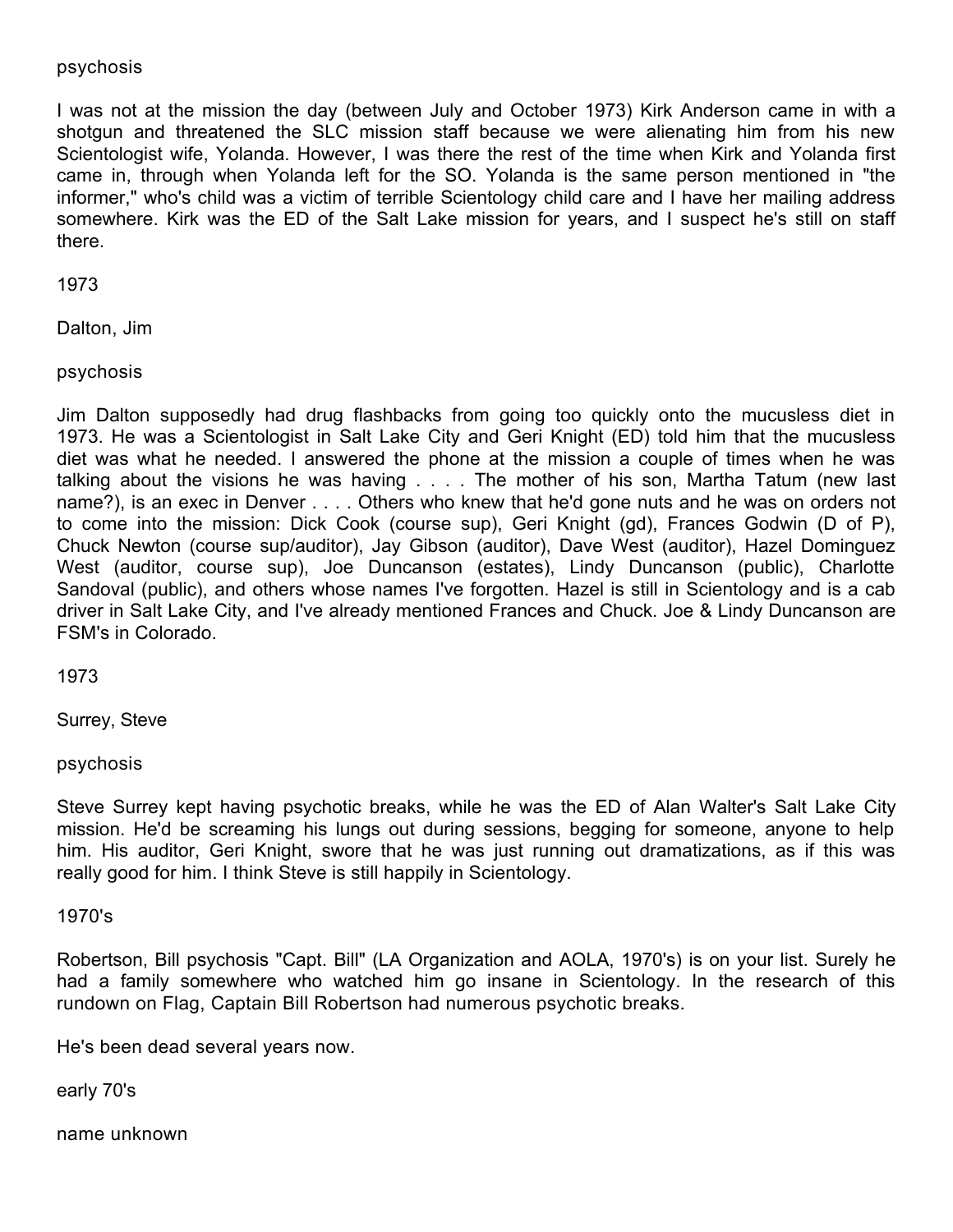### criminal acts

In the early 70's, an older gentleman, a staff member either at the Mission or the Scientology Organization had a heart attack while he was in the building. The staff members were afraid that it would reflect badly on Scientology so they took his body out of the organization where he died, stripped him naked, stripped him of his ID, (she wasn't quite certain if they stripped him naked but is sure they took his ID) and put the dead body in a trash dumpster several blocks away.

1972

Gutmann, Mike

suicide

A set of twins were involved in Scientology and one of the twin brothers, Mike Gutmann, committed suicide.

1970's

Breedlove, John

instigation to suicide

John Breedlove was at Scientology's Flag land base in the 1970's. He told his mother he was told by Scientology to commit suicide and that Scientology could get anyone to commit suicide if they wanted. He did commit suicide after he left Scientology.

1970's

Patterson, Randy

suicide

Randy Patterson, former husband of Laurie (Best) Patterson, shot himself to death while on a Solo auditing level, probably the 'clearing course.' This was in the 70s when AOLA was located at the present celebrity center annex.

early 1970's

Schaeffer, Paul

suicide

F.A.C.T.net's source knew of the suicide of a friend of a friend who had just left the group. His name was Paul Schaeffer. At the time, I was told that he got "messed up" because he left the group.

1971

Meister, Susan

suicide or murder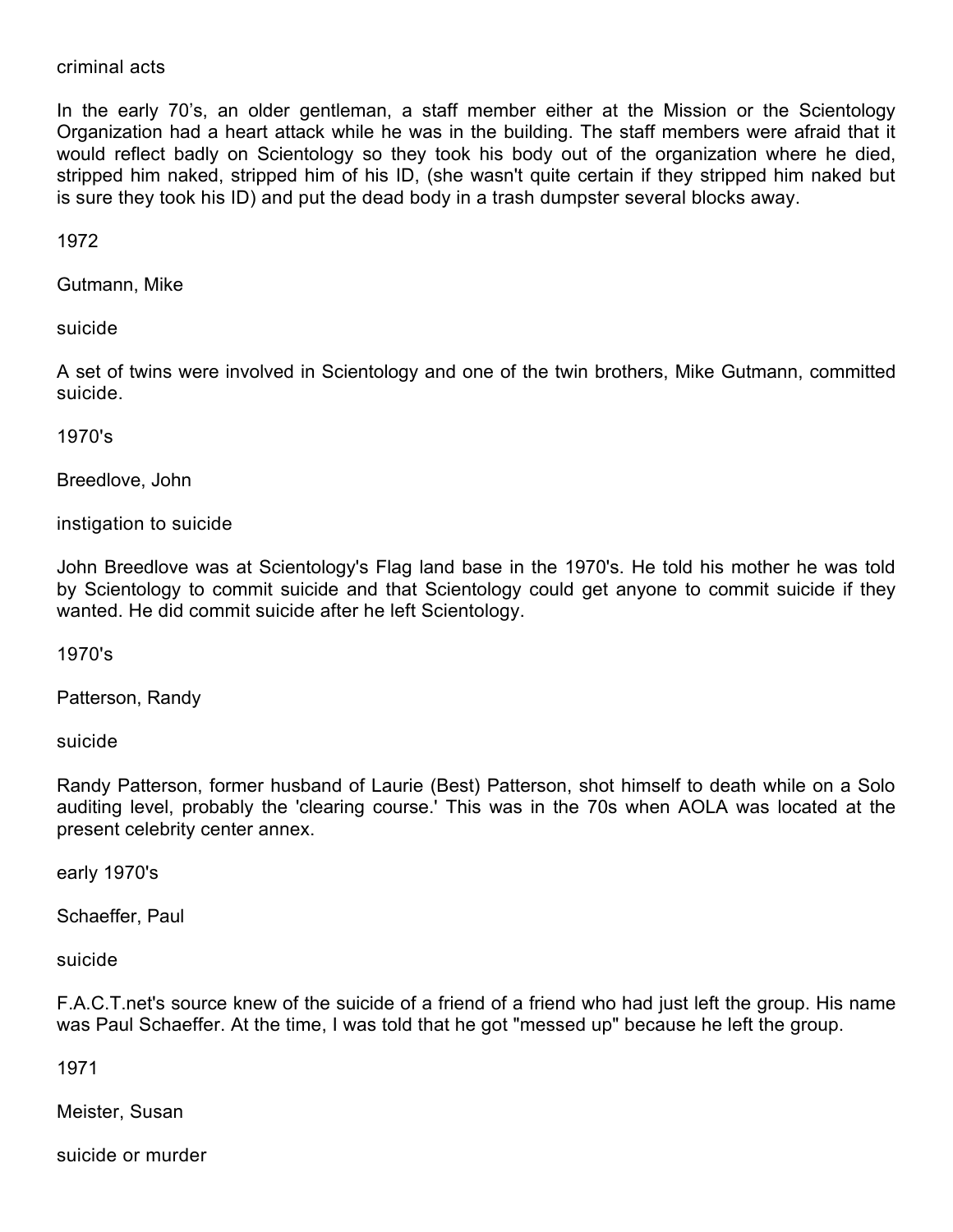Susan Meister had a very intense argument with Hubbard before she committed suicide in public on the decks of the Apollo. F.A.C.T.net's source was standing on deck on watch at the time and saw it all occur.

An article in the LA Times, Tuesday August 29, 1978, "Scientology Mystery" talks about the Meister suicide.

Artie Maren is reported to have been involved in the cover-up of Susan Meister's death.

A new report disagrees with the "intense argument" part of the above report, because "in those days NOBODY had intense arguments with Hubbard."

1971

Hart, Robert

attempted suicide

Our report said that Robert Hart attempted suicide in 1971.

1970-71

Burner, Charles

inducement to suicide

xxxxx, a former high-level Scientology executive, was ordered by Hubbard to reverse audit enemies of Scientology if there was opportunity to do so. The purpose was to induce psychosis or suicide. He was actually sent on a mission to capture Charles Burner, a former high level Scientology auditor who had started a group called the Abilitism. According to F.A.C.T.net's source, he was ordered to capture or reverse audit or murder Charles Burner.

1970-71

Pruitt, Wayne

suicide

Wayne Pruitt (Pruett) from Missouri ????? jumped from the Elks Bldg in Hollywood or the McArthur Park area around 1970-71. The building may not be there now. He was receiving Scientology service at the time; he is believed to have been on the upper OT levels.

1969

Sharp, James and Gaul, Doreen

# **CORRECTION**

Doreen Gaul and James Sharp were teenage Scientologists murdered in LA. John McMasters, the first Clear, disassociated from Scientology in part because of these deaths. He felt that the vindictiveness of Scientology's actions were somehow connected to the deaths.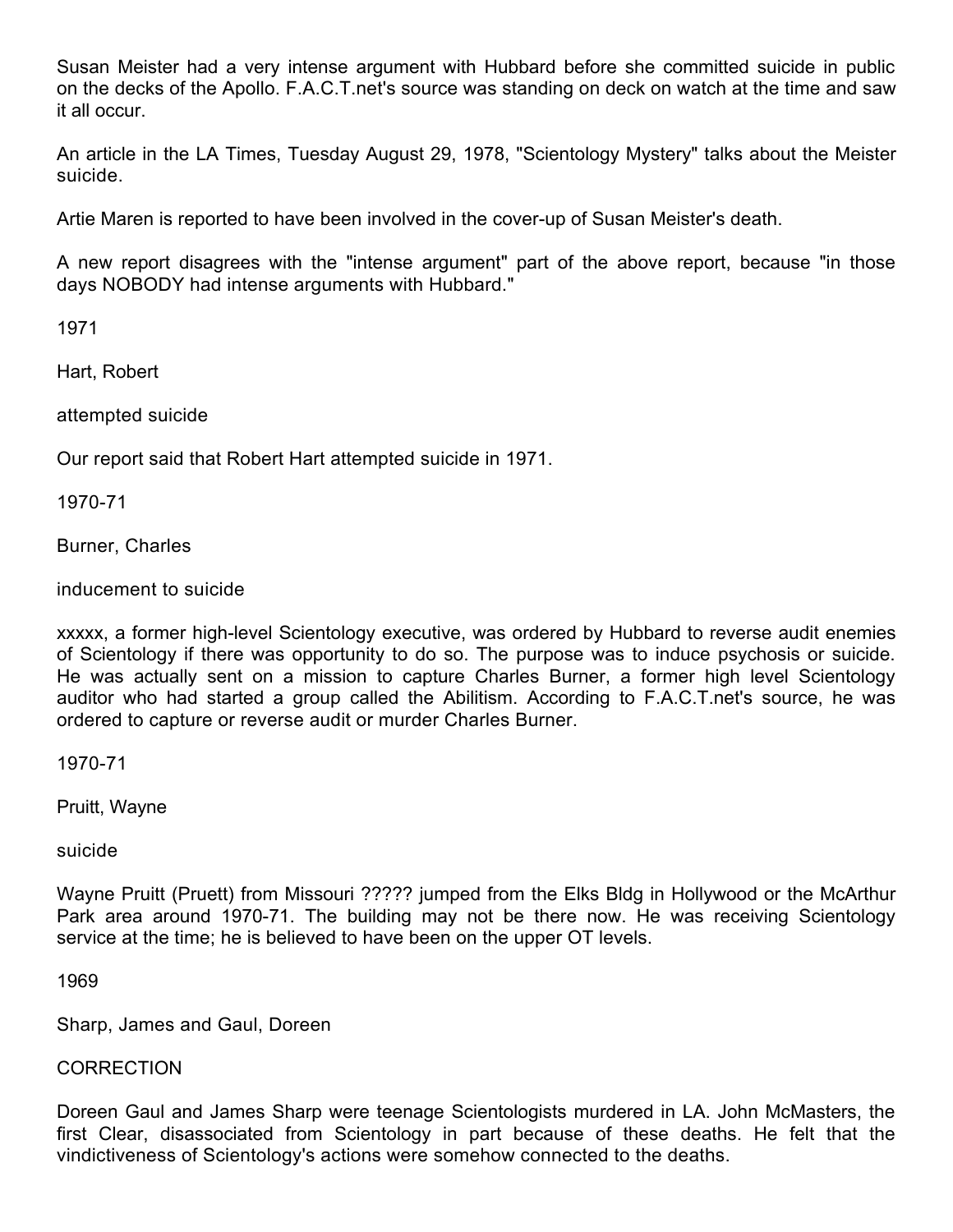This is a suggestion to drop this from the original mailing. Doreen Gaul and James Sharp. I think you're on very thin ice here. From all evidence, they were victims of some LA satanic cult. They were found naked, circa 1969, with their eyes gouged out. James was an incredibly sweet kid from the Midwest whose father, Don Sharp, also a very nice man, was in LA doing advanced courses. I'm unaware of anything linking Scientology personnel actions in any way to this tragedy.

3) FURTHER INFORMATION SUGGESTS THAT THESE DEATHS WERE "RANDOM LOS ANGELES VIOLENCE" HAVING NOTHING TO DO WITH SCIENTOLOGY.

1969

Esterman (Chaleff), Sally

cancer

Sally Challeff, a Scientology staff member, was allowed to die of treatable cancer.

She did have a positive pap smear in 1969 which then reversed after auditing. This may have given her false confidence in auditing as THE solution. I know that her sister believes she could have been saved with proper medical care but I believe she's under the impression that Sally herself rejected this. Months before her death she was in Mexico in an "alternative" clinic. An Sea Organization recruit had been assigned to assist her. Incredibly, [her son] was never informed of any of this. When he found out, she kept giving him the impression she was getting better, so her own denial was very high. I would appreciate any information you may have that she was actually denied proper care.

Sally Esterman Chaleff, a 20 year Sea Org member died a painful and slow death of treatable and operable cervical cancer. She was denied almost all care that could have saved or extended her life.

Her ex-husband, a Scientologist, made the following complaint to F.A.C.T.net:

On April 6 and again on October 10, 1994 I wrote to your organization concerning the libelous flyer you publish, advertise and sell entitled 'Death, Psychosis and Scientology.' By these letters I put you on notice that this publication contains lies about the death of my ex-wife, Sally Esterman Chaleff... Moreover, I have recently become aware that your distribution and promotion of this flyer containing the lies about my ex-wife is being accomplished not only through the U.S. mail but also through the use of telephone wires via the F.A.C.T.net and Internet computer bulletin board services. Your continued publication and distribution of this information continually aggravates and upsets me, the more so as it is clear that you are doing this with full knowledge that your statement about me is false

Circa 1969

name unknown

attempted suicide

A person on OT levels jumped from the 10th floor of a building in LA, landed on a car, and incredibly only broke his arm. I believe his name was Mike, but I don't recall last name.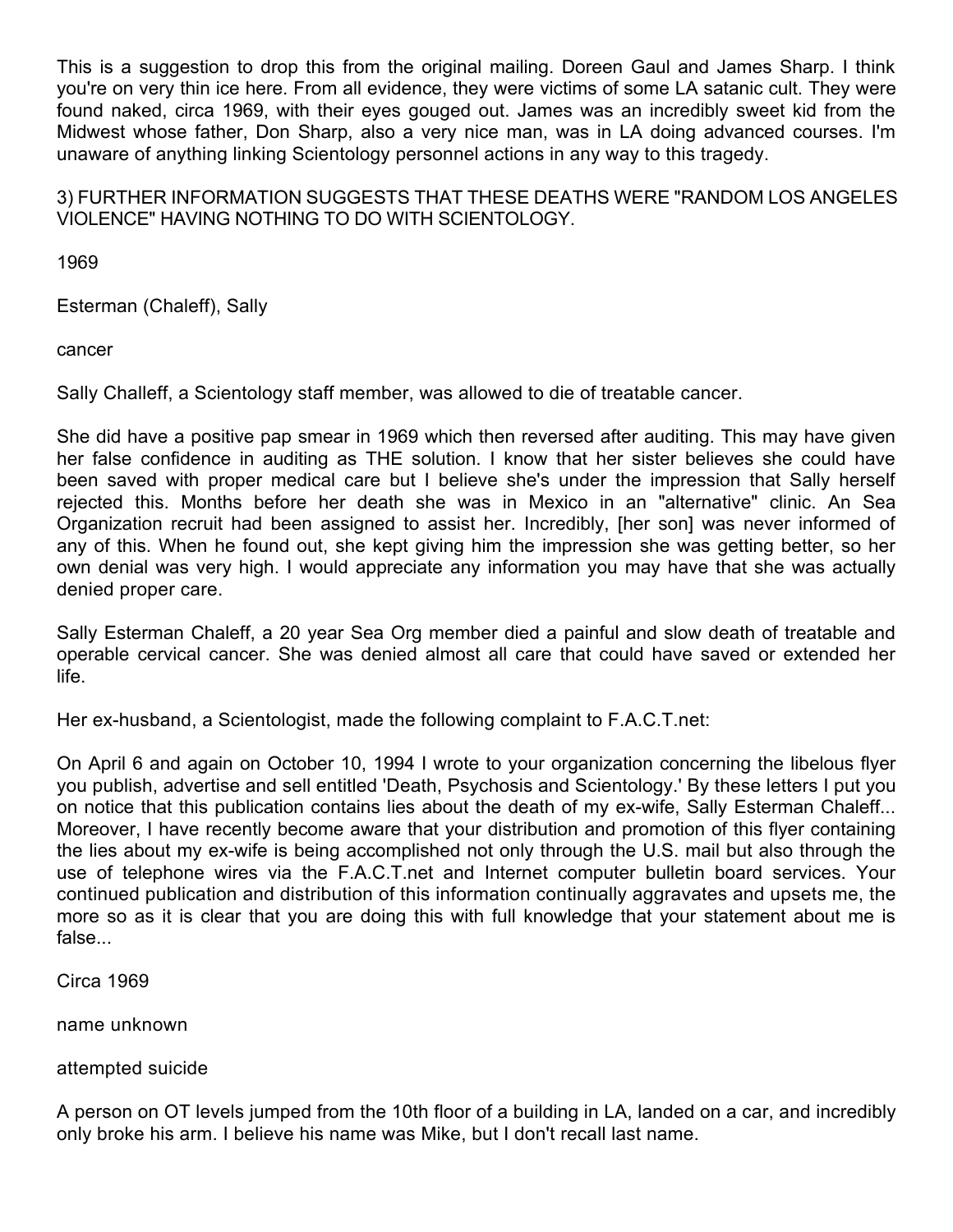1968-9

McEwan, Vicki

psychosis

I witnessed several incidents of degradation and humiliation. These were at the hands of a person named Drew Schmidt who was the first Class VIII sent there (Hawaii)... This was very stressful, and one person, Vicki McEwan (the Registrar) went nuts afterwards as a result...

1968-9

Griswold, Burt

abuse Burt

was an attractive, 40ish man who was our resident Class VI... Drew (Schmidt) called one of his special musters and berated Burt in front of everybody. Then he had Burt strip off all his clothes except his pants, and ordered Mike Soper and two other men to pick Burt up by his arms and legs, and swing him and throw him into the creek that ran alongside the Org. I'll never forget seeing Burt's 10" long pink scar, still fresh from the recent (appendicitis) surgery, flashing in the afternoon sun as he sailed through the air with arms and legs flailing, to land in that filthy creek with murky, black, brackish water (during low tide you could see rusty cans and broken glass on the bottom)...

1968

Stewart, James

suicide

James Stewart jumped to his death in Edinburgh Scotland. He was on OT3, a class 7 auditor, and the Executive Director of the Durban Org. . 2) James Stewart. At the time, Sea Organization penalties were: Liability, 24 hours sleep deprivation; Doubt, 48 hours sleep deprivation. The two penalties were cumulative. Stewart was in at the Advanced Organization in Edinburgh, Scotland. He had injured himself and was assigned Doubt. In my estimation, the sleep deprivation drove him over the edge. As reported in the mailing of Jan. 3, 1994, Stewart jumped to his death in Edinburgh Scotland. He was on OT3, a class 7 auditor, and the Executive Director of the Durban Organization.

1966-67

Nieman, Malcolm

negligence

Malcolm Nieman (lives in London) had a close brush with death. He contracted meningitis, and was audited for many hours, getting worse by the moment. My husband and I found him unconscious on the floor (that evening) with severe diarrhea and vomiting. We got an ambulance to rush him to hospital. On the way to hospital the ambulance driver indicated to me that Malcolm was going to die. He didn't, but it was touch and go for a while.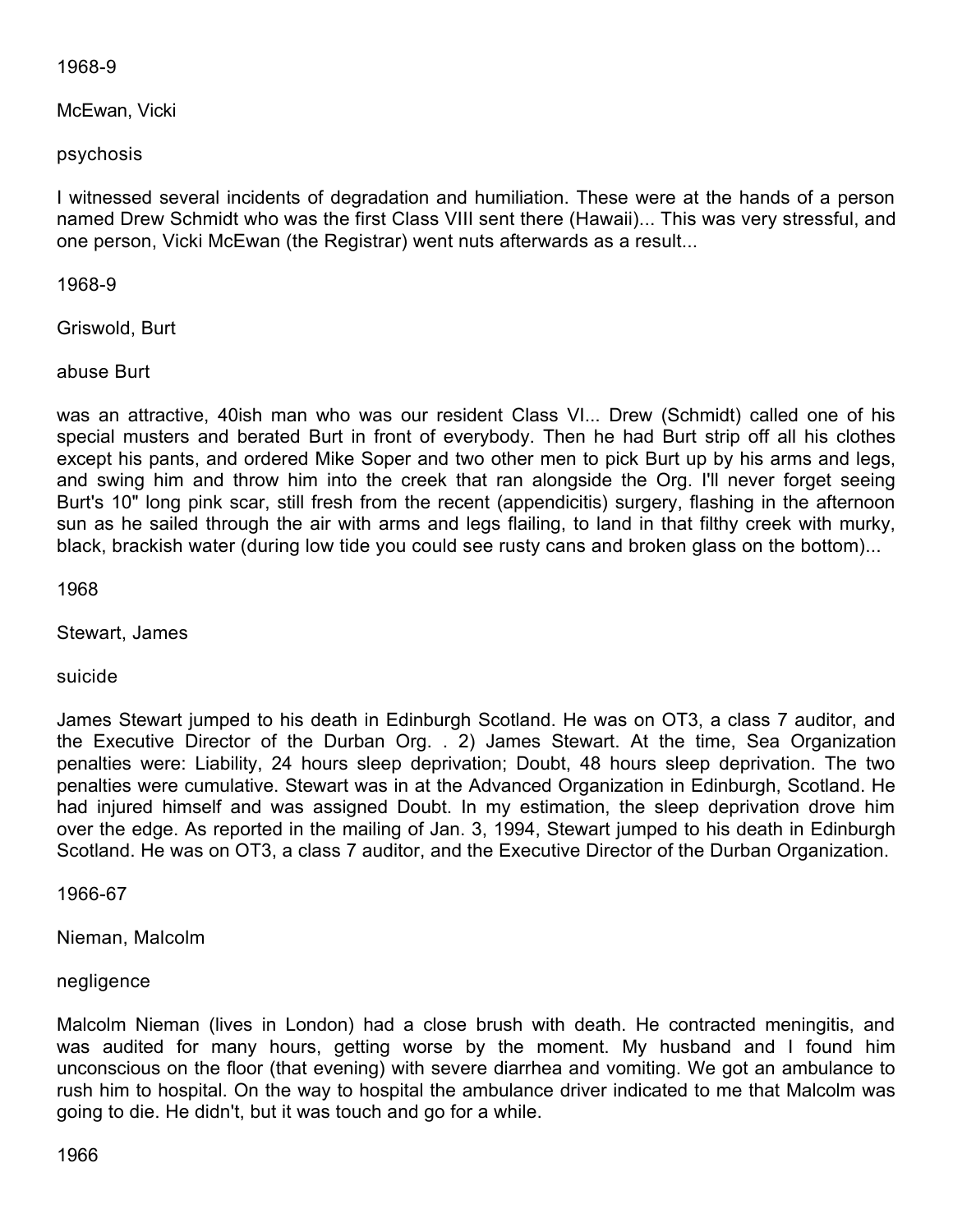# Kennedy, John

murder

John Kennedy died in 1966, in Rhodesia, allegedly while cleaning his gun. He was a Scientologist who had strong conflicts with the local group and had left Scientology to set up his own mental health institute.

1960

Halprin, Dick

suicide Dick Halprin committed suicide in the early 60's. He was the author of The Whole Track Security Check.

PART 2: ALPHABETICAL LISTINGS (NO DATES)

Aaron, Grace

**CORRECTION** 

"not an attempted suicide"

Grace Aaron took an overdose of sleeping pills on OT V. She is a highly trained field auditor for Narconon. She says it was a mistake, not an attempted suicide. The C/S wanted her to handle it.

Anderson, Yolanda

child abuse

Yolanda [ Anderson] is the same person mentioned in "the informer," whose child was a victim of terrible Scientology child care.

Atherton, Warren

negligence

Warren Atherton, an ex-Scientology member in Detroit who died, is said to have died because of not taking medication for a medical condition.

Axel, John

assault

xxxxx told xxxxx about the beating of John Axel. There is a backup report about this beating in the minutes of the San Francisco Mission Holders meeting -- where Scientology was actually dumb enough print up this incident and distribute it. Apparently, John Axel was also beaten by David Miscavige and/or other high level Scientology executives.

Balentine, Brad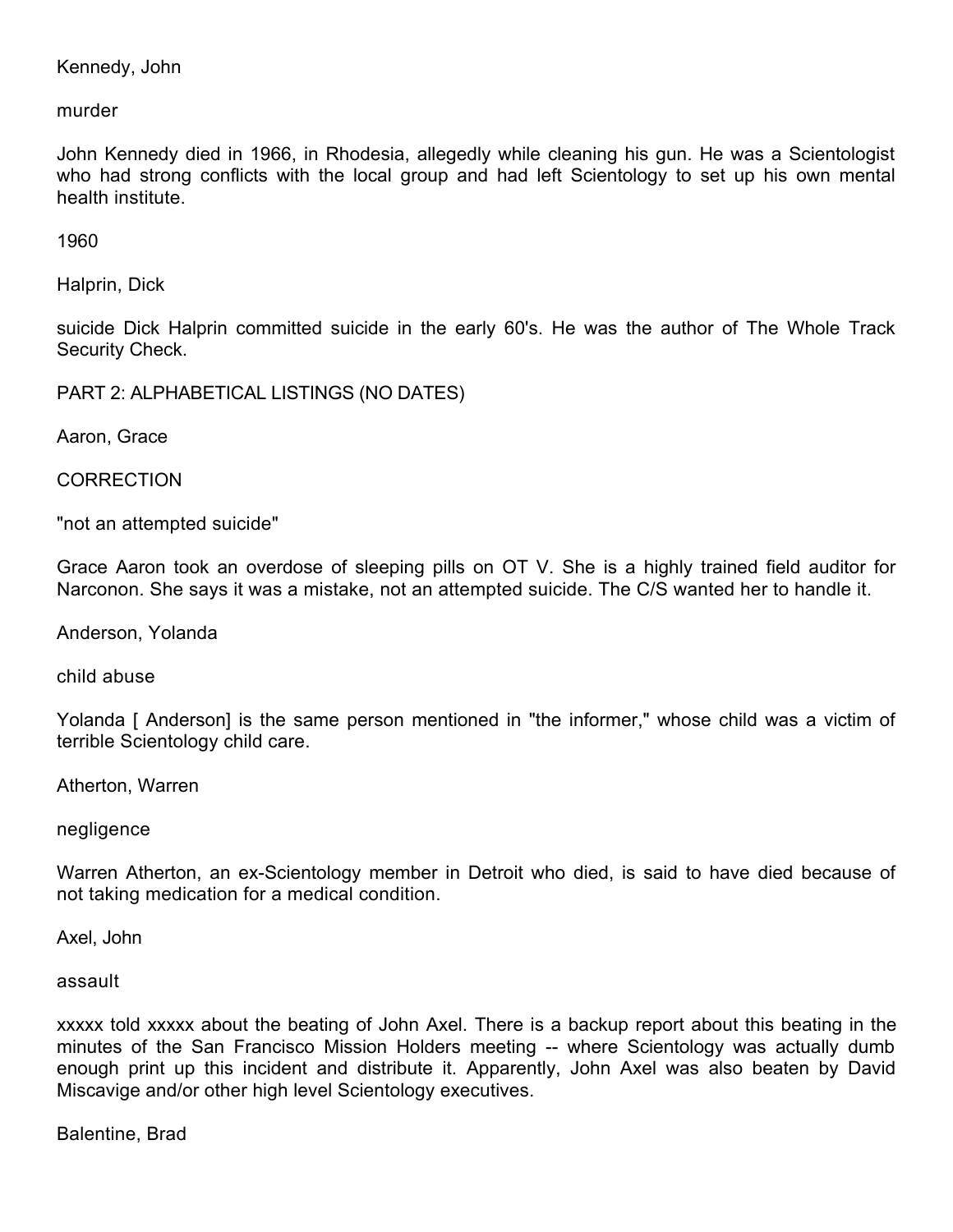### psychosis

Brad Balentine, a member of the guardian office, one of the GO/OSA Intelligence Operatives, became psychotic. ?????

Barnett, Mary Florence (Flo)

murder or suicide

Flo Barnett a/k/a. Miller died from several gunshot wounds, three to the chest and one to the head. She was David Miscavige's mother-in-law. Just before her death she was reported to have had an argument with David Miscavige because Miscavige vehemently objected to her being audited by Julie Mayo, who together with her husband David Mayo, ran the Advanced Ability Center in Santa Barbara, a "squirrel group" according to Scientology. She had threatened to go public and to sue Scientology.

Barney, Carl

psychosis

Carl Barney went psychotic on the Apollo and was guarded by three other people on the ship. Carl Barney had been made to sit for months doing "blinkless TRs." One of the periodic extremes Hubbard took no responsibility for. I heard that at one point he was strapped to his chair.

Carl Barney was locked up aboard the Apollo after he became psychotic.

Bear, Debbie

child abuse

Miscarried while working on the RPF. Actually had the miscarriage while digging a ditch and started bleeding. She ran to the head RPF guard and told him she had to go to the hospital. The guard told her to go back to the ditch and keep digging. And she miscarried right there in the ditch.

Binion, Sam

psychosis

Sam Binion or Benion became psychotic while on OT3. It is reported that Heber Jentzsch was involved in physically restraining him and ripping off his clear bracelet so he wouldn't give Scientology a bad name.

Bonnin, Michael

death

Michael Bonnin died during auditing on the upper levels.

Box, Theo & daughter Jenny

child abuse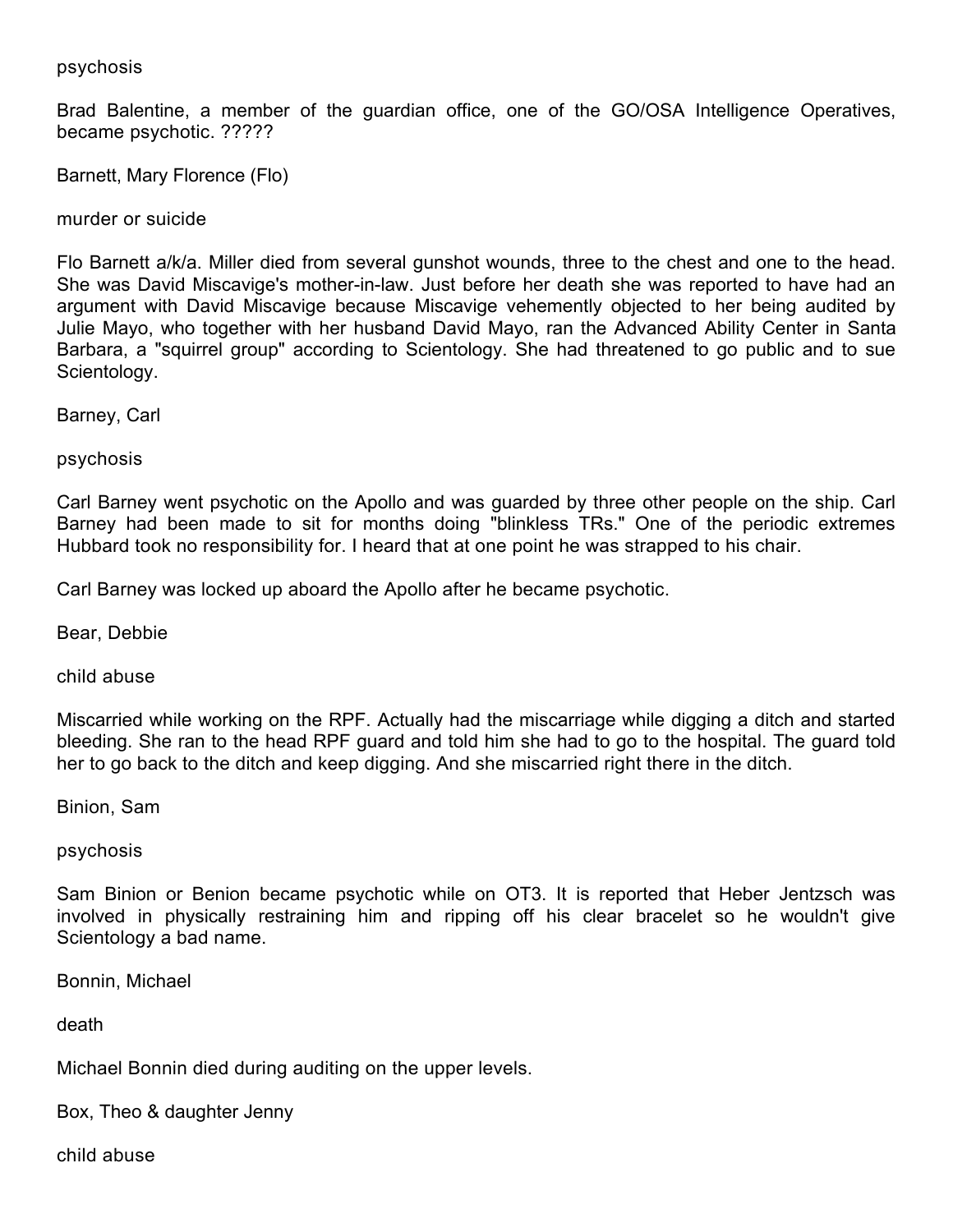While I was an auditor in the organization the daughter of a scientologist was brought to my house to have somewhere for constant care as she had become mentally ill and was being protected from the medical profession and from her mother who was not a Scientologist. The GO was involved. There was to be a roster of people to be with her but it didn't eventuate. Her father was here much of the time and at other times she was left with me. She wandered off when I was alone with her and ended up in a hospital. In her "condition" she talked of her personal relationship to LRH and a whole scenario of past and future events around this theme. She was being audited. The father is OT7 or OT8 and still in the Organization, I think. His name is Theo Box. His daughter was Jenny.

Brewer, Ed

neglect

Ed Brewer, an LA sea org member was left to bleed to death trapped in a car. He was left without medical attention and without calling for help while other staff members who were with him went back to the Guardian's Office to get instructions on what to do so the accident would not create a PR flap.

Brigliatto, Mario

**CORRECTION** 

attempted suicide

#81 on page three of the January mailing had no last name. The name is Mario Brigliatto.

Broeker, Annie

psychosis

xxxxx Case Supervised Annie Broker when she had a psychotic break in auditing. When last this staff member saw Annie Broeker she was being audited quite a bit. She remembers a lot of screaming and yelling coming out of the auditing rooms on a daily basis, and she sensed something was wrong.

She was last seen being held under armed guard at the Gilman Hot Springs RPF (Rehabilitation Project Force) by Blake (last name withheld at his request), a former Sea Org staff member who currently lives in Los Angeles and is in communication with Joyce Stephenson, Secretary, Cult Awareness Network of Los Angeles.

Bruemmer, Melanie

cancer

Melanie Bruemmer (re' MICHEALS ) (also named names of Perkins & Schaffer) died of ovarian cancer. She was Class IX and Senior C/S Foundation at the San Francisco Organization.

Charlton, Pam

child abuse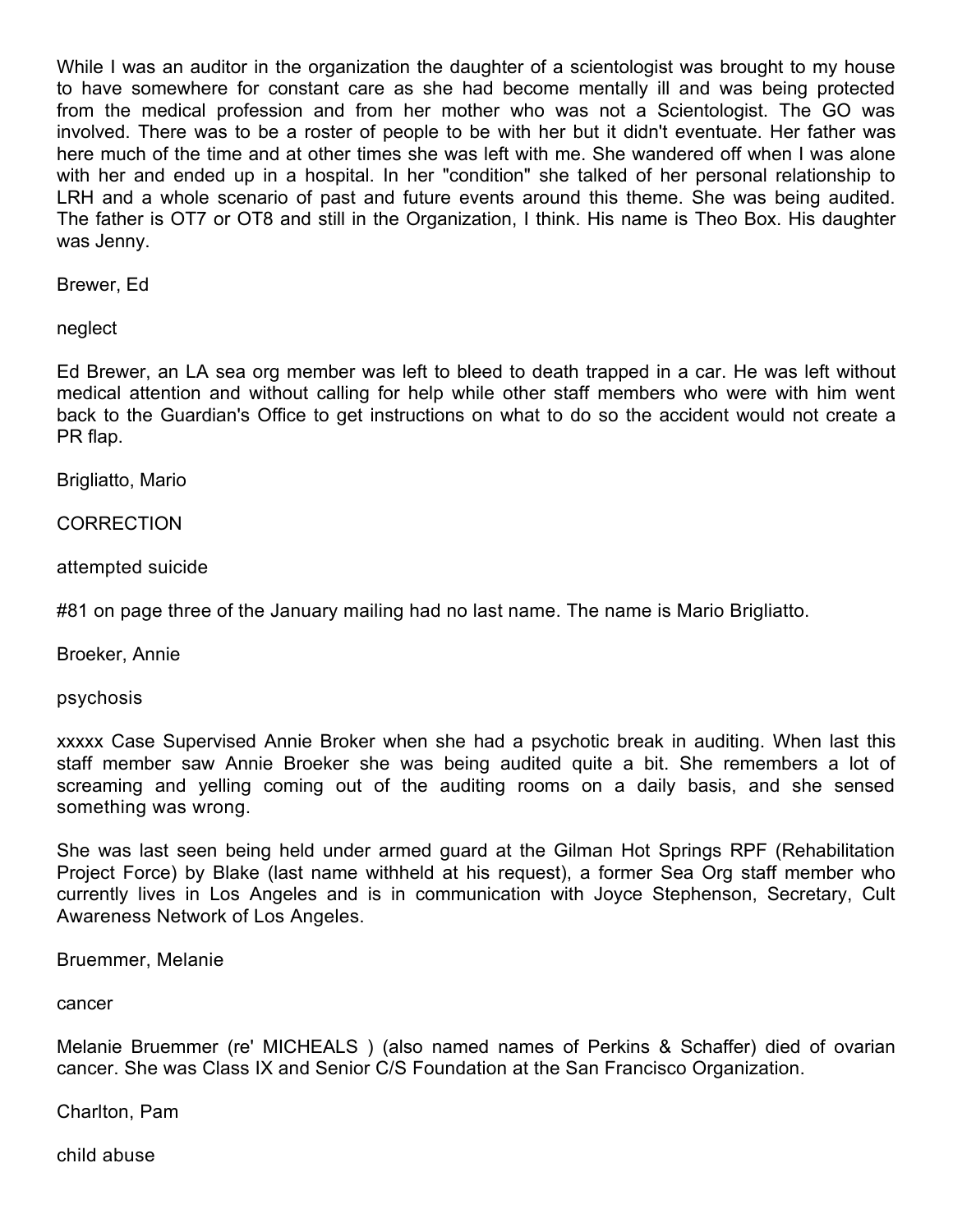Pam Charlton had a baby that died while she was in the Sea Organization

Casissu, Maude (a new suicide)

suicide

Confliti, Luigi

negligence

Confliti he didn't speak much English but he was denied medical treatment by Scientology when he really needed it.

Cooper, Paulette

inducement to suicide

There is a lot of information in FBI records and elsewhere that Scientology operatives tried to get Paulette Cooper to commit suicide.

Crane, Steven suicide

at East Grinstead

Crichton, Alan

vulnerable and bilked

Alan Crichton lives in Maine and New York City. He's a former institutionalized mental patient who inherited a lot of money. It's managed by a trust fund so he can't go through it too quickly. Nevertheless, he wanders in and out of being extremely unhappy with Scientology. He's had his OT levels delivered by an auditor, since he isn't allowed to see the confidential stuff. He's a brilliant artist who fights depression, and he's not getting the care he needs in Scientology. His wife, Lorna, is practically rabidly in favor of Scientology, and actively takes services. They give lots & lots of his money to Scientology...

Cruise, Tom

psychosis

Tom Cruise (the actor) became psychotic during auditing. Cruise was on OT3 and Scientology had to bring him back to the base because he looked so bad.

Davis, Bruce

murder, psychosis

Bruce Davis is a convicted member of Charles Manson's "family." At one time he was Foundation Staff at St. Hill. Vincent Bugliosi's book on Manson asserts a relationship between Davis and a murdered teenage Scientologist.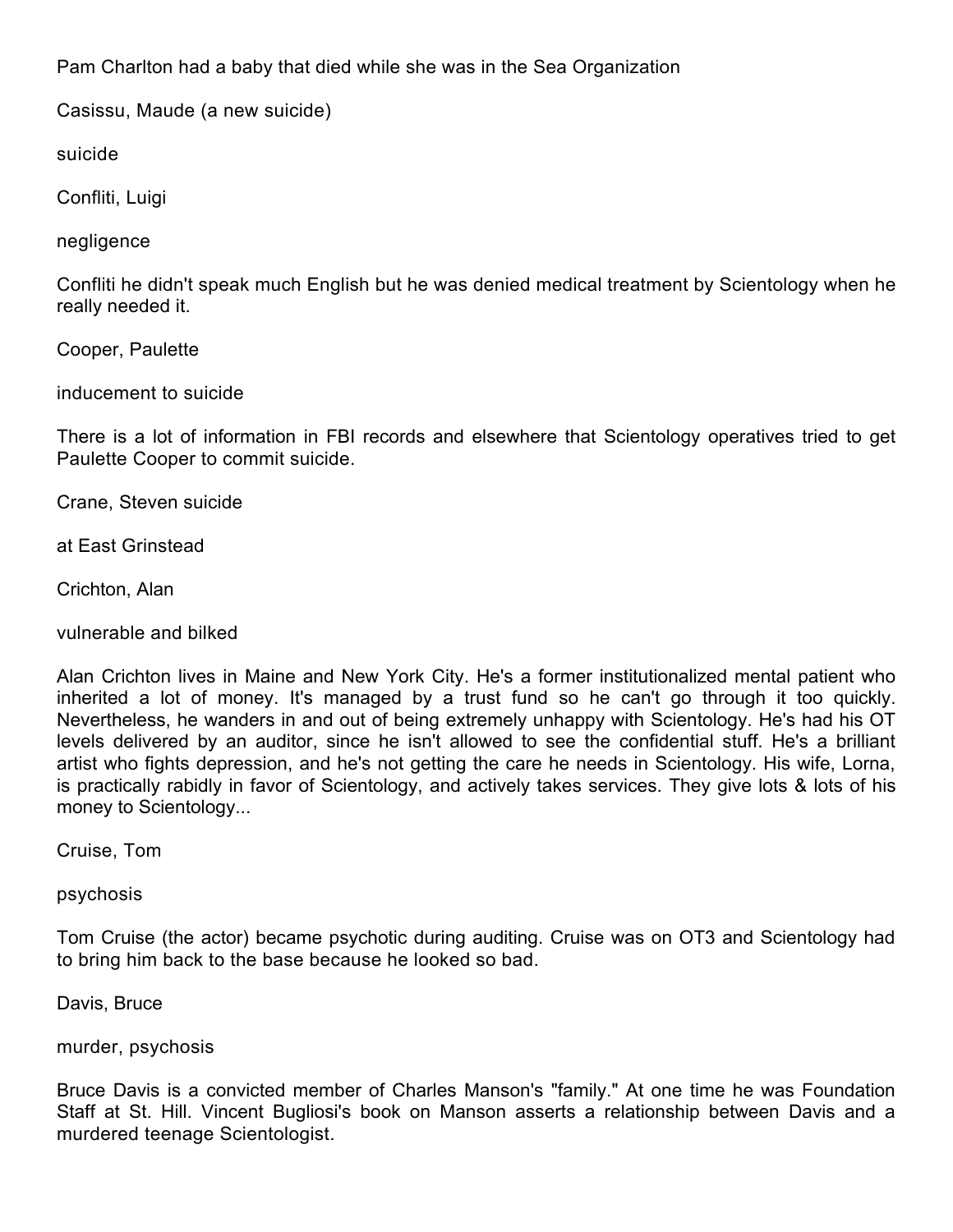One of the convicted members of The Family [Manson's] was Bruce Davis who was at one time foundation staff at St. Hill (according to someone I know who was there at the time). In Vincent Bugliosi's book on Manson, called "Helter Skelter," there was an apparent relationship between Bruce Davis and a murdered teen Scientologist.

Delgro, Heidi

assault

See document from HCO Scientology Sea Organization Ethics Officer, September, 28 1993 dealing with the isolation watch of Heidi Delgro.

Dennison, Larry

suicidal

Larry Dennison reportedly became suicidal after completing OT 8.

Dewhurst, D.

suicide

D. Dewhurst, a public PC, committed suicide in his car behind the Vancouver, Canada Scientology mission.

Douglas, Martina

suicide

Martina Douglas committed suicide at East Grinstead, England.

Dubron, Jeff

assault

Jeff Dubron, the former AGPR, was apparently paid a substantial amount of money. He didn't name it. But I got the impression that we talking between \$50,000 and \$250,000 by the GO to remain silent. Apparently, Jeff broke his silence and was beaten up by someone whom he attributes to Scientology. So Jeff is being real tight lipped now.

Jeff Dubron and Jack Williams were sent to a chaplain's court over business problems. Jack had money so Jack won.

Eichorn, Manfred

attempted suicide

Manfred Eichorn was baby watched and attempted suicide.

Ellison, Robert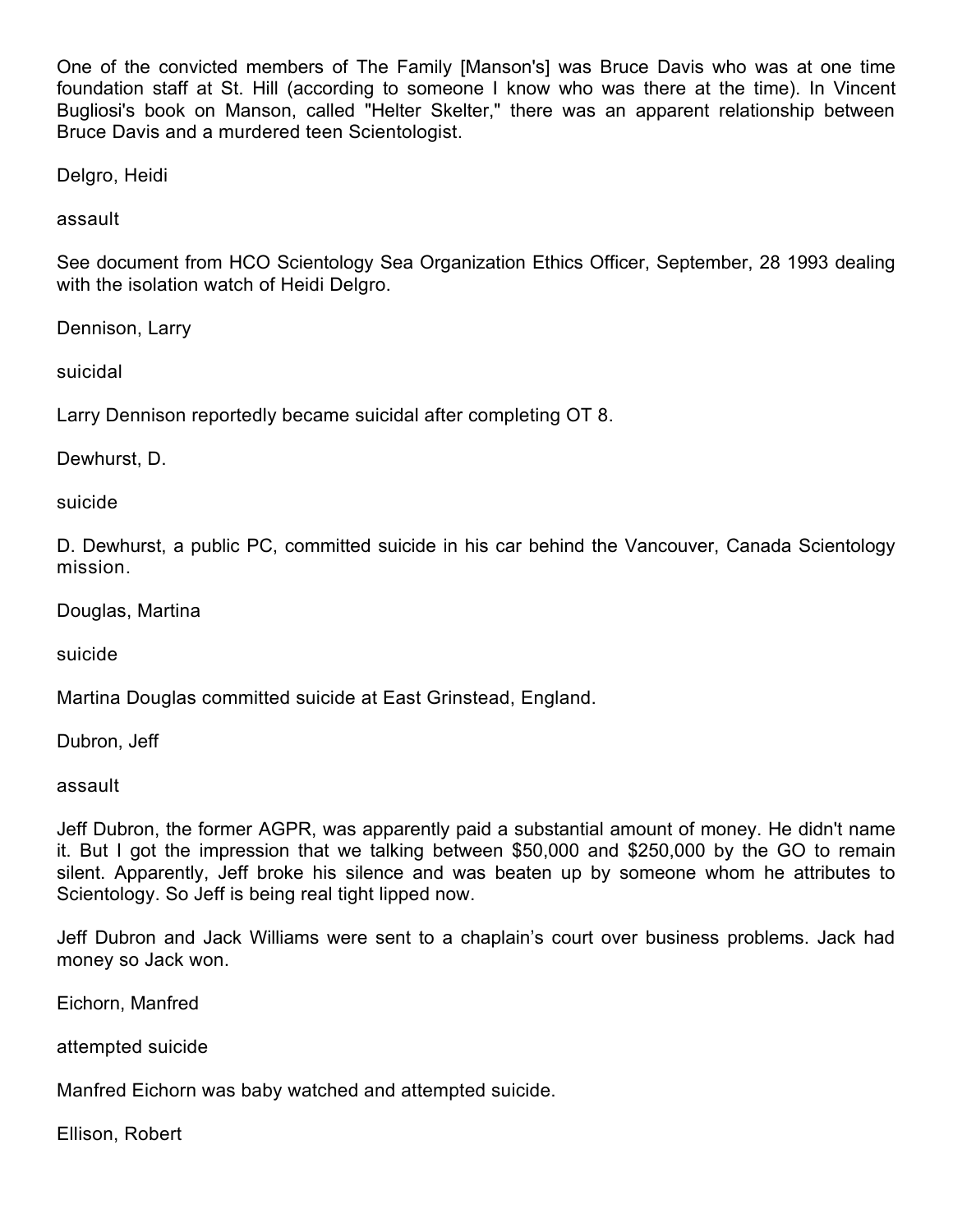## "baby watched" psychotic

He would wander down the street in his underwear if no one watched him. Instead of contacting his parents, he was guarded day and night; some of the time "we" kept him at the Apsley Arms Hotel where a lot of Scientologists lived. Hotel owned by Scientologists, one of them being Cal Wigney. The last thing I recall being told was that some "high level staff members" had taken him to the airport, minus any org identification, and just abandoned him there, hoping the "men in white coats" would deal with him.

Eltringham, Hana (now Hana Whitfield)

psychosis

Emery, Randy

OT levels

brain tumor

Randy Emery ( Staff at Sterling Management ) died of a brain tumor. He was on the OT levels ? and a class IV staff auditor.

Leslie Epstein

psychotic episodes

I have just been informed that you have included my name in your revised and updated list of people who allegedly "became psychotic".

Your source of information is completely and utterly unreliable. Furthermore I find this alleged statement about myself completely ridiculous. This person, the source of your information, could not possibly supply you with a date or even an approximate date. The reason that there is no date supplied is simple.--- it isn't true that I became psychotic ever. I have never been psychotic not now...

On the contrary, Scientology has done nothing but make me much more aware and the benefits from my participation, in it would take more time and paper then I am willing to devote to responding to the outrageous and ridiculous allegation.

Your organization is currently advertising, selling and distributing a libelous statement about me: that I have undergone "psychotic episodes" while on auditing. The statement is contained in your document entitled, "Corrections and Additions to the January 3, 1994 Questionnaire: \$Death, Psychosis and Scientology"

Moreover, I have recently become aware that F.A.C.T.net now advertises and sells this material extensively through the Internet computer bulletin board services. Realizing the scope of your distribution of this deliberate lie about me exasperates [sic] the upset and distress which I felt upon learning of your lie in the first place...

Erikson, Mick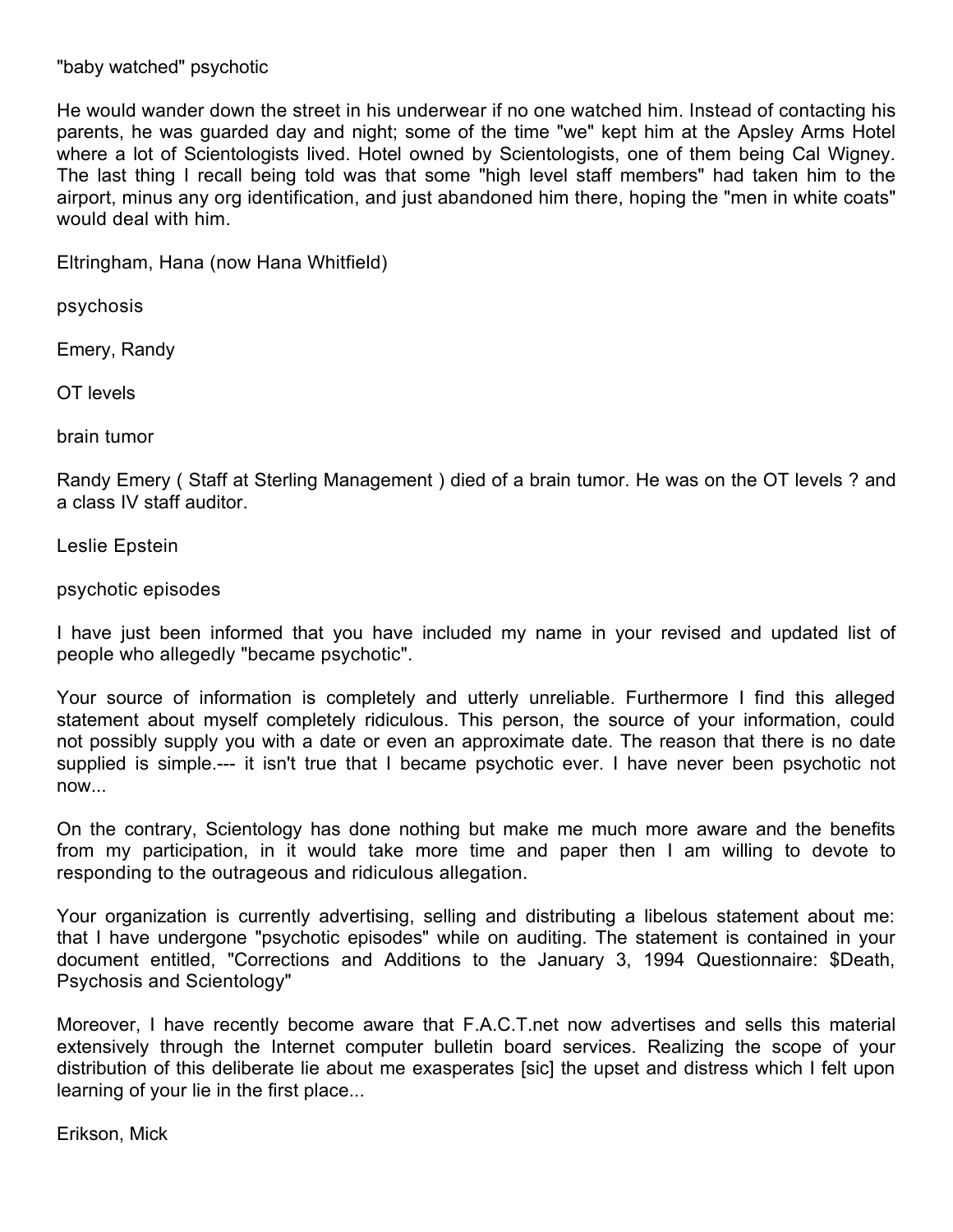### psychosis

Mick Erikson became violent on OT 6. As far as I know, his wife still has him barricaded in his house to prevent him from violently attacking someone.

Fairchild, Fred

psychosis

From the Detroit Organization, Fred Fairchild who was the ED on and off again in the late 60's early 70's had some real rough times mentally, psychotic or not I do not know. I remember hearing tons of rumor line of extreme alcohol and drug abuse after leaving staff, and he was Clear and possibly OT 3.

Fishman, Steven

schizophrenia (undifferentiated type) and suicide watch

After being ordered to do an End of Cycle and commit suicide, Fishman was placed on suicide watch at the Hollywood Pavilion, an in-patient psychiatric facility in Hollywood, Florida, where he was treated by Dr. Engin Aksu and Dr. Uwe Geertz from February 13, 1989 through February 20, 1989 in suicide watch.

Fisk, William J.

murder

The Seattle Times reports that William J. Fisk was murdered by Russell Johnson at the Seattle org during class. The story says it was because Fisk was having intercourse with Johnson's wife. Johnson's wife was a Scientologist and Russell was not. Fisk had bragged of being able to control Johnson's wife.

Fuller, Karen

death

Karen Fuller died on course while on OT3.

Fuller, Sandy

attempted suicide

Sandy Fuller attempted suicide. She was a full OT. (There is another Sandy Fuller listed below.)

This is to inform you that information being circulated to the public on your "F.A.C.T.net" computer bulletin board service about me is false and defamatory.

You have distributed a piece called "Death, Psychosis and Scientology" in which I am named under the heading of, "Allegations of Attempted Suicides While Receiving Scn Services."

It is obvious that you have not bothered to verify your information. I have never "attempted suicide" at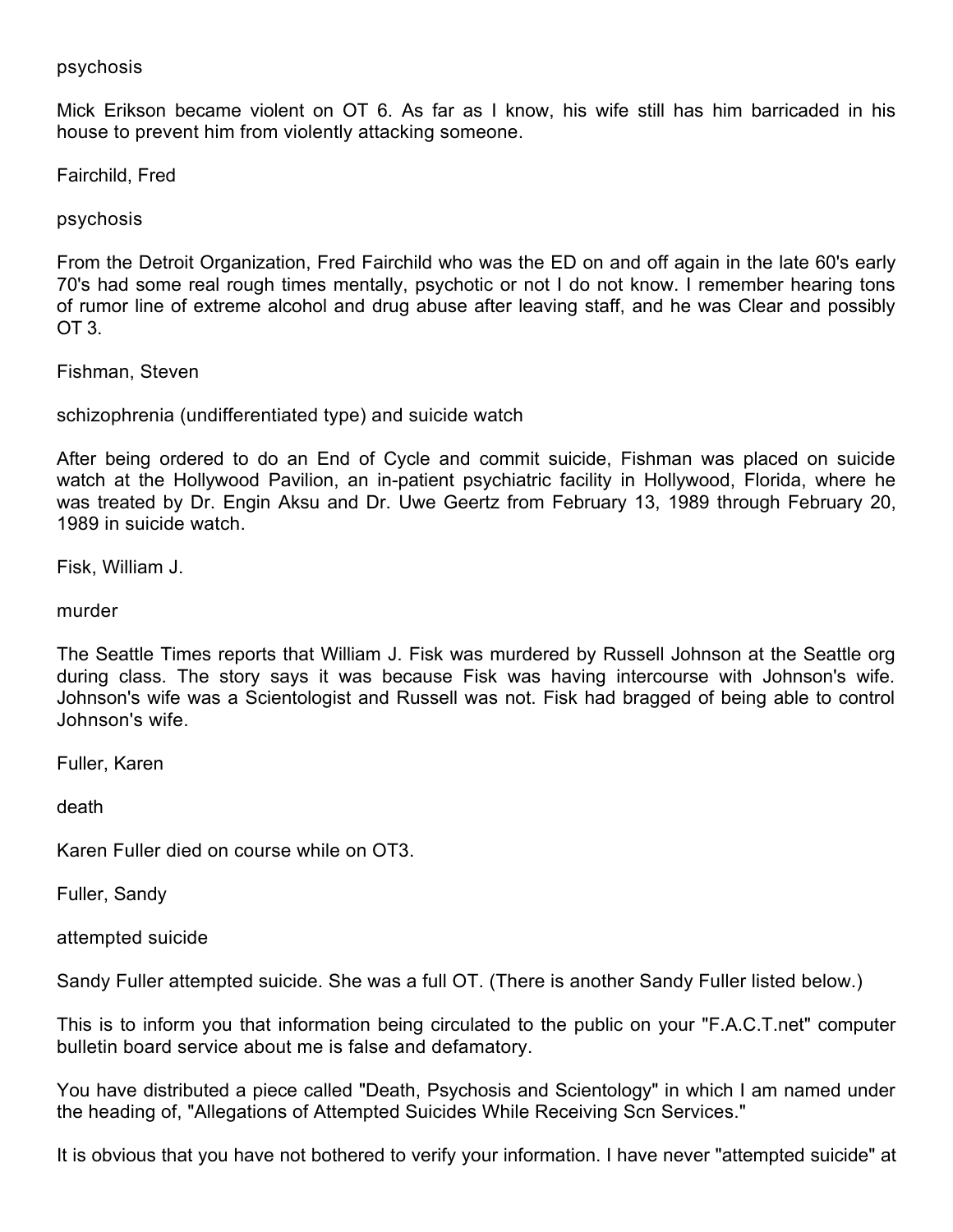any time in my life, and certainly not while receiving Scientology services. The Scientology services I have received have been highly beneficial.

Fuller, Sandy #2.

negligence

According to a report from a third party, Sandy almost died due to lack of medical care while she was in Scientology. (There is another Sandy Fuller listed above. There are probably two Sandy Fullers in Scientology.

xxxxx

child abuse

There is a study on miscarriages and birth deformities among female Scientology staff members, particularly in the Sea Organization of Scientology. This was done because even internally they were alarmed at the number of babies being born deformed, with extremely low birth weight, and with a lot of difficulties.

There have been many problems with Scientology babies born at the Scientology-owned "gentle birth center" in Glendale. See articles in the Glendale Leader.

Gallop, Siama

cancer

At St. Hill, Peter Gallop's wife, Siama (spelling may be incorrect), developed cancer. Peter was away on a mission of some kind (they were both in the Sea Organization). She trudged through the snow on her own getting medical help. She had paid for OT levels and NOTs. How much she had done is unknown. She hadn't had NOTs. She didn't receive any auditing help in her illness or in her dying. Evidently she hung on to the body way past the time of leaving, because she was afraid of not knowing how to leave under the influence of drugs.

Several months ago I wrote to FACT.NET complaining of false and distorted statements which your business made about the death of my late wife, Siama. These statements are included in your publication, "Corrections and Additions to the January 3, 1994 Questionnaire, Death, Psychosis and Scientology." I received no response. Moreover, FACT.NET continues to advertise and distribute these lies. I understand that you are now selling this publication on the Internet computer system. This is irresponsible in the extreme and a blatant disregard of the truth. It is also very upsetting to me that your organization continues to disseminate these lies about the tragic death of Siama...

Garrison, Chris

psychosis

Chris Garrison is another person who had a complete character transformation at one point in Scientology, where they "broke" his spirit. I don't know if he went over the edge, or what. Chris is still in Scientology after a failed deprogramming attempt by his family.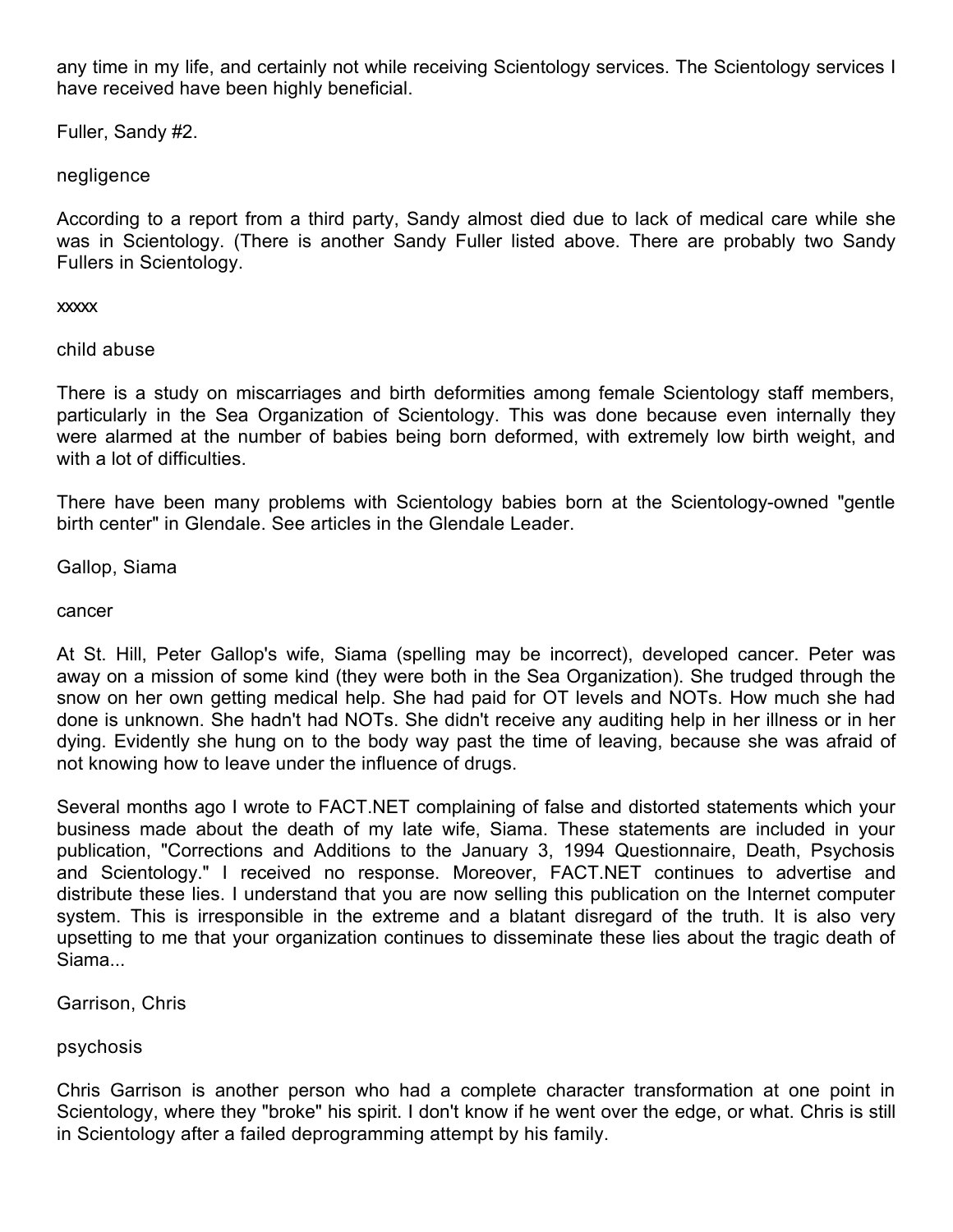Geary, Dorothy

psychosis

Dorothy Geary became psychotic in San Francisco.

Another report says Dorothy Geary was in her 20s and places her in Hemet.

Godwin, Frances

psychosis

Frances Godwin (who was briefly married to Bobby Gerrold, the guy who died of cancer) went nuts on the ship, during the researching of Expanded Dianetics. By her own account, she sat in her bathroom for weeks and her parents couldn't get her to come out. Alan Walter is the one who went to her home and talked her out of the bathroom. Frances is a successful field auditor in LA and is dating a guy not yet really in Scn..

I have been notified that I am a subject of your more recent newsletter. I have attached the copy of what I was sent. Since you have stated that you intend to clean up inaccuracies of your data I request that you withdraw the incorrect and slanderous information about me immediately.

Although it is true that I was briefly married to Bobby Jarrell (not Gerrold) and did Expanded Dianetics research on the Ship, I have never gone "nuts" nor have I ever locked my self in a bathroom for weeks. (Actually, I have been known through out my life to spend an unusually small amount of time in the bathroom for a female. The only excessive time I have ever spent in a bathroom was when I was a teenager and sneaking cigarettes although we are talking under an hour and certainly not weeks.)

My family would be more than happy to attest to this matter. I should be noted that my father, brother, and sister are not Scientologists and would have no vested interest in saying otherwise. I did know Alan Waiters quite well but at no time did he talk me out of a bathroom in my parents home or any other bathroom. In fact Alan Waiters has never talked me out of any room nor have I locked myself in any room for any unusual amount of time...

Griffin, Ellen

OT levels

cancer

Ellen Griffin died of breast cancer on OT VII. She was a Class VI auditor and an FSM

Halliday, Otis & Betty cancer

I knew both Betty and Otis Halliday in 1968-9. They had a successful franchise in Houston, Texas. I once visited them there. Otis did die of cancer, but I did not hear it was sudden. Of course, cancer can appear to kill quickly because it may not be found until it has spread out of control. No one ever said the Org was trying to take over his franchise though, of course, it's very possible.

Hancock, Adam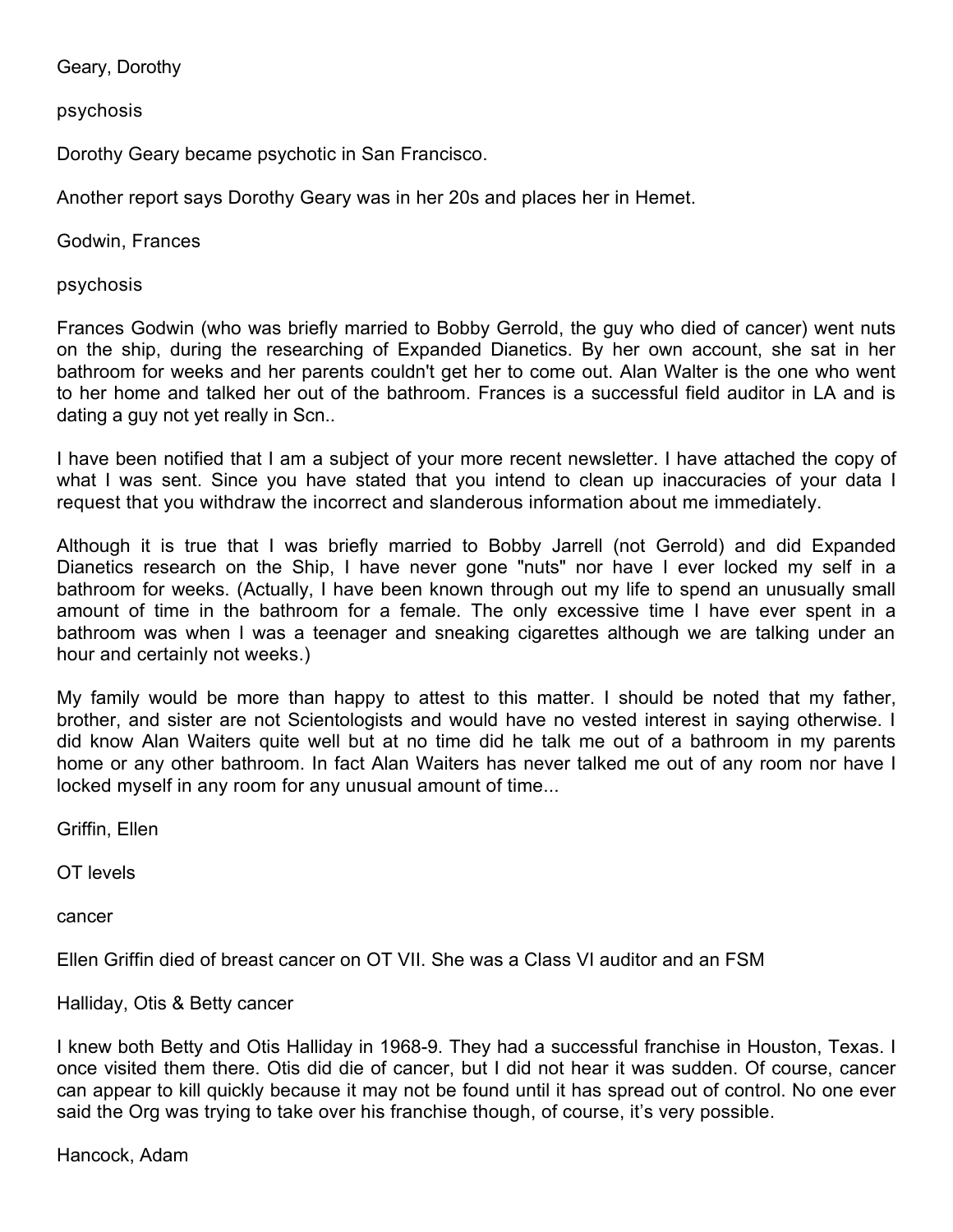# accidental shooting

A Delphi grad shot himself - by accident with gun loaded with blanks at a Scn acting class. He is a paraplegic now and church tried to get his wife to get all his money and disconnect from him.

Harman, Isobel

psychosis

Isobel Harman went to St. Hill for OT levels. She had been on staff in Melbourne in the early days and then in Adelaide. She was energetic, competent and very knowledgeable. She returned from St. Hill after being sent home while still on OT 2. She appeared to be completely disoriented and irrational. "She" was missing. The condition calmed and she is living quietly but according to her husband, Ray, the real person is "still not there."

Hartwell, Adell

neglect

Adell Hartwell was promised by recruiters to be given special auditing and proper medical care for her illness. No treatment was given, and her condition was growing progressively worse. One day I worked without eating. It was 102 degrees in the shade: By five-thirty I just got deathly ill, and I told them I had to leave. And I staggered quite a ways . . . . I fell in the ditch; it was like I was drunk. Another time I complained I had to go home because I wasn't being treated. I was thin and bleeding and in quite severe pain, and they took me right in and put me on the Meter. The next night they had us scrubbing the barn; we started at six o'clock and we scrubbed that barn until four o'clock in the morning. Anybody that ran a fever was immediately put out of commission. But anybody that was ill and not running a fever, they were made fun of and ridiculed.

Hautek, Sheila Marsh

**CORRECTION** 

cancer

Sheila Marsh Hautek was involved in a credit card scam and also was allegedly coerced into buying auditing when she had cancer cysts. Apparently what is called the "Hubbard Executive Secretary" ran up her credit card bills to keep getting more auditing while they knew she had cancer. She died during auditing. SHE MAY HAVE DIED. THIS IS NOT KNOWN.

Hester, Jim

suicide

Jim Hester, Miami, Florida

Howie, Bill

psychosis

Bill Howie, on OT3. He was a high level, long term Sea org executive. His wife was the deputy CO of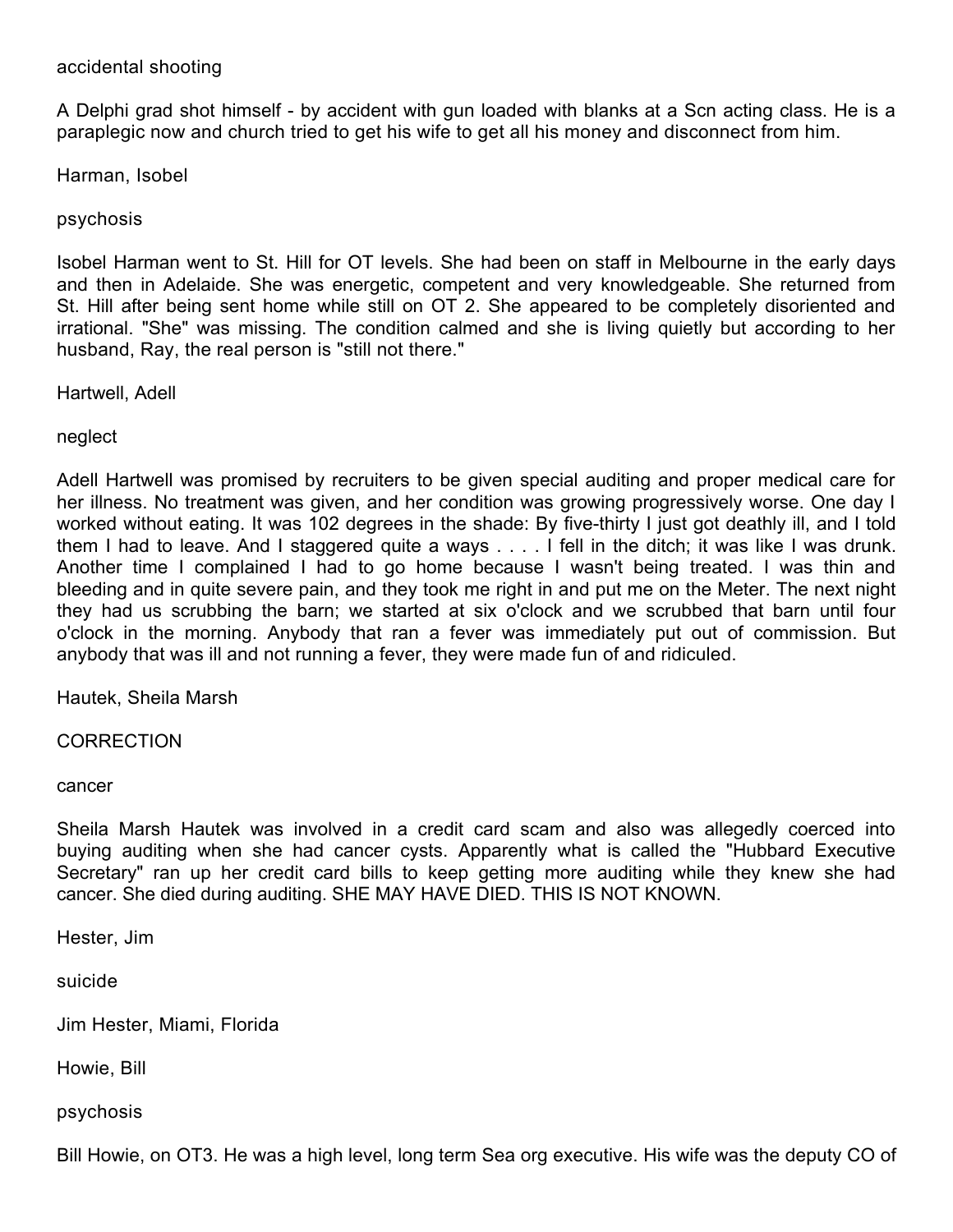Celebrity center.

Hubbard, L. Ron

psychosis

L. Ron Hubbard became psychotic while auditing on OT3, and had many other psychotic episodes according to defector affidavits.

L. Ron Hubbard threatened to commit suicide if one of his girlfriends didn't marry him. Later during his auditing on various levels he went through suicidal periods.

Hubbard, Sara Northrup

inducement to suicide

Hubbard's second wife, Sara Northrup Hubbard, appears to have been coerced by Hubbard to try to commit suicide to protect his reputation.

Jentzsch, Yvonne

cancer

I was at CC when Yvonne Gilliam was running it. Heber was hanging around . . . a folk singer. I heard that Hubbard and Scientology wouldn't spend a dime on medical care for her and tried to audit out her cancer and then told her that it would take too much auditing and that it would be easier for her to just leave her body.

A report from a recent defector implies Yvonne actively resisted doing the EOC but was forced to do it. She reportedly was having major problems with her husband, Heber Jentzsch, and with L. Ron Hubbard. Since she was such a popular executive, the EOC may have been politically driven to stop a doubt/PR/security problem in the highest levels of the group.

She died of a tumor in, I think, the brain. She was brought to Flag much too late and was not audible... There was no effort at Flag to force her to have auditing. I know of no problems she was having with her husband or with LRH, but there is no way I could be sure there weren't...

Kaplan, Murray Don

psychosis

Murray Don Kaplan is a SO member who was deprived of sleep for 72 hours in Edinburgh. He was on OT III and had a psychotic break and was put on "baby watch." It's my evaluation that the sleep deprivation drove him over the edge.

Kapuler, Virginia

cancer

You might add to your list Virginia Kopuler or Capular who had cancer soon after leaving the ship. As her condition became acute, she went to Mexico to get some help from a Philippine faith healer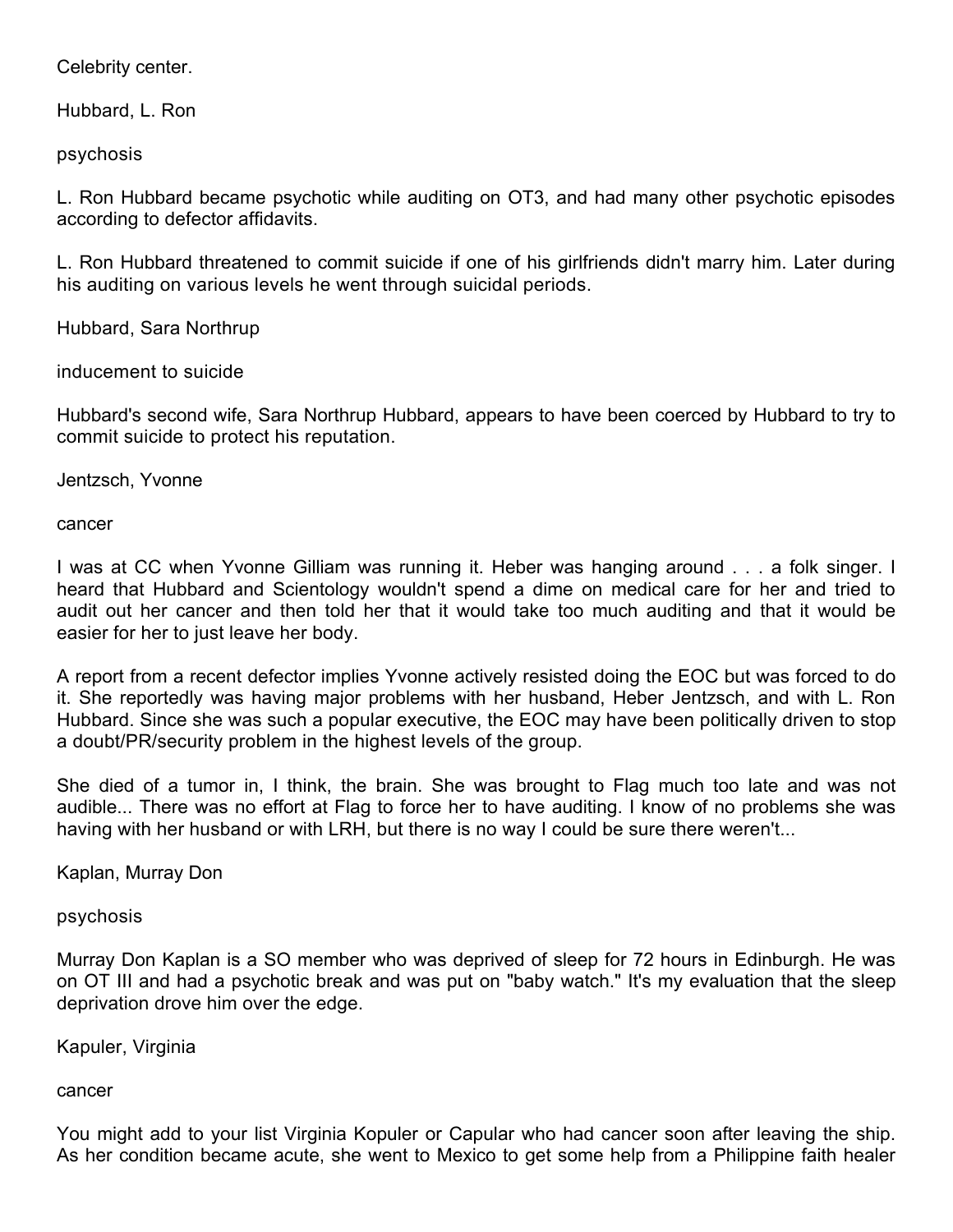and while he indicated she had let it get too far, he did some work on people on NOTs in AOLA lives and many of them flocked down. The A/G AOLA was in the process of declaring them, and was reported to have made the remark "she (Virginia) would be better dead than get such healing. We got a by-pass of her from the LRH Comm on the ship so the declare never got done or was soon suspended.

Kretz, Wendy

cancer

Wendy Kretz or Krentz lived in the Los Angeles area. She was diagnosed with ovarian cancer and chose not to receive chemotherapy, but Scientology auditing instead. Needless to say, the cancer killed her and left her husband with three small children.

Ladd, Andy

vulnerable and bilked

Andy Ladd gave most of his inherited money to that front group. Concerned Businessmen of America (?) and his background hasn't really prepared him to be able to earn much of a living. He and his wife are vehemently in Scientology.

Larson, Don

assault

Don Larson was beaten.

Lee, Martha

psychosis

xxxxx wouldn't tell me very much, because her brother is in such fear, but he apparently went completely mad on Scientology services and had to be institutionalized. His wife (still a Scientologist) divorced him and he lost all rights to his kids. He's recently remarried and is piecing his life together, and is afraid that if he speaks out, he'll jeopardize any future chance of regaining custody of his kids.

Lee, Dr.

psychosis

Dr. Lee performed some sort of illegal operation on someone for cancer under the direction of the church when he was in Scientology in a motel near Clearwater, Florida. Then he was put on the RPF. He became severely psychotic on the RPF. According to the last report, Lee is living something like a street person, still quite psychotic, in the mountains of San Bernadino, California.

Lewis, Geoff

psychosis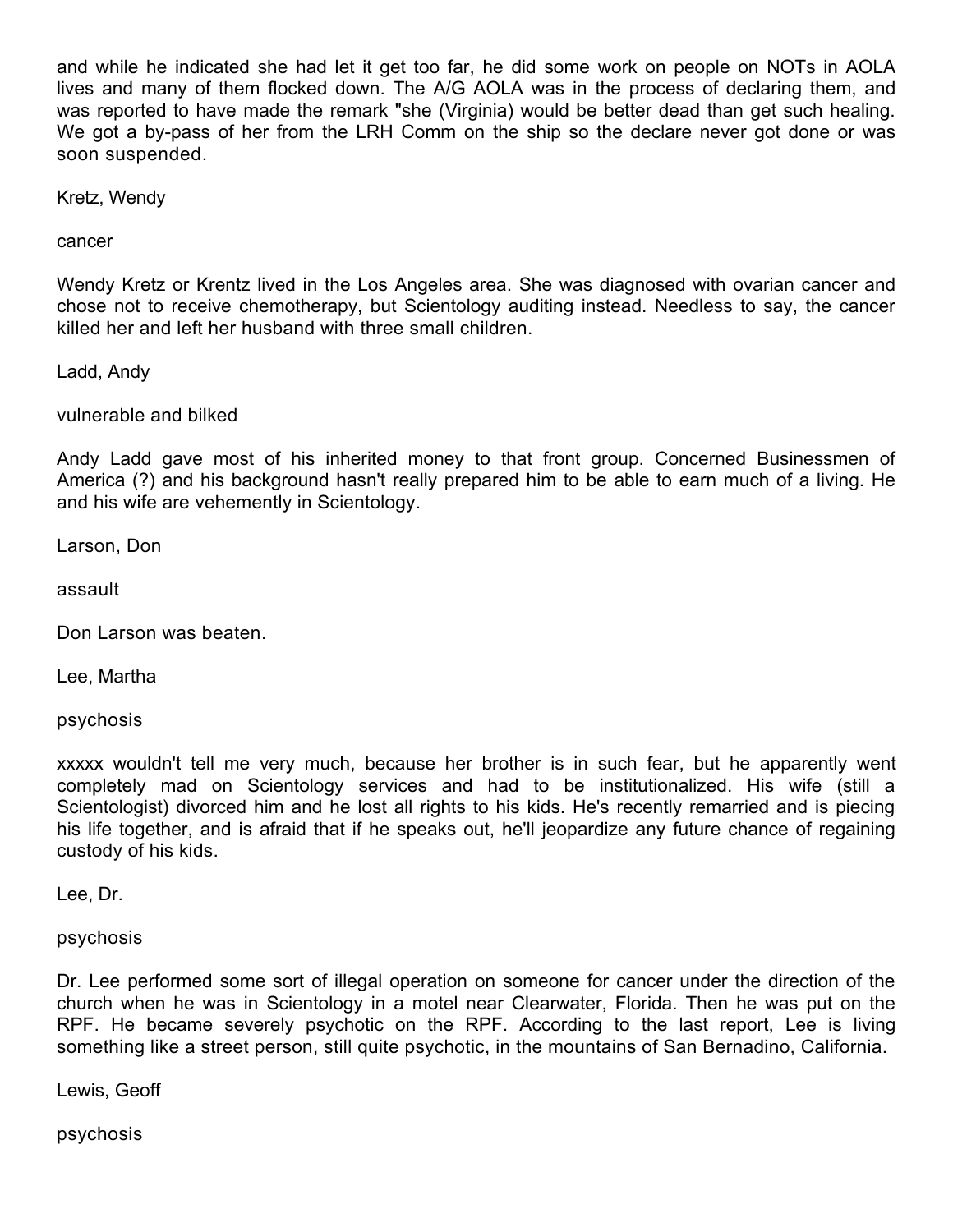Geoff Lewis (the actor) became psychotic during auditing.

Lewis, Peter

psychosis & suicide

Peter Lewis, the ED of the LA ORG, went psychotic and tried to kill himself and was incarcerated by fellow Scientology staff members at a house several blocks from the LA ORG (I believe for several weeks) until he stabilized.

Loughgran, Tom

Parkinson's disease

Tom Loughgran - right after OT VII he suddenly became ill with Parkinson's Disease- class VIII

Magerowski, Jann Borowski

psychosis

Jann Borowski Magerowski, NOTs, still on staff at Bsn Organization-Day, has been seeing leprechauns in her apartment for years. She also talks about spaceships like they're an everyday occurrence. Well, I've seen UFOs, too, but she's talking in entirely different, off-the-wall terms. She seems the most stable person in the world when you meet her socially, even on a daily basis. Once she feels that she can trust you, then she starts telling these completely wild tales, in all seriousness. I think she's multiple personality; the two personalities I've seen were immensely likable, but the one who sees leprechauns is a little scary, nevertheless.

I have not received any reply to my letter of April 6, 1994, in which I demanded that you retract the false and slanderous statements which you printed and circulated about my wife, Jann Borowski Magerowski.

As stated in my previous letter, the allegations you made about my wife are completely groundless. I would expect that you would at least have the decency to respond to my letter...

Magerowski, John

psychotic episodes

I wrote to you on March 23, 1994 concerning false information which you have circulated about me, alleging that I had "psychotic episodes while on auditing." In my letter, I demanded that you retract my name from this document and from any further lists which you may publish...

Manson, Charles

psychosis

Charles Manson had 150 hours of auditing. The GO hid this information but it showed up in documents seized by the FBI.

Many, Nancy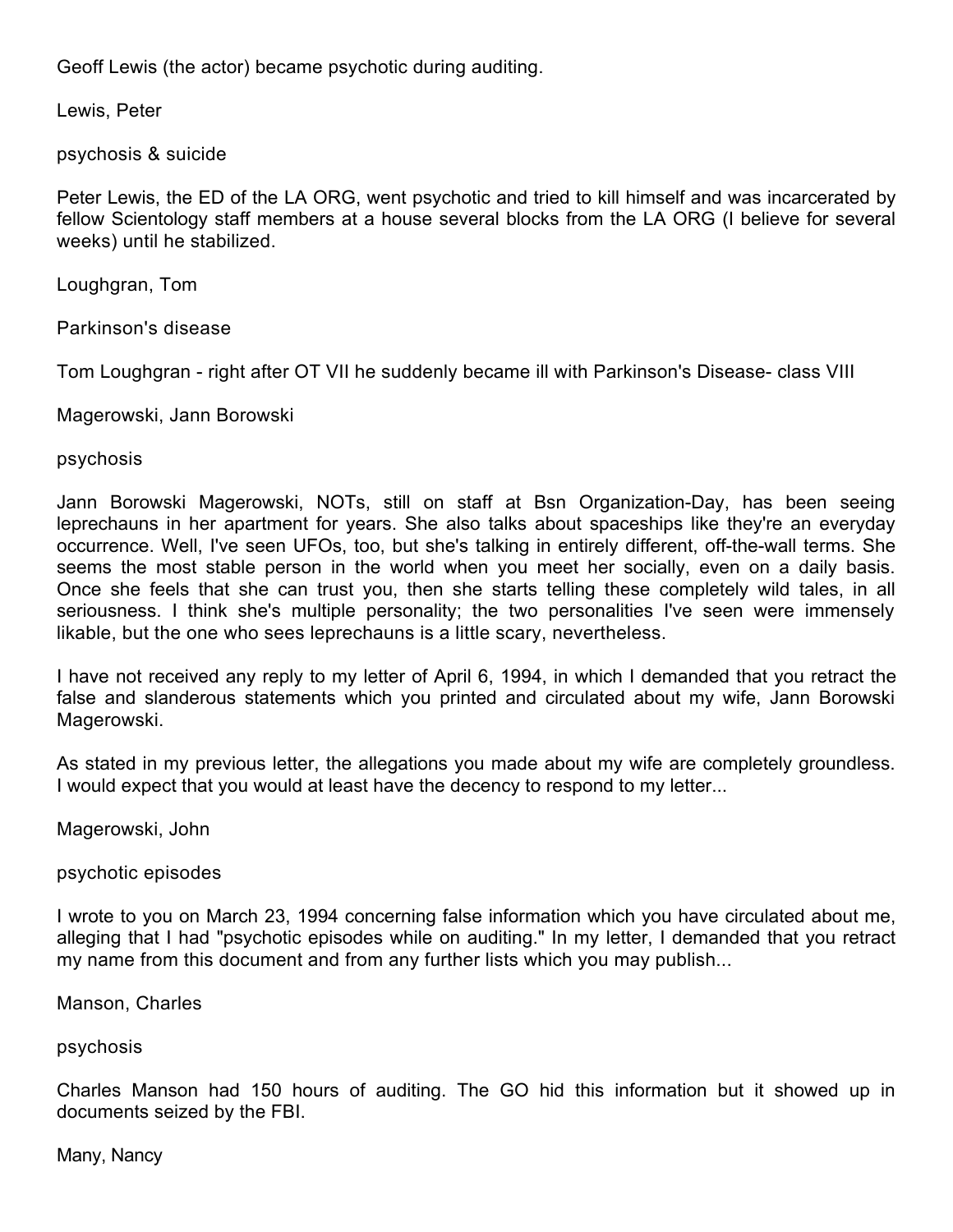#### child abuse

xxxxx mentioned Nancy Many, who also while on the RPF (which is like the Scientology gulag) gave birth to a baby with respiratory problems.

Mauerer, Phoebe

inducement to suicide

McKee, (first name unknown)

cancer

Brown McKee's wife died after trying to treat cancer with NOTs auditing, and waiting too long for adequate medical care.

Miscavige, (first name unknown)

suicide

David Miscavige's sister, who was an OT7, committed suicide.

Miscavige, Ron (David Miscavige's father)

depression

Ron Miscavige, OT7, married to Loretta Miscavige (an auditor and nurse), suffers deep depression from behind closed doors. He seems happy and jovial in the ideal Scientology character, but he suffers quite a bit from depression.

Ron Miscavige was charged with assault and rape in his home town in Michigan. Allegedly, David brought in the church's legal team and muscle to handle the situation. He was not tried. Ron Miscavige is a staff member who also suffers from severe depression.

Morris, Debby

cancer

Debby Morris

breast cancer on OT VII - class IV auditor

Myersdorf, Sandra

cancer

GO member died of cancer in her 40's. Medical neglect of staff member suspected.

Newton, Chuck

vulnerable and bilked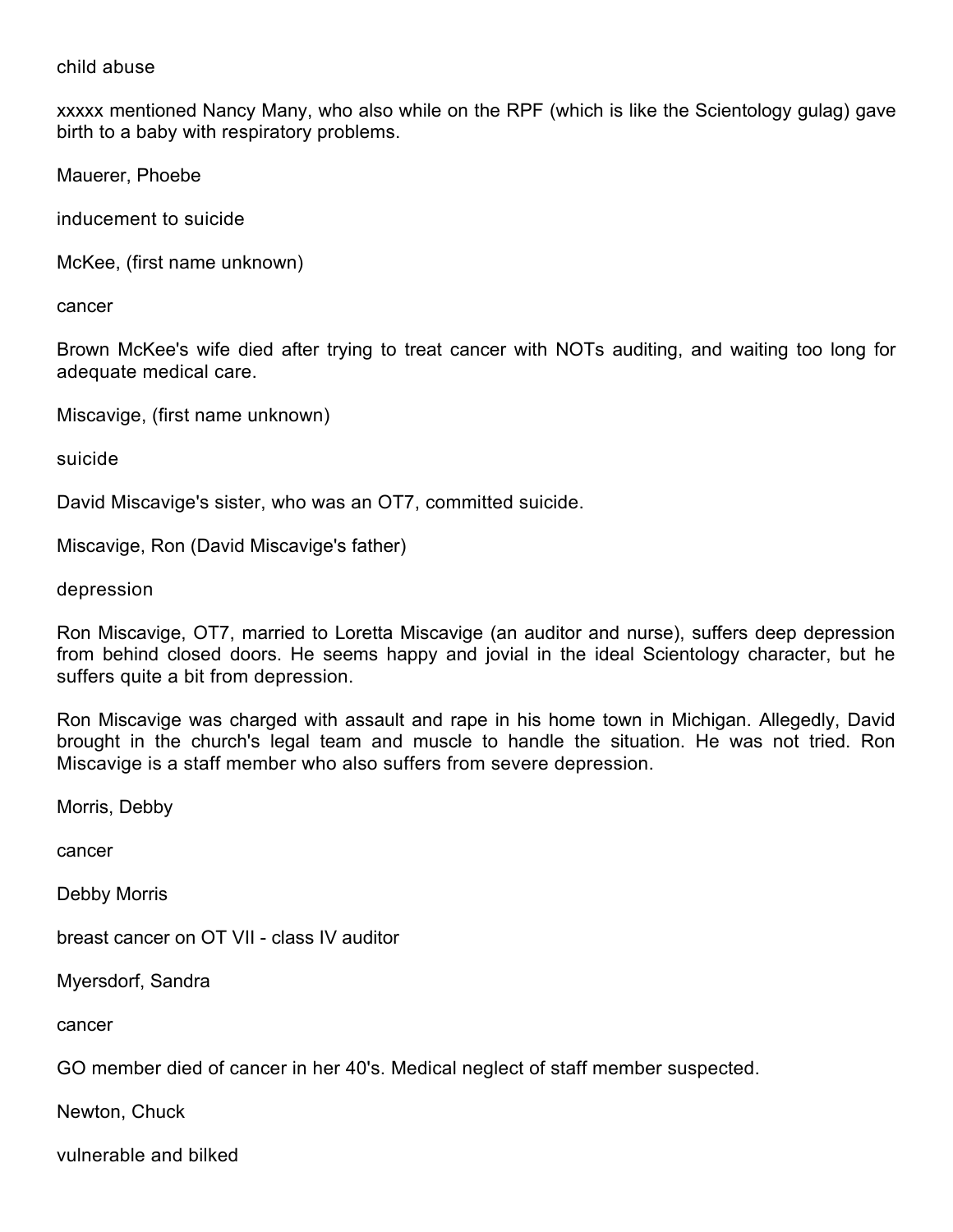Chuck Newton gave nearly all his money to Scientology, even traded his Jaguar XKE to Alan Walter, and Alan used the mission's commission slips to let Chuck get auditing in LA. We were convinced by Richard Stewart (the great financial expert . . . . HA!) and by ASHO, AOLA, and Flag, to embezzle farm income and give it to Flag for services. No, they didn't use the word "embezzle." They said, "Take control of your money," and "manage your flows." We nearly ended up in major trouble for that, once the money was gone and we discovered that we'd done something illegal. I don't recall the names of any of the regs involved. It was only about \$17,000, but we had a very difficult time setting things right once we realized the illegality . . . we'd already given everything else to Scientology.

Payton, Vicki

threatened suicide

Vicki Payton or Fayton - told me she was considering dropping her body after the Key to Life Course. She is OT V and ex-Sea Organization. She was "given a wrong indication" in a Flag Ethics cycle. AOLA audited her for a year after her husband wrote up a complaint and sent it up lines. She divorced her husband and left her job after Key to Life.

Peterson, John

attempted murder

An attempt was made on the life of John Peterson, formerly one of Scientology's leading attorneys.

Pignotti, Monica

**CORRECTION** 

psychosis

IN THE JAN 3 MAILING MONICA WAS LISTED AS AN ATTEMPTED SUICIDE. THIS WAS F.A.C.T.net's ERROR. Her affidavit refers to psychotic episodes while on the RPF ("complete nervous breakdown") but not attempted suicide.

Pinion, Spanky

child abuse

Spanky Pinion specifically mentioned that while she was on the RPF, she had a three pound baby. She had it rushed to the hospital. The medical officer said to tell the hospital that she was indigent so that Scientology wouldn't have to pay the bill. It was a Medicare fraud issue. Spanky believes the reasons for the study on miscarriages, also mentioned earlier in this list, was done because Scientology would not spend any money on prenatal care and was working staff day and night, not feeding them, and putting them under such extreme stress. And that was why they were having so many problems with staff members babies.

Price, Ellen

cancer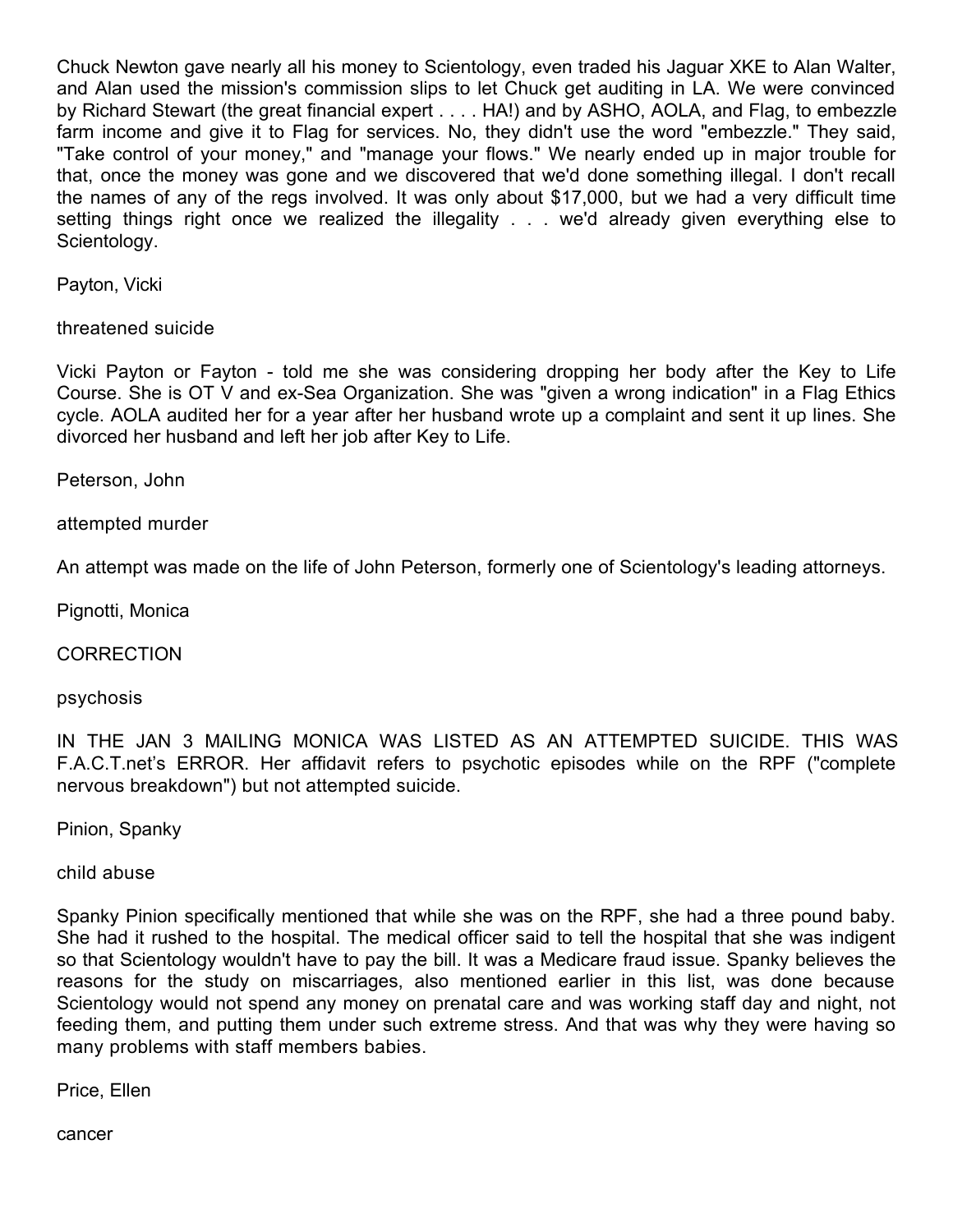Ellen Price --- Meagan Shields thought she had very suspicious breast condition Ellen was in a coaudit for FPRD - class VI, ex - staff auditor, OT IV. I am very (the word very was underlined a couple of times) concerned about Ellen. She didn't want to check out the condition with a mammogram and was trying cleanses to deal with it.

Prueher, Terry N.

attempted murder

Although he did not die, Terry N. Prueher was told Scientology had a contract on him and was later involved in a shooting where a bullet grazed his forehead.

Toni Przybylski

psychotic episodes

Your organization has defamed me by stating in a publication that I "had psychotic episodes while on auditing." I wrote to your organization on March 23, 1994 and demanded a retraction of this wholly false and unfounded statement, but I have received no response.

Moreover, I have learned recently that you continue to promote and sell the document containing this lie -- and that you now do so not only with the use of the U.S. mail but also through the F.A.C.T.net and Internet computer bulletin board systems...

1980's

Riddel, Betty

child abuse & purification rundown Betty Riddel is still a loyal Scientologist in the Organization. In the early 80's (dating is not reliable) she went to Flag. She had promised her son some of her time for a long time. She asked him to go to the US and they would have a holiday. When he arrived he had been enrolled in a course with money borrowed in his name. At some time after finding this out he left and came home. He was worried about debt and felt betrayed. He went "mad" and began beating his father and screaming at him to read Dianetics etc. His father was and is retired due to illness and maintains the family home. He couldn't be handled at home in his violence and was put in a mental hospital, let out drugged and has had return visits to the hospital as an inmate. Their young daughter also despairing of attention and of constant breaking of agreements to outings and time together when in early teens began taking drugs and became a heroin addict. She was brought to me for a day when 'at her best' by a friend. She put all the light globes on the roof and without undies did handstands in front of guests. She was in the habit of running naked in the streets and stealing alcohol, etc., etc. She told me she had begun to eat her bedroom and when calm talked as a very young child walking around the house crooning to a teddy bear. Before the drugs she had the condition of being unable to eat (I have forgotten the label) At school she had excelled. Both young people had been constantly pushed to do courses or to have auditing. I don't know what they had had apart from the Purification Rundown.

Roberts, John

death

Purification Rundown John Roberts became comatose and died while on the purification rundown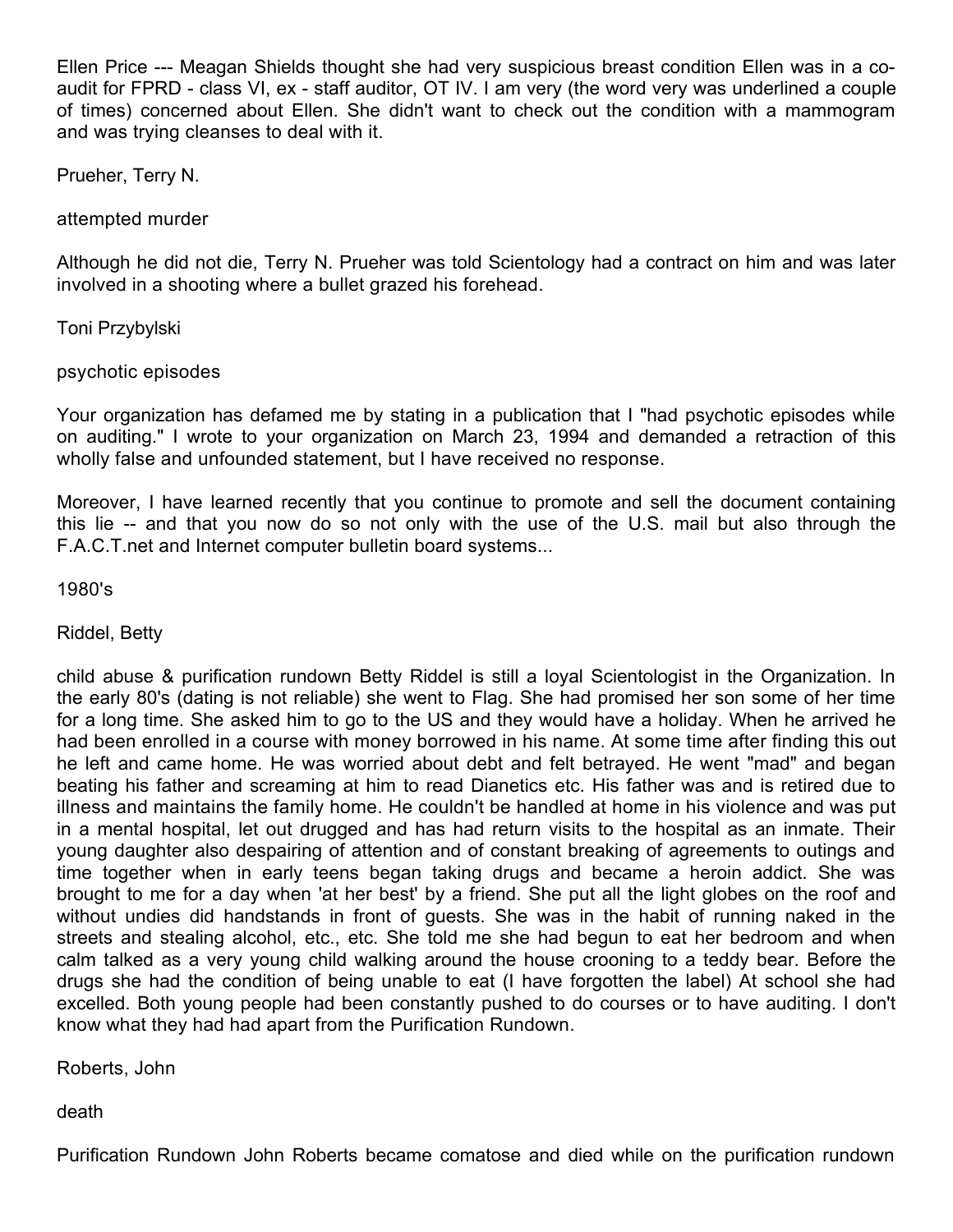at East Grinstead.

Robertson (first name unknown)

psychosis

An individual named Robertson shot DMSO into himself while psychotic.

Rosenblum, Ann

psychosis

Ann Rosenblum became psychotic while on the RPF.

Rubineck, Brian

death

xxxxx reported that a Brian Rubineck died. He was a former guardian office member.

Running Bear, Arthur

intentional distress

Reverse auditing was done on Arthur Running Bear. He did become psychotic from the auditing.

Russow, Lola and Bert

psychotic episodes

I wrote to you on 26 July 1994, demanding that you take immediate action to remove any reference to my parents, Lola and Ben Rossouw, from your flyer and from your computerized bulletin board service.

I am hereby reiterating my demand that you take immediate action to remove the false information on my parents from your published materials and computerized bulletin board service...

Sams, Jan

child abuse

Jan Sams from Dallas had a deformed baby while in the Sea Organization.

Seffers, Van

Purification Rundown --- death Van Seffers died on the purification rundown. This is a new report since the Jan. 3 mailing that reported Van died at Flag or on his return to Europe.

Schnehager, Quentin

suicide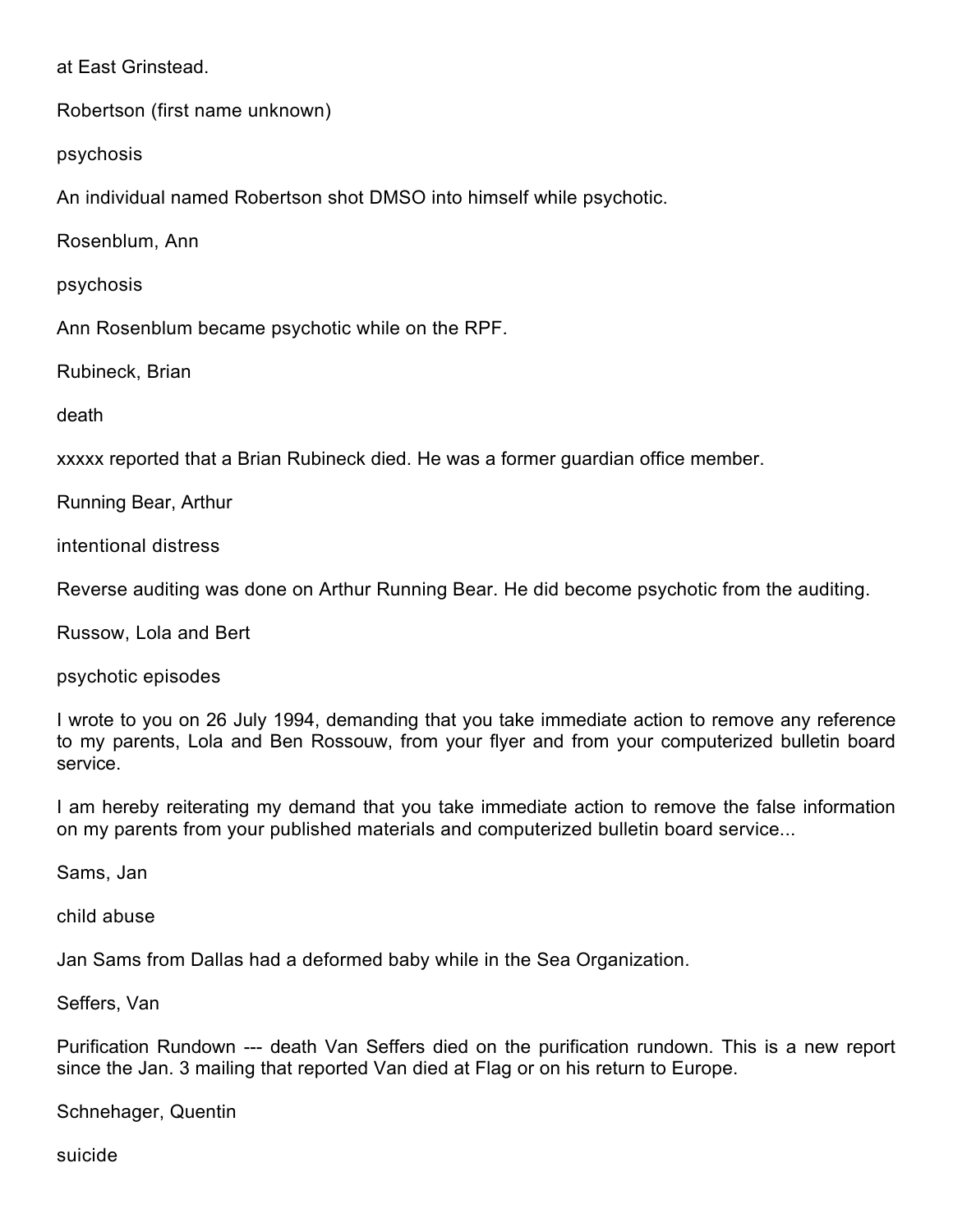Quentin Schnehager, a Copenhagen staff member, hung himself just before a Sea Org mission was to arrive in his organization.

Another report says this name should be spelled "Schnehage."

Smith, Homer

psychosis

Homer Smith states that he became psychotic on the solo OT levels, but he said he was auditing these on his own as a renegade, outside of Scientology. This could point again to the danger of using these materials when people are in trance state and it is suggested to them that they are "more than one person."

Smith, Rita and Crane, Steven

suicide

Rita Smith and Steven Craine (or Crane) are reported to have committed suicide at East Grinstead.

Stein, Barry

psychotic episodes

I received your severely unacceptable form letter response to my request that you delete my name from your mailings and bulletin board service

I am sure that you are well aware that accusing someone of having psychotic episodes is a severe and libelous defamation of character, and that you have done so with absolutely no provocation whatsoever on my part - we have never met nor have we had any mutual dealings of any kind...

Stouffer, Mary

cancer

GO member died of cancer in her 40's. Mary Stouffer was the assistant guardian in the Sacramento Organization. Staff medical negligence suspected.

Tate, Jill (Higgins)

possible child abuse

Jill Tate (Higgins) has 4 or 5 kids. She was pregnant with twins and miscarried one in the last few months.

Vigeland, Eric

vulnerable and bilked

Every cent of his inheritance to Scientology. He should never have left psychiatric care.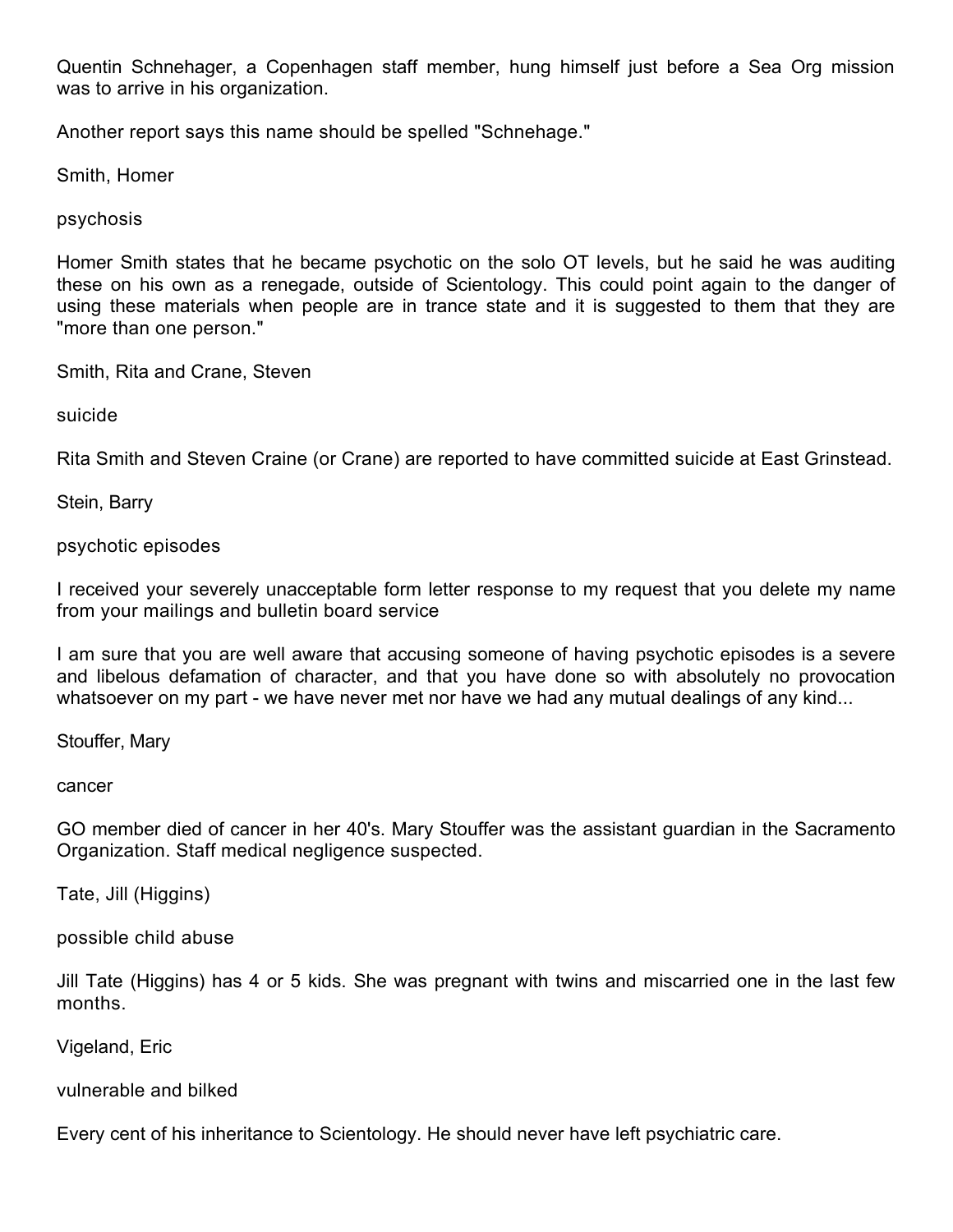Vilinsky, Phil

purification rundown death

Phil Vilinsky died at the La Quinta in Florida. Actually during auditing, the auditor didn't know what to do. Apparently, Scientology failed to relate exactly how he died to the family; they created some sort of shore story. But, he was on the purification rundown when this happened. xxxxx is aware of this situation, and it is believed that xxxxx is aware of a lot more deaths and situations like this.

Phil Valinski died during auditing at La Quinta in California. Scientology withheld information from his family, according to reports.

Voorhies, Dave

psychosis

Janna Moreillan who is in Seattle and a class 8 auditor since the 50s, is somehow connected to Dave Voorhies. He previously lived in Seattle, Washington and was drugged with Thorazine and told it was vitamins when he was going psychotic on OT 3.

Dave Voorhies, in Seattle, Washington, became psychotic on OT3 and was given Thorazine which the Scientologists told him was vitamin B.

Wakefield, Margery

psychosis & neglect

I tried to do this for many years: I sat in my room, and did everything as I had been trained to do. What I actually believed I was doing was talking to these "demons" and convincing them to go away. When doing this auditing I experienced a number of really weird things. I started getting incredible headaches. In addition, I started to have terrible nightmares, and I would wake up in the middle of the night just sweating and shaking with terror. I was getting sicker by the day. I had to call up my doctor, who was himself on 0T 3 at the time, because I was getting so sick. I really thought I was going to die. I finally begged for some help. I was sent in to see a man called the Director of Processing. He told me I needed an even higher level of auditing than OT 3 to cure my problem. This was called New Era Dianetics for 0T's (NED for 0T's for short). Their plan worked fairly well. For the first few weeks after I arrived in Madison, I was totally psychotic. I was in terrible mental pain for weeks. I fully believed that, not having completed NED for OT's successfully, I would probably die or be taken over by the demons. I felt like I was, literally, fighting for my mind. I went through unendurable and indescribable agonies. I was in a complete state of shock. I could not deal with what had happened to me. My mind just wouldn't function at all. I couldn't understand anything that was written for a period of time. When I would listen to the television or radio, I would hear the words, but it was as if it were a foreign language. Conceptually, my mind would not interpret the sounds.

Welch, Bruce

psychosis

Bruce Welch was locked up on the Apollo for weeks after he became psychotic.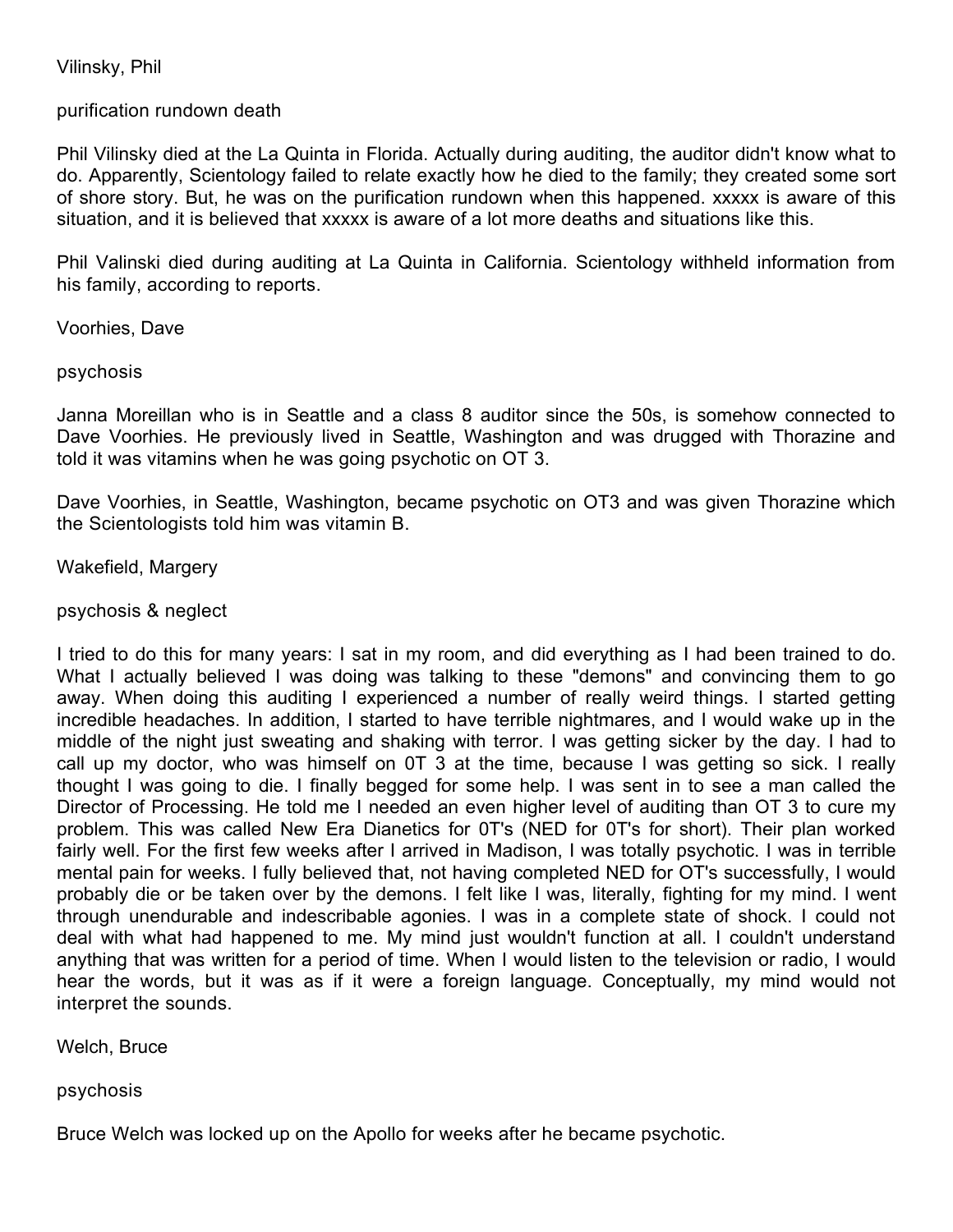Wollersheim, ??? (Lawrence's father)

heart attack

Lawrence Wollersheim believes that Scientology harassment was a major factor in his father's heart attack.

Wollersheim, Lawrence

attempted suicide

Lawrence Wollersheim attempted suicide immediately after receiving L-12 and other upper level auditing.

Wright, Alan

uncertain

There are two Alan Wrights. One is very well and successful as a Ron's Organization teacher. The other one signed papers, and his house was taken from him. All his money was sitting with a meter and all available materials that had been sold to him and he said, as I remember, that he couldn't have the services he'd paid for as he was an illegal PC. Some of the materials and the meter were brought to me to care for. xxxxx was concerned at the conditions that he was living in and the fact that he appeared suicidal.

PART THREE: MISCELLANEOUS -- COMBINED OR MULTIPLE LISTS

Information only Various A former high ranking C/S and long time Sea Organization member reports:

Informant has intimate knowledge of the sexual perverted conduct of L. Ron Hubbard in Casa Blanca

Personal knowledge of L. Ron Hubbard's psychotic behavior at the Villa Lori in Morocco

Knowledge of the executive use of coercive force on Scientology staff members

Knows about things called the Truth Rundown, the Black PR Rundown, and Rollback procedures

How to audit a pre OT or pre OT to a complete psychotic break; how actually to induce those in people

Knowledge of the coercive tactics, fear tactics, and intelligence and counter-intelligence, and espionage methods used in Scientology and how Scientology uses auditing secrets for coercion

Knows how to use Scientology to make someone crazy without their knowing it the following people he personally knows to have had psychotic episodes while on auditing. Some of the people on the following list are still in the Sea Organization.

ANDY YARROW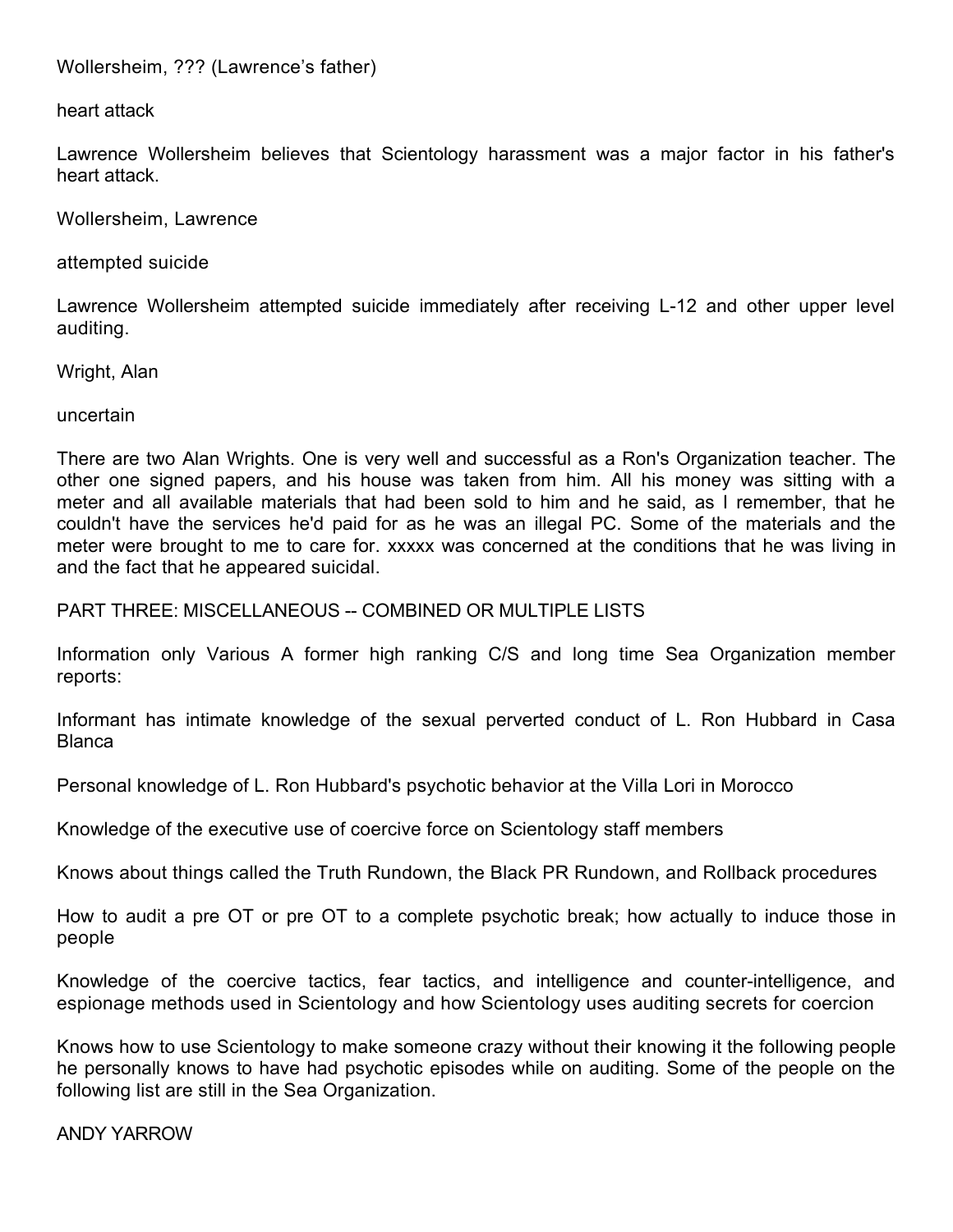PHIL SPHILINE

NATE JESSUP

ALEX SIBERSKI

BILL FRANKS

BILL FOSTER

MIKE SMITH

MRS SMITH

BILL ROBERTSON

BOB YOUNG

JILL LIZ

AUSLEY IAN SHILLINGTON

JOHN SEGOTA

JOE VANSTADEN

CARL STREET MISSION CC

PREFONTANE (CHILD)

HAROLD SIMMS

RON LOVING

YUKO SUMOKO

GERT ANDERSON

HOKAN YOHANSEN

MITCH SPERNSE

ROBIN LINDSEL

BLAKE HUFFAM

JEROME BLOOME

JOHN TRAVOLTA

CHRIS SILCOCK (John Travolta's auditor)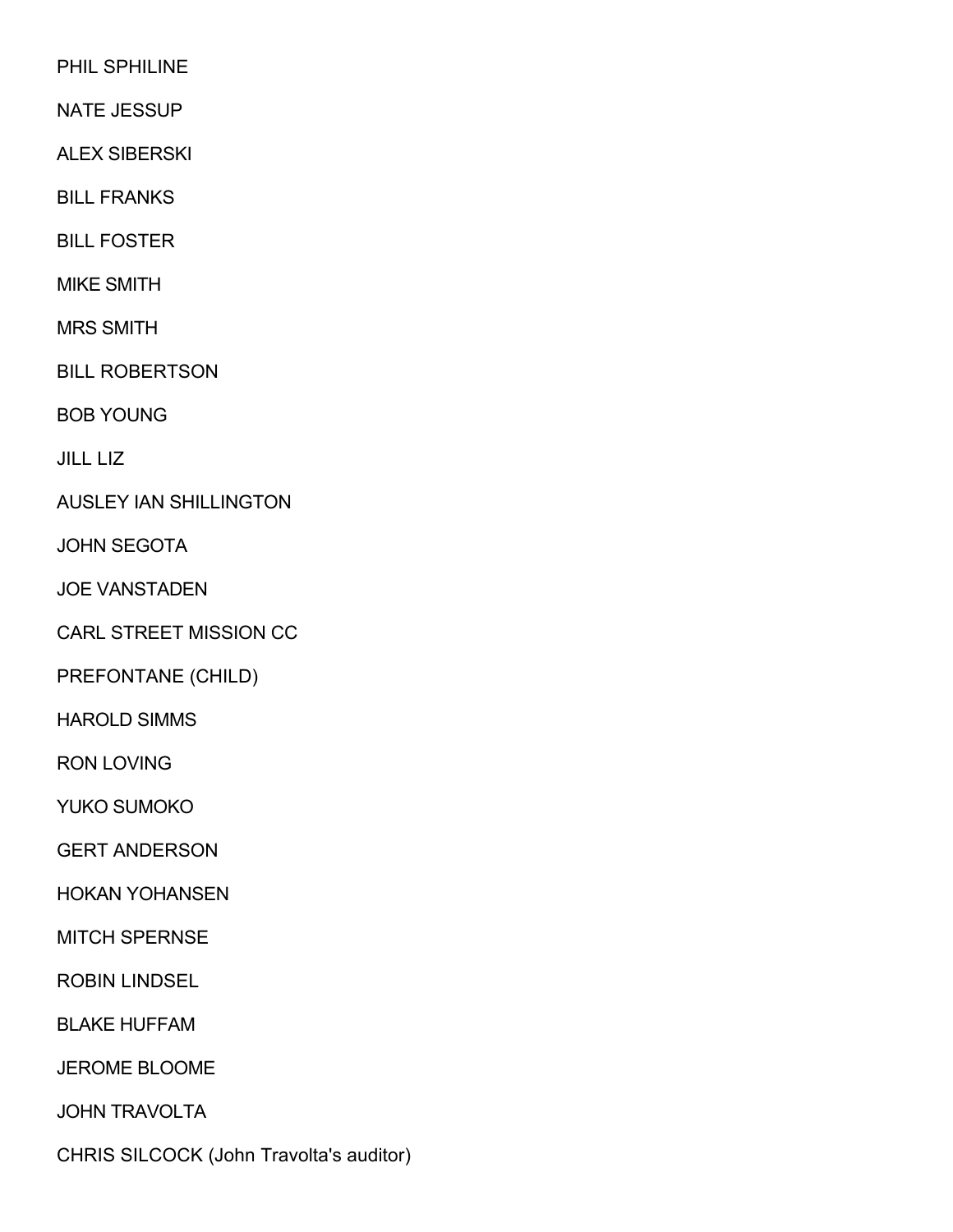STEPHINE SILCOCK (Priscilla Presley's auditor)

TOM ASHWORTH

ANNIE TIODMAN LOGAN

JIM LOGAN

CHRIS CHANEY

JONNY SGHLESSENGER

JANADAIR SWANSON

TOBY YOUNG

MARGRET GEORGE

ALLAN LONG

ROBIN ROOSE

HANA ELTRINGHAM

KEN URQUHART

DAVE MURPHY

PAUL ILLOT

PART FOUR: NAMES UNKNOWN

?????

(last name unknown), Joe

negligence

A guy died at Royal Oak, Michigan from a medical condition while receiving auditing. Death subject's name was Joe (?) and that he lived in Pontiac, Michigan and went to Royal Oak Scientology center for his services.

#### ?????

(last name unknown), Mark

suicide

Mark was a member of the Key Out Players and an HQS course supervisor at Celebrity Center who killed himself.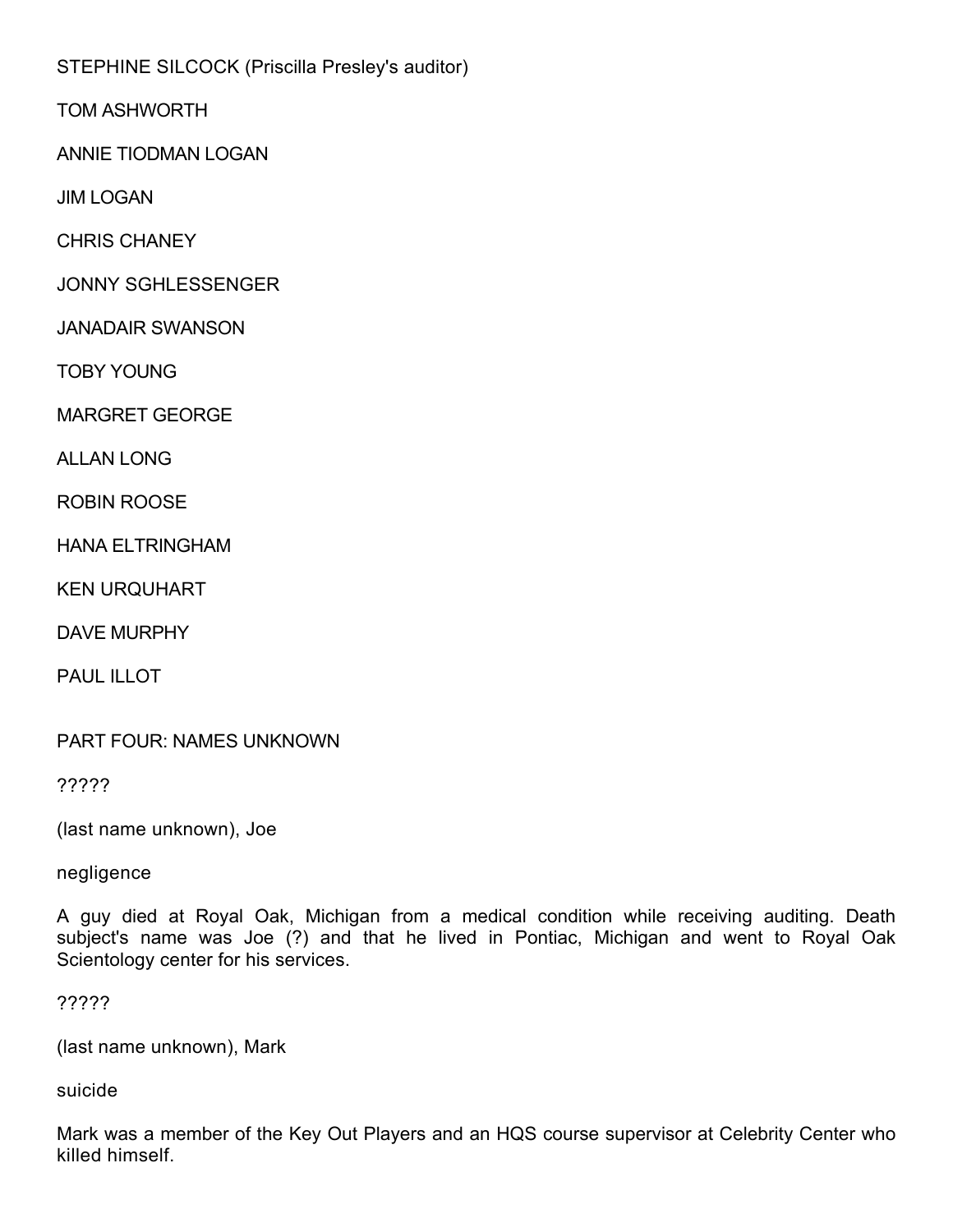?????

(last name unknown), Michaela

suicide

A girl named Michaela (in her 30's) committed suicide a few years ago. Her dad was actor Dennis Patrick . She did colonics. She lived in Los Feliz. She dabbled in Scientology and had lots of Scientology clients.

?????

name unknown

suicide

A French industrialist jumped to his death while receiving Scientology auditing. He was quite wealthy.

?????

name unknown

murder

An individual named Brown was killed. Steve Fishman connected him to a Scientology project called GOLDCORE.

?????

names unknown

suicide

Switzerland has a number of suicides related to Scientology. One report alleges that a Scientology staff member threw a child down a cliff.

?????

name unknown

suicidal

Chuck Devoe's wife reportedly became suicidal after completing OT 8.

?????

xxxxx

inducement to suicide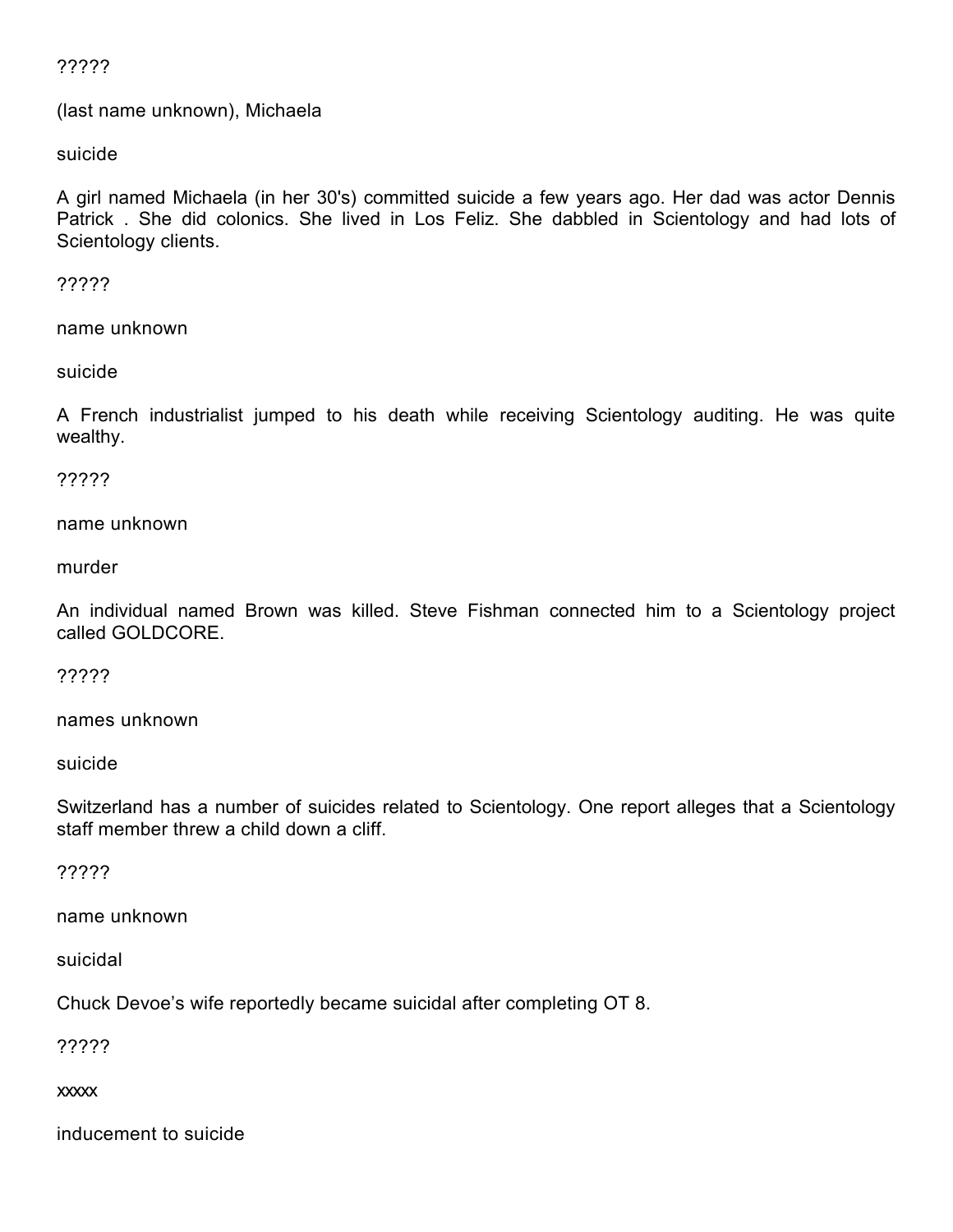F.A.C.T.net's source refers to a person who was induced to commit suicide. She had attempted suicide four times. She had some sort of auditing about Jesus incidents which helped forward her suicide. Apparently she was sent a hand-written letter from a Scientology case worker named Sue MacDonald which implied that she should commit suicide.

?????

name unknown

suicide

A girl or woman in Dearborn, Michigan became suicidal during auditing. Scientology stopped auditing her and made her sign a waiver and made her use her credit cards to buy a whole bunch more auditing and run up all kinds of bills on the credit cards.

?????

name unknown

suicide

An older woman from Switzerland jumped to her death off the pier in Clearwater while on the OT levels. Immediately after her suicide the GO sent a bunch of people to the RPF.

?????

names unknown

psychosis

Two Swedish public PC's, one from Stockholm and one from Malmo, became psychotic after Flag sec checking.

?????

name unknown

suicide

A London public PC threw himself in front of a train while depressed during auditing.

?????

name unknown

psychosis

An affidavit from a former high ranking auditor states that if staff members became psychotic on the OT levels they were sent to the RPF. This may indicate an attempt to cover up Scientology- induced psychotic episodes within the organization.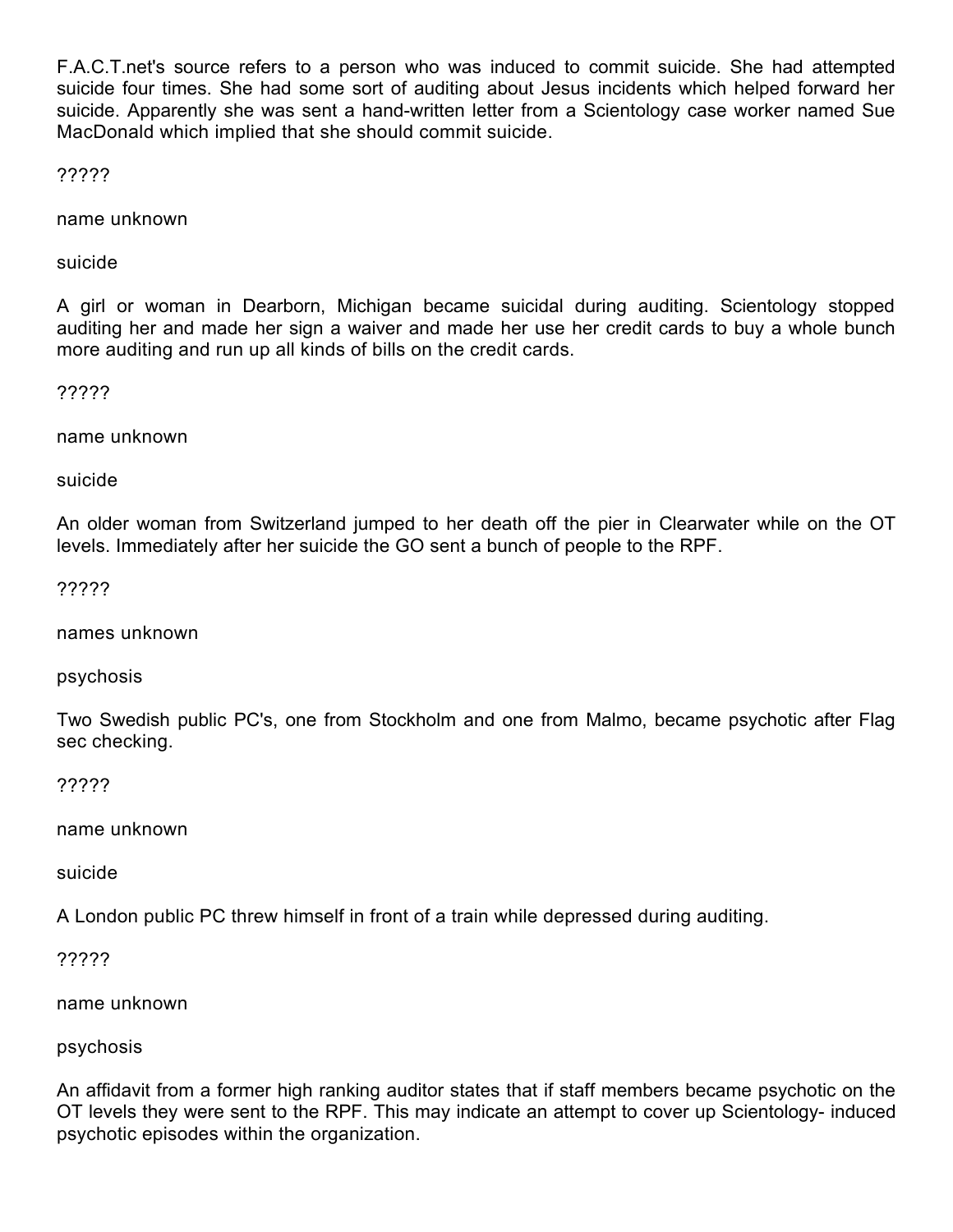?????

name unknown

suicide

An army officer watching a demonstration of how to use an E-meter to find subversives committed suicide shortly after the demonstration.

?????

name unknown

murder

The Franchise holder from Stuttgart Germany was summoned under duress to Flag and then died in a salvage operation while in Florida.

?????

name unknown

suicide

A friend of Ari Salonen's committed suicide in Stockholm.

?????

names unknown

psychosis

According to an ex-Sea org member, it was a common occurrence both on the Apollo and in Clearwater to have staff and RPFer's who became psychotic locked in the bathroom.

?????

name unknown

suicide or murder

A woman said her cousin was pushed off a building by Scientologist many years ago and that she is afraid to say anything more about it. Apparently Scientology found out she was going to file a lawsuit and sent in a plant to subvert the lawsuit.

?????

name unknown

inducement to suicide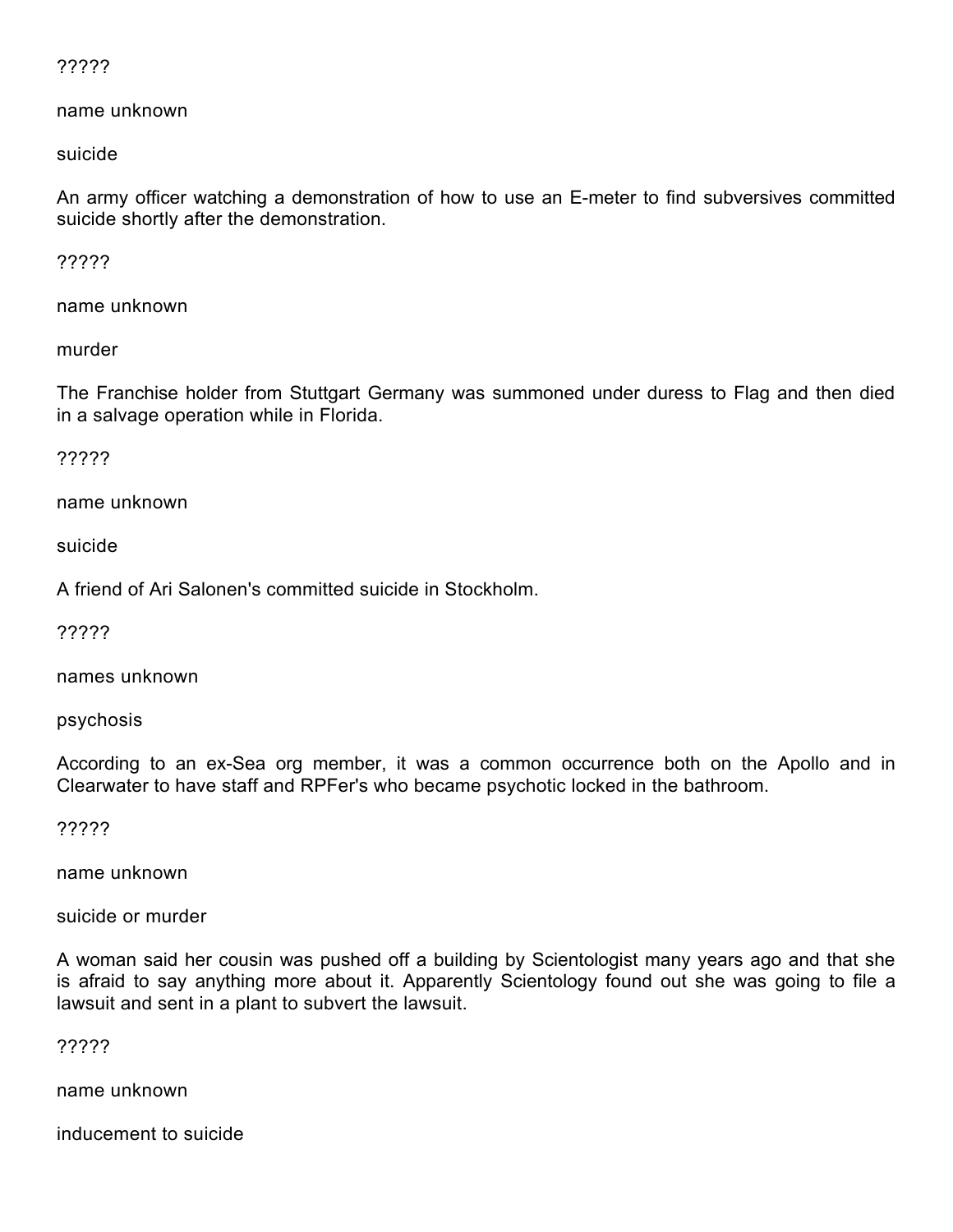A bogged Toronto public pc became psychotic and was sent a letter implying that suicide was her best road out.

?????

names unknown

psychosis

Paulette Cooper's book mentions an individual who became psychotic and suicidal on OT3 and committed himself to avoid suicide Cooper's book mentions another individual who threatened suicide but didn't because he was afraid it would invalidate Scientology. Robert Kaufman (author of "Inside Scientology") is also mentioned in Cooper's book.

?????

names unknown

suicide

Paulette Cooper's book reports a person who left a suicide note emphasizing that it had "nothing to do with Scientology."

# ?????

names unknown

suicide

Hubbard claimed that a publisher committed suicide by jumping from a window after reading Excalibur, the early version of the OT Levels.

?????

name unknown

Purification Rundown - death A gentleman in Washington state died on the purification rundown.

?????

names unknown

psychosis Ann Rosenblum's affidavit tells about GO/OSA members bragging about driving 2 defectors/critics into a mental institution with nervous breakdowns.

?????

name unknown

suicide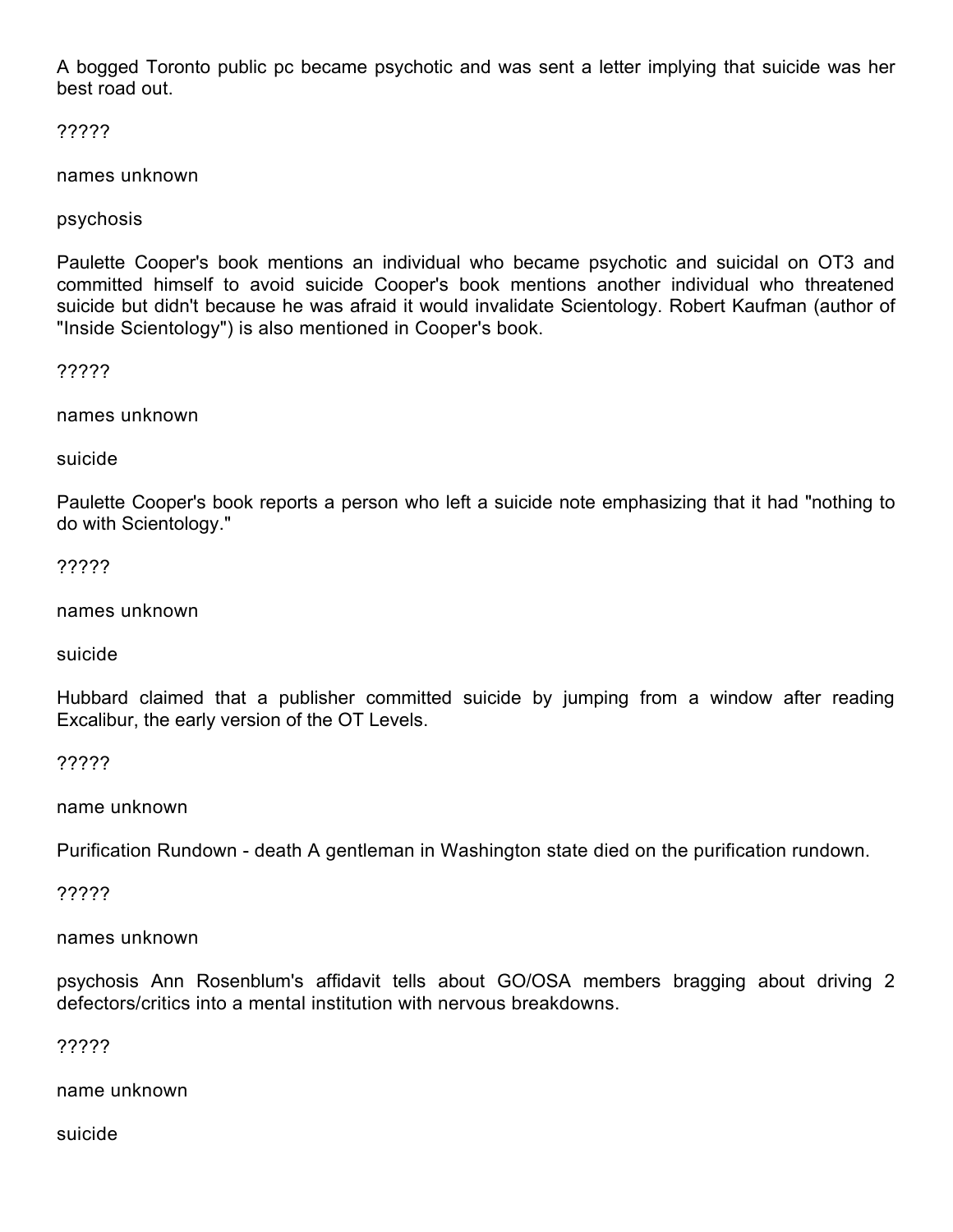There is a report that an individual who had just gone clear committed suicide in Albuquerque, New Mexico.

?????

name unknown

murder

A real estate broker died mysteriously in the Clearwater Florida area. Prior to his death, this individual had an argument with David Miscavige over some property Miscavige wanted to buy from him. He was not a member.

?????

name unknown

suicide cover-up

A person, name unknown, drowned in a bathtub at Flag. The GO/OSA apparently went to the guy's room and sanitized it in the sense of removing anything that would incriminate Scientology before the police arrived to do their investigation. They created a shore story that he fell down in the bathtub, and that's how he died (F.A.C.T.net's contributor was there at the time). There was a tremendous hush hush about anything having to do with this guys death. The implication from F.A.C.T.net's contributor is that the sanitized room stopped any meaningful investigation by local police.

The person we mentioned in our first questionnaire who drowned in the bathtub at the Flag Land Base was actually from Germany, so that is an additional piece of information.

There is also a report of a woman who "drowned" in a bathtub at Flag.

The woman who drowned in a bathtub was a man whose name I forget. He was a German, and had been very improperly allowed on to NOTs which he could not run... This was in 1980.

?????

name unknown

airplane crash

I was told that the First Officer of the Air Florida 737 that crashed in the river in Washington, DC was on OT III. There was a mission sent to hush up the fact that he was a Scientologist.

?????

name unknown

purification rundown A woman given the protective pseudonym "Allison" by Corydon in his book tells of almost dying on the purification rundown.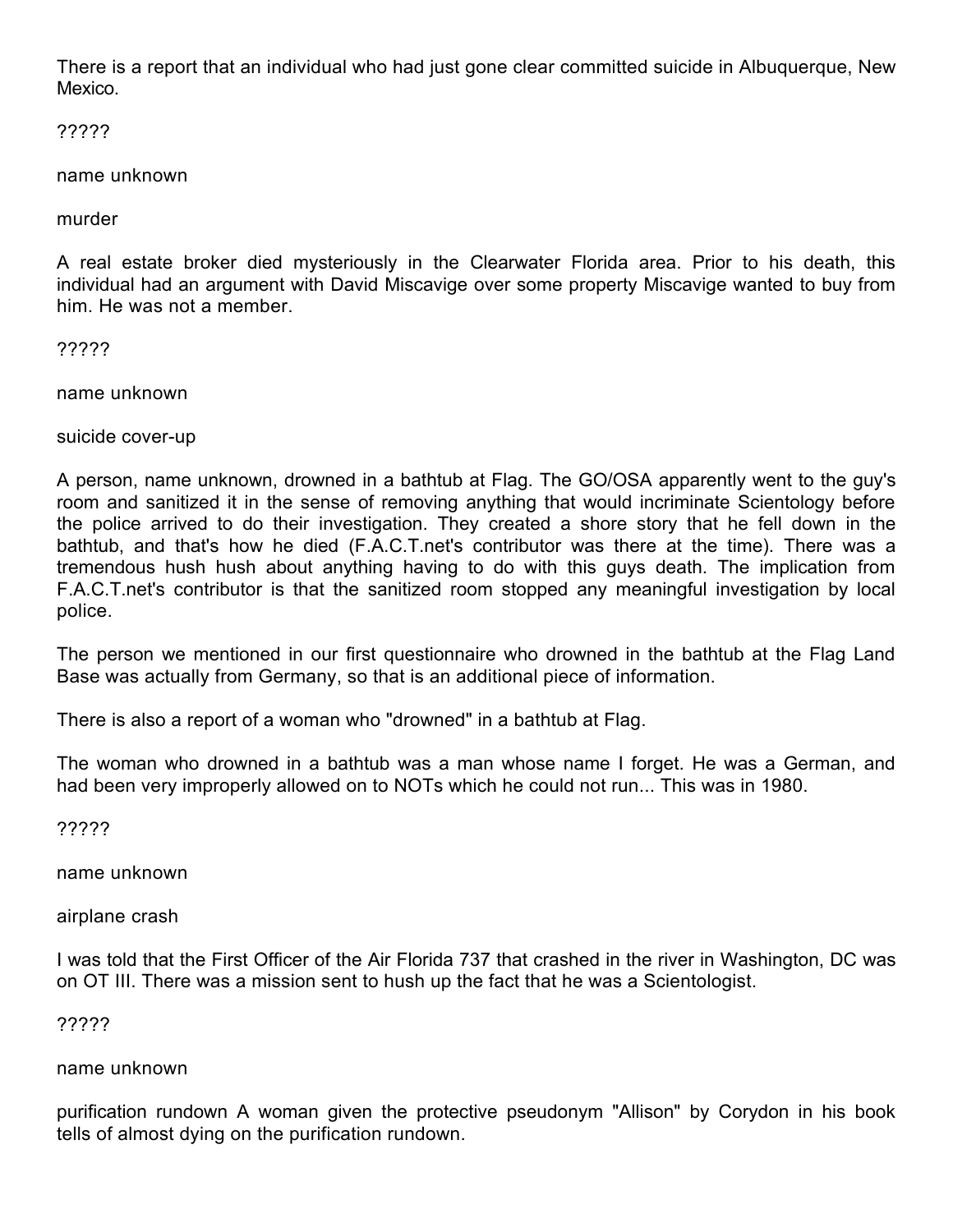?????

name unknown

purification rundown

A Scientologist named Christopher (last name unknown) died on this rundown. Scientology (Western Division) was reported to have quickly settled a wrongful death case with his family. An ex-GO/OSA member recently reported that he stole all the court records from Portland Oregon's 3 counties to cover up this case.

?????

name unknown

purification rundown

A Scientologist in Washington state, name unknown, died on the purification rundown.

?????

name unknown

suicide

Fact's source lived with a young man for approximately a week, in LA, in the '72 time frame. They were taking Scientology courses. He was in his 20's, about 5'8" tall with dark hair and eyes. The source later saw him at Flag, Clearwater, Florida in '76 or '77. The source heard later from the ED of Detroit Organization. Patty ? (last name unknown) that he was receiving auditing in Detroit, but he had badly stalled and was in a lot of trouble. He was sent to Flag to get cleaned up; he was seriously overrun. When I saw him at Flag, he was under constant care and looking at rocks. He was sent home 3 weeks later to Detroit. A couple of months later, he hung himself from a rafter in his garage. His best friend was on staff, and his name was Mark. Pattie, the ex ED would know them. He might be from the Flint, Michigan area.

?????

name unknown

psychosis

A Beverly Hills pediatrician who joined the Sea Org and then became psychotic.

?????

name unknown

suicide

Jim (last name unknown) was found dead in Queens, N.Y. while on an ethics handling.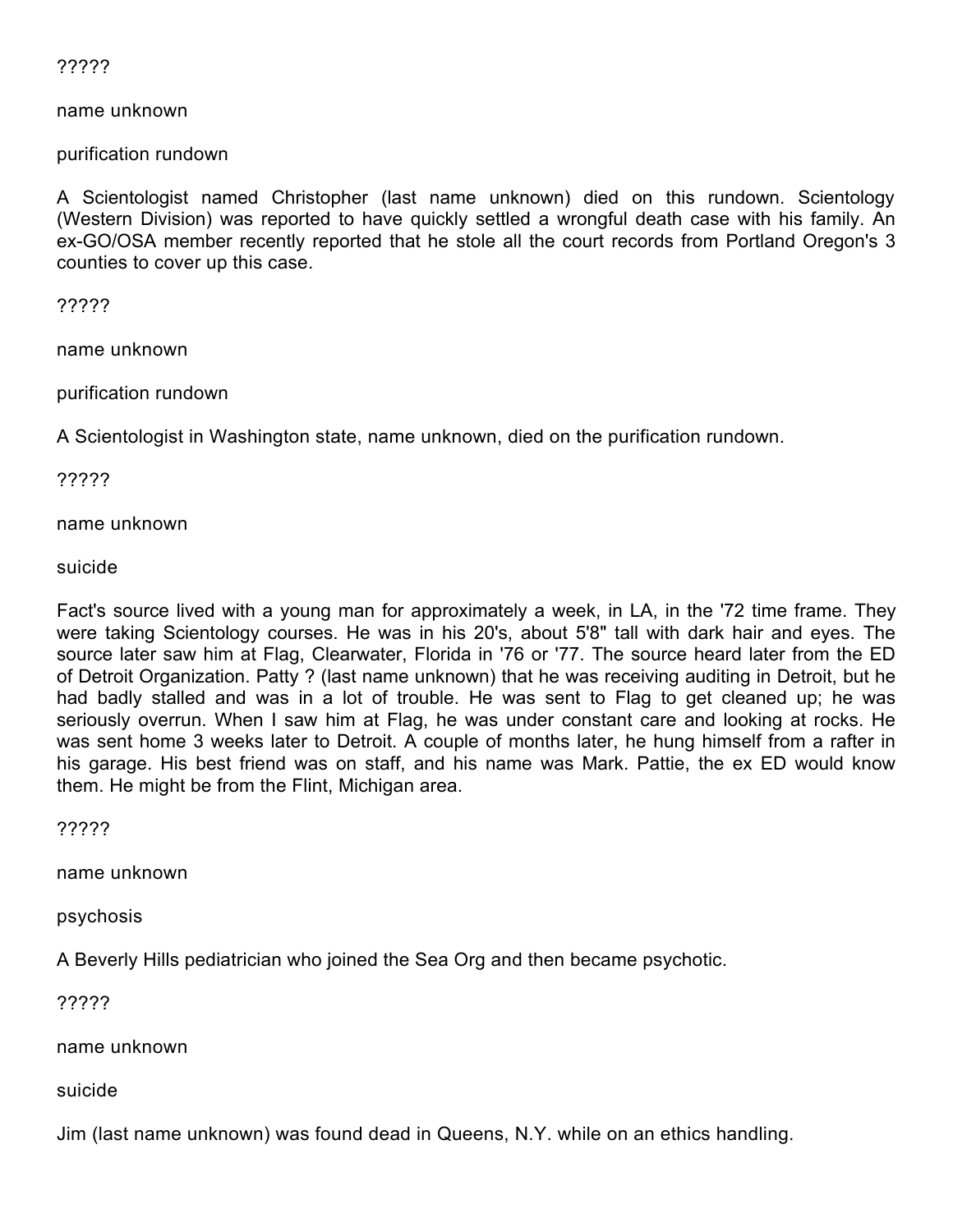?????

name unknown

intentional distress

A former NOTs C/S reports that he knows of individuals who were ordered by the GO/OSA to "reverse audit" security risks.

?????

name unknown

negligence

A child was run over at the Scientology nursery in Clearwater. This may be a covered up negligence situation.

To the reader: Only by assembling all of our personal recollections concerning the individuals and circumstances mentioned herein will it be possible to pierce any possible Scientology cover-ups and prevent possible future calamities. It is a miracle in many ways that the reports mentioned in this questionnaire have squeezed through the cracks of Scientology's secrecy structure, intelligence agency procedures, and practice of destroying incriminating documents.

If you are a current or former Scientologist or work with or know current or former members, please review these reports. If you recognize any of the names or have any other information, please contact us immediately. Send your information (even in preliminary form) to: Scientology Investigation, c/o F.A.C.T.net, 601 16th St. #C-217, Golden, Colorado 80403, U.S.A.

## APPENDIX TEN: QUESTIONS FOR FORMER MEMBERS

The information you provide in this questionnaire will help save lives and stop Scientology's alleged ongoing human rights abuse of children, young adults, families, critics and former members. Send your answers to F.A.C.T.net and or organizations that assist victims of cult abuse and your national government.

Notice: All questions or requests for a particular type of information in this questionnaire are to be considered as investigatory allegations. These allegations, opinions, and beliefs concern activities which may be a serious threat to public health and well being. This questionnaire also may contain statements in which individuals are exercising their first amendment rights of religious freedom in openly dialoging on claimed religious matters or their former or current religious beliefs. "Undue influence" as used in this document could include threat of removal from post, a suppressive person declare, assignment to the RPF, termination of affiliation, threats, physical harm, etc.

Getting this questionnaire into the hands of everyone who has had experience with Scientology is critical because:

- 1. Scientology is known to hide and destroy harmful information about itself.
- 2. Scientology members are forbidden to talk to each other about anything harmful that happens to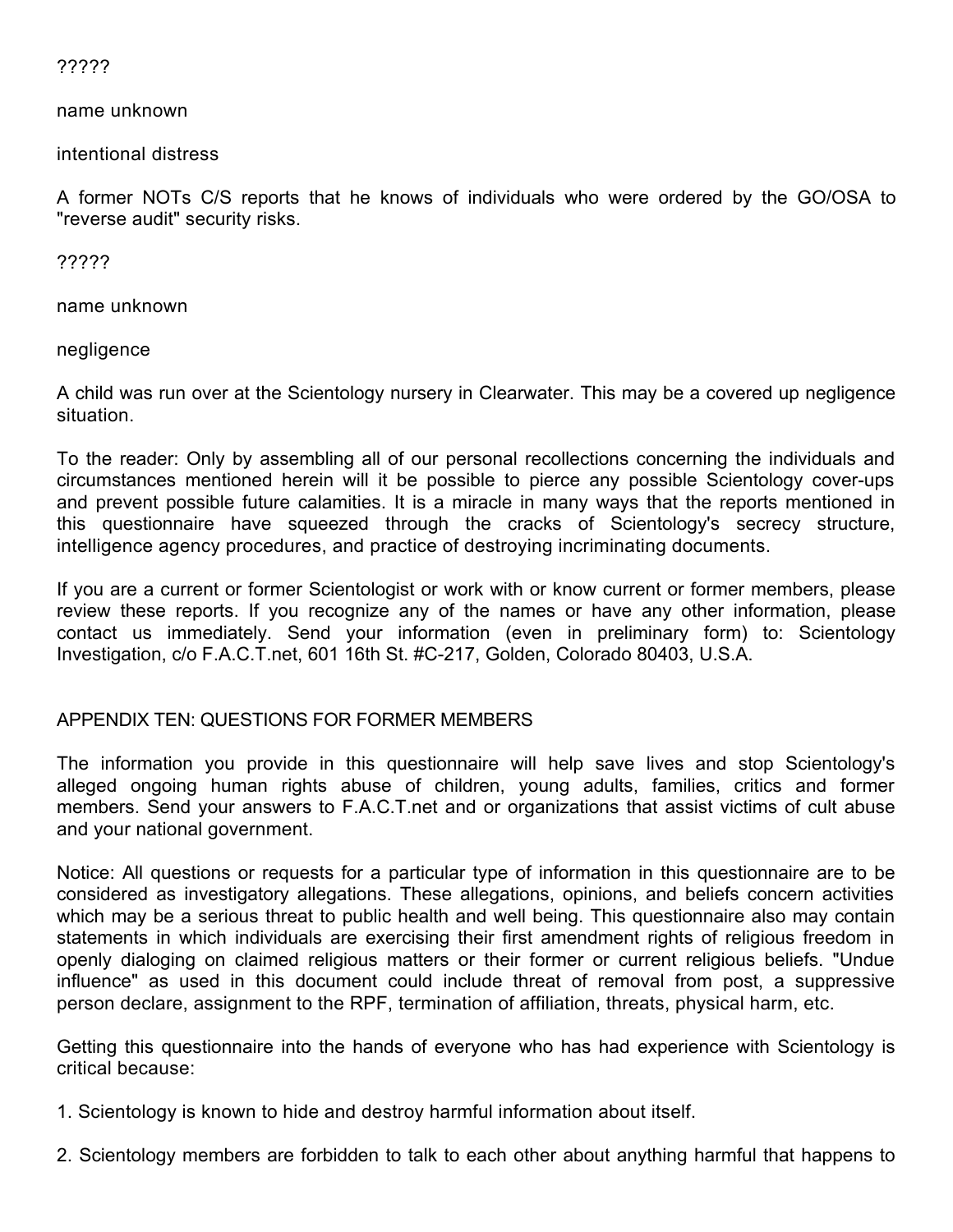them or others while involved with Scientology.

3. Scientology members are deceived by Scientology policies into keeping silent about any member casualties or illegal activities they might hear about or be part of.

4. Scientology has not stopped its abusive practices and is totally incapable of reforming itself.

5. Only by standing together against Scientology's abuses and disclosing them to the disinfecting light of public exposure will Scientology ever be brought to justice and the human rights abuses be solved.

IT IS CRITICAL FOR YOU TO STOP RATIONALIZING THAT SOMEONE ELSE WILL DO YOUR PART.

1. We have learned the tragic lessons of recent cult tragedies like Jonestown Waco, and the Swiss Solar temple.

2. We have learned from the historic lesson of Nazi Germany what happens when you fail to stop a small, loud group of bullies.

3. The tide has turned. Scientology is no longer growing. There are now an estimated 1-2 million former members versus only about 50,000 active current members.

4. If you do not speak out, your silence will be used by Scientology as ongoing license to continue abusing others.

5. In many countries, laws similar to California's Restatement of Agency, Section 395f, provide additional legal motivation to speak out now. "An agent [staff members are agents] is privileged to reveal information confidentially acquired by him in the course of his agency in the protection of a SUPERIOR interest of himself or a third party." This questionnaire clearly spells out those superior interests.

SPECIAL NOTE ONLY FOR CURRENT MEMBERS, STAFF, OR OTHER AGENTS OF **SCIENTOLOGY** 

Read this carefully! By policy and law you are personally responsible for the past, present, and future abuses of Scientology that you know about, were involved in, or can foresee repeating or occurring. If you are or were an agent of Scientology, your corporation and insurance company are also responsible.

If you are a staff member, look around you. How many people do you see who were in Scientology when it first began? (80-95% of everyone who gets into Scientology leaves or becomes inactive within 3-5 years).

Keep in mind that the Nuremberg war crime trials established that "following orders," "following policy" or "I didn't know" is not a defense against personal responsibility for human rights abuse if you are in a managerial or agency position for that organization. Your personally responsibility won't go away just because Scientology's childish "entheta" policies about negative information tell you to blindly ignore, not read, or not think about the serious allegations of this questionnaire.

WHAT WILL BE DONE WITH THE INFORMATION FROM THIS QUESTIONNAIRE?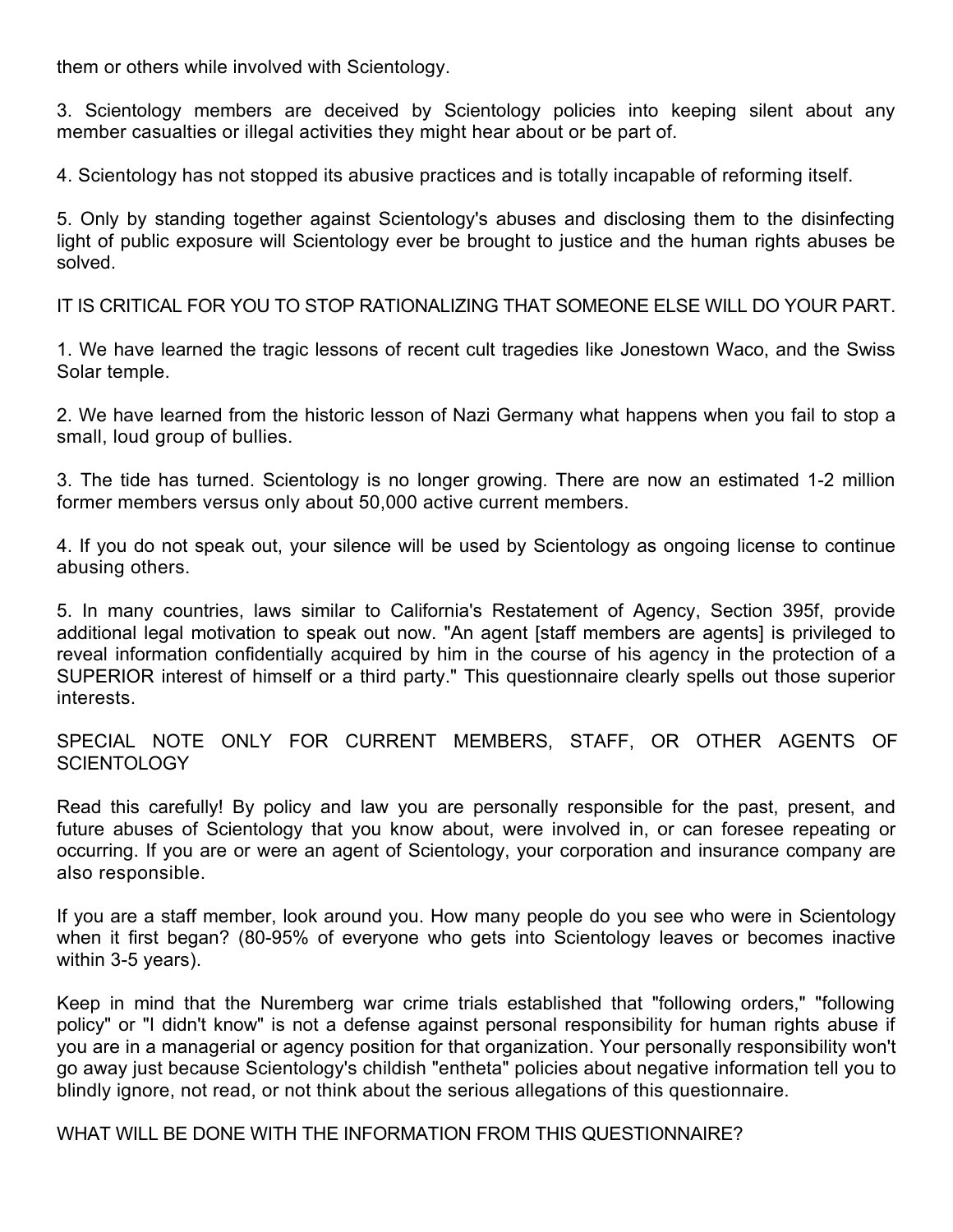It will be used to force Scientology to stop abusing its members, former members, and critics through ethical use of justice systems throughout the world.

1. It will be used to assemble summary reports for government agencies responsible to protect the public safety and mental health. These summary reports will compel the various government agencies to open new investigations into Scientology.

2. It will help to file new legal actions in the U.S. and other countries such as a civil RICO (Racketeering Influenced and Corrupt Organization Act) lawsuit, and an "all past victims" class action lawsuit. The U.S. Supreme court recently ruled that the RICO statutes could be used against groups forwarding ideological positions if a pattern could be shown of threatened violence, harassment, or actual violence. This ruling in an abortion rights case broadens RICO use beyond organized crime in the traditional sense to include cases like Scientology.

3. It will assist ongoing civil or criminal litigation.

4. It will be used to challenge the fraud of Scientology's non profit or religious tax exempt status with the IRS in the U.S. and with similar agencies in other countries.

5. It will assist investigative media reporters seeking to call the public's attention to Scientology's ongoing human rights abuses.

# GENERAL INSTRUCTIONS FOR ANSWERING THIS QUESTIONNAIRE

We are not able to take information over the phone. If you have any information about any question TYPE YOUR ANSWER IN ENGLISH preceded by the number of the question. Please be specific with as much relevant and detailed information as possible. Include the key "who, what, where, when, how," and also the names of other people who witnessed the activity. Please tell us how to contact other people who would or could have information on the topic.

For example, Question # 7, Answer, "I was there on June 23, 1993 in the LA office of the OSA and I was personally ordered by David Miscavige to destroy all Scientology records showing internal knowledge of attempted or actual suicides by members after receiving Scientology services. Three other OSA staff were there too. Their names were..."

a. We ask you to type the information so that we can mechanically scan your information into a computer database. This will help us manage and summarize the thousands of responses we expect to receive from all over the world.

b. If you have a computer and modem, call our 24 hours/day 7 days/week BBS computer line, 1- 303- 530-1942. Just follow the instructions on the screen. You can download an electronic copy of this document (called QUESTION.TXT) from the main board conference, files directory "general," and type your answers in your own word processor after each questions. Then upload the document back to us.

c. If you have no other way to get us your information to us, we will accept hand written reports and have them retyped them into our investigation database.

This questionnaire is divided into the following seven sections.

1. Questions for former or current members, their families, and friends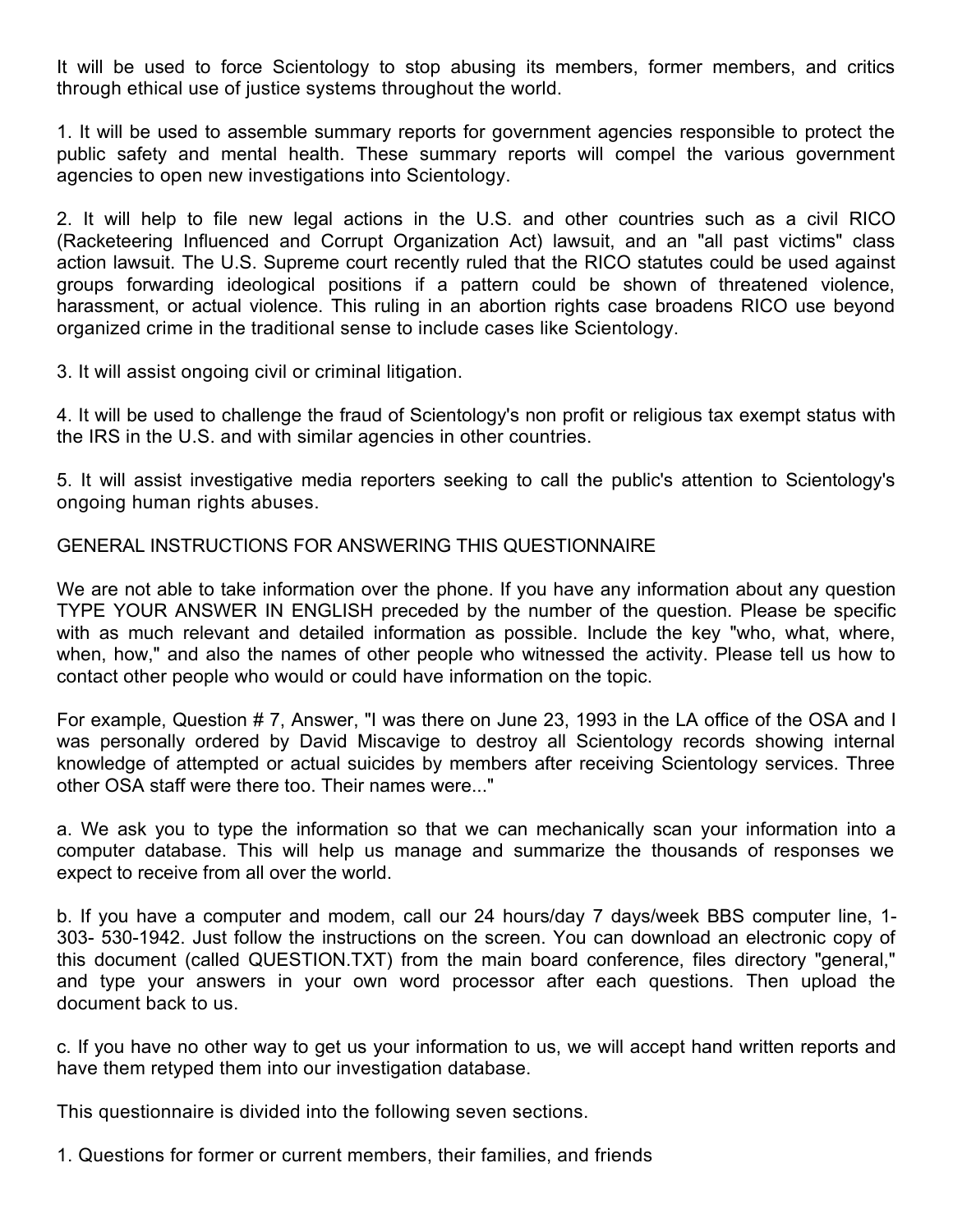- 2. Questions for former staff members
- 3. Allegations about obstruction of justice and conspiracy
- 4. Allegations relating to the IRS and taxes
- 5. Allegations about financial fraud
- 6. Allegations about corporate fraud
- 7. Closing questions for everyone

It looks long, but you only need to answer questions about which you have personal information.

aa. Keep in mind wherever the word "Scientology" is mentioned in a question, it also includes all of Scientology's organizations and its many front groups in every U.S. and foreign location during their forty year history. Front groups are organizations that forward all or part of Scientology's agenda, such as The Committee to Defend the First Amendment, Hubbard Dianetics Foundation, Citizens Commission on Human Rights, Narconon, The Say No to Drugs Campaign, Committee on Public Health and Safety, Task Force on Mental Retardation, Gerus Society, Dianetic Information Group, Committee to Re-involve Ex-offenders, National Commission for Law Enforcement and Social Justice, Foundation for the Communication of Culture International, Doctors for Religious Liberty, Vanguard, April (a pseudo anti cult organization), Alliance to Protect Religious Liberty, Committee for a Safe Environment, American Citizens for Honesty in Government, The Way to Happiness Foundation, Whistle Blowers, Health Med, Criminon, Applied Scholastics, Concerned Businessman's Association of America, Cry Out (an environmental group), Religious Research Foundation, Sterling Management, and WISE (World Institute of Scientology Enterprises).

bb. If you wish to restrict the use of the information you submit to us, specify these restrictions. We will not take completely anonymous submissions, but if absolutely necessary you may use a code number, known only to you and to us, to identify your submission. Coded submissions will not be eligible for the cash rewards.

cc. The questionnaire items are not grammatically consistent. Some are questions, some are sentences, some are not even sentences. It is the topic that is important. Regardless of how the item is phrased, we are asking for any knowledge you may have about the topic.

dd. Be sure to include your name, address, phone, and/or fax and e-mail address in your report. For electronic submissions, include a phone number we can use for call-back verification. For written submissions, include the words "I swear the preceding is true and correct," and your dated signature.

We need your responses as quickly as possible. These are the various ways to reach us.

Scientology Investigation c/o F.A.C.T.net, Inc., 601 16th St. #C-217, Golden, CO 80403, USA Voice 1-303-473-0111 Fax 1-303-530-2950 BBS 1-303-530-1942.

[continued in parts 2, 3, and 4] [PART 2 OF 4]

QUESTIONS FOR FORMER OR CURRENT MEMBERS, THEIR FAMILIES, AND FRIENDS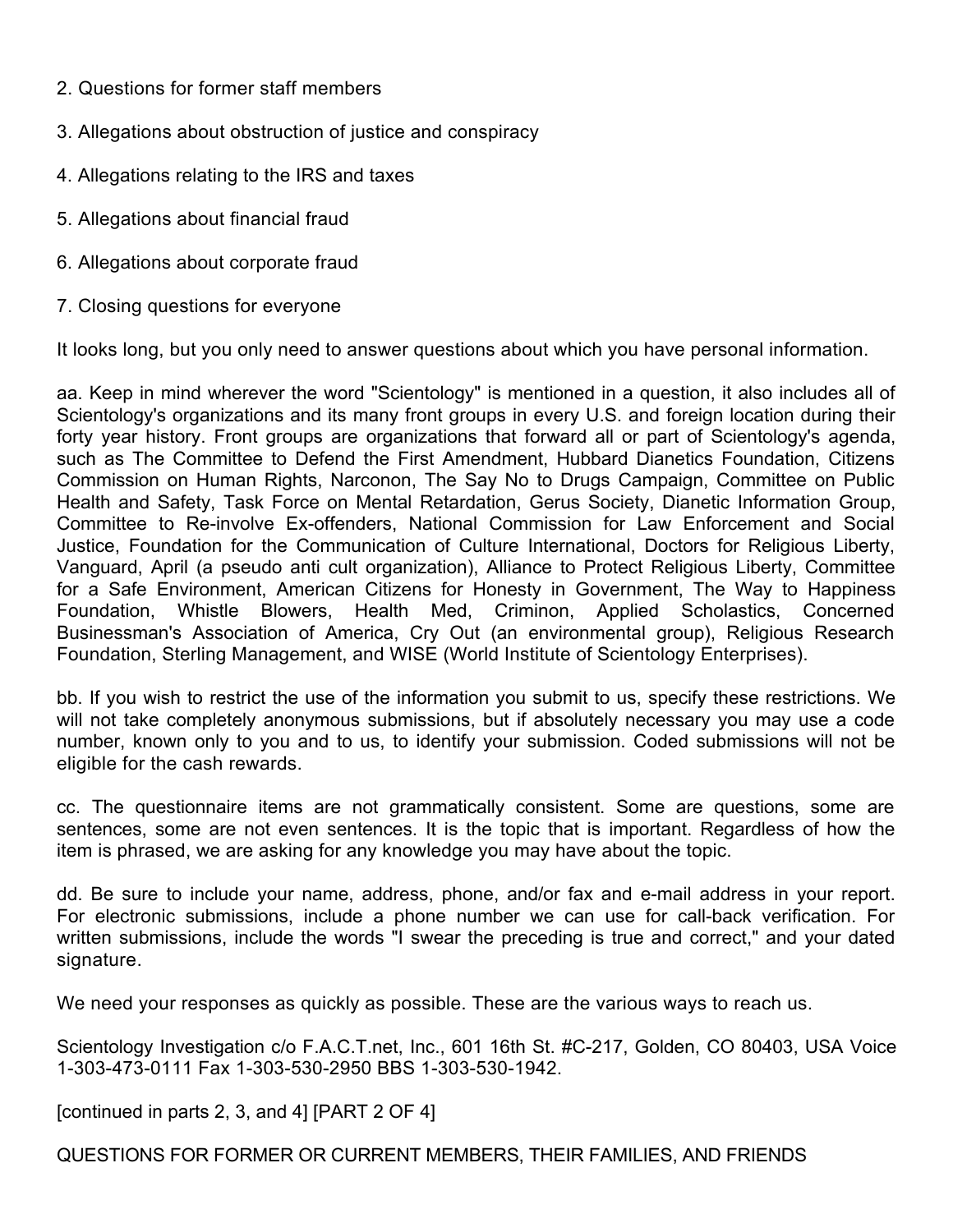Please describe any knowledge you have of the following situations.

1. Any fraud or deception used to get money from members using their credit cards, or loans from lending institutions or their families

2. Any fraud, deception, or unethical high pressure tactics used in Scientology's sales, advertising, or registration actions

3. Any of Scientology's alleged financial frauds, not limited to postulate checks, credit card scams, student loan scams, Author Services "Special Properties" scams, or Scientology asset transfers

4. Any fraud or deception used by Scientology front groups to recruit new members into Scientology or attack Scientology's adversaries

5. Anyone who was fair gamed or had their reputation destroyed by Scientology

6. Any abusive or illegal practices surrounding Scientology's money back guarantee or policies governing refund or return of advance payments

7. Any abusive actions such as copyright and trademark abuse taken by Scientology to inhibit the religious freedom of its members or former members or to inhibit the freedom of such persons to practice their freely chosen religion

8. Any psychological or physical damage you suffered through your association with Scientology

8a. Have you experienced any of the following mental or emotional symptoms while in Scientology or since you left Scientology?

- "Floating" in and out of altered (dissociate) states of mind
- nightmares
- amnesia
- hallucinations or delusions

Scientology-related phobias (e.g., fears that you won't be successful or will get sick or go insane)

- inability to break mental rhythms or repetitive thought loops
- violent outbursts
- suicidal or self destructive thoughts
- recurring depression and self depreciating thoughts
- inability to work
- difficulty making decisions for yourself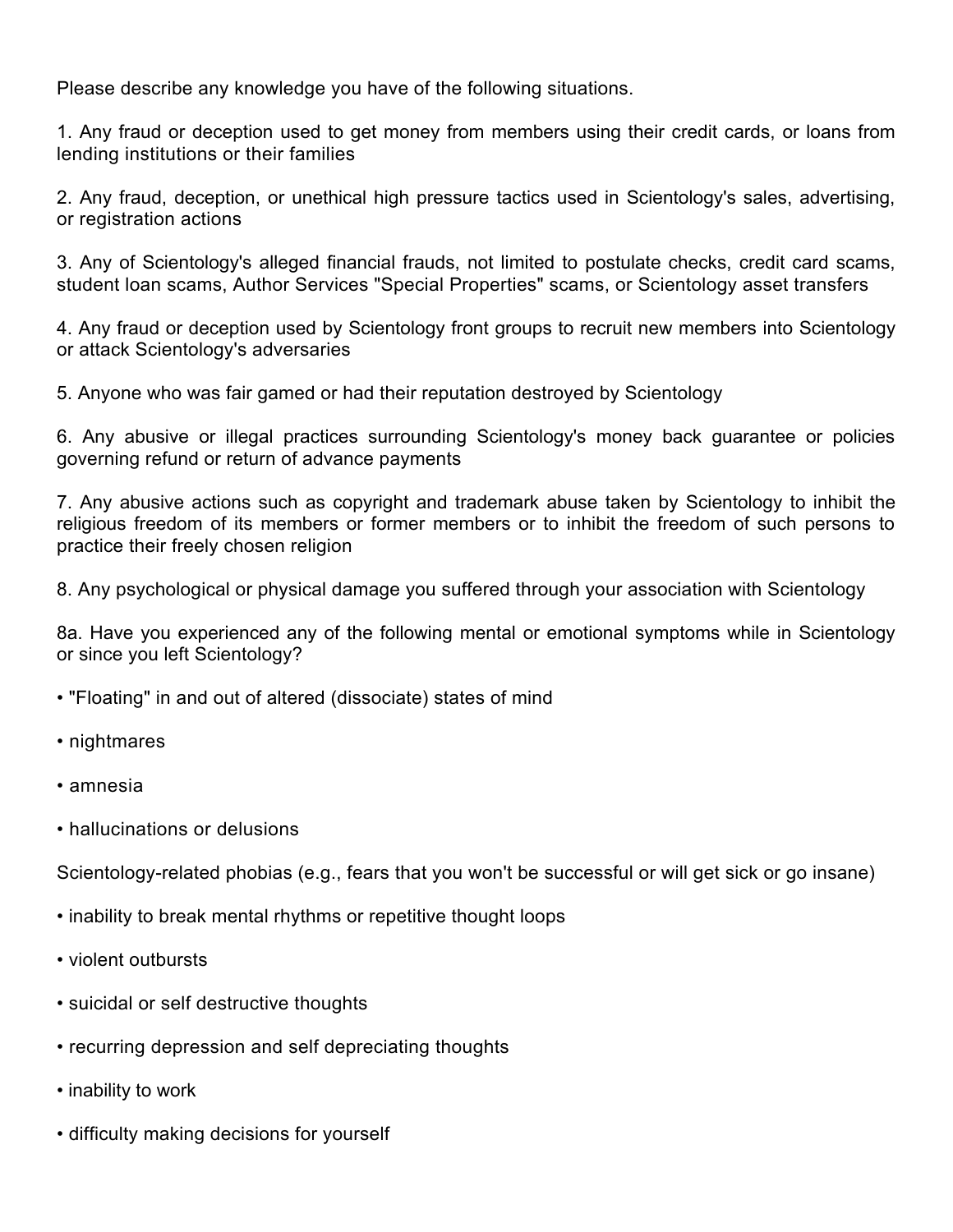• general inability to compete tasks

• difficulty reading, studying or focusing

• other (please describe)

8b. Why do you believe the symptoms or health problems mentioned in #8 or #8a are related to your experience with Scientology?

9. Anyone who had to be hospitalized because of their involvement with Scientology

10. Any celebrities in or out of Scientology who have had similar symptoms or experiences

11. Any persons who were "baby watched" or subjected to isolation orders because they became psychotic or suicidal

12. Anyone not already reported on our January questionnaire who ever threatened, attempted or committed suicide in any way related to Scientology services

12a. What Scientology services was the person was taking, i.e., purification rundown, introspection RD, OT levels, false purpose RD, RPF, etc.?

12b. Who were the people delivering the service?

12c. Dates and location?

12d. If the individual was a staff member, what post(s) did he or she hold?

12e. What were the individual's actual reactions, emotional state, and unguarded comments about what was being done to them by Scientology?

12f. Names and addresses of family and friends who the individual may have confided in?

12g. How can we obtain further information?

13. Any scientology-related coercion to induce already weakened, infirm or ill persons to buy dangerous additional Scientology services, commit suicide, or speed their own deaths by abandoning normal medical practices for economic, convenience, or security or political reasons

14. Any psychological or physical damage caused to anyone else that could be related to receiving Scientology services

15. Any abusive actions taken by Scientology to use Scientology's copyrights and trademarks to stop members or ex-members from speaking out about Scientology abuses or illegal activities

16. Anyone who tried to get a refund of the money they paid to Scientology but was thwarted from getting it

17. Would you be interested in participating in an individual or collective legal action to get a complete refund of all money ever paid to Scientology? If so, please answer the following questions.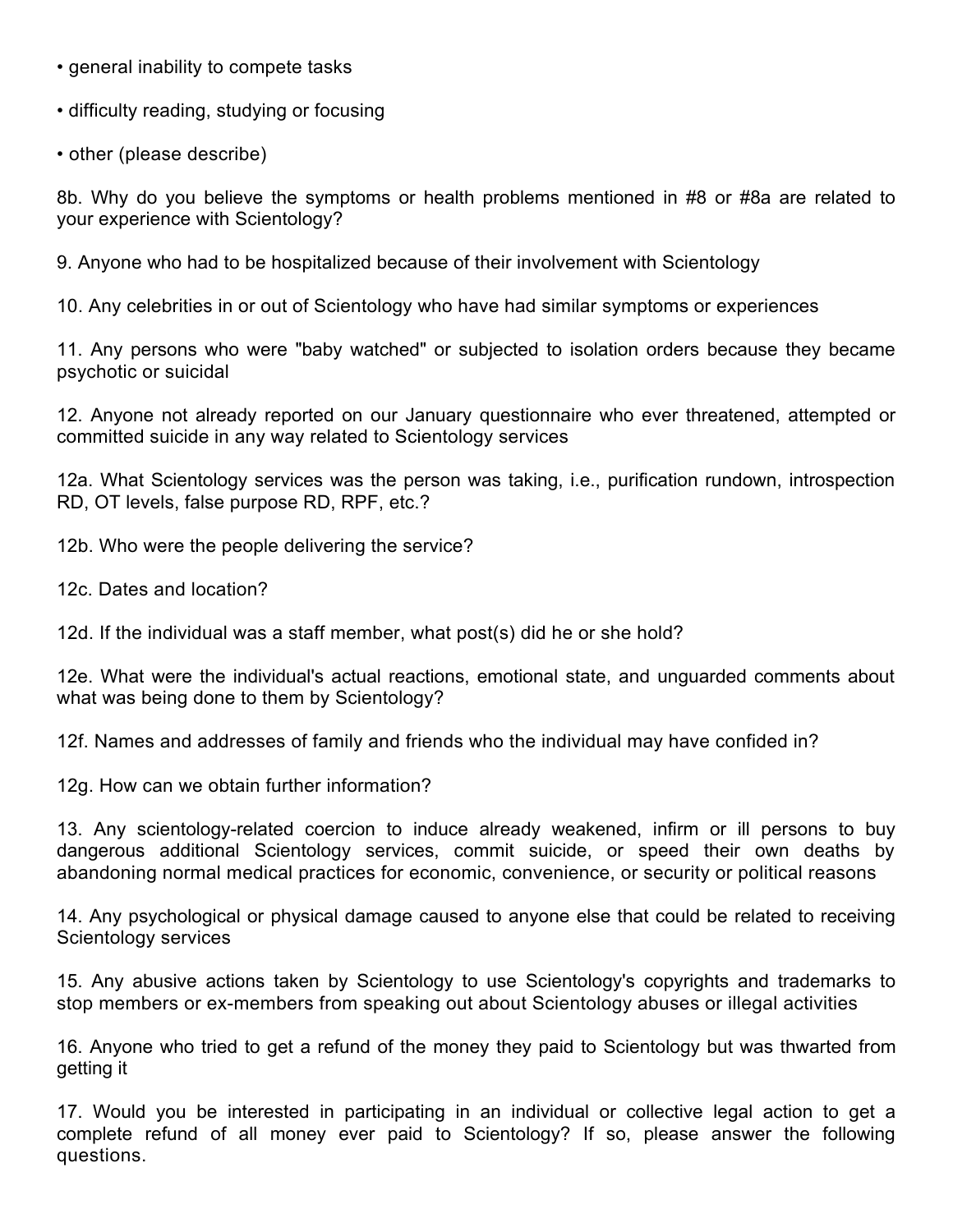17a. What was the total amount you paid to Scientology?

17b. When and to what organizations?

17c. What representations were made to you about refunds?

17d. What representations were made to you that you feel were false or deceptive?

17e. When did you first discover what you believe were misrepresentations?

17f. Did you sign a written refund agreement?

17g. Do you have receipts for what you paid?

## QUESTIONS FOR FORMER STAFF MEMBERS

Please describe any knowledge you have of the following.

18. The names of former GO/OSA auditors, staff C/S's or medical officers or other staff who would have had access to information or been involved in the handling of member suicides, attempted suicides, psychoses or neuroses related to Scientology services

19. Scientology materials or internal knowledge reports (micro film computer reports etc) which mention the dangers or experimental nature of Scientology techniques, techniques that could induce psychosis or suicidal impulses, actual member attempted suicides or psychotic or neurotic episodes, or the putting the children of staff members at risk

20. Any coercion, for economic, convenience, or security reasons, to induce already weakened, infirm or ill persons to buy dangerous additional "services," commit suicide, or speed their own death by abandoning normal medical practices

21. Scientology child abuse, child neglect, improper health care, supervision, or education for children

22. Any type of physical or mental abuse of staff members, including such things as the RPF (Rehabilitation Project Force), beatings, confinement, excessive work details, denial of adequate food, threat and coercion

23. Pregnant female staff members ordered to get abortions, or being worked so hard and getting such poor quality prenatal care and nutrition during pregnancy that they gave birth to deformed or low birth weight babies

24. Scientology letting staff members with cancer or other serious and expensive illness go without treatment until the cancer or other illness has progressed too far

25. Staff members who needed health care or operations being sent to emergency rooms or other government health services and told to say he/she was indigent and to hide the fact that they were a Scientology staff member

26. Any staff member who was physically or mentally coerced, abused or punished by David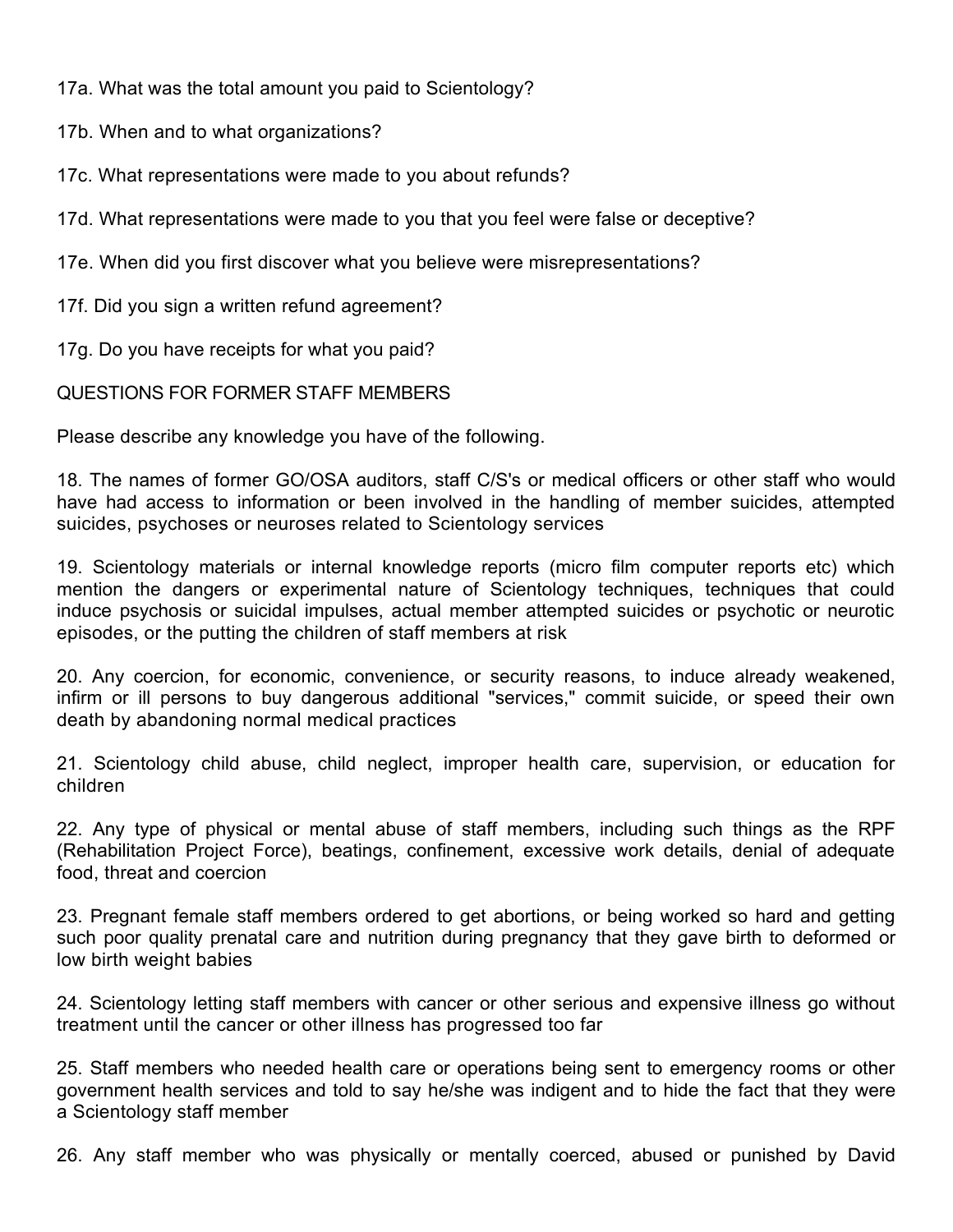Miscavige or by his orders or by the orders of any other Scientology staff member

27. Any administrative Sea Org or non Sea Org staff member who was paid less than minimum wage and the appropriate overtime wage while working on staff (Religious organizations are not exempt from these regulations if the individual was primarily performing administrative or maintenance services versus religious services. So, you may still be entitled to these wages now plus penalties. Contact your local Department of Labor)

28. Any current or former staff member who was dismissed from the organization because they filed a complaint related to unfair labor practices

29. Any current or former staff member who was blackmailed, given sweetheart loans, or paid hush money to agree to never disclose illegal activities or abuse if or when they left Scientology

30. Any fraud perpetrated on any government agency by Scientology while you were a member

31. Anyone who threatened to commit or planned a crime against any adversary of Scientology, up to and including murder

32. Anyone who worked in Scientology's law firms or accounting firms who is no longer there because he/she felt the Scientology account was a legal risk

33. Scientology secretly funding bogus independent studies of its own effectiveness

34. Scientology falsely constructing or projecting a religious image to unfairly obtain tax, legal, and other economic advantages

35. Secret and non secret locations of all records, copies of records and archives of records for Scientology, including microfilms, CD, computer files, whether text or image, whether encrypted or not, or any other type of copies

36. Scientology records that have been destroyed by shredder, chemical, or other process

37. Scientology falsifying any financial record or transaction

38. Any artifice or device used by any Scientology-related corporations designed to deceive, prevent detection or inquiry, escape investigation, or mislead or hinder future investigation on the subject of asset transfers or corporate records

39. Any of Scientology's past or present law firms or accounting firms being knowledgeable of or involved in any deception or falsification of records

[continued in parts 3 and 4] [PART 3 OF 4]

ALLEGATIONS ABOUT OBSTRUCTION OF JUSTICE AND CONSPIRACY

Please describe any knowledge you have of the following situations. These allegations concern any legal, government, or other action Scientology has been or is involved with in any country.

40. Destruction of any evidence after it was ordered by the court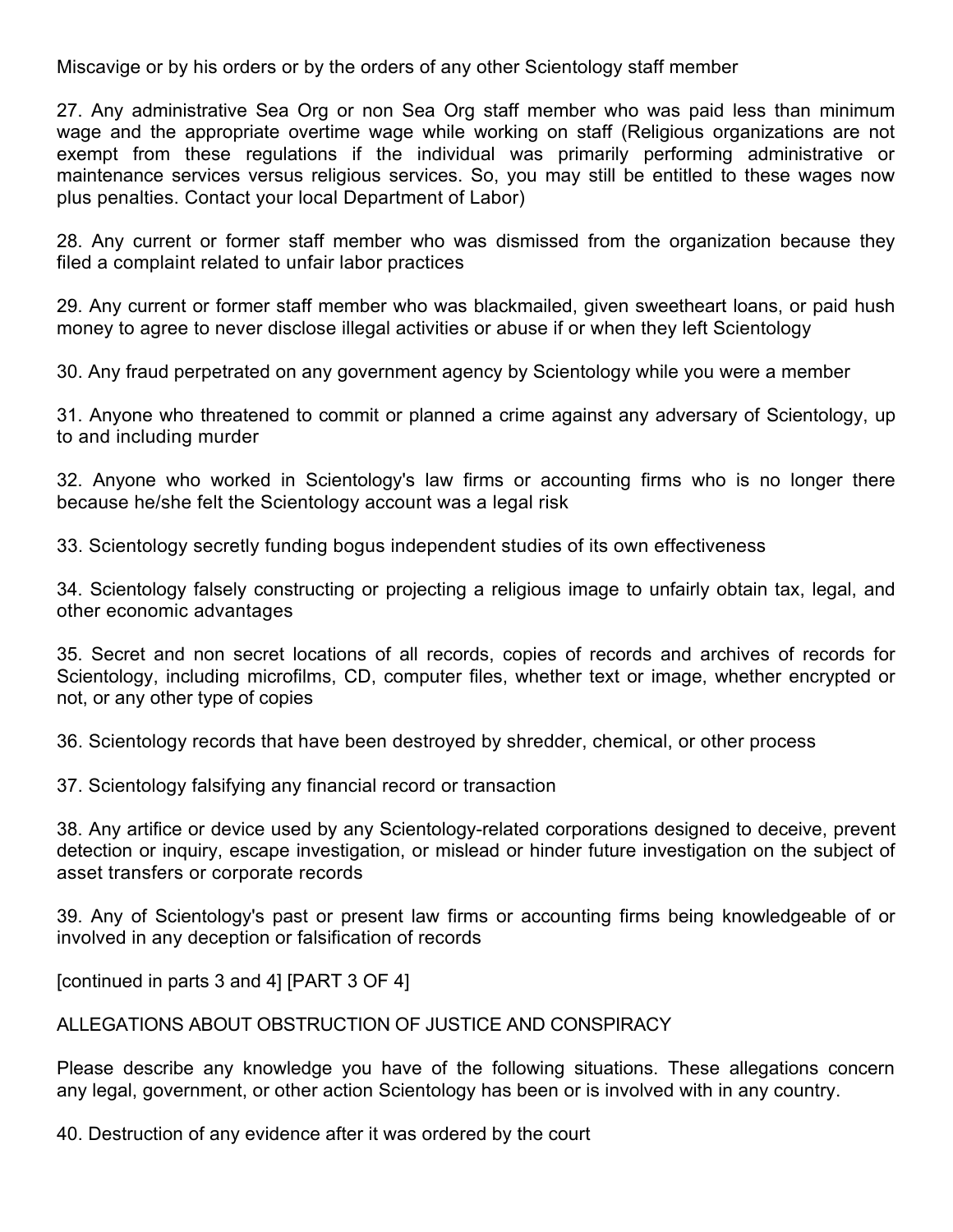41. Alteration of any evidence or court records before, during, or after trial

42. Theft of any evidence or court records

43. Planting any false evidence in court records

44. Death threats or assault on any attorney or judge

45. Attempting to blackmail, bribe, or intimidate any attorney or law firm to impede their ability to prosecute a case against Scientology

46. Infiltration of any law firm to gather intelligence, to subvert opposition cases, or to intimidate the principals of opposing law firms into supporting positions adverse to their clients interests and favorable to Scientology's interests

47. Blackmail, intimidation, or bribery of any judge directly hearing any Scientology-related action or issue, or indirectly in a position to influence the case's outcome

48. Attempted or actual intimidation or bribery of key witnesses with the result that they did not appear at the trial, investigation, or hearing; or changed their testimony after swearing to it

49. Death threats, intimidation or harassment of the family members, friends or employers of anyone testifying or scheduled to testify against Scientology

50. Repeated perjury and fraud committed by Scientology's witnesses, executives, or attorneys upon the courts

51. Scientology attorneys or staff drilling Scientology witnesses how to lie on the stand or telling them it is O.K. to lie because of the greatest good, or that it was their valences or BT's (Body Thetans) lying, not them, or any other excuse

52. Scientology attorneys swearing out false affidavits or charges to intimidate, harass, stop, or discredit a critic or enemy

53. Theft or alteration of documents from opposing law firms

54. Theft of personal or business records from anyone opposing Scientology

55. Harassment of opposing parties by the creation of frivolous, malicious, or spurious lawsuits intended only to punish and silence the opposition

56. The creation of tangential lawsuits in which Scientology surreptitiously is the hidden controller and financier of both the plaintiff's and defendant's positions, attorneys, and witnesses. These may be lawsuits in which Scientology hoped to fraudulently create bogus periphery precedents to unfairly and illegally influence other adverse litigation

57. Arranging secret meetings with members of the court or government officials to influence ongoing actions

58. Repeated use of frivolous and expensive lawsuits to deter individuals or the media from stating anything hostile to Scientology whether factual or not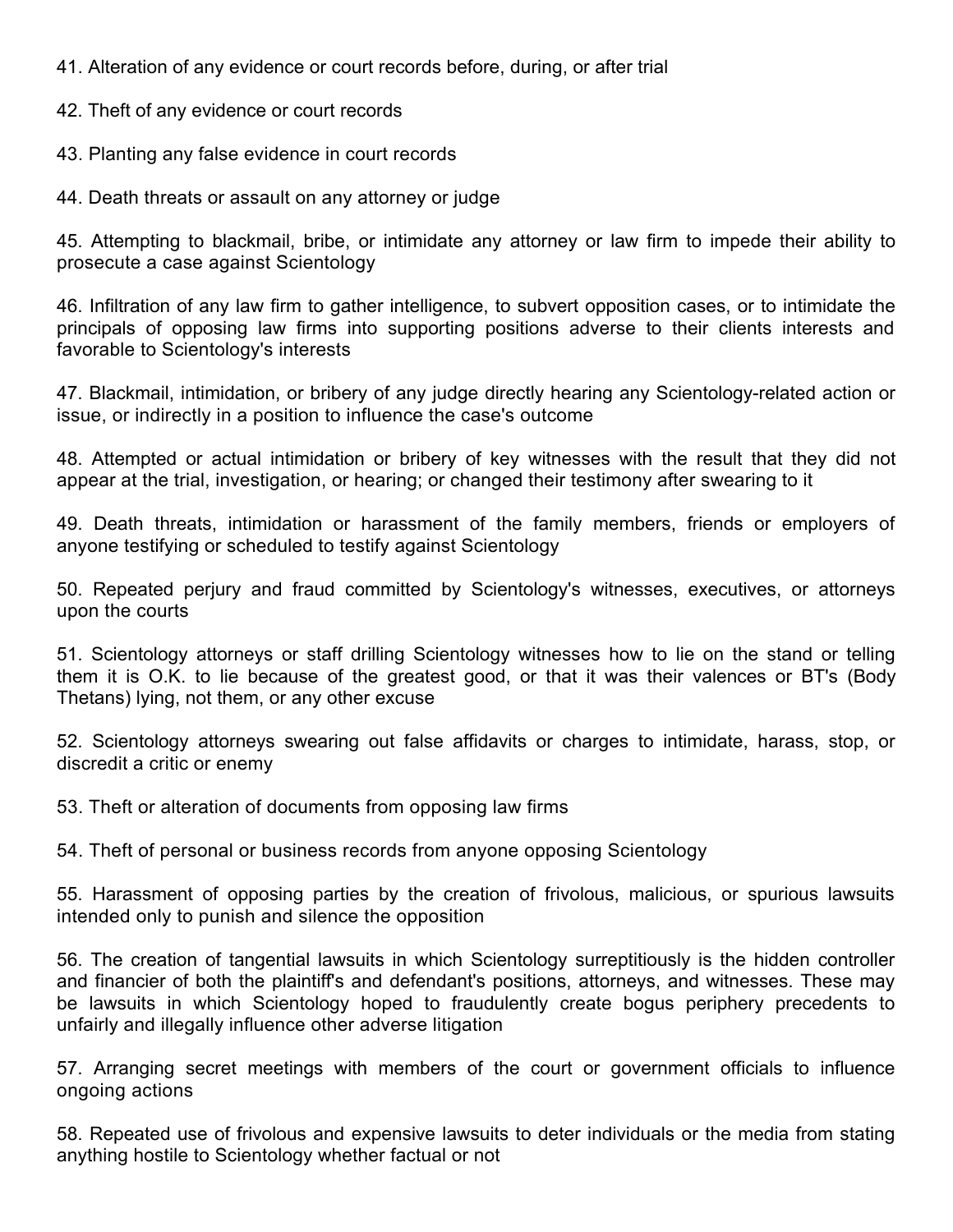59. Scientology and/or its attorneys deliberately ignoring court orders

60. Scientology and/or its attorneys knowingly and deliberately doing everything possible to create their own mistrial to obstruct the justice process

61. Scientology and/or its attorneys knowingly and deliberately filing merits complaints with legal, medical or other professional ethics boards to hinder opposing expert witnesses or attorneys

62. Scientology and/or its attorneys knowingly and deliberately using confidential materials, disclosures, or confessions given to Scientology by members for blackmail, to silence or to intimidate the individual

63. Scientology and/or its attorneys knowingly and deliberately using electronic eavesdropping or bugging against its adversaries

64. Infiltration of organizations that are enemies of Scientology by obtaining jobs under false pretenses or identification

65. Scientology and/or its attorneys knowingly and deliberately creating false identification and documents to aid in covert operations

66. Scientology and/or its attorneys knowingly and deliberately breaking and entering into the attorney offices of a critic or enemy

67. Scientology and/or its attorneys knowingly and deliberately forcibly detaining an enemy or critic

68. Scientology and/or its attorneys knowingly and deliberately staging a fake hit and run auto accident involving a pedestrian

69. Scientology and/or its attorneys knowingly and deliberately circulating false black PR stories about its adversaries

70. Scientology and/or its attorneys knowingly and deliberately framing critics for lewd sexual conduct

71. Scientology and/or its attorneys knowingly and deliberately framing a critic as being connected to organized crime

72. Scientology and/or its attorneys knowingly and deliberately planning or attempting to drive a person insane or get a person incarcerated in a mental institution

73. Scientology and/or its attorneys knowingly and deliberately impersonating a person to frame or discredit them

74. Scientology and/or its attorneys knowingly and deliberately sending bomb threats and/or framing someone else for it

75. Scientology and/or its attorneys knowingly and deliberately conspiring to commit murder or assault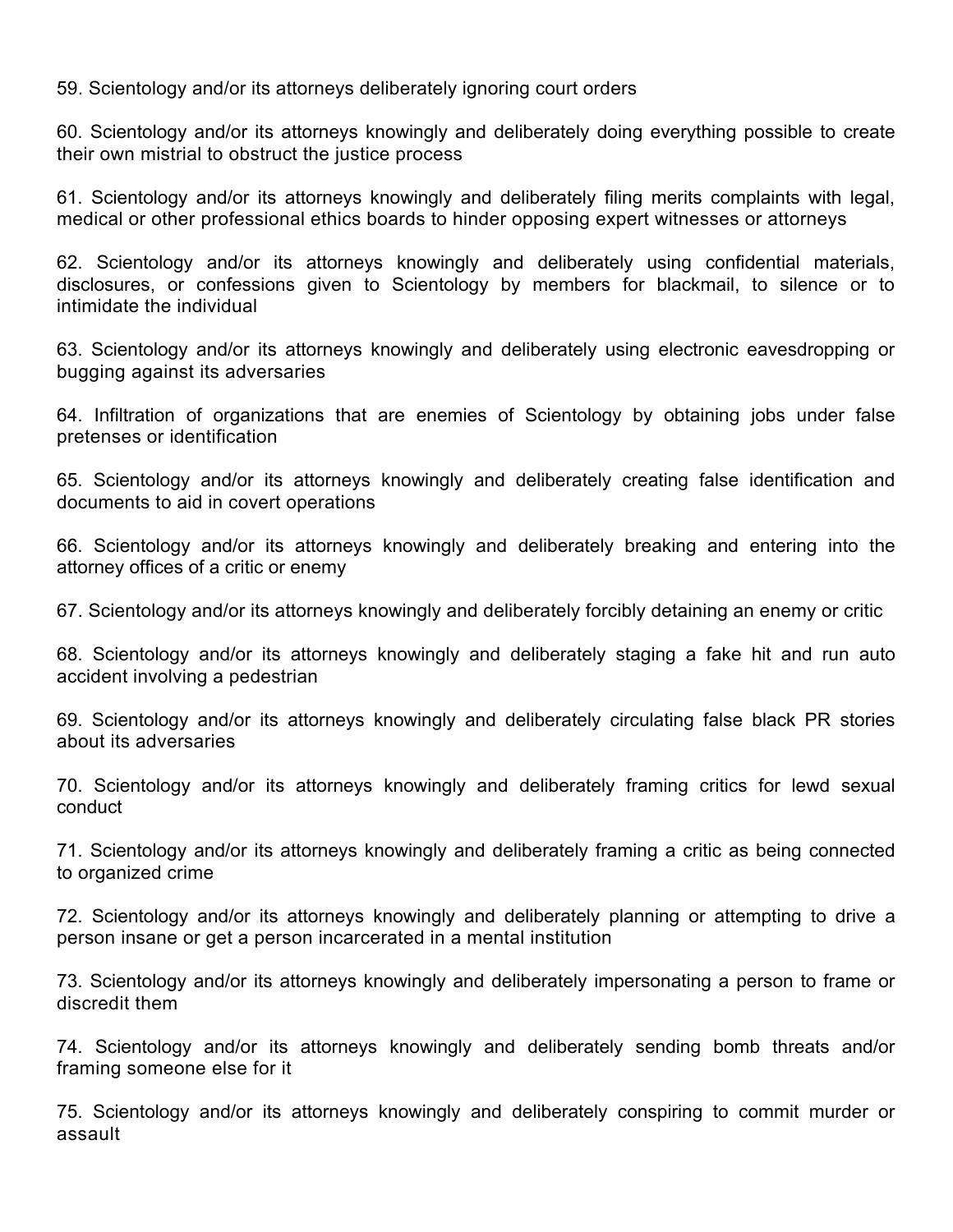76. Scientology and/or its attorneys knowingly and deliberately using a front law firm as a de facto extension of Scientology's intelligence division and intimidation intelligence strategy

77. Scientology and/or its attorneys knowingly and deliberately recruiting and using "do anything / report anything to get the fee" private investigators

78. Scientology and/or its attorneys knowingly and deliberately buying political influence

79. Scientology and/or its attorneys destroying or hiding documents or evidence ordered by a court

# ALLEGATIONS RELATING TO THE IRS AND TAXES

Please describe any knowledge you have of the Church of Scientology or its agents (attorneys and accountants) or front groups being involved financially or in the planning of any of the following situations. These questions would include legal or managerial assistance or intervention, gathering intelligence, covert operations, use of staff or any organization resource directly, indirectly, or through the use of undue influence over third parties or related entities.

80. Lobbying

81. Political activities such as opposing or proposing legislation or opposing or supporting candidates (This could include such means as telling members to write congressmen or make donations to particular candidates, or buying political influence for Scientology)

82. Using tax free income secretly or not so secretly to support litigation against private individuals or corporations

83. Use of tax exempt money for the benefit of for-profit entities (For example, any of Scientology's tax exempt organizations might be the source of money paid to Asia's "special properties" or Bridge Publications. That for-profit entity could then pay commissions, kickbacks, royalties, service awards, or any other type of reward or credit of value to individuals.)

84. Giving members investment advice directly or indirectly, or allowing investment advisors to give presentations in Scientology facilities or in association with a Scientology event or organization 85. Picketing Orgs and Missions (See Ted Meet's home page)<http://www.skylink.net/~teddy/>

86. Getting members involved in investment plans or tax avoidance plans

87. Conducting a trade or business primarily for profit and not in furtherance of its alleged religious and charitable tax exempt purposes

88. Using any of its tax free income or assets to destroy individuals or organizations it perceives as fair game

89. Using Author Services Incr.'s trust A and B, or any other corporation trust or estate, as a secret method of paying commissions, kickbacks, royalties, service awards or any other type of reward or credit of value to executives, principals, directors, officers, or the Hubbard estate

90. Any staff member, resource, or asset of any Scientology tax exempt organization being used to create, enhance, or maintain any facility, product, or service that creates a value for a private individual, for profit or private trust, estate, or for profit corporation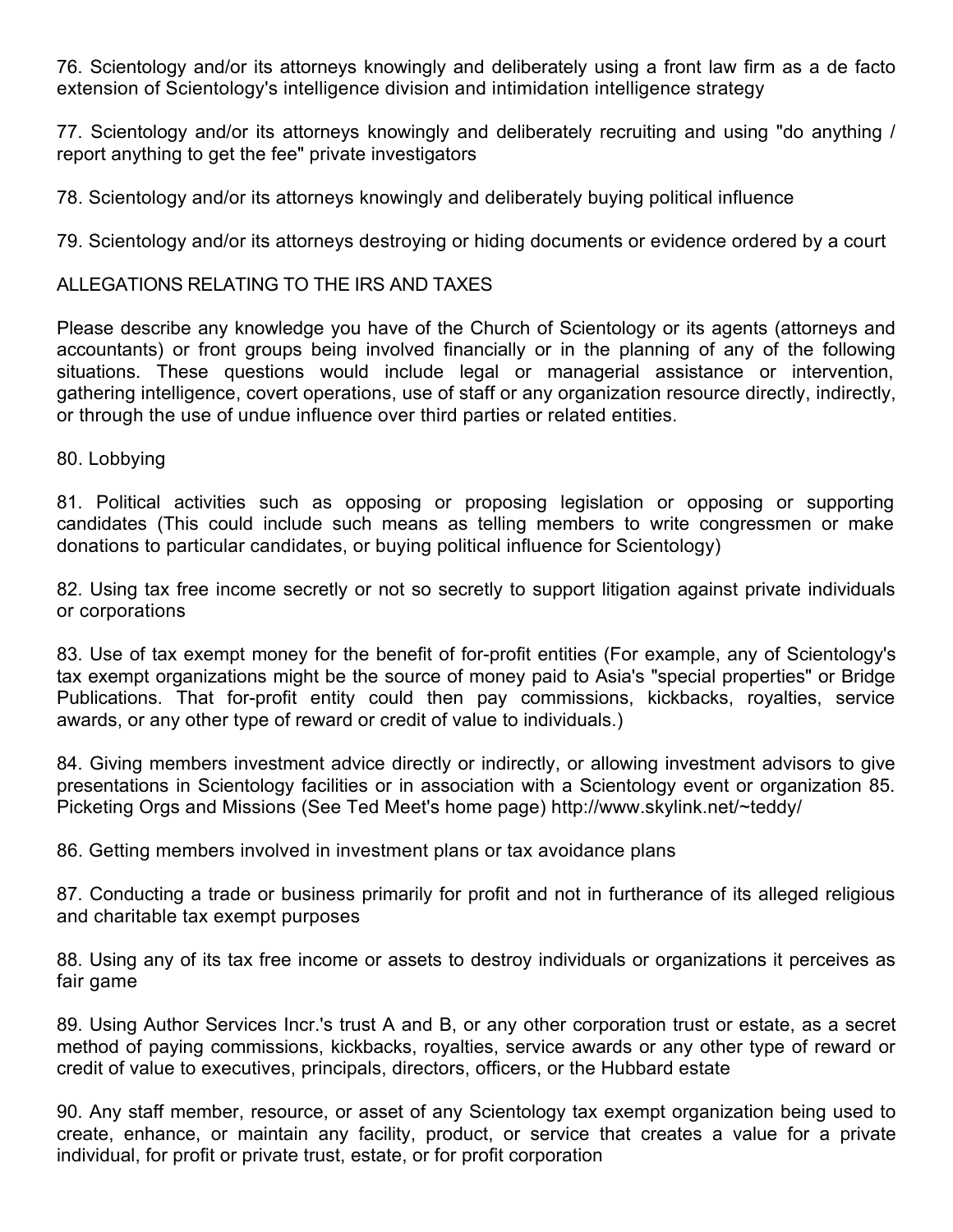91. Individuals, trusts, estates, or other entities outside of Scientology who receive preferential treatment or benefit of value from any asset or resource in any of the Scientology-related corporations because of some special or undue influence relationship to Scientology in the past or present, or because of some special or undue influence relationship to Scientology's command structure or corporate officers

92. Any fraud or false statement in any application to the IRS to obtain a 501(c)(3) non profit exemption or on a Scientology tax return

93. Scientology or its agents exercising any undue influence over the IRS investigation of Scientology or its decision makers, including such things as using former IRS employees with inside knowledge to negotiate with the IRS, intimidation or IRS agents or their families, offering any present or future inducements to IRS staff such as money or jobs with outside accounting firms, or other infiltration of the investigation and decision process

94. Any artifices or devices used by any Scientology-related corporation designed to deceive, prevent detection or inquiry, escape investigation, or mislead or hinder future investigation related to any financial fraud, IRS violations or fraud, or corporate fraud allegedly committed by any Scientology- related corporation. (This could include secret meetings where inequitable asset transfers or sham corporate structures were planned or discussed, or the encrypting, destroying, hiding or altering of documents, as well as the creation of false documents related to these matters.)

95. Any of Scientology's past or present law firms or accounting firms being knowledgeable of or involved in any activity listed previously

## ALLEGATIONS ABOUT FINANCIAL FRAUD

Do you have any knowledge of or proving:

96. Assets transferred out of Scientology that were transferred into other corporations that were ultimately controlled by the same people or command structure

97. Bogus, inequitable, or non market value asset transfers out of Scientology

98. That all Scientology-related corporations are controlled by one unified management and that the separation between corporations is a sham and mere instrumentality, and that was the intention when the new Scientology corporations were set up in the early 1980's

99. Anyone who has exerted undue, unfair, disproportionate, or coercive influence over any asset or asset transfer involving any Scientology corporation

100. Anyone who has exerted undue, unfair, disproportionate, or coercive influence over Scientology's assets, trusts, or reserve accounts from other Scientology-related corporations, or who ordered these other corporations to buy books, products, or services from another Scientology-related corporation or pay royalties to another Scientology-related corporation

#### [continued in Part 4] [PART 4 OF 4]

101. Any trustee or fiduciary of one Scientology trust or corporation who was posted or removed by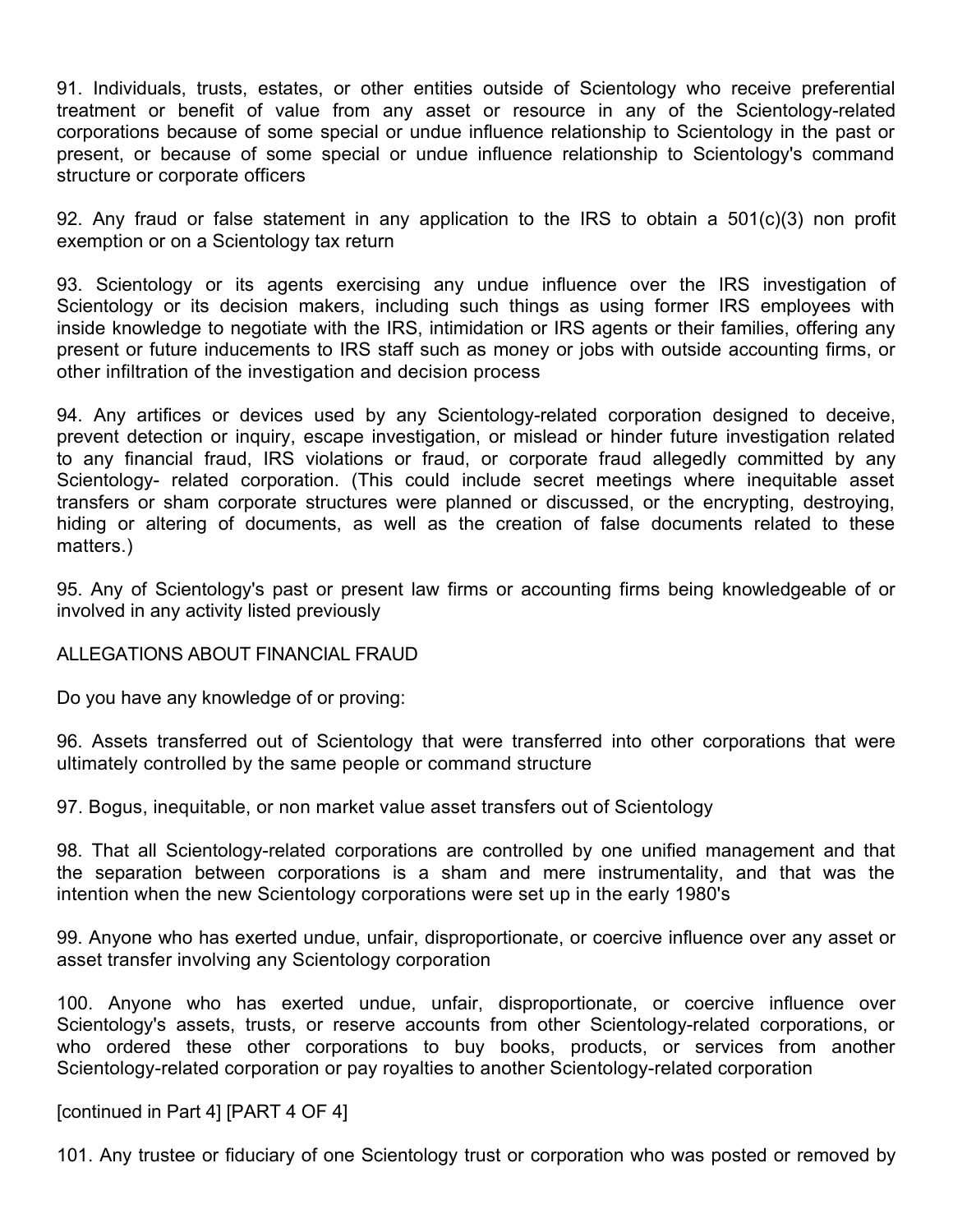an officer or executive from a different Scientology-related corporation

102. Any irregularities involving Scientology trust or reserve accounts such as posting trustees or fiduciaries who must first sign undated letters of resignation

103. Copyrights and trademarks created by Scientology staff and from Scientology resources, and then transferred to L. Ron Hubbard and his estate without equitable compensation to the Scientology corporations that created them

104. That refunds, return of advance payments, or transfers of money on account were used to inequitably or secretly transfer money out of Scientology corporations inuring undisclosed benefit to third parties

105. Any fraud in the handling of mission or Sea Org reserves moneys

106. Any fraud in Scientology corporations cosigning or guaranteeing loans or debts

107. Any kickbacks, trust management fees, royalties or any type of secret payment of value of any nature paid to Scientology's top officials from any Scientology-related organization

108. Any money laundering or undeclared transfer of Scientology assets or cash out of the U.S. by courier or other secret means

109. The tens of millions of dollars in royalties paid to L. Ron Hubbard and/or his estate for an E-Meter he did not invent

110. Improper administration of any Scientology account or fund transfer

111 Any false or secret contracts made between Scientology executives and various for profit and non profit Scientology corporations designed to perpetrate a fraud

112 The names, account numbers and locations of any U.S. and foreign bank, savings, safe deposit box, or other type of account which serves or served the purpose of holding any assets (Look on the back of your old check stubs for payments you made to Scientology organizations. Photocopy the backs and send them to us)

113. The U.S. and foreign storage location of other valuable assets held by Scientology (including art, antiques, books, coin and stamp etc. collections, archives, stocks, bonds, precious metals or jewel storage)

114. Artifices or devices used by any Scientology-related corporation designed to deceive, prevent detection or inquiry, escape investigation, or mislead or hinder future investigation related to any coercion, trickery, financial or corporate fraud involving David Miscavige's takeover of the Mission network, its separate corporations, and its income

115. Any secret or non secret intent, meetings or actions by Scientology to convey the substantial portion of its assets out of any of its corporations such as Church of Scientology of California, while a lawsuit of considerable amount is pending

116. Does money flow from Scientology's non profit corporations into the L. Ron Hubbard estate and Scientology's for-profit corporations? How? How many millions of dollars?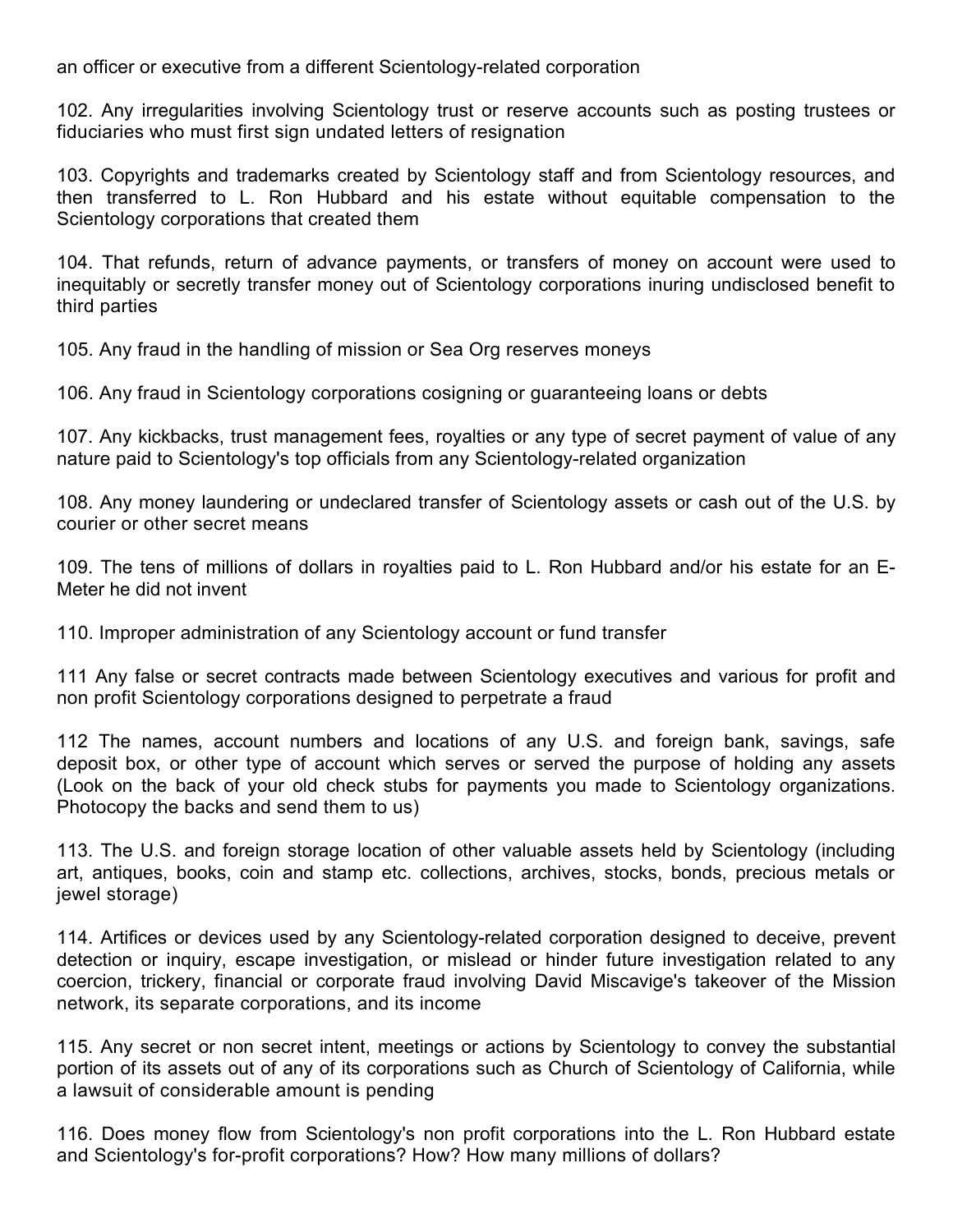117. Any lies, unfairness, or type of fraud not mentioned above. This could involve assignments of asset value, credit card billing or other billings or conditional bills of sale, transfers between accounts of different organizations, "special properties," invoices, loans, royalty payments, or any other type of financial document, financial transfer, or transaction.

118. Artifices or devices not mentioned above, used by any Scientology-related corporation designed to deceive, prevent detection or inquiry, escape investigation, or mislead or hinder future investigation related to any financial fraud or inequitable asset transfers between Scientologyrelated corporations

ALLEGATIONS ABOUT CORPORATE FRAUD

Do you have any knowledge of:

119. Any secret or non secret intent, meetings, or actions by L Ron Hubbard, his family, estate, trusts or trustees, or David Miscavige, or any current or former Scientology executive, their family estate or trusts, to effect defacto control (ignoring corporate boards, lines, or separate integrity) over all related Scientology corporate entities

120. Any artifices or devices used by any Scientology-related corporation designed to deceive, prevent detection or inquiry, escape investigation, or mislead or hinder future investigation related to Scientology's corporate reorganization, being merely the creation of an alter ego made to look like separate control but in reality is essentially the same control. Where the many Scientology corporations are essentially the same pair of pants where the current command structure can draw from any asset no matter what corporate "pocket" the asset is in.

121. Any artifices or devices used by any Scientology-related corporation to prevent anyone from piercing the corporate veil (i.e., designed to deceive, prevent detection or inquiry, escape investigation, or mislead or hinder future investigation related to the use and abuse of copyrights and trademarks to exercise defacto complete control of all related Scientology corporations)

122. Do you have knowledge of W.I.S.E., I.A.S., Office of Special Affairs, and other Scientology front groups and their connections to the business community; the controlling persons of such businesses and Scientology's procedures for policing these business activities?

123. Do you know of any infiltration into corporations for the purpose of gaining control to make stock offerings, issue options and warrants to fellow Scientologists and organizations at cheap prices, to unfairly manipulate stock values through false dissemination of information and the spreading of rumors; the unethical and oppressive treatment of shareholders and subsequent dilution of their values, the looting and stripping of assets out of a corporation or business?

124. Do you know of any connections to unethical promotions in gold and silver penny mining stocks, gold and silver bullion, coin scams, stamp scams, technology stocks, oil drilling and leases, real estate, hotels, motels, or other types of investments owned, managed, or controlled by Scientology or its agents and fronts?

125. Do you have knowledge of any non-profit Scientology organizations which have benefited from such deals?

126. Do you have knowledge of the investment activities of Author's Family Services, any other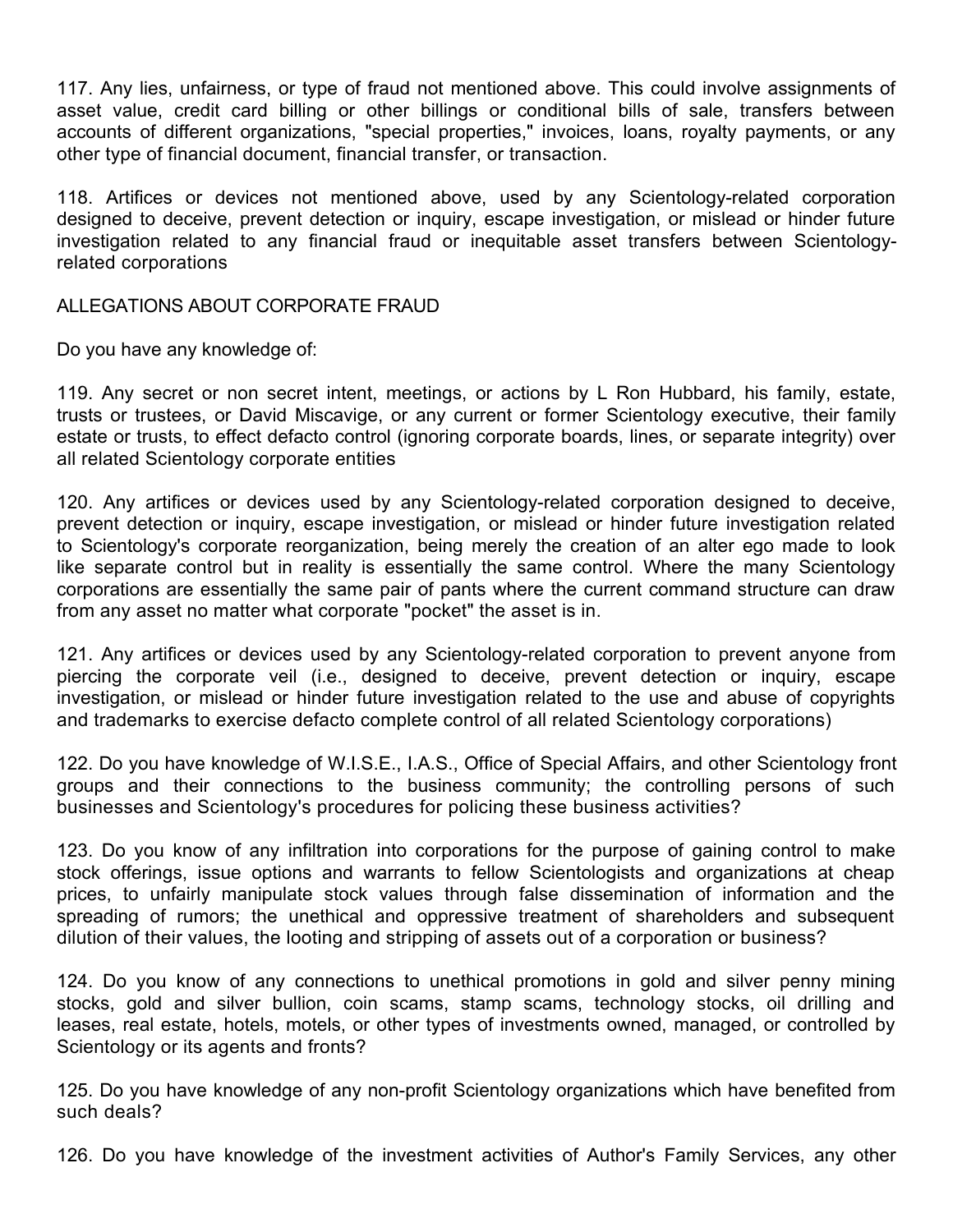Scientology organization, or the upper level rulers of Scientology?

127. Are you aware of any stock brokers, corporate promoters, or corporate principals who liaison with Scientologists, or who are Scientologists, who have been fined, given sentences, cease and desist orders, sent to prison for fraud, and who may reveal facts about their connections, controllers, and working relationships with Scientology?

128. Do you know of any Scientologists who are operating anywhere in the Vancouver securities industry? Such positions could include being a Governor of the Exchange, employees or officials of the Vancouver Stock Exchange, employees and officials of the British Columbia Securities Commission, employees and officers and directors of B.C. stock brokerage firms, judges, politicians, RCMP, attorneys of the Province, University affiliates, or any other affiliation that is secret?

129. Are you familiar with any Scientology members who are newsletter writers and promoters who may unethically aid in the promotion and support of fraudulent corporate schemes or other products through the mails, wires, or on radio and television?

130. Do you have knowledge of stock promotions whereby kickbacks or various illegal payments are given to induce non-Scientology brokers to aid in any fraudulent scheme?

131. Do you know any names of Scientologists or fronts of any kind who have connections to BCCI?

IMPORTANT CLOSING QUESTIONS FOR ALL INDIVIDUALS

132. To help inform others, would you be willing to appear on TV or have your story told in other media or to discuss your knowledge about Scientology in the areas of this questionnaire?

133. Would you be willing to appear in court to testify about the things you have knowledge?

134. Would you be willing to sign a petition to the government asking them to open or reopen an investigation into Scientology relevant to the allegations of this questionnaire?

135. Would you be willing to participate in a "class action" against Scientology.

136. Are you willing to write an affidavit or declaration that the information you are providing is true and correct?

137. Are you willing to clip news articles that you read in your area on Scientology and its front groups and send them to us?

138. Do you have Scientology-related materials you would be willing to donate to our archive? (If so go ahead and send them)

139. Do you have names of former or current Scientologists or others who should receive this questionnaire or be on our mailing list? (If so go ahead and send them)

140. Do you feel that any law firm, accounting firm, or private investigation firm and their insurance companies that may have assisted Scientology with any illegal activity through act or lack of due diligence should be help individually and legally liable?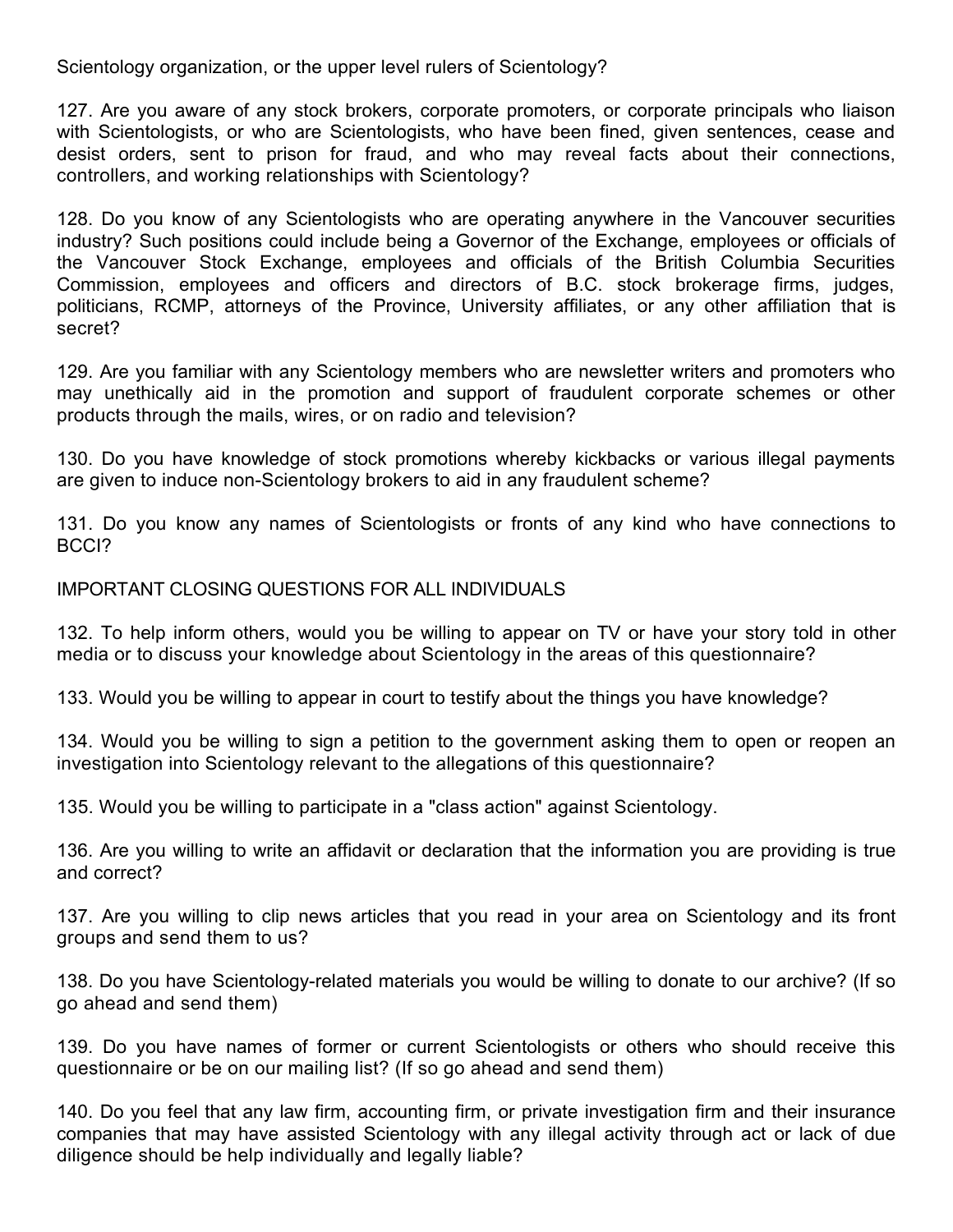141. Do you know of any past or current lawsuits or government investigations involving Scientology? Please list them and if possible the people to contact involved in them so we can make available to them the information of this questionnaire and other Scientology information already assembled. (Information we have received already or that will be received may effect the reopening of old lawsuits and investigations)

142. Do you know the present address of and if they are still in Scientology the family's address for any of the following: Wendell Reynolds, Hereby Parches, Layman Spurlock, Steve Marlowe, Mark Yager, John Nelson, Nigel Oaks, Pat and Annie Broker, Bob Tomas, Cat Morrow, formerly Cat Klinger, Mary Rush, Foster Thompkins, Mark Ingber, Marty Rathbun, Maureen Brigatti, Carl Heldt, and Paulene Chaterlan.

143. Do you have any information about Scientology and Satanism, including origins and practices such as exorcism, etc.?

144. Do you have any information about Scientology or Scientologists and neo-Nazi organizations, tactics or ideology?

F.A.C.T.net wishes to thank everyone who answered its previous questionnaires, and you for taking the time to do this one. Be sure to conclude your report with your name, address, phone, fax, e-mail etc., the date, and the words: "I swear the preceding is true and correct." Then sign it and mail it to us. (This document may be translated to other languages)

Please make and distribute copies of this questionnaire by any and all means to every current and former Scientologist or family member you can contact, and to anyone else who has had problems with Scientology.

F.A.C.T.net, Inc. (Fight Against Coercive Tactics Network, Incorporated) is a nonaligned, nonprofit, research and educational public service. F.A.C.T.net specializes in informing the public about human rights abuses caused by coercive psychological systems much the same way that Amnesty International informs the public about human rights abuse caused by physical coercion.

In light of the probability that F.A.C.T.net will not survive Scientology's most recent attacks send your reports to your national government and your local cult information organization.

## APPENDIX FOUR

SCIENTOLOGY'S EXTENSIVE HISTORY OF SUPPRESSION OF CRITICAL INFORMATION AND INFORMED CONSENT.

Where "freedom of information or speech is concerned, or the rights of a free press, Scientology is at war with the outside world. In addition, Scientology has attempted to use federal trade secret laws designed for business applications, to try to prevent anyone from exposing information critical of Scientology. This is done by:

A. Attempting to establish new interpretations of copyright laws to suppress factual information hostile to Scientology. This was seen in the recent "Hubbard biography" copyright precedent. Scientology's novel interpretation posed a serious threat to the publishing industry's free press right to present important biographical facts on Hubbard that the public has a right to know, or needs for its protection. After considerable expense this precedent has now been reversed. (New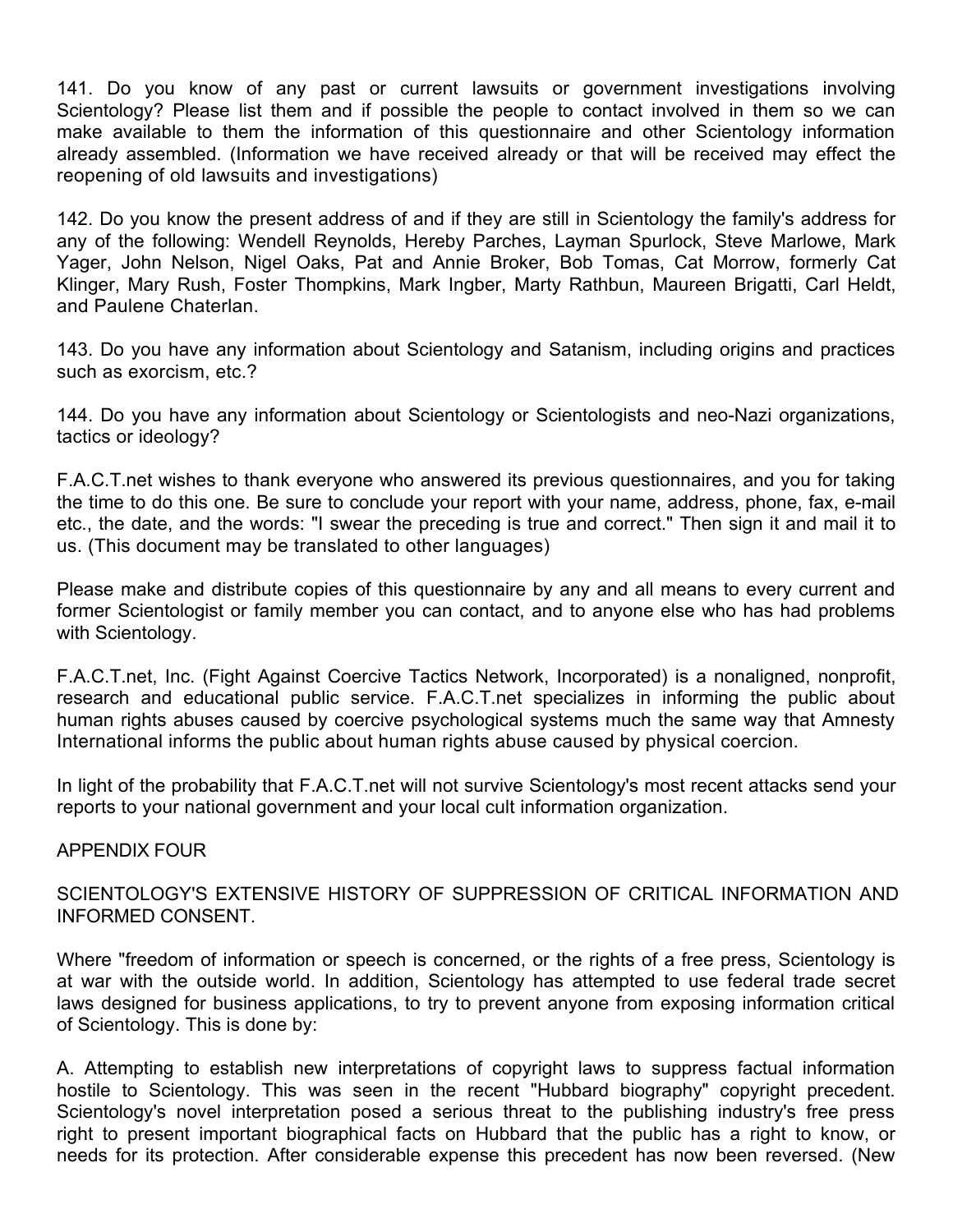Era Publications, an affiliate of the Church of Scientology, sued publisher Henry Hot & Co. to prevent publication of "Bare Faced Messiah," a biography of L. Ron Hubbard the Scientology founder. The book's author, Russell M. Miller, had quoted 132 pages from unpublished letters and documents, many obtained from government agencies under the Freedom of Information Act). B. Attempting to or successfully sealing court cases and records during or after litigation. Often this is clone by extorting a "gag order" from a litigant bludgeoned into submission. But in other cases Scientology actually has obtained the court's agreement to seal the records -- for example, in Church of Scientology v. Armstrong No. C. 420153 Cal. Super. CT. (1984). The information contained in the Armstrong case clearly showed the actual intentions, motivations, and nature of L Ron Hubbard the founder of Scientology. Documents in the Armstrong case also evidenced the actual origins and nature of Hubbard's created alter ego, Scientology and Dianetics. They show a massive, critical, and fundamental contradiction between the reality, on the one hand, and on the other, Scientology's propaganda. C. Attempting to use copyright laws AND unreasonable search and seizure to inhibit its adversaries and suppress archival material on Scientology. On October 3, 1990 Scientology allegedly arranged an entrapment operation on an uninvolved, former member (Bistro) who had a collection of archival materials on Scientology. Two marshals and approximately 15-20 Scientologists showed up with a search warrant. They all then began an unreasonable march and seizure of legitimately acquired Scientology materials from Mr. Bostrom's home. The warrant was issued because several days earlier, Mr. Bostrom allegedly had sold one of his old copyrighted Scientology training packs to a Scientology "sting" operative for approximately \$100 dollars. D. Restricting evidence access. Scientology lawyers have been temporarily successful in restricting freedom of information requests for access to the thousands of documents seized from church headquarters in an authorized search by the FBI. Because of Scientology's use of a special language, Scientologese, and special security encoding much of this seized FBI information may still need translation, coordination, or distribution to the victims for possible legal actions. At the least, these restricted documents are useful and vital to educators and the media for understanding the REAL Scientology.

Access has been restricted to these highly damaging documents, in part, by the requirement mat Scientology be informed, in the approval process, of the identity of anyone making such requests. The potential danger of such prior notice to Scientology is apparent from seized FBI documents. E. Stealing books and materials from public agencies. The Nazi's burned books. Scientology uses its operatives to steal books and materials critical of it from public libraries. I was directly in touch with one of the operatives involved in thefts from the LA library system. Former Scientologists Robert Dardano and Warren Friske have testified to the systematic theft and destruction of books critical of Scientology from libraries throughout New England.

F. In the 1970s, the Church fought to prevent the sale of books critical of Scientology. They failed in this attempt, but caused authors George Malko, Paulette Cooper, Cyril Vosper and Robert Kaufman considerable difficulty (not only from the law suits: Roy Wallis, in his Salvation and Protest, described the harassment he received after writing about Scientology). In 1982, Paulette Cooper, author of The Scandal of Scientology testified that the Church had brought eighteen suits against her. More recently Russell Miller has defended against attempts to prevent distribution of his Bare-Faced Messiah in England, Canada, Australia and the United States. Scientology keeps much critical information, such as that revealed in the Armstrong case, among those highest inner few who have passed extensive security and loyalty tests. Because sensitive or critical information is withheld, or given on a strict "need to know" basis, the vast majority of lower level Scientologists are generally ignorant of the contents of these materials and the real activity of Scientology. Celebrities such as Tom Cruise, John Travolta, Kirstie Alley and others, who have endorsed and are publicly promoting Scientology are, unfortunately, the most isolated and least informed regarding the crucial evaluative information on Scientology presented in these materials.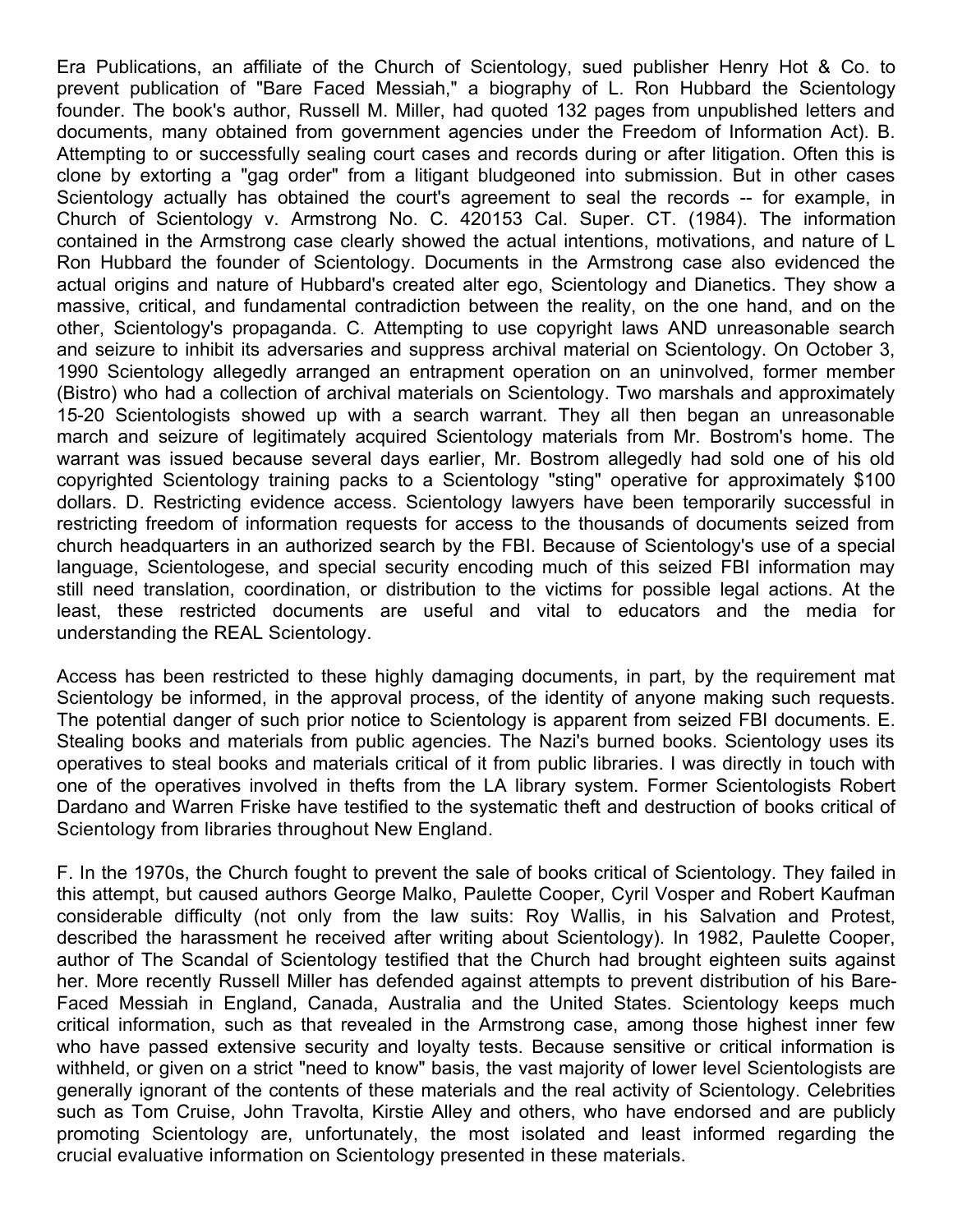The record documented herein shows conclusively that, while Scientology hypocritically sells "Communication Courses" and sponsors "freedom of information" attacks on its adversaries, 42 IT ACTUALLY DOES NOT AND CAN NOT TOLERATE open communication or free speech.

By hiding its crimes and confining abuses, Scientology is trying to avoid just and necessary social awareness and censure. If Scientology is allowed to continue to effectively use these various sealing tactics AND its other adversarial tactics no one will be informed enough to make rational decisions about Scientology.

MORE ON STEALING BOOKS OUT OF LIBRARIES

(Deposition of Garry L. Scarff, at p. 329. ln. 1 - p. 331. ln 14.)

Books Critical of Scientology Stolen and Destroyed.

Q. Mr. Scarff, have you now located the two exhibits that you had tried to locate with reference to stealing library records?

A. Yes, sir, I did.

Q. Turning your attention to Exhibit-99, what is that?

A. This is a letter that I sent to Ginnie Cooper, the Director of Libraries for Multnomah County, which is the county where Portland, Oregon rests. And it is concerning an operation in which I was a part of a -- part of which has been a long time policy within the Church of Scientology to eradicate not only from what I have spoken to already on court files but eradicating from library systems throughout the country, any information that is critical or adverse to the Church of Scientology. "And specifically within the library systems within the City of Portland, Oregon, I as well as other individuals within the Church of Scientology just as a matter of policy were ordered to destroy any and all critical materials adverse to the Church of Scientology. And this letter is to the Director of Libraries informing her that all of such books that are on file at the library which have been listed as "lost" are not lost. They had been destroyed. And I list six books there. "Specifically one book refers to -- entitled "A Piece of Blue Sky" by Jon Atack, who is a former high ranking member of the Church of Scientology who wrote an expose on Scientology. "And I recall there were approximately four to five copies of this book in the library all which were listed as lost. And this letter explains to Ms. Cooper, basically, that the Church of Scientology destroys materials on a regular basis which they consider to be adverse, including if she were to check the library's copy of Time Magazine dated May 6th of 1991 they will notice that that article had been cut from the magazine because the Church of Scientology considered it to be adverse. "Exhibit-100 is a response to me from this library director in which she did a full inventory of the books that they had and claims that several of the books appear to be out of print now and the library currently has no copies.

1. I refer to one, the book entitled "Inside Scientology" by Robert Kaufman. She said the library has no copies.

2. "The Scandal of Scientology" by Paulette Cooper. She responds the library currently has no copies.

3. "The Hidden Story of Scientology", by Omar Garrison. She responds there are two copies in the library and there are no copies at the central library. And it is out of print.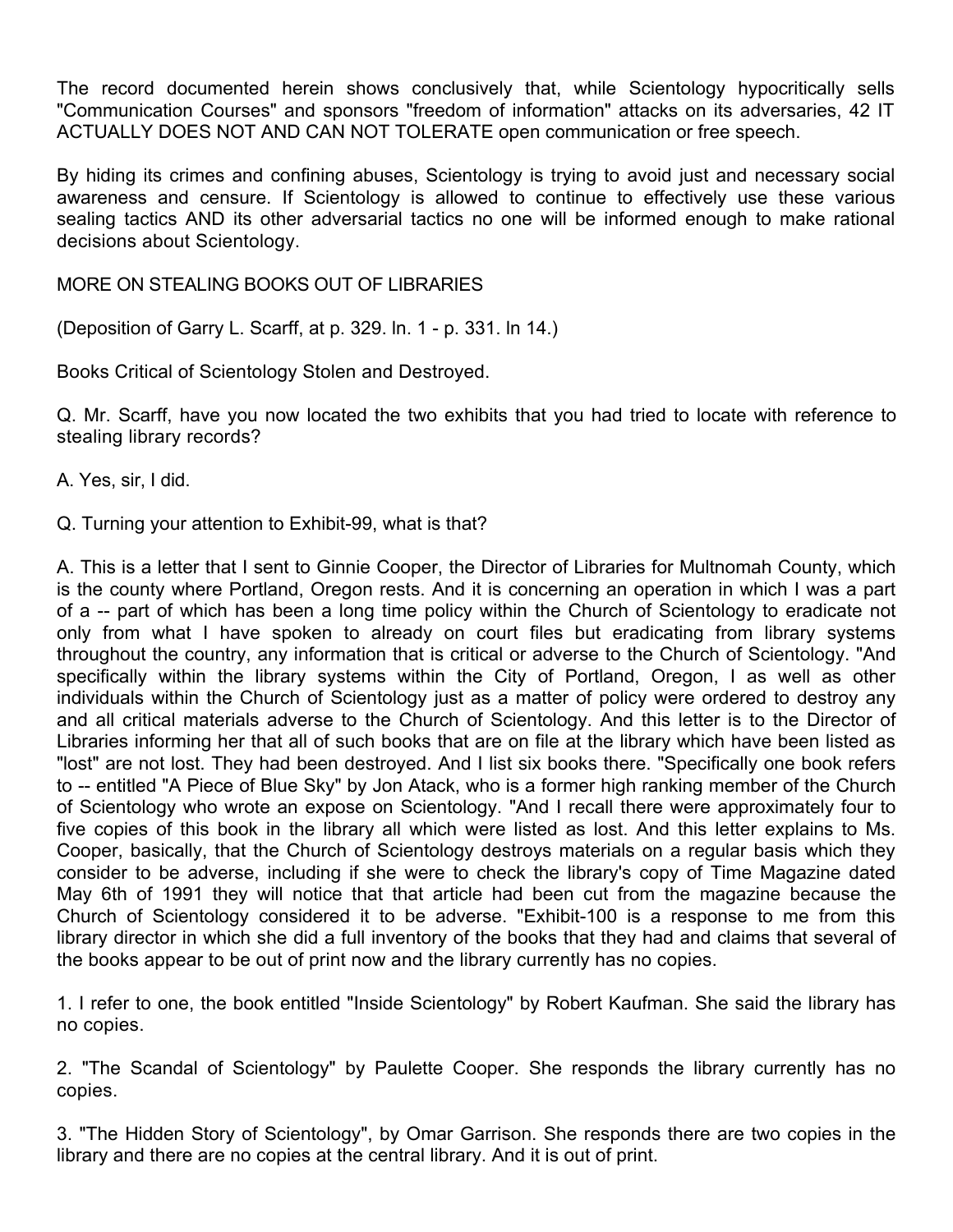4. Book entitled "L. Ron Hubbard, Messiah or Madman" by Bent Corydon. She responds there are supposed to be currently 13 copies in the library. However, seven of these copies are currently listed as lost and there are two copies on order to replace the two copies lost at the central library.

5. Book entitled "Bare-Faced Messiah: The True Story of L. Ron Hubbard" by Russell Miller. "She responds there are supposed to be four copies in the county library, two of the four copies are listed as lost. And the book is out of print.

6. "A Piece of Blue Sky", she responds there are supposed to be three copies in the county library, two of these three are currently listed as lost. "She refers to the Time magazine article dated May 6th of 1991 and claims that the article is on microfilm and therefore the issue can be found in microfilm, but the print copy is missing. "She also states that she instituted safeguards to protect reordering these books based upon the letter that I sent her.

Q. Now, turning your attention to Exhibit-99, the last paragraph on that document, that letter states: 'These missing books were in fact stolen from the library and destroyed in fulfillment of an internal directive by the church which instructs its members to eradicate all published materials critical of Scientology and to replace it with pro-Scientology materials.

A. That's correct.

Q. How do you know that these missing books were in fact stolen from the library?"

A. Because I was very much a part of the effort to steal the books from the library and destroy them.

Q. Was anyone else involved in that effort?

A. Gwen Mayfield was involved. Angie Mann was involved. I know that her husband Charles Mann to have been involved. Like I said, this was an effort that Scientology has long had. I even recall back in '82 that John Carmichael had talked about removing stuff from the library and destroying it. And it was Gwen Mayfield who told me how to remove a book from the library. She showed me that within the binding of a hardback book there is a long, thin, metal strip which sets off an alarm when something like that goes through the sensors in the library and she said all you had to do was take a razor blade, slice along the bindings of the book, pull out the metal strip, rub it into a little ball and flick it away. It takes away the security aspect of this book. It was very easy to get away with it by ripping out the little metal band.

Q. Gwen Mayfield is part of the –

A. Gwen Mayfield is an official of the Church of Scientology and director of the Office of Special Affairs whose job in part is to do such activities as I have just described. This would be considered a covert operation. "This is not the first time this has happened although not in a library situation.

1993: The Church of Scientology has been ordered to pay \$2.9 million in attorneys' fees to former church members who had to defend themselves against charges of stealing church secrets. In handing down the decision, a federal court Special Master said it was Clear that the Church of Scientology was using the courts "to destroy their opponents." In 1985 Scientology sued for highranking officials who had broken from the Church of Scientology and had formed the Church of the New Civilization in Santa Barbara, Calif. The suit accused David Mayo and others of stealing copyrighted religious materials and trade secrets developed by the late Scientology founder L. Ron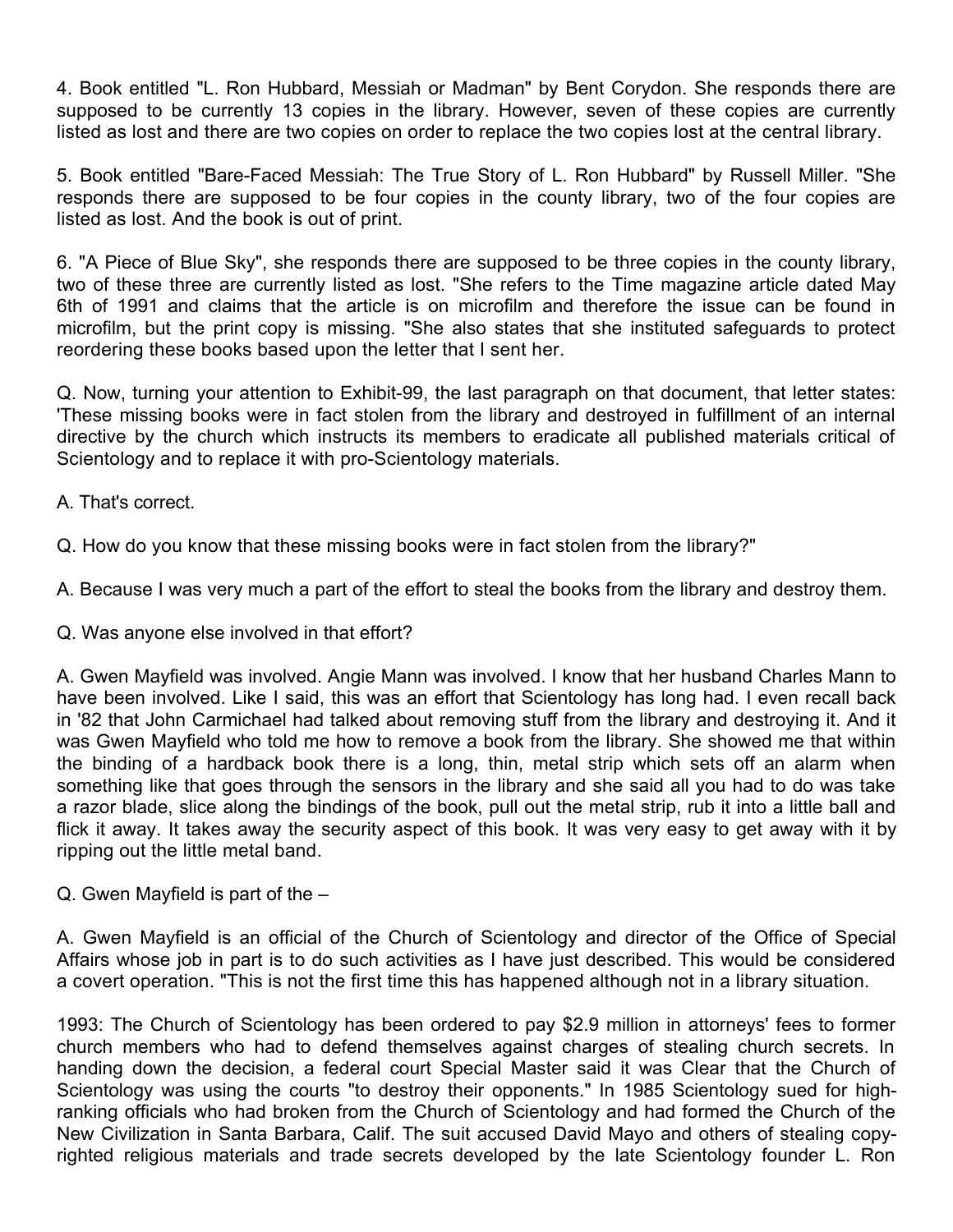Hubbard. But the ruling against Scientology said the church's legal action constituted "extraordinary, malicious, wanton and oppressive conduct. It is absolutely Clear that plaintiffs sought to harass the individual defendants and destroy the church defendants through massive over litigation and other highly questionable litigation tactics," wrote James G. Kolts, a retired judge of the Los Angeles Superior Court who was appointed Special Master to weight the merits of the case. "The Special Master has never seen a more glaring example of bad-faith litigation than this. Therefore it is appropriate to award attorney's fees pursuant to the copyright statue," Kolts concluded.

In January of 1980 there was an announcement of a possible raid to be made by the FBI or other law enforcement agencies of the property. Everyone on the property was required by Hubbard's representatives, the Commodore's Messengers, to go through all documents located on the property and "vet" or destroy anything which showed that Hubbard controlled Scientology organizations, retained financial control, or was issuing orders to people at Gilman Hot Springs.

A commercial paper shredder was rented and operated day and night for two weeks to destroy hundreds of thousands of pages of documents. During the period of shredding, Brenda Black, the individual responsible for storage of Hubbard's personal belongings at Gilman Hot Springs, came to Defendant Armstrong with a box of documents and asked whether they were to be shredded. Defendant Armstrong reviewed the documents and found they consisted of a wide variety of documents including Hubbard's personal papers, diaries, and other writings from a me before he started Dianetics in 1950, together with documents belonging to third persons which had apparently been stolen by Hubbard or his agents. Defendant Armstrong took the documents from Ms. Black and placed them in a safe location on the property. He then searched for and located another twenty or more boxes containing similar materials, which were poorly maintained.

Q. Mr. Scarff has the only document it contained. Well, if it is the only document it contained, I can based upon my own experience conclude only one thing, that they have destroyed and shredded official documents so they would not be in the position of providing these documents to me. It is an operation of both Bowles & Moxon and the Office of Special Affairs that when official documents are requested under any type of subpoena or anything like that, under a legal process, and the Church of Scientology does not want any the of prosecuting agency or other agency to retrieve those documents, they will destroy them, they will shred them, or hide them. And to me, that's illegal tampering of evidence. And they do it on a wide scale basis.

A. Well, my own experience of which l have already testified to before, the Church of Scientology will do anything they can to evade any type of prosecution or investigative action against them, And they routinely destroy documents. They shred them. That is not to say they would not photocopy everything they have and store it somewhere in a secret place and destroy the official documents, but there is no way that anyone in the Office of Special Affairs would truly destroy a document, especially given the fact that it could be used again at a further gate against somebody.

------------------------------------------------------------------------

Gerry Armstrong's Comments

I was personally involved in a massive operation to locate and destroy all evidence concerning Hubbard's connection to the Church of Scientology, control over its organizations and finances, his location and other such documents. In Gilman Hot Springs, California, I was required to destroy all the memos I had received from HUBBARD ordering work to be done on his house and his properties. I was also ordered to destroy any other evidence of Mr. Hubbard's mental and emotional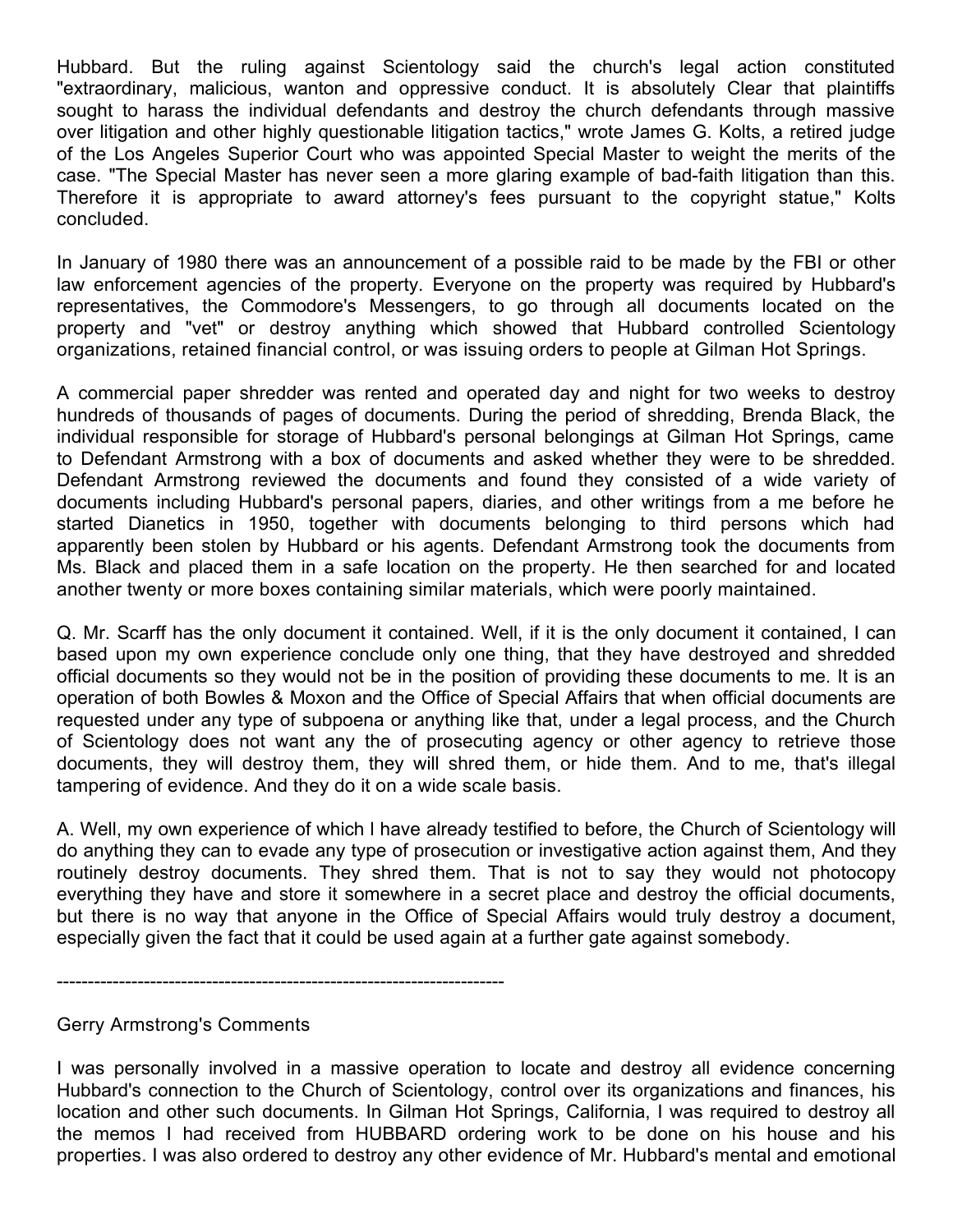illnesses, his fraudulent and misrepresented background, and the various tortious and criminal activities.

Scientology has recently seized Steve Fishman's 200,000 archive and library of Scientology materials. This was the second largest archive outside of Scientology of Scientology materials.

Scientology is currently forcing Jon Atack, the author of the book A Piece of Blue Sky into bankruptcy. The purpose is to seize his copyrights to this highly critical book.

Scientology bought up the copyrights to two other critical books. One of those books was The Scandal of Scientology by Paulette Cooper.

------------------------------------------------------------------------

Steve Fishman's Comments:

The Internet is your medium of communication. Particularly the World Wide Web is the ultimate weapon against abuse by the Scientology cult.

So what you can do is set up a web page and put your own story on it for the world to see and read. Can you imagine the mushroom cloud effect on the cult if every one of Scientology's victims did that?

As a gift to you, my autobiography, Lonesome Squirrel is now available for free on the Internet at the following locations:

[Steve Fishman] <http://www.xs4all.nl/~fishman/ls/indexls/html>

[Ben Grimm] <http://www.xs4all.nl/~bengrimm/fishman/squirrel.zip>

[Ignaz Wanders]

<http://www-astronomy.mps.ohio-state.edu/~ignaz/fishy/books/ls/ls.ps>

<http://www-astronomy.mps.ohio-state.edu/~ignaz/fishy/books/ls/ls.ps.gz>

<http://www-astronomy.mps.ohio-state.edu/~ignaz/fishy/books/ls/ls.tar.gz>

xenu@ix.netcom.com (e-mail)

The Lonesome Squirrel is a gripping look into the madness and horror of Scientology from the viewpoint of the manipulated victim who was trained to commit crimes by Scientology staff, and then was "offloaded" like on 'Mission Impossible' where the cult "disavowed all knowledge of his actions", resulted in his getting sent to prison. It is a "must read" for anyone interested in or curious about the Scientology cult phenomenon.

WHERE TO GET HELP: THE EXIT COUNSELORS DIRECTORY FOR THOSE STILL IN SCIENTOLOGY AND WANT HELP GETTING OUT:

Below are a list of Exit Counselors who you may contact to get help if you or any of your loved ones are still in Scientology and they want and need help.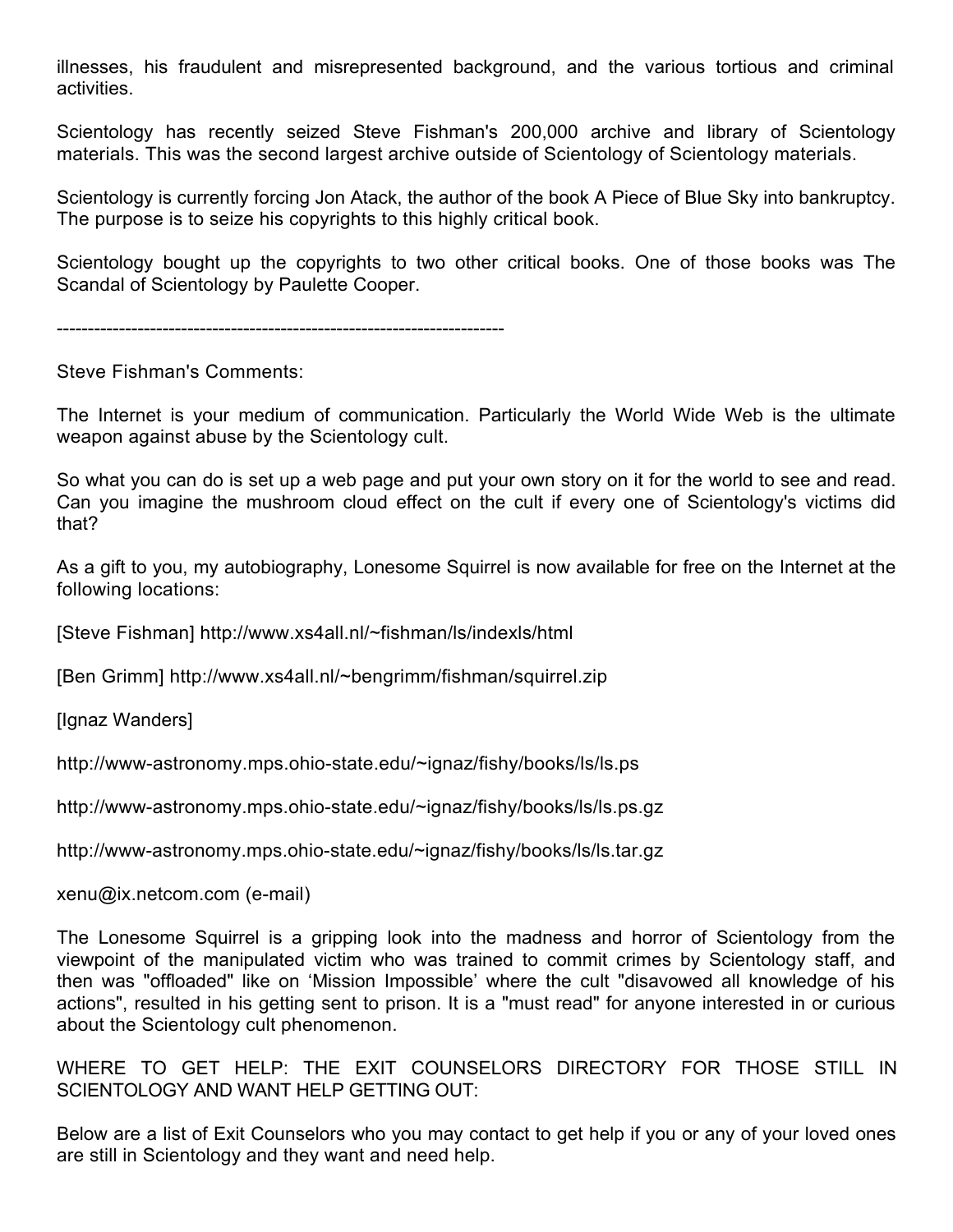These are NOT involuntary deprogrammers. Involuntary deprogramming is illegal in the United States and in many other parts of the world. This list of names is for you to contact if you are having genuine doubt about Scientology and would like valuable assistance and emotional support. These Exit Counselors are highly skilled in pointing out flaws in Scientology Tech, Policy and Ethics. The choice is ultimately yours. You have already taken the first step by reading the Fable.

If you need further help, please contact any of these individuals:

It is listed alphabetically, and shows their primary country, state or province of service. "WTA" next to their name indicates that they will travel anywhere as needed and wanted based upon arrangements made between the Exit Counselor and the client.

Cult Awareness Network - Illinois 2421 West Pratt, Suite 1173 Chicago, Illinois 60645 (312) 267-7777

Fishman, Steven - Florida •WTA• 12980 S. W. 48th Street Fort Lauderdale, Florida 33330-2339 (954) 434-9777 Phone (954) 680-1557 Fax xenu@ix.netcom.com

Grosswald, Paul - Long Island, New York •WTA• 18 Dalewood Lane Kings Park, New York 11754 (516) 724-0635 Home (516) 366-4230 Fax peegee@li.net

Harrington, Joe - Maine, New England States Portland, Maine (207) 773-0291

Hassan, Steve - Massachusetts Post Office Box 686 New Town Branch Boston, Massachusetts (617) 327-2287

Hunt, Martin - Vancouver, British Columbia, Canada (604) 380-2025 uo880@freenet.victoria.bc.ca

"I am an ex-Scientologist and Internet activist working to spread information about the Scientology cult to potential recruits to save them from the 2.5 years of abuse I went through at their hands. I believe that cults represent a grave threat to freedom and basic human rights."

Info Cult (French Speaking) - Montreal, Quebec, Canada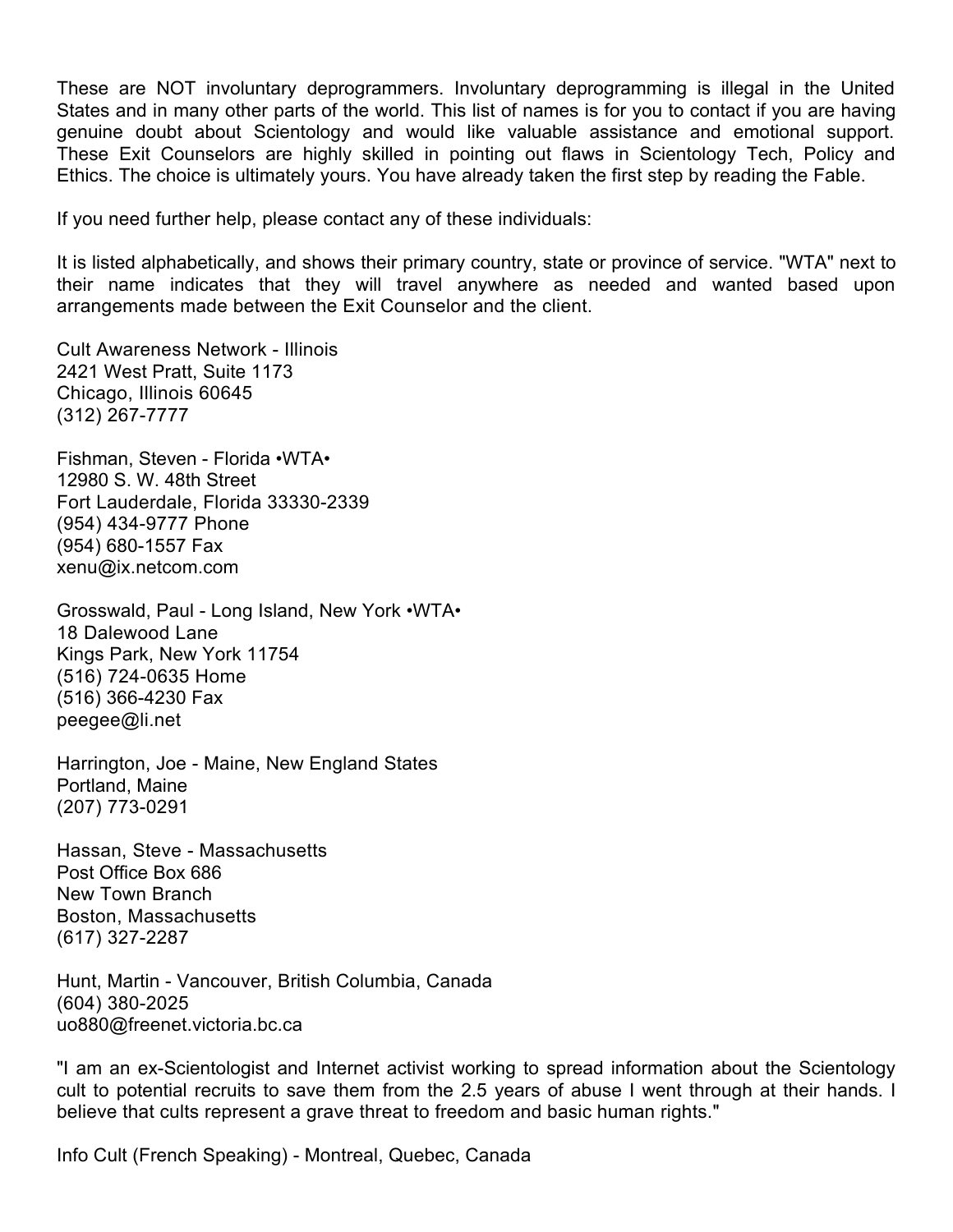5655 Park Montreal, Quebec, Canada (514) 274-2333

Langone, Mike - Tampa and Clearwater, Florida **Wellspring** (813) 495-3136

McClelland, Tony - Australia tonym@jolt.mpx.com.au

Moore, Brendan - Calgary, Alberta, Canada Cult Information Service 613, 815 1st Street, S. W. Calgary, Alberta Canada T2P-1N3 (403) 261-6754

Ottmann, Martin - Stuttgart, Germany Evangelische Zentralstelle Fur Weltanschauungstragen Holderlinplatz 2A 70193 Stuttgart 49-711-226-2281 Work 49-711-840-3484 Home 49-711-226-1331 Fax

Pignotti, Monica - New York City Suite 1527-180 250 West 57th Street New York City, New York 10107 (212) 683-0378

Wakefield, Margery - Michigan, •WTA• 915 Seventh Avenue Houghton, Michigan 49931 (906) 482-7154

Whitfield, Jerry and Hana - Southern California 661 North Occidental Boulevard Los Angeles, California 90026 (213) 413-3264

------------------------------------------------------------------------

FOR PSYCHOLOGICAL HELP PLEASE CONTACT EITHER OF THESE TOP TWO LEADING CLINICAL EXPERTS AND EXPERT WITNESSES AND THERAPISTS IN THE TREATMENT AND DIAGNOSIS OF MENTAL ILLNESS AND POST TRAUMATIC STRESS SYNDROME RESULTING FROM EXPOSURE TO SCIENTOLOGY:

Geertz, Uwe Walter, Ph.D. Southern Florida (Miami-Fort Lauderdale)